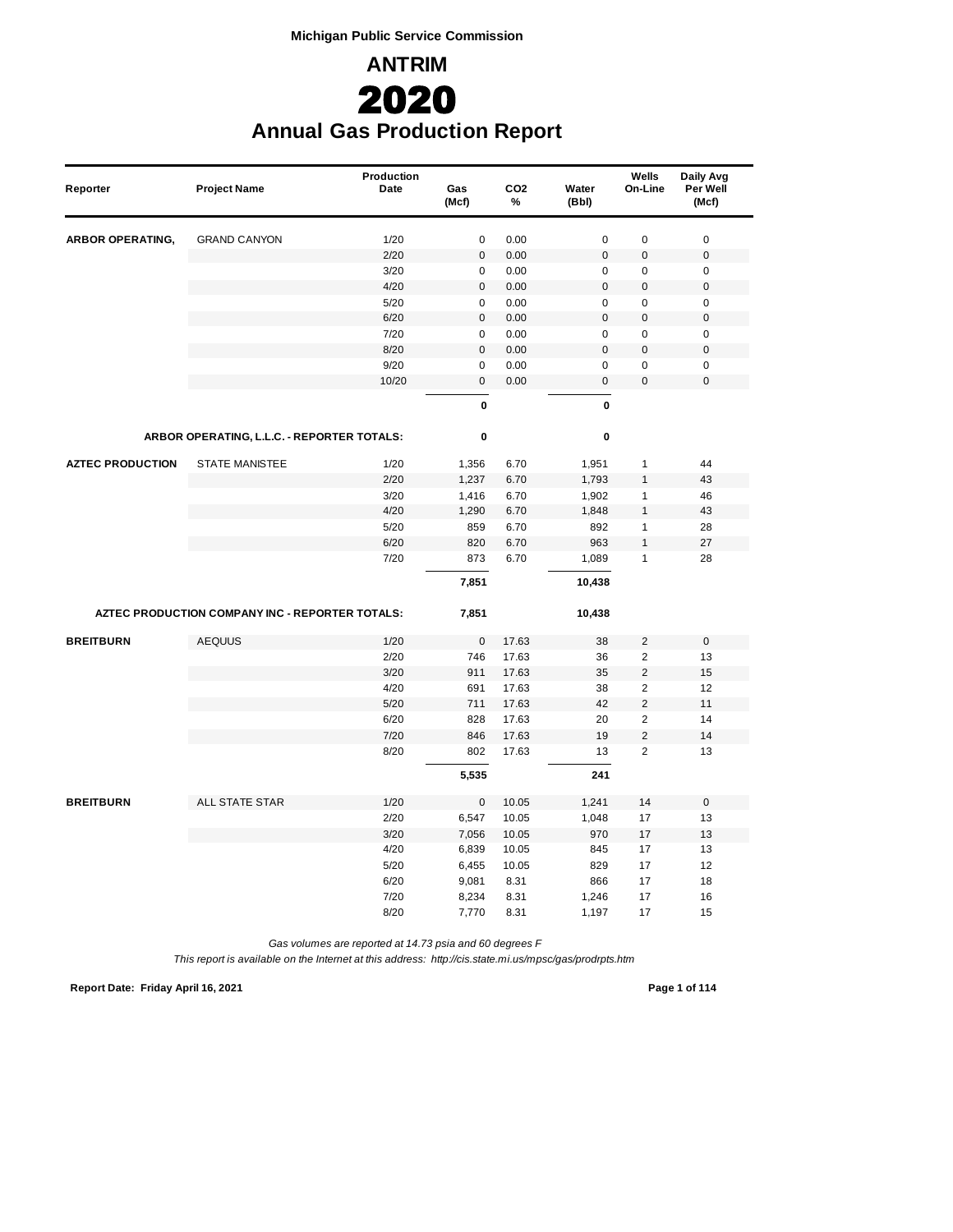| Reporter         | <b>Project Name</b> | Production<br>Date | Gas<br>(Mcf) | CO <sub>2</sub><br>% | Water<br>(Bbl)      | Wells<br>On-Line        | Daily Avg<br>Per Well<br>(Mcf) |
|------------------|---------------------|--------------------|--------------|----------------------|---------------------|-------------------------|--------------------------------|
|                  |                     |                    |              |                      |                     |                         |                                |
|                  |                     |                    | 51,982       |                      | 8,242               |                         |                                |
| <b>BREITBURN</b> | ASE 4E              | 1/20               | $\pmb{0}$    | 19.52                | $\mathsf 0$         | $\pmb{0}$               | $\mathbf 0$                    |
|                  |                     | 2/20               | 0            | 19.52                | $\mathsf 0$         | $\pmb{0}$               | $\mathbf 0$                    |
|                  |                     | 3/20               | $\pmb{0}$    | 19.52                | $\mathbf 0$         | $\pmb{0}$               | $\pmb{0}$                      |
|                  |                     | 4/20               | 0            | 19.52                | 0                   | 0                       | $\pmb{0}$                      |
|                  |                     | 5/20               | 0            | 19.52                | $\mathbf 0$         | 0                       | $\pmb{0}$                      |
|                  |                     | 6/20               | 0            | 19.52                | 0                   | $\mathbf 0$             | $\pmb{0}$                      |
|                  |                     | 7/20               | $\pmb{0}$    | 19.52                | $\mathsf 0$         | $\mathbf 0$             | $\pmb{0}$                      |
|                  |                     | 8/20               | $\pmb{0}$    | 19.52                | 0                   | 0                       | $\pmb{0}$                      |
|                  |                     |                    | $\pmb{0}$    |                      | 0                   |                         |                                |
| <b>BREITBURN</b> | <b>BAGLEY</b>       | 1/20               | $\pmb{0}$    | 17.63                | 45                  | $\overline{c}$          | $\pmb{0}$                      |
|                  |                     | 2/20               | 870          | 17.63                | 41                  | 2                       | 15                             |
|                  |                     | 3/20               | 896          | 17.63                | 35                  | $\overline{c}$          | 14                             |
|                  |                     | 4/20               | 833          | 17.63                | 46                  | $\overline{\mathbf{c}}$ | 14                             |
|                  |                     | 5/20               | 806          | 17.63                | 47                  | $\overline{c}$          | 13                             |
|                  |                     | 6/20               | 811          | 17.63                | 19                  | $\overline{2}$          | 14                             |
|                  |                     | 7/20               | 853          | 17.63                | 19                  | $\overline{c}$          | 14                             |
|                  |                     | 8/20               | 818          | 17.63                | 13                  | $\overline{2}$          | 13                             |
|                  |                     |                    | 5,887        |                      | 265                 |                         |                                |
| <b>BREITBURN</b> | BAGLEY 11 D         | 1/20               | $\pmb{0}$    | 0.00                 | $\mathsf 0$         | $\pmb{0}$               | $\pmb{0}$                      |
|                  |                     | 2/20               | $\pmb{0}$    | 0.00                 | $\mathsf 0$         | 0                       | $\pmb{0}$                      |
|                  |                     | 3/20               | $\pmb{0}$    | 0.00                 | $\mathsf 0$         | 0                       | $\pmb{0}$                      |
|                  |                     | 4/20               | 0            | 0.00                 | 0                   | $\pmb{0}$               | 0                              |
|                  |                     | 5/20               | $\pmb{0}$    | 0.00                 | 0                   | 0                       | $\pmb{0}$                      |
|                  |                     |                    | 0            |                      | 0                   |                         |                                |
| <b>BREITBURN</b> | BAGLEY14            | 1/20               | 5,170        | 19.19                | 412                 | 4                       | 42                             |
|                  |                     | 2/20               | 2,341        | 19.19                | 336                 | 4                       | 20                             |
|                  |                     | 3/20               | 1,507        | 19.19                | 411                 | 4                       | 12                             |
|                  |                     | 4/20               | 0            | 19.19                | 0                   | $\boldsymbol{0}$        | $\pmb{0}$                      |
|                  |                     | 5/20               | 0            | 19.19                | 0                   | $\pmb{0}$               | $\pmb{0}$                      |
|                  |                     | 6/20               | $\pmb{0}$    | 19.19                | $\mathsf 0$         | $\pmb{0}$               | $\pmb{0}$                      |
|                  |                     | 7/20               | 0            | 19.19                | 0                   | $\pmb{0}$               | $\pmb{0}$                      |
|                  |                     | 8/20               | 0            | 19.19                | $\mathsf 0$         | 0                       | $\pmb{0}$                      |
|                  |                     | 9/20               | $\pmb{0}$    | 19.19                | $\mathsf 0$         | 0                       | $\pmb{0}$                      |
|                  |                     | 10/20              | 0            | 19.19                | $\pmb{0}$           | 0                       | $\mathbf 0$                    |
|                  |                     |                    | 9,018        |                      | 1,159               |                         |                                |
| <b>BREITBURN</b> | BAGLEY 15 EAST      | 1/20               | 1,695        | 23.82                | 152                 | $\mathbf{1}$            | 55                             |
|                  |                     | 2/20               | 744          | 23.82                | 122                 | 1                       | 26                             |
|                  |                     | 3/20               | 493          | 23.82                | 152                 | 1                       | 16                             |
|                  |                     | 4/20               | 0            | 23.82                | $\mathbf 0$         | 0                       | $\mathsf{O}\xspace$            |
|                  |                     | 5/20               | 0            | 23.82                | $\mathbf 0$         | $\pmb{0}$               | $\pmb{0}$                      |
|                  |                     | 6/20               | 0            | 23.82                | $\mathsf{O}\xspace$ | $\pmb{0}$               | $\pmb{0}$                      |
|                  |                     | 7/20               | 0            | 22.82                | 0                   | $\pmb{0}$               | $\pmb{0}$                      |
|                  |                     | 8/20               | 0            | 22.82                | 0                   | 0                       | $\pmb{0}$                      |
|                  |                     | 9/20               | $\mathbf 0$  | 22.82                | 0                   | 0                       | $\pmb{0}$                      |

*This report is available on the Internet at this address: http://cis.state.mi.us/mpsc/gas/prodrpts.htm*

**Report Date: Friday April 16, 2021 Page 2 of 114**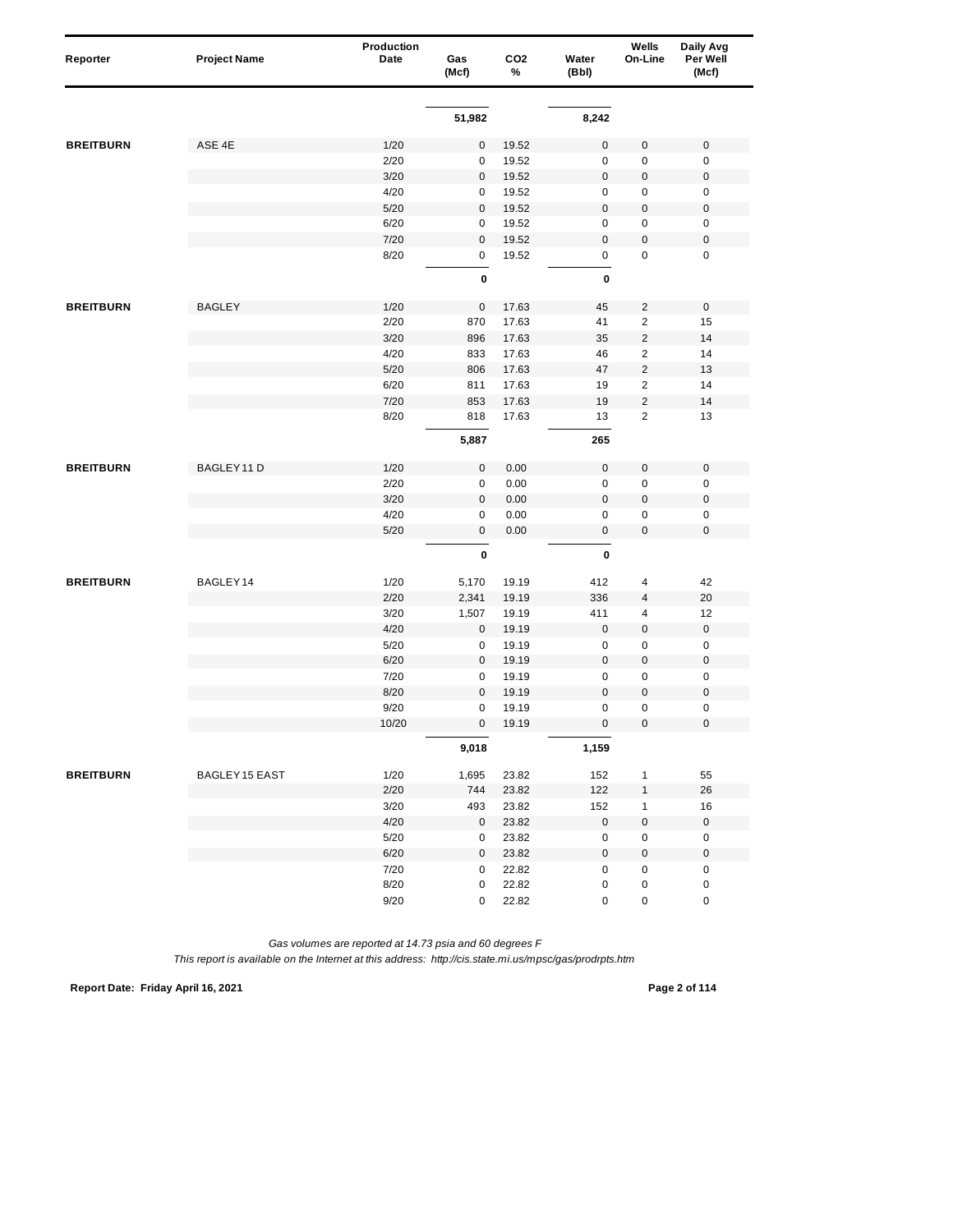| Reporter         | <b>Project Name</b>   | Production<br>Date | Gas<br>(Mcf) | CO <sub>2</sub><br>% | Water<br>(Bbl)      | Wells<br>On-Line | Daily Avg<br>Per Well<br>(Mcf) |  |
|------------------|-----------------------|--------------------|--------------|----------------------|---------------------|------------------|--------------------------------|--|
| <b>BREITBURN</b> | <b>BAGLEY 15 EAST</b> | 10/20              | 0            | 22.82                | 0                   | $\mathsf 0$      | $\pmb{0}$                      |  |
|                  |                       |                    | 2,932        |                      | 426                 |                  |                                |  |
| <b>BREITBURN</b> | BAGLEY 15 NW          | 1/20               | 1,806        | 25.20                | 28                  | 1                | 58                             |  |
|                  |                       | 2/20               | 847          | 25.20                | 27                  | $\mathbf{1}$     | 29                             |  |
|                  |                       | 3/20               | 691          | 25.20                | 23                  | 1                | 22                             |  |
|                  |                       | 4/20               | 0            | 25.20                | $\mathsf 0$         | $\pmb{0}$        | $\pmb{0}$                      |  |
|                  |                       | 5/20               | 0            | 25.20                | $\pmb{0}$           | $\mathbf 0$      | 0                              |  |
|                  |                       | 6/20               | $\pmb{0}$    | 25.20                | $\bf 0$             | 0                | $\mathbf 0$                    |  |
|                  |                       | 7/20               | 0            | 25.20                | 0                   | 0                | 0                              |  |
|                  |                       | 8/20               | 430          | 25.20                | 0                   | $\mathbf{1}$     | 14                             |  |
|                  |                       |                    | 3,774        |                      | 78                  |                  |                                |  |
| <b>BREITBURN</b> | BAGLEY 15 WEST        | 1/20               | 2,738        | 20.32                | 245                 | 1                | 88                             |  |
|                  |                       | 2/20               | 1,207        | 20.32                | 198                 | 1                | 42                             |  |
|                  |                       | 3/20               | 801          | 20.32                | 247                 | 1                | 26                             |  |
|                  |                       | 4/20               | 0            | 20.32                | $\pmb{0}$           | $\boldsymbol{0}$ | $\mathbf 0$                    |  |
|                  |                       | 5/20               | 0            | 20.32                | 0                   | $\pmb{0}$        | 0                              |  |
|                  |                       | 6/20               | 0            | 20.32                | $\mathsf 0$         | $\pmb{0}$        | $\pmb{0}$                      |  |
|                  |                       | 7/20               | 0            | 20.32                | 0                   | 0                | 0                              |  |
|                  |                       | 8/20               | 0            | 20.32                | $\mathsf 0$         | $\pmb{0}$        | $\boldsymbol{0}$               |  |
|                  |                       | 9/20               | 0            | 20.32                | $\mathsf 0$         | $\mathbf 0$      | $\pmb{0}$                      |  |
|                  |                       | 10/20              | 0            | 20.32                | 0                   | 0                | $\pmb{0}$                      |  |
|                  |                       |                    | 4,746        |                      | 690                 |                  |                                |  |
| <b>BREITBURN</b> | BAGLEY5               | 1/20               | 0            | 17.63                | $\pmb{0}$           | 0                | $\pmb{0}$                      |  |
|                  |                       | 2/20               | 0            | 17.63                | $\mathsf 0$         | $\pmb{0}$        | $\pmb{0}$                      |  |
|                  |                       | 3/20               | 0            | 17.63                | 0                   | 0                | 0                              |  |
|                  |                       | 4/20               | 0            | 17.63                | $\mathsf 0$         | $\pmb{0}$        | $\boldsymbol{0}$               |  |
|                  |                       | 5/20               | 0            | 17.63                | $\mathsf 0$         | $\mathbf 0$      | $\pmb{0}$                      |  |
|                  |                       | 6/20               | $\pmb{0}$    | 17.63                | $\pmb{0}$           | 0                | $\boldsymbol{0}$               |  |
|                  |                       | 7/20               | 0            | 17.63                | 0                   | $\pmb{0}$        | 0                              |  |
|                  |                       | 8/20               | $\pmb{0}$    | 17.63                | 0                   | 0                | $\mathbf 0$                    |  |
|                  |                       |                    | $\pmb{0}$    |                      | 0                   |                  |                                |  |
| <b>BREITBURN</b> | BAGLEY700             | 1/20               | 9,729        | 20.50                | 0                   | 14               | 22                             |  |
|                  |                       | 2/20               | 4,332        | 20.50                | $\mathbf 0$         | 14               | 11                             |  |
|                  |                       | 3/20               | 2,767        | 20.50                | 0                   | 15               | 6                              |  |
|                  |                       | 4/20               | $\mathbf{0}$ | 20.50                | $\pmb{0}$           | 0                | $\mathbf 0$                    |  |
|                  |                       | $5/20$             | 0            | 20.50                | $\pmb{0}$           | $\pmb{0}$        | $\pmb{0}$                      |  |
|                  |                       | 6/20               | $\mathsf 0$  | 20.50                | $\mathbf 0$         | $\pmb{0}$        | $\pmb{0}$                      |  |
|                  |                       | 7/20               | $\pmb{0}$    | 20.50                | 0                   | $\pmb{0}$        | 0                              |  |
|                  |                       | 8/20               | $\pmb{0}$    | 20.50                | $\mathsf{O}\xspace$ | $\pmb{0}$        | $\pmb{0}$                      |  |
|                  |                       | 9/20               | 7,061        | 20.50                | 0                   | 14               | 17                             |  |
|                  |                       | 10/20              | 5,824        | 20.50                | 43                  | 13               | 14                             |  |
|                  |                       |                    | 29,713       |                      | 43                  |                  |                                |  |
| <b>BREITBURN</b> | <b>BAGLEY EAST</b>    | 1/20               | 17,215       | 20.46                | 267                 | 24               | 23                             |  |
|                  |                       | 2/20               | 8,022        | 20.46                | 254                 | 24               | 12                             |  |
|                  |                       | 3/20               | 6,163        | 20.46                | 204                 | 24               | 8                              |  |

**Report Date: Friday April 16, 2021 Page 3 of 114**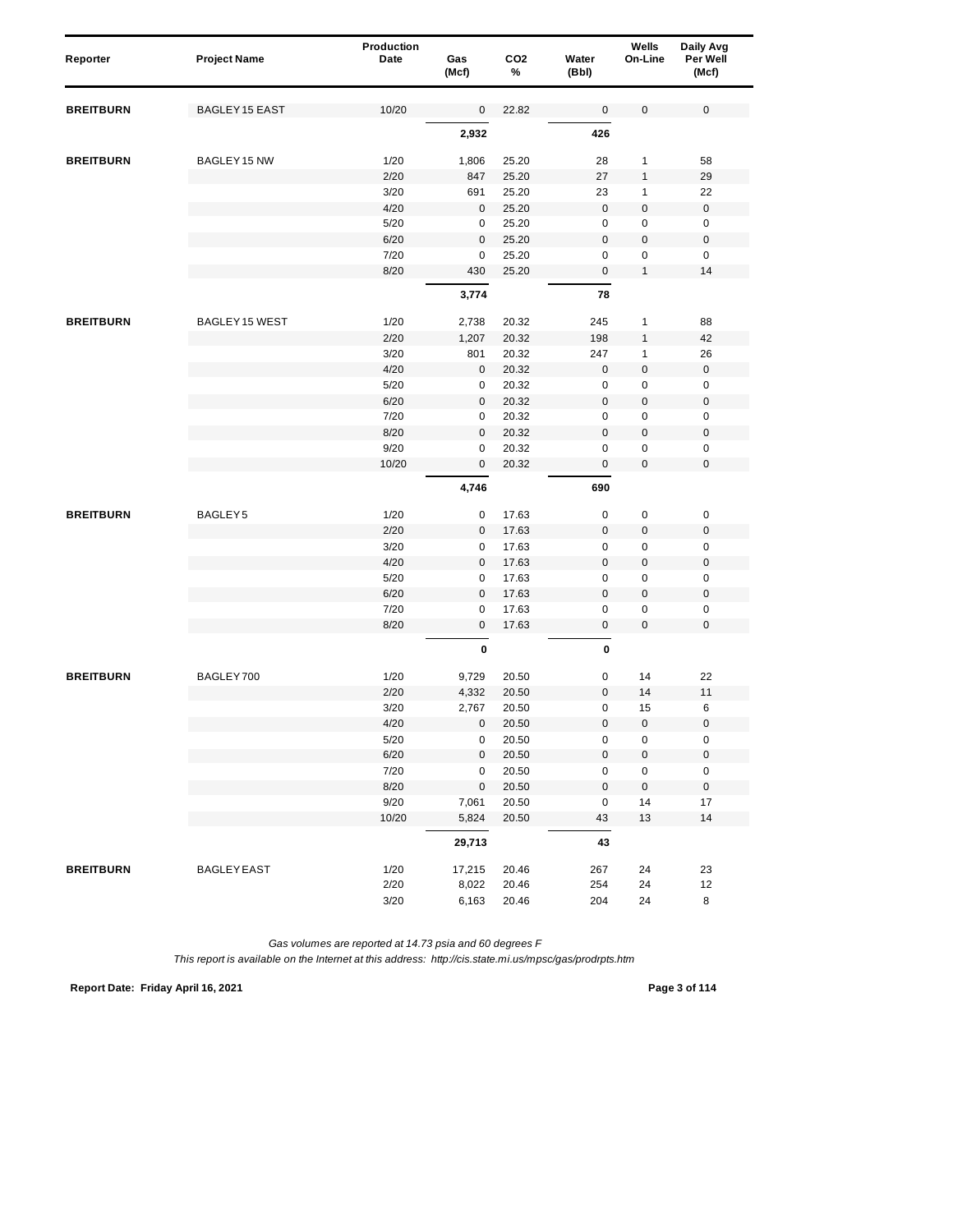| Reporter         | <b>Project Name</b> | Production<br>Date | Gas<br>(Mcf) | CO <sub>2</sub><br>% | Water<br>(Bbl) | Wells<br>On-Line | Daily Avg<br>Per Well<br>(Mcf) |
|------------------|---------------------|--------------------|--------------|----------------------|----------------|------------------|--------------------------------|
| <b>BREITBURN</b> | <b>BAGLEY EAST</b>  | 4/20               | 0            | 20.46                | $\mathsf 0$    | 0                | $\mathbf 0$                    |
|                  |                     | 5/20               | 0            | 20.46                | 0              | $\pmb{0}$        | 0                              |
|                  |                     | 6/20               | $\mathbf 0$  | 20.46                | $\mathbf 0$    | $\pmb{0}$        | $\pmb{0}$                      |
|                  |                     | 7/20               | 0            | 20.46                | 0              | 0                | $\pmb{0}$                      |
|                  |                     | 8/20               | 5,824        | 20.46                | $\mathsf 0$    | 23               | 8                              |
|                  |                     |                    | 37,224       |                      | 725            |                  |                                |
| <b>BREITBURN</b> | <b>BART STAR</b>    | 1/20               | 0            | 11.26                | 2,031          | 25               | $\pmb{0}$                      |
|                  |                     | 2/20               | 15,114       | 11.26                | 1,994          | 33               | 16                             |
|                  |                     | 3/20               | 16,043       | 11.26                | 2,049          | 33               | 16                             |
|                  |                     | 4/20               | 13,993       | 11.26                | 1,922          | 33               | 14                             |
|                  |                     | 5/20               | 16,948       | 11.26                | 1,951          | 33               | 17                             |
|                  |                     | 6/20               | 15,628       | 11.26                | 2,090          | 33               | 16                             |
|                  |                     | 7/20               | 18,476       | 11.26                | 2,616          | 32               | 19                             |
|                  |                     | 8/20               | 18,318       | 11.26                | 2,503          | 33               | 18                             |
|                  |                     | 9/20               | 16,956       | 11.26                | 2,530          | 32               | 18                             |
|                  |                     | 10/20              | 16,740       | 11.26                | 2,311          | 33               | 16                             |
|                  |                     |                    | 148,216      |                      | 21,997         |                  |                                |
| <b>BREITBURN</b> | BIJOU 16            | 1/20               | 10,844       | 14.09                | 56             | 4                | 87                             |
|                  |                     | 2/20               | 6,869        | 14.09                | 16             | 4                | 59                             |
|                  |                     | 3/20               | 7,314        | 14.09                | 49             | 4                | 59                             |
|                  |                     | 4/20               | 7,214        | 14.09                | 71             | 4                | 60                             |
|                  |                     | 5/20               | 7,175        | 14.09                | 34             | 4                | 58                             |
|                  |                     | 6/20               | 7,259        | 14.09                | 65             | 4                | 60                             |
|                  |                     | 7/20               | 7,744        | 14.09                | 46             | 4                | 62                             |
|                  |                     | 8/20               | 7,576        | 14.09                | 74             | 4                | 61                             |
|                  |                     |                    | 61,995       |                      | 411            |                  |                                |
| <b>BREITBURN</b> | <b>BUSHMAN</b>      | 1/20               | 37,037       | 15.92                | 1,003          | 15               | 80                             |
|                  |                     | 2/20               | 16,966       | 15.92                | 884            | 15               | 39                             |
|                  |                     | 3/20               | 17,432       | 15.92                | 925            | 15               | 37                             |
|                  |                     | 4/20               | 16,319       | 15.92                | 922            | 11               | 49                             |
|                  |                     | 5/20               | 17,424       | 15.92                | 1,002          | 10               | 56                             |
|                  |                     | 6/20               | 16,759       | 15.92                | 992            | 14               | 40                             |
|                  |                     | 7/20               | 18,406       | 15.92                | 979            | 15               | 40                             |
|                  |                     | 8/20               | 19,286       | 15.92                | 978            | 15               | 41                             |
|                  |                     | 9/20               | 17,590       | 15.92                | 964            | 15               | 39                             |
|                  |                     | 10/20              | 18,339       | 15.92                | 1,091          | 15               | 39                             |
|                  |                     |                    | 195,558      |                      | 9,740          |                  |                                |
| <b>BREITBURN</b> | CAMP <sub>10</sub>  | 1/20               | $\mathbf 0$  | 11.49                | 1,757          | 3                | 0                              |
|                  |                     | 2/20               | 1,663        | 11.49                | 1,637          | 4                | 14                             |
|                  |                     | 3/20               | 1,744        | 11.49                | 1,417          | 4                | 14                             |
|                  |                     | 4/20               | 1,395        | 11.49                | 855            | 4                | 12                             |
|                  |                     | 5/20               | 1,547        | 11.49                | 1,110          | 4                | 12                             |
|                  |                     | 6/20               | 1,964        | 11.49                | 1,077          | 4                | 16                             |
|                  |                     | 7/20               | 1,741        | 11.48                | 1,107          | 4                | 14                             |
|                  |                     | 8/20               | 2,009        | 11.48                | 1,197          | 4                | 16                             |

**Report Date: Friday April 16, 2021 Page 4 of 114**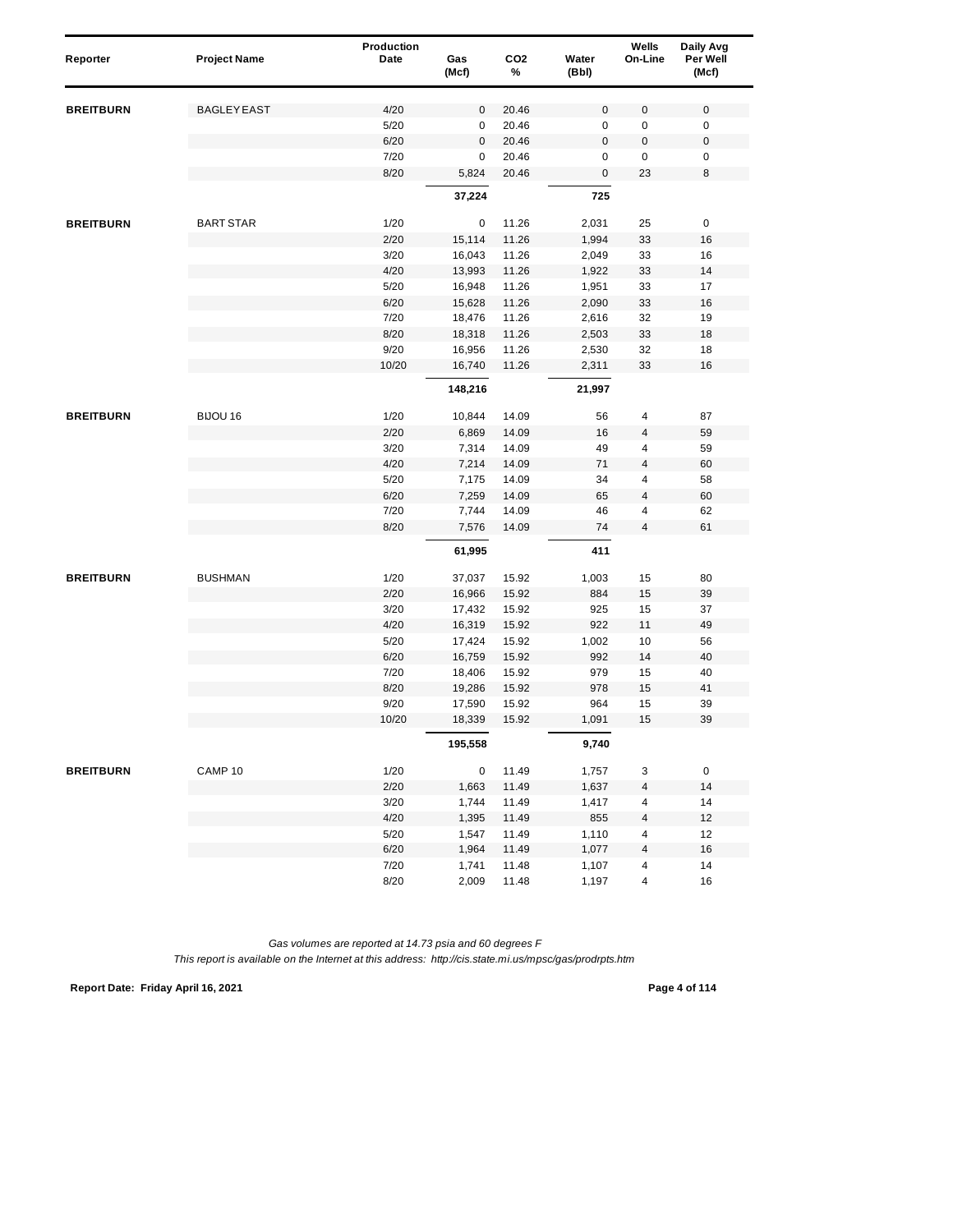| Reporter         | <b>Project Name</b>  | Production<br>Date | Gas<br>(Mcf)     | CO <sub>2</sub><br>% | Water<br>(Bbl) | Wells<br>On-Line | Daily Avg<br>Per Well<br>(Mcf) |
|------------------|----------------------|--------------------|------------------|----------------------|----------------|------------------|--------------------------------|
|                  |                      |                    |                  |                      |                |                  |                                |
|                  |                      |                    | 12,063           |                      | 10,157         |                  |                                |
| <b>BREITBURN</b> | CATTLE               | 1/20               | 0                | 21.90                | $\pmb{0}$      | 0                | $\pmb{0}$                      |
|                  |                      | 2/20               | $\mathbf 0$      | 21.90                | $\pmb{0}$      | $\pmb{0}$        | $\pmb{0}$                      |
|                  |                      | 3/20               | 0                | 21.90                | $\mathbf 0$    | 0                | $\pmb{0}$                      |
|                  |                      | 4/20               | $\mathbf 0$      | 21.90                | $\mathbf 0$    | $\pmb{0}$        | $\mathbf 0$                    |
|                  |                      | 5/20               | 0                | 21.90                | $\pmb{0}$      | $\pmb{0}$        | $\pmb{0}$                      |
|                  |                      | 6/20               | $\mathbf{0}$     | 21.90                | $\mathbf 0$    | $\pmb{0}$        | $\mathbf 0$                    |
|                  |                      | 7/20               | $\pmb{0}$        | 21.90                | $\mathbf 0$    | 0                | $\mathbf 0$                    |
|                  |                      | 8/20               | $\mathbf 0$      | 21.90                | $\mathbf 0$    | $\pmb{0}$        | $\mathbf 0$                    |
|                  |                      | 9/20               | 0                | 21.90                | $\pmb{0}$      | $\pmb{0}$        | $\pmb{0}$                      |
|                  |                      | 10/20              | $\mathbf 0$      | 21.90                | $\bf 0$        | 14               | $\mathbf 0$                    |
|                  |                      |                    | 0                |                      | 0              |                  |                                |
| <b>BREITBURN</b> | CHARLTON 27          | 1/20               | 0                | 24.64                | $\pmb{0}$      | 0                | $\pmb{0}$                      |
|                  |                      | 2/20               | $\mathbf 0$      | 24.64                | $\mathbf 0$    | 0                | $\pmb{0}$                      |
|                  |                      | 3/20               | 0                | 24.64                | $\mathsf 0$    | $\pmb{0}$        | $\pmb{0}$                      |
|                  |                      | 4/20               | $\mathbf 0$      | 24.64                | $\pmb{0}$      | $\pmb{0}$        | $\mathbf 0$                    |
|                  |                      | 5/20               | 0                | 24.64                | $\mathbf 0$    | $\pmb{0}$        | $\mathbf 0$                    |
|                  |                      | 6/20               | $\mathbf 0$      | 24.64                | $\mathbf 0$    | $\pmb{0}$        | $\pmb{0}$                      |
|                  |                      | 7/20               | 7,116            | 24.64                |                | 47               | 5                              |
|                  |                      | 8/20               | 10,266           | 24.64                |                | 47               | $\overline{7}$                 |
|                  |                      |                    | 17,382           |                      | $\pmb{0}$      |                  |                                |
|                  | CHARLTON 7           | 1/20               | 0                | 8.75                 | $\pmb{0}$      | $\pmb{0}$        | $\pmb{0}$                      |
|                  |                      | 2/20               | $\mathbf 0$      | 8.75                 | $\pmb{0}$      | $\pmb{0}$        | $\pmb{0}$                      |
| <b>BREITBURN</b> |                      | 3/20               | 0                | 8.75                 | $\mathbf 0$    | 0                | $\mathbf 0$                    |
|                  |                      | 4/20               | $\mathbf 0$      | 8.75                 | $\mathbf 0$    | $\pmb{0}$        | $\mathbf 0$                    |
|                  |                      | 5/20               | 0                | 8.75                 | $\pmb{0}$      | $\pmb{0}$        | $\pmb{0}$                      |
|                  |                      | 6/20               | $\mathbf{0}$     | 8.75                 | $\mathbf 0$    | $\pmb{0}$        | $\pmb{0}$                      |
|                  |                      | 7/20               | 5,057            | 8.75                 | $\mathbf 0$    | 6                | 27                             |
|                  |                      | 8/20               | 0                | 24.64                | $\mathbf 0$    | 0                | $\pmb{0}$                      |
|                  |                      |                    |                  |                      |                |                  |                                |
|                  |                      |                    | 5,057            |                      | $\pmb{0}$      |                  |                                |
| <b>BREITBURN</b> | <b>CHARLTON EAST</b> | 1/20               | 25,846           | 26.99                | 530            | 30               | 28                             |
|                  |                      | 2/20               | 11,050           | 26.99                | 533            | 30               | 13                             |
|                  |                      | 3/20               | 11,804           | 26.99                | 651            | 30               | 13                             |
|                  |                      | 4/20               | 12,348           | 26.99                | 602            | 30               | 14                             |
|                  |                      | 5/20               | 12,606           | 26.99                | 632            | 30               | 14                             |
|                  |                      | 6/20               | 13,340           | 26.99                | 583            | $30\,$           | 15                             |
|                  |                      | 7/20               | 13,754           | 26.99                | 602            | 30               | 15                             |
|                  |                      | 8/20               | 13,115           | 26.99                | 587            | $30\,$           | $14$                           |
|                  |                      | 9/20<br>10/20      | 12,089<br>12,940 | 26.99                | 560<br>555     | $30\,$<br>$30\,$ | 13<br>$14$                     |
|                  |                      |                    | 138,892          | 26.99                | 5,835          |                  |                                |
|                  |                      |                    |                  |                      |                |                  |                                |
| <b>BREITBURN</b> | CHARLTON MILLENIUM   | 1/20               | 0                | 25.20                | $\pmb{0}$      | 0                | $\pmb{0}$                      |
|                  |                      | 2/20               | 0                | 25.20                | $\pmb{0}$      | 0                | $\pmb{0}$                      |
|                  |                      | 3/20               | 0                | 25.20                | 0              | 0                | 0                              |
|                  |                      | 4/20               | 0                | 25.20                | 0              | 0                | $\pmb{0}$                      |

**Report Date: Friday April 16, 2021 Page 5 of 114**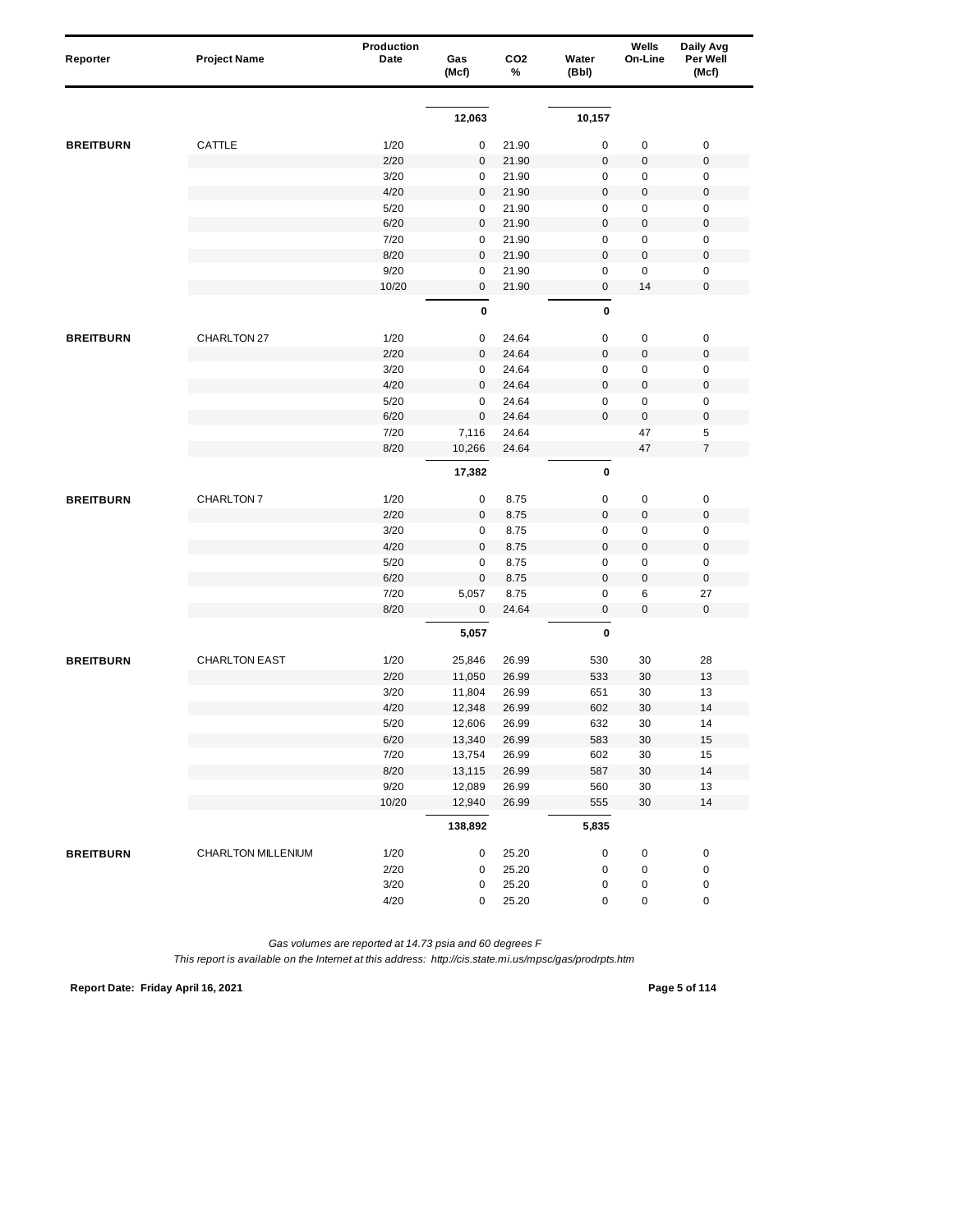| Reporter         | <b>Project Name</b>      | Production<br>Date | Gas<br>(Mcf)     | CO <sub>2</sub><br>% | Water<br>(Bbl)           | Wells<br>On-Line  | Daily Avg<br>Per Well<br>(Mcf) |
|------------------|--------------------------|--------------------|------------------|----------------------|--------------------------|-------------------|--------------------------------|
| <b>BREITBURN</b> | CHARLTON MILLENIUM       | 5/20               | 0                | 25.20                | $\mathbf 0$              | $\pmb{0}$         | $\pmb{0}$                      |
|                  |                          | 6/20               | $\mathbf 0$      | 25.20                | $\mathbf 0$              | $\pmb{0}$         | $\mathbf 0$                    |
|                  |                          | 7/20               | 0                | 25.20                | 0                        | $\pmb{0}$         | 0                              |
|                  |                          | 8/20               | $\mathbf 0$      | 25.20                | $\mathbf 0$              | 0                 | $\mathbf 0$                    |
|                  |                          |                    | 0                |                      | 0                        |                   |                                |
| <b>BREITBURN</b> | CHARLTON MILLENIUM - 211 | 1/20               | 0                | 25.20                | 0                        | 0                 | 0                              |
|                  |                          | 2/20               | $\mathbf{0}$     | 25.20                | $\boldsymbol{0}$         | $\pmb{0}$         | $\mathbf 0$                    |
|                  |                          | 3/20               | 0                | 25.20                | $\mathbf 0$              | 0                 | $\mathbf 0$                    |
|                  |                          | 4/20               | $\mathbf 0$      | 25.20                | $\mathbf 0$              | $\pmb{0}$         | $\mathbf 0$                    |
|                  |                          | 5/20               | 0                | 25.20                | $\mathbf 0$              | 0                 | $\mathbf 0$                    |
|                  |                          | 6/20               | $\mathbf{0}$     | 25.20                | $\overline{0}$           | $\pmb{0}$         | $\mathbf 0$                    |
|                  |                          | 7/20               | $\mathbf 0$      | 25.20                | $\mathbf 0$              | 0                 | $\mathbf 0$                    |
|                  |                          | 8/20               | $\mathbf 0$      | 25.20                | 0                        | $\mathbf{1}$      | $\mathbf 0$                    |
|                  |                          |                    | 0                |                      | $\pmb{0}$                |                   |                                |
| <b>BREITBURN</b> | CHARLTON MILLENIUM - 212 | 1/20               | 0                | 25.20                | $\mathbf 0$              | $\pmb{0}$         | $\pmb{0}$                      |
|                  |                          | 2/20               | $\mathbf 0$      | 25.20                | $\pmb{0}$                | 0                 | $\pmb{0}$                      |
|                  |                          | 3/20               | $\mathbf 0$      | 25.20                | $\mathbf 0$              | $\pmb{0}$         | $\mathbf 0$                    |
|                  |                          | 4/20               | $\mathbf 0$      | 25.20                | $\mathbf 0$              | $\pmb{0}$         | $\mathbf 0$                    |
|                  |                          | 5/20               | 0                | 25.20                | 0                        | 0                 | $\mathbf 0$                    |
|                  |                          | 6/20               | $\mathbf{0}$     | 25.20                | $\mathbf 0$              | 0                 | $\mathbf 0$                    |
|                  |                          | 7/20               | 0                | 25.20                | $\mathbf 0$              | 0                 | $\mathbf 0$                    |
|                  |                          | 8/20               | $\mathbf 0$      | 25.20                | $\mathbf 0$              | $\mathbf{1}$      | $\mathbf 0$                    |
|                  |                          |                    | $\pmb{0}$        |                      | $\mathbf 0$              |                   |                                |
| <b>BREITBURN</b> | CHARLTON MILLENIUM - 212 | 1/20               | 0                | 25.20                | $\mathbf 0$              | $\pmb{0}$         | $\pmb{0}$                      |
|                  |                          | 2/20               | $\mathbf 0$      | 25.20                | $\overline{0}$           | $\pmb{0}$         | $\pmb{0}$                      |
|                  |                          | 3/20               | 0                | 25.20                | 0                        | $\pmb{0}$         | $\mathbf 0$                    |
|                  |                          | 4/20               | $\mathbf 0$      | 25.20                | $\mathbf 0$              | $\pmb{0}$         | $\mathbf 0$                    |
|                  |                          | 5/20               | $\pmb{0}$        | 25.20                | $\mathbf 0$              | 0                 | $\mathbf 0$                    |
|                  |                          | 6/20               | $\mathbf 0$      | 25.20                | $\pmb{0}$                | 0                 | $\boldsymbol{0}$               |
|                  |                          | 7/20               | $\mathbf 0$      | 25.20                | $\mathbf 0$              | 0                 | $\mathbf 0$                    |
|                  |                          | 8/20               | $\mathbf 0$      | 25.20                | $\bf 0$                  | $\mathbf{1}$      | $\mathbf 0$                    |
|                  |                          |                    | 0                |                      | $\mathbf{0}$             |                   |                                |
| <b>BREITBURN</b> | CHARLTON MILLENIUM - 212 | 1/20               | $\mathbf 0$      | 25.20                | 0                        | 0                 | $\pmb{0}$                      |
|                  |                          | 2/20               | 0                | 25.20                | $\mathbf 0$              | 0                 | $\mathbf 0$                    |
|                  |                          | 3/20               | 0                | 25.20                | 0                        | 0                 | $\mathbf 0$                    |
|                  |                          | 4/20               | $\mathbf 0$      | 25.20                | $\pmb{0}$                | $\pmb{0}$         | $\pmb{0}$                      |
|                  |                          | 5/20               | 0                | 25.20                | $\pmb{0}$                | 0                 | 0                              |
|                  |                          | 6/20               | $\mathbf 0$      | 25.20                | $\pmb{0}$                | $\pmb{0}$         | $\pmb{0}$                      |
|                  |                          | 7/20<br>8/20       | 0                | 25.20                | $\pmb{0}$<br>$\mathsf 0$ | 0<br>$\mathbf{1}$ | $\pmb{0}$<br>$\mathbf 0$       |
|                  |                          |                    | $\mathbf 0$<br>0 | 25.20                | $\pmb{0}$                |                   |                                |
| <b>BREITBURN</b> | CHARLTON MILLENNIUM - 21 | 1/20               | 0                | 25.20                | $\pmb{0}$                | 0                 | $\pmb{0}$                      |
|                  |                          | 2/20               | 0                | 25.20                | 0                        | 0                 | $\pmb{0}$                      |
|                  |                          | $3/20$             | 0                | 25.20                | 0                        | 0                 | $\pmb{0}$                      |
|                  |                          | 4/20               | 0                | 25.20                | 0                        | 0                 | $\pmb{0}$                      |
|                  |                          |                    |                  |                      |                          |                   |                                |

**Report Date: Friday April 16, 2021 Page 6 of 114**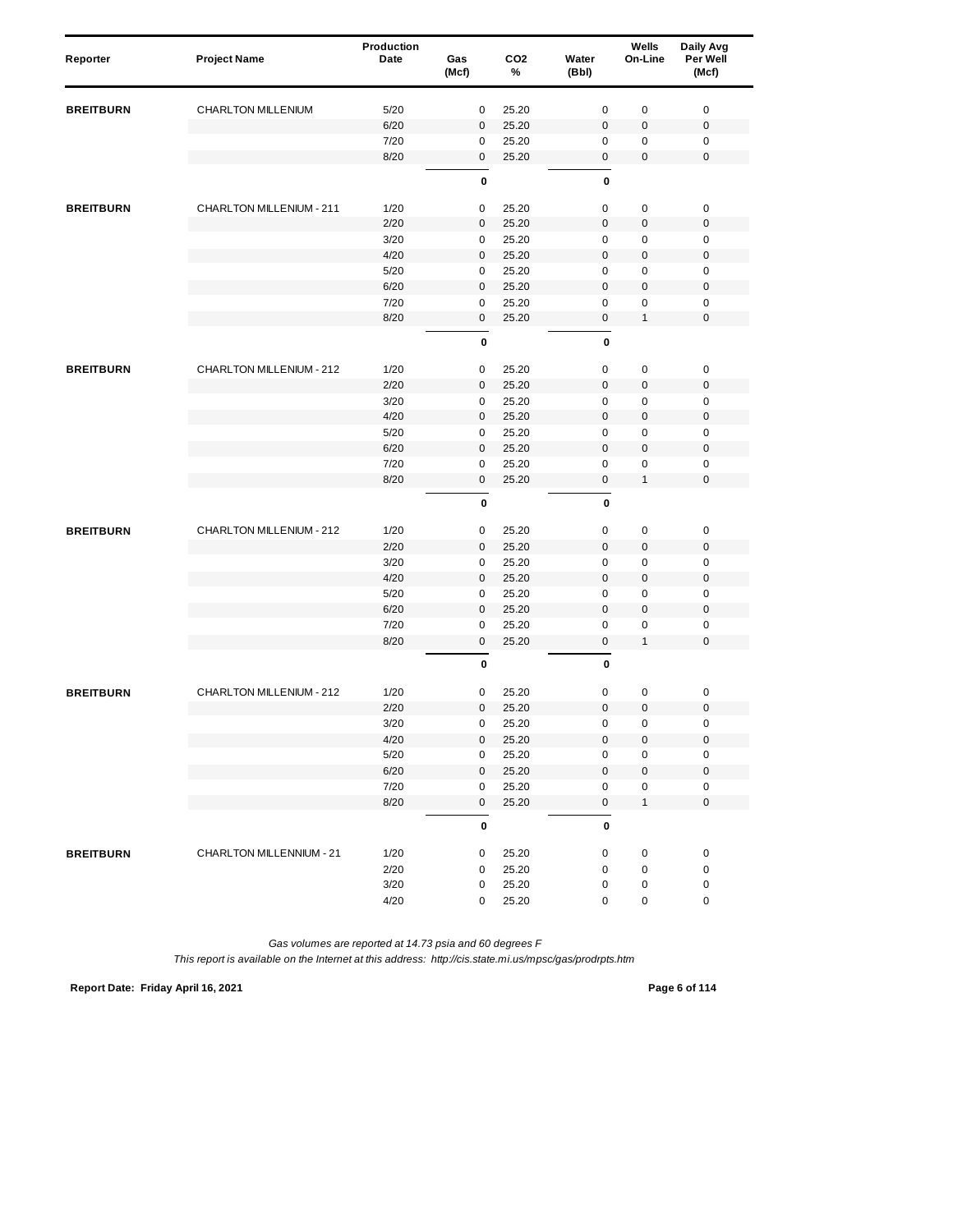| Reporter         | <b>Project Name</b>             | Production<br>Date | Gas<br>(Mcf) | CO <sub>2</sub><br>% | Water<br>(Bbl) | Wells<br>On-Line | Daily Avg<br>Per Well<br>(Mcf) |
|------------------|---------------------------------|--------------------|--------------|----------------------|----------------|------------------|--------------------------------|
| <b>BREITBURN</b> | <b>CHARLTON MILLENNIUM - 21</b> | 5/20               | 0            | 25.20                | $\mathbf 0$    | 0                | $\pmb{0}$                      |
|                  |                                 | 6/20               | 0            | 25.20                | $\bf 0$        | 0                | $\pmb{0}$                      |
|                  |                                 | 7/20               | 0            | 25.20                | 0              | 0                | 0                              |
|                  |                                 | 8/20               | 0            | 25.20                | $\mathbf 0$    | $\mathbf{1}$     | $\pmb{0}$                      |
|                  |                                 |                    | 0            |                      | $\pmb{0}$      |                  |                                |
| <b>BREITBURN</b> | <b>CHARLTON WEST</b>            | 1/20               | 87,162       | 9.61                 | 9,397          | 41               | 69                             |
|                  |                                 | 2/20               | 40,648       | 9.61                 | 9,003          | 41               | 34                             |
|                  |                                 | 3/20               | 42,540       | 9.61                 | 9,464          | 41               | 33                             |
|                  |                                 | 4/20               | 41,019       | 9.61                 | 10,130         | 41               | 33                             |
|                  |                                 | 5/20               | 41,697       | 9.61                 | 9,331          | 41               | 33                             |
|                  |                                 | 6/20               | 41,379       | 9.61                 | 8,907          | 41               | 34                             |
|                  |                                 | 7/20               | 42,900       | 9.61                 | 9,430          | 41               | 34                             |
|                  |                                 | 8/20               | 41,983       | 9.61                 | 7,630          | 41               | 33                             |
|                  |                                 | 9/20               | 40,845       | 9.61                 | 5,924          | 41               | 33                             |
|                  |                                 | 10/20              | 42,302       | 9.61                 | 5,316          | 41               | 33                             |
|                  |                                 |                    | 462,475      |                      | 84,532         |                  |                                |
| <b>BREITBURN</b> | CHESTER 7-11                    | 1/20               | 6,572        | 19.74                | 0              | 10               | 21                             |
|                  |                                 | 2/20               | 2,931        | 19.74                | $\mathbf 0$    | 10               | 10                             |
|                  |                                 | 3/20               | 1,859        | 19.74                | 0              | 10               | 6                              |
|                  |                                 | 4/20               | $\mathbf 0$  | 19.74                | $\mathbf 0$    | 0                | $\pmb{0}$                      |
|                  |                                 | 5/20               | 0            | 19.74                | $\mathsf 0$    | 0                | 0                              |
|                  |                                 | 6/20               | 0            | 19.74                | $\pmb{0}$      | 0                | $\pmb{0}$                      |
|                  |                                 | 7/20               | 0            | 19.74                | $\mathbf 0$    | 0                | $\pmb{0}$                      |
|                  |                                 | 8/20               | $\mathbf 0$  | 19.74                | $\mathbf 0$    | $\pmb{0}$        | $\pmb{0}$                      |
|                  |                                 | 9/20               | 5,175        | 19.74                | 0              | 9                | 19                             |
|                  |                                 | 10/20              | 4,746        | 19.74                | 33             | 9                | 17                             |
|                  |                                 |                    | 21,283       |                      | 33             |                  |                                |
| <b>BREITBURN</b> | <b>CHESTER EAST</b>             | 1/20               | 14,196       | 22.46                | $\pmb{0}$      | 17               | 27                             |
|                  |                                 | 2/20               | 7,528        | 22.46                | $\mathbf 0$    | 17               | 15                             |
|                  |                                 | 3/20               | 8,008        | 22.46                | $\pmb{0}$      | 17               | 15                             |
|                  |                                 | 4/20               | 7,791        | 22.46                | $\mathbf 0$    | 17               | 15                             |
|                  |                                 | 5/20               | 7,460        | 22.46                | 0              | 16               | 15                             |
|                  |                                 | 6/20               | 7,575        | 22.46                | $\mathsf 0$    | 15               | 17                             |
|                  |                                 | 7/20               | 7,194        | 22.46                | $\mathbf 0$    | 15               | 15                             |
|                  |                                 | 8/20               | 7,542        | 22.46                | $\pmb{0}$      | 15               | 16                             |
|                  |                                 |                    | 67,294       |                      | 0              |                  |                                |
| <b>BREITBURN</b> | COACHES/HAYES 34                | 1/20               | 0            | 17.63                | 365            | 3                | $\mathsf 0$                    |
|                  |                                 | 2/20               | 7,396        | 17.63                | 351            | 15               | $17$                           |
|                  |                                 | 3/20               | 7,722        | 17.63                | 298            | 15               | 17                             |
|                  |                                 | 4/20               | 7,562        | 17.63                | 131            | 15               | 17                             |
|                  |                                 | 5/20               | 7,856        | 17.63                | 144            | 15               | 17                             |
|                  |                                 | 6/20               | 7,949        | 17.63                | 195            | 15               | 18                             |
|                  |                                 | 7/20               | 8,093        | 17.63                | 179            | 15               | 17                             |
|                  |                                 | 8/20               | 7,876        | 17.63                | 125            | 15               | 17                             |
|                  |                                 |                    | 54,454       |                      | 1,788          |                  |                                |

**Report Date: Friday April 16, 2021 Page 7 of 114**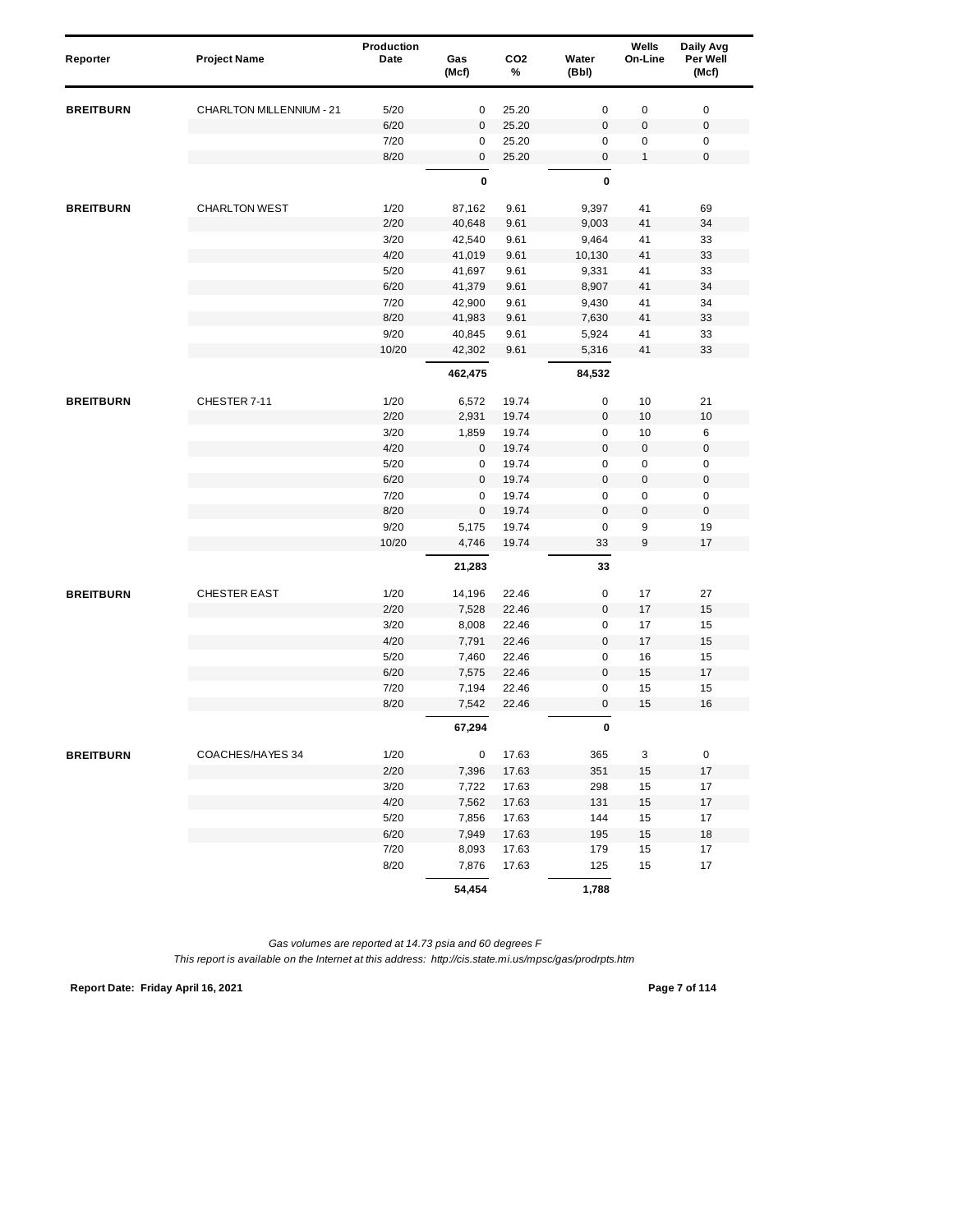| Reporter         | <b>Project Name</b>     | Production<br>Date | Gas<br>(Mcf) | CO <sub>2</sub><br>% | Water<br>(Bbl)      | Wells<br>On-Line        | Daily Avg<br>Per Well<br>(Mcf) |
|------------------|-------------------------|--------------------|--------------|----------------------|---------------------|-------------------------|--------------------------------|
| <b>BREITBURN</b> | <b>COLONEL SAUNDERS</b> | 1/20               | 0            | 6.73                 | 0                   | 0                       | $\pmb{0}$                      |
|                  |                         | 2/20               | $\pmb{0}$    | 6.73                 | $\mathsf 0$         | $\boldsymbol{0}$        | $\pmb{0}$                      |
|                  |                         | 3/20               | 0            | 6.73                 | 0                   | 0                       | $\pmb{0}$                      |
|                  |                         | 4/20               | $\mathsf 0$  | 6.73                 | $\mathsf 0$         | $\pmb{0}$               | $\mathbf 0$                    |
|                  |                         | 5/20               | 0            | 6.73                 | 0                   | 0                       | $\pmb{0}$                      |
|                  |                         | 6/20               | $\mathbf{0}$ | 6.73                 | $\mathbf 0$         | $\mathbf 0$             | $\pmb{0}$                      |
|                  |                         | 7/20               | $\pmb{0}$    | 6.73                 | 0                   | $\mathbf 0$             | $\pmb{0}$                      |
|                  |                         | 8/20               | $\mathsf 0$  | 6.73                 | $\mathsf{O}\xspace$ | $\pmb{0}$               | $\mathbf 0$                    |
|                  |                         |                    | 0            |                      | 0                   |                         |                                |
| <b>BREITBURN</b> | COLONEL SAUNDERS NORT   | 1/20               | 0            | 6.73                 | 0                   | $\pmb{0}$               | $\pmb{0}$                      |
|                  |                         | 2/20               | $\pmb{0}$    | 6.73                 | $\mathsf 0$         | $\pmb{0}$               | $\mathbf 0$                    |
|                  |                         | 3/20               | 0            | 6.73                 | 0                   | 0                       | 0                              |
|                  |                         | 4/20               | $\mathbf{0}$ | 6.73                 | $\mathbf 0$         | $\pmb{0}$               | $\mathbf 0$                    |
|                  |                         | 5/20               | $\pmb{0}$    | 6.73                 | $\mathsf 0$         | $\pmb{0}$               | $\pmb{0}$                      |
|                  |                         | 6/20               | $\pmb{0}$    | 6.73                 | $\mathsf 0$         | $\boldsymbol{0}$        | $\pmb{0}$                      |
|                  |                         | 7/20               | $\pmb{0}$    | 6.73                 | 0                   | 0                       | 0                              |
|                  |                         | 8/20               | $\mathbf 0$  | 6.73                 | 0                   | $\pmb{0}$               | $\pmb{0}$                      |
|                  |                         |                    | 0            |                      | 0                   |                         |                                |
| <b>BREITBURN</b> | <b>CORWITH</b>          | 1/20               | 30,699       | 12.47                | 4,015               | 30                      | 33                             |
|                  |                         | 2/20               | 16,662       | 12.47                | 3,490               | 30                      | 19                             |
|                  |                         | 3/20               | 17,363       | 12.47                | 4,008               | 29                      | 19                             |
|                  |                         | 4/20               | 16,654       | 12.47                | 3,566               | 29                      | 19                             |
|                  |                         | 5/20               | 17,285       | 12.47                | 3,725               | 29                      | 19                             |
|                  |                         | 6/20               | 16,886       | 12.47                | 3,760               | 29                      | 19                             |
|                  |                         | 7/20               | 16,934       | 12.47                | 4,250               | 28                      | 19                             |
|                  |                         | 8/20               | 17,635       | 12.47                | 3,861               | 28                      | 20                             |
|                  |                         | 9/20               | 17,015       | 12.47                | 3,272               | 28                      | 20                             |
|                  |                         | 10/20              | 17,101       | 12.47                | 3,569               | 28                      | 20                             |
|                  |                         |                    | 184,234      |                      | 37,516              |                         |                                |
| <b>BREITBURN</b> | DOVER <sub>7</sub>      | 1/20               | 0            | 7.47                 | 198                 | 1                       | $\pmb{0}$                      |
|                  |                         | 2/20               | 3,970        | 7.47                 | 285                 | 4                       | 34                             |
|                  |                         | 3/20               | 4,066        | 7.47                 | 726                 | 4                       | 33                             |
|                  |                         | 4/20               | 3,759        | 7.47                 | 256                 | $\overline{4}$          | 31                             |
|                  |                         | 5/20               | 3,810        | 7.47                 | 929                 | 4                       | 31                             |
|                  |                         | 6/20               | 3,914        | 7.47                 | 467                 | 4                       | 33                             |
|                  |                         | 7/20               | 4,393        | 7.47                 | 673                 | 4                       | 35                             |
|                  |                         | 8/20               | 4,135        | 7.47                 | 1,752               | $\overline{\mathbf{4}}$ | 33                             |
|                  |                         |                    | 28,047       |                      | 5,286               |                         |                                |
| <b>BREITBURN</b> | <b>DOVER RIDGE</b>      | 1/20               | 0            | 7.47                 | 383                 | 3                       | $\mathsf 0$                    |
|                  |                         | 2/20               | 7,905        | 7.47                 | 648                 | 9                       | 30                             |
|                  |                         | 3/20               | 7,855        | 7.47                 | 557                 | 9                       | 28                             |
|                  |                         | 4/20               | 7,573        | 7.47                 | 224                 | 9                       | 28                             |
|                  |                         | $5/20$             | 8,156        | 7.47                 | 994                 | 9                       | 29                             |
|                  |                         | 6/20               | 8,513        | 7.47                 | 262                 | 9                       | 32                             |
|                  |                         | 7/20               | 9,023        | 7.47                 | 268                 | 9                       | 32                             |
|                  |                         | 8/20               | 8,687        | 7.47                 | 1,286               | 9                       | 31                             |

*This report is available on the Internet at this address: http://cis.state.mi.us/mpsc/gas/prodrpts.htm*

**Report Date: Friday April 16, 2021 Page 8 of 114**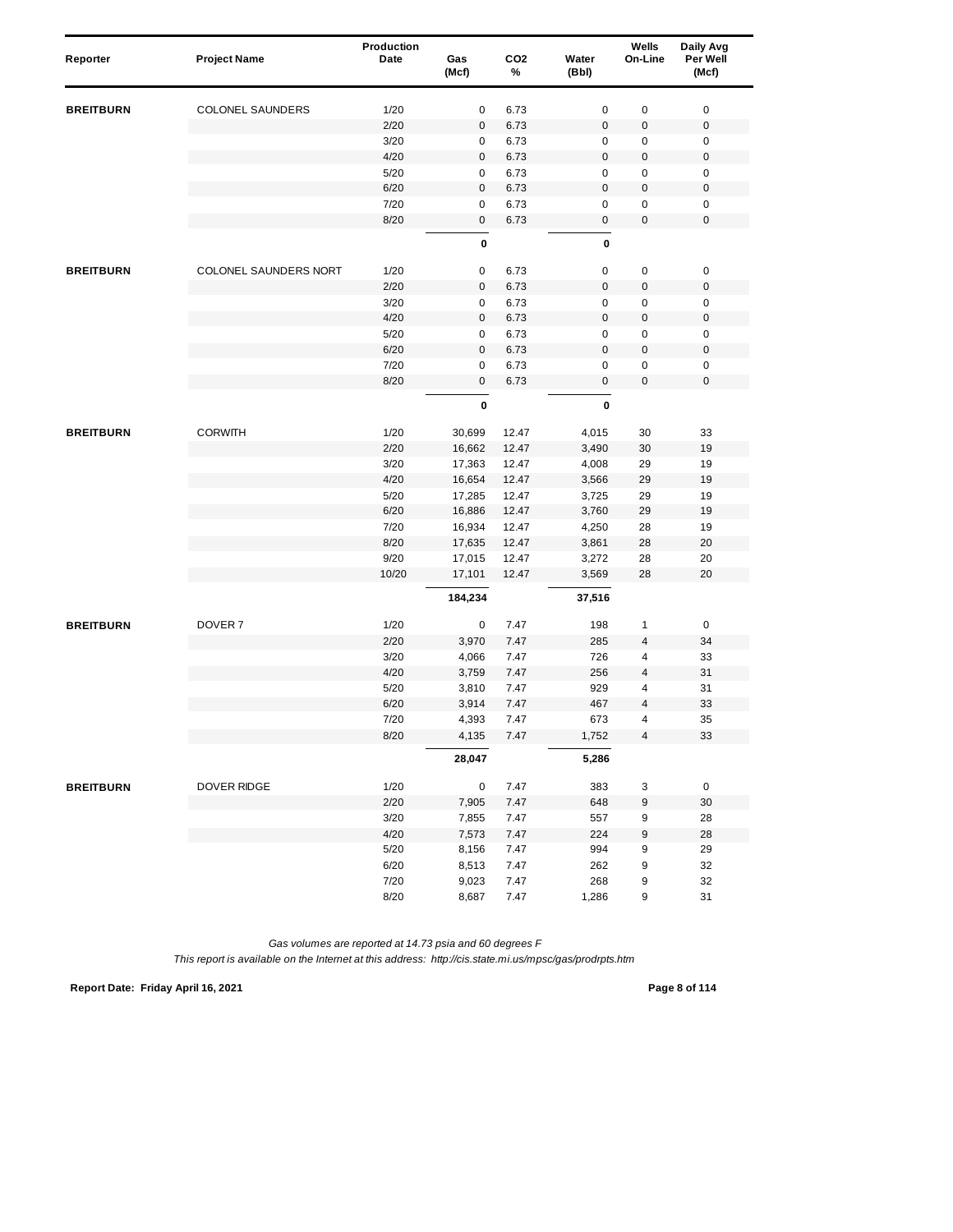| Reporter         | <b>Project Name</b>    | Production<br>Date | Gas<br>(Mcf)     | CO <sub>2</sub><br>% | Water<br>(Bbl)         | Wells<br>On-Line | Daily Avg<br>Per Well<br>(Mcf) |
|------------------|------------------------|--------------------|------------------|----------------------|------------------------|------------------|--------------------------------|
|                  |                        |                    |                  |                      |                        |                  |                                |
|                  |                        |                    | 57,712           |                      | 4,622                  |                  |                                |
| <b>BREITBURN</b> | <b>DOVER VALLEY</b>    | 1/20               | 0                | 5.80                 | $\mathbf 0$            | 0                | $\pmb{0}$                      |
|                  |                        | 2/20               | 2,571            | 5.80                 | $\bf 0$                | 3                | 30                             |
|                  |                        | 3/20               | 2,606            | 5.80                 | $\mathsf 0$            | 3                | 28                             |
|                  |                        | 4/20               | 2,514            | 5.80                 | $\mathbf 0$            | 3                | 28                             |
|                  |                        | 5/20               | 2,448            | 5.80                 | 0                      | 3                | 26                             |
|                  |                        | 6/20               | 2,506            | 5.80                 | $\mathsf 0$            | 3                | 28                             |
|                  |                        | 7/20               | 2,768            | 5.80                 | 0                      | 3                | 30                             |
|                  |                        | 8/20               | 2,623            | 5.80                 | $\mathsf{O}\xspace$    | 3                | 28                             |
|                  |                        |                    | 18,036           |                      | 0                      |                  |                                |
| <b>BREITBURN</b> | <b>ECHO LAKE</b>       | 1/20               | 0                | 17.35                | 412                    | 8                | 0                              |
|                  |                        | 2/20               | 8,364            | 17.35                | 367                    | 8                | 36                             |
|                  |                        | 3/20               | 8,735            | 17.35                | 422                    | 8                | 35                             |
|                  |                        | 4/20               | 8,862            | 17.35                | 421                    | 8                | 37                             |
|                  |                        | 5/20               | 8,983            | 17.35                | 406                    | 8                | 36                             |
|                  |                        | 6/20               | 8,947            | 17.35                | 290                    | 7                | 43                             |
|                  |                        | 7/20               | 9,002            | 17.35                | 498                    | $\overline{7}$   | 41                             |
|                  |                        | 8/20               | 8,797            | 17.35                | 40                     | $\overline{7}$   | 41                             |
|                  |                        |                    | 61,690           |                      | 2,856                  |                  |                                |
| <b>BREITBURN</b> | ELMER FUDD 1-A         | 1/20               | 62,967           | 9.87                 | 7,489                  | 35               | 58                             |
|                  |                        | 2/20               | 29,546           | 9.87                 | 6,397                  | 34               | 30                             |
|                  |                        | 3/20               | 30,264           | 9.87                 | 6,590                  | 34               | 29                             |
|                  |                        | 4/20               | 28,693           | 9.87                 | 6,633                  | 34               | 28                             |
|                  |                        | 5/20               | 30,552           | 9.87                 | 6,871                  | 34               | 29                             |
|                  |                        | 6/20               | 30,764           | 9.87                 | 6,324                  | 34               | 30                             |
|                  |                        | 7/20               | 30,112           | 9.87                 | 5,699                  | 34               | 29                             |
|                  |                        | 8/20               | 29,447           | 9.87                 | 5,374                  | 34               | 28                             |
|                  |                        | 9/20               | 28,764           | 9.87                 | 3,634                  | 34               | 28                             |
|                  |                        | 10/20              | 29,882           | 9.87                 | 3,254                  | 33               | 29                             |
|                  |                        |                    | 330,991          |                      | 58,265                 |                  |                                |
| <b>BREITBURN</b> | <b>ELMER FUDD EAST</b> | 1/20               | 65,027           | 10.48                | 2,587                  | 24               | 87                             |
|                  |                        | 2/20               | 29,899           | 10.48                | 2,208                  | 24               | 43                             |
|                  |                        | 3/20               | 31,889           | 10.48                | 2,390                  | 24               | 43                             |
|                  |                        | 4/20               | 31,016           | 10.48                | 2,516                  | 24               | 43                             |
|                  |                        | $5/20$             | 32,425           | 10.48                | 2,564                  | 24               | 44                             |
|                  |                        | 6/20               | 31,812           | 10.48                | 2,507                  | 24               | 44                             |
|                  |                        | 7/20               | 33,630           | 10.48                | 2,653                  | 24               | 45                             |
|                  |                        | 8/20<br>9/20       | 34,612<br>32,583 | 10.48<br>10.48       | 1,912<br>1,925         | 24<br>24         | $47\,$<br>45                   |
|                  |                        | 10/20              | 34,381           | 10.48                | 1,903                  | 24               | 46                             |
|                  |                        |                    | 357,274          |                      | 23,165                 |                  |                                |
|                  |                        |                    |                  |                      |                        |                  |                                |
| <b>BREITBURN</b> | ELMIRA THRIVE EAST     | 1/20               | 0                | 8.07                 | $\pmb{0}$              | 0                | $\pmb{0}$                      |
|                  |                        | 2/20<br>3/20       | 0                | 8.07<br>8.07         | $\pmb{0}$<br>$\pmb{0}$ | $\pmb{0}$        | 0                              |
|                  |                        | 4/20               | 0<br>0           | 8.07                 | 0                      | 0<br>0           | $\pmb{0}$<br>$\pmb{0}$         |
|                  |                        |                    |                  |                      |                        |                  |                                |

**Report Date: Friday April 16, 2021 Page 9 of 114**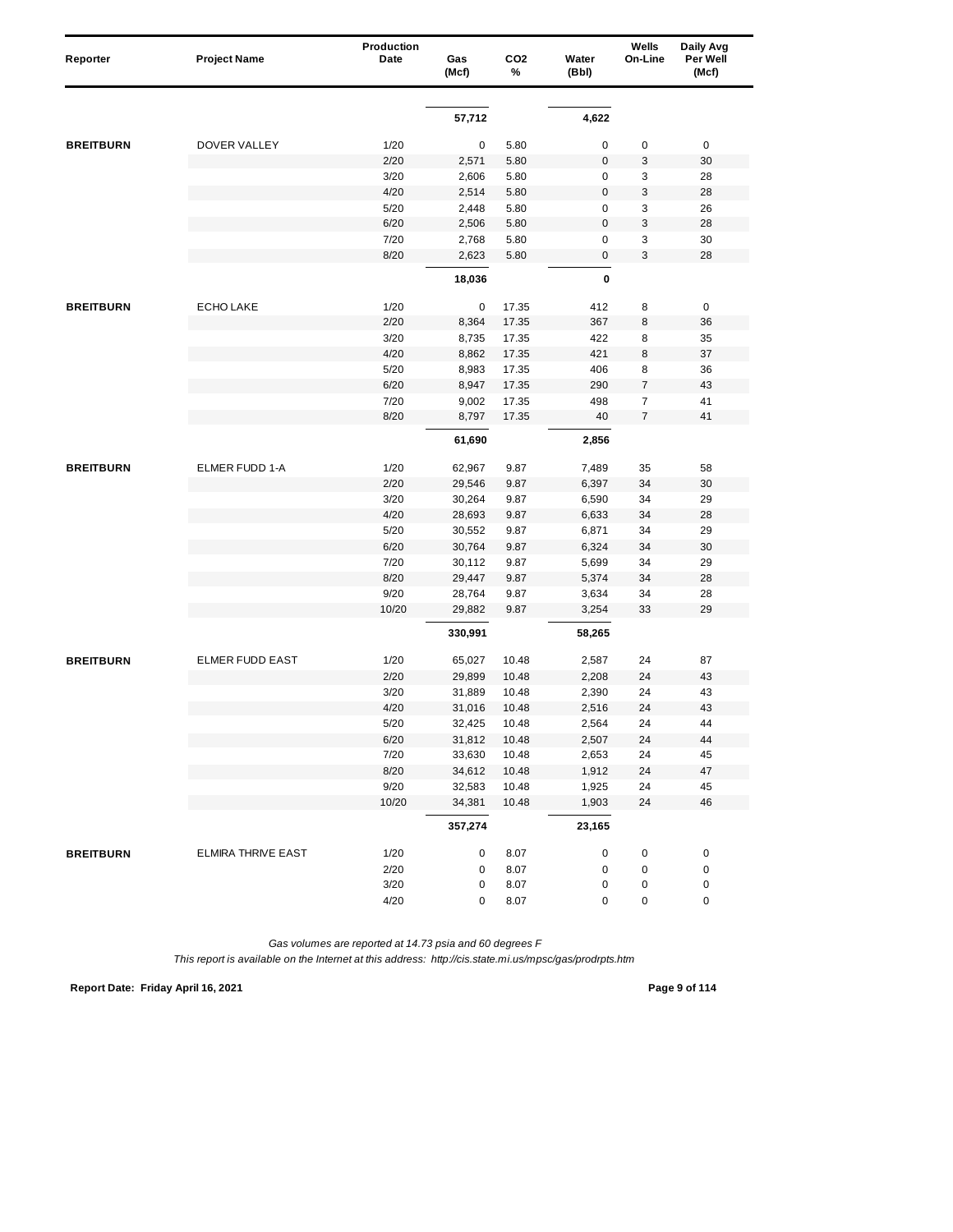| Reporter         | <b>Project Name</b>       | Production<br>Date | Gas<br>(Mcf)     | CO <sub>2</sub><br>% | Water<br>(Bbl)         | Wells<br>On-Line | Daily Avg<br>Per Well<br>(Mcf) |
|------------------|---------------------------|--------------------|------------------|----------------------|------------------------|------------------|--------------------------------|
| <b>BREITBURN</b> | <b>ELMIRA THRIVE EAST</b> | 5/20               | 0                | 8.07                 | $\pmb{0}$              | $\pmb{0}$        | $\pmb{0}$                      |
|                  |                           | 6/20               | $\pmb{0}$        | 8.07                 | $\mathbf 0$            | 0                | $\boldsymbol{0}$               |
|                  |                           | 7/20               | 451              | 8.07                 | 0                      | $\overline{7}$   | $\overline{c}$                 |
|                  |                           | 8/20               | $\mathbf 0$      | 8.07                 | $\mathbf 0$            | 0                | $\pmb{0}$                      |
|                  |                           | 9/20               | $\pmb{0}$        | 8.07                 | $\mathbf 0$            | 0                | 0                              |
|                  |                           | 10/20              | $\mathbf 0$      | 8.07                 | 0                      | $\mathbf 0$      | $\mathbf 0$                    |
|                  |                           |                    | 451              |                      | $\pmb{0}$              |                  |                                |
| <b>BREITBURN</b> | <b>FLETCH</b>             | 1/20               | 39,384           | 19.76                | 1,052                  | 24               | 53                             |
|                  |                           | 2/20               | 17,991           | 19.76                | 959                    | 24               | 26                             |
|                  |                           | 3/20               | 19,079           | 19.76                | 1,020                  | 24               | 26                             |
|                  |                           | 4/20               | 18,000           | 19.76                | 919                    | 24               | 25                             |
|                  |                           | 5/20               | 19,313           | 19.76                | 961                    | 24               | 26                             |
|                  |                           | 6/20               | 18,736           | 19.76                | 754                    | 24               | 26                             |
|                  |                           | 7/20               | 19,521           | 19.76                | 739                    | 24               | 26                             |
|                  |                           | 8/20               | 19,565           | 19.76                | 689                    | 24               | 26                             |
|                  |                           |                    | 171,589          |                      | 7,093                  |                  |                                |
| <b>BREITBURN</b> | FLETCH 35                 | 1/20               | 496              | 19.77                | 13                     | $\mathbf{1}$     | 16                             |
|                  |                           | 2/20               | 231              | 19.77                | 12                     | $\mathbf{1}$     | 8                              |
|                  |                           | 3/20               | 243              | 19.77                | 13                     | 1                | 8                              |
|                  |                           | 4/20               | 237              | 19.77                | 12                     | $\mathbf{1}$     | 8                              |
|                  |                           | 5/20               | 243              | 19.77                | 12                     | $\mathbf{1}$     | 8                              |
|                  |                           | 6/20               | 239              | 19.76                | 10                     | 1                | 8                              |
|                  |                           | 7/20               | 256              | 19.76                | 10                     | 1                | 8                              |
|                  |                           | 8/20               | 262              | 19.76                | $\boldsymbol{9}$       | $\mathbf{1}$     | 8                              |
|                  |                           |                    | 2,207            |                      | 91                     |                  |                                |
| <b>BREITBURN</b> | FONTINALIS CLUB           | 1/20               | 0                | 6.75                 | 33,531                 | 12               | 0                              |
|                  |                           | 2/20               | 12,515           | 6.75                 | 20,948                 | 25               | 17                             |
|                  |                           | 3/20               | 14,339           | 6.75                 | 29,450                 | 27               | 17                             |
|                  |                           | 4/20               | 13,778           | 6.75                 | 1,360                  | 27               | 17                             |
|                  |                           | 5/20               | 14,488           | 6.75                 | 3,950                  | 28               | 17                             |
|                  |                           | 6/20               | 13,522           | 6.75                 | 18,858                 | 28               | $16$                           |
|                  |                           | 7/20               | 14,808           | 6.75                 | 7,593                  | 29               | 16                             |
|                  |                           | 8/20               | 14,210           | 6.75                 | 9,895                  | 27               | 17                             |
|                  |                           |                    | 97,660           |                      | 125,585                |                  |                                |
| <b>BREITBURN</b> | <b>FREDERIC IX</b>        | 1/20               | 0                | 13.57                | 0                      | 0                | 0                              |
|                  |                           | 2/20               | 694              | 13.57                | $\mathbf 0$            | $\overline{c}$   | 12                             |
|                  |                           | 3/20               | 0                | 13.57                | $\pmb{0}$              | 0                | 0                              |
|                  |                           | 4/20               | $\mathbf 0$      | 13.57                | $\pmb{0}$              | 0                | $\pmb{0}$                      |
|                  |                           | 5/20               | 0                | 13.57                | 0                      | 0                | 0                              |
|                  |                           | 6/20               | $\mathbf 0$      | 13.57                | $\pmb{0}$              | 0                | $\pmb{0}$                      |
|                  |                           | 7/20<br>8/20       | 0<br>$\mathbf 0$ | 13.57                | $\pmb{0}$<br>$\pmb{0}$ | 0<br>$\pmb{0}$   | $\pmb{0}$<br>$\pmb{0}$         |
|                  |                           |                    | 694              | 13.57                | $\pmb{0}$              |                  |                                |
|                  |                           |                    |                  |                      |                        |                  |                                |
| <b>BREITBURN</b> | <b>FREDERIC X</b>         | 1/20<br>2/20       | 0<br>1,061       | 13.57<br>13.57       | 0<br>0                 | 0<br>4           | 0<br>9                         |
|                  |                           |                    |                  |                      |                        |                  |                                |

**Report Date: Friday April 16, 2021 Page 10 of 114**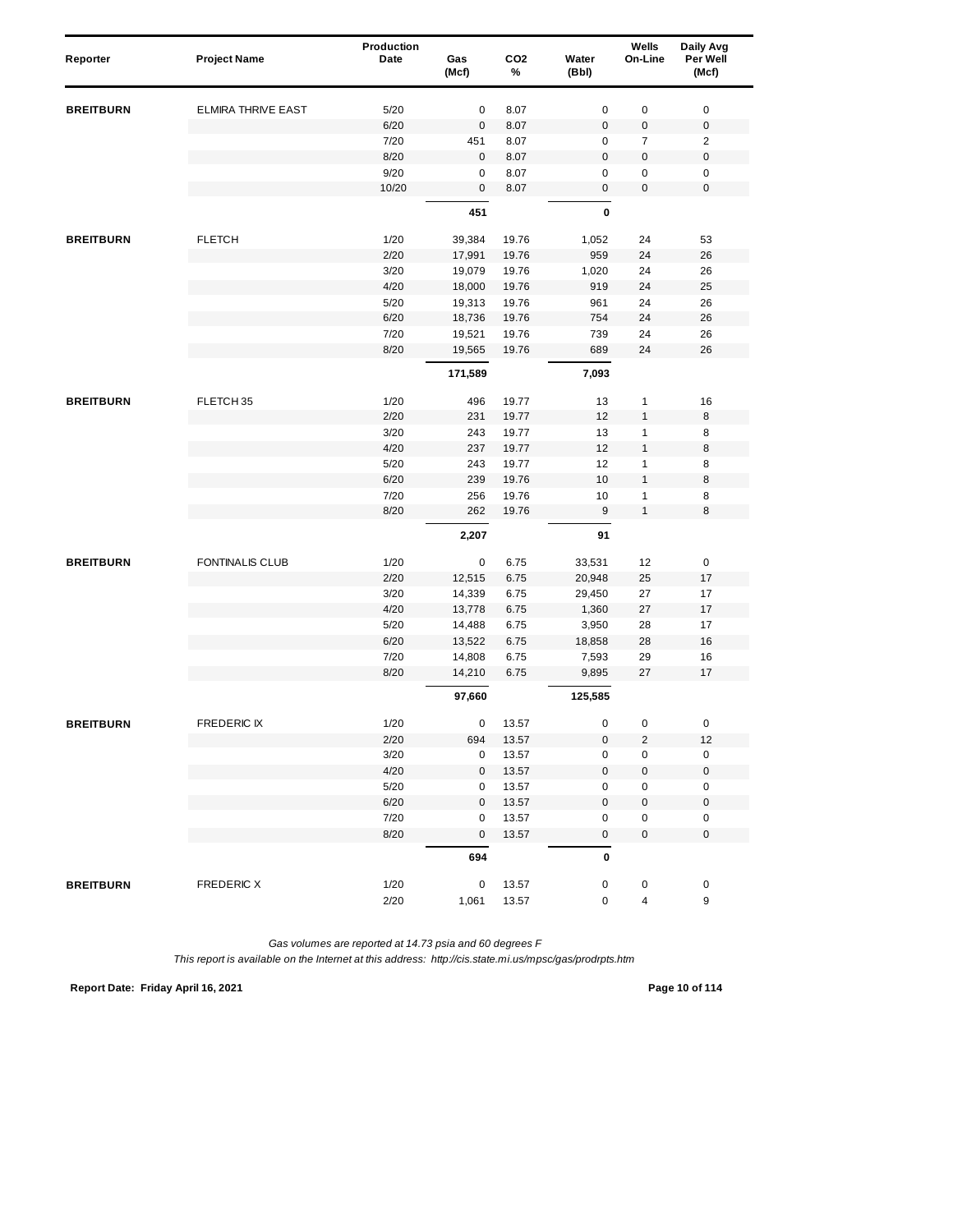| Reporter         | <b>Project Name</b>      | <b>Production</b><br>Date | Gas<br>(Mcf) | CO <sub>2</sub><br>% | Water<br>(Bbl) | Wells<br>On-Line    | Daily Avg<br>Per Well<br>(Mcf) |
|------------------|--------------------------|---------------------------|--------------|----------------------|----------------|---------------------|--------------------------------|
| <b>BREITBURN</b> | FREDERIC X               | 3/20                      | 0            | 13.57                | $\pmb{0}$      | $\pmb{0}$           | $\pmb{0}$                      |
|                  |                          | 4/20                      | $\mathbf 0$  | 13.57                | $\mathbf 0$    | 0                   | $\boldsymbol{0}$               |
|                  |                          | 5/20                      | 0            | 13.57                | 0              | $\pmb{0}$           | 0                              |
|                  |                          | 6/20                      | $\mathbf 0$  | 13.57                | $\bf 0$        | 0                   | $\pmb{0}$                      |
|                  |                          | 7/20                      | 0            | 13.57                | $\mathbf 0$    | 0                   | $\pmb{0}$                      |
|                  |                          | 8/20                      | $\mathbf 0$  | 13.57                | 0              | $\pmb{0}$           | $\pmb{0}$                      |
|                  |                          |                           | 1,061        |                      | $\pmb{0}$      |                     |                                |
| <b>BREITBURN</b> | <b>GREEN RIVER SOUTH</b> | 1/20                      | 101,255      | 14.09                | 840            | 64                  | 51                             |
|                  |                          | 2/20                      | 63,179       | 14.09                | 596            | 64                  | 34                             |
|                  |                          | 3/20                      | 67,378       | 14.09                | 667            | 64                  | 34                             |
|                  |                          | 4/20                      | 59,903       | 14.09                | 339            | 64                  | 31                             |
|                  |                          | 5/20                      | 62,081       | 14.09                | 318            | 59                  | 34                             |
|                  |                          | 6/20                      | 59,286       | 14.09                | 271            | 59                  | 33                             |
|                  |                          | 7/20                      | 63,619       | 14.09                | 386            | 59                  | 35                             |
|                  |                          | 8/20                      | 61,454       | 14.09                | 304            | 59                  | 34                             |
|                  |                          |                           | 538,155      |                      | 3,721          |                     |                                |
| <b>BREITBURN</b> | <b>GREEN RIVER WEST</b>  | 1/20                      | 67,797       | 9.54                 | 631            | 42                  | 52                             |
|                  |                          | 2/20                      | 42,269       | 9.54                 | 795            | 42                  | 35                             |
|                  |                          | 3/20                      | 43,465       | 9.54                 | 1,614          | 42                  | 33                             |
|                  |                          | 4/20                      | 42,789       | 9.54                 | 1,794          | 42                  | 34                             |
|                  |                          | 5/20                      | 44,225       | 9.54                 | 3,930          | 42                  | 34                             |
|                  |                          | 6/20                      | 44,048       | 9.54                 | 656            | 42                  | 35                             |
|                  |                          | 7/20                      | 44,274       | 9.54                 | 661            | 42                  | 34                             |
|                  |                          | 8/20                      | 44,849       | 9.54                 | 536            | 42                  | 34                             |
|                  |                          |                           | 373,716      |                      | 10,617         |                     |                                |
| <b>BREITBURN</b> | <b>HAPPY HILLMAN</b>     | 1/20                      | 31,096       | 23.36                | 298            | 27                  | 37                             |
|                  |                          | 2/20                      | 14,128       | 23.36                | 368            | 27                  | 18                             |
|                  |                          | 3/20                      | 15,577       | 23.36                | 509            | 27                  | 19                             |
|                  |                          | 4/20                      | 14,415       | 23.36                | 457            | 27                  | 18                             |
|                  |                          | 5/20                      | 14,775       | 23.36                | 436            | 27                  | 18                             |
|                  |                          | 6/20                      | 14,594       | 23.36                | 389            | 27                  | 18                             |
|                  |                          | 7/20                      | 15,105       | 23.36                | 483            | 27                  | 18                             |
|                  |                          | 8/20                      | 15,768       | 23.36                | 494            | 27                  | 19                             |
|                  |                          | 9/20                      | 15,414       | 23.36                | 396            | 27                  | 19                             |
|                  |                          | 10/20                     | 15,743       | 23.36                | 353            | 27                  | 19                             |
|                  |                          |                           | 166,615      |                      | 4,183          |                     |                                |
| <b>BREITBURN</b> | HAYES 10                 | 1/20                      | 0            | 25.86                | 552            | 21                  | $\pmb{0}$                      |
|                  |                          | 2/20                      | 7,843        | 25.86                | 250            | 28                  | 10                             |
|                  |                          | 3/20                      | 6,812        | 25.86                | 292            | 28                  | 8                              |
|                  |                          | 4/20                      | 8            | 25.86                | $\mathbf 0$    | $\overline{4}$      | $\pmb{0}$                      |
|                  |                          | 5/20                      | 12           | 25.86                | $\pmb{0}$      | 4                   | $\pmb{0}$                      |
|                  |                          | 6/20                      | 19           | 25.86                | $\pmb{0}$      | 2                   | $\boldsymbol{0}$               |
|                  |                          | 7/20<br>8/20              | 19<br>3,696  | 25.86<br>25.86       | 0<br>0         | $\,$ 5 $\,$<br>$10$ | $\mathsf 0$<br>12              |
|                  |                          |                           | 18,409       |                      | 1,094          |                     |                                |

**Report Date: Friday April 16, 2021 Page 11 of 114**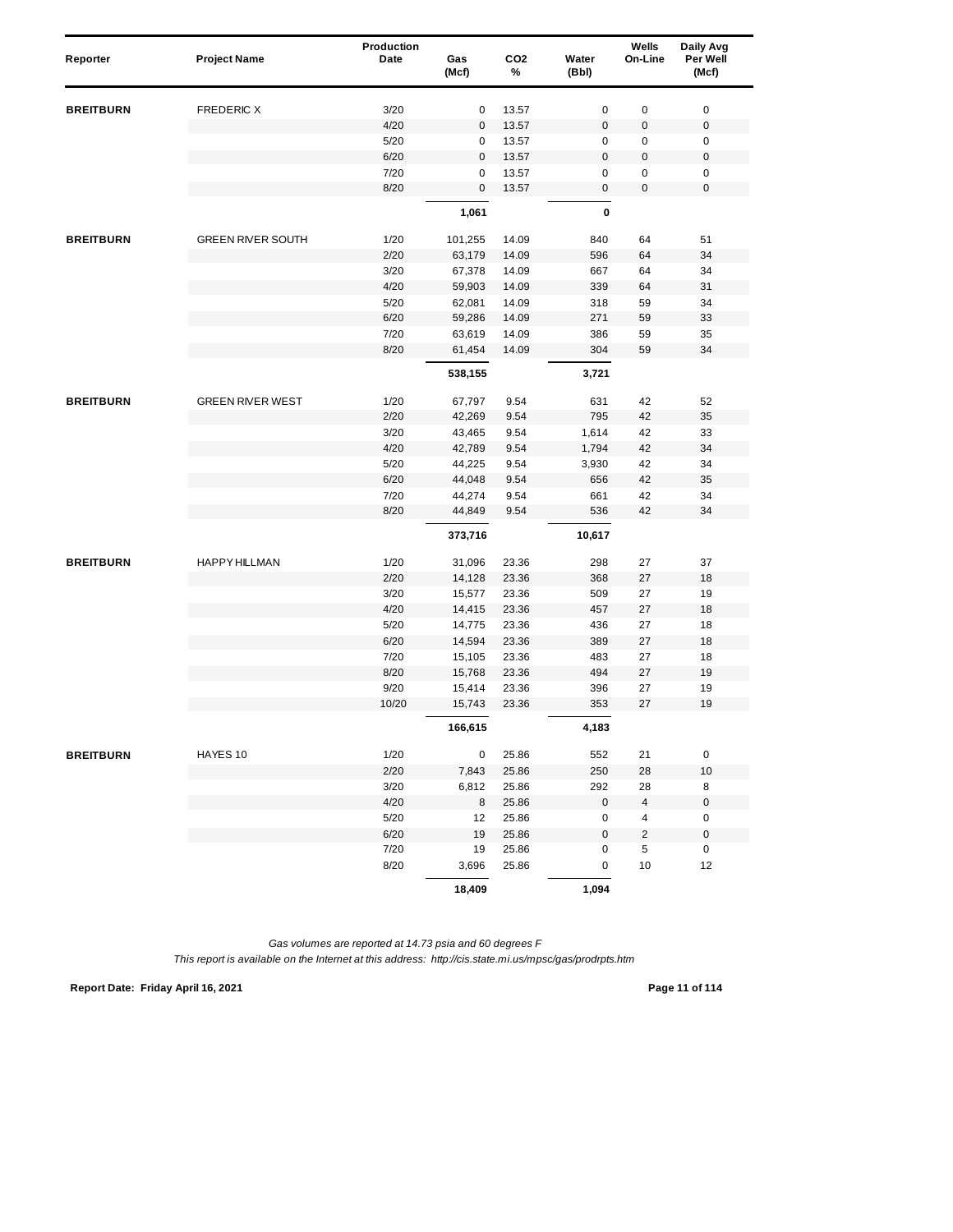| Reporter         | <b>Project Name</b> | Production<br>Date | Gas<br>(Mcf) | CO <sub>2</sub><br>% | Water<br>(Bbl)      | Wells<br>On-Line | Daily Avg<br>Per Well<br>(Mcf) |  |
|------------------|---------------------|--------------------|--------------|----------------------|---------------------|------------------|--------------------------------|--|
| <b>BREITBURN</b> | HAYES 15            | 1/20               | 0            | 21.35                | 0                   | 0                | $\pmb{0}$                      |  |
|                  |                     | 2/20               | 0            | 21.35                | $\mathsf 0$         | 0                | $\pmb{0}$                      |  |
|                  |                     | 3/20               | 0            | 21.35                | 0                   | 0                | 0                              |  |
|                  |                     | 4/20               | 0            | 21.35                | $\mathsf 0$         | 0                | $\pmb{0}$                      |  |
|                  |                     | 5/20               | 0            | 21.35                | 0                   | 0                | $\pmb{0}$                      |  |
|                  |                     | 6/20               | 0            | 21.35                | $\mathbf 0$         | $\pmb{0}$        | $\pmb{0}$                      |  |
|                  |                     | 7/20               | 0            | 21.35                | 0                   | 0                | $\pmb{0}$                      |  |
|                  |                     | 8/20               | $\pmb{0}$    | 21.35                | $\mathsf{O}\xspace$ | 0                | $\pmb{0}$                      |  |
|                  |                     |                    | $\pmb{0}$    |                      | 0                   |                  |                                |  |
| <b>BREITBURN</b> | HAYES <sub>7</sub>  | 1/20               | 0            | 16.13                | $\pmb{0}$           | $\pmb{0}$        | $\pmb{0}$                      |  |
|                  |                     | 2/20               | 2,102        | 16.13                | $\mathsf 0$         | 3                | 24                             |  |
|                  |                     | 3/20               | 2,239        | 16.13                | 14                  | 3                | 24                             |  |
|                  |                     | 4/20               | 2,187        | 16.13                | 22                  | 3                | 24                             |  |
|                  |                     | 5/20               | 2,402        | 16.13                | 23                  | 3                | 26                             |  |
|                  |                     | 6/20               | 2,556        | 16.13                | 48                  | 3                | 28                             |  |
|                  |                     | 7/20               | 2,861        | 16.15                | 73                  | 3                | 31                             |  |
|                  |                     | 8/20               | 2,905        | 16.15                | 60                  | 3                | 31                             |  |
|                  |                     |                    | 17,252       |                      | 240                 |                  |                                |  |
| <b>BREITBURN</b> | <b>HUNT N HAYES</b> | 1/20               | 46,186       | 23.10                | 432                 | 30               | 50                             |  |
|                  |                     | 2/20               | 20,911       | 23.10                | 457                 | 30               | 24                             |  |
|                  |                     | 3/20               | 22,519       | 23.10                | 537                 | 30               | 24                             |  |
|                  |                     | 4/20               | 21,551       | 23.10                | 549                 | 30               | 24                             |  |
|                  |                     | 5/20               | 21,962       | 23.10                | 644                 | 30               | 24                             |  |
|                  |                     | 6/20               | 22,300       | 23.10                | 632                 | 30               | 25                             |  |
|                  |                     | 7/20               | 22,683       | 23.10                | 564                 | 30               | 24                             |  |
|                  |                     | 8/20               | 22,772       | 23.10                | 493                 | 30               | 24                             |  |
|                  |                     | 9/20               | 21,986       | 23.10                | 506                 | 30               | 24                             |  |
|                  |                     | 10/20              | 23,037       | 23.10                | 593                 | 30               | 25                             |  |
|                  |                     |                    | 245,907      |                      | 5,407               |                  |                                |  |
| <b>BREITBURN</b> | KNIGHT VIENNA 4     | 1/20               | 17,373       | 21.73                | 4,112               | 16               | 35                             |  |
|                  |                     | 2/20               | 7,965        | 21.73                | 3,900               | 16               | 17                             |  |
|                  |                     | 3/20               | 8,212        | 21.73                | 4,036               | 16               | 17                             |  |
|                  |                     | 4/20               | 8,309        | 21.73                | 3,386               | 16               | 17                             |  |
|                  |                     | 5/20               | 8,426        | 21.73                | 3,340               | 16               | 17                             |  |
|                  |                     | 6/20               | 8,428        | 21.73                | 3,419               | 15               | 19                             |  |
|                  |                     | 7/20               | 8,410        | 21.73                | 3,027               | 15               | 18                             |  |
|                  |                     | 8/20               | 8,510        | 21.73                | 2,954               | 15               | $18$                           |  |
|                  |                     |                    | 75,633       |                      | 28,174              |                  |                                |  |
| <b>BREITBURN</b> | LAKE 19             | 1/20               | 0            | 6.73                 | 0                   | 0                | $\pmb{0}$                      |  |
|                  |                     | 2/20               | $\pmb{0}$    | 6.73                 | $\mathsf{O}\xspace$ | $\pmb{0}$        | $\pmb{0}$                      |  |
|                  |                     | 3/20               | 0            | 6.73                 | 0                   | $\pmb{0}$        | $\pmb{0}$                      |  |
|                  |                     | 4/20               | 0            | 6.73                 | $\mathsf{O}\xspace$ | $\pmb{0}$        | $\pmb{0}$                      |  |
|                  |                     | $5/20$             | $\pmb{0}$    | 6.73                 | 0                   | $\pmb{0}$        | $\pmb{0}$                      |  |
|                  |                     | 6/20               | $\pmb{0}$    | 6.73                 | $\pmb{0}$           | $\pmb{0}$        | $\pmb{0}$                      |  |
|                  |                     | 7/20               | 0            | 6.73                 | $\pmb{0}$           | 0                | $\pmb{0}$                      |  |
|                  |                     | 8/20               | 0            | 6.73                 | 0                   | 0                | $\pmb{0}$                      |  |

*This report is available on the Internet at this address: http://cis.state.mi.us/mpsc/gas/prodrpts.htm*

**Report Date: Friday April 16, 2021 Page 12 of 114**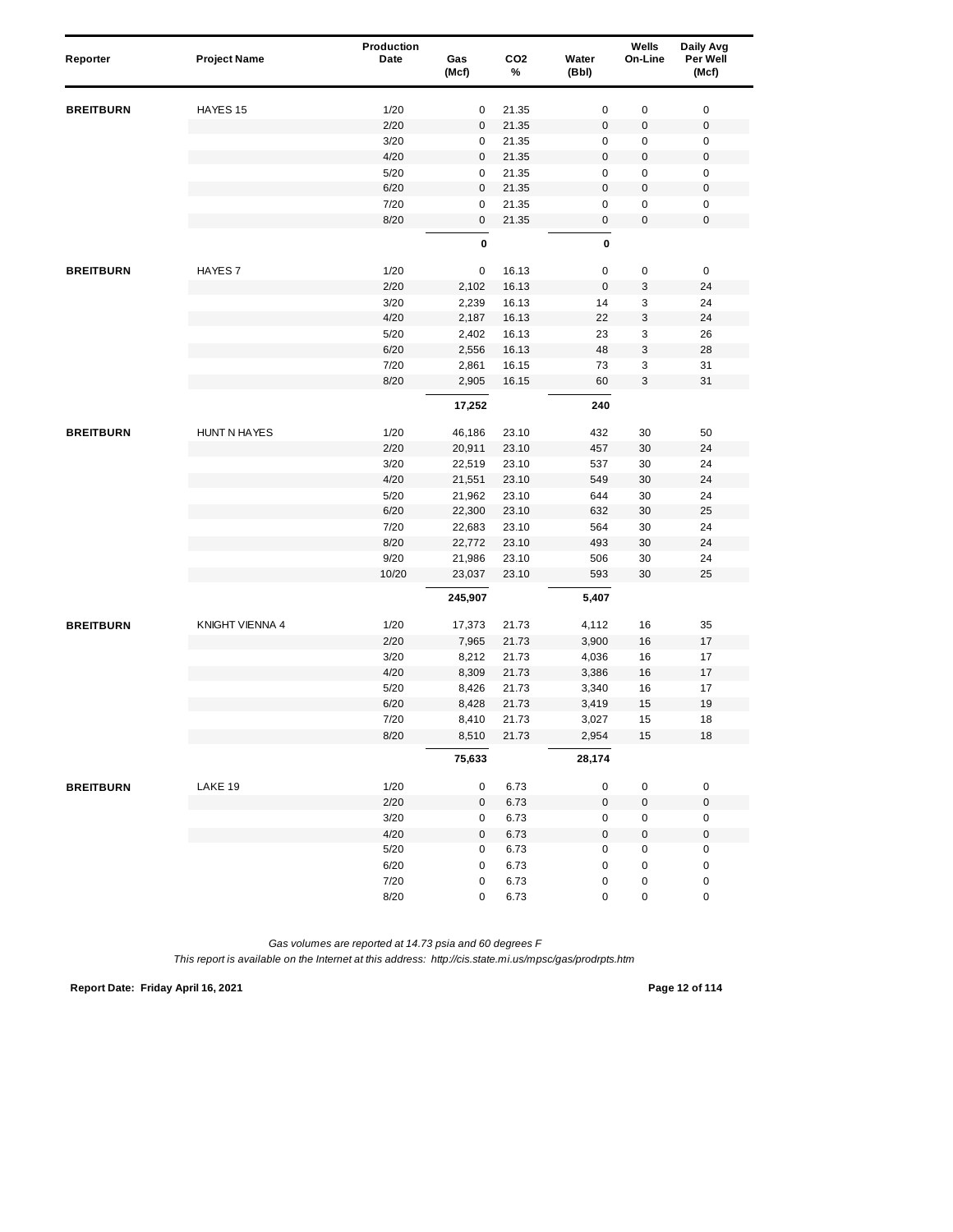| Reporter         | <b>Project Name</b>  | Production<br>Date | Gas<br>(Mcf)     | CO <sub>2</sub><br>% | Water<br>(Bbl) | Wells<br>On-Line        | Daily Avg<br>Per Well<br>(Mcf) |
|------------------|----------------------|--------------------|------------------|----------------------|----------------|-------------------------|--------------------------------|
|                  |                      |                    |                  |                      |                |                         |                                |
|                  |                      |                    | 0                |                      | 0              |                         |                                |
| <b>BREITBURN</b> | <b>LAKE MANUKA</b>   | 1/20               | 0                | 22.49                | $\mathsf 0$    | $\pmb{0}$               | $\mathbf 0$                    |
|                  |                      | 2/20               | 1,670            | 22.49                | $\pmb{0}$      | $\overline{2}$          | 29                             |
|                  |                      | 3/20               | 2,174            | 22.49                | $\mathsf 0$    | 3                       | 23                             |
|                  |                      | 4/20               | 1,722            | 22.49                | $\mathbf 0$    | $\sqrt{2}$              | 29                             |
|                  |                      | 5/20               | 1,936            | 22.49                | $\pmb{0}$      | $\overline{\mathbf{c}}$ | 31                             |
|                  |                      | 6/20               | 2,037            | 22.49                | $\pmb{0}$      | 3                       | 23                             |
|                  |                      | 7/20               | 2,323            | 22.49                | $\mathsf 0$    | 3                       | 25                             |
|                  |                      | 8/20               | 2,022            | 22.49                | $\mathbf 0$    | $\overline{2}$          | 33                             |
|                  |                      |                    | 13,884           |                      | 0              |                         |                                |
| <b>BREITBURN</b> | <b>LIBRATUS</b>      | 1/20               | 0                | 22.49                | 29             | $\mathbf{1}$            | $\pmb{0}$                      |
|                  |                      | 2/20               | 572              | 22.49                | 27             | $\mathbf{1}$            | 20                             |
|                  |                      | 3/20               | 600              | 22.49                | 23             | $\mathbf{1}$            | 19                             |
|                  |                      | 4/20               | 613              | 22.49                | 34             | $\mathbf{1}$            | 20                             |
|                  |                      | 5/20               | 658              | 22.49                | 38             | 1                       | 21                             |
|                  |                      | 6/20               | 699              | 22.49                | 17             | $\mathbf{1}$            | 23                             |
|                  |                      | 7/20               | 742              | 22.49                | 16             | $\mathbf{1}$            | 24                             |
|                  |                      | 8/20               | 722              | 22.49                | 12             | $\mathbf{1}$            | 23                             |
|                  |                      |                    | 4,606            |                      | 196            |                         |                                |
| <b>BREITBURN</b> | <b>LIVINGSTON 17</b> | 1/20               | 0                | 9.45                 | 5,387          | 16                      | 0                              |
|                  |                      | 2/20               | 8,063            | 9.45                 | 4,929          | 17                      | 16                             |
|                  |                      | 3/20               | 8,612            | 9.45                 | 5,148          | 16                      | 17                             |
|                  |                      | 4/20               | 8,138            | 9.45                 | 5,156          | 16                      | 17                             |
|                  |                      | 5/20               | 9,205            | 9.45                 | 5,378          | 16                      | 19                             |
|                  |                      | 6/20               | 9,712            | 9.45                 | 5,328          | 16                      | 20                             |
|                  |                      | 7/20               | 10,216           | 9.45                 | 6,012          | 16                      | 21                             |
|                  |                      | 8/20               | 10,246           | 9.45                 | 6,155          | 16                      | 21                             |
|                  |                      | 9/20               | 9,609            | 9.45                 | 5,731          | 16                      | 20                             |
|                  |                      | 10/20              | 9,176            | 9.45                 | 5,891          | 16                      | 18                             |
|                  |                      |                    | 82,977           |                      | 55,115         |                         |                                |
| <b>BREITBURN</b> | LIVINGSTON 19        | 1/20               | 0                | 13.35                | 1,643          | 43                      | $\pmb{0}$                      |
|                  |                      | 2/20               | 34,013           | 13.35                | 1,536          | 43                      | 27                             |
|                  |                      | 3/20               | 35,831           | 13.35                | 1,317          | 43                      | 27                             |
|                  |                      | 4/20               | 34,592           | 13.35                | 1,815          | 43                      | 27                             |
|                  |                      | 5/20               | 35,861           | 13.35                | 1,965          | 43                      | 27                             |
|                  |                      | 6/20<br>7/20       | 34,641<br>35,975 | 13.35<br>13.35       | 798<br>748     | 43<br>43                | 27<br>27                       |
|                  |                      | 8/20               | 36,385           | 13.35                | 550            | 42                      | 28                             |
|                  |                      |                    | 247,298          |                      | 10,372         |                         |                                |
|                  |                      |                    |                  |                      |                |                         |                                |
| <b>BREITBURN</b> | LIVINGSTON 36        | 1/20               | 15,306           | 21.34                | 710            | 12                      | 41                             |
|                  |                      | 2/20               | 6,505            | 21.34                | 503            | 13                      | $17\,$                         |
|                  |                      | 3/20               | 5,472            | 21.34                | 366            | 12                      | 15                             |
|                  |                      | 4/20               | 0                | 21.34                | $\pmb{0}$      | $\pmb{0}$               | $\pmb{0}$                      |
|                  |                      | $5/20$             | 0                | 21.34                | $\pmb{0}$      | 0                       | $\pmb{0}$                      |
|                  |                      | 6/20               | 0                | 21.34                | 0              | 0                       | $\pmb{0}$                      |

**Report Date: Friday April 16, 2021 Page 13 of 114**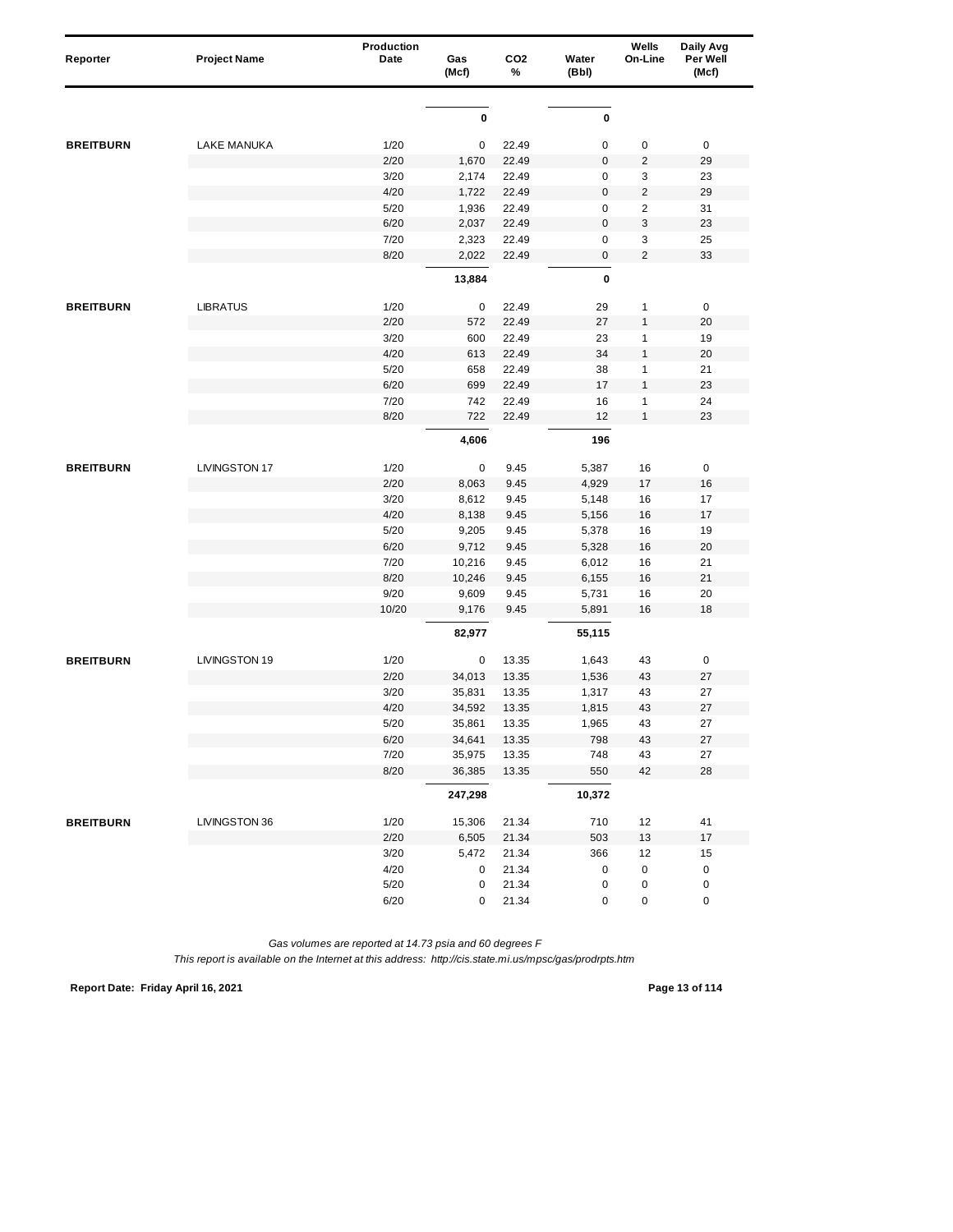| Reporter         | <b>Project Name</b> | <b>Production</b><br>Date | Gas<br>(Mcf) | CO <sub>2</sub><br>% | Water<br>(Bbl)   | Wells<br>On-Line        | Daily Avg<br>Per Well<br>(Mcf) |
|------------------|---------------------|---------------------------|--------------|----------------------|------------------|-------------------------|--------------------------------|
| <b>BREITBURN</b> | LIVINGSTON 36       | 7/20                      | 0            | 21.34                | $\mathbf 0$      | $\pmb{0}$               | $\mathbf 0$                    |
|                  |                     | 8/20                      | 322          | 21.34                | $\boldsymbol{0}$ | $\mathbf{1}$            | 10                             |
|                  |                     |                           | 27,605       |                      | 1,579            |                         |                                |
| <b>BREITBURN</b> | LIVINGSTON B3-20    | 1/20                      | 0            | 13.35                | 27               | $\mathbf{1}$            | $\pmb{0}$                      |
|                  |                     | 2/20                      | 581          | 13.35                | 26               | $\mathbf{1}$            | 20                             |
|                  |                     | 3/20                      | 582          | 13.35                | 21               | 1                       | 19                             |
|                  |                     | 4/20                      | 541          | 13.35                | 28               | $\mathbf{1}$            | 18                             |
|                  |                     | 5/20                      | 545          | 13.35                | 29               | 1                       | 18                             |
|                  |                     | 6/20                      | 519          | 13.35                | 12               | 1                       | 17                             |
|                  |                     | 7/20                      | 643          | 13.35                | 13               | $\mathbf{1}$            | 21                             |
|                  |                     | 8/20                      | 765          | 13.35                | 11               | $\mathbf{1}$            | 25                             |
|                  |                     |                           | 4,176        |                      | 167              |                         |                                |
| <b>BREITBURN</b> | LOUD 16-17          | 1/20                      | 7,305        | 24.54                | $\pmb{0}$        | $\overline{4}$          | 59                             |
|                  |                     | 2/20                      | 3,637        | 24.54                | $\boldsymbol{0}$ | 4                       | 31                             |
|                  |                     | 3/20                      | 2,362        | 24.54                | $\mathsf 0$      | 4                       | 19                             |
|                  |                     | 4/20                      | 0            | 24.54                | $\pmb{0}$        | 0                       | $\pmb{0}$                      |
|                  |                     | 5/20                      | 0            | 24.54                | $\mathbf 0$      | 0                       | $\pmb{0}$                      |
|                  |                     | 6/20                      | $\mathbf 0$  | 24.54                | $\mathbf 0$      | $\pmb{0}$               | $\pmb{0}$                      |
|                  |                     | 7/20                      | 2,216        | 24.54                | 0                | 4                       | 18                             |
|                  |                     | 8/20                      | 2,668        | 24.54                | 0                | $\overline{4}$          | 22                             |
|                  |                     |                           | 18,188       |                      | $\pmb{0}$        |                         |                                |
| <b>BREITBURN</b> | LUCKY <sub>16</sub> | 1/20                      | 0            | 20.40                | 118              | 5                       | $\pmb{0}$                      |
|                  |                     | 2/20                      | 3,545        | 20.40                | 169              | 11                      | 11                             |
|                  |                     | 3/20                      | 3,711        | 20.40                | 144              | 10                      | 12                             |
|                  |                     | 4/20                      | 3,604        | 20.40                | 134              | 10                      | 12                             |
|                  |                     | 5/20                      | 3,556        | 20.40                | 139              | 10                      | 11                             |
|                  |                     | 6/20                      | 3,125        | 20.40                | 75               | 10                      | 10                             |
|                  |                     | 7/20                      | 3,009        | 20.40                | 66               | 10                      | 10                             |
|                  |                     | 8/20                      | 3,209        | 20.40                | 52               | 10                      | 10                             |
|                  |                     | 9/20                      | 3,143        | 20.40                | 31               | 10                      | 10                             |
|                  |                     | 10/20                     | 3,412        | 20.40                | $9\,$            | 10                      | 11                             |
|                  |                     |                           | 30,314       |                      | 937              |                         |                                |
| <b>BREITBURN</b> | MANCELONA 23        | 1/20                      | 0            | 13.72                | 82               | $\overline{\mathbf{c}}$ | 0                              |
|                  |                     | 2/20                      | 1,187        | 13.72                | 80               | 3                       | 14                             |
|                  |                     | 3/20                      | 1,233        | 13.72                | 95               | 3                       | 13                             |
|                  |                     | 4/20                      | 1,275        | 13.72                | 87               | 3                       | 14                             |
|                  |                     | 5/20                      | 1,208        | 13.72                | 92               | 3                       | 13                             |
|                  |                     | 6/20                      | 1,050        | 13.72                | 80               | 3                       | 12                             |
|                  |                     | 7/20                      | 1,001        | 13.72                | 78               | 3                       | 11                             |
|                  |                     | 8/20                      | 976          | 13.72                | 74               | 3                       | $10$                           |
|                  |                     |                           | 7,930        |                      | 668              |                         |                                |
| <b>BREITBURN</b> | MANCELONA 24-25     | 1/20                      | 0            | 13.72                | 200              | 4                       | 0                              |
|                  |                     | 2/20                      | 2,837        | 13.72                | 192              | 4                       | 24                             |
|                  |                     | 3/20                      | 2,801        | 13.72                | 216              | 4                       | 23                             |
|                  |                     | 4/20                      | 2,672        | 13.72                | 237              | 4                       | 22                             |

**Report Date: Friday April 16, 2021 Page 14 of 114**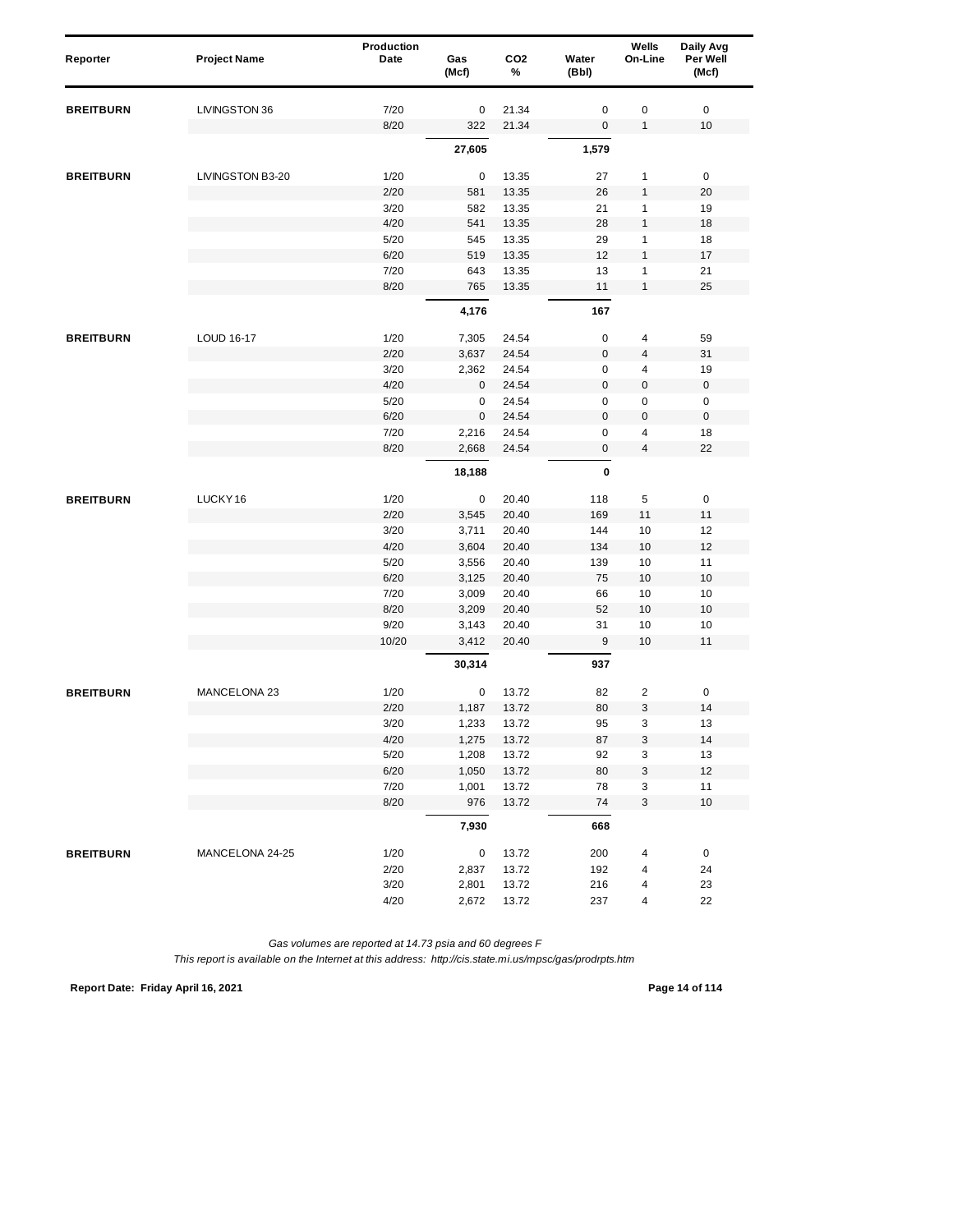| Reporter         | <b>Project Name</b>   | Production<br>Date | Gas<br>(Mcf) | CO <sub>2</sub><br>% | Water<br>(Bbl) | Wells<br>On-Line | Daily Avg<br>Per Well<br>(Mcf) |
|------------------|-----------------------|--------------------|--------------|----------------------|----------------|------------------|--------------------------------|
| <b>BREITBURN</b> | MANCELONA 24-25       | 5/20               | 2,863        | 13.72                | 268            | 4                | 23                             |
|                  |                       | 6/20               | 2,869        | 13.72                | 220            | 4                | 24                             |
|                  |                       | 7/20               | 2,775        | 13.72                | 216            | 4                | 22                             |
|                  |                       | 8/20               | 3,058        | 13.72                | 231            | 4                | 25                             |
|                  |                       |                    | 19,875       |                      | 1,780          |                  |                                |
| <b>BREITBURN</b> | MANCELONA 26-27       | 1/20               | 0            | 13.72                | 265            | 6                | 0                              |
|                  |                       | 2/20               | 3,444        | 13.72                | 233            | $\overline{7}$   | 17                             |
|                  |                       | 3/20               | 3,769        | 13.72                | 291            | 7                | 17                             |
|                  |                       | 4/20               | 4,331        | 13.72                | 364            | 7                | 21                             |
|                  |                       | 5/20               | 4,420        | 13.72                | 410            | $\overline{7}$   | 20                             |
|                  |                       | 6/20               | 4,225        | 13.72                | 322            | 7                | 20                             |
|                  |                       | 7/20               | 4,464        | 13.72                | 345            | $\overline{7}$   | 21                             |
|                  |                       | 8/20               | 4,393        | 13.72                | 331            | $\overline{7}$   | 20                             |
|                  |                       |                    | 29,046       |                      | 2,561          |                  |                                |
| <b>BREITBURN</b> | MANCELONA 30          | 1/20               | $\mathbf 0$  | 12.10                | 43             | 3                | $\pmb{0}$                      |
|                  |                       | 2/20               | 1,951        | 12.10                | 53             | 3                | 22                             |
|                  |                       | 3/20               | 1,277        | 12.10                | 23             | 3                | 14                             |
|                  |                       | 4/20               | 1,915        | 12.10                | 26             | 3                | 21                             |
|                  |                       | 5/20               | 2,340        | 12.10                | 28             | 3                | 25                             |
|                  |                       | 6/20               | 2,390        | 12.10                | 56             | 3                | 27                             |
|                  |                       | 7/20               | 2,332        | 12.10                | 42             | 3                | 25                             |
|                  |                       | 8/20               | 2,136        | 12.10                | 41             | 3                | 23                             |
|                  |                       |                    | 14,341       |                      | 312            |                  |                                |
| <b>BREITBURN</b> | <b>MANCELONA EAST</b> | 1/20               | 0            | 12.10                | 901            | 16               | $\pmb{0}$                      |
|                  |                       | 2/20               | 16,776       | 12.10                | 1,919          | 32               | 18                             |
|                  |                       | 3/20               | 10,800       | 12.10                | 269            | 32               | 11                             |
|                  |                       | 4/20               | 10,647       | 12.10                | $\mathbf 0$    | 32               | 11                             |
|                  |                       | 5/20               | 11,443       | 12.10                | 1,229          | 31               | 12                             |
|                  |                       | 6/20               | 12,428       | 12.10                | 622            | 32               | 13                             |
|                  |                       | 7/20               | 14,731       | 12.10                | 2,646          | 32               | 15                             |
|                  |                       | 8/20               | 14,230       | 12.10                | 2,253          | 31               | 15                             |
|                  |                       |                    | 91,055       |                      | 9,839          |                  |                                |
| <b>BREITBURN</b> | MANCELONA EAST Antrim | 1/20               | 0            | 13.72                | 314            | 6                | 0                              |
|                  |                       | 2/20               | 4,616        | 13.72                | 311            | 10               | 16                             |
|                  |                       | 3/20               | 3,899        | 13.72                | 302            | 10               | 13                             |
|                  |                       | 4/20               | 4,477        | 13.72                | 329            | $10$             | 15                             |
|                  |                       | 5/20               | 5,194        | 13.72                | 403            | 9                | 19                             |
|                  |                       | 6/20               | 5,124        | 13.72                | 391            | 9                | 19                             |
|                  |                       | 7/20               | 5,051        | 13.72                | 391            | 9                | 18                             |
|                  |                       | 8/20               | 4,869        | 13.72                | 366            | 9                | 17                             |
|                  |                       |                    | 33,230       |                      | 2,807          |                  |                                |
| <b>BREITBURN</b> | <b>MANCELONA WEST</b> | 1/20               | 0            | 12.10                | 2,118          | 25               | 0                              |
|                  |                       | 2/20               | 19,168       | 12.10                | 455            | 31               | 21                             |
|                  |                       | 3/20               | 13,057       | 12.10                | 2,184          | 31               | 14                             |
|                  |                       | 4/20               | 19,096       | 12.10                | 2,440          | 31               | 21                             |

**Report Date: Friday April 16, 2021 Page 15 of 114**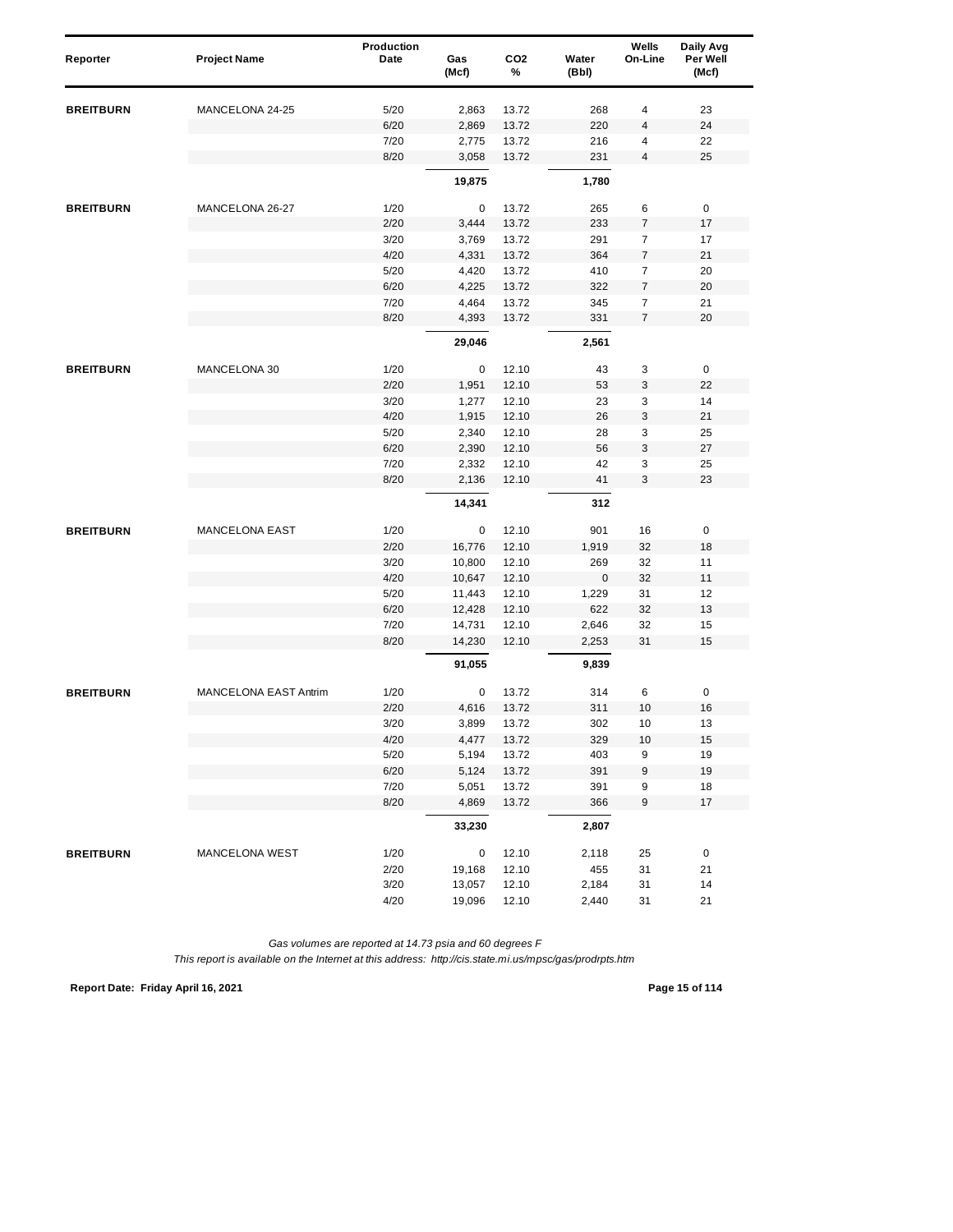| Reporter         | <b>Project Name</b>    | Production<br>Date | Gas<br>(Mcf) | CO <sub>2</sub><br>% | Water<br>(Bbl) | Wells<br>On-Line | Daily Avg<br>Per Well<br>(Mcf) |
|------------------|------------------------|--------------------|--------------|----------------------|----------------|------------------|--------------------------------|
| <b>BREITBURN</b> | <b>MANCELONA WEST</b>  | 5/20               | 20,259       | 12.10                | 1,104          | 31               | 21                             |
|                  |                        | 6/20               | 19,379       | 12.10                | 1,686          | 31               | 21                             |
|                  |                        | 7/20               | 19,248       | 12.10                | 0              | 31               | 20                             |
|                  |                        | 8/20               | 18,218       | 12.10                | 948            | 31               | 19                             |
|                  |                        |                    | 128,425      |                      | 10,935         |                  |                                |
| <b>BREITBURN</b> | MID CHARLTON PHASE 1   | 1/20               | 0            | 8.75                 | $\mathbf 0$    | 0                | $\pmb{0}$                      |
|                  |                        | 2/20               | $\mathbf 0$  | 8.75                 | $\bf 0$        | 0                | $\pmb{0}$                      |
|                  |                        | 3/20               | $\mathbf 0$  | 8.75                 | $\mathbf 0$    | 0                | $\mathbf 0$                    |
|                  |                        | 4/20               | 0            | 8.75                 | $\mathbf 0$    | 0                | $\boldsymbol{0}$               |
|                  |                        | 5/20               | 0            | 8.75                 | $\mathbf 0$    | 0                | $\mathbf 0$                    |
|                  |                        | 6/20               | $\mathsf 0$  | 8.75                 | $\mathbf 0$    | $\pmb{0}$        | $\mathbf 0$                    |
|                  |                        | 7/20               | 1,423        | 8.75                 | $\mathbf 0$    | 8                | 6                              |
|                  |                        | 8/20               | $\mathbf{0}$ | 8.75                 | 0              | 0                | $\pmb{0}$                      |
|                  |                        |                    | 1,423        |                      | $\pmb{0}$      |                  |                                |
| <b>BREITBURN</b> | MID CHARLTON PHASE 2   | 1/20               | 0            | 7.57                 | $\mathbf 0$    | $\pmb{0}$        | $\pmb{0}$                      |
|                  |                        | 2/20               | 0            | 7.57                 | $\bf 0$        | 0                | $\boldsymbol{0}$               |
|                  |                        | 3/20               | 0            | 7.57                 | 0              | 0                | $\mathbf 0$                    |
|                  |                        | 4/20               | $\mathbf{0}$ | 7.57                 | $\mathbf 0$    | 0                | $\mathbf 0$                    |
|                  |                        | 5/20               | 0            | 7.57                 | $\mathbf 0$    | 0                | $\pmb{0}$                      |
|                  |                        | 6/20               | $\mathsf 0$  | 7.57                 | $\bf 0$        | 0                | $\mathbf 0$                    |
|                  |                        | 7/20               | 107          | 7.57                 | $\mathbf 0$    | 0                | $\pmb{0}$                      |
|                  |                        | 8/20               | 0            | 7.57                 | $\pmb{0}$      | 0                | $\mathbf 0$                    |
|                  |                        |                    | 107          |                      | 0              |                  |                                |
| <b>BREITBURN</b> | MID CHARLTON SOUTH ADD | 1/20               | 0            | 8.75                 | $\mathbf 0$    | 0                | $\pmb{0}$                      |
|                  |                        | 2/20               | $\mathsf 0$  | 8.75                 | $\overline{0}$ | $\pmb{0}$        | $\mathbf 0$                    |
|                  |                        | 3/20               | 0            | 8.75                 | $\mathbf 0$    | 0                | $\pmb{0}$                      |
|                  |                        | 4/20               | $\mathbf 0$  | 8.75                 | $\mathbf 0$    | 0                | $\mathbf 0$                    |
|                  |                        | 5/20               | $\mathbf 0$  | 8.75                 | $\mathbf 0$    | 0                | $\mathbf 0$                    |
|                  |                        | 6/20               | 0            | 8.75                 | $\bf 0$        | 0                | $\boldsymbol{0}$               |
|                  |                        | 7/20               | 2,623        | 8.75                 | $\mathbf 0$    | 7                | 12                             |
|                  |                        | 8/20               | 0            | 8.75                 | $\pmb{0}$      | $\pmb{0}$        | $\mathbf 0$                    |
|                  |                        |                    | 2,623        |                      | 0              |                  |                                |
| <b>BREITBURN</b> | <b>MIDDLE EARTH</b>    | 1/20               | 0            | 17.72                | 163            | 4                | 0                              |
|                  |                        | 2/20               | 4,027        | 17.72                | 178            | 6                | 23                             |
|                  |                        | 3/20               | 4,344        | 17.72                | 156            | 6                | 23                             |
|                  |                        | 4/20               | 4,349        | 17.72                | 223            | 6                | 24                             |
|                  |                        | 5/20               | 4,608        | 17.72                | 244            | 6                | 25                             |
|                  |                        | 6/20               | 4,210        | 17.72                | 96             | 6                | 23                             |
|                  |                        | 7/20               | 4,025        | 17.72                | 80             | 6                | 22                             |
|                  |                        | 8/20               | 4,257        | 17.72                | 64             | 6                | 23                             |
|                  |                        |                    | 29,820       |                      | 1,204          |                  |                                |
| <b>BREITBURN</b> | <b>NEW CALEDONIA</b>   | 1/20               | 4,514        | 7.63                 | 499            | 4                | 36                             |
|                  |                        | 2/20               | 2,131        | 7.63                 | 507            | 4                | 18                             |
|                  |                        | $3/20$             | 2,316        | 7.63                 | 510            | 4                | 19                             |
|                  |                        | 4/20               | 2,259        | 7.63                 | 511            | 4                | 19                             |

**Report Date: Friday April 16, 2021 Page 16 of 114**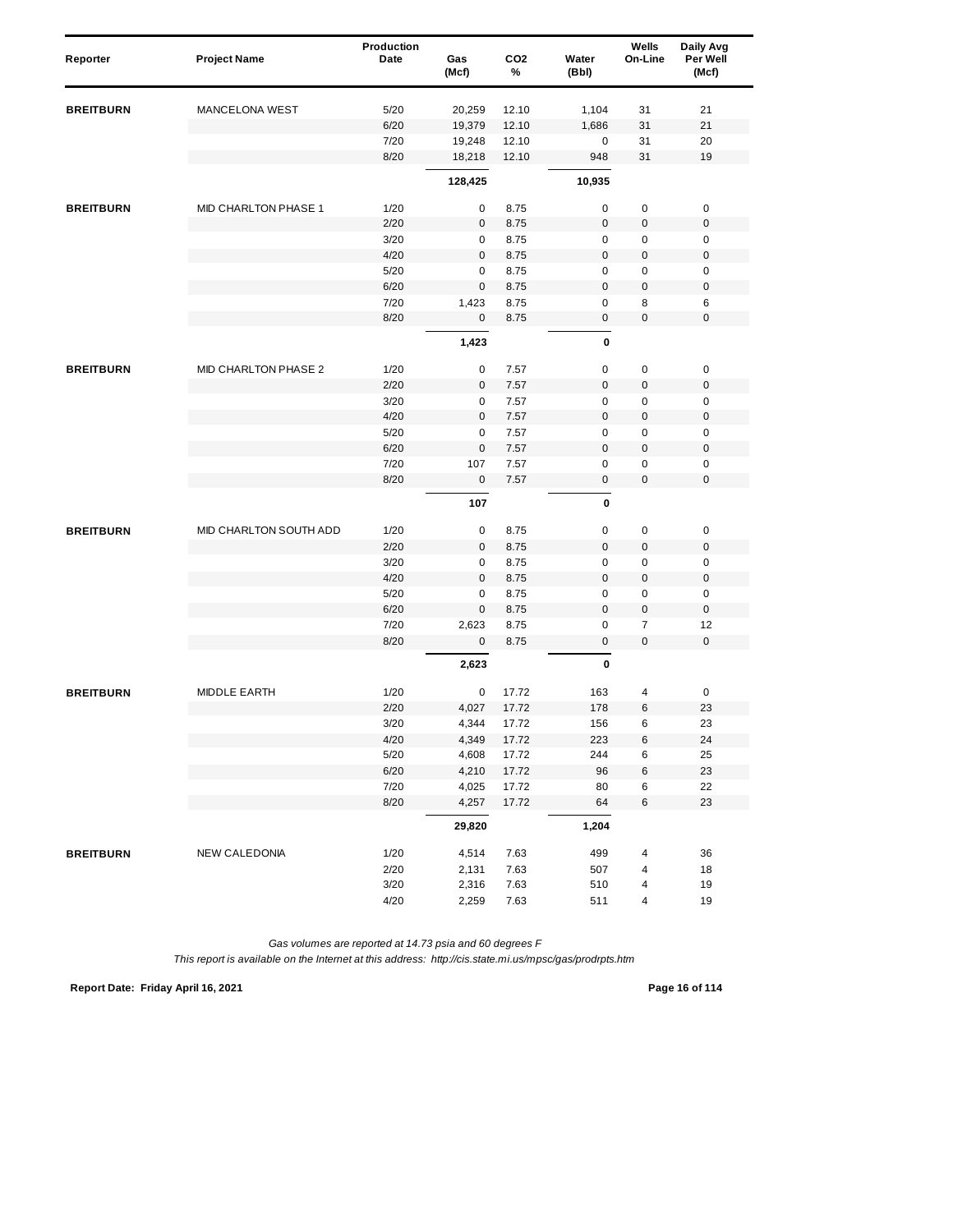| Reporter         | <b>Project Name</b>     | Production<br>Date | Gas<br>(Mcf) | CO <sub>2</sub><br>% | Water<br>(Bbl) | Wells<br>On-Line | Daily Avg<br>Per Well<br>(Mcf) |
|------------------|-------------------------|--------------------|--------------|----------------------|----------------|------------------|--------------------------------|
| <b>BREITBURN</b> | <b>NEW CALEDONIA</b>    | 5/20               | 2,314        | 7.63                 | 465            | 4                | 19                             |
|                  |                         | 6/20               | 2,060        | 7.63                 | 405            | 4                | 17                             |
|                  |                         | 7/20               | 2,090        | 7.63                 | 425            | 4                | 17                             |
|                  |                         | 8/20               | 2,227        | 7.63                 | 477            | 4                | 18                             |
|                  |                         |                    | 19,911       |                      | 3,799          |                  |                                |
| <b>BREITBURN</b> | <b>NEW CALEDONIA N</b>  | 1/20               | 3,506        | 7.63                 | 387            | 3                | 38                             |
|                  |                         | 2/20               | 1,615        | 7.63                 | 383            | 3                | 19                             |
|                  |                         | 3/20               | 1,747        | 7.63                 | 384            | 3                | 19                             |
|                  |                         | 4/20               | 1,694        | 7.63                 | 383            | 3                | 19                             |
|                  |                         | 5/20               | 1,736        | 7.63                 | 349            | 3                | 19                             |
|                  |                         | 6/20               | 1,706        | 7.63                 | 336            | 3                | 19                             |
|                  |                         | 7/20               | 1,786        | 7.63                 | 364            | 3                | 19                             |
|                  |                         | 8/20               | 1,752        | 7.63                 | 375            | 3                | 19                             |
|                  |                         |                    | 15,542       |                      | 2,961          |                  |                                |
| <b>BREITBURN</b> | NEW CALEDONIA NE        | 1/20               | 4,352        | 7.63                 | 481            | $\overline{2}$   | 70                             |
|                  |                         | 2/20               | 2,019        | 7.63                 | 480            | $\overline{2}$   | 35                             |
|                  |                         | 3/20               | 2,181        | 7.63                 | 480            | $\overline{2}$   | 35                             |
|                  |                         | 4/20               | 2,108        | 7.63                 | $\mathbf 0$    | $\overline{c}$   | 35                             |
|                  |                         | 5/20               | 2,147        | 7.63                 | 0              | $\overline{2}$   | 35                             |
|                  |                         | 6/20               | 2,085        | 7.63                 | 411            | $\overline{2}$   | 35                             |
|                  |                         | 7/20               | 2,170        | 7.63                 | 442            | 2                | 35                             |
|                  |                         | 8/20               | 2,155        | 7.63                 | 461            | $\overline{2}$   | 35                             |
|                  |                         |                    | 19,217       |                      | 2,755          |                  |                                |
| <b>BREITBURN</b> | <b>NEW CALEDONIA NW</b> | 1/20               | 15,209       | 7.63                 | 1,680          | $\overline{7}$   | 70                             |
|                  |                         | 2/20               | 7,038        | 7.63                 | 1,672          | 7                | 35                             |
|                  |                         | 3/20               | 7,803        | 7.63                 | 1,717          | $\overline{7}$   | 36                             |
|                  |                         | 4/20               | 7,349        | 7.63                 | 1,663          | $\boldsymbol{7}$ | 35                             |
|                  |                         | 5/20               | 7,422        | 7.63                 | 1,494          | $\overline{7}$   | 34                             |
|                  |                         | 6/20               | 6,680        | 7.63                 | 1,314          | $\boldsymbol{7}$ | 32                             |
|                  |                         | 7/20               | 6,911        | 7.63                 | 1,408          | $\overline{7}$   | 32                             |
|                  |                         | 8/20               | 6,899        | 7.63                 | 1,475          | $\overline{7}$   | 32                             |
|                  |                         |                    | 65,311       |                      | 12,423         |                  |                                |
| <b>BREITBURN</b> | NEW CALEDONIA W         | 1/20               | 11,886       | 7.63                 | 1,312          | $\overline{7}$   | 55                             |
|                  |                         | 2/20               | 5,575        | 7.63                 | 1,324          | $\overline{7}$   | 27                             |
|                  |                         | 3/20               | 5,782        | 7.63                 | 1,273          | 8                | 23                             |
|                  |                         | 4/20               | 5,658        | 7.63                 | 1,194          | 8                | 24                             |
|                  |                         | 5/20               | 6,550        | 7.63                 | 1,236          | 8                | 26                             |
|                  |                         | 6/20               | 6,429        | 7.63                 | 1,266          | 8                | $27\,$                         |
|                  |                         | 7/20               | 6,888        | 7.63                 | 1,402          | 8                | 28                             |
|                  |                         | 8/20               | 6,840        | 7.63                 | 1,464          | 8                | 28                             |
|                  |                         |                    | 55,608       |                      | 10,471         |                  |                                |
| <b>BREITBURN</b> | NEW CALEDONIA WILDCAT   | 1/20               | 5,745        | 7.63                 | 635            | $\mathbf{1}$     | 185                            |
|                  |                         | 2/20               | 2,664        | 7.63                 | 633            | $\mathbf{1}$     | 92                             |
|                  |                         | 3/20               | 2,888        | 7.63                 | 635            | $\mathbf{1}$     | 93                             |
|                  |                         | 4/20               | 2,774        | 7.63                 | 628            | $\mathbf{1}$     | 92                             |

**Report Date: Friday April 16, 2021 Page 17 of 114**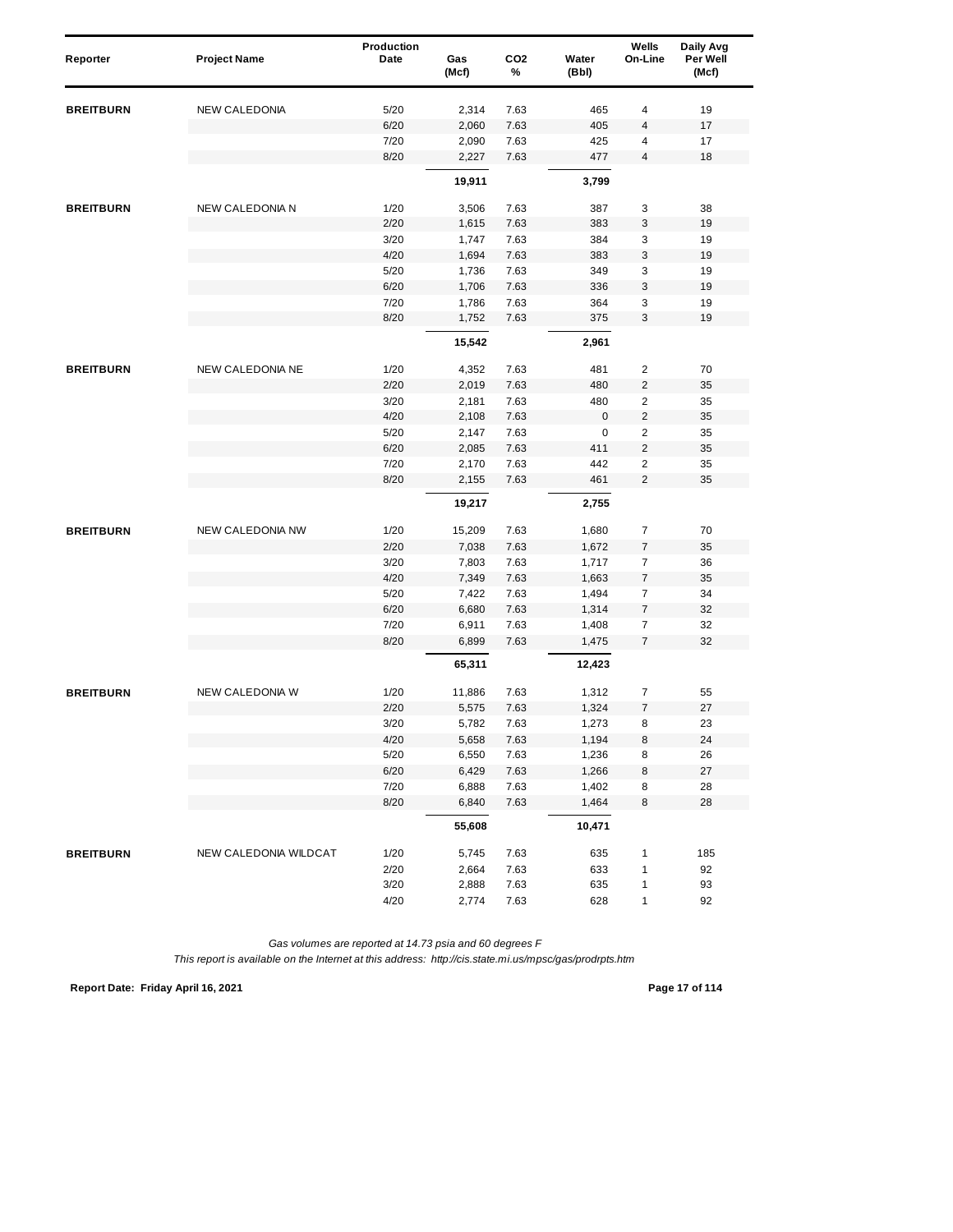| Reporter         | <b>Project Name</b>     | Production<br>Date | Gas<br>(Mcf) | CO <sub>2</sub><br>% | Water<br>(Bbl) | Wells<br>On-Line | Daily Avg<br>Per Well<br>(Mcf) |
|------------------|-------------------------|--------------------|--------------|----------------------|----------------|------------------|--------------------------------|
| <b>BREITBURN</b> | NEW CALEDONIA WILDCAT   | 5/20               | 2,816        | 7.63                 | 567            | 1                | 91                             |
|                  |                         | 6/20               | 2,708        | 7.63                 | 533            | 1                | 90                             |
|                  |                         | 7/20               | 2,814        | 7.63                 | 573            | 1                | 91                             |
|                  |                         | 8/20               | 2,809        | 7.63                 | 601            | $\mathbf{1}$     | 91                             |
|                  |                         |                    | 25,218       |                      | 4,805          |                  |                                |
| <b>BREITBURN</b> | NORTH LIVINGSTON        | 1/20               | 0            | 9.36                 | 667            | $\mathbf{1}$     | 0                              |
|                  |                         | 2/20               | 933          | 9.36                 | 568            | 1                | 32                             |
|                  |                         | 3/20               | 1,095        | 9.36                 | 653            | 1                | 35                             |
|                  |                         | 4/20               | 1,038        | 9.36                 | 661            | 1                | 35                             |
|                  |                         | 5/20               | 1,181        | 9.36                 | 682            | 1                | 38                             |
|                  |                         | 6/20               | 1,308        | 9.36                 | 704            | 1                | 44                             |
|                  |                         | 7/20               | 1,413        | 9.36                 | 815            | 1                | 46                             |
|                  |                         | 8/20               | 1,404        | 9.36                 | 826            | $\mathbf{1}$     | 45                             |
|                  |                         |                    | 8,372        |                      | 5,576          |                  |                                |
| <b>BREITBURN</b> | NORTH STARMIRA 1 (NADV- | 1/20               | 0            | 20.74                | 0              | $\pmb{0}$        | $\pmb{0}$                      |
|                  |                         | 2/20               | 2,712        | 20.74                | 21             | 9                | 10                             |
|                  |                         | 3/20               | 2,875        | 20.74                | 49             | 10               | 9                              |
|                  |                         | 4/20               | 2,833        | 20.74                | 111            | 10               | 9                              |
|                  |                         | 5/20               | 3,426        | 20.74                | 135            | 10               | 11                             |
|                  |                         | 6/20               | 3,667        | 20.74                | 77             | 10               | 12                             |
|                  |                         | 7/20               | 3,909        | 20.74                | 98             | 10               | 13                             |
|                  |                         | 8/20               | 3,713        | 20.74                | 91             | 10               | 12                             |
|                  |                         | 9/20               | 3,582        | 20.74                | 100            | 10               | 12                             |
|                  |                         | 10/20              | 3,426        | 20.74                | 90             | 10               | 11                             |
|                  |                         |                    | 30,143       |                      | 772            |                  |                                |
| <b>BREITBURN</b> | NORTH STARMIRA 2 (NADV- | 1/20               | 0            | 21.19                | 50             | 10               | 0                              |
|                  |                         | 2/20               | 2,938        | 21.19                | 24             | 10               | 10                             |
|                  |                         | 3/20               | 3,088        | 21.19                | 32             | 10               | 10                             |
|                  |                         | 4/20               | 2,990        | 21.19                | 43             | $10$             | $10$                           |
|                  |                         | 5/20               | 3,230        | 21.19                | 52             | 10               | 10                             |
|                  |                         | 6/20               | 3,682        | 21.19                | 73             | 10               | 12                             |
|                  |                         | 7/20               | 3,634        | 21.19                | 57             | 10               | 12                             |
|                  |                         | 8/20               | 3,475        | 21.19                | 57             | 10               | 11                             |
|                  |                         | 9/20               | 3,468        | 21.19                | 65             | 11               | 11                             |
|                  |                         | 10/20              | 3,302        | 21.19                | 60             | 11               | 10                             |
|                  |                         |                    | 29,807       |                      | 513            |                  |                                |
| <b>BREITBURN</b> | NORTH STARMIRA 3 (NADV- | 1/20               | 0            | 20.66                | $\pmb{0}$      | 0                | $\pmb{0}$                      |
|                  |                         | 2/20               | 4,474        | 20.66                | $\pmb{0}$      | 11               | 14                             |
|                  |                         | 3/20               | 4,850        | 20.66                | 29             | 11               | 14                             |
|                  |                         | 4/20               | 4,314        | 20.66                | 40             | 11               | 13                             |
|                  |                         | 5/20               | 5,219        | 20.66                | 45             | 11               | 15                             |
|                  |                         | 6/20               | 6,527        | 20.66                | 124            | $11$             | 20                             |
|                  |                         | 7/20               | 6,883        | 20.66                | 179            | 11               | 20                             |
|                  |                         | 8/20               | 6,543        | 20.66                | 140            | 11               | 19                             |
|                  |                         | 9/20               | 6,209        | 20.66                | 116            | 11               | 19                             |
|                  |                         | 10/20              | 5,770        | 20.66                | 113            | 11               | 17                             |

*This report is available on the Internet at this address: http://cis.state.mi.us/mpsc/gas/prodrpts.htm*

**Report Date: Friday April 16, 2021 Page 18 of 114**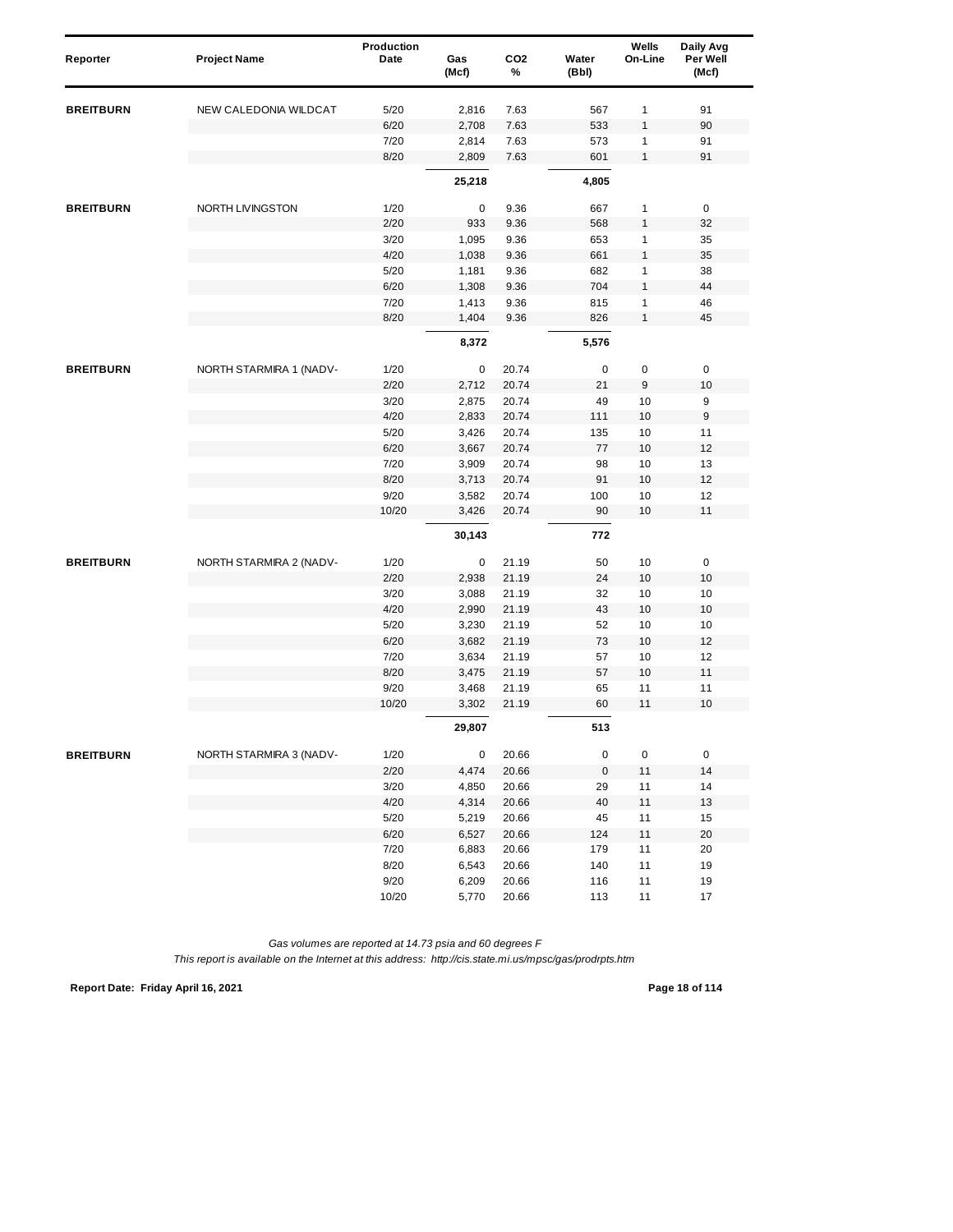| Reporter         | <b>Project Name</b>     | Production<br>Date | Gas<br>(Mcf) | CO <sub>2</sub><br>% | Water<br>(Bbl) | Wells<br>On-Line | Daily Avg<br>Per Well<br>(Mcf) |
|------------------|-------------------------|--------------------|--------------|----------------------|----------------|------------------|--------------------------------|
|                  |                         |                    |              |                      |                |                  |                                |
|                  |                         |                    | 50,789       |                      | 786            |                  |                                |
| <b>BREITBURN</b> | NORTH STARMIRA 7 (NADV- | 1/20               | 0            | 14.68                | 3,266          | 10               | $\pmb{0}$                      |
|                  |                         | 2/20               | 3,014        | 14.68                | 3,147          | 10               | 10                             |
|                  |                         | 3/20               | 2,191        | 14.68                | 1,678          | 10               | $\overline{7}$                 |
|                  |                         | 4/20               | 0            | 14.68                | $\bf 0$        | $\pmb{0}$        | $\pmb{0}$                      |
|                  |                         | 5/20               | 0            | 14.68                | 0              | 0                | 0                              |
|                  |                         | 6/20               | $\mathbf{0}$ | 14.68                | $\mathsf 0$    | $\pmb{0}$        | $\mathbf 0$                    |
|                  |                         | 7/20               | 0            | 14.68                | $\mathsf 0$    | 0                | $\mathbf 0$                    |
|                  |                         | 8/20               | $\pmb{0}$    | 14.68                | $\mathbf 0$    | $\mathbf 0$      | $\mathbf 0$                    |
|                  |                         | 9/20               | $\mathbf 0$  | 14.68                | $\mathbf 0$    | 0                | $\pmb{0}$                      |
|                  |                         | 10/20              | 765          | 14.68                | 560            | 4                | 6                              |
|                  |                         |                    | 5,970        |                      | 8,651          |                  |                                |
| <b>BREITBURN</b> | PEGGY FLEMING           | 1/20               | 0            | 8.86                 | $\pmb{0}$      | $\pmb{0}$        | $\pmb{0}$                      |
|                  |                         | 2/20               | $\mathsf 0$  | 8.86                 | $\mathsf 0$    | $\pmb{0}$        | $\mathbf 0$                    |
|                  |                         | 3/20               | 0            | 8.86                 | $\mathsf 0$    | $\pmb{0}$        | $\pmb{0}$                      |
|                  |                         | 4/20               | 0            | 8.86                 | $\mathsf 0$    | $\pmb{0}$        | $\pmb{0}$                      |
|                  |                         | 5/20               | 0            | 8.86                 | $\mathbf 0$    | $\pmb{0}$        | $\mathbf 0$                    |
|                  |                         | 6/20               | $\mathsf 0$  | 8.86                 | $\mathbf 0$    | $\pmb{0}$        | $\mathbf 0$                    |
|                  |                         | 7/20               | 0            | 8.86                 | 0              | 0                | $\pmb{0}$                      |
|                  |                         | 8/20               | $\mathbf{0}$ | 8.86                 | $\mathbf 0$    | $\pmb{0}$        | $\mathbf 0$                    |
|                  |                         | 9/20               | 0            | 8.86                 | $\mathsf 0$    | 0                | $\mathbf 0$                    |
|                  |                         | 10/20              | $\mathsf 0$  | 8.86                 | $\pmb{0}$      | 0                | $\mathbf 0$                    |
|                  |                         |                    | $\pmb{0}$    |                      | $\pmb{0}$      |                  |                                |
| <b>BREITBURN</b> | PICKERAL LAKE           | 1/20               | 0            | 6.75                 | 39,816         | $\overline{7}$   | $\pmb{0}$                      |
|                  |                         | 2/20               | 10,186       | 6.75                 | 42,387         | 8                | 44                             |
|                  |                         | 3/20               | 10,673       | 6.75                 | 39,596         | 8                | 43                             |
|                  |                         | 4/20               | 9,553        | 6.75                 | 22,164         | 8                | 40                             |
|                  |                         | 5/20               | 9,827        | 6.75                 | 40,399         | 8                | 40                             |
|                  |                         | 6/20               | 9,938        | 6.75                 | 26,994         | 8                | 41                             |
|                  |                         | 7/20               | 10,336       | 6.75                 | 32,152         | 8                | 42                             |
|                  |                         | 8/20               | 10,327       | 6.75                 | 29,681         | 8                | 42                             |
|                  |                         |                    | 70,840       |                      | 273,189        |                  |                                |
| <b>BREITBURN</b> | PLEASANT VALLEY         | 1/20               | 16,145       | 23.08                | 154            | 18               | 29                             |
|                  |                         | 2/20               | 7,232        | 23.08                | 187            | 19               | 13                             |
|                  |                         | 3/20               | 7,944        | 23.08                | 265            | 19               | 13                             |
|                  |                         | 4/20               | 7,566        | 23.08                | 209            | 19               | $13$                           |
|                  |                         | 5/20               | 7,461        | 23.08                | 191            | 19               | 13                             |
|                  |                         | 6/20               | 7,084        | 23.08                | 191            | 19               | 12                             |
|                  |                         | 7/20               | 7,643        | 23.08                | 243            | 19               | 13                             |
|                  |                         | 8/20               | 7,392        | 23.08                | 231            | 19               | 13                             |
|                  |                         | 9/20               | 6,923        | 23.08                | 176            | 18               | 13                             |
|                  |                         | 10/20              | 7,133        | 23.08                | 160            | 18               | 13                             |
|                  |                         |                    | 82,523       |                      | 2,007          |                  |                                |
| <b>BREITBURN</b> | POTTS LAKE              | 1/20               | 20,200       | 15.45                | 805            | 9                | 72                             |
|                  |                         | 2/20               | 9,137        | 15.45                | 674            | 9                | 35                             |

**Report Date: Friday April 16, 2021 Page 19 of 114**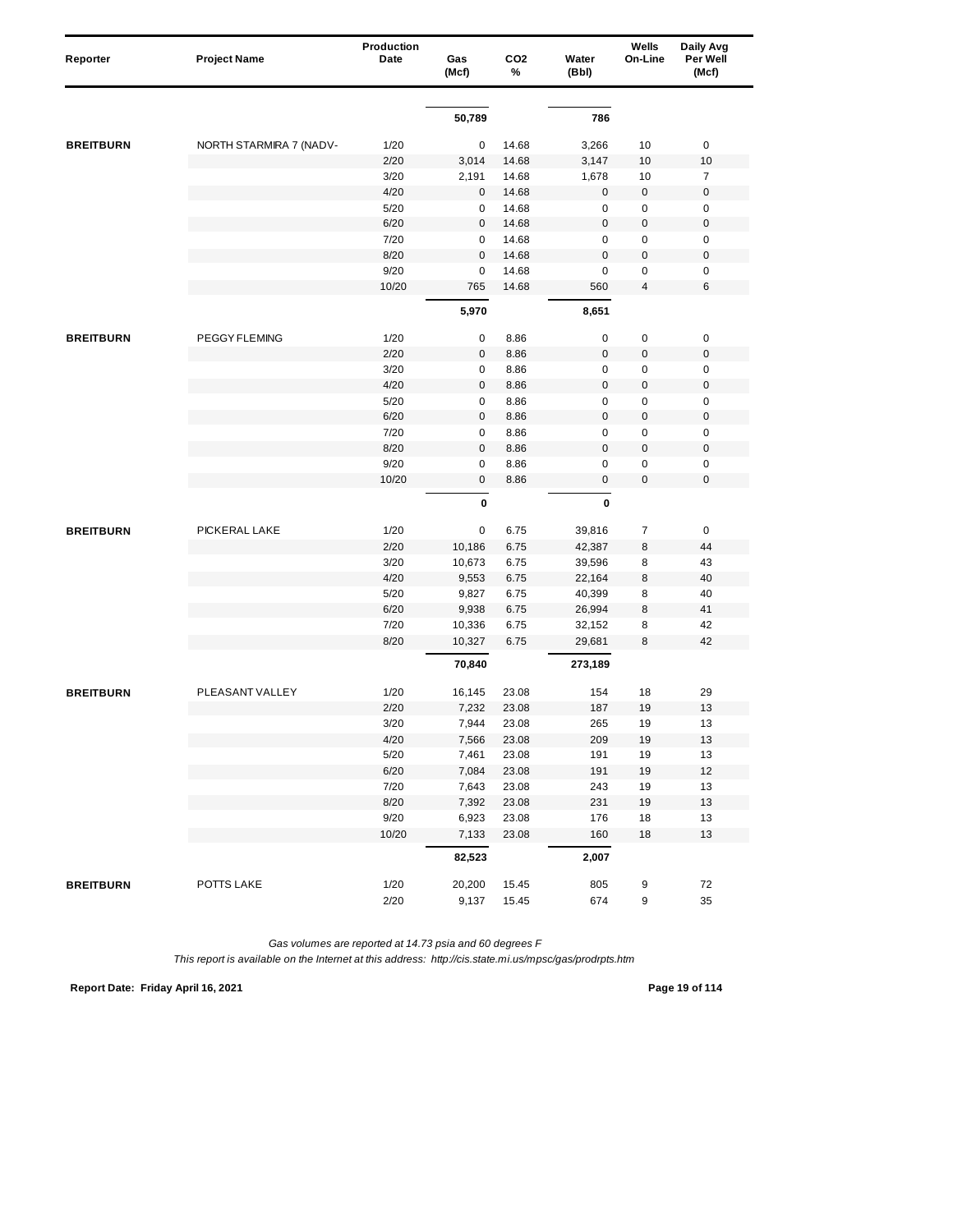| Reporter         | <b>Project Name</b>    | Production<br>Date | Gas<br>(Mcf)     | CO <sub>2</sub><br>% | Water<br>(Bbl) | Wells<br>On-Line | Daily Avg<br>Per Well<br>(Mcf) |
|------------------|------------------------|--------------------|------------------|----------------------|----------------|------------------|--------------------------------|
|                  | POTTS LAKE             |                    |                  |                      |                |                  |                                |
| <b>BREITBURN</b> |                        | 3/20               | 9,550            | 15.45                | 715            | 9                | 34                             |
|                  |                        | 4/20<br>5/20       | 9,346<br>9,645   | 15.45<br>15.45       | 764<br>768     | 9<br>9           | 35<br>35                       |
|                  |                        | 6/20               | 10,159           | 15.45                | 802            | 9                | 38                             |
|                  |                        | 7/20               | 11,131           | 15.45                | 878            | 9                | 40                             |
|                  |                        | 8/20               | 11,965           | 15.45                | 661            | 9                | 43                             |
|                  |                        |                    | 91,133           |                      | 6,067          |                  |                                |
| <b>BREITBURN</b> | SHELL DOVER            | 1/20               | 0                | 16.58                | 0              | 0                | $\pmb{0}$                      |
|                  |                        | 2/20               | 0                | 16.58                | $\mathbf 0$    | $\boldsymbol{0}$ | $\pmb{0}$                      |
|                  |                        | 3/20               | 0                | 16.58                | 0              | 0                | 0                              |
|                  |                        | 4/20               | $\pmb{0}$        | 16.58                | $\mathsf 0$    | $\mathbf 0$      | $\pmb{0}$                      |
|                  |                        | 5/20               | 0                | 16.58                | 0              | $\pmb{0}$        | 0                              |
|                  |                        | 6/20               | 1,345            | 16.58                | $\mathbf 0$    | 13               | 3                              |
|                  |                        | 7/20               | 874              | 16.58                | 0              | 13               | $\overline{2}$                 |
|                  |                        | 8/20               | 1,230            | 16.58                | $\mathbf 0$    | 9                | $\overline{\mathbf{4}}$        |
|                  |                        |                    | 3,449            |                      | 0              |                  |                                |
| <b>BREITBURN</b> | SKEBA CAPLE            | 1/20               | 0                | 21.47                | 326            | 15               | $\pmb{0}$                      |
|                  |                        | 2/20               | 8,606            | 21.47                | 353            | 19               | 16                             |
|                  |                        | 3/20               | 9,230            | 21.47                | 421            | 19               | 16                             |
|                  |                        | 4/20               | 8,919            | 21.47                | 406            | 19               | 16                             |
|                  |                        | 5/20               | 9,654            | 21.47                | 434            | 19               | 16                             |
|                  |                        | 6/20               | 10,440           | 21.47                | 513            | 19               | 18                             |
|                  |                        | 7/20               | 10,960           | 21.47                | 527            | 19               | 19                             |
|                  |                        | 8/20               | 11,024           | 21.47                | 549            | 19               | 19                             |
|                  |                        | 9/20               | 10,350           | 24.47                | 532            | 19               | 18                             |
|                  |                        | 10/20              | 10,019           | 24.47                | 587            | 19               | 17                             |
|                  |                        |                    | 89,202           |                      | 4,648          |                  |                                |
| <b>BREITBURN</b> | SOUTH CAPLE            | 1/20               | 0                | 21.59                | 345            | 15               | $\pmb{0}$                      |
|                  |                        | 2/20               | 9,813            | 21.59                | 403            | 23               | 15                             |
|                  |                        | 3/20               | 10,735           | 21.59                | 492            | 23               | 15                             |
|                  |                        | 4/20               | 10,318           | 21.59                | 428            | 23               | 15                             |
|                  |                        | 5/20               | 11,173           | 21.59                | 456            | 23               | 16                             |
|                  |                        | 6/20               | 11,768           | 21.59                | 578            | 23               | 17                             |
|                  |                        | 7/20               | 12,273           | 21.59                | 590            | 23               | 17                             |
|                  |                        | 8/20<br>9/20       | 12,197           | 21.59                | 606<br>593     | 23<br>23         | 17<br>17                       |
|                  |                        | 10/20              | 11,458<br>10,949 | 21.59<br>21.59       | 642            | 22               | $16$                           |
|                  |                        |                    |                  |                      |                |                  |                                |
|                  |                        |                    | 100,684          |                      | 5,133          |                  |                                |
| <b>BREITBURN</b> | SOUTH RUST NEVER SLEEP | 1/20               | 42,747           | 20.77                | 729            | 24               | 57                             |
|                  |                        | 2/20               | 19,620           | 20.77                | 650            | 24               | 28                             |
|                  |                        | 3/20               | 21,026           | 20.77                | 667            | 24               | 28                             |
|                  |                        | 4/20               | 20,049           | 20.77                | 760            | 24               | 28                             |
|                  |                        | 5/20               | 20,913           | 20.77                | 739            | 24               | 28                             |
|                  |                        | 6/20               | 20,253           | 20.77                | 722            | 24               | 28                             |
|                  |                        | 7/20               | 20,614           | 20.77                | 725            | 24               | 28                             |
|                  |                        | 8/20               | 20,426           | 20.77<br>20.77       | 741<br>714     | 24               | 27                             |
|                  |                        | 9/20               | 19,945           |                      |                | 24               | 28                             |

*This report is available on the Internet at this address: http://cis.state.mi.us/mpsc/gas/prodrpts.htm*

**Report Date: Friday April 16, 2021 Page 20 of 114**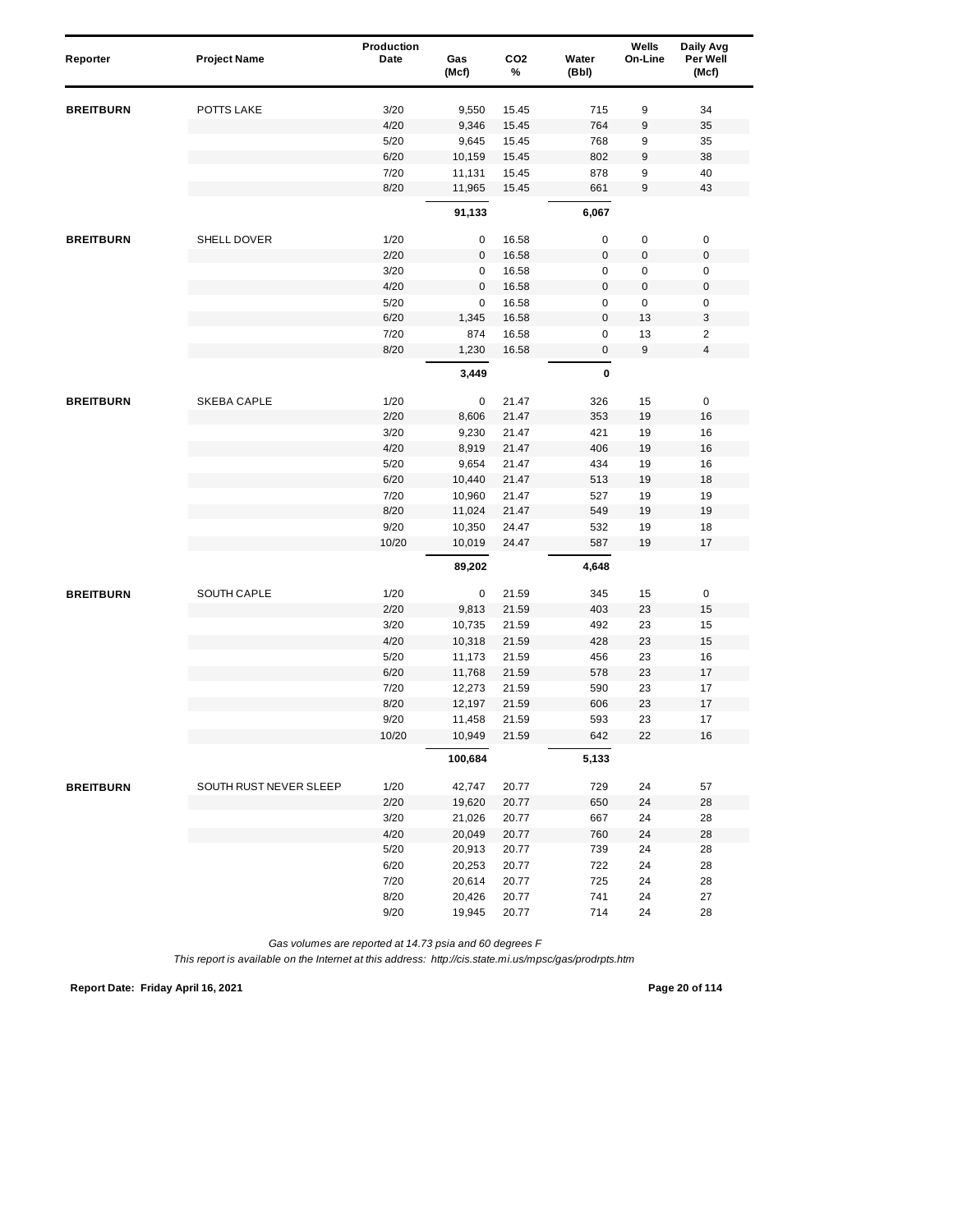| Reporter         | <b>Project Name</b>    | Production<br>Date | Gas<br>(Mcf) | CO <sub>2</sub><br>% | Water<br>(Bbl) | Wells<br>On-Line | Daily Avg<br>Per Well<br>(Mcf) |
|------------------|------------------------|--------------------|--------------|----------------------|----------------|------------------|--------------------------------|
| <b>BREITBURN</b> | SOUTH RUST NEVER SLEEP | 10/20              | 20,589       | 20.77                | 738            | 24               | 28                             |
|                  |                        |                    | 226,182      |                      | 7,185          |                  |                                |
| <b>BREITBURN</b> | SOUTH VANDERBILT       | 1/20               | 0            | 6.75                 | 706            | 1                | $\pmb{0}$                      |
|                  |                        | 2/20               | 286          | 6.75                 | $\bf 0$        | $\mathbf{1}$     | 10                             |
|                  |                        | 3/20               | 251          | 6.75                 | 478            | 1                | 8                              |
|                  |                        | 4/20               | 242          | 6.75                 | $\mathbf 0$    | $\mathbf{1}$     | 8                              |
|                  |                        | 5/20               | 225          | 6.75                 | $\mathbf 0$    | $\mathbf{1}$     | $\overline{7}$                 |
|                  |                        | 6/20               | 197          | 6.75                 | 1,103          | $\mathbf{1}$     | $\overline{7}$                 |
|                  |                        | 7/20               | 13           | 6.75                 | 182            | 1                | $\pmb{0}$                      |
|                  |                        | 8/20               | 33           | 6.75                 | 594            | 1                | $\mathbf{1}$                   |
|                  |                        |                    | 1,247        |                      | 3,063          |                  |                                |
| <b>BREITBURN</b> | <b>STAVERY</b>         | 1/20               | 0            | 0.00                 | $\pmb{0}$      | $\pmb{0}$        | $\pmb{0}$                      |
|                  |                        | 2/20               | 0            | 0.00                 | $\mathsf 0$    | $\mathbf 0$      | $\pmb{0}$                      |
|                  |                        | 3/20               | 0            | 0.00                 | $\mathsf 0$    | $\pmb{0}$        | $\mathbf 0$                    |
|                  |                        | 4/20               | 0            | 0.00                 | $\mathbf 0$    | $\mathbf 0$      | $\pmb{0}$                      |
|                  |                        | 5/20               | 0            | 0.00                 | 0              | $\pmb{0}$        | $\pmb{0}$                      |
|                  |                        | 6/20               | $\mathbf{0}$ | 0.00                 | $\mathbf 0$    | $\pmb{0}$        | $\mathbf 0$                    |
|                  |                        | 7/20               | 0            | 0.00                 | $\mathsf 0$    | $\pmb{0}$        | $\mathbf 0$                    |
|                  |                        | 8/20               | 0            | 0.00                 | $\mathbf 0$    | $\mathbf 0$      | $\pmb{0}$                      |
|                  |                        | 9/20               | 0            | 0.00                 | $\mathsf 0$    | $\pmb{0}$        | $\pmb{0}$                      |
|                  |                        | 10/20              | 0            | 0.00                 | $\pmb{0}$      | $\mathbf 0$      | $\mathbf 0$                    |
|                  |                        |                    | 0            |                      | $\pmb{0}$      |                  |                                |
| <b>BREITBURN</b> | ST CLINTON A2-7        | 1/20               | 2,799        | 18.19                | 119            | $\mathbf{1}$     | 90                             |
|                  |                        | 2/20               | 1,284        | 18.19                | 101            | $\mathbf{1}$     | 44                             |
|                  |                        | 3/20               | 1,397        | 18.19                | 112            | 1                | 45                             |
|                  |                        | 4/20               | 1,398        | 18.19                | 122            | $\mathbf{1}$     | 47                             |
|                  |                        | 5/20               | 1,502        | 18.19                | 127            | $\mathbf{1}$     | 48                             |
|                  |                        | 6/20               | 1,541        | 18.19                | 129            | $\mathbf{1}$     | 51                             |
|                  |                        | 7/20               | 1,628        | 18.19                | 137            | 1                | 53                             |
|                  |                        | 8/20               | 1,679        | 18.19                | 98             | 1                | 54                             |
|                  |                        |                    | 13,228       |                      | 945            |                  |                                |
| <b>BREITBURN</b> | ST CLINTON A3-8        | 1/20               | 1,201        | 18.51                | 51             | $\mathbf{1}$     | 39                             |
|                  |                        | 2/20               | 587          | 18.51                | 46             | $\mathbf{1}$     | 20                             |
|                  |                        | 3/20               | 667          | 18.51                | 53             | 1                | 22                             |
|                  |                        | 4/20               | 685          | 18.51                | 60             | 1                | 23                             |
|                  |                        | $5/20$             | 757          | 18.51                | 64             | $\mathbf{1}$     | 24                             |
|                  |                        | 6/20               | 759          | 18.51                | 63             | $\mathbf{1}$     | 25                             |
|                  |                        | 7/20               | 795          | 18.51                | 67             | $\mathbf{1}$     | 26                             |
|                  |                        | 8/20               | 876          | 18.51                | 51             | $\mathbf{1}$     | 28                             |
|                  |                        |                    | 6,327        |                      | 455            |                  |                                |
| <b>BREITBURN</b> | ST CLINTON A4-18       | 1/20               | 1,283        | 16.10                | 52             | $\mathbf{1}$     | 41                             |
|                  |                        | 2/20               | 590          | 16.10                | 44             | $\mathbf{1}$     | 20                             |
|                  |                        | 3/20               | 634          | 16.10                | 48             | $\mathbf 1$      | 20                             |
|                  |                        | 4/20               | 616          | 16.10                | 51             | $\mathbf{1}$     | 21                             |
|                  |                        | $5/20$             | 647          | 16.10                | 52             | $\mathbf{1}$     | 21                             |

**Report Date: Friday April 16, 2021 Page 21 of 114**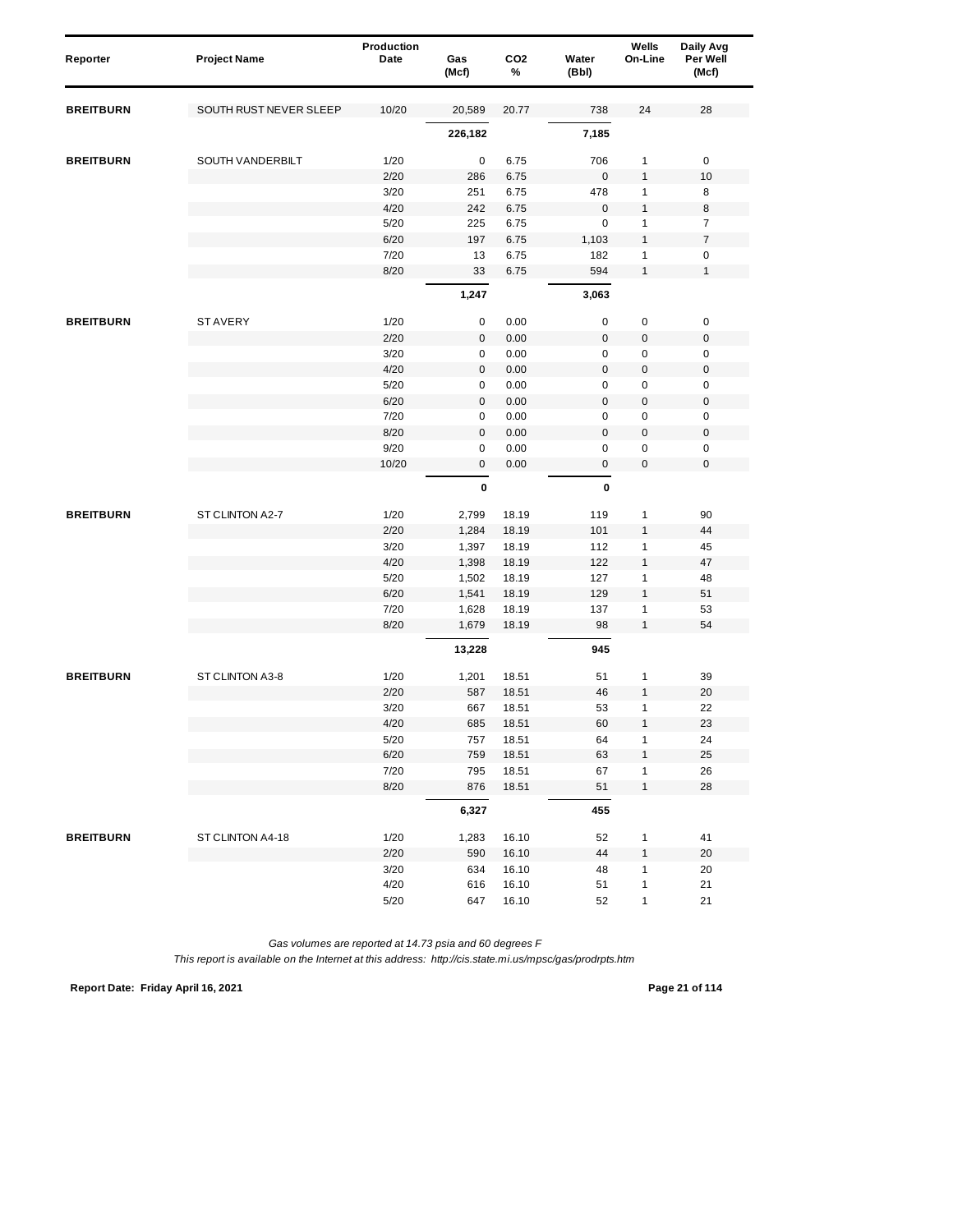| Reporter         | <b>Project Name</b> | Production<br>Date | Gas<br>(Mcf) | CO <sub>2</sub><br>% | Water<br>(Bbl) | Wells<br>On-Line  | Daily Avg<br>Per Well<br>(Mcf) |  |
|------------------|---------------------|--------------------|--------------|----------------------|----------------|-------------------|--------------------------------|--|
|                  |                     |                    |              |                      |                |                   |                                |  |
| <b>BREITBURN</b> | ST CLINTON A4-18    | 6/20               | 626          | 16.10                | 50<br>49       | 1<br>1            | 21                             |  |
|                  |                     | 7/20<br>8/20       | 612<br>623   | 16.10<br>16.10       | 35             | $\mathbf{1}$      | 20<br>20                       |  |
|                  |                     | 9/20               | 612          | 16.10                | 37             | 1                 | 20                             |  |
|                  |                     | 10/20              | 665          | 16.10                | 37             | $\mathbf{1}$      | 21                             |  |
|                  |                     |                    | 6,908        |                      | 455            |                   |                                |  |
| <b>BREITBURN</b> | ST ELMER 5          | 1/20               | 693          | 10.84                | 82             | 1                 | 22                             |  |
|                  |                     | 2/20               | 311          | 10.84                | 67             | $\mathbf{1}$      | 11                             |  |
|                  |                     | 3/20               | 326          | 10.84                | 71             | 1                 | 11                             |  |
|                  |                     | 4/20               | 319          | 10.84                | 75             | $\mathbf{1}$      | 11                             |  |
|                  |                     | 5/20               | 335          | 10.84                | 77             | 1                 | 11                             |  |
|                  |                     | 6/20               | 352          | 10.84                | 72             | 1                 | 12                             |  |
|                  |                     | 7/20               | 370          | 10.84                | 70             | 1                 | 12                             |  |
|                  |                     | 8/20               | 405          | 10.84                | 74             | $\mathbf{1}$      | 13                             |  |
|                  |                     | 9/20               | 412          | 10.84                | 52             | 1                 | 14                             |  |
|                  |                     | 10/20              | 419          | 10.84                | 46             | $\mathbf{1}$      | 14                             |  |
|                  |                     |                    | 3,942        |                      | 686            |                   |                                |  |
| <b>BREITBURN</b> | ST MANCELONA        | 1/20               | 0            | 17.74                | 32             | 1                 | 0                              |  |
|                  |                     | 2/20               | 461          | 17.74                | 31             | $\mathbf{1}$      | 16                             |  |
|                  |                     | 3/20               | 477          | 17.74                | 37             | 1                 | 15                             |  |
|                  |                     | 4/20               | 495          | 17.74                | 44             | 1                 | 17                             |  |
|                  |                     | 5/20               | 646          | 17.74                | 60             | 1                 | 21                             |  |
|                  |                     | 6/20               | 680          | 17.74                | 52             | $\mathbf{1}$      | 23                             |  |
|                  |                     | 7/20               | 653          | 17.25                | 51             | 1                 | 21                             |  |
|                  |                     | 8/20               | 764          | 17.25                | 58             | $\mathbf{1}$      | 25                             |  |
|                  |                     |                    | 4,176        |                      | 365            |                   |                                |  |
| <b>BREITBURN</b> | ST MANCELONA B4-27  | 1/20               | 0            | 17.59                | 41             | 1                 | 0                              |  |
|                  |                     | 2/20               | 587          | 17.59                | 40             | $\mathbf{1}$      | 20                             |  |
|                  |                     | 3/20               | 617          | 17.59                | 48             | 1                 | 20                             |  |
|                  |                     | 4/20               | 434          | 17.59                | 38             | $\mathbf{1}$      | 14                             |  |
|                  |                     | 5/20               | 644          | 17.59                | 60             | 1                 | 21                             |  |
|                  |                     | 6/20               | 605          | 17.59                | 46             | 1                 | 20                             |  |
|                  |                     | 7/20<br>8/20       | 603<br>515   | 17.59<br>17.59       | 47<br>39       | 1<br>1            | 19<br>17                       |  |
|                  |                     |                    | 4,005        |                      | 359            |                   |                                |  |
|                  |                     |                    |              |                      |                |                   |                                |  |
| <b>BREITBURN</b> | ST MANCELONA C1-24  | 1/20               | 0            | 18.08                | $\mathbf{1}$   | 1                 | $\pmb{0}$                      |  |
|                  |                     | 2/20               | 8            | 18.08                | $\mathbf{1}$   | $\mathbf{1}$      | $\pmb{0}$                      |  |
|                  |                     | 3/20               | 8            | 18.08                | $\mathbf{1}$   | 1                 | 0                              |  |
|                  |                     | 4/20               | 13           | 18.08                | $\mathbf{1}$   | $\mathbf{1}$      | $\pmb{0}$                      |  |
|                  |                     | 5/20               | 106          | 18.08                | 10             | 1                 | 3                              |  |
|                  |                     | 6/20               | 177          | 18.08                | 14             | 1                 | 6                              |  |
|                  |                     | 7/20<br>8/20       | 397          | 18.08                | 31<br>33       | 1<br>$\mathbf{1}$ | 13<br>14                       |  |
|                  |                     |                    | 433          | 18.08                |                |                   |                                |  |
|                  |                     |                    | 1,142        |                      | 92             |                   |                                |  |
| <b>BREITBURN</b> | STATE BAGLEY-HAYES  | 1/20               | 0            | 17.63                | 78             | 4                 | 0                              |  |

**Report Date: Friday April 16, 2021 Page 22 of 114**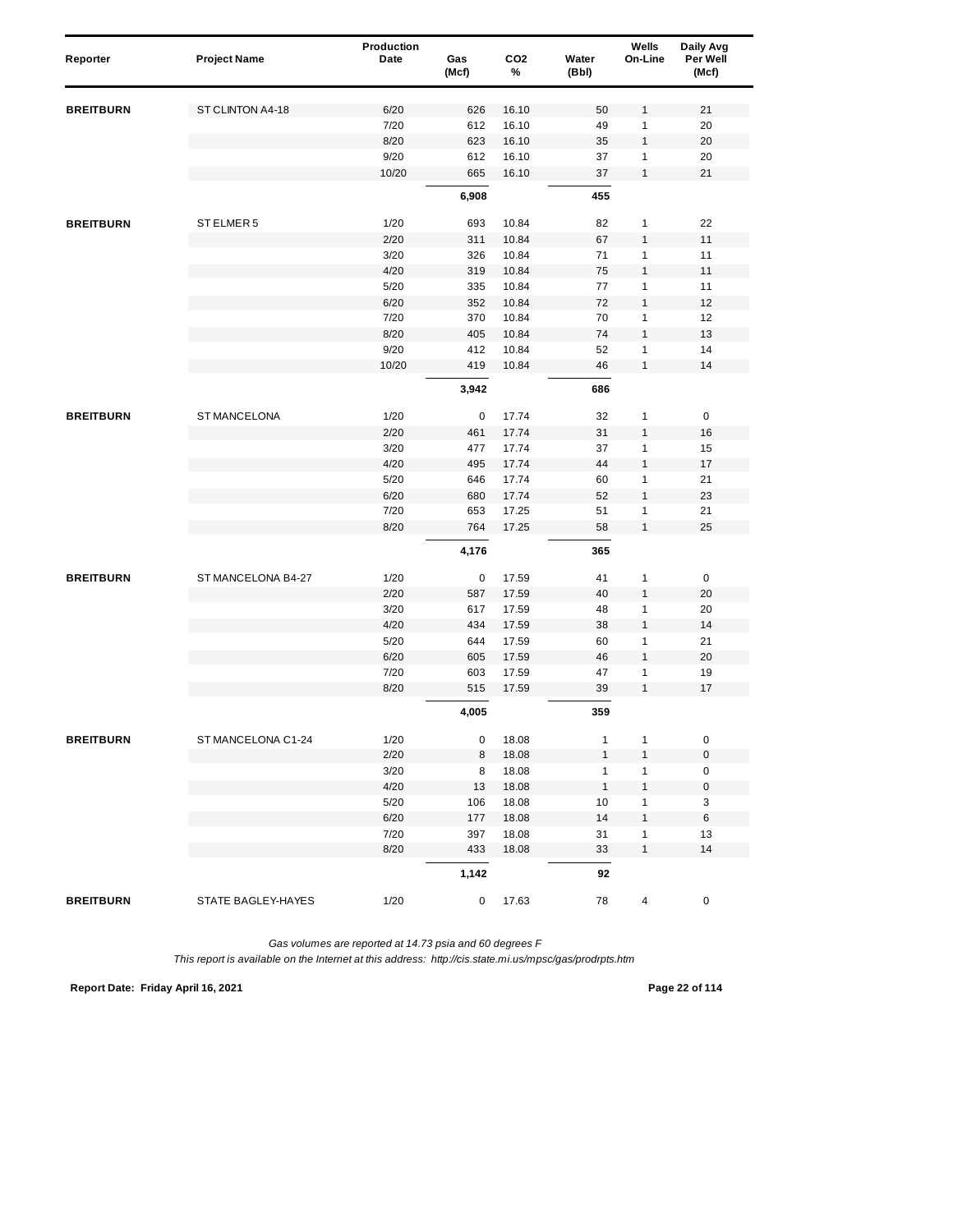| Reporter         | <b>Project Name</b>     | Production<br>Date | Gas<br>(Mcf) | CO <sub>2</sub><br>% | Water<br>(Bbl) | Wells<br>On-Line        | Daily Avg<br>Per Well<br>(Mcf) |
|------------------|-------------------------|--------------------|--------------|----------------------|----------------|-------------------------|--------------------------------|
| <b>BREITBURN</b> | STATE BAGLEY-HAYES      | 2/20               | 1,560        | 17.63                | 74             | 4                       | 13                             |
|                  |                         | 3/20               | 1,617        | 17.63                | 62             | 4                       | 13                             |
|                  |                         | 4/20               | 1,503        | 17.63                | 83             | 4                       | 13                             |
|                  |                         | 5/20               | 1,496        | 17.63                | 86             | 4                       | 12                             |
|                  |                         | 6/20               | 1,529        | 17.63                | 37             | 4                       | 13                             |
|                  |                         | 7/20               | 1,619        | 17.63                | 35             | 4                       | 13                             |
|                  |                         | 8/20               | 1,618        | 17.63                | 26             | 4                       | 13                             |
|                  |                         |                    | 10,942       |                      | 481            |                         |                                |
| <b>BREITBURN</b> | <b>STATE CLINTON 3</b>  | 1/20               | 5,248        | 11.95                | 78             | 2                       | 85                             |
|                  |                         | 2/20               | 2,179        | 11.95                | 62             | $\overline{2}$          | 38                             |
|                  |                         | 3/20               | 2,170        | 11.95                | 60             | 2                       | 35                             |
|                  |                         | 4/20               | 1,935        | 11.95                | 65             | $\overline{2}$          | 32                             |
|                  |                         | 5/20               | 1,895        | 11.95                | 59             | $\overline{c}$          | 31                             |
|                  |                         | 6/20               | 2,013        | 11.95                | 63             | $\overline{\mathbf{c}}$ | 34                             |
|                  |                         | 7/20               | 2,313        | 12.42                | 71             | $\overline{2}$          | 37                             |
|                  |                         | 8/20               | 2,756        | 12.42                | 87             | $\overline{2}$          | 44                             |
|                  |                         |                    | 20,509       |                      | 545            |                         |                                |
| <b>BREITBURN</b> | STATE DOVER D4-9        | 1/20               | 0            | 17.83                | 0              | 0                       | $\pmb{0}$                      |
|                  |                         | 2/20               | 0            | 17.83                | $\mathbf 0$    | $\pmb{0}$               | $\pmb{0}$                      |
|                  |                         | 3/20               | 0            | 17.83                | 0              | 0                       | $\pmb{0}$                      |
|                  |                         | 4/20               | $\pmb{0}$    | 17.83                | $\mathsf 0$    | 0                       | $\mathbf 0$                    |
|                  |                         | 5/20               | 0            | 17.83                | 0              | 0                       | $\pmb{0}$                      |
|                  |                         | 6/20               | $\mathbf 0$  | 17.83                | $\mathbf{0}$   | $\pmb{0}$               | $\mathbf 0$                    |
|                  |                         | 7/20               | $\pmb{0}$    | 17.83                | 0              | 0                       | $\pmb{0}$                      |
|                  |                         | 8/20               | 0            | 17.83                | $\mathbf 0$    | 0                       | $\mathbf 0$                    |
|                  |                         |                    | 0            |                      | 0              |                         |                                |
| <b>BREITBURN</b> | <b>STATE ELMER</b>      | 1/20               | 8,933        | 15.39                | 423            | 3                       | 96                             |
|                  |                         | 2/20               | 4,148        | 15.39                | 367            | 3                       | 48                             |
|                  |                         | 3/20               | 4,610        | 15.39                | 413            | 3                       | 50                             |
|                  |                         | 4/20               | 4,593        | 15.39                | 449            | 3                       | 51                             |
|                  |                         | 5/20               | 4,911        | 15.39                | 464            | 3                       | 53                             |
|                  |                         | 6/20               | 4,844        | 15.39                | 450            | 3                       | 54                             |
|                  |                         | 7/20               | 4,846        | 15.39                | 452            | 3                       | 52                             |
|                  |                         | 8/20               | 5,092        | 15.39                | 328            | 3                       | 55                             |
|                  |                         |                    | 41,977       |                      | 3,346          |                         |                                |
| <b>BREITBURN</b> | STATE GARFIELD B3-9 HDL | 1/20               | 0            | 0.00                 | $\pmb{0}$      | 0                       | $\pmb{0}$                      |
|                  |                         | 2/20               | 0            | $0.00\,$             | $\mathbf 0$    | 0                       | $\pmb{0}$                      |
|                  |                         | 3/20               | 0            | 0.00                 | 0              | 0                       | 0                              |
|                  |                         | 4/20               | 0            | 0.00                 | $\mathbf 0$    | $\pmb{0}$               | $\pmb{0}$                      |
|                  |                         | 5/20               | 0            | 0.00                 | 0              | 0                       | $\pmb{0}$                      |
|                  |                         | 6/20               | $\pmb{0}$    | 0.00                 | $\mathbf 0$    | $\pmb{0}$               | $\pmb{0}$                      |
|                  |                         | 7/20               | 0            | 0.00                 | 0              | $\pmb{0}$               | 0                              |
|                  |                         | 8/20               | $\mathsf 0$  | 0.00                 | $\mathsf{O}$   | $\pmb{0}$               | $\mathsf{O}\xspace$            |
|                  |                         |                    | $\pmb{0}$    |                      | $\pmb{0}$      |                         |                                |
| <b>BREITBURN</b> | STATE HAYES 11          | 1/20               | 0            | 14.68                | 18             | 1                       | 0                              |

**Report Date: Friday April 16, 2021 Page 23 of 114**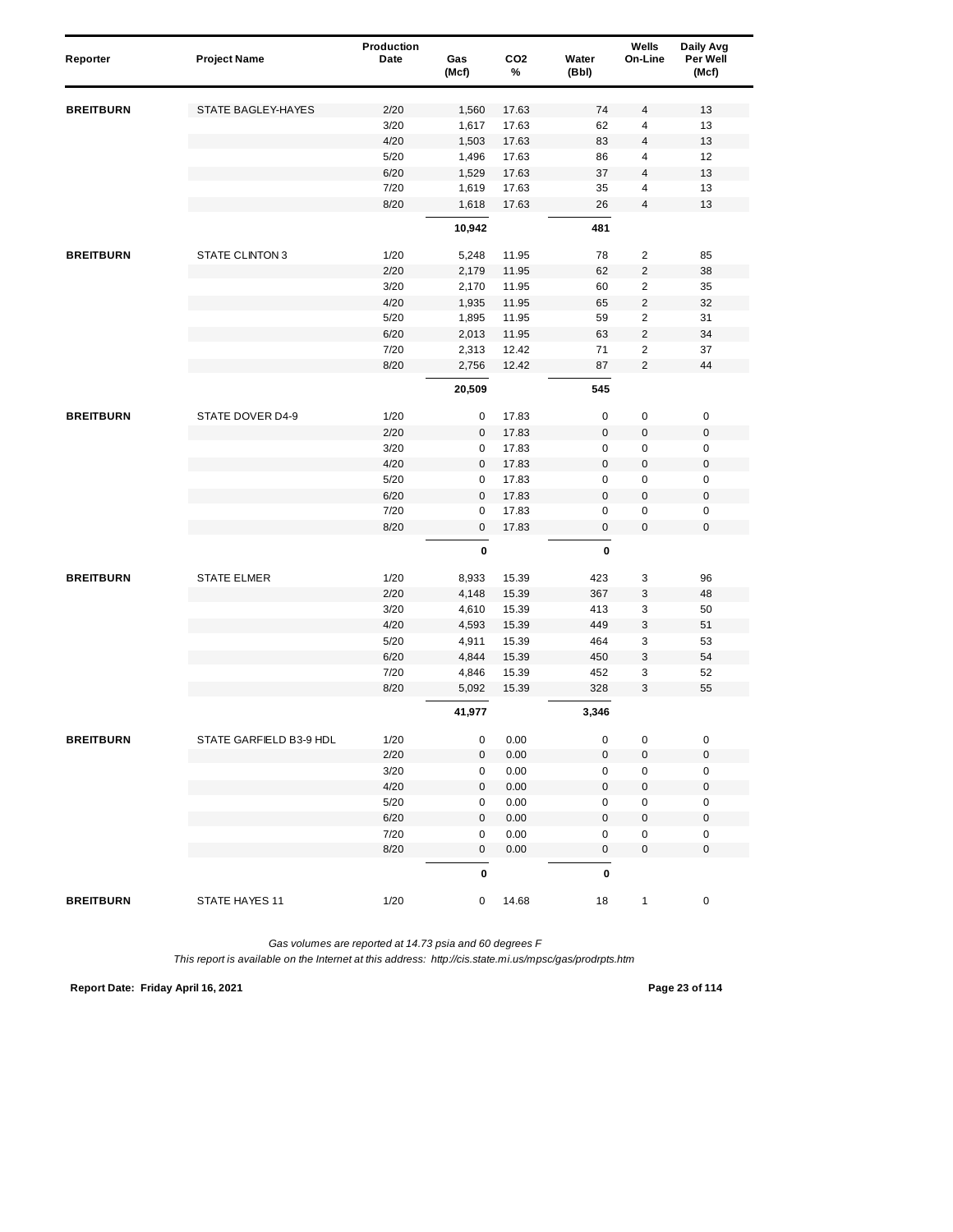| Reporter         | <b>Project Name</b>   | Production<br>Date | Gas<br>(Mcf) | CO <sub>2</sub><br>% | Water<br>(Bbl) | Wells<br>On-Line        | Daily Avg<br>Per Well<br>(Mcf) |
|------------------|-----------------------|--------------------|--------------|----------------------|----------------|-------------------------|--------------------------------|
|                  |                       |                    |              |                      |                |                         |                                |
| <b>BREITBURN</b> | STATE HAYES 11        | 2/20               | 349          | 14.68                | 17             | 1                       | 12                             |
|                  |                       | 3/20               | 362          | 14.68                | 14             | 1                       | 12                             |
|                  |                       | 4/20               | 341          | 14.68                | 19             | $\mathbf{1}$            | 11                             |
|                  |                       | 5/20               | 338          | 14.68                | 20             | 1                       | 11                             |
|                  |                       | 6/20               | 336          | 14.68                | 8              | 1                       | 11                             |
|                  |                       | 7/20               | 342          | 14.68                | 8              | 1                       | 11                             |
|                  |                       | 8/20               | 332          | 14.68                | 5              | $\mathbf{1}$            | 11                             |
|                  |                       |                    | 2,400        |                      | 109            |                         |                                |
| <b>BREITBURN</b> | <b>STATE RUST</b>     | 1/20               | 10,170       | 20.35                | 169            | 5                       | 66                             |
|                  |                       | 2/20               | 5,039        | 20.35                | 163            | 5                       | 35                             |
|                  |                       | 3/20               | 5,044        | 20.35                | 157            | 5                       | 33                             |
|                  |                       | 4/20               | 4,929        | 20.35                | 186            | 5                       | 33                             |
|                  |                       | 5/20               | 5,077        | 20.35                | 179            | 5                       | 33                             |
|                  |                       | 6/20               | 4,958        | 20.35                | 174            | 5                       | 33                             |
|                  |                       | 7/20               | 5,125        | 20.35                | 178            | 5                       | 33                             |
|                  |                       | 8/20               | 4,720        | 20.35                | 168            | 5                       | 30                             |
|                  |                       |                    | 45,062       |                      | 1,374          |                         |                                |
| <b>BREITBURN</b> | STURGEON VALLEY RANCH | 1/20               | 0            | 6.75                 | 6,954          | 4                       | 0                              |
|                  |                       | 2/20               | 6,372        | 6.75                 | 4,191          | 13                      | 17                             |
|                  |                       | 3/20               | 7,068        | 6.75                 | 3,433          | 13                      | 18                             |
|                  |                       | 4/20               | 7,088        | 6.75                 | 11,043         | 15                      | 16                             |
|                  |                       | 5/20               | 6,926        | 6.75                 | 8,958          | 14                      | 16                             |
|                  |                       | 6/20               | 6,421        | 6.75                 | 6,941          | 15                      | 14                             |
|                  |                       | 7/20               | 6,426        | 6.75                 | 10,940         | 14                      | 15                             |
|                  |                       | 8/20               | 6,641        | 6.75                 | 4,453          | 14                      | 15                             |
|                  |                       |                    | 46,942       |                      | 56,913         |                         |                                |
| <b>BREITBURN</b> | USA ELMER CLINTON     | 1/20               | 15,193       | 20.35                | 550            | 10                      | 49                             |
|                  |                       | 2/20               | 7,072        | 20.35                | 475            | 10                      | 24                             |
|                  |                       | 3/20               | 7,360        | 20.35                | 499            | 10                      | 24                             |
|                  |                       | 4/20               | 7,080        | 20.35                | 506            | 10                      | 24                             |
|                  |                       | 5/20               | 7,769        | 20.35                | 543            | 10                      | 25                             |
|                  |                       | 6/20               | 6,603        | 20.35                | 473            | 10                      | 22                             |
|                  |                       | 7/20               | 6,746        | 20.35                | 483            | 10                      | 22                             |
|                  |                       | 8/20               | 6,557        | 20.35                | 333            | 10                      | 21                             |
|                  |                       |                    | 64,380       |                      | 3,862          |                         |                                |
| <b>BREITBURN</b> | VIENNA 6              | 1/20               | 1,449        | 21.78                | 308            | $\overline{\mathbf{c}}$ | 23                             |
|                  |                       | 2/20               | 654          | 21.78                | 285            | $\overline{c}$          | 11                             |
|                  |                       | 3/20               | 663          | 21.78                | 292            | $\overline{2}$          | 11                             |
|                  |                       | 4/20               | 485          | 21.78                | 176            | $\boldsymbol{2}$        | 8                              |
|                  |                       | 5/20               | 466          | 21.78                | 166            | $\overline{c}$          | 8                              |
|                  |                       | 6/20               | 390          | 21.78                | 142            | $\overline{\mathbf{c}}$ | $\overline{7}$                 |
|                  |                       | 7/20               | 357          | 21.83                | 114            | $\overline{c}$          | 6                              |
|                  |                       | 8/20               | 387          | 21.83                | 121            | $\overline{2}$          | 6                              |
|                  |                       |                    | 4,851        |                      | 1,604          |                         |                                |
| <b>BREITBURN</b> | <b>WEQUAS</b>         | 1/20               | 0            | 22.49                | 0              | 0                       | 0                              |

**Report Date: Friday April 16, 2021 Page 24 of 114**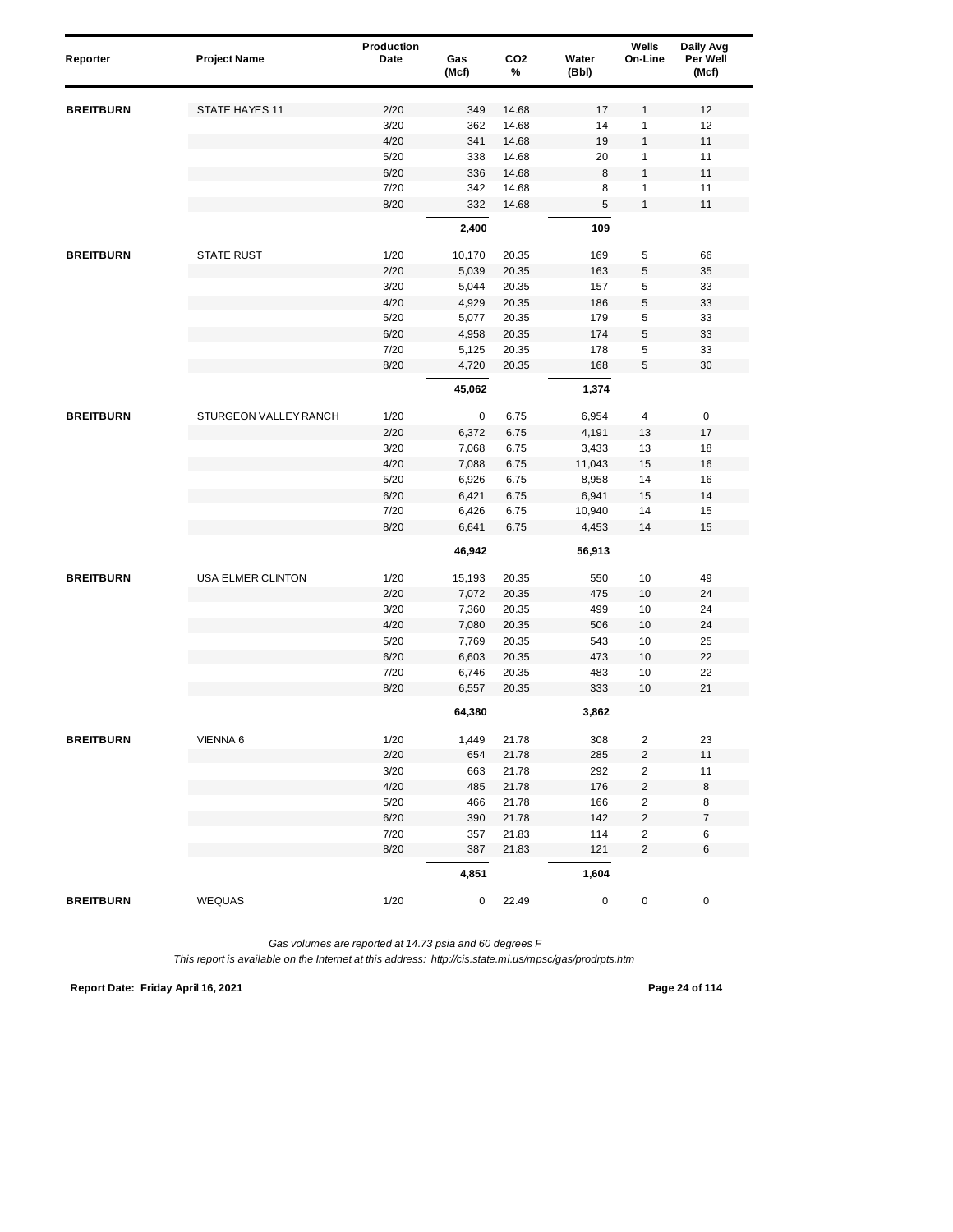| Reporter         | <b>Project Name</b>                 | Production<br>Date | Gas<br>(Mcf) | CO <sub>2</sub><br>% | Water<br>(Bbl) | Wells<br>On-Line | Daily Avg<br>Per Well<br>(Mcf) |
|------------------|-------------------------------------|--------------------|--------------|----------------------|----------------|------------------|--------------------------------|
|                  |                                     |                    |              |                      |                |                  |                                |
| <b>BREITBURN</b> | <b>WEQUAS</b>                       | 2/20               | 497          | 22.49                | $\mathsf 0$    | 1                | 17                             |
|                  |                                     | 3/20               | 495          | 22.49                | 0              | 1                | 16                             |
|                  |                                     | 4/20               | 519          | 22.49                | $\mathbf 0$    | 1                | 17                             |
|                  |                                     | 5/20               | 479          | 22.49                | $\mathbf 0$    | 1                | 15                             |
|                  |                                     | 6/20               | 511          | 22.49                | $\bf 0$        | 1                | 17                             |
|                  |                                     | 7/20               | 644          | 22.49                | 0              | 1                | 21                             |
|                  |                                     | 8/20               | 607          | 22.49                | 0              | $\mathbf{1}$     | 20                             |
|                  |                                     |                    | 3,752        |                      | 0              |                  |                                |
| <b>BREITBURN</b> | WILDCARD                            | 1/20               | 24,620       | 25.40                | 538            | 21               | 38                             |
|                  |                                     | 2/20               | 11,438       | 25.40                | 427            | 21               | 19                             |
|                  |                                     | 3/20               | 11,864       | 25.40                | 592            | 21               | 18                             |
|                  |                                     | 4/20               | 11,890       | 25.40                | 677            | 21               | 19                             |
|                  |                                     | 5/20               | 12,066       | 25.40                | 717            | 21               | 19                             |
|                  |                                     | 6/20               | 11,778       | 25.40                | 609            | 21               | 19                             |
|                  |                                     | 7/20               | 11,874       | 25.40                | 539            | 21               | 18                             |
|                  |                                     | 8/20               | 11,485       | 25.40                | 476            | 21               | 18                             |
|                  |                                     |                    | 107,015      |                      | 4,575          |                  |                                |
| <b>BREITBURN</b> | <b>WINTER</b>                       | 1/20               | 0            | 15.65                | 0              | 0                | $\pmb{0}$                      |
|                  |                                     | 2/20               | 0            | 15.65                | $\mathbf 0$    | $\boldsymbol{0}$ | $\pmb{0}$                      |
|                  |                                     | 3/20               | 0            | 15.65                | 0              | 0                | $\pmb{0}$                      |
|                  |                                     | 4/20               | 0            | 15.65                | $\bf 0$        | 0                | $\mathbf 0$                    |
|                  |                                     | 5/20               | 0            | 15.65                | 0              | 0                | $\pmb{0}$                      |
|                  |                                     | 6/20               | $\mathbf 0$  | 15.65                | $\mathsf 0$    | 0                | $\pmb{0}$                      |
|                  |                                     | 7/20               | $\pmb{0}$    | 15.65                | 0              | 0                | $\pmb{0}$                      |
|                  |                                     | 8/20               | 0            | 15.65                | $\mathbf 0$    | 0                | $\mathbf 0$                    |
|                  |                                     |                    | 0            |                      | 0              |                  |                                |
|                  | <b>BREITBURN - REPORTER TOTALS:</b> |                    | 6,248,442    |                      | 993,719        |                  |                                |
| <b>DELTA</b>     | AVERY 24                            | 1/20               | 9,705        | 27.00                | 84             | 16               | 20                             |
|                  |                                     | 2/20               | 8,526        | 27.00                | 53             | 16               | 18                             |
|                  |                                     | 3/20               | 9,588        | 28.00                | 44             | 16               | 19                             |
|                  |                                     | 4/20               | 8,827        | 28.00                | 40             | 16               | 18                             |
|                  |                                     | 5/20               | 9,723        | 28.00                | 39             | 16               | 20                             |
|                  |                                     | 6/20               | 10,054       | 28.00                | 35             | 16               | 21                             |
|                  |                                     | 7/20               | 9,071        | 28.00                | 41             | 16               | 18                             |
|                  |                                     | 8/20               | 9,601        | 28.00                | 41             | 16               | 19                             |
|                  |                                     | 9/20               | 10,239       | 28.00                | 41             | 16               | 21                             |
|                  |                                     | 10/20              | 11,247       | 28.00                | 47             | 16               | 23                             |
|                  |                                     | 11/20              | 10,169       | 28.00                | 44             | 16               | 21                             |
|                  |                                     | 12/20              | 10,260       | 28.00                | 48             | 16               | 21                             |
|                  |                                     |                    | 117,010      |                      | 557            |                  |                                |
| <b>DELTA</b>     | AVERY31                             | 1/20               | 18,703       | 27.00                | 186            | 29               | 21                             |
|                  |                                     | 2/20               | 16,036       | 27.00                | 91             | 29               | 19                             |
|                  |                                     | 3/20               | 18,131       | 28.00                | 79             | 29               | 20                             |
|                  |                                     | 4/20               | 16,923       | 28.00                | 68             | 29               | 19                             |
|                  |                                     | $5/20$             | 17,135       | 28.00                | 74             | 29               | 19                             |
|                  |                                     | 6/20               | 16,655       | 28.00                | 136            | 29               | 19                             |

*This report is available on the Internet at this address: http://cis.state.mi.us/mpsc/gas/prodrpts.htm*

**Report Date: Friday April 16, 2021 Page 25 of 114**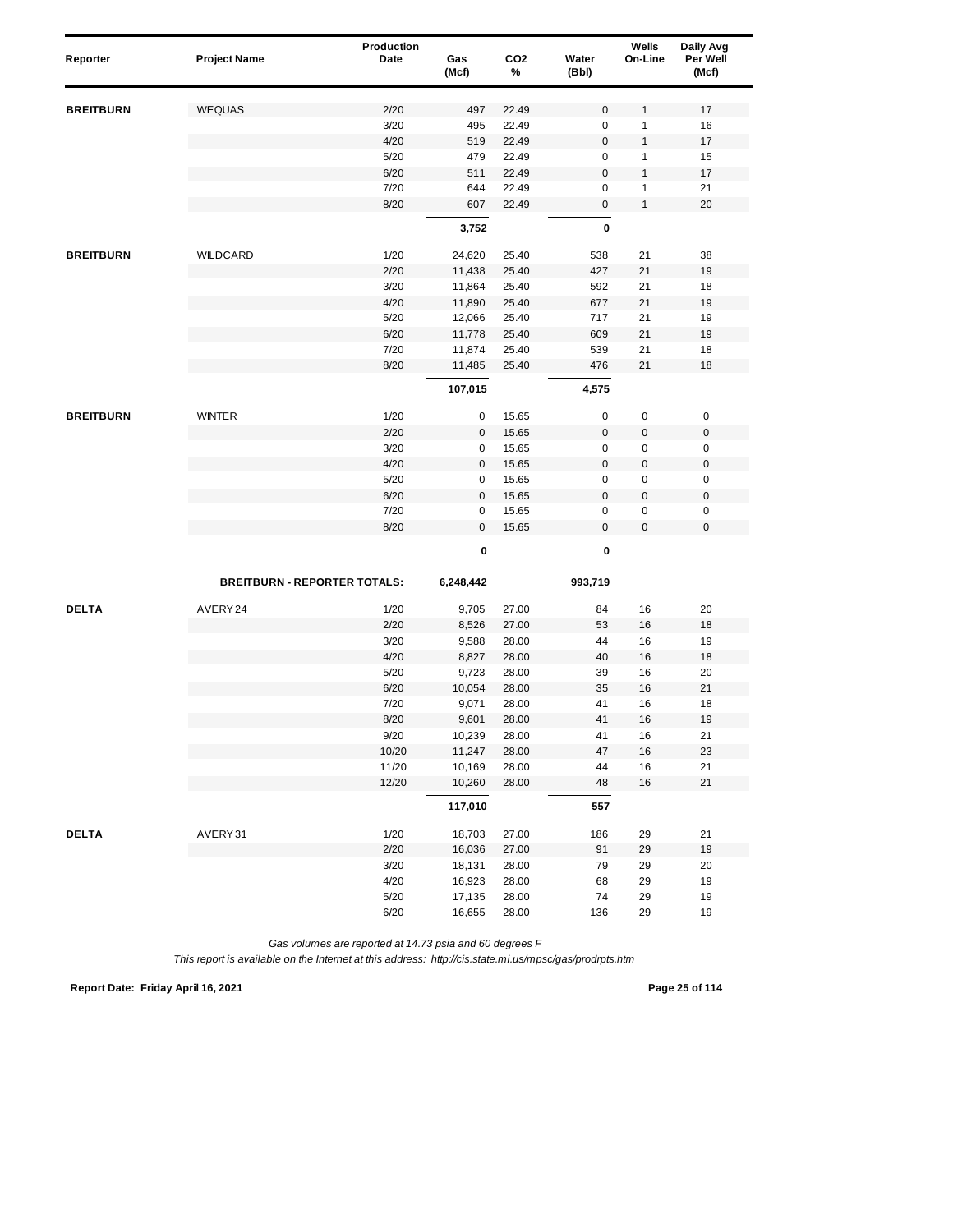| Reporter     | <b>Project Name</b>  | Production<br>Date | Gas<br>(Mcf) | CO <sub>2</sub><br>% | Water<br>(Bbl) | Wells<br>On-Line        | Daily Avg<br>Per Well<br>(Mcf) |  |
|--------------|----------------------|--------------------|--------------|----------------------|----------------|-------------------------|--------------------------------|--|
| DELTA        | AVERY31              | 7/20               | 17,015       | 28.00                | 56             | 29                      | 19                             |  |
|              |                      | 8/20               | 16,185       | 28.00                | 49             | 29                      | 18                             |  |
|              |                      | 9/20               | 17,003       | 28.00                | 91             | 29                      | 20                             |  |
|              |                      | 10/20              | 19,178       | 28.00                | 46             | 29                      | 21                             |  |
|              |                      | 11/20              | 16,472       | 28.00                | 40             | 29                      | 19                             |  |
|              |                      | 12/20              | 17,014       | 28.00                | 67             | 29                      | 19                             |  |
|              |                      |                    | 206,450      |                      | 983            |                         |                                |  |
| <b>DELTA</b> | <b>AXFORD</b>        | 1/20               | 18,028       | 11.00                | 1,925          | 33                      | 18                             |  |
|              |                      | 2/20               | 15,642       | 12.00                | 1,487          | 33                      | 16                             |  |
|              |                      | 3/20               | 18,874       | 12.00                | 1,606          | 33                      | 18                             |  |
|              |                      | 4/20               | 19,850       | 12.00                | 2,065          | 33                      | 20                             |  |
|              |                      | 5/20               | 20,153       | 12.00                | 2,166          | 33                      | 20                             |  |
|              |                      | 6/20               | 18,707       | 12.00                | 2,406          | 33                      | 19                             |  |
|              |                      | 7/20               | 19,600       | 12.00                | 2,546          | 33                      | 19                             |  |
|              |                      | 8/20               | 19,817       | 12.00                | 3,166          | 33                      | 19                             |  |
|              |                      | 9/20               | 21,052       | 12.00                | 1,922          | 33                      | 21                             |  |
|              |                      | 10/20              | 20,823       | 12.00                | 1,937          | 33                      | 20                             |  |
|              |                      | 11/20              | 19,100       | 12.00                | 2,202          | 33                      | 19                             |  |
|              |                      | 12/20              | 20,138       | 12.00                | 2,103          | 33                      | 20                             |  |
|              |                      |                    | 231,784      |                      | 25,531         |                         |                                |  |
| <b>DELTA</b> | <b>BENSINGER</b>     | 1/20               | 8,976        | 11.00                | 2,603          | 4                       | 72                             |  |
|              |                      | 2/20               | 7,422        | 12.00                | 1,747          | $\overline{\mathbf{4}}$ | 64                             |  |
|              |                      | 3/20               | 8,639        | 12.00                | 2,286          | 4                       | 70                             |  |
|              |                      | 4/20               | 9,367        | 12.00                | 3,366          | 4                       | 78                             |  |
|              |                      | 5/20               | 8,775        | 12.00                | 4,174          | 4                       | 71                             |  |
|              |                      | 6/20               | 5,584        | 12.00                | 3,865          | $\overline{4}$          | 47                             |  |
|              |                      | 7/20               | 7,174        | 12.00                | 3,766          | 4                       | 58                             |  |
|              |                      | 8/20               | 7,396        | 12.00                | 3,756          | 4                       | 60                             |  |
|              |                      | 9/20               | 7,478        | 12.00                | 3,589          | 4                       | 62                             |  |
|              |                      | 10/20              | 4,517        | 12.00                | 4,198          | $\overline{\mathbf{4}}$ | 36                             |  |
|              |                      | 11/20              | 6,123        | 12.00                | 3,294          | 4                       | 51                             |  |
|              |                      | 12/20              | 6,621        | 12.00                | 3,641          | $\overline{4}$          | 53                             |  |
|              |                      |                    | 88,072       |                      | 40,285         |                         |                                |  |
| <b>DELTA</b> | <b>BOUGHNER</b>      | 1/20               | 2,396        | 11.00                | 2,971          | 11                      | $\boldsymbol{7}$               |  |
|              |                      | 2/20               | 1,913        | 12.00                | 2,819          | 11                      | 6                              |  |
|              |                      | 3/20               | 2,286        | 12.00                | 3,222          | 11                      | 7                              |  |
|              |                      | 4/20               | 2,221        | 12.00                | 3,114          | 11                      | $\boldsymbol{7}$               |  |
|              |                      | 5/20               | 2,183        | 12.00                | 4,536          | 11                      | 6                              |  |
|              |                      | 6/20               | 2,183        | 12.00                | 3,605          | 11                      | $\boldsymbol{7}$               |  |
|              |                      | 7/20               | 1,984        | 12.00                | 3,590          | 11                      | 6                              |  |
|              |                      | 8/20               | 1,883        | 12.00                | 4,194          | 11                      | 6                              |  |
|              |                      | 9/20               | 1,810        | 12.00                | 3,536          | 11                      | 5                              |  |
|              |                      | 10/20              | 1,712        | 12.00                | 3,795          | 11                      | 5                              |  |
|              |                      | 11/20              | 1,491        | 12.00                | 3,470          | 11                      | 5                              |  |
|              |                      | 12/20              | 1,228        | 12.00                | 3,545          | 11                      | 4                              |  |
|              |                      |                    | 23,290       |                      | 42,397         |                         |                                |  |
| <b>DELTA</b> | BRILEY <sub>17</sub> | 1/20               | 10,819       | 18.00                | 44             | 16                      | 22                             |  |

*This report is available on the Internet at this address: http://cis.state.mi.us/mpsc/gas/prodrpts.htm*

**Report Date: Friday April 16, 2021 Page 26 of 114**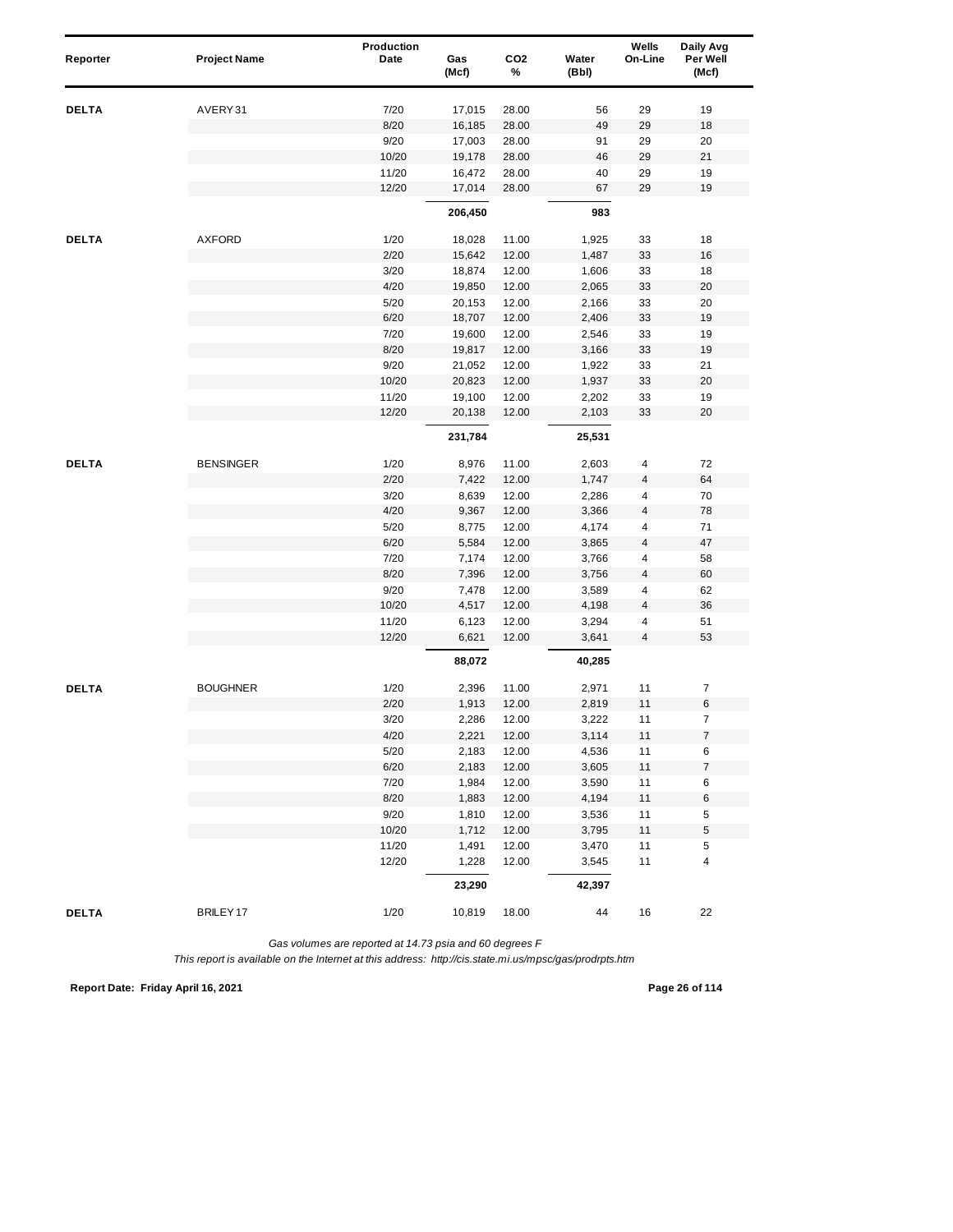| Reporter     | <b>Project Name</b>  | Production<br>Date | Gas<br>(Mcf) | CO <sub>2</sub><br>% | Water<br>(Bbl) | Wells<br>On-Line | Daily Avg<br>Per Well<br>(Mcf) |
|--------------|----------------------|--------------------|--------------|----------------------|----------------|------------------|--------------------------------|
| <b>DELTA</b> | BRILEY <sub>17</sub> | 2/20               | 11,297       | 18.00                | 28             | 16               | 24                             |
|              |                      | 3/20               | 13,083       | 17.00                | 70             | 16               | 26                             |
|              |                      | 4/20               | 10,545       | 17.00                | 50             | 16               | 22                             |
|              |                      | 5/20               | 11,019       | 18.00                | 37             | 16               | 22                             |
|              |                      | 6/20               | 11,810       | 18.00                | 22             | 16               | 25                             |
|              |                      | 7/20               | 11,584       | 18.00                | 32             | 16               | 23                             |
|              |                      | 8/20               | 11,705       | 18.00                | 26             | 16               | 24                             |
|              |                      | 9/20               | 12,291       | 18.00                | 20             | 16               | 26                             |
|              |                      | 10/20              | 11,331       | 18.00                | 18             | 16               | 23                             |
|              |                      | 11/20              | 11,416       | 18.00                | 17             | 16               | 24                             |
|              |                      | 12/20              | 11,143       | 17.00                | 23             | 16               | 22                             |
|              |                      |                    | 138,043      |                      | 387            |                  |                                |
| <b>DELTA</b> | BRILEY 20            | 1/20               | 2,549        | 18.00                | 17             | $\mathbf{1}$     | 82                             |
|              |                      | 2/20               | 2,078        | 18.00                | 13             | $\mathbf{1}$     | 72                             |
|              |                      | 3/20               | 2,746        | 17.00                | 11             | $\mathbf{1}$     | 89                             |
|              |                      | 4/20               | 2,428        | 17.00                | 19             | $\mathbf{1}$     | 81                             |
|              |                      | 5/20               | 2,447        | 18.00                | 15             | $\mathbf{1}$     | 79                             |
|              |                      | 6/20               | 2,496        | 18.00                | 22             | $\mathbf{1}$     | 83                             |
|              |                      | 7/20               | 2,282        | 18.00                | 30             | $\mathbf{1}$     | 74                             |
|              |                      | 8/20               | 2,623        | 18.00                | 631            | $\mathbf{1}$     | 85                             |
|              |                      | 9/20               | 2,640        | 18.00                | 35             | $\mathbf{1}$     | 88                             |
|              |                      | 10/20              | 2,809        | 18.00                | 38             | $\mathbf{1}$     | 91                             |
|              |                      | 11/20              | 2,392        | 18.00                | 18             | $\mathbf{1}$     | 80                             |
|              |                      | 12/20              | 2,417        | 17.00                | 23             | $\mathbf{1}$     | 78                             |
|              |                      |                    | 29,907       |                      | 872            |                  |                                |
| <b>DELTA</b> | BRILEY33             | 1/20               | 3,490        | 18.00                | 1,450          | 10               | 11                             |
|              |                      | 2/20               | 3,347        | 18.00                | 1,251          | 10               | 12                             |
|              |                      | 3/20               | 3,834        | 17.00                | 1,311          | 10               | 12                             |
|              |                      | 4/20               | 3,271        | 17.00                | 168            | $10$             | 11                             |
|              |                      | 5/20               | 3,357        | 18.00                | 125            | 10               | 11                             |
|              |                      | 6/20               | 3,384        | 18.00                | 145            | 10               | 11                             |
|              |                      | 7/20               | 3,525        | 18.00                | 156            | 10               | 11                             |
|              |                      | 8/20               | 4,005        | 18.00                | 157            | 10               | 13                             |
|              |                      | 9/20               | 3,992        | 18.00                | 161            | 10               | 13                             |
|              |                      | 10/20              | 4,794        | 18.00                | 189            | $10$             | 15                             |
|              |                      | 11/20              | 3,805        | 18.00                | 198            | 10               | 13                             |
|              |                      | 12/20              | 3,690        | 17.00                | 212            | 10               | 12                             |
|              |                      |                    | 44,494       |                      | 5,523          |                  |                                |
| <b>DELTA</b> | DELTA BRILEY 19      | 1/20               | 11,026       | 18.00                | 169            | 18               | 20                             |
|              |                      | 2/20               | 10,705       | 18.00                | 160            | 18               | 20                             |
|              |                      | 3/20               | 13,067       | 17.00                | 182            | 18               | 23                             |
|              |                      | 4/20               | 10,822       | 17.00                | 181            | 18               | 20                             |
|              |                      | $5/20$             | 11,523       | 18.00                | 221            | 18               | 21                             |
|              |                      | 6/20               | 12,082       | 18.00                | 192            | 18               | 22                             |
|              |                      | 7/20               | 12,220       | 18.00                | 205            | 18               | 22                             |
|              |                      | 8/20               | 12,701       | 18.00                | 198            | 18               | 23                             |
|              |                      | 9/20               | 12,675       | 18.00                | 181            | 18               | 23                             |
|              |                      | 10/20              | 12,861       | 18.00                | 167            | 18               | 23                             |

*This report is available on the Internet at this address: http://cis.state.mi.us/mpsc/gas/prodrpts.htm*

**Report Date: Friday April 16, 2021 Page 27 of 114**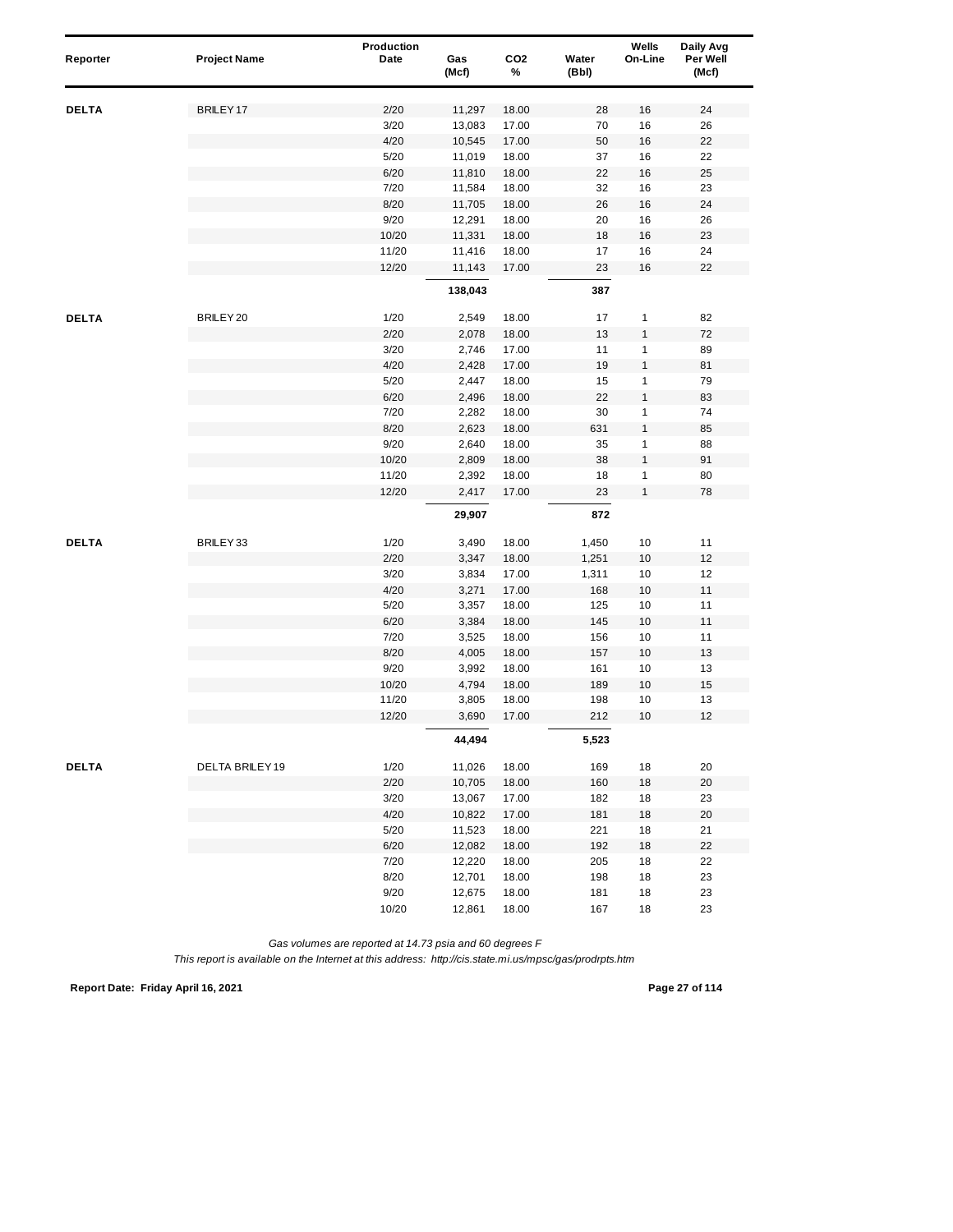| Reporter     | <b>Project Name</b>    | Production<br>Date | Gas<br>(Mcf) | CO <sub>2</sub><br>% | Water<br>(Bbl) | Wells<br>On-Line | Daily Avg<br>Per Well<br>(Mcf) |
|--------------|------------------------|--------------------|--------------|----------------------|----------------|------------------|--------------------------------|
|              |                        |                    |              |                      |                |                  |                                |
| <b>DELTA</b> | <b>DELTA BRILEY 19</b> | 11/20              | 11,030       | 18.00                | 184            | 18               | 20                             |
|              |                        | 12/20              | 11,400       | 17.00                | 226            | 18               | 20                             |
|              |                        |                    | 142,112      |                      | 2,266          |                  |                                |
| <b>DELTA</b> | DELTA BRILEY 29        | 1/20               | 18,778       | 18.00                | 305            | 31               | 20                             |
|              |                        | 2/20               | 17,374       | 18.00                | 251            | 31               | 19                             |
|              |                        | 3/20               | 22,224       | 17.00                | 211            | 31               | 23                             |
|              |                        | 4/20               | 17,706       | 17.00                | 335            | 31               | 19                             |
|              |                        | 5/20               | 18,482       | 18.00                | 241            | 31               | 19                             |
|              |                        | 6/20               | 19,085       | 18.00                | 409            | 31               | 21                             |
|              |                        | 7/20               | 18,857       | 18.00                | 571            | 31               | 20                             |
|              |                        | 8/20               | 19,946       | 18.00                | 35             | 31               | 21                             |
|              |                        | 9/20               | 19,235       | 18.00                | 650            | 31               | 21                             |
|              |                        | 10/20              | 20,037       | 18.00                | 698            | 31               | 21                             |
|              |                        | 11/20              | 17,704       | 18.00                | 324            | 31               | 19                             |
|              |                        | 12/20              | 18,178       | 17.00                | 446            | 31               | 19                             |
|              |                        |                    | 227,606      |                      | 4,476          |                  |                                |
| <b>DELTA</b> | <b>DELTA BRILEY31</b>  | 1/20               | 9,555        | 18.00                | 103            | 18               | 17                             |
|              |                        | 2/20               | 9,260        | 18.00                | 45             | 18               | 18                             |
|              |                        | 3/20               | 10,618       | 17.00                | 34             | 18               | 19                             |
|              |                        | 4/20               | 8,715        | 17.00                | 14             | 18               | 16                             |
|              |                        | 5/20               | 9,667        | 18.00                | 30             | 18               | 17                             |
|              |                        | 6/20               | 10,261       | 18.00                | 82             | 18               | 19                             |
|              |                        | 7/20               | 10,153       | 18.00                | 91             | 18               | 18                             |
|              |                        | 8/20               | 10,335       | 18.00                | 81             | 18               | 19                             |
|              |                        | 9/20               | 10,661       | 18.00                | 58             | 18               | 20                             |
|              |                        | 10/20              | 11,316       | 18.00                | 42             | 18               | 20                             |
|              |                        | 11/20              | 9,807        | 18.00                | 33             | 18               | 18                             |
|              |                        | 12/20              | 9,825        | 17.00                | $\overline{2}$ | 18               | 18                             |
|              |                        |                    | 120,173      |                      | 615            |                  |                                |
| <b>DELTA</b> | DOVER 14               | 1/20               | 4,055        | 11.00                | 1,734          | 7                | 19                             |
|              |                        | 2/20               | 3,505        | 12.00                | 1,165          | $\boldsymbol{7}$ | 17                             |
|              |                        | 3/20               | 3,897        | 12.00                | 1,536          | $\overline{7}$   | 18                             |
|              |                        | 4/20               | 3,747        | 12.00                | 2,244          | $\overline{7}$   | 18                             |
|              |                        | 5/20               | 3,488        | 12.00                | 2,770          | $\overline{7}$   | 16                             |
|              |                        | 6/20               | 4,665        | 12.00                | 2,578          | 7                | 22                             |
|              |                        | 7/20               | 4,697        | 12.00                | 2,471          | $\overline{7}$   | 22                             |
|              |                        | 8/20               | 5,469        | 12.00                | 2,507          | $\boldsymbol{7}$ | 25                             |
|              |                        | 9/20               | 5,680        | 12.00                | 2,392          | 7                | 27                             |
|              |                        | 10/20              | 8,083        | 12.00                | 2,801          | $\boldsymbol{7}$ | 37                             |
|              |                        | 11/20              | 5,125        | 12.00                | 2,196          | $\boldsymbol{7}$ | 24                             |
|              |                        | 12/20              | 6,501        | 12.00                | 2,373          | $\overline{7}$   | 30                             |
|              |                        |                    | 58,912       |                      | 26,767         |                  |                                |
| <b>DELTA</b> | DOVER 33               | 1/20               | 1,042        | 11.00                | 332            | 3                | 11                             |
|              |                        | 2/20               | 1,569        | 12.00                | 317            | 3                | 18                             |
|              |                        | 3/20               | 1,246        | 12.00                | 350            | 3                | 13                             |
|              |                        | 4/20               | 1,277        | 12.00                | 349            | 3                | 14                             |
|              |                        | 5/20               | 1,200        | 12.00                | 510            | 3                | 13                             |

*This report is available on the Internet at this address: http://cis.state.mi.us/mpsc/gas/prodrpts.htm*

**Report Date: Friday April 16, 2021 Page 28 of 114**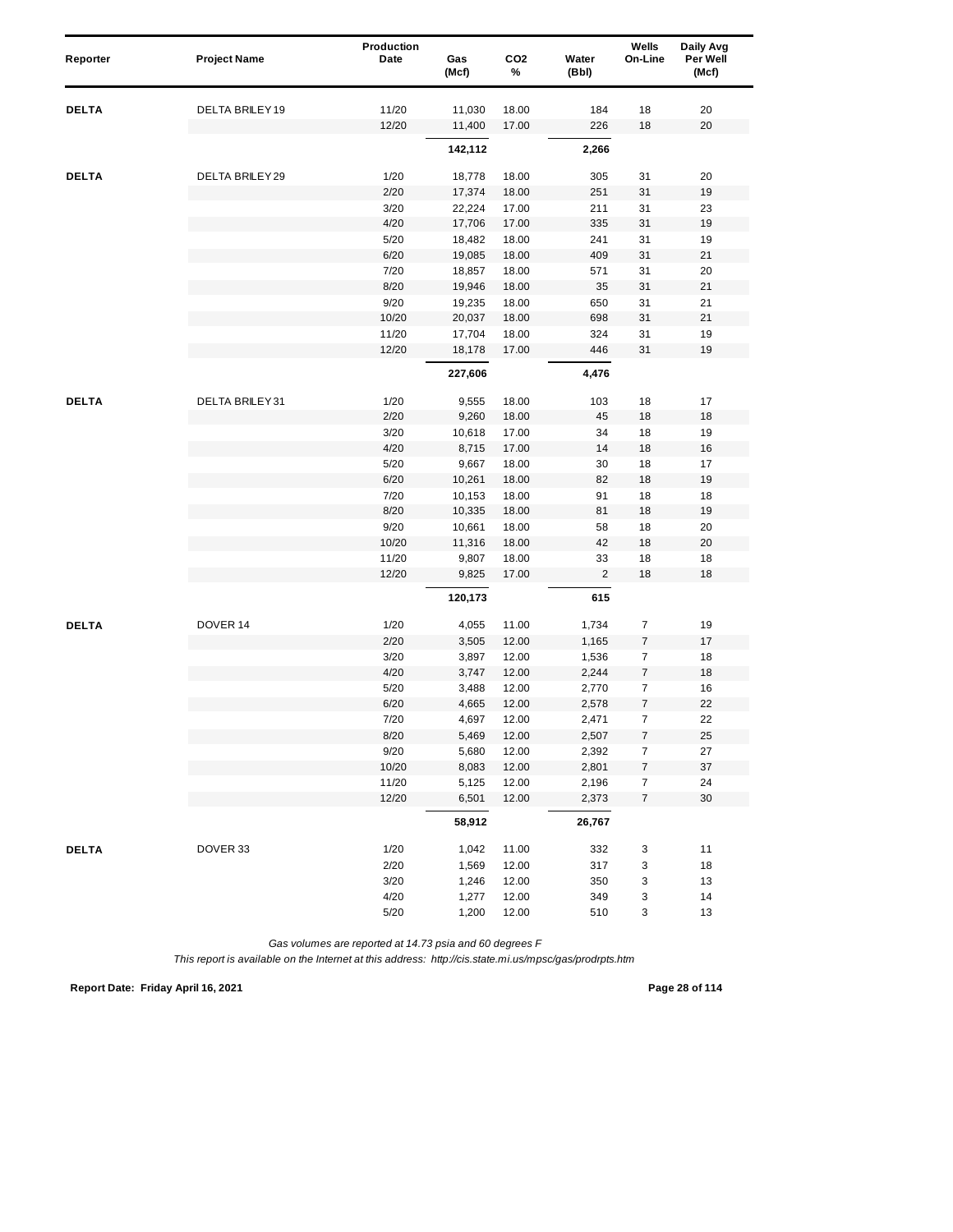| Reporter     | <b>Project Name</b> | Production<br>Date | Gas<br>(Mcf)   | CO <sub>2</sub><br>% | Water<br>(Bbl) | Wells<br>On-Line | Daily Avg<br>Per Well<br>(Mcf) |
|--------------|---------------------|--------------------|----------------|----------------------|----------------|------------------|--------------------------------|
| <b>DELTA</b> | DOVER 33            | 6/20               | 1,127          | 12.00                | 395            | 3                | 13                             |
|              |                     | 7/20               | 1,400          | 12.00                | 399            | 3                | 15                             |
|              |                     | 8/20               | 1,268          | 12.00                | 464            | 3                | 14                             |
|              |                     | 9/20               | 1,811          | 12.00                | 395            | 3                | 20                             |
|              |                     | 10/20              | 2,041          | 12.00                | 422            | 3                | 22                             |
|              |                     | 11/20              | 2,010          | 12.00                | 392            | 3                | 22                             |
|              |                     | 12/20              | 2,406          | 12.00                | 396            | 3                | 26                             |
|              |                     |                    | 18,397         |                      | 4,721          |                  |                                |
| <b>DELTA</b> | ELMER 17B           | 1/20               | 5,681          | 6.00                 | 1,198          | 8                | 23                             |
|              |                     | 2/20               | 5,850          | 7.00                 | 1,128          | 8                | 25                             |
|              |                     | 3/20               | 6,365          | 6.00                 | 1,193          | 8                | 26                             |
|              |                     | 4/20               | 5,592          | 6.00                 | 798            | 8                | 23                             |
|              |                     | 5/20               | 5,461          | 6.00                 | 1,280          | 8                | 22                             |
|              |                     | 6/20               | 5,786          | 6.00                 | 1,053          | 8                | 24                             |
|              |                     | 7/20               | 5,669          | 6.00                 | 909            | 8                | 23                             |
|              |                     | 8/20               | 6,129          | 6.00                 | 980            | 8                | 25                             |
|              |                     | 9/20               | 5,778          | 6.00                 | 998            | 8                | 24                             |
|              |                     | 10/20              | 5,215          | 6.00                 | 1,335          | 8                | 21                             |
|              |                     | 11/20              | 4,623          | 6.00                 | 997            | 8                | 19                             |
|              |                     | 12/20              | 5,398          | 6.00                 | 958            | 8                | 22                             |
|              |                     |                    | 67,547         |                      | 12,827         |                  |                                |
| <b>DELTA</b> | ELMER 26            | 1/20               | 12,272         | 6.00                 | 2,679          | 16               | 25                             |
|              |                     | 2/20               | 12,048         | 7.00                 | 2,470          | 16               | 26                             |
|              |                     | 3/20               | 13,802         | 6.00                 | 2,579          | 16               | 28                             |
|              |                     | 4/20               | 12,523         | 6.00                 | 2,445          | 16               | 26                             |
|              |                     | 5/20               | 11,961         | 6.00                 | 2,508          | 16               | 24                             |
|              |                     | 6/20               | 12,628         | 6.00                 | 2,458          | 16               | 26                             |
|              |                     | 7/20               | 13,446         | 6.00                 | 2,538          | 16               | 27                             |
|              |                     | 8/20               | 13,453         | 6.00                 | 2,439          | 16               | 27                             |
|              |                     | 9/20               | 12,403         | 6.00                 | 2,440          | 16               | 26                             |
|              |                     | 10/20              | 11,404         | 6.00                 | 2,484          | 16               | 23                             |
|              |                     | 11/20              | 10,673         | 6.00                 | 2,471          | 16               | 22                             |
|              |                     | 12/20              | 12,675         | 6.00                 | 2,543          | 16               | 26                             |
|              |                     |                    | 149,288        |                      | 30,054         |                  |                                |
| <b>DELTA</b> | <b>KUBACKI</b>      | 1/20               | 3,170          | 11.00                | 2,121          | 12               | 9                              |
|              |                     | 2/20               | 2,443          | 12.00                | 2,006          | 12               | $\overline{\mathcal{I}}$       |
|              |                     | 3/20               | 3,171          | 12.00                | 2,329          | 12               | 9                              |
|              |                     | 4/20               | 3,042          | 12.00                | 2,875          | 12               | 8                              |
|              |                     | $5/20$             | 2,806          | 12.00                | 3,261          | 12               | 8                              |
|              |                     | 6/20               | 2,990          | 12.00                | 3,229          | $12$             | 8                              |
|              |                     | 7/20               | 2,181          | 12.00                | 3,070          | 12               | 6                              |
|              |                     | 8/20               | 2,188          | 12.00                | 3,440          | 12               | 6<br>$\overline{7}$            |
|              |                     | 9/20<br>10/20      | 2,541<br>2,463 | 12.00<br>12.00       | 1,470<br>1,529 | 12<br>12         | $\overline{\mathcal{I}}$       |
|              |                     | 11/20              | 2,246          | 12.00                | 1,549          | 12               | 6                              |
|              |                     | 12/20              | 2,306          | 12.00                | 1,588          | 12               | 6                              |
|              |                     |                    | 31,547         |                      | 28,467         |                  |                                |

**Report Date: Friday April 16, 2021 Page 29 of 114**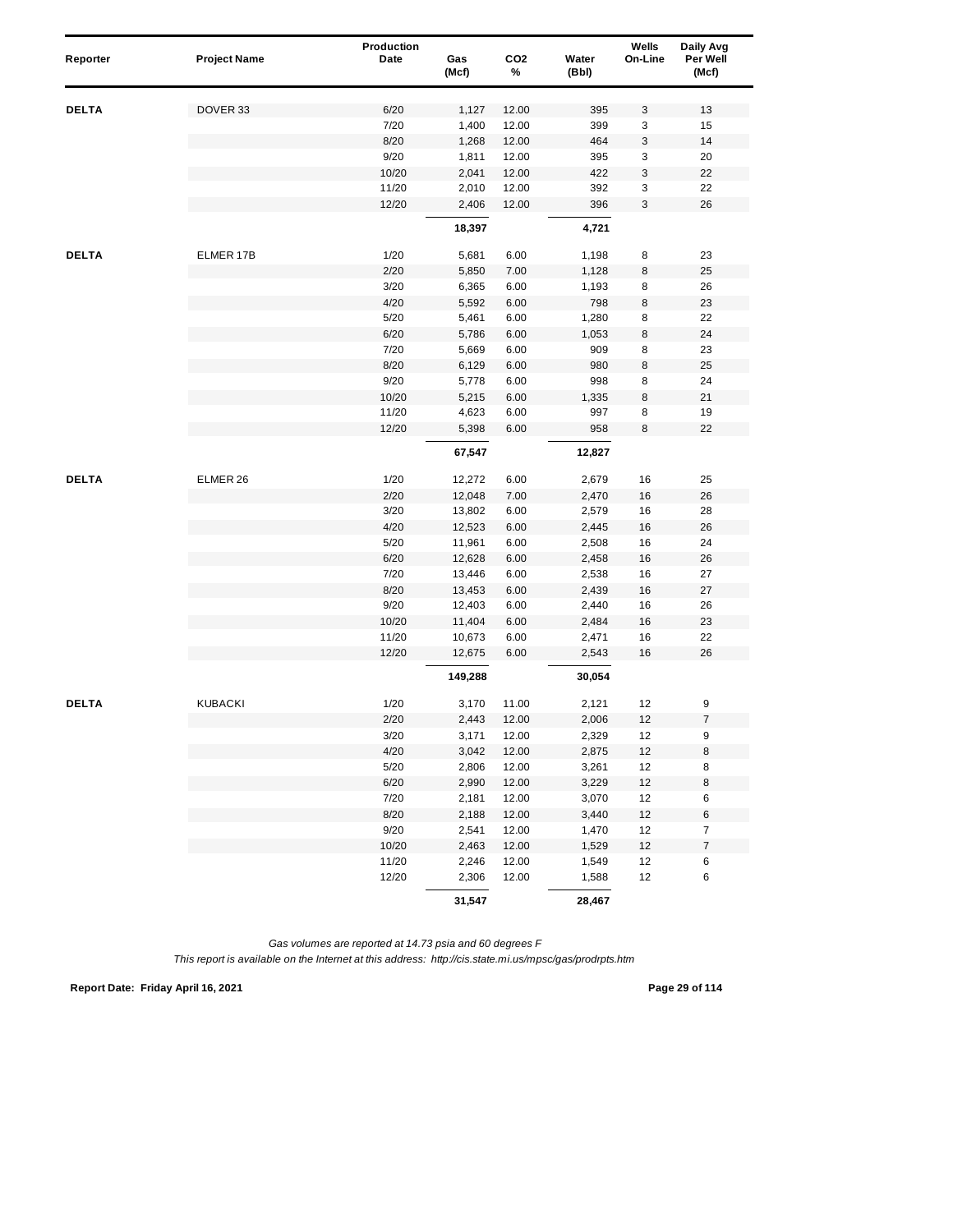| Reporter     | <b>Project Name</b> | Production<br>Date | Gas<br>(Mcf)   | CO <sub>2</sub><br>% | Water<br>(Bbl) | Wells<br>On-Line        | Daily Avg<br>Per Well<br>(Mcf) |
|--------------|---------------------|--------------------|----------------|----------------------|----------------|-------------------------|--------------------------------|
| <b>DELTA</b> | LAKE 15             | 1/20               | 16,779         | 27.00                | 226            | 20                      | 27                             |
|              |                     | 2/20               | 14,963         | 27.00                | 53             | 20                      | 26                             |
|              |                     | 3/20               | 15,911         | 26.00                | 66             | 20                      | 26                             |
|              |                     | 4/20               | 14,212         | 26.00                | 49             | 20                      | 24                             |
|              |                     | 5/20               | 14,318         | 27.00                | 17             | 20                      | 23                             |
|              |                     | 6/20               | 13,896         | 27.00                | 29             | 20                      | 23                             |
|              |                     | 7/20               | 17,078         | 27.00                | 49             | 20                      | 28                             |
|              |                     | 8/20               | 18,023         | 27.00                | 226            | 20                      | 29                             |
|              |                     | 9/20               | 16,907         | 27.00                | 180            | 20                      | 28                             |
|              |                     | 10/20              | 17,711         | 27.00                | 175            | 20                      | 29                             |
|              |                     | 11/20              | 16,610         | 27.00                | 184            | 20                      | 28                             |
|              |                     | 12/20              | 16,747         | 27.00                | 140            | 20                      | 27                             |
|              |                     |                    | 193,155        |                      | 1,394          |                         |                                |
| <b>DELTA</b> | <b>MT RAYNIER</b>   | 1/20               | 1,875          | 18.00                | 174            | 4                       | 15                             |
|              |                     | 2/20               | 1,527          | 18.00                | 51             | 4                       | 13                             |
|              |                     | 3/20               | 1,712          | 17.00                | 60             | 4                       | 14                             |
|              |                     | 4/20               | 1,527          | 17.00                | 35             | 4                       | 13                             |
|              |                     | 5/20               | 1,583          | 18.00                | 50             | 4                       | 13                             |
|              |                     | 6/20               | 1,961          | 18.00                | 135            | 4                       | $16$                           |
|              |                     | 7/20               | 1,833          | 18.00                | 151            | 4                       | 15                             |
|              |                     | 8/20               | 2,145          | 18.00                | 120            | $\overline{\mathbf{4}}$ | 17                             |
|              |                     | 9/20               | 2,191          | 18.00                | 127            | 4                       | 18                             |
|              |                     | 10/20              | 2,271          | 18.00                | 107            | 4                       | 18                             |
|              |                     | 11/20              | 1,886          | 18.00                | 91             | 4                       | 16                             |
|              |                     | 12/20              | 1,796          | 17.00                | 9              | 4                       | 14                             |
|              |                     |                    | 22,307         |                      | 1,110          |                         |                                |
| <b>DELTA</b> | <b>NIMBY</b>        | 1/20               | 2,546          | 11.00                | 272            | 5                       | 16                             |
|              |                     | 2/20               | 3,142          | 12.00                | 273            | 5                       | 22                             |
|              |                     | 3/20               | 3,120          | 12.00                | 286            | 5                       | 20                             |
|              |                     | 4/20               | 3,105          | 12.00                | 292            | 5                       | 21                             |
|              |                     | 5/20               | 3,019          | 12.00                | 297            | 5                       | 19                             |
|              |                     | 6/20               | 3,045          | 12.00                | 310            | 5                       | 20                             |
|              |                     | 7/20               | 2,815          | 12.00                | 296            | 5                       | 18                             |
|              |                     | 8/20               | 3,281          | 12.00                | 289            | 5                       | 21                             |
|              |                     | 9/20               | 3,454          | 12.00                | 269            | 5                       | 23                             |
|              |                     | 10/20              | 3,497          | 12.00                | 283            | 5                       | 23                             |
|              |                     | 11/20<br>12/20     | 3,310<br>3,428 | 12.00<br>12.00       | 275<br>290     | 5<br>5                  | 22<br>22                       |
|              |                     |                    | 37,762         |                      | 3,432          |                         |                                |
| <b>DELTA</b> | <b>SCHRADER</b>     | 1/20               | 10,139         | 11.00                | 1,905          | 26                      | 13                             |
|              |                     | 2/20               | 7,638          | 12.00                | 2,413          | 26                      | $10$                           |
|              |                     | 3/20               | 9,568          | 12.00                | 2,693          | 26                      | 12                             |
|              |                     | 4/20               | 9,241          | 12.00                | 3,249          | 26                      | 12                             |
|              |                     | 5/20               | 9,241          | 12.00                | 3,689          | 26                      | 11                             |
|              |                     | 6/20               | 8,553          | 12.00                | 3,630          | 26                      | 11                             |
|              |                     | 7/20               | 8,427          | 12.00                | 3,771          | 26                      | 10                             |
|              |                     | 8/20               | 8,539          | 12.00                | 3,755          | 26                      | 11                             |
|              |                     | 9/20               | 10,022         | 12.00                | 3,553          | 26                      | 13                             |

*This report is available on the Internet at this address: http://cis.state.mi.us/mpsc/gas/prodrpts.htm*

**Report Date: Friday April 16, 2021 Page 30 of 114**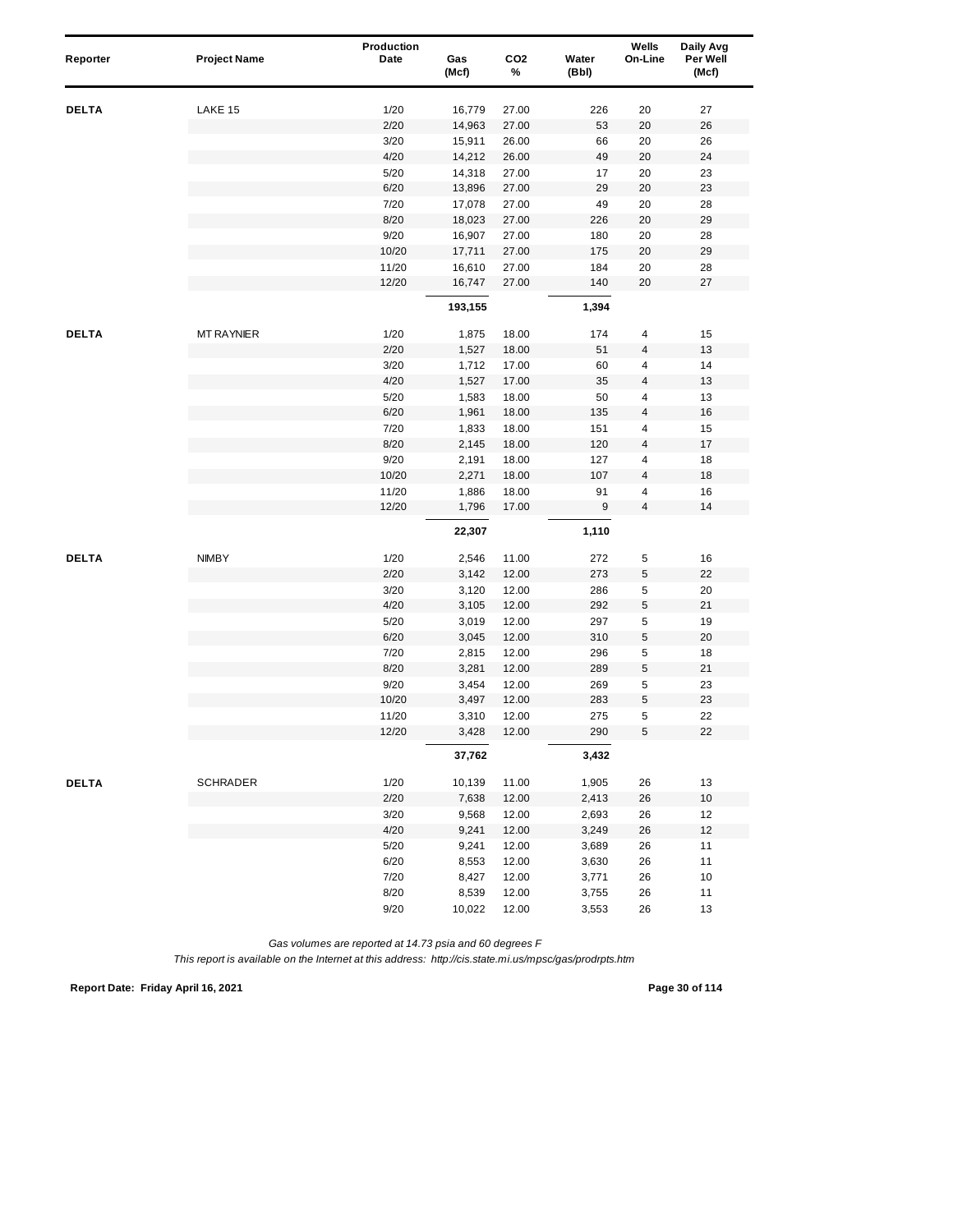| Reporter                | <b>Project Name</b>                | Production<br>Date | Gas<br>(Mcf) | CO <sub>2</sub><br>% | Water<br>(Bbl) | Wells<br>On-Line        | Daily Avg<br>Per Well<br>(Mcf) |
|-------------------------|------------------------------------|--------------------|--------------|----------------------|----------------|-------------------------|--------------------------------|
|                         |                                    |                    |              |                      |                |                         |                                |
| <b>DELTA</b>            | <b>SCHRADER</b>                    | 10/20              | 10,883       | 12.00                | 3,333          | 26                      | 13                             |
|                         |                                    | 11/20              | 10,016       | 12.00                | 2,649          | 26                      | 13                             |
|                         |                                    | 12/20              | 9,850        | 12.00                | 2,738          | 26                      | 12                             |
|                         |                                    |                    | 112,117      |                      | 37,378         |                         |                                |
| <b>DELTA</b>            | VIENNA 13                          | 1/20               | 1,737        | 18.00                | 81             | 4                       | 14                             |
|                         |                                    | 2/20               | 1,446        | 18.00                | 86             | 4                       | 12                             |
|                         |                                    | 3/20               | 2,010        | 17.00                | 80             | 4                       | 16                             |
|                         |                                    | 4/20               | 1,649        | 17.00                | 76             | 4                       | 14                             |
|                         |                                    | 5/20               | 1,781        | 18.00                | 90             | $\overline{4}$          | 14                             |
|                         |                                    | 6/20               | 1,888        | 18.00                | 78             | $\overline{4}$          | 16                             |
|                         |                                    | 7/20               | 1,969        | 18.00                | 89             | 4                       | 16                             |
|                         |                                    | 8/20               | 2,178        | 18.00                | 83             | 4                       | 18                             |
|                         |                                    | 9/20               | 2,147        | 18.00                | 64             | 4                       | 18                             |
|                         |                                    | 10/20              | 2,307        | 18.00                | 55             | $\overline{\mathbf{4}}$ | 19                             |
|                         |                                    | 11/20              | 1,992        | 18.00                | 47             | 4                       | 17                             |
|                         |                                    | 12/20              | 2,129        | 17.00                | 52             | 4                       | 17                             |
|                         |                                    |                    | 23,233       |                      | 881            |                         |                                |
|                         | <b>DELTA - REPORTER TOTALS:</b>    |                    | 2,083,206    |                      | 270,923        |                         |                                |
| <b>DEVONIAN ENERGY</b>  | CHARLTON 32                        | 1/20               | 8,106        | 6.36                 | 13             | 21                      | 12                             |
|                         |                                    | 2/20               | 7,453        | 6.36                 | 11             | 20                      | 13                             |
|                         |                                    | 3/20               | 8,002        | 6.36                 | 12             | 20                      | 13                             |
|                         |                                    | 4/20               | 7,938        | 6.36                 | 14             | 20                      | 13                             |
|                         |                                    | 5/20               | 8,369        | 6.36                 | 15             | 20                      | 13                             |
|                         |                                    | 6/20               | 7,894        | 6.36                 | 13             | 20                      | 13                             |
|                         |                                    | 7/20               | 7,939        | 6.36                 | 17             | 20                      | 13                             |
|                         |                                    | 8/20               | 7,726        | 6.36                 | 18             | 20                      | 12                             |
|                         |                                    | 9/20               | 7,338        | 6.36                 | 16             | 20                      | 12                             |
|                         |                                    | 10/20              | 7,368        | 6.36                 | 14             | 20                      | 12                             |
|                         |                                    | 11/20              | 6,248        | 6.36                 | 12             | 20                      | 10                             |
|                         |                                    | 12/20              | 5,301        | 6.36                 | 11             | 20                      | 9                              |
|                         |                                    |                    | 89,682       |                      | 166            |                         |                                |
|                         | DEVONIAN ENERGY - REPORTER TOTALS: |                    | 89,682       |                      | 166            |                         |                                |
| <b>ENERVEST OPERATI</b> | <b>ASE 1 HAYES</b>                 | 1/20               | 2,484        | 21.19                | 960            | 13                      | 6                              |
|                         |                                    | 2/20               | 2,330        | 21.19                | 937            | 13                      | 6                              |
|                         |                                    | 3/20               | 2,704        | 21.18                | 917            | 13                      | $\overline{7}$                 |
|                         |                                    | 4/20               | 2,452        | 21.19                | 945            | 13                      | 6                              |
|                         |                                    | 5/20               | 2,607        | 21.19                | 981            | 13                      | 6                              |
|                         |                                    | 6/20               | 2,684        | 21.18                | 964            | 13                      | $\boldsymbol{7}$               |
|                         |                                    | 7/20               | 2,868        | 21.19                | 985            | 13                      | $\overline{7}$                 |
|                         |                                    |                    | 18,129       |                      | 6,689          |                         |                                |
| <b>ENERVEST OPERATI</b> | ASE <sub>2</sub>                   | 1/20               | 4,340        | 28.06                | 144            | 10                      | 14                             |
|                         |                                    | 2/20               | 4,060        | 28.06                | 144            | 10                      | 14                             |
|                         |                                    | 3/20               | 4,409        | 28.06                | 151            | 10                      | 14                             |
|                         |                                    | 4/20               | 4,301        | 28.06                | 127            | 10                      | 14                             |
|                         |                                    | 5/20               | 4,280        | 28.06                | 148            | 10                      | 14                             |

*This report is available on the Internet at this address: http://cis.state.mi.us/mpsc/gas/prodrpts.htm*

**Report Date: Friday April 16, 2021 Page 31 of 114**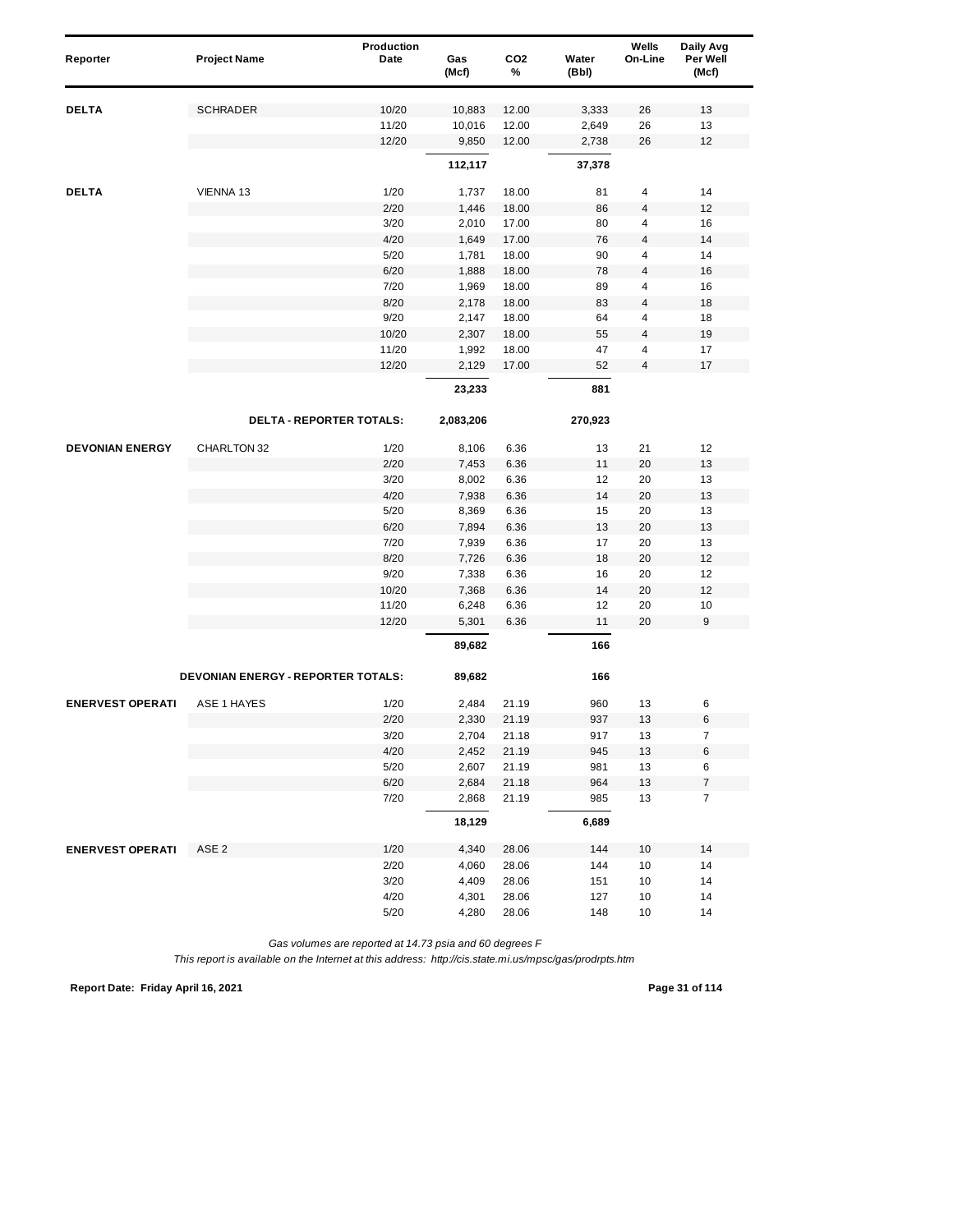| Reporter                | <b>Project Name</b> | Production<br>Date | Gas<br>(Mcf) | CO <sub>2</sub><br>% | Water<br>(Bbl)   | Wells<br>On-Line | Daily Avg<br>Per Well<br>(Mcf) |  |
|-------------------------|---------------------|--------------------|--------------|----------------------|------------------|------------------|--------------------------------|--|
| <b>ENERVEST OPERATI</b> | ASE <sub>2</sub>    | 6/20               | 4,260        | 28.06                | 143              | 10               | 14                             |  |
|                         |                     | 7/20               | 4,585        | 28.06                | 151              | 10               | 15                             |  |
|                         |                     |                    | 30,235       |                      | 1,008            |                  |                                |  |
| <b>ENERVEST OPERATI</b> | ASE 3A-25           | 1/20               | 4,233        | 8.77                 | 1,856            | 14               | 10                             |  |
|                         |                     | 2/20               | 3,891        | 8.77                 | 1,977            | 14               | 10                             |  |
|                         |                     | 3/20               | 3,812        | 8.77                 | 1,693            | 14               | 9                              |  |
|                         |                     | 4/20               | 3,818        | 8.77                 | 1,101            | 14               | 9                              |  |
|                         |                     | 5/20               | 3,902        | 8.77                 | 1,065            | 14               | 9                              |  |
|                         |                     | 6/20               | 3,639        | 8.77                 | 1,087            | 14               | 9                              |  |
|                         |                     | 7/20               | 3,571        | 8.77                 | 1,210            | 14               | 8                              |  |
|                         |                     |                    | 26,866       |                      | 9,989            |                  |                                |  |
| <b>ENERVEST OPERATI</b> | ASE 3A-36           | 1/20               | 41           | 10.14                | 19               | $\overline{c}$   | $\mathbf{1}$                   |  |
|                         |                     | 2/20               | 24           | 10.14                | 13               | $\overline{2}$   | $\pmb{0}$                      |  |
|                         |                     | 3/20               | 20           | 10.14                | 10               | $\overline{c}$   | $\boldsymbol{0}$               |  |
|                         |                     | 4/20               | 21           | 10.14                | $\overline{7}$   | $\overline{c}$   | 0                              |  |
|                         |                     | 5/20               | 18           | 10.14                | 6                | $\overline{2}$   | $\boldsymbol{0}$               |  |
|                         |                     | 6/20               | 20           | 10.14                | $\overline{7}$   | 2                | 0                              |  |
|                         |                     | 7/20               | 18           | 10.14                | $\boldsymbol{7}$ | $\overline{2}$   | $\mathbf 0$                    |  |
|                         |                     |                    | 162          |                      | 69               |                  |                                |  |
| <b>ENERVEST OPERATI</b> | ASE 3B WOLFE        | 1/20               | 13,503       | 11.81                | 322              | 16               | 27                             |  |
|                         |                     | 2/20               | 12,471       | 11.81                | 323              | 16               | 27                             |  |
|                         |                     | 3/20               | 13,091       | 11.81                | 333              | 16               | 26                             |  |
|                         |                     | 4/20               | 12,918       | 11.81                | 281              | 16               | 27                             |  |
|                         |                     | 5/20               | 13,019       | 11.81                | 326              | 16               | 26                             |  |
|                         |                     | 6/20               | 12,648       | 11.81                | 307              | 16               | 26                             |  |
|                         |                     | 7/20               | 13,010       | 11.81                | 314              | 16               | 26                             |  |
|                         |                     |                    | 90,660       |                      | 2,206            |                  |                                |  |
| <b>ENERVEST OPERATI</b> | ASE 3B WOLFE ET AL  | 1/20               | 916          | 7.27                 | 22               | 3                | 10                             |  |
|                         |                     | 2/20               | 790          | 7.27                 | 20               | 3                | 9                              |  |
|                         |                     | 3/20               | 930          | 7.27                 | 23               | 3                | 10                             |  |
|                         |                     | 4/20               | 884          | 7.27                 | 19               | 3                | 10                             |  |
|                         |                     | 5/20               | 963          | 7.27                 | 24               | 3                | 10                             |  |
|                         |                     | 6/20<br>7/20       | 991<br>1,012 | 7.27<br>7.27         | 24<br>24         | 3<br>3           | 11<br>11                       |  |
|                         |                     |                    | 6,486        |                      | 156              |                  |                                |  |
|                         | ASE 4-16            | 1/20               | 452          |                      | 32               |                  | $\overline{\mathbf{c}}$        |  |
|                         |                     | 2/20               | 404          | 16.44<br>16.44       | 29               | 8<br>8           | $\overline{c}$                 |  |
| <b>ENERVEST OPERATI</b> |                     | 3/20               | 398          | 16.44                | 31               | 8                | $\overline{c}$                 |  |
|                         |                     | 4/20               | 414          | 16.44                | 34               | 8                | $\mathbf 2$                    |  |
|                         |                     | 5/20               | 421          | 16.44                | 35               | 8                | $\overline{\mathbf{c}}$        |  |
|                         |                     | 6/20               | 464          | 16.44                | 39               | 8                | $\overline{c}$                 |  |
|                         |                     | 7/20               | 425          | 16.44                | 36               | 8                | $\overline{2}$                 |  |
|                         |                     |                    | 2,978        |                      | 236              |                  |                                |  |
| <b>ENERVEST OPERATI</b> | ASE 4-17            | 1/20               | 1,980        | 16.99                | 148              | 6                | 11                             |  |

*This report is available on the Internet at this address: http://cis.state.mi.us/mpsc/gas/prodrpts.htm*

**Report Date: Friday April 16, 2021 Page 32 of 114**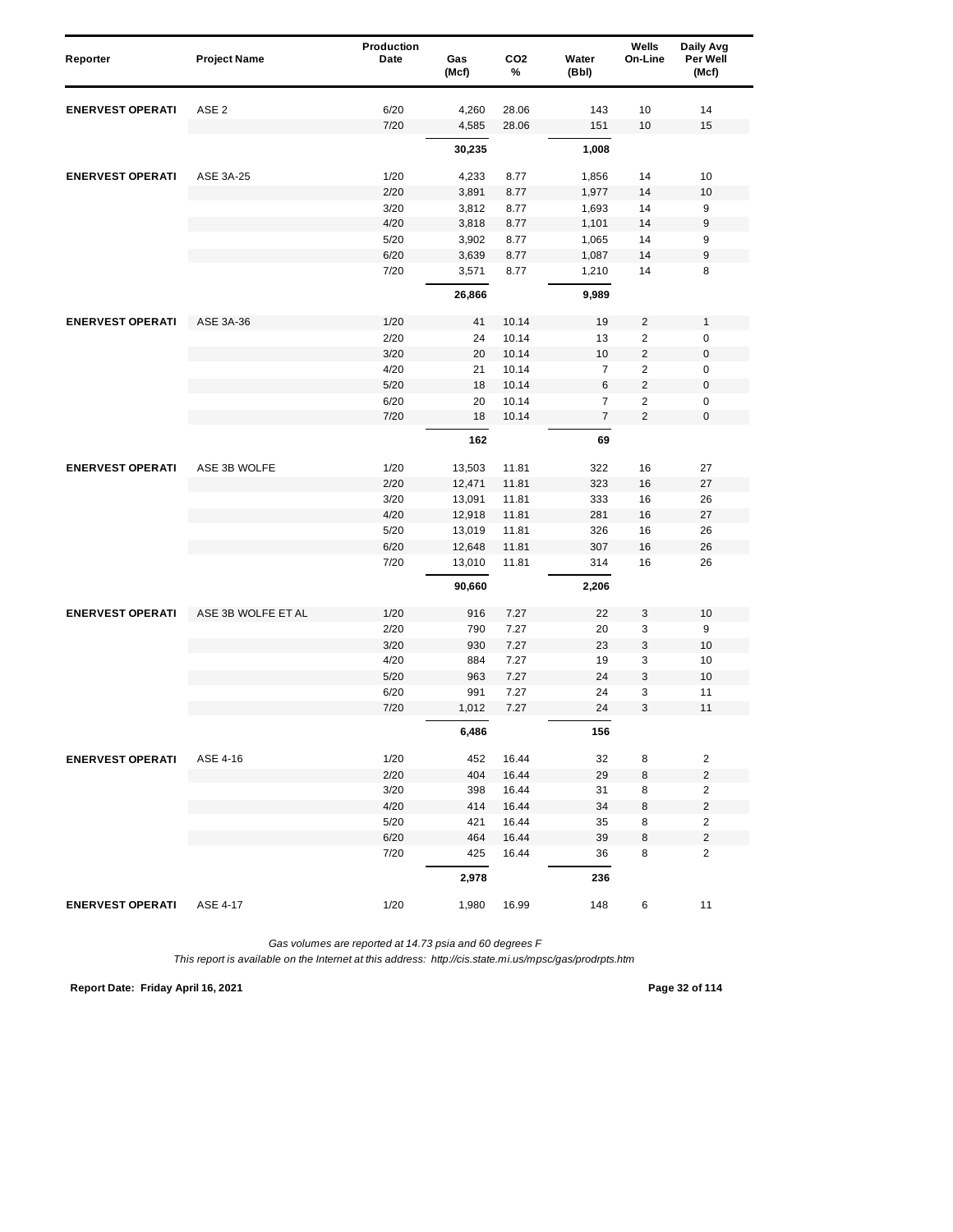| Reporter                | <b>Project Name</b> | Production<br>Date | Gas<br>(Mcf)    | CO <sub>2</sub><br>% | Water<br>(Bbl) | Wells<br>On-Line | Daily Avg<br>Per Well<br>(Mcf) |  |
|-------------------------|---------------------|--------------------|-----------------|----------------------|----------------|------------------|--------------------------------|--|
|                         |                     |                    |                 |                      |                |                  |                                |  |
| <b>ENERVEST OPERATI</b> | ASE 4-17            | 2/20               | 1,795           | 16.99                | 137            | 6                | 10                             |  |
|                         |                     | 3/20               | 1,807           | 16.99                | 150            | 6                | 10                             |  |
|                         |                     | 4/20               | 1,923           | 16.99                | 170            | 6                | 11                             |  |
|                         |                     | 5/20               | 1,935           | 16.99                | 170            | 6                | 10                             |  |
|                         |                     | 6/20               | 1,652           | 16.99                | 148            | 6                | 9                              |  |
|                         |                     | 7/20               | 1,354           | 16.99                | 124            | 6                | $\boldsymbol{7}$               |  |
|                         |                     |                    | 12,446          |                      | 1,047          |                  |                                |  |
| <b>ENERVEST OPERATI</b> | ASE 4B              | 1/20               | 7,409           | 15.94                | 525            | 10               | 24                             |  |
|                         |                     | 2/20               | 6,723           | 15.94                | 485            | 10               | 23                             |  |
|                         |                     | 3/20               | 7,282           | 15.94                | 572            | 10               | 23                             |  |
|                         |                     | 4/20               | 6,901           | 15.94                | 577            | 10               | 23                             |  |
|                         |                     | 5/20               | 7,071           | 15.94                | 589            | 10               | 23                             |  |
|                         |                     | 6/20               | 6,979           | 15.94                | 593            | 10               | 23                             |  |
|                         |                     | 7/20               | 7,524           | 15.94                | 650            | 10               | 24                             |  |
|                         |                     |                    | 49,889          |                      | 3,991          |                  |                                |  |
| <b>ENERVEST OPERATI</b> | ASE 4C              | 1/20               | 1,093           | 19.65                | 80             | 1                | 35                             |  |
|                         |                     | 2/20               | 989             | 19.65                | 74             | 1                | 34                             |  |
|                         |                     | 3/20               | 1,030           | 19.65                | 84             | 1                | 33                             |  |
|                         |                     | 4/20               | 957             | 19.65                | 83             | 1                | 32                             |  |
|                         |                     | 5/20               | 992             | 19.65                | 85             | $\mathbf{1}$     | 32                             |  |
|                         |                     | 6/20               | 966             | 19.65                | 85             | 1                | 32                             |  |
|                         |                     | 7/20               | 1,020           | 19.64                | 91             | $\mathbf{1}$     | 33                             |  |
|                         |                     |                    | 7,047           |                      | 582            |                  |                                |  |
| <b>ENERVEST OPERATI</b> | ASE 4D              | 1/20               | 0               | 0.00                 | 0              | 0                | $\pmb{0}$                      |  |
|                         |                     | 2/20               | $\pmb{0}$       | 0.00                 | $\mathbf 0$    | 0                | $\pmb{0}$                      |  |
|                         |                     | 3/20               | 0               | 0.00                 | 0              | $\pmb{0}$        | $\pmb{0}$                      |  |
|                         |                     | 4/20               | $\pmb{0}$       | 0.00                 | 0              | $\boldsymbol{0}$ | $\boldsymbol{0}$               |  |
|                         |                     | 5/20               | $\pmb{0}$       | 0.00                 | 0              | 0                | 0                              |  |
|                         |                     | 6/20               | 0               | 0.00                 | $\pmb{0}$      | 0                | $\boldsymbol{0}$               |  |
|                         |                     | 7/20               | $\pmb{0}$       | 0.00                 | 0              | 0                | $\mathbf 0$                    |  |
|                         |                     |                    | $\pmb{0}$       |                      | 0              |                  |                                |  |
| <b>ENERVEST OPERATI</b> | ASE <sub>5</sub>    | 1/20               | 13,802          | 13.55                | 1,878          | 19               | 23                             |  |
|                         |                     | 2/20               | 12,744          | 13.55                | 1,529          | 19               | 23                             |  |
|                         |                     | 3/20               | 13,209          | 13.55                | 1,617          | 19               | 22                             |  |
|                         |                     | 4/20               | 12,771          | 13.55                | 1,880          | 19               | 22                             |  |
|                         |                     | $5/20$             | 13,442          | 13.55                | 1,622          | $19$             | 23                             |  |
|                         |                     | 6/20<br>7/20       | 12,588<br>9,546 | 13.55<br>13.55       | 1,906<br>1,378 | $19$<br>$19$     | 22<br>$16$                     |  |
|                         |                     |                    | 88,102          |                      | 11,810         |                  |                                |  |
|                         |                     |                    |                 |                      |                |                  |                                |  |
| <b>ENERVEST OPERATI</b> | <b>ASE 512</b>      | 1/20               | 13,491          | 8.72                 | 46             | 6                | 73                             |  |
|                         |                     | 2/20               | 9,180           | 8.72                 | 43             | 6                | 53                             |  |
|                         |                     | $3/20$             | 9,428           | 8.72                 | 33             | 6                | 51                             |  |
|                         |                     | 4/20               | 9,101           | 8.72                 | 37             | 6                | 51                             |  |
|                         |                     | $5/20$             | 9,382           | 8.72                 | 30             | 6                | 50                             |  |
|                         |                     | 6/20               | 9,306           | 8.72                 | 17             | 6                | 52                             |  |

**Report Date: Friday April 16, 2021 Page 33 of 114**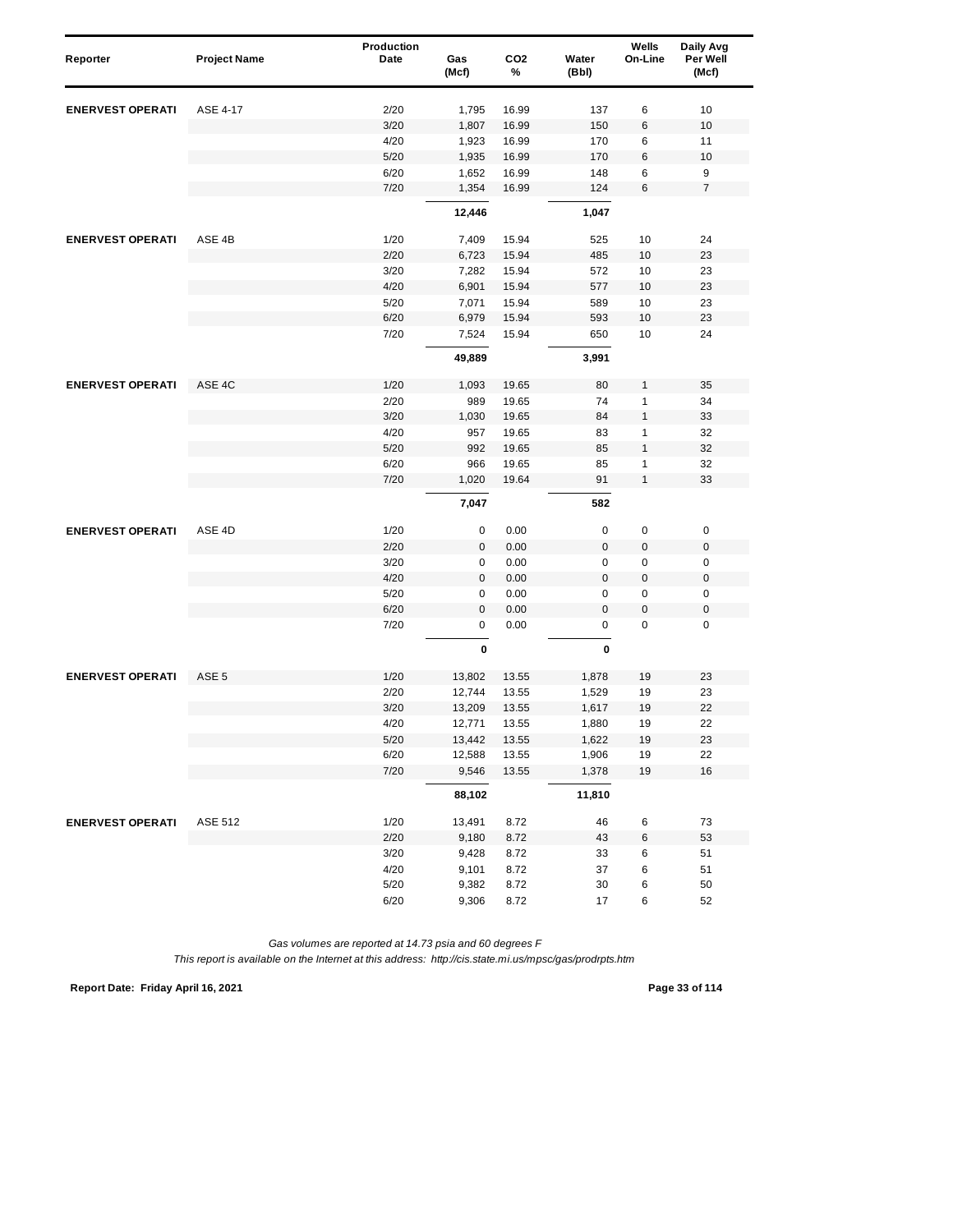|                         |                     | <b>Production</b> |              |                      |                | Wells                   | Daily Avg               |
|-------------------------|---------------------|-------------------|--------------|----------------------|----------------|-------------------------|-------------------------|
| Reporter                | <b>Project Name</b> | Date              | Gas<br>(Mcf) | CO <sub>2</sub><br>% | Water<br>(Bbl) | On-Line                 | Per Well<br>(Mcf)       |
| <b>ENERVEST OPERATI</b> | <b>ASE 512</b>      | 7/20              | 9,332        | 8.72                 | 28             | 6                       | 50                      |
|                         |                     |                   | 69,220       |                      | 234            |                         |                         |
| <b>ENERVEST OPERATI</b> | <b>ASE 519</b>      | 1/20              | 2,043        | 25.29                | 8              | $\mathbf{1}$            | 66                      |
|                         |                     | 2/20              | 1,564        | 25.29                | 9              | $\mathbf{1}$            | 54                      |
|                         |                     | 3/20              | 1,681        | 25.29                | $\overline{7}$ | $\mathbf{1}$            | 54                      |
|                         |                     | 4/20              | 1,660        | 25.29                | 8              | 1                       | 55                      |
|                         |                     | 5/20              | 1,688        | 25.29                | $\overline{7}$ | $\mathbf{1}$            | 54                      |
|                         |                     | 6/20              | 1,631        | 25.29                | $\overline{4}$ | 1                       | 54                      |
|                         |                     | 7/20              | 1,730        | 25.29                | $\,6$          | $\mathbf{1}$            | 56                      |
|                         |                     |                   | 11,997       |                      | 49             |                         |                         |
| <b>ENERVEST OPERATI</b> | ASE 5B              | 1/20              | 2,299        | 7.70                 | 300            | 3                       | 25                      |
|                         |                     | 2/20              | 2,060        | 7.70                 | 236            | 3                       | 24                      |
|                         |                     | 3/20              | 2,282        | 7.70                 | 268            | 3                       | 25                      |
|                         |                     | 4/20              | 2,248        | 7.70                 | 317            | 3                       | 25                      |
|                         |                     | 5/20              | 1,973        | 7.70                 | 223            | 3                       | 21                      |
|                         |                     | 6/20              | 2,116        | 7.70                 | 306            | 3                       | 24                      |
|                         |                     | 7/20              | 1,958        | 7.70                 | 272            | 3                       | 21                      |
|                         |                     |                   | 14,936       |                      | 1,922          |                         |                         |
| <b>ENERVEST OPERATI</b> | ASE 5C              | 1/20              | 7,854        | 24.20                | 33             | 7                       | 36                      |
|                         |                     | 2/20              | 5,381        | 24.20                | 31             | $\overline{7}$          | 26                      |
|                         |                     | 3/20              | 5,717        | 24.20                | 25             | $\overline{7}$          | 26                      |
|                         |                     | 4/20              | 5,602        | 24.20                | 29             | $\overline{7}$          | 27                      |
|                         |                     | $5/20$            | 5,731        | 24.20                | 23             | $\boldsymbol{7}$        | 26                      |
|                         |                     | 6/20              | 5,752        | 24.20                | 13             | $\overline{7}$          | 27                      |
|                         |                     | 7/20              | 6,064        | 24.20                | 23             | $\overline{7}$          | 28                      |
|                         |                     |                   | 42,101       |                      | 177            |                         |                         |
| <b>ENERVEST OPERATI</b> | ASE <sub>6</sub>    | 1/20              | 10,734       | 20.57                | 4,431          | 44                      | 8                       |
|                         |                     | 2/20              | 10,173       | 20.57                | 3,681          | 44                      | 8                       |
|                         |                     | 3/20              | 10,856       | 20.57                | 3,282          | 44                      | 8                       |
|                         |                     | 4/20              | 10,784       | 20.57                | 3,263          | 44                      | 8                       |
|                         |                     | 5/20              | 11,102       | 20.57                | 2,542          | 44                      | 8                       |
|                         |                     | 6/20              | 9,912        | 20.57                | 2,718          | 44                      | 8                       |
|                         |                     | 7/20              | 9,899        | 20.57                | 3,826          | 44                      | $\overline{7}$          |
|                         |                     |                   | 73,460       |                      | 23,743         |                         |                         |
| <b>ENERVEST OPERATI</b> | ASE 6B              | 1/20              | 105          | 24.27                | 43             | $\overline{c}$          | $\mathbf 2$             |
|                         |                     | 2/20              | 147          | 24.27                | 52             | 2                       | 3                       |
|                         |                     | 3/20              | 128          | 24.27                | 38             | $\mathbf 2$             | $\mathbf 2$             |
|                         |                     | 4/20              | 149          | 24.27                | 44             | 2                       | $\overline{\mathbf{c}}$ |
|                         |                     | $5/20$            | 168          | 24.27                | 38             | $\mathbf 2$             | 3                       |
|                         |                     | 6/20              | 101          | 24.27                | 27             | $\sqrt{2}$              | $\mathbf 2$             |
|                         |                     | 7/20              | 81           | 24.27                | 31             | $\overline{\mathbf{c}}$ | $\mathbf{1}$            |
|                         |                     |                   | 879          |                      | 273            |                         |                         |
| <b>ENERVEST OPERATI</b> | ASE 6C              | 1/20              | 404          | 24.20                | 163            | $\mathbf{1}$            | 13                      |
|                         |                     | 2/20              | 361          | 24.20                | 128            | $\mathbf{1}$            | 12                      |

*This report is available on the Internet at this address: http://cis.state.mi.us/mpsc/gas/prodrpts.htm*

**Report Date: Friday April 16, 2021 Page 34 of 114**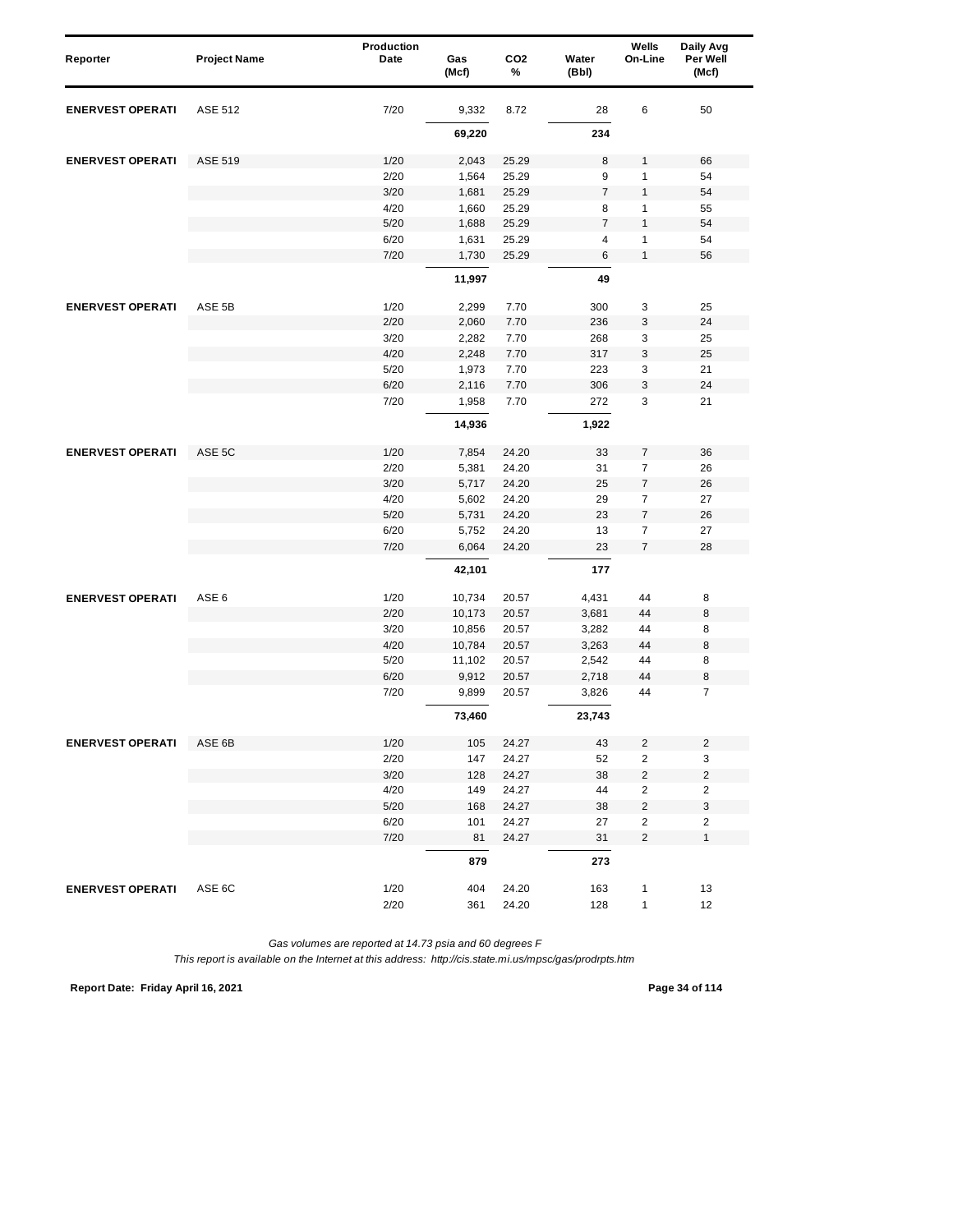| Reporter                | <b>Project Name</b> | Production<br>Date | Gas<br>(Mcf) | CO <sub>2</sub><br>% | Water<br>(Bbl)          | Wells<br>On-Line | Daily Avg<br>Per Well<br>(Mcf) |
|-------------------------|---------------------|--------------------|--------------|----------------------|-------------------------|------------------|--------------------------------|
| <b>ENERVEST OPERATI</b> | ASE 6C              | 3/20               | 418          | 24.20                | 124                     | 1                | 13                             |
|                         |                     | 4/20               | 414          | 24.20                | 123                     | $\mathbf{1}$     | 14                             |
|                         |                     | 5/20               | 448          | 24.20                | 101                     | $\mathbf{1}$     | 14                             |
|                         |                     | 6/20               | 359          | 24.20                | 97                      | $\mathbf{1}$     | 12                             |
|                         |                     | 7/20               | 270          | 24.20                | 102                     | 1                | 9                              |
|                         |                     |                    | 2,674        |                      | 838                     |                  |                                |
| <b>ENERVEST OPERATI</b> | ASE <sub>7</sub>    | 1/20               | 4,584        | 26.45                | 5                       | 7                | 21                             |
|                         |                     | 2/20               | 4,137        | 26.45                | 15                      | 7                | 20                             |
|                         |                     | 3/20               | 4,536        | 26.45                | 5                       | $\boldsymbol{7}$ | 21                             |
|                         |                     | 4/20               | 4,433        | 26.45                | 5                       | $\overline{7}$   | 21                             |
|                         |                     | 5/20               | 4,931        | 26.45                | 5                       | $\boldsymbol{7}$ | 23                             |
|                         |                     | 6/20               | 5,092        | 26.45                | 5                       | $\overline{7}$   | 24                             |
|                         |                     | 7/20               | 5,245        | 26.45                | 5                       | $\overline{7}$   | 24                             |
|                         |                     |                    | 32,958       |                      | 45                      |                  |                                |
| <b>ENERVEST OPERATI</b> | ASE 7B              | 1/20               | 1,152        | 24.64                | $\mathbf{1}$            | 4                | 9                              |
|                         |                     | 2/20               | 1,109        | 24.64                | $\overline{\mathbf{4}}$ | 4                | 10                             |
|                         |                     | 3/20               | 1,159        | 24.64                | $\mathbf{1}$            | 4                | 9                              |
|                         |                     | 4/20               | 1,100        | 24.63                | $\mathbf{1}$            | $\overline{4}$   | 9                              |
|                         |                     | 5/20               | 1,057        | 24.64                | 1                       | 4                | 9                              |
|                         |                     | 6/20               | 1,006        | 24.63                | $\mathbf{1}$            | 4                | 8                              |
|                         |                     | 7/20               | 1,009        | 24.64                | $\mathbf{1}$            | 4                | 8                              |
|                         |                     |                    | 7,592        |                      | 10                      |                  |                                |
| <b>ENERVEST OPERATI</b> | ASE 7C              | 1/20               | 2,336        | 21.08                | 882                     | $\overline{7}$   | 11                             |
|                         |                     | 2/20               | 2,208        | 21.08                | 785                     | $\boldsymbol{7}$ | 11                             |
|                         |                     | 3/20               | 2,267        | 21.08                | 749                     | $\overline{7}$   | 10                             |
|                         |                     | 4/20               | 2,304        | 21.08                | 749                     | $\overline{7}$   | 11                             |
|                         |                     | 5/20               | 2,604        | 21.08                | 704                     | $\overline{7}$   | 12                             |
|                         |                     | 6/20               | 2,467        | 21.08                | 655                     | $\overline{7}$   | 12                             |
|                         |                     | 7/20               | 2,419        | 21.08                | 654                     | $\overline{7}$   | 11                             |
|                         |                     |                    | 16,605       |                      | 5,178                   |                  |                                |
| <b>ENERVEST OPERATI</b> | ASE 8               | 1/20               | 6,876        | 14.03                | 15                      | $\overline{7}$   | 32                             |
|                         |                     | 2/20               | 6,270        | 14.03                | 14                      | $\overline{7}$   | 31                             |
|                         |                     | 3/20               | 6,719        | 14.03                | 15                      | $\boldsymbol{7}$ | 31                             |
|                         |                     | 4/20               | 6,611        | 14.03                | 13                      | $\overline{7}$   | 31                             |
|                         |                     | $5/20$             | 6,826        | 14.03                | 16                      | 7                | 31                             |
|                         |                     | 6/20               | 6,882        | 14.03                | 17                      | 7                | 33                             |
|                         |                     | 7/20               | 7,128        | 14.03                | 17                      | $\boldsymbol{7}$ | 33                             |
|                         |                     |                    | 47,312       |                      | 107                     |                  |                                |
| <b>ENERVEST OPERATI</b> | CHARLTON 14         | 1/20               | 3,646        | 26.88                | 972                     | 13               | 9                              |
|                         |                     | 2/20               | 3,570        | 26.88                | 859                     | 13               | $\boldsymbol{9}$               |
|                         |                     | 3/20               | 4,285        | 26.88                | 933                     | 13               | 11                             |
|                         |                     | 4/20               | 3,816        | 26.88                | 895                     | 13               | 10                             |
|                         |                     | $5/20$             | 4,563        | 26.88                | 832                     | 13               | 11                             |
|                         |                     | 6/20               | 4,469        | 26.88                | 884                     | 13               | 11                             |
|                         |                     | 7/20               | 4,437        | 26.88                | 848                     | 13               | 11                             |

*This report is available on the Internet at this address: http://cis.state.mi.us/mpsc/gas/prodrpts.htm*

**Report Date: Friday April 16, 2021 Page 35 of 114**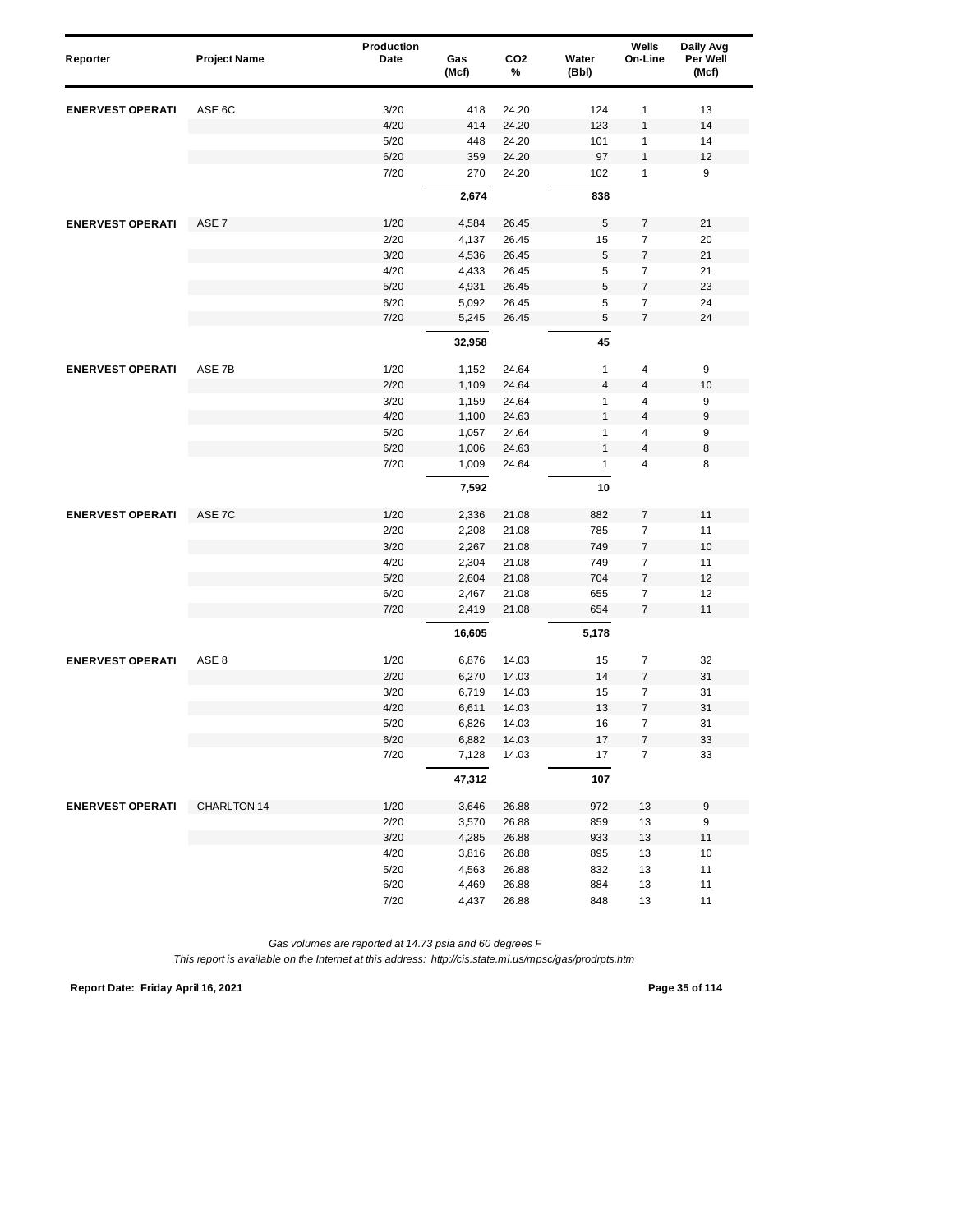| Reporter                | <b>Project Name</b> | Production<br>Date | Gas<br>(Mcf) | CO <sub>2</sub><br>% | Water<br>(Bbl)          | Wells<br>On-Line | Daily Avg<br>Per Well<br>(Mcf) |
|-------------------------|---------------------|--------------------|--------------|----------------------|-------------------------|------------------|--------------------------------|
|                         |                     |                    |              |                      |                         |                  |                                |
|                         |                     |                    | 28,786       |                      | 6,223                   |                  |                                |
| <b>ENERVEST OPERATI</b> | MAYER               | 1/20               | 4,896        | 23.35                | 0                       | 13               | 12                             |
|                         |                     | 2/20               | 4,550        | 23.35                | $\mathbf 0$             | 13               | 12                             |
|                         |                     | 3/20               | 4,875        | 23.35                | 250                     | 13               | 12                             |
|                         |                     | 4/20               | 4,772        | 23.35                | 250                     | 13               | 12                             |
|                         |                     | 5/20               | 5,005        | 23.35                | $\mathbf 0$             | 13               | 12                             |
|                         |                     | 6/20               | 4,794        | 23.35                | 15                      | 13               | 12                             |
|                         |                     | 7/20               | 4,915        | 23.35                | $\mathbf 0$             | 13               | 12                             |
|                         |                     |                    | 33,807       |                      | 515                     |                  |                                |
| <b>ENERVEST OPERATI</b> | NMAG <sub>1</sub>   | 1/20               | 7,378        | 28.24                | 3                       | 24               | 10                             |
|                         |                     | 2/20               | 6,254        | 28.24                | $\mathbf 0$             | 24               | 9                              |
|                         |                     | 3/20               | 6,755        | 28.24                | 22                      | 24               | 9                              |
|                         |                     | 4/20               | 6,900        | 28.24                | $\mathbf 0$             | 24               | 10                             |
|                         |                     | 5/20               | 7,058        | 28.24                | $\mathbf{1}$            | 24               | 9                              |
|                         |                     | 6/20               | 7,122        | 28.24                | 0                       | 24               | 10                             |
|                         |                     | 7/20               | 7,391        | 28.24                | $\boldsymbol{0}$        | 24               | 10                             |
|                         |                     |                    | 48,858       |                      | 26                      |                  |                                |
| <b>ENERVEST OPERATI</b> | NMAG <sub>2</sub>   | 1/20               | 1,779        | 25.78                | 1                       | 3                | 19                             |
|                         |                     | 2/20               | 1,678        | 25.78                | $\mathbf 0$             | 3                | 19                             |
|                         |                     | 3/20               | 1,722        | 25.78                | 6                       | 3                | 19                             |
|                         |                     | 4/20               | 1,629        | 25.78                | $\mathbf 0$             | 3                | 18                             |
|                         |                     | 5/20               | 1,673        | 25.78                | 0                       | 3                | 18                             |
|                         |                     | 6/20               | 1,597        | 25.78                | $\mathbf 0$             | 3                | 18                             |
|                         |                     | 7/20               | 1,797        | 25.78                | $\pmb{0}$               | 3                | 19                             |
|                         |                     |                    | 11,875       |                      | $\overline{\mathbf{r}}$ |                  |                                |
| <b>ENERVEST OPERATI</b> | NMAG <sub>3</sub>   | 1/20               | 4,591        | 28.23                | $\overline{2}$          | 7                | 21                             |
|                         |                     | 2/20               | 4,346        | 28.23                | $\mathbf 0$             | $\overline{7}$   | 21                             |
|                         |                     | 3/20               | 4,294        | 28.23                | 15                      | 7                | 20                             |
|                         |                     | 4/20               | 4,054        | 28.23                | $\mathbf 0$             | $\overline{7}$   | 19                             |
|                         |                     | 5/20               | 4,291        | 28.23                | $\mathbf 0$             | $\overline{7}$   | 20                             |
|                         |                     | 6/20               | 4,434        | 28.23                | 0                       | 7                | 21                             |
|                         |                     | 7/20               | 4,693        | 28.23                | $\mathbf 0$             | $\overline{7}$   | 22                             |
|                         |                     |                    | 30,703       |                      | 17                      |                  |                                |
| <b>ENERVEST OPERATI</b> | SCV                 | 1/20               | 38,577       | 17.01                | 1,524                   | 69               | 18                             |
|                         |                     | 2/20               | 34,546       | 17.01                | 1,419                   | 69               | 17                             |
|                         |                     | 3/20               | 37,338       | 17.01                | 1,628                   | 69               | 17                             |
|                         |                     | 4/20               | 36,361       | 17.01                | 1,589                   | 69               | $18$                           |
|                         |                     | 5/20               | 37,396       | 17.01                | 1,700                   | 69               | 17                             |
|                         |                     | 6/20               | 35,700       | 17.01                | 1,653                   | 69               | $17\,$                         |
|                         |                     | 7/20               | 35,806       | 17.01                | 1,682                   | 69               | 17                             |
|                         |                     |                    | 255,724      |                      | 11,195                  |                  |                                |
| <b>ENERVEST OPERATI</b> | STATE HAYES         | 1/20               | 1,885        | 24.89                | 0                       | 11               | 6                              |
|                         |                     | 2/20               | 1,722        | 24.89                | 0                       | 11               | 5                              |
|                         |                     | 3/20               | 1,800        | 24.88                | 0                       | 11               | 5                              |

*This report is available on the Internet at this address: http://cis.state.mi.us/mpsc/gas/prodrpts.htm*

**Report Date: Friday April 16, 2021 Page 36 of 114**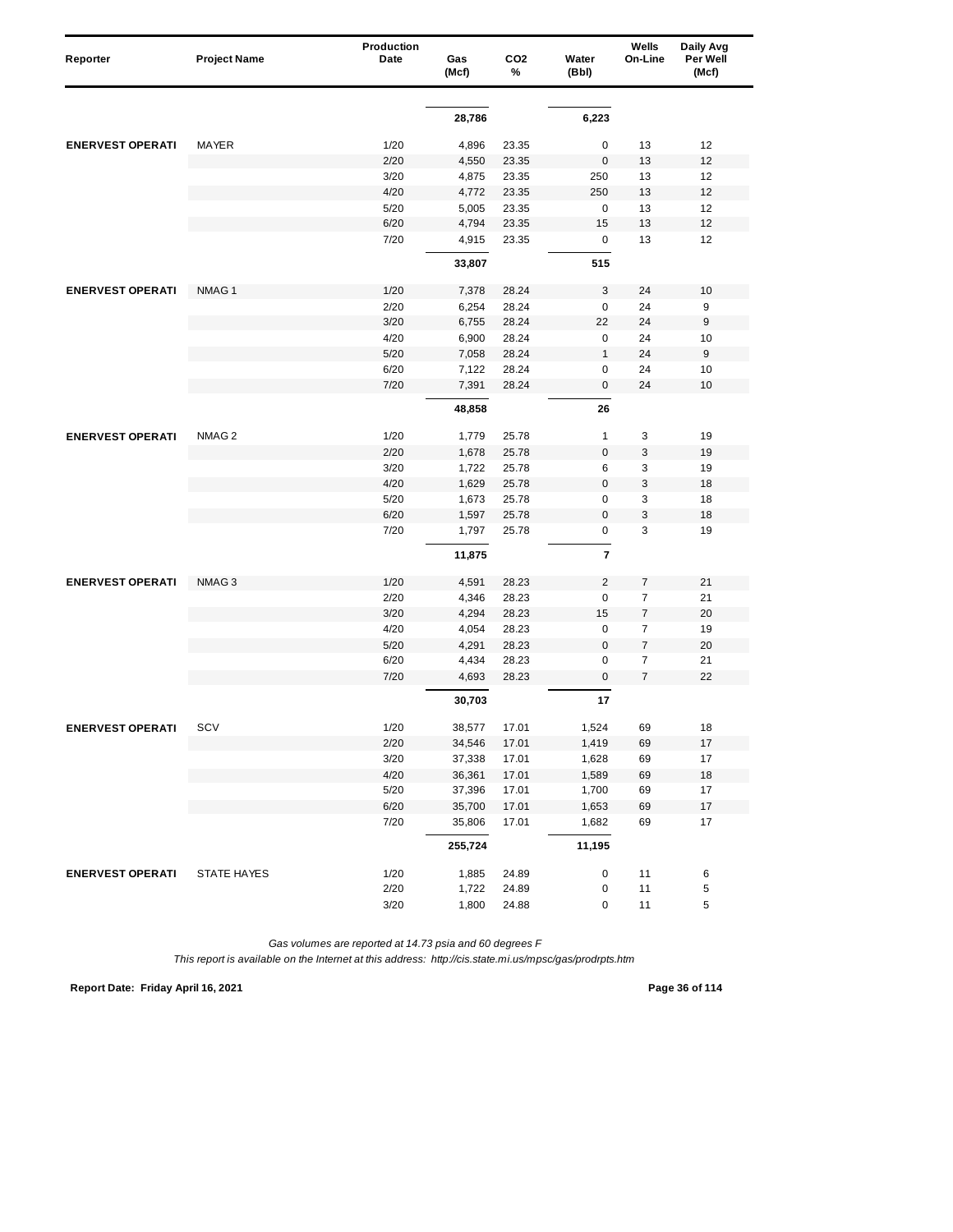| Reporter                | <b>Project Name</b>                              | Production<br>Date | Gas<br>(Mcf)   | CO <sub>2</sub><br>% | Water<br>(Bbl) | Wells<br>On-Line | Daily Avg<br>Per Well<br>(Mcf) |
|-------------------------|--------------------------------------------------|--------------------|----------------|----------------------|----------------|------------------|--------------------------------|
| <b>ENERVEST OPERATI</b> | <b>STATE HAYES</b>                               | 4/20               | 1,701          | 24.89                | 0              | 11               | 5                              |
|                         |                                                  | 5/20               | 1,741          | 24.89                | $\pmb{0}$      | 11               | 5                              |
|                         |                                                  | 6/20               | 1,425          | 24.89                | 20             | 11               | $\overline{\mathbf{4}}$        |
|                         |                                                  | 7/20               | 1,475          | 24.89                | $\mathsf 0$    | 11               | $\overline{\mathbf{4}}$        |
|                         |                                                  |                    | 11,749         |                      | 20             |                  |                                |
| <b>ENERVEST OPERATI</b> | <b>VIENNA CHARLTON</b>                           | 1/20               | 3,642          | 19.68                | 821            | 11               | 11                             |
|                         |                                                  | 2/20               | 3,433          | 19.68                | 690            | 11               | 11                             |
|                         |                                                  | 3/20               | 4,179          | 19.68                | 761            | 11               | 12                             |
|                         |                                                  | 4/20               | 3,475          | 19.68                | 684            | 11               | 11                             |
|                         |                                                  | 5/20               | 3,865          | 19.68                | 584            | 11               | 11                             |
|                         |                                                  | 6/20               | 3,714          | 19.68                | 622            | 11               | 11                             |
|                         |                                                  | 7/20               | 3,530          | 19.68                | 578            | 11               | 10                             |
|                         |                                                  |                    | 25,838         |                      | 4,740          |                  |                                |
|                         | <b>ENERVEST OPERATING LLC - REPORTER TOTALS:</b> |                    | 1,100,074      |                      | 93,102         |                  |                                |
| <b>HOY PRODUCTION L</b> | <b>BLACK RIVER</b>                               | 1/20               | 17,132         | 19.85                | 1,704          | 21               | 26                             |
|                         |                                                  | 2/20               | 14,847         | 20.21                | 1,388          | 21               | 24                             |
|                         |                                                  | 3/20               | 16,021         | 19.87                | 1,404          | 21               | 25                             |
|                         |                                                  | 4/20               | 14,739         | 19.65                | 1,213          | 21               | 23                             |
|                         |                                                  | 5/20               | 16,660         | 20.03                | 1,236          | 21               | 26                             |
|                         |                                                  | 6/20               | 15,069         | 20.49                | 1,107          | 21               | 24                             |
|                         |                                                  | 7/20               | 15,645         | 20.16                | 1,125          | 21               | 24                             |
|                         |                                                  | 8/20               | 15,630         | 20.18                | 1,090          | 21               | 24                             |
|                         |                                                  | 9/20               | 15,225         | 19.84                | 1,073          | 21               | 24                             |
|                         |                                                  | 10/20              | 16,148         | 20.68                | 1,120          | 21               | 25                             |
|                         |                                                  | 11/20              | 15,646         | 20.52                | 1,128          | 21               | 25                             |
|                         |                                                  | 12/20              | 16,935         | 20.48                | 1,191          | 21               | 26                             |
|                         |                                                  |                    | 189,697        |                      | 14,779         |                  |                                |
| <b>HOY PRODUCTION L</b> | MERO 34                                          | 1/20               | 1,750          | 19.85                | 174            | 5                | 11                             |
|                         |                                                  | 2/20               | 1,386          | 20.21                | 130            | 5                | 10                             |
|                         |                                                  | 3/20               | 1,594          | 19.87                | 140            | 5                | 10                             |
|                         |                                                  | 4/20               | 1,600          | 19.65                | 132            | 5                | 11                             |
|                         |                                                  | 5/20               | 1,809          | 20.03                | 134            | 5                | 12                             |
|                         |                                                  | 6/20               | 1,630          | 20.49                | 120            | 5                | 11                             |
|                         |                                                  | 7/20               | 1,664          | 20.16                | 120            | 5                | 11                             |
|                         |                                                  | 8/20               | 1,712          | 20.18                | 119            | 5                | 11                             |
|                         |                                                  | 9/20               | 1,648          | 19.84                | 116            | $\mathbf 5$      | 11                             |
|                         |                                                  | 10/20              | 1,721          | 20.68                | 119            | 5                | 11                             |
|                         |                                                  | 11/20<br>12/20     | 1,665<br>1,745 | 20.52                | 120            | $\mathbf 5$<br>5 | 11<br>11                       |
|                         |                                                  |                    | 19,924         | 20.48                | 123<br>1,547   |                  |                                |
|                         |                                                  |                    |                |                      |                |                  |                                |
| <b>HOY PRODUCTION L</b> | NORTH VIENNA 26                                  | 1/20               | 890            | 19.85                | 89             | 3                | 10                             |
|                         |                                                  | 2/20               | 798            | 20.21                | 75             | 3                | 9                              |
|                         |                                                  | 3/20               | 868            | 19.87                | 76             | 3                | 9                              |
|                         |                                                  | 4/20               | 834            | 19.65                | 69             | 3                | 9                              |
|                         |                                                  | $5/20$             | 937            | 20.03                | 70             | 3                | 10                             |
|                         |                                                  | 6/20               | 852            | 20.49                | 63             | 3                | 9                              |

*This report is available on the Internet at this address: http://cis.state.mi.us/mpsc/gas/prodrpts.htm*

**Report Date: Friday April 16, 2021 Page 37 of 114**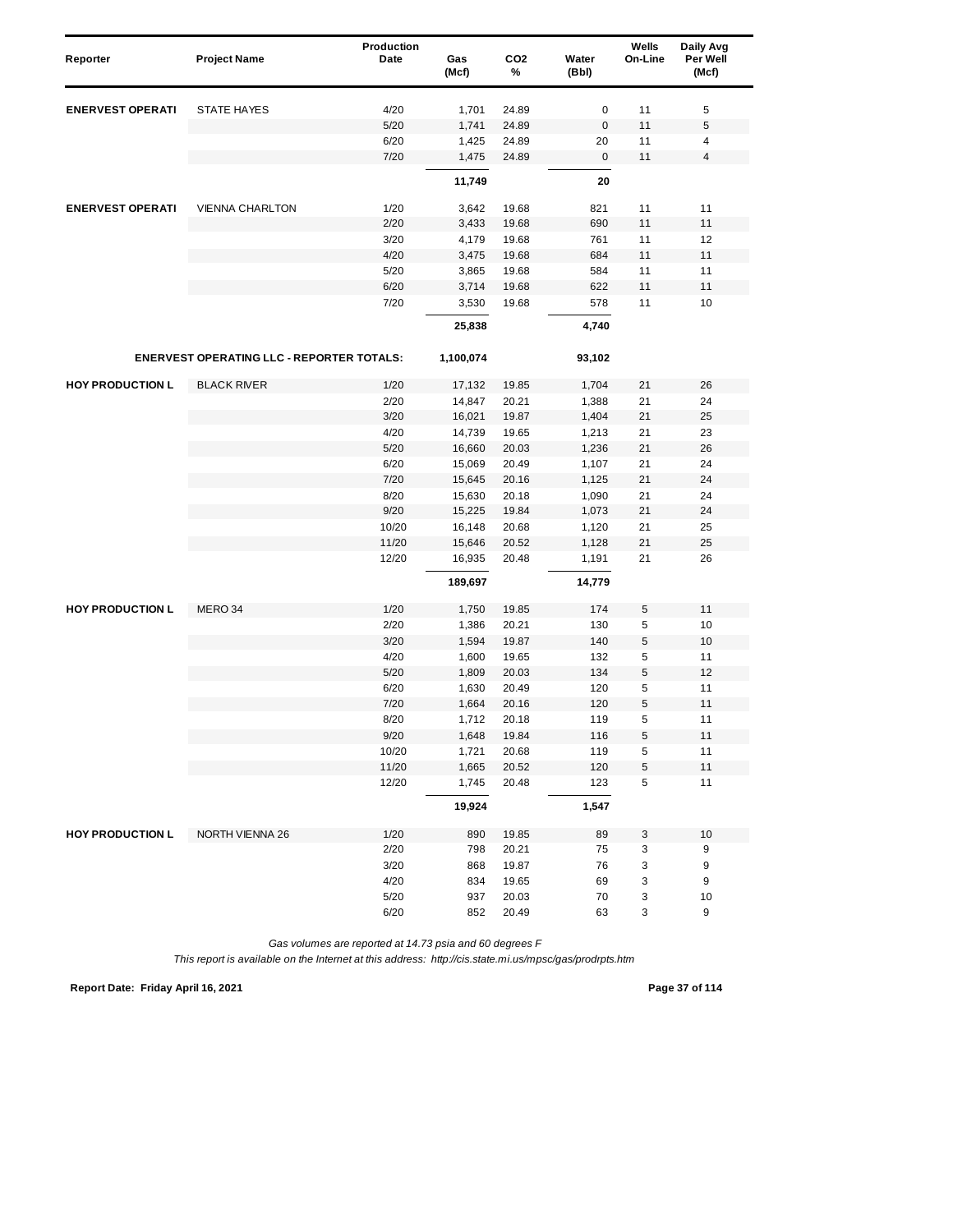| Reporter                | <b>Project Name</b>                   | Production<br>Date | Gas<br>(Mcf) | CO <sub>2</sub><br>% | Water<br>(Bbl)               | Wells<br>On-Line        | Daily Avg<br>Per Well<br>(Mcf) |
|-------------------------|---------------------------------------|--------------------|--------------|----------------------|------------------------------|-------------------------|--------------------------------|
| <b>HOY PRODUCTION L</b> | <b>NORTH VIENNA 26</b>                | 7/20               | 871          | 20.16                | 63                           | 3                       | 9                              |
|                         |                                       | 8/20               | 884          | 20.18                | 62                           | 3                       | 9                              |
|                         |                                       | 9/20               | 816          | 19.84                | 58                           | 3                       | 9                              |
|                         |                                       | 10/20              | 899          | 20.68                | 62                           | 3                       | 10                             |
|                         |                                       | 11/20              | 875          | 20.52                | 63                           | 3                       | 10                             |
|                         |                                       | 12/20              | 944          | 20.48                | 66                           | 3                       | 10                             |
|                         |                                       |                    | 10,468       |                      | 816                          |                         |                                |
| <b>HOY PRODUCTION L</b> | <b>PENN B1-14</b>                     | 1/20               | 14           | 19.85                | $\mathbf{1}$                 | 1                       | $\boldsymbol{0}$               |
|                         |                                       | 2/20               |              |                      |                              |                         |                                |
|                         |                                       | 3/20               | 13<br>14     | 20.21<br>19.87       | $\mathbf{1}$<br>$\mathbf{1}$ | 1<br>$\mathbf{1}$       | 0<br>$\boldsymbol{0}$          |
|                         |                                       | 4/20               | 12           | 19.65                | $\mathbf{1}$                 | 1                       | 0                              |
|                         |                                       | 5/20               | 14           | 20.03                | $\mathbf{1}$                 | 1                       | $\pmb{0}$                      |
|                         |                                       | 6/20               | 13           | 20.49                | $\mathbf{1}$                 | $\mathbf{1}$            | $\pmb{0}$                      |
|                         |                                       | 7/20               | 13           | 20.16                | $\mathbf{1}$                 | 1                       | $\boldsymbol{0}$               |
|                         |                                       |                    |              |                      | $\mathbf{1}$                 |                         |                                |
|                         |                                       | 8/20<br>9/20       | 14<br>13     | 20.18<br>19.84       | $\mathbf{1}$                 | 1<br>1                  | 0<br>$\boldsymbol{0}$          |
|                         |                                       | 10/20              | 14           | 20.68                | 10                           | 1                       | $\pmb{0}$                      |
|                         |                                       |                    |              |                      | $\mathbf{1}$                 |                         |                                |
|                         |                                       | 11/20<br>12/20     | 14<br>15     | 20.52<br>20.48       | $\mathbf{1}$                 | 1<br>$\mathbf{1}$       | $\boldsymbol{0}$<br>$\pmb{0}$  |
|                         |                                       |                    |              |                      |                              |                         |                                |
|                         |                                       |                    | 163          |                      | 21                           |                         |                                |
| <b>HOY PRODUCTION L</b> | WAGAR 22                              | 1/20               | 1,276        | 19.85                | 127                          | $\overline{c}$          | 21                             |
|                         |                                       | 2/20               | 1,198        | 20.21                | 112                          | $\overline{c}$          | 21                             |
|                         |                                       | 3/20               | 1,261        | 19.87                | 110                          | $\overline{c}$          | 20                             |
|                         |                                       | 4/20               | 1,127        | 19.65                | 93                           | $\overline{c}$          | 19                             |
|                         |                                       | 5/20               | 1,234        | 20.03                | 92                           | $\overline{\mathbf{c}}$ | 20                             |
|                         |                                       | 6/20               | 1,106        | 20.49                | 81                           | $\overline{c}$          | 18                             |
|                         |                                       | 7/20               | 1,147        | 20.16                | 82                           | $\overline{c}$          | 18                             |
|                         |                                       | 8/20               | 1,071        | 20.18                | 75                           | $\overline{c}$          | 17                             |
|                         |                                       | 9/20               | 899          | 19.84                | 63                           | $\overline{c}$          | 15                             |
|                         |                                       | 10/20              | 896          | 20.68                | 62                           | $\overline{c}$          | 14                             |
|                         |                                       | 11/20              | 842          | 20.52                | 61                           | $\overline{\mathbf{c}}$ | 14                             |
|                         |                                       | 12/20              | 886          | 20.48                | 62                           | $\overline{c}$          | 14                             |
|                         |                                       |                    | 12,943       |                      | 1,020                        |                         |                                |
|                         | HOY PRODUCTION LLC - REPORTER TOTALS: |                    | 233,195      |                      | 18,183                       |                         |                                |
| <b>HRF</b>              | ABE LINCOLN                           | 1/20               | 502          | 13.42                | 113                          | 3                       | 5                              |
|                         |                                       | 2/20               | 457          | 13.42                | 107                          | 3                       | 5                              |
|                         |                                       | 3/20               | 556          | 13.42                | 129                          | 3                       | 6                              |
|                         |                                       | 4/20               | 559          | 13.42                | 136                          | 3                       | 6                              |
|                         |                                       | $5/20$             | 556          | 26.14                | 153                          | 3                       | 6                              |
|                         |                                       | 6/20               | 338          | 26.14                | 119                          | 3                       | 4                              |
|                         |                                       | 7/20               | 434          | 11.71                | 162                          | 3                       | 5                              |
|                         |                                       | 8/20               | 434          | 11.71                | 162                          | 3                       | 5                              |
|                         |                                       | 9/20               | 472          | 11.71                | 133                          | 3                       | $\mathbf 5$                    |
|                         |                                       | 10/20              | 548          | 11.71                | 118                          | 3                       | 6                              |
|                         |                                       | 11/20              | 675          | 11.71                | 214                          | 3                       | 8                              |
|                         |                                       | 12/20              | 729          | 11.71                | 193                          | 3                       | 8                              |

*This report is available on the Internet at this address: http://cis.state.mi.us/mpsc/gas/prodrpts.htm*

**Report Date: Friday April 16, 2021 Page 38 of 114**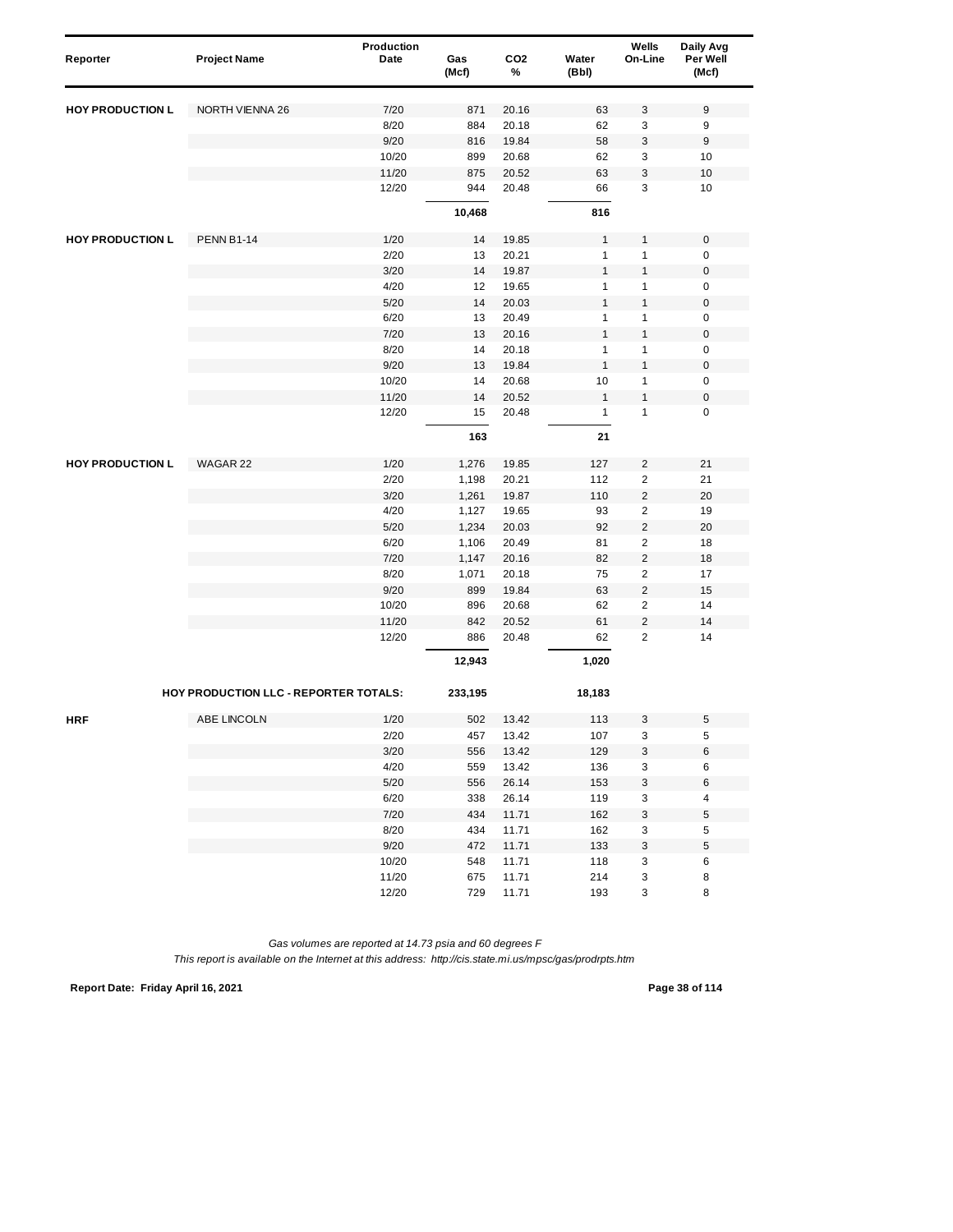| Reporter   | <b>Project Name</b>  | Production<br>Date | Gas<br>(Mcf) | CO <sub>2</sub><br>% | Water<br>(Bbl) | Wells<br>On-Line          | Daily Avg<br>Per Well<br>(Mcf) |
|------------|----------------------|--------------------|--------------|----------------------|----------------|---------------------------|--------------------------------|
|            |                      |                    |              |                      |                |                           |                                |
|            |                      |                    | 6,260        |                      | 1,739          |                           |                                |
| <b>HRF</b> | <b>BEAR SWAMP</b>    | 1/20               | 10,519       | 11.34                | 1,666          | 8                         | 42                             |
|            |                      | 2/20               | 9,723        | 11.34                | 1,670          | 8                         | 42                             |
|            |                      | 3/20               | 10,206       | 11.34                | 2,595          | $\,8\,$                   | 41                             |
|            |                      | 4/20               | 9,963        | 11.34                | 1,704          | 8                         | 42                             |
|            |                      | 5/20               | 9,439        | 11.34                | 1,378          | 8                         | 38                             |
|            |                      | 6/20               | 9,581        | 11.34                | 2,711          | 8                         | 40                             |
|            |                      | 7/20               | 9,575        | 13.35                | 2,486          | 8                         | 39                             |
|            |                      | 8/20               | 9,734        | 13.35                | 2,440          | 8                         | 39                             |
|            |                      | 9/20               | 9,460        | 13.35                | 2,782          | 8                         | 39                             |
|            |                      | 10/20              | 9,990        | 13.35                | 3,069          | 8                         | 40                             |
|            |                      | 11/20              | 9,536        | 13.35                | 2,695          | 8                         | 40                             |
|            |                      | 12/20              | 9,678        | 13.35                | 2,163          | 8                         | 39                             |
|            |                      |                    | 117,404      |                      | 27,359         |                           |                                |
| <b>HRF</b> | <b>CLOVER PATCH</b>  | 1/20               | 35,423       | 8.30                 | 7,221          | 14                        | 82                             |
|            |                      | 2/20               | 32,212       | 8.30                 | 6,921          | 14                        | 79                             |
|            |                      | 3/20               | 33,816       | 8.30                 | 8,078          | 14                        | 78                             |
|            |                      | 4/20               | 32,429       | 8.30                 | 7,160          | 14                        | 77                             |
|            |                      | 5/20               | 33,745       | 6.09                 | 7,913          | 14                        | 78                             |
|            |                      | 6/20               | 33,128       | 6.09                 | 10,954         | 14                        | 79                             |
|            |                      | 7/20               | 33,776       | 8.81                 | 11,429         | 14                        | 78                             |
|            |                      | 8/20               | 33,671       | 8.81                 | 10,487         | 14                        | 78                             |
|            |                      | 9/20               | 31,256       | 8.81                 | 8,943          | 14                        | 74                             |
|            |                      | 10/20              | 30,948       | 8.81                 | 7,620          | 14                        | 71                             |
|            |                      | 11/20              | 31,508       | 8.81                 | 9,635          | 14                        | 75                             |
|            |                      | 12/20              | 32,185       | 8.81                 | 8,097          | 14                        | 74                             |
|            |                      |                    | 394,097      |                      | 104,458        |                           |                                |
| <b>HRF</b> | <b>CLUB PROSPECT</b> | 1/20               | 976          | 14.21                | 155            | $\overline{c}$            | 16                             |
|            |                      | 2/20               | 876          | 14.21                | 150            | $\overline{\mathbf{c}}$   | 15                             |
|            |                      | 3/20               | 893          | 14.21                | 227            | $\overline{c}$            | 14                             |
|            |                      | 4/20               | 882          | 14.21                | 151            | $\overline{c}$            | 15                             |
|            |                      | 5/20               | 804          | 14.21                | 117            | $\overline{\mathbf{c}}$   | 13                             |
|            |                      | 6/20               | 1,022        | 14.21                | 289            | $\overline{\mathbf{c}}$   | 17                             |
|            |                      | 7/20               | 969          | 16.75                | 252            | $\overline{\mathbf{c}}$   | 16                             |
|            |                      | 8/20               | 961          | 16.75                | 241            | $\overline{2}$            | 15                             |
|            |                      | 9/20               | 863          | 16.75                | 254            | $\overline{c}$            | 14                             |
|            |                      | 10/20              | 916          | 16.75                | 281            | $\overline{c}$            | 15                             |
|            |                      | 11/20              | 887          | 16.75                | 251            | 2                         | 15                             |
|            |                      | 12/20              | 910          | 16.75                | 203            | $\overline{2}$            | 15                             |
|            |                      |                    | 10,959       |                      | 2,571          |                           |                                |
| <b>HRF</b> | <b>HERMS LANDING</b> | 1/20               | 984          | 14.40                | 221            | 3                         | 11                             |
|            |                      | 2/20               | 911          | 14.40                | 214            | 3                         | $10$                           |
|            |                      | 3/20               | 995          | 14.40                | 231            | $\ensuremath{\mathsf{3}}$ | 11                             |
|            |                      | 4/20               | 959          | 14.40                | 234            | 3                         | 11                             |
|            |                      | $5/20$             | 970          | 14.40                | 266            | 3                         | 10                             |
|            |                      | 6/20               | 875          | 14.40                | 308            | 3                         | 10                             |
|            |                      | 7/20               | 811          | 14.40                | 302            | 3                         | 9                              |

*This report is available on the Internet at this address: http://cis.state.mi.us/mpsc/gas/prodrpts.htm*

**Report Date: Friday April 16, 2021 Page 39 of 114**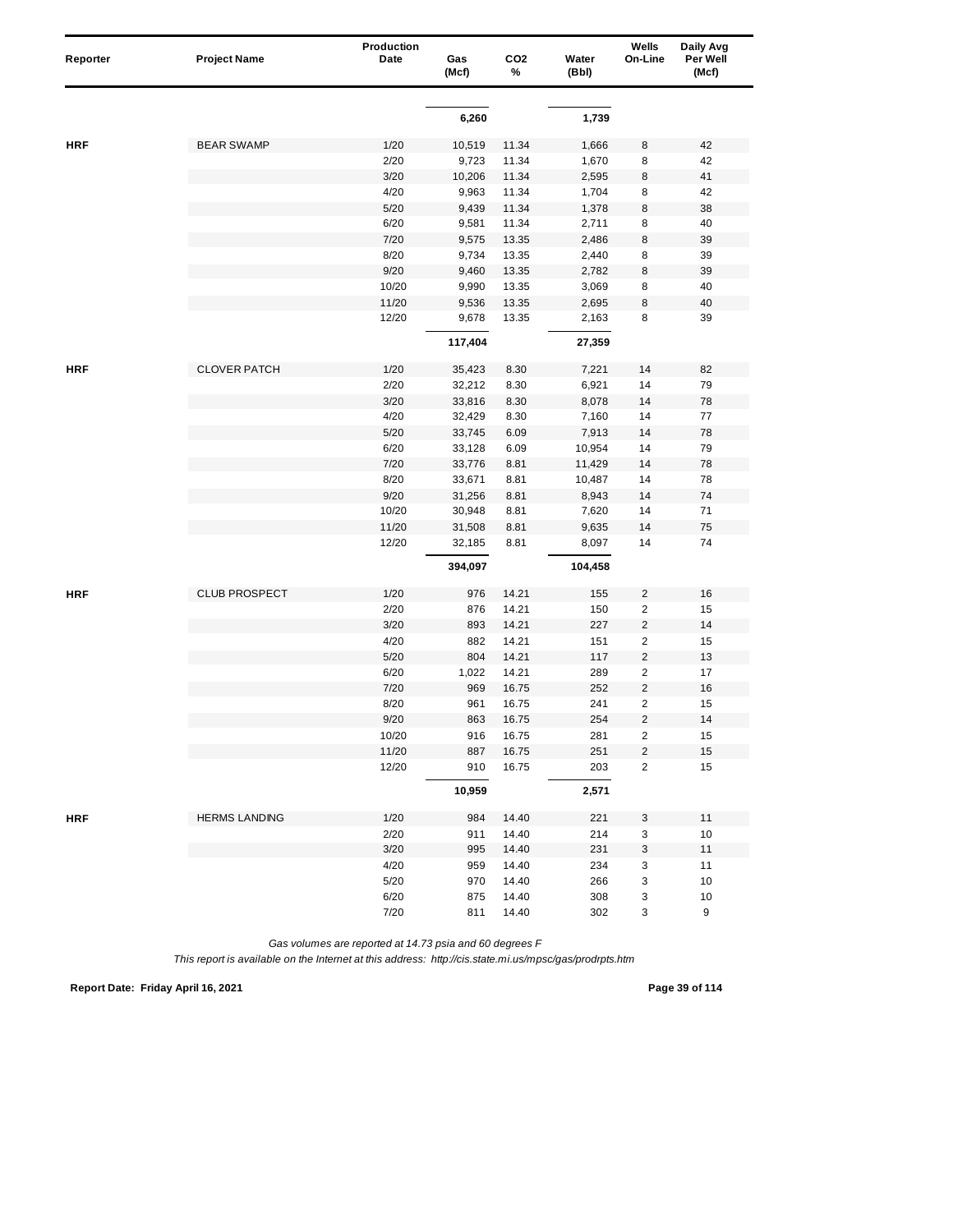| Reporter   | <b>Project Name</b>      | Production<br>Date | Gas<br>(Mcf)     | CO <sub>2</sub><br>% | Water<br>(Bbl) | Wells<br>On-Line        | Daily Avg<br>Per Well<br>(Mcf) |
|------------|--------------------------|--------------------|------------------|----------------------|----------------|-------------------------|--------------------------------|
|            |                          |                    |                  |                      |                |                         |                                |
| <b>HRF</b> | <b>HERMS LANDING</b>     | 8/20               | 869              | 14.40                | 293            | 3                       | 9                              |
|            |                          | 9/20               | 877              | 14.40                | 248            | 3                       | 10                             |
|            |                          | 10/20              | 913              | 14.40                | 197            | 3                       | 10                             |
|            |                          | 11/20              | 878              | 14.40                | 278            | 3                       | 10                             |
|            |                          | 12/20              | 908              | 14.40                | 241            | 3                       | 10                             |
|            |                          |                    | 10,950           |                      | 3,033          |                         |                                |
| <b>HRF</b> | <b>INDIAN GREEN</b>      | 1/20               | 6,729            | 9.76                 | 1,511          | $\overline{7}$          | 31                             |
|            |                          | 2/20               | 6,033            | 9.76                 | 1,414          | $\overline{7}$          | 30                             |
|            |                          | 3/20               | 6,550            | 9.76                 | 1,519          | $\boldsymbol{7}$        | 30                             |
|            |                          | 4/20               | 6,407            | 9.76                 | 1,562          | $\overline{7}$          | 31                             |
|            |                          | 5/20               | 6,597            | 9.76                 | 1,812          | $\boldsymbol{7}$        | 30                             |
|            |                          | 6/20               | 6,194            | 9.76                 | 2,183          | $\overline{7}$          | 29                             |
|            |                          | 7/20               | 6,301            | 9.76                 | 2,344          | $\overline{7}$          | 29                             |
|            |                          | 8/20               | 6,393            | 9.76                 | 2,156          | $\overline{7}$          | 29                             |
|            |                          | 9/20               | 6,197            | 9.76                 | 1,751          | $\boldsymbol{7}$        | 30                             |
|            |                          | 10/20              | 5,402            | 9.76                 | 1,163          | $\overline{7}$          | 25                             |
|            |                          | 11/20              | 6,499            | 9.76                 | 2,059          | $\boldsymbol{7}$        | 31                             |
|            |                          | 12/20              | 6,758            | 9.76                 | 1,792          | $\overline{7}$          | 31                             |
|            |                          |                    | 76,060           |                      | 21,266         |                         |                                |
| <b>HRF</b> | <b>INDIAN GREEN EAST</b> | 1/20               | 2,357            | 9.26                 | 373            | $\overline{c}$          | 38                             |
|            |                          | 2/20               | 2,200            | 9.26                 | 378            | $\overline{c}$          | 38                             |
|            |                          | 3/20               | 2,353            | 9.26                 | 598            | $\overline{c}$          | 38                             |
|            |                          | 4/20               | 2,277            | 9.26                 | 390            | $\overline{c}$          | 38                             |
|            |                          | 5/20               | 2,132            | 7.14                 | 311            | $\overline{c}$          | 34                             |
|            |                          | 6/20               | 2,085            | 7.14                 | 608            | 2                       | 35                             |
|            |                          | 7/20               | 2,196            | 12.26                | 570            | $\overline{2}$          | 35                             |
|            |                          | 8/20               | 2,191            | 12.26                | 549            | $\overline{\mathbf{c}}$ | 35                             |
|            |                          | 9/20               | 1,954            | 12.26                | 575            | $\overline{\mathbf{c}}$ | 33                             |
|            |                          | 10/20              | 2,382            | 12.26                | 732            | $\overline{2}$          | 38                             |
|            |                          | 11/20              | 2,445            | 12.26                | 691            | $\overline{c}$          | 41                             |
|            |                          | 12/20              | 2,521            | 12.26                | 564            | $\overline{2}$          | 41                             |
|            |                          |                    | 27,093           |                      | 6,339          |                         |                                |
| <b>HRF</b> | <b>LIGHTNING TREE</b>    | 1/20               | 12,229           | 10.88                | 1,937          | 9                       | 44                             |
|            |                          | 2/20               | 11,317           | 10.88                | 1,944          | 9                       | 43                             |
|            |                          | 3/20               | 11,980           | 10.88                | 3,046          | 9                       | 43                             |
|            |                          | 4/20               | 11,496           | 10.88                | 1,967          | 9                       | 43                             |
|            |                          | $5/20$             | 10,922           | 10.88                | 1,594          | $\boldsymbol{9}$        | 39                             |
|            |                          | 6/20               | 11,172           | 10.88                | 3,161          | 9                       | 41                             |
|            |                          | 7/20               | 11,802           | 10.16                | 3,065          | 9                       | 42                             |
|            |                          | 8/20               | 11,839           | 10.16                | 2,967          | 9                       | 42                             |
|            |                          | 9/20               | 11,061           | 10.16                | 3,253          | 9                       | 41                             |
|            |                          | 10/20              | 11,389           | 10.16                | 3,499          | 9                       | 41                             |
|            |                          | 11/20              | 10,952           | 10.16                | 3,095          | 9                       | 41                             |
|            |                          | 12/20              | 11,229           | 10.16                | 2,510          | 9                       | 40                             |
|            |                          |                    | 137,388          |                      | 32,038         |                         |                                |
| <b>HRF</b> | <b>LOST WATCHMAN</b>     |                    |                  |                      |                |                         |                                |
|            |                          | 1/20<br>2/20       | 12,274<br>11,173 | 14.47<br>14.47       | 1,945<br>1,919 | 11<br>11                | 36<br>35                       |

*This report is available on the Internet at this address: http://cis.state.mi.us/mpsc/gas/prodrpts.htm*

**Report Date: Friday April 16, 2021 Page 40 of 114**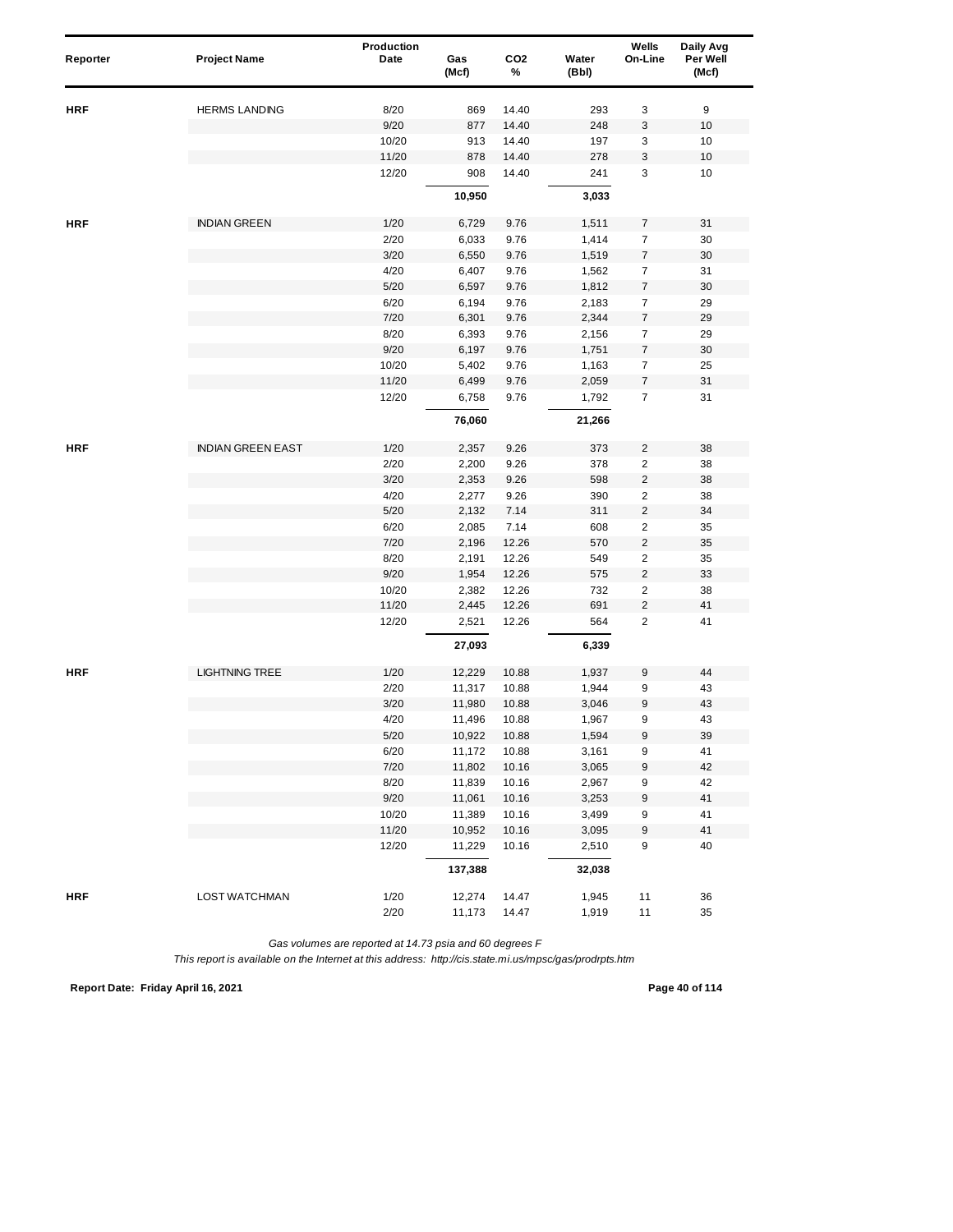| Reporter   | <b>Project Name</b>       | Production<br>Date | Gas<br>(Mcf) | CO <sub>2</sub><br>% | Water<br>(Bbl) | Wells<br>On-Line        | Daily Avg<br>Per Well<br>(Mcf) |  |
|------------|---------------------------|--------------------|--------------|----------------------|----------------|-------------------------|--------------------------------|--|
|            |                           |                    |              |                      |                |                         |                                |  |
| <b>HRF</b> | <b>LOST WATCHMAN</b>      | 3/20               | 11,549       | 14.47                | 2,936          | 11                      | 34                             |  |
|            |                           | 4/20               | 11,266       | 14.47                | 1,927          | 11                      | 34                             |  |
|            |                           | 5/20               | 10,410       | 14.47                | 1,519          | 11                      | 31                             |  |
|            |                           | 6/20               | 11,187       | 14.47                | 3,165          | 11                      | 34                             |  |
|            |                           | 7/20               | 11,646       | 14.58                | 3,024          | 11                      | 34                             |  |
|            |                           | 8/20               | 11,799       | 14.58                | 2,957          | 11                      | 35                             |  |
|            |                           | 9/20               | 11,318       | 14.58                | 3,329          | 11                      | 34                             |  |
|            |                           | 10/20              | 11,740       | 14.58                | 3,607          | 11                      | 34                             |  |
|            |                           | 11/20              | 11,324       | 14.58                | 3,200          | 11                      | 34                             |  |
|            |                           | 12/20              | 11,635       | 14.58                | 2,601          | 11                      | 34                             |  |
|            |                           |                    | 137,321      |                      | 32,129         |                         |                                |  |
| <b>HRF</b> | <b>MINERS DAM</b>         | 1/20               | 2,771        | 7.20                 | 439            | $\overline{c}$          | 45                             |  |
|            |                           | 2/20               | 2,595        | 7.20                 | 446            | $\overline{c}$          | 45                             |  |
|            |                           | 3/20               | 2,776        | 7.20                 | 706            | $\overline{c}$          | 45                             |  |
|            |                           | 4/20               | 2,688        | 7.20                 | 460            | 2                       | 45                             |  |
|            |                           | 5/20               | 2,594        | 7.20                 | 379            | $\overline{c}$          | 42                             |  |
|            |                           | 6/20               | 2,600        | 7.20                 | 736            | $\overline{c}$          | 43                             |  |
|            |                           | 7/20               | 2,665        | 6.27                 | 692            | $\overline{\mathbf{c}}$ | 43                             |  |
|            |                           | 8/20               | 2,652        | 6.27                 | 665            | $\overline{2}$          | 43                             |  |
|            |                           | 9/20               | 2,666        | 6.27                 | 784            | $\overline{c}$          | 44                             |  |
|            |                           | 10/20              | 2,682        | 6.27                 | 824            | 2                       | 43                             |  |
|            |                           | 11/20              | 2,635        | 6.27                 | 744            | $\overline{c}$          | 44                             |  |
|            |                           | 12/20              | 2,720        | 6.27                 | 608            | $\overline{c}$          | 44                             |  |
|            |                           |                    | 32,044       |                      | 7,483          |                         |                                |  |
| <b>HRF</b> | <b>MINERS DAM - 21242</b> | 1/20               | 1,273        | 6.67                 | 202            | 1                       | 41                             |  |
|            |                           | 2/20               | 1,174        | 6.67                 | 202            | 1                       | 40                             |  |
|            |                           | 3/20               | 1,183        | 6.67                 | 301            | 1                       | 38                             |  |
|            |                           | 4/20               | 1,089        | 6.67                 | 186            | 1                       | 36                             |  |
|            |                           | 5/20               | 1,066        | 6.67                 | 156            | 1                       | 34                             |  |
|            |                           | 6/20               | 1,039        | 6.67                 | 294            | 1                       | 35                             |  |
|            |                           | 7/20               | 1,042        | 10.77                | 271            | $\mathbf{1}$            | 34                             |  |
|            |                           | 8/20               | 1,064        | 10.77                | 267            | 1                       | 34                             |  |
|            |                           | 9/20               | 1,074        | 10.77                | 316            | 1                       | 36                             |  |
|            |                           | 10/20              | 1,116        | 10.77                | 343            | 1                       | 36                             |  |
|            |                           | 11/20              | 1,075        | 10.77                | 304            | 1                       | 36                             |  |
|            |                           | 12/20              | 1,086        | 10.77                | 243            | 1                       | 35                             |  |
|            |                           |                    | 13,281       |                      | 3,085          |                         |                                |  |
| <b>HRF</b> | <b>MINERS DAM - 21243</b> | 1/20               | 2,521        | 6.67                 | 399            | 1                       | 81                             |  |
|            |                           | 2/20               | 2,342        | 6.67                 | 402            | 1                       | 81                             |  |
|            |                           | 3/20               | 2,375        | 6.67                 | 604            | $\mathbf{1}$            | $77\,$                         |  |
|            |                           | 4/20               | 2,203        | 6.67                 | 377            | 1                       | 73                             |  |
|            |                           | $5/20$             | 2,170        | 6.67                 | 317            | $\mathbf{1}$            | $70\,$                         |  |
|            |                           | 6/20               | 2,086        | 6.67                 | 590            | $\mathbf{1}$            | 70                             |  |
|            |                           | $7/20$             | 2,127        | 8.32                 | 552            | 1                       | 69                             |  |
|            |                           | 8/20               | 2,160        | 8.32                 | 541            | 1                       | 70                             |  |
|            |                           | 9/20               | 2,105        | 8.32                 | 619            | $\mathbf{1}$            | 70                             |  |
|            |                           | 10/20              | 2,114        | 8.32                 | 650            | 1                       | 68                             |  |
|            |                           | 11/20              | 2,044        | 8.32                 | 577            | 1                       | 68                             |  |

*This report is available on the Internet at this address: http://cis.state.mi.us/mpsc/gas/prodrpts.htm*

**Report Date: Friday April 16, 2021 Page 41 of 114**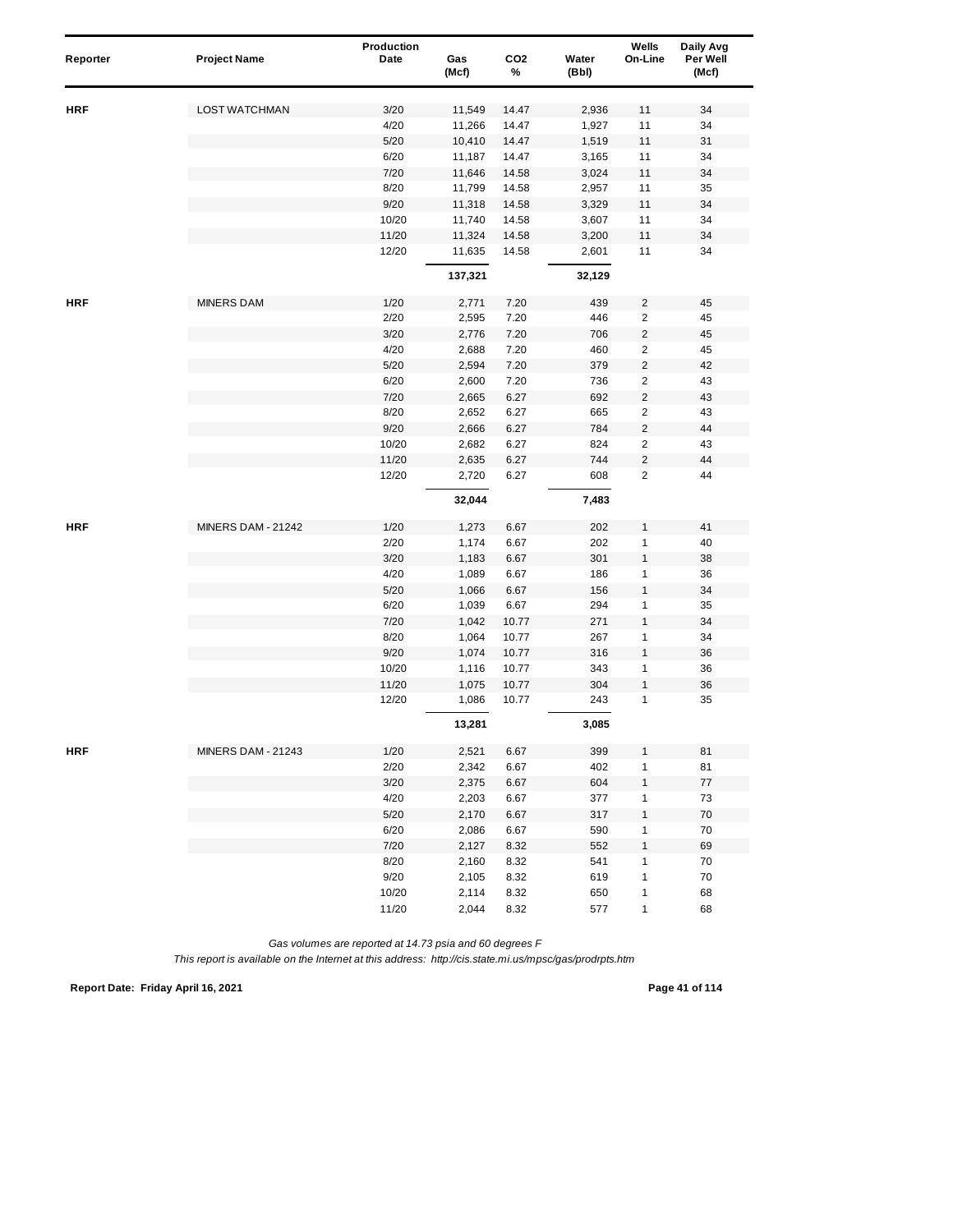| Reporter   | <b>Project Name</b>       | Production<br>Date | Gas<br>(Mcf) | CO <sub>2</sub><br>% | Water<br>(Bbl) | Wells<br>On-Line | Daily Avg<br>Per Well<br>(Mcf) |
|------------|---------------------------|--------------------|--------------|----------------------|----------------|------------------|--------------------------------|
| <b>HRF</b> | <b>MINERS DAM - 21243</b> | 12/20              | 2,087        | 8.32                 | 467            | 1                | 67                             |
|            |                           |                    | 26,334       |                      | 6,095          |                  |                                |
| <b>HRF</b> | MINERS DAM-20279          | 1/20               | 1,936        | 14.43                | 435            | 1                | 62                             |
|            |                           | 2/20               | 1,748        | 14.43                | 410            | 1                | 60                             |
|            |                           | 3/20               | 1,907        | 14.43                | 442            | 1                | 62                             |
|            |                           | 4/20               | 1,877        | 14.43                | 458            | 1                | 63                             |
|            |                           | 5/20               | 1,994        | 14.43                | 548            | 1                | 64                             |
|            |                           | 6/20               | 1,855        | 14.43                | 653            | 1                | 62                             |
|            |                           | 7/20               | 1,919        | 14.43                | 714            | 1                | 62                             |
|            |                           | 8/20               | 1,922        | 14.43                | 648            | 1                | 62                             |
|            |                           | 9/20               | 1,849        | 14.43                | 522            | 1                | 62                             |
|            |                           | 10/20              | 1,915        | 14.43                | 412            | 1                | 62                             |
|            |                           | 11/20              | 1,849        | 14.43                | 586            | $\mathbf{1}$     | 62                             |
|            |                           | 12/20              | 1,906        | 14.43                | 506            | 1                | 61                             |
|            |                           |                    | 22,677       |                      | 6,334          |                  |                                |
| <b>HRF</b> | MINERS DAM-20280          | 1/20               | 1,959        | 14.43                | 440            | 1                | 63                             |
|            |                           | 2/20               | 1,806        | 14.43                | 424            | 1                | 62                             |
|            |                           | 3/20               | 1,946        | 14.43                | 451            | 1                | 63                             |
|            |                           | 4/20               | 1,904        | 14.43                | 464            | 1                | 63                             |
|            |                           | 5/20               | 2,007        | 14.43                | 551            | $\mathbf{1}$     | 65                             |
|            |                           | 6/20               | 1,956        | 14.43                | 689            | 1                | 65                             |
|            |                           | 7/20               | 2,005        | 14.43                | 746            | 1                | 65                             |
|            |                           | 8/20               | 2,015        | 14.43                | 680            | 1                | 65                             |
|            |                           | 9/20               | 1,959        | 14.43                | 553            | 1                | 65                             |
|            |                           | 10/20              | 2,069        | 14.43                | 445            | 1                | 67                             |
|            |                           | 11/20              | 1,975        | 14.43                | 626            | $\mathbf{1}$     | 66                             |
|            |                           | 12/20              | 1,964        | 14.43                | 521            | 1                | 63                             |
|            |                           |                    | 23,565       |                      | 6,590          |                  |                                |
| <b>HRF</b> | MINERS DAM-20339          | 1/20               | 3,676        | 14.43                | 825            | 1                | 119                            |
|            |                           | 2/20               | 3,279        | 14.43                | 770            | 1                | 113                            |
|            |                           | 3/20               | 3,550        | 14.43                | 823            | $\mathbf{1}$     | 115                            |
|            |                           | 4/20               | 3,424        | 14.43                | 835            | 1                | 114                            |
|            |                           | 5/20               | 3,575        | 14.43                | 982            | $\mathbf{1}$     | 115                            |
|            |                           | 6/20               | 3,395        | 14.43                | 1,196          | 1                | 113                            |
|            |                           | 7/20               | 3,564        | 14.43                | 1,326          | 1                | 115                            |
|            |                           | 8/20               | 3,745        | 14.43                | 1,263          | 1                | 121                            |
|            |                           | 9/20               | 3,589        | 14.43                | 1,013          | $\mathbf{1}$     | 120                            |
|            |                           | 10/20              | 3,643        | 14.43                | 784            | 1                | 118                            |
|            |                           | 11/20              | 3,614        | 14.43                | 1,145          | $\mathbf{1}$     | 120                            |
|            |                           | 12/20              | 3,623        | 14.43                | 961            | $\mathbf{1}$     | 117                            |
|            |                           |                    | 42,677       |                      | 11,923         |                  |                                |
| <b>HRF</b> | MINERS DAM-20438          | 1/20               | 1,334        | 14.43                | 300            | 1                | 43                             |
|            |                           | 2/20               | 1,212        | 14.43                | 284            | $\mathbf{1}$     | 42                             |
|            |                           | 3/20               | 1,309        | 14.43                | 304            | 1                | 42                             |
|            |                           | 4/20               | 1,269        | 14.43                | 310            | 1                | 42                             |
|            |                           | $5/20$             | 1,312        | 14.43                | 360            | 1                | 42                             |
|            |                           | 6/20               | 1,230        | 14.43                | 433            | 1                | 41                             |

*This report is available on the Internet at this address: http://cis.state.mi.us/mpsc/gas/prodrpts.htm*

**Report Date: Friday April 16, 2021 Page 42 of 114**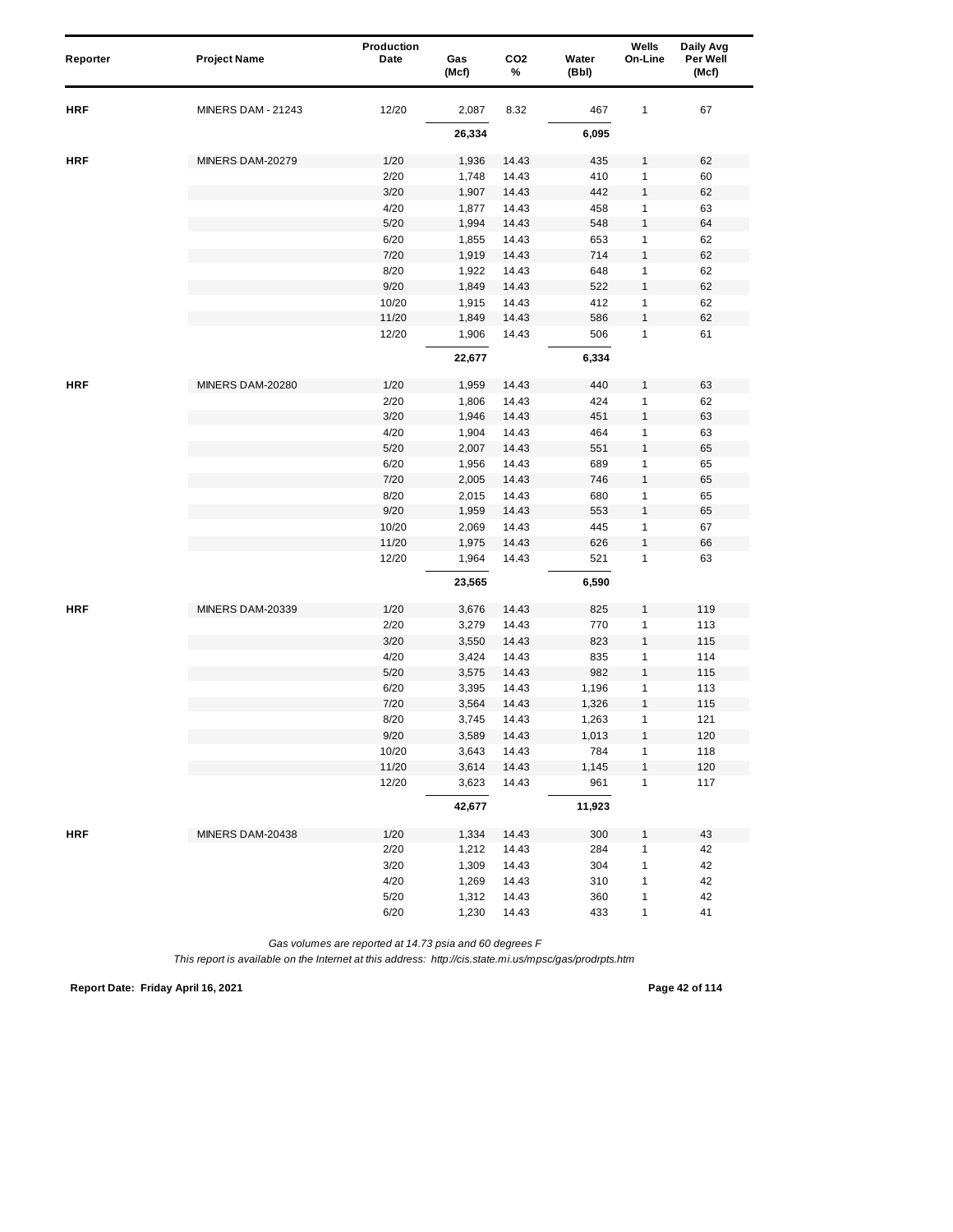| Reporter   | <b>Project Name</b> | Production<br>Date | Gas<br>(Mcf)   | CO <sub>2</sub><br>% | Water<br>(Bbl) | Wells<br>On-Line             | Daily Avg<br>Per Well<br>(Mcf) |
|------------|---------------------|--------------------|----------------|----------------------|----------------|------------------------------|--------------------------------|
|            |                     |                    |                |                      |                |                              |                                |
| HRF        | MINERS DAM-20438    | 7/20               | 1,266          | 14.43                | 471            | 1                            | 41                             |
|            |                     | 8/20               | 1,282          | 14.43                | 432            | 1                            | 41                             |
|            |                     | 9/20               | 1,302          | 14.43                | 368            | $\mathbf{1}$                 | 43                             |
|            |                     | 10/20              | 1,378          | 14.43                | 297            | 1                            | 44                             |
|            |                     | 11/20              | 1,331          | 14.43                | 422            | $\mathbf{1}$                 | 44                             |
|            |                     | 12/20              | 1,360          | 14.43                | 361            | $\mathbf{1}$                 | 44                             |
|            |                     |                    | 15,585         |                      | 4,342          |                              |                                |
| <b>HRF</b> | MINERS DAM-20439    | 1/20               | 971            | 14.43                | 218            | 1                            | 31                             |
|            |                     | 2/20               | 861            | 14.43                | 202            | $\mathbf{1}$                 | 30                             |
|            |                     | 3/20               | 912            | 14.43                | 212            | $\mathbf{1}$                 | 29                             |
|            |                     | 4/20               | 877            | 14.43                | 214            | 1                            | 29                             |
|            |                     | 5/20               | 907            | 14.43                | 249            | 1                            | 29                             |
|            |                     | 6/20               | 863            | 14.43                | 304            | 1                            | 29                             |
|            |                     | 7/20               | 894            | 14.43                | 333            | $\mathbf{1}$                 | 29                             |
|            |                     | 8/20               | 930            | 14.43                | 314            | $\mathbf{1}$                 | 30                             |
|            |                     | 9/20               | 915            | 14.43                | 258            | $\mathbf{1}$                 | 31                             |
|            |                     | 10/20              | 724            | 14.43                | 156            | 1                            | 23                             |
|            |                     | 11/20              | 895            | 14.43                | 284            | $\mathbf{1}$                 | 30                             |
|            |                     | 12/20              | 891            | 14.43                | 236            | $\mathbf{1}$                 | 29                             |
|            |                     |                    | 10,640         |                      | 2,980          |                              |                                |
| <b>HRF</b> | MINERS DAM-20440    | 1/20               | 3,273          | 14.43                | 735            | 1                            | 106                            |
|            |                     | 2/20               | 2,934          | 14.43                | 688            | $\mathbf{1}$                 | 101                            |
|            |                     | 3/20               | 3,182          | 14.43                | 738            | $\mathbf{1}$                 | 103                            |
|            |                     | 4/20               | 3,084          | 14.43                | 752            | $\mathbf{1}$                 | 103                            |
|            |                     | 5/20               | 3,236          | 14.43                | 889            | $\mathbf{1}$                 | 104                            |
|            |                     | 6/20               | 3,136          | 14.43                | 1,105          | $\mathbf{1}$                 | 105                            |
|            |                     | 7/20               | 3,279          | 14.43                | 1,220          | $\mathbf{1}$                 | 106                            |
|            |                     | 8/20               | 3,455          | 14.43                | 1,166          | 1                            | 111                            |
|            |                     | 9/20               | 3,357          | 14.43                | 948            | $\mathbf{1}$                 | 112                            |
|            |                     | 10/20              | 3,442          | 14.43                | 741            | $\mathbf{1}$                 | 111                            |
|            |                     | 11/20              | 3,360          | 14.43                | 1,064          | $\mathbf{1}$                 | 112                            |
|            |                     | 12/20              | 3,379          | 14.43                | 896            | $\mathbf{1}$                 | 109                            |
|            |                     |                    | 39,117         |                      | 10,942         |                              |                                |
| <b>HRF</b> | MINERS DAM-21065    | 1/20               | 1,135          | 8.07                 | 255            | 1                            | 37                             |
|            |                     | 2/20               | 1,036          | 8.07                 | 243            | 1                            | 36                             |
|            |                     | 3/20               | 1,143          | 8.07                 | 265            | 1                            | 37                             |
|            |                     | 4/20               | 1,123          | 8.07                 | 274            | $\mathbf{1}$                 | 37                             |
|            |                     | $5/20$             | 1,203          | 8.07                 | 330            | $\mathbf{1}$                 | 39                             |
|            |                     | 6/20               | 1,160          | 8.07                 | 409            | $\mathbf{1}$                 | 39                             |
|            |                     | 7/20               | 1,216          | 8.07                 | 452            | 1                            | 39                             |
|            |                     | 8/20<br>9/20       | 1,151<br>1,076 | 8.07<br>8.07         | 388<br>304     | $\mathbf{1}$<br>$\mathbf{1}$ | 37<br>36                       |
|            |                     | 10/20              | 1,046          | 8.07                 | 225            | $\mathbf{1}$                 | 34                             |
|            |                     | 11/20              | 1,003          | 8.07                 | 318            | 1                            | 33                             |
|            |                     | 12/20              | 989            | 8.07                 | 262            | $\mathbf{1}$                 | 32                             |
|            |                     |                    | 13,281         |                      | 3,725          |                              |                                |
| <b>HRF</b> | MINERS DAM-21066    | 1/20               | 1,804          |                      | 405            |                              | 58                             |
|            |                     |                    |                | 8.07                 |                | $\mathbf{1}$                 |                                |

*This report is available on the Internet at this address: http://cis.state.mi.us/mpsc/gas/prodrpts.htm*

**Report Date: Friday April 16, 2021 Page 43 of 114**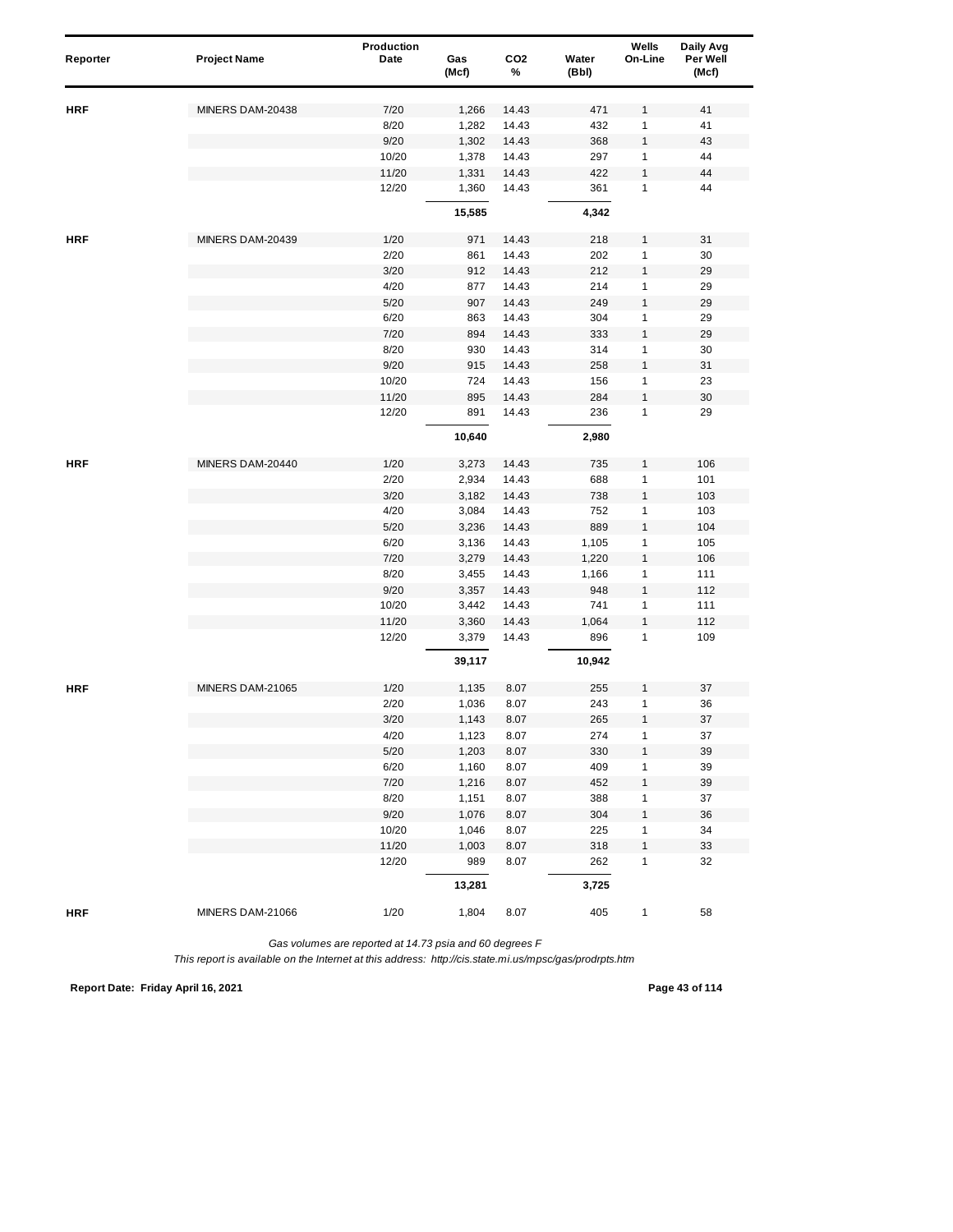| Reporter   | <b>Project Name</b> | Production<br>Date | Gas<br>(Mcf) | CO <sub>2</sub><br>% | Water<br>(Bbl) | Wells<br>On-Line  | Daily Avg<br>Per Well<br>(Mcf) |
|------------|---------------------|--------------------|--------------|----------------------|----------------|-------------------|--------------------------------|
| HRF        | MINERS DAM-21066    | 2/20               | 1,659        | 8.07                 | 389            | $\mathbf{1}$      | 57                             |
|            |                     | 3/20               | 1,768        | 8.07                 | 410            | $\mathbf{1}$      | 57                             |
|            |                     | 4/20               | 1,668        | 8.07                 | 407            | $\mathbf{1}$      | 56                             |
|            |                     | 5/20               | 1,697        | 8.07                 | 466            | $\mathbf{1}$      | 55                             |
|            |                     | 6/20               | 1,578        | 8.07                 | 556            | 1                 | 53                             |
|            |                     | 7/20               | 1,660        | 8.07                 | 618            | $\mathbf{1}$      | 54                             |
|            |                     | 8/20               | 1,740        | 8.07                 | 587            | $\mathbf{1}$      | 56                             |
|            |                     | 9/20               | 1,563        | 8.07                 | 441            | $\mathbf{1}$      | 52                             |
|            |                     | 10/20              | 1,592        | 8.07                 | 343            | 1                 | 51                             |
|            |                     | 11/20              | 1,542        | 8.07                 | 489            | $\mathbf{1}$      | 51                             |
|            |                     | 12/20              | 1,566        | 8.07                 | 415            | $\mathbf{1}$      | 51                             |
|            |                     |                    | 19,837       |                      | 5,526          |                   |                                |
| <b>HRF</b> | MINERS DAM-21067    | 1/20               | 4,165        | 8.07                 | 935            | 1                 | 134                            |
|            |                     | 2/20               | 3,975        | 8.07                 | 933            | $\mathbf{1}$      | 137                            |
|            |                     | 3/20               | 4,247        | 8.07                 | 985            | $\mathbf{1}$      | 137                            |
|            |                     | 4/20               | 4,104        | 8.07                 | 1,001          | $\mathbf{1}$      | 137                            |
|            |                     | 5/20               | 4,194        | 8.07                 | 1,152          | $\mathbf{1}$      | 135                            |
|            |                     | 6/20               | 3,939        | 8.07                 | 1,387          | $\mathbf{1}$      | 131                            |
|            |                     | 7/20               | 4,132        | 8.07                 | 1,537          | $\mathbf{1}$      | 133                            |
|            |                     | 8/20               | 4,232        | 8.07                 | 1,428          | $\mathbf{1}$      | 137                            |
|            |                     | 9/20               | 4,058        | 8.07                 | 1,146          | $\mathbf{1}$      | 135                            |
|            |                     | 10/20              | 3,957        | 8.07                 | 852            | 1                 | 128                            |
|            |                     | 11/20              | 3,887        | 8.07                 | 1,232          | $\mathbf{1}$      | 130                            |
|            |                     | 12/20              | 4,110        | 8.07                 | 1,090          | $\mathbf{1}$      | 133                            |
|            |                     |                    | 49,000       |                      | 13,678         |                   |                                |
| <b>HRF</b> | MINERS DAM-21068    | 1/20               | 310          | 8.07                 | 70             | 1                 | 10                             |
|            |                     | 2/20               | 285          | 8.07                 | 67             | $\mathbf{1}$      | $10$                           |
|            |                     | 3/20               | 300          | 8.07                 | 70             | 1                 | 10                             |
|            |                     | 4/20               | 298          | 8.07                 | 73             | $\mathbf{1}$      | 10                             |
|            |                     | 5/20               | 311          | 8.07                 | 85             | $\mathbf{1}$      | 10                             |
|            |                     | 6/20               | 304          | 8.07                 | 107            | $\mathbf{1}$      | 10                             |
|            |                     | 7/20               | 331          | 8.07                 | 123            | $\mathbf{1}$      | 11                             |
|            |                     | 8/20               | 326          | 8.07                 | 110            | $\mathbf{1}$      | 11                             |
|            |                     | 9/20               | 293          | 8.07                 | 83             | $\mathbf{1}$      | 10                             |
|            |                     | 10/20              | 297          | 8.07                 | 64             | 1                 | 10                             |
|            |                     | 11/20<br>12/20     | 289<br>295   | 8.07<br>8.07         | 92<br>78       | $\mathbf{1}$<br>1 | 10<br>10                       |
|            |                     |                    | 3,639        |                      | 1,022          |                   |                                |
| <b>HRF</b> | MINERS DAM-21153    | 1/20               | 1,575        | 6.67                 | 250            | 1                 | 51                             |
|            |                     | 2/20               | 1,465        | 6.67                 | 252            | $\mathbf{1}$      | 51                             |
|            |                     | 3/20               | 1,539        | 6.67                 | 391            | $\mathbf{1}$      | 50                             |
|            |                     | 4/20               | 1,466        | 6.67                 | 251            | $\mathbf{1}$      | 49                             |
|            |                     | $5/20$             | 1,439        | 6.67                 | 210            | $\mathbf{1}$      | 46                             |
|            |                     | 6/20               | 1,385        | 6.67                 | 392            | $\mathbf{1}$      | 46                             |
|            |                     | 7/20               | 1,365        | 9.52                 | 354            | $\mathbf{1}$      | 44                             |
|            |                     | 8/20               | 1,368        | 9.52                 | 343            | $\mathbf{1}$      | 44                             |
|            |                     | 9/20               | 1,359        | 9.52                 | 400            | 1                 | 45                             |
|            |                     | 10/20              | 1,359        | 9.52                 | 417            | 1                 | 44                             |

*This report is available on the Internet at this address: http://cis.state.mi.us/mpsc/gas/prodrpts.htm*

**Report Date: Friday April 16, 2021 Page 44 of 114**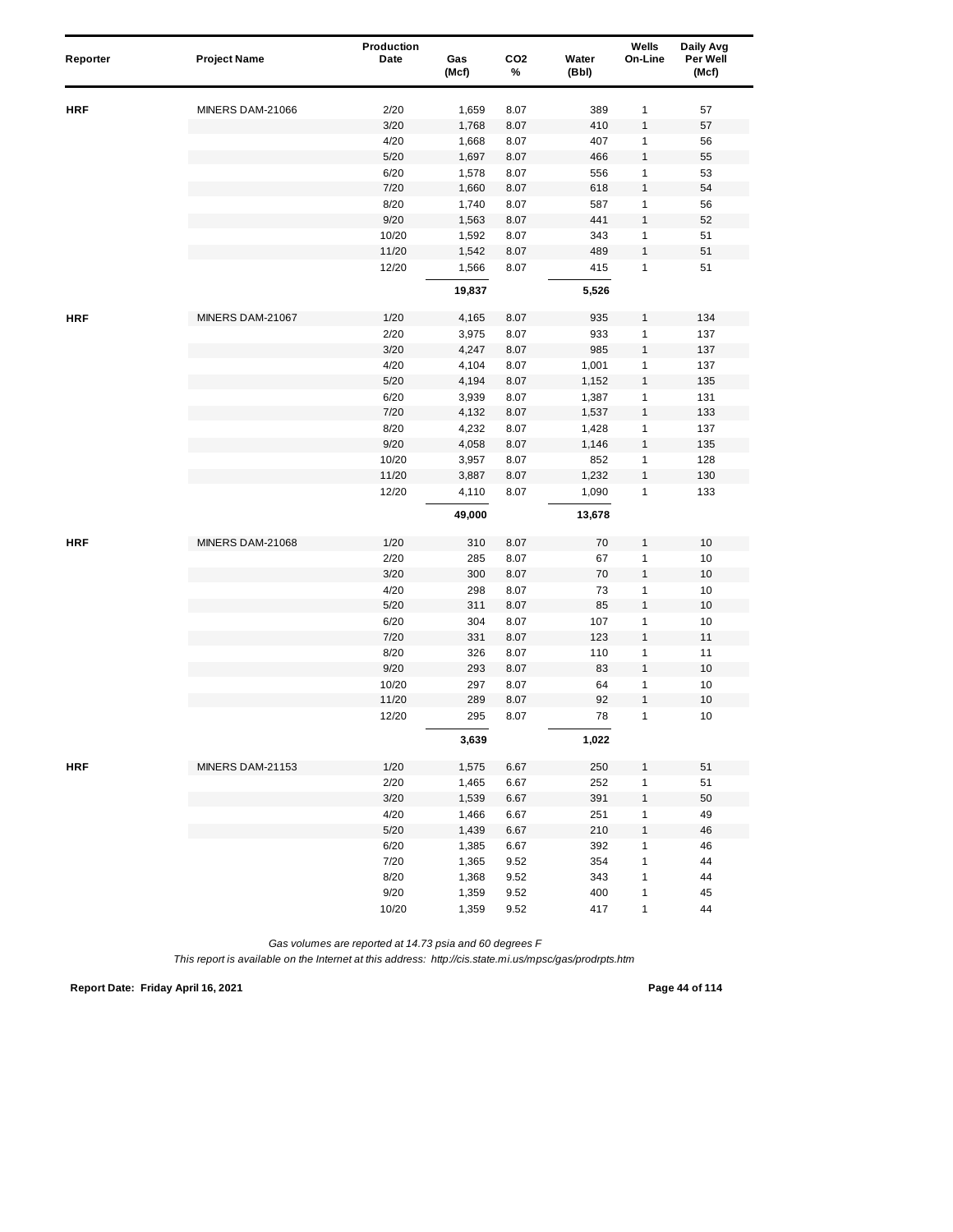| Reporter   | <b>Project Name</b>     | Production<br>Date | Gas            | CO <sub>2</sub> | Water      | Wells<br>On-Line        | Daily Avg<br>Per Well |
|------------|-------------------------|--------------------|----------------|-----------------|------------|-------------------------|-----------------------|
|            |                         |                    | (Mcf)          | %               | (Bbl)      |                         | (Mcf)                 |
|            | MINERS DAM-21153        | 11/20              |                | 9.52            |            |                         | 45                    |
| <b>HRF</b> |                         | 12/20              | 1,336<br>1,378 | 9.52            | 377<br>308 | 1<br>1                  | 44                    |
|            |                         |                    |                |                 |            |                         |                       |
|            |                         |                    | 17,034         |                 | 3,945      |                         |                       |
| <b>HRF</b> | MINERS DAM-21154        | 1/20               | 1,298          | 6.67            | 206        | 1                       | 42                    |
|            |                         | 2/20               | 1,180          | 6.67            | 203        | 1                       | 41                    |
|            |                         | 3/20               | 1,230          | 6.67            | 313        | 1                       | 40                    |
|            |                         | 4/20               | 1,165          | 6.67            | 199        | 1                       | 39                    |
|            |                         | 5/20               | 1,148          | 6.67            | 168        | $\mathbf{1}$            | 37                    |
|            |                         | 6/20               | 1,118          | 6.67            | 316        | 1                       | 37                    |
|            |                         | 7/20               | 1,113          | 9.98            | 289        | $\mathbf{1}$            | 36                    |
|            |                         | 8/20               | 1,142          | 9.98            | 286        | 1                       | 37                    |
|            |                         | 9/20               | 1,128          | 9.98            | 332        | 1                       | 38                    |
|            |                         | 10/20              | 1,157          | 9.98            | 355        | 1                       | 37                    |
|            |                         | 11/20              | 1,104          | 9.98            | 312        | 1                       | 37                    |
|            |                         | 12/20              | 1,139          | 9.98            | 255        | $\mathbf{1}$            | 37                    |
|            |                         |                    | 13,922         |                 | 3,234      |                         |                       |
| <b>HRF</b> | PINE ISLAND             | 1/20               | 1,745          | 10.64           | 276        | 1                       | 56                    |
|            |                         | 2/20               | 1,616          | 10.64           | 278        | 1                       | 56                    |
|            |                         | 3/20               | 1,684          | 10.64           | 428        | 1                       | 54                    |
|            |                         | 4/20               | 1,683          | 10.64           | 288        | 1                       | 56                    |
|            |                         | 5/20               | 1,617          | 10.64           | 236        | $\mathbf{1}$            | 52                    |
|            |                         | 6/20               | 1,654          | 10.64           | 468        | 1                       | 55                    |
|            |                         | 7/20               | 1,749          | 10.81           | 454        | $\mathbf{1}$            | 56                    |
|            |                         | 8/20               | 1,741          | 10.81           | 436        | 1                       | 56                    |
|            |                         | 9/20               | 1,664          | 10.81           | 489        | 1                       | 55                    |
|            |                         | 10/20              | 1,713          | 10.81           | 526        | 1                       | 55                    |
|            |                         | 11/20              | 1,645          | 10.81           | 465        | 1                       | 55                    |
|            |                         | 12/20              | 1,689          | 10.81           | 377        | $\mathbf{1}$            | 54                    |
|            |                         |                    | 20,200         |                 | 4,721      |                         |                       |
| <b>HRF</b> | SNOWPLOW 2A             | 1/20               | 1,301          | 9.85            | 206        | $\overline{2}$          | 21                    |
|            |                         | 2/20               | 1,205          | 9.85            | 207        | $\overline{c}$          | 21                    |
|            |                         | 3/20               | 1,289          | 9.85            | 328        | $\overline{\mathbf{c}}$ | 21                    |
|            |                         | 4/20               | 1,226          | 9.85            | 210        | $\overline{c}$          | 20                    |
|            |                         | 5/20               | 1,179          | 9.85            | 172        | $\overline{c}$          | 19                    |
|            |                         | 6/20               | 1,203          | 9.85            | 340        | 2                       | 20                    |
|            |                         | 7/20               | 1,242          | 9.32            | 323        | $\overline{c}$          | 20                    |
|            |                         | 8/20               | 1,316          | 9.32            | 330        | $\overline{c}$          | 21                    |
|            |                         | 9/20               | 1,355          | 9.32            | 399        | $\overline{\mathbf{c}}$ | 23                    |
|            |                         | 10/20              | 1,446          | 9.32            | 444        | $\overline{2}$          | 23                    |
|            |                         | 11/20              | 1,314          | 9.32            | 371        | $\overline{c}$          | 22                    |
|            |                         | 12/20              | 1,286          | 9.32            | 287        | $\overline{2}$          | 21                    |
|            |                         |                    | 15,362         |                 | 3,617      |                         |                       |
| <b>HRF</b> | SOUTH OTSEGO 10 SEA O T | 1/20               | 4,418          | 27.58           | 0          | 9                       | 16                    |
|            |                         | 2/20               | 3,879          | 27.58           | 0          | 9                       | 15                    |
|            |                         | 3/20               | 3,883          | 27.58           | 0          | 9                       | 14                    |
|            |                         | 4/20               | 3,838          | 27.58           | 0          | 9                       | 14                    |
|            |                         | $5/20$             | 3,726          | 27.58           | 0          | 9                       | 13                    |

**Report Date: Friday April 16, 2021 Page 45 of 114**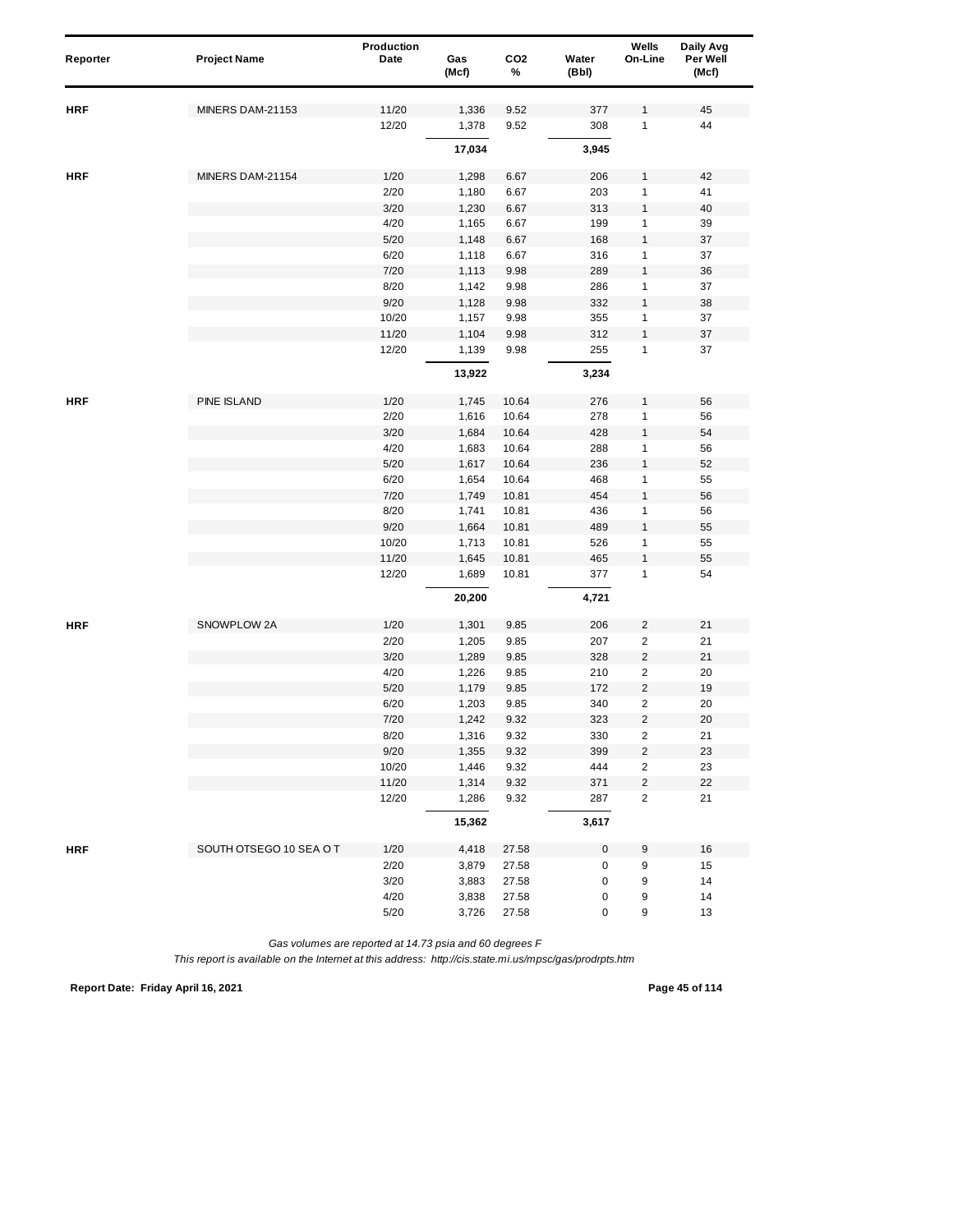| Reporter   | <b>Project Name</b>    | Production<br>Date | Gas<br>(Mcf)   | CO <sub>2</sub><br>% | Water<br>(Bbl) | Wells<br>On-Line        | Daily Avg<br>Per Well<br>(Mcf) |  |
|------------|------------------------|--------------------|----------------|----------------------|----------------|-------------------------|--------------------------------|--|
| HRF        | SOUTH OTSEGO 10 SEA OT | 6/20               | 3,591          | 27.58                | $\pmb{0}$      | 9                       | 13                             |  |
|            |                        | 7/20               | 3,779          | 30.81                | $\bf 0$        | 9                       | 14                             |  |
|            |                        | 8/20               | 3,720          | 30.81                | 0              | 9                       | 13                             |  |
|            |                        | 9/20               | 3,775          | 30.81                | $\bf 0$        | 9                       | 14                             |  |
|            |                        | 10/20              | 1,595          | 30.81                | 0              | 9                       | 6                              |  |
|            |                        | 11/20              | 3,653          | 30.81                | 0              | 9                       | 14                             |  |
|            |                        | 12/20              | 4,093          | 30.81                | 0              | 9                       | 15                             |  |
|            |                        |                    | 43,950         |                      | 0              |                         |                                |  |
| <b>HRF</b> | STATE TLC MINERS DAM   | 1/20               | 5,436          | 12.17                | 1,221          | 5                       | 35                             |  |
|            |                        | 2/20               | 4,968          | 12.17                | 1,166          | 5                       | 34                             |  |
|            |                        | 3/20               | 5,437          | 12.17                | 1,261          | 5                       | 35                             |  |
|            |                        | 4/20               | 5,327          | 12.17                | 1,299          | 5                       | 36                             |  |
|            |                        | 5/20               | 5,644          | 12.17                | 1,550          | 5                       | 36                             |  |
|            |                        | 6/20               | 5,385          | 12.17                | 1,897          | 5                       | 36                             |  |
|            |                        | 7/20               | 5,644          | 12.17                | 2,100          | $\mathbf 5$             | 36                             |  |
|            |                        | 8/20               | 5,694          | 12.17                | 1,921          | 5                       | 37                             |  |
|            |                        | 9/20               | 5,497          | 12.17                | 1,552          | $\mathbf 5$             | 37                             |  |
|            |                        | 10/20              | 5,657          | 12.17                | 1,218          | 5                       | 36                             |  |
|            |                        | 11/20              | 5,500          | 12.17                | 1,743          | 5                       | 37                             |  |
|            |                        | 12/20              | 5,579          | 12.17                | 1,480          | 5                       | 36                             |  |
|            |                        |                    | 65,768         |                      | 18,408         |                         |                                |  |
| <b>HRF</b> | <b>TLC 20</b>          | 1/20               | 31,434         | 22.22                | 7,058          | 29                      | 35                             |  |
|            |                        | 2/20               | 28,360         | 22.22                | 6,656          | 29                      | 34                             |  |
|            |                        | 3/20               | 31,170         | 22.22                | 7,229          | 29                      | 35                             |  |
|            |                        | 4/20               | 30,016         | 22.22                | 7,321          | 29                      | 35                             |  |
|            |                        | 5/20               | 30,705         | 22.22                | 8,432          | 29                      | 34                             |  |
|            |                        | 6/20               | 28,682         | 22.22                | 10,102         | 29                      | 33                             |  |
|            |                        | 7/20               | 29,726         | 22.22                | 11,060         | 29                      | 33                             |  |
|            |                        | 8/20               | 29,845         | 22.22                | 10,069         | 29                      | 33                             |  |
|            |                        | 9/20               | 30,224         | 22.22                | 8,534          | 29                      | 35                             |  |
|            |                        | 10/20              | 31,042         | 22.22                | 6,682          | 29                      | 35                             |  |
|            |                        | 11/20              | 29,716         | 22.22                | 9,415          | 29                      | 34                             |  |
|            |                        | 12/20              | 30,802         | 22.22                | 8,171          | 29                      | 34                             |  |
|            |                        |                    | 361,722        |                      | 100,729        |                         |                                |  |
| <b>HRF</b> | <b>TLC AIRPORT</b>     | 1/20               | 2,633          | 20.83                | 591            | 4                       | 21                             |  |
|            |                        | 2/20               | 2,375          | 20.83                | 557            | 4                       | 20                             |  |
|            |                        | 3/20               | 2,623          | 20.83                | 608            | 4                       | 21                             |  |
|            |                        | 4/20               | 2,454          | 20.83                | 598            | 4                       | 20                             |  |
|            |                        | $5/20$             | 2,545          | 20.83                | 699            | $\overline{\mathbf{4}}$ | 21                             |  |
|            |                        | 6/20               | 2,415          | 20.83                | 851            | $\overline{\mathbf{4}}$ | 20                             |  |
|            |                        | 7/20               | 2,480          | 20.83                | 923            | 4                       | 20                             |  |
|            |                        | 8/20               | 2,507          | 20.83                | 846            | 4                       | 20                             |  |
|            |                        | 9/20               | 2,430          | 20.83                | 686            | 4                       | 20                             |  |
|            |                        | 10/20<br>11/20     | 2,472          | 20.83                | 532<br>717     | 4<br>4                  | 20<br>19                       |  |
|            |                        | 12/20              | 2,262<br>2,325 | 20.83<br>20.83       | 617            | 4                       | 19                             |  |
|            |                        |                    |                |                      |                |                         |                                |  |
|            |                        |                    | 29,521         |                      | 8,225          |                         |                                |  |

**Report Date: Friday April 16, 2021 Page 46 of 114**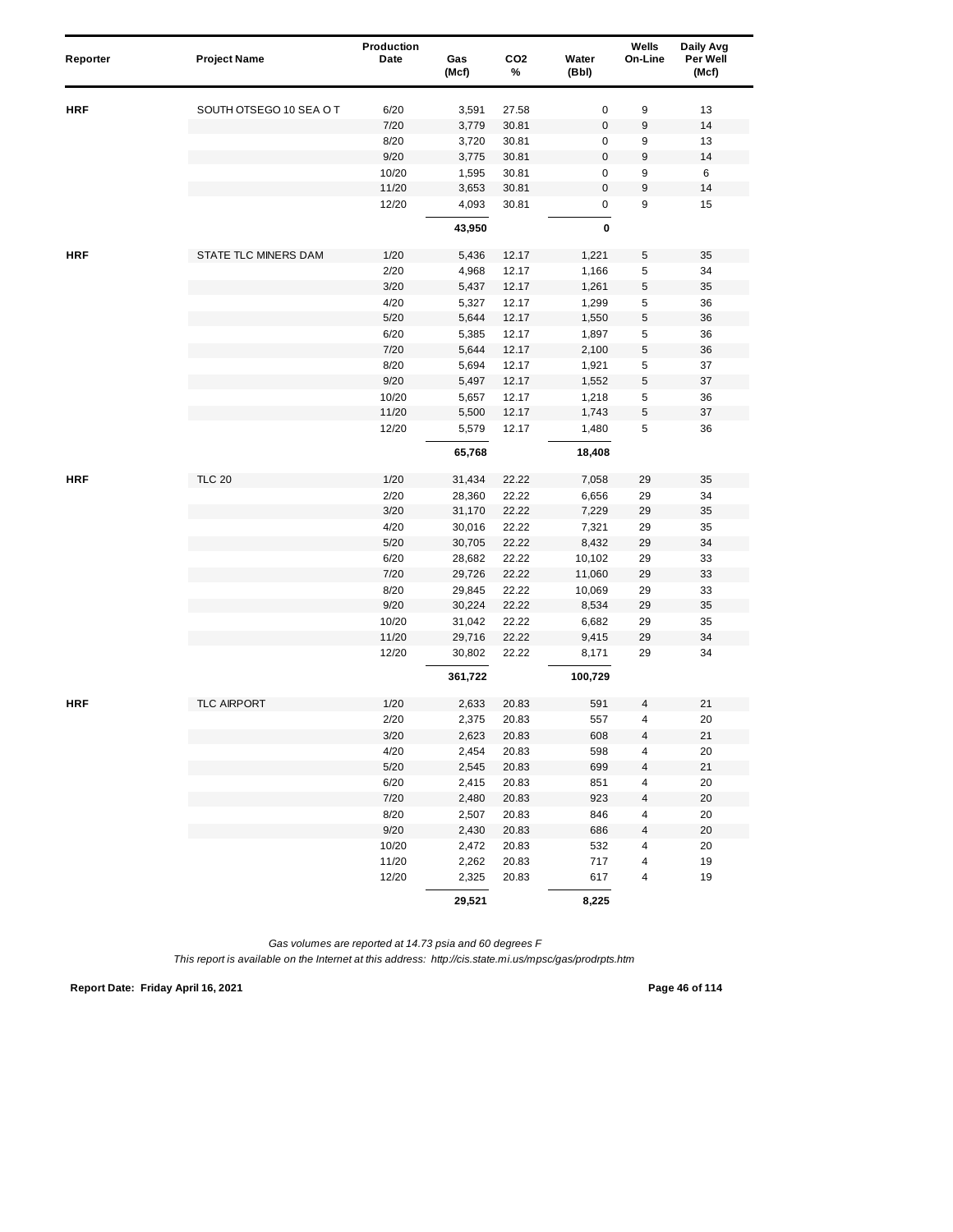| Reporter   | <b>Project Name</b> | Production<br>Date | Gas<br>(Mcf) | CO <sub>2</sub><br>% | Water<br>(Bbl) | Wells<br>On-Line        | Daily Avg<br>Per Well<br>(Mcf) |
|------------|---------------------|--------------------|--------------|----------------------|----------------|-------------------------|--------------------------------|
| <b>HRF</b> | TLC FOUR CORNERS    | 1/20               | 5,845        | 10.15                | 926            | $\,6$                   | 31                             |
|            |                     | 2/20               | 5,456        | 10.15                | 937            | 6                       | 31                             |
|            |                     | 3/20               | 5,536        | 10.15                | 1,407          | $\,6$                   | $30\,$                         |
|            |                     | 4/20               | 5,184        | 10.15                | 887            | 6                       | 29                             |
|            |                     | 5/20               | 5,217        | 10.15                | 761            | $\,6$                   | 28                             |
|            |                     | 6/20               | 5,070        | 10.15                | 1,435          | $\,6\,$                 | 28                             |
|            |                     | 7/20               | 5,797        | 3.64                 | 1,505          | $\,6\,$                 | 31                             |
|            |                     | 8/20               | 5,806        | 3.64                 | 1,455          | 6                       | 31                             |
|            |                     | 9/20               | 5,747        | 3.64                 | 1,690          | 6                       | 32                             |
|            |                     | 10/20              | 5,836        | 3.64                 | 1,793          | 6                       | 31                             |
|            |                     | 11/20              | 5,685        | 3.64                 | 1,606          | 6                       | 32                             |
|            |                     | 12/20              | 5,833        | 3.64                 | 1,304          | 6                       | 31                             |
|            |                     |                    | 67,012       |                      | 15,706         |                         |                                |
| <b>HRF</b> | TOM & JERRY         | 1/20               | 266          | 13.50                | 42             | $\mathbf{1}$            | 9                              |
|            |                     | 2/20               | 263          | 13.50                | 45             | $\mathbf{1}$            | 9                              |
|            |                     | 3/20               | 272          | 13.50                | 69             | $\mathbf{1}$            | 9                              |
|            |                     | 4/20               | 269          | 13.50                | 46             | $\mathbf{1}$            | 9                              |
|            |                     | 5/20               | 227          | 13.50                | 33             | $\mathbf{1}$            | $\boldsymbol{7}$               |
|            |                     | 6/20               | 251          | 13.50                | 71             | $\mathbf{1}$            | 8                              |
|            |                     | 7/20               | 268          | 13.60                | 69             | $\mathbf{1}$            | $\boldsymbol{9}$               |
|            |                     | 8/20               | 269          | 13.60                | 67             | $\mathbf{1}$            | 9                              |
|            |                     | 9/20               | 240          | 13.60                | 71             | $\mathbf{1}$            | 8                              |
|            |                     | 10/20              | 255          | 13.60                | 78             | $\mathbf{1}$            | 8                              |
|            |                     | 11/20              | 244          | 13.60                | 69             | $\mathbf{1}$            | 8                              |
|            |                     | 12/20              | 232          | 13.60                | 52             | $\mathbf{1}$            | $\overline{7}$                 |
|            |                     |                    | 3,056        |                      | 712            |                         |                                |
| <b>HRF</b> | TY COBB             | 1/20               | 1,642        | 9.36                 | 369            | $\overline{c}$          | 26                             |
|            |                     | 2/20               | 1,506        | 9.36                 | 354            | $\overline{\mathbf{c}}$ | 26                             |
|            |                     | 3/20               | 1,627        | 9.36                 | 377            | $\overline{c}$          | 26                             |
|            |                     | 4/20               | 1,544        | 9.36                 | 377            | $\overline{\mathbf{c}}$ | 26                             |
|            |                     | 5/20               | 1,564        | 9.36                 | 429            | $\sqrt{2}$              | 25                             |
|            |                     | 6/20               | 1,458        | 9.36                 | 513            | $\overline{2}$          | 24                             |
|            |                     | 7/20               | 1,531        | 9.36                 | 570            | $\overline{c}$          | 25                             |
|            |                     | 8/20               | 1,617        | 9.36                 | 546            | $\overline{\mathbf{c}}$ | 26                             |
|            |                     | 9/20               | 1,700        | 9.36                 | 480            | $\overline{c}$          | 28                             |
|            |                     | 10/20              | 1,670        | 9.36                 | 359            | $\overline{\mathbf{c}}$ | 27                             |
|            |                     | 11/20              | 1,746        | 9.36                 | 553            | $\overline{c}$          | 29                             |
|            |                     | 12/20              | 1,756        | 9.36                 | 466            | 2                       | 28                             |
|            |                     |                    | 19,361       |                      | 5,393          |                         |                                |
| <b>HRF</b> | WELCH               | 1/20               | 694          | 12.21                | 156            | 1                       | 22                             |
|            |                     | 2/20               | 634          | 12.21                | 149            | 1                       | 22                             |
|            |                     | 3/20               | 693          | 12.21                | 161            | $\mathbf{1}$            | 22                             |
|            |                     | 4/20               | 665          | 12.21                | 162            | $\mathbf{1}$            | 22                             |
|            |                     | $5/20$             | 686          | 12.21                | 188            | $\mathbf{1}$            | 22                             |
|            |                     | 6/20               | 643          | 12.21                | 227            | 1                       | 21                             |
|            |                     | 7/20               | 606          | 12.21                | 225            | $\mathbf{1}$            | 20                             |
|            |                     | 8/20               | 646          | 12.21                | 218            | 1                       | 21                             |
|            |                     | 9/20               | 679          | 12.21                | 192            | 1                       | 23                             |

*This report is available on the Internet at this address: http://cis.state.mi.us/mpsc/gas/prodrpts.htm*

**Report Date: Friday April 16, 2021 Page 47 of 114**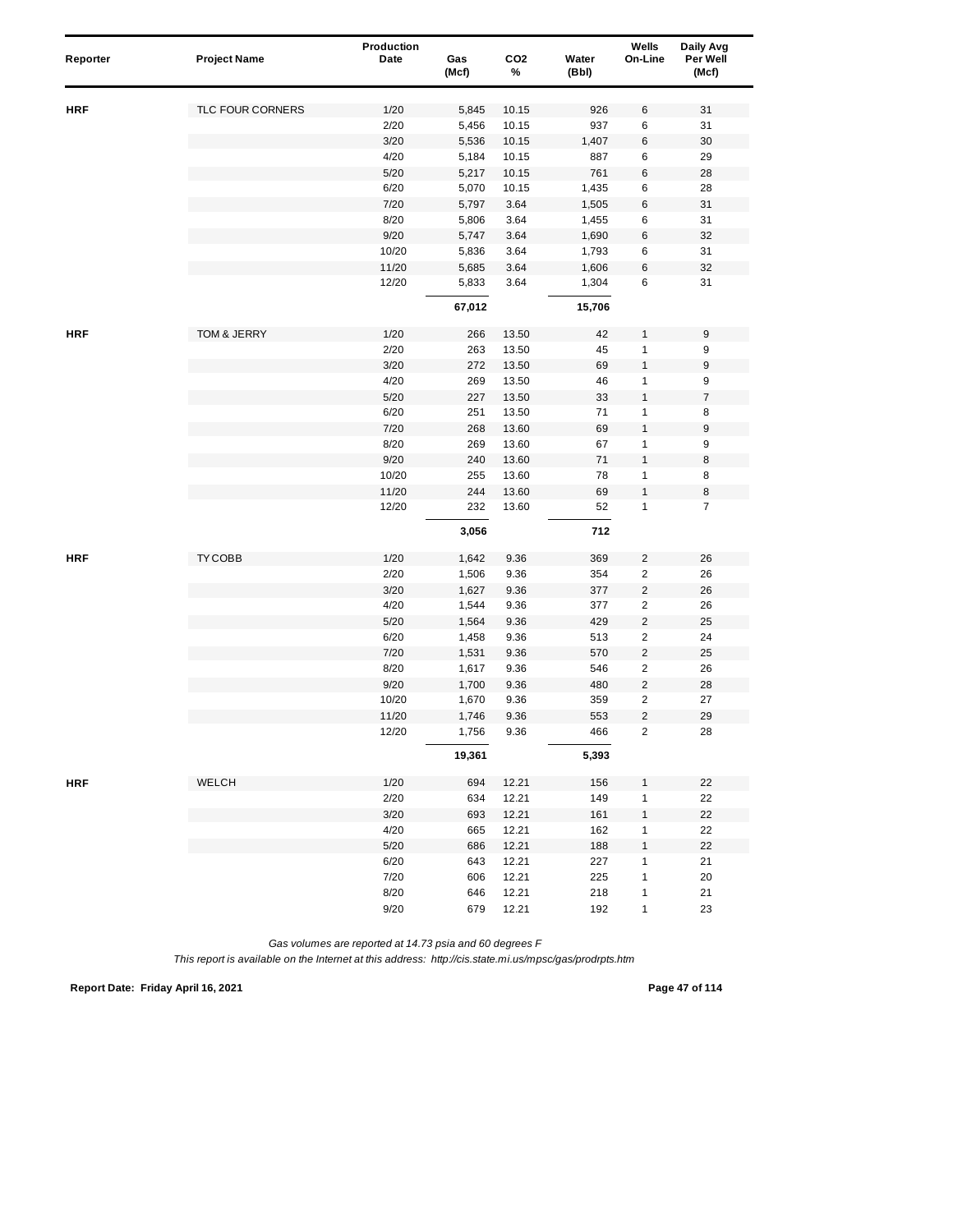| Reporter               | <b>Project Name</b>         | Production<br>Date | Gas<br>(Mcf) | CO <sub>2</sub><br>% | Water<br>(Bbl) | Wells<br>On-Line | Daily Avg<br>Per Well<br>(Mcf) |  |
|------------------------|-----------------------------|--------------------|--------------|----------------------|----------------|------------------|--------------------------------|--|
| HRF                    | WELCH                       | 10/20              | 694          | 12.21                | 149            | 1                | 22                             |  |
|                        |                             | 11/20              | 704          | 12.21                | 223            | $\mathbf{1}$     | 23                             |  |
|                        |                             | 12/20              | 702          | 12.21                | 186            | 1                | 23                             |  |
|                        |                             |                    | 8,046        |                      | 2,236          |                  |                                |  |
|                        | <b>HRF-REPORTER TOTALS:</b> |                    | 1,894,163    |                      | 481,583        |                  |                                |  |
| <b>JORDAN DEVELOPM</b> | 451 RUM                     | 1/20               | 3,892        | 19.35                | 79             | 15               | 8                              |  |
|                        |                             | 2/20               | 3,444        | 19.35                | 72             | 15               | 8                              |  |
|                        |                             | 3/20               | 3,680        | 19.35                | 82             | 15               | 8                              |  |
|                        |                             | 4/20               | 4,134        | 19.35                | 84             | 15               | 9                              |  |
|                        |                             | 5/20               | 5,409        | 19.35                | 92             | 15               | 12                             |  |
|                        |                             | 6/20               | 5,403        | 19.35                | 101            | 15               | 12                             |  |
|                        |                             | 7/20               | 5,397        | 19.35                | 120            | 15               | 12                             |  |
|                        |                             | 8/20               | 5,322        | 19.35                | 118            | 15               | 11                             |  |
|                        |                             | 9/20               | 4,706        | 19.35                | 109            | 15               | 10                             |  |
|                        |                             | 10/20              | 4,073        | 19.35                | 131            | 15               | 9                              |  |
|                        |                             | 11/20              | 4,747        | 19.35                | 108            | 15               | 11                             |  |
|                        |                             | 12/20              | 4,998        | 19.35                | 100            | 15               | 11                             |  |
|                        |                             |                    | 55,205       |                      | 1,196          |                  |                                |  |
| <b>JORDAN DEVELOPM</b> | <b>ART CARNEY</b>           | 1/20               | 6,792        | 4.43                 | 11,022         | 14               | 16                             |  |
|                        |                             | 2/20               | 6,003        | 4.43                 | 10,404         | 14               | 15                             |  |
|                        |                             | 3/20               | 6,428        | 4.43                 | 11,811         | 14               | 15                             |  |
|                        |                             | 4/20               | 6,463        | 4.43                 | 11,326         | 14               | 15                             |  |
|                        |                             | 5/20               | 6,629        | 4.43                 | 11,002         | 14               | 15                             |  |
|                        |                             | 6/20               | 6,108        | 4.43                 | 10,804         | 14               | 15                             |  |
|                        |                             | 7/20               | 5,833        | 4.43                 | 11,922         | 14               | 13                             |  |
|                        |                             | 8/20               | 6,135        | 4.43                 | 10,700         | 14               | 14                             |  |
|                        |                             | 9/20               | 5,878        | 4.43                 | 10,044         | 14               | 14                             |  |
|                        |                             | 10/20              | 6,152        | 4.43                 | 9,762          | 14               | 14                             |  |
|                        |                             | 11/20              | 6,018        | 4.43                 | 11,205         | 14               | 14                             |  |
|                        |                             | 12/20              | 6,327        | 4.43                 | 10,830         | 14               | 15                             |  |
|                        |                             |                    | 74,766       |                      | 130,832        |                  |                                |  |
| <b>JORDAN DEVELOPM</b> | <b>BARNEY MILLER SOUTH</b>  | 1/20               | 10,144       | 19.35                | 663            | 8                | 41                             |  |
|                        |                             | 2/20               | 9,318        | 19.35                | 634            | 8                | 40                             |  |
|                        |                             | 3/20               | 10,338       | 19.35                | 627            | 8                | 42                             |  |
|                        |                             | 4/20               | 10,017       | 19.35                | 616            | 8                | 42                             |  |
|                        |                             | $5/20$             | 10,024       | 19.35                | 609            | 8                | 40                             |  |
|                        |                             | 6/20               | 9,314        | 19.35                | 589            | 8                | 39                             |  |
|                        |                             | 7/20               | 9,789        | 19.35                | 556            | 8                | 39                             |  |
|                        |                             | 8/20               | 9,761        | 19.35                | 496            | 8                | 39                             |  |
|                        |                             | 9/20               | 9,130        | 19.35                | 547            | 8                | 38                             |  |
|                        |                             | 10/20              | 7,684        | 19.35                | 499            | 8                | 31                             |  |
|                        |                             | 11/20              | 8,666        | 19.35                | 624            | 8                | 36                             |  |
|                        |                             | 12/20              | 8,808        | 19.35                | 654            | 8                | 36                             |  |
|                        |                             |                    | 112,993      |                      | 7,114          |                  |                                |  |
| <b>JORDAN DEVELOPM</b> | <b>BLACK</b>                | 1/20               | 3,806        | 20.02                | 0              | 26               | 5                              |  |
|                        |                             | 2/20               | 3,273        | 20.02                | 0              | 26               | $\overline{\mathbf{4}}$        |  |

*This report is available on the Internet at this address: http://cis.state.mi.us/mpsc/gas/prodrpts.htm*

**Report Date: Friday April 16, 2021 Page 48 of 114**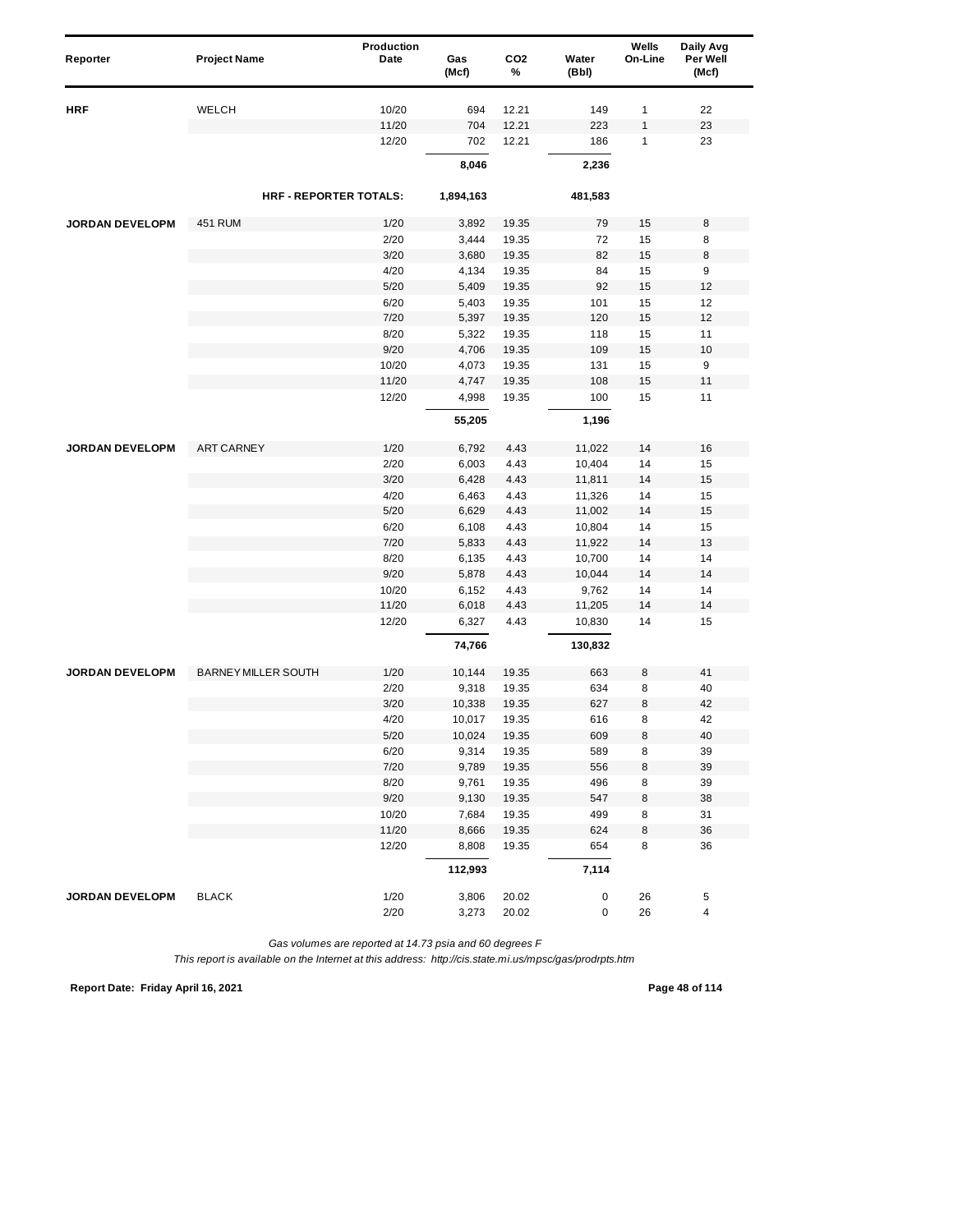| Reporter               | <b>Project Name</b> | Production<br>Date | Gas    | CO <sub>2</sub> | Water               | Wells<br>On-Line | Daily Avg<br>Per Well |
|------------------------|---------------------|--------------------|--------|-----------------|---------------------|------------------|-----------------------|
|                        |                     |                    | (Mcf)  | %               | (Bbl)               |                  | (Mcf)                 |
| <b>JORDAN DEVELOPM</b> | <b>BLACK</b>        | 3/20               | 3,822  | 20.02           | $\bf 0$             | 26               | 5                     |
|                        |                     | 4/20               | 4,137  | 20.02           | 10                  | 26               | 5                     |
|                        |                     | 5/20               | 3,345  | 20.02           | 0                   | 26               | 4                     |
|                        |                     | 6/20               | 3,737  | 20.02           | 0                   | 26               | 5                     |
|                        |                     | 7/20               | 3,147  | 20.02           | $\bf 0$             | 26               | 4                     |
|                        |                     | 8/20               | 2,653  | 20.02           | 0                   | 26               | 3                     |
|                        |                     | 9/20               | 2,872  | 20.02           | $\mathsf 0$         | 26               | 4                     |
|                        |                     | 10/20              | 3,460  | 20.02           | 0                   | 26               | 4                     |
|                        |                     | 11/20              | 3,194  | 20.02           | $\mathsf 0$         | 26               | 4                     |
|                        |                     | 12/20              | 3,244  | 20.02           | 20                  | 26               | 4                     |
|                        |                     |                    | 40,690 |                 | 30                  |                  |                       |
| <b>JORDAN DEVELOPM</b> | COLFAX 29           | 1/20               | 9,102  | 4.53            | 25,820              | 12               | 24                    |
|                        |                     | 2/20               | 8,439  | 4.53            | 23,511              | 12               | 24                    |
|                        |                     | 3/20               | 9,110  | 4.53            | 24,755              | 12               | 24                    |
|                        |                     | 4/20               | 8,847  | 4.53            | 24,355              | 12               | 25                    |
|                        |                     | 5/20               | 7,166  | 4.53            | 25,145              | 12               | 19                    |
|                        |                     | 6/20               | 7,788  | 4.53            | 21,817              | 12               | 22                    |
|                        |                     | 7/20               | 8,254  | 4.53            | 22,051              | 12               | 22                    |
|                        |                     | 8/20               | 8,002  | 4.53            | 22,912              | 12               | 21                    |
|                        |                     | 9/20               | 7,844  | 4.53            | 29,240              | 12               | 22                    |
|                        |                     | 10/20              | 7,840  | 4.53            | 35,475              | 12               | 21                    |
|                        |                     | 11/20              | 7,286  | 4.53            | 24,052              | 12               | 20                    |
|                        |                     | 12/20              | 7,143  | 4.53            | 16,338              | 12               | 19                    |
|                        |                     |                    | 96,821 |                 | 295,471             |                  |                       |
| <b>JORDAN DEVELOPM</b> | DEWARD CLEAVER      | 1/20               | 8,065  | 6.20            | 450                 | 5                | 52                    |
|                        |                     | 2/20               | 7,178  | 6.20            | 546                 | 5                | 49                    |
|                        |                     | 3/20               | 8,119  | 6.20            | 581                 | $\mathbf 5$      | 52                    |
|                        |                     | 4/20               | 7,426  | 6.20            | 438                 | 5                | 50                    |
|                        |                     | 5/20               | 7,668  | 6.20            | 702                 | 5                | 49                    |
|                        |                     | 6/20               | 6,301  | 6.20            | 601                 | 5                | 42                    |
|                        |                     | 7/20               | 7,090  | 6.20            | 738                 | 5                | 46                    |
|                        |                     | 8/20               | 7,581  | 6.20            | 698                 | 5                | 49                    |
|                        |                     | 9/20               | 7,074  | 6.20            | 748                 | 5                | 47                    |
|                        |                     | 10/20              | 7,662  | 6.20            | 661                 | 5                | 49                    |
|                        |                     | 11/20              | 7,307  | 6.20            | 643                 | 5                | 49                    |
|                        |                     | 12/20              | 7,280  | 6.20            | 684                 | 5                | 47                    |
|                        |                     |                    | 88,751 |                 | 7,490               |                  |                       |
| <b>JORDAN DEVELOPM</b> | DOVER WEST          | 1/20               | 5,852  | 17.18           | 0                   | 21               | 9                     |
|                        |                     | 2/20               | 5,473  | 17.18           | 0                   | 21               | 9                     |
|                        |                     | 3/20               | 5,965  | 17.18           | $\mathsf{O}\xspace$ | 21               | $\boldsymbol{9}$      |
|                        |                     | 4/20               | 5,914  | 17.18           | 50                  | 21               | 9                     |
|                        |                     | 5/20               | 6,396  | 17.18           | $\mathsf{O}\xspace$ | 21               | 10                    |
|                        |                     | 6/20               | 6,348  | 17.18           | 0                   | 21               | 10                    |
|                        |                     | 7/20               | 6,765  | 17.18           | $\pmb{0}$           | 21               | 10                    |
|                        |                     | 8/20               | 6,847  | 17.18           | 40                  | 21               | 11                    |
|                        |                     | 9/20               | 6,028  | 17.18           | $\pmb{0}$           | 21               | 10                    |
|                        |                     | 10/20              | 5,846  | 17.18           | 0                   | 21               | 9                     |
|                        |                     | 11/20              | 5,371  | 17.18           | 0                   | 21               | 9                     |

*This report is available on the Internet at this address: http://cis.state.mi.us/mpsc/gas/prodrpts.htm*

**Report Date: Friday April 16, 2021 Page 49 of 114**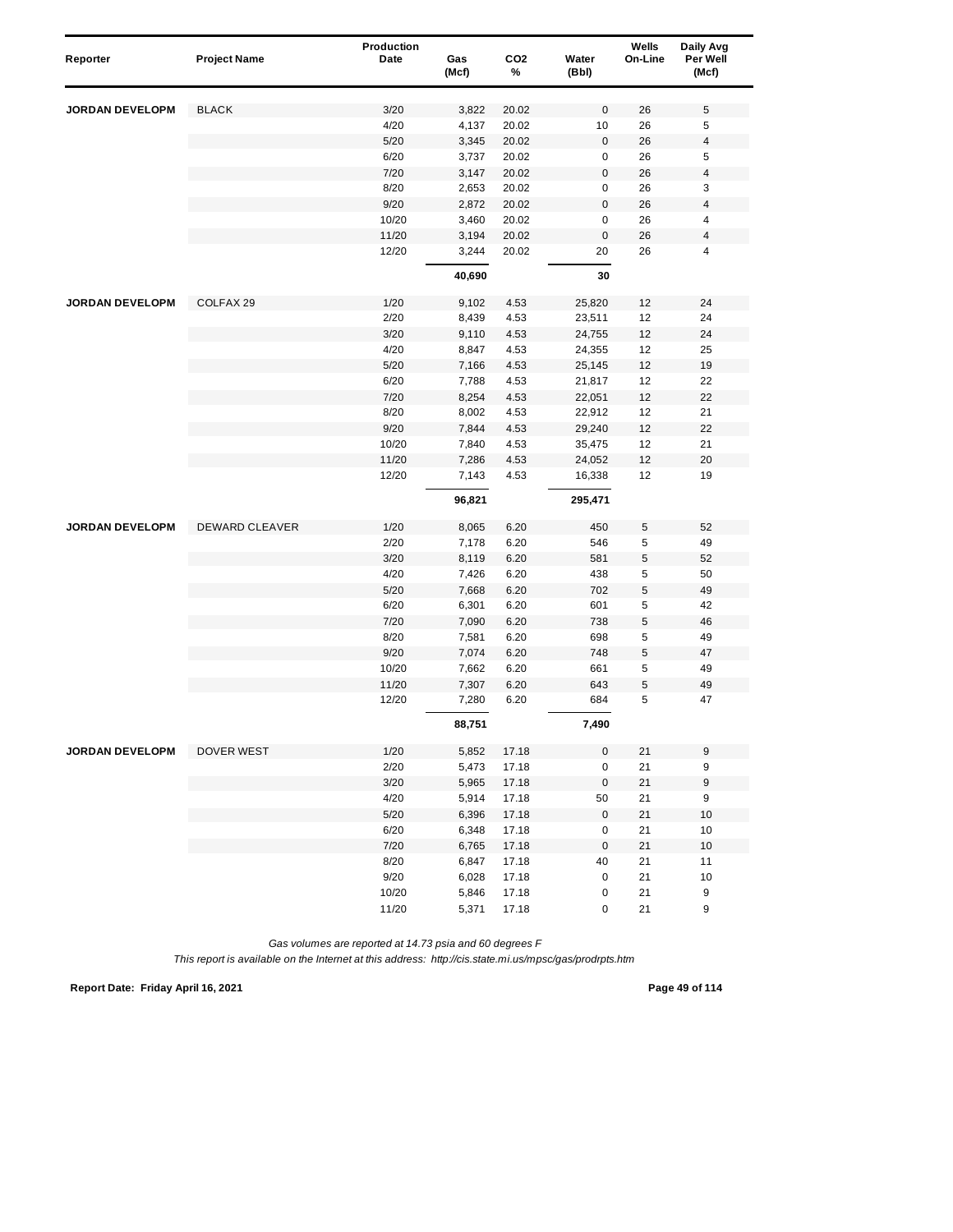| Reporter               | <b>Project Name</b>    | Production<br>Date | Gas<br>(Mcf) | CO <sub>2</sub><br>% | Water<br>(Bbl) | Wells<br>On-Line | Daily Avg<br>Per Well<br>(Mcf) |
|------------------------|------------------------|--------------------|--------------|----------------------|----------------|------------------|--------------------------------|
|                        |                        |                    |              |                      |                |                  |                                |
| <b>JORDAN DEVELOPM</b> | <b>DOVER WEST</b>      | 12/20              | 5,300        | 17.18                | 0              | 21               | 8                              |
|                        |                        |                    | 72,105       |                      | 90             |                  |                                |
| <b>JORDAN DEVELOPM</b> | FARMER IN THE DELL     | 1/20               | 14,794       | 20.01                | 390            | 17               | 28                             |
|                        |                        | 2/20               | 13,641       | 20.01                | 360            | 17               | 28                             |
|                        |                        | 3/20               | 14,386       | 20.01                | 377            | 17               | 27                             |
|                        |                        | 4/20               | 13,281       | 20.01                | 350            | 17               | 26                             |
|                        |                        | 5/20               | 13,707       | 20.01                | 345            | 17               | 26                             |
|                        |                        | 6/20               | 13,319       | 20.01                | 355            | 17               | 26                             |
|                        |                        | 7/20               | 13,926       | 20.01                | 375            | 17               | 26                             |
|                        |                        | 8/20               | 13,958       | 20.01                | 385            | 17               | 26                             |
|                        |                        | 9/20               | 13,359       | 20.01                | 390            | 17               | 26                             |
|                        |                        | 10/20              | 10,688       | 20.01                | 360            | 17               | 20                             |
|                        |                        | 11/20              | 12,776       | 20.01                | 365            | 17               | 25                             |
|                        |                        | 12/20              | 13,310       | 20.01                | 280            | 17               | 25                             |
|                        |                        |                    | 161,145      |                      | 4,332          |                  |                                |
| <b>JORDAN DEVELOPM</b> | <b>GREEN ACRES</b>     | 1/20               | 8,325        | 3.57                 | 15,224         | 14               | 19                             |
|                        |                        | 2/20               | 7,447        | 3.57                 | 14,599         | 14               | 18                             |
|                        |                        | 3/20               | 8,361        | 3.57                 | 15,682         | 14               | 19                             |
|                        |                        | 4/20               | 7,931        | 3.57                 | 14,380         | 14               | 19                             |
|                        |                        | 5/20               | 8,033        | 3.57                 | 14,748         | 14               | 18                             |
|                        |                        | 6/20               | 8,071        | 3.57                 | 14,424         | 14               | 19                             |
|                        |                        | 7/20               | 8,053        | 3.57                 | 15,190         | 14               | 19                             |
|                        |                        | 8/20               | 8,176        | 3.57                 | 14,937         | 14               | 19                             |
|                        |                        | 9/20               | 7,711        | 3.57                 | 14,095         | 14               | 18                             |
|                        |                        | 10/20              | 7,826        | 3.57                 | 15,802         | 14               | 18                             |
|                        |                        | 11/20              | 7,771        | 3.57                 | 15,595         | 14               | 19                             |
|                        |                        | 12/20              | 8,085        | 3.57                 | 15,595         | 14               | 19                             |
|                        |                        |                    | 95,790       |                      | 180,271        |                  |                                |
| <b>JORDAN DEVELOPM</b> | <b>HAYMEADOW</b>       | 1/20               | 17,763       | 26.84                | 360            | 17               | 34                             |
|                        |                        | 2/20               | 16,315       | 26.84                | 340            | 17               | 33                             |
|                        |                        | 3/20               | 13,150       | 26.84                | 321            | 17               | 25                             |
|                        |                        | 4/20               | 17,083       | 26.84                | 375            | 17               | 33                             |
|                        |                        | 5/20               | 16,924       | 26.84                | 310            | 17               | 32                             |
|                        |                        | 6/20               | 16,106       | 26.84                | 350            | 17               | 32                             |
|                        |                        | 7/20               | 15,759       | 26.84                | 360            | 17               | 30                             |
|                        |                        | 8/20               | 16,093       | 26.84                | 365            | 17               | 31                             |
|                        |                        | 9/20               | 15,351       | 26.84                | 365            | 17               | 30                             |
|                        |                        | 10/20              | 17,079       | 26.84                | 375            | 17               | 32                             |
|                        |                        | 11/20              | 16,378       | 26.84                | 380            | $17$             | 32                             |
|                        |                        | 12/20              | 17,112       | 26.84                | 380            | 17               | 32                             |
|                        |                        |                    | 195,113      |                      | 4,281          |                  |                                |
| JORDAN DEVELOPM        | MILTON BRADLEY CENTRAL | 1/20               | 65,864       | 4.72                 | 19,412         | 28               | 76                             |
|                        |                        | 2/20               | 62,642       | 4.72                 | 18,281         | 28               | 77                             |
|                        |                        | 3/20               | 65,460       | 4.72                 | 18,251         | 28               | 75                             |
|                        |                        | 4/20               | 63,286       | 4.72                 | 17,456         | 28               | 75                             |
|                        |                        | 5/20               | 65,454       | 4.72                 | 17,945         | 28               | 75                             |
|                        |                        | 6/20               | 63,538       | 4.72                 | 16,665         | 28               | 76                             |

*This report is available on the Internet at this address: http://cis.state.mi.us/mpsc/gas/prodrpts.htm*

**Report Date: Friday April 16, 2021 Page 50 of 114**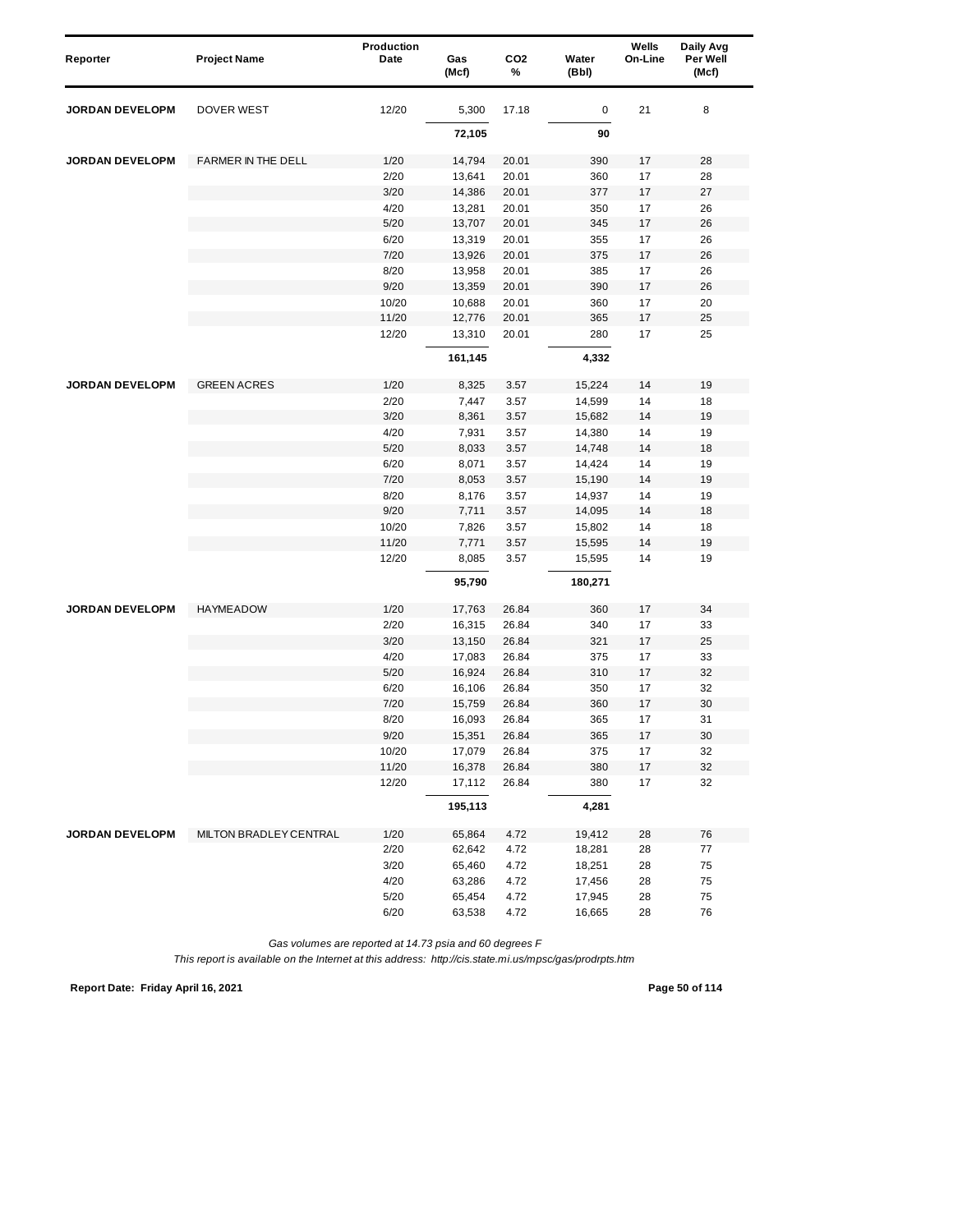| Reporter               | <b>Project Name</b>     | Production<br>Date | Gas<br>(Mcf) | CO <sub>2</sub><br>% | Water<br>(Bbl) | Wells<br>On-Line | Daily Avg<br>Per Well<br>(Mcf) |
|------------------------|-------------------------|--------------------|--------------|----------------------|----------------|------------------|--------------------------------|
| <b>JORDAN DEVELOPM</b> | MILTON BRADLEY CENTRAL  | 7/20               | 66,190       | 4.72                 | 17,488         | 28               | 76                             |
|                        |                         | 8/20               | 66,538       | 4.72                 | 18,590         | 28               | 77                             |
|                        |                         | 9/20               | 65,166       | 4.72                 | 19,482         | 28               | 78                             |
|                        |                         | 10/20              | 66,681       | 4.72                 | 18,754         | 28               | 77                             |
|                        |                         | 11/20              | 64,722       | 4.72                 | 17,403         | 28               | 77                             |
|                        |                         | 12/20              | 66,946       | 4.72                 | 19,486         | 28               | 77                             |
|                        |                         |                    | 782,487      |                      | 219,213        |                  |                                |
| <b>JORDAN DEVELOPM</b> | MILTON BRADLEY NORTH    | 1/20               | 2,041        | 5.06                 | 2,170          | 3                | 22                             |
|                        |                         | 2/20               | 1,981        | 5.06                 | 2,030          | 3                | 23                             |
|                        |                         | 3/20               | 1,953        | 5.06                 | 2,170          | 3                | 21                             |
|                        |                         | 4/20               | 1,930        | 5.06                 | 2,100          | 3                | 21                             |
|                        |                         | 5/20               | 1,945        | 5.06                 | 2,170          | 3                | 21                             |
|                        |                         | 6/20               | 1,885        | 5.06                 | 2,100          | 3                | 21                             |
|                        |                         | 7/20               | 1,903        | 5.06                 | 2,170          | 3                | 20                             |
|                        |                         | 8/20               | 1,894        | 5.06                 | 1,550          | 3                | 20                             |
|                        |                         | 9/20               | 1,903        | 5.06                 | 1,500          | 3                | 21                             |
|                        |                         | 10/20              | 1,648        | 5.06                 | 1,550          | 3                | 18                             |
|                        |                         | 11/20              | 1,888        | 5.06                 | 1,500          | 3                | 21                             |
|                        |                         | 12/20              | 1,932        | 5.06                 | 1,550          | 3                | 21                             |
|                        |                         |                    | 22,903       |                      | 22,560         |                  |                                |
| <b>JORDAN DEVELOPM</b> | MILTON BRADLEY SOUTH    | 1/20               | 0            | 3.79                 | $\mathbf 0$    | $\pmb{0}$        | $\mathbf 0$                    |
|                        |                         | 2/20               | 0            | 3.79                 | 0              | 0                | 0                              |
|                        |                         | 3/20               | $\mathsf 0$  | 3.79                 | $\pmb{0}$      | $\mathbf 0$      | $\boldsymbol{0}$               |
|                        |                         | 4/20               | 0            | 3.79                 | $\pmb{0}$      | $\mathbf 0$      | 0                              |
|                        |                         | 5/20               | 0            | 3.79                 | $\bf 0$        | $\mathbf 0$      | $\boldsymbol{0}$               |
|                        |                         | 6/20               | 0            | 3.79                 | $\pmb{0}$      | $\mathbf 0$      | $\pmb{0}$                      |
|                        |                         | 7/20               | $\mathsf 0$  | 3.79                 | $\bf 0$        | $\boldsymbol{0}$ | $\boldsymbol{0}$               |
|                        |                         | 8/20               | 0            | 3.79                 | 0              | 0                | 0                              |
|                        |                         | 9/20               | 0            | 3.79                 | $\bf 0$        | $\boldsymbol{0}$ | $\boldsymbol{0}$               |
|                        |                         | 10/20              | 0            | 3.79                 | 0              | 0                | 0                              |
|                        |                         | 11/20              | 0            | 3.79                 | $\mathbf{0}$   | $\mathbf 0$      | $\mathbf 0$                    |
|                        |                         | 12/20              | 0            | 3.79                 | 0              | $\mathbf 0$      | $\mathbf 0$                    |
|                        |                         |                    | 0            |                      | 0              |                  |                                |
| <b>JORDAN DEVELOPM</b> | NICKERSON VALLEY        | 1/20               | 10,739       | 14.01                | 290            | 16               | 22                             |
|                        |                         | 2/20               | 9,563        | 14.01                | 260            | 16               | 21                             |
|                        |                         | 3/20               | 10,056       | 14.01                | 313            | 16               | 20                             |
|                        |                         | 4/20               | 9,838        | 14.01                | 290            | 16               | 20                             |
|                        |                         | $5/20$             | 10,212       | 14.01                | 325            | 16               | 21                             |
|                        |                         | 6/20               | 10,145       | 14.01                | 340            | 16               | 21                             |
|                        |                         | 7/20               | 10,489       | 14.01                | 325            | 16               | 21                             |
|                        |                         | 8/20               | 10,617       | 14.01                | 323            | 16               | 21                             |
|                        |                         | 9/20               | 10,253       | 14.01                | 315            | 16               | 21                             |
|                        |                         | 10/20              | 10,486       | 14.01                | 330            | 16               | 21                             |
|                        |                         | 11/20              | 10,087       | 14.01                | 320            | 16               | 21                             |
|                        |                         | 12/20              | 10,087       | 14.01                | 320            | 16               | 20                             |
|                        |                         |                    | 122,572      |                      | 3,751          |                  |                                |
| JORDAN DEVELOPM        | NORTH STARMIRA 4 (NADV- | 1/20               | 11,429       | 13.06                | 2,465          | 26               | 14                             |

*This report is available on the Internet at this address: http://cis.state.mi.us/mpsc/gas/prodrpts.htm*

**Report Date: Friday April 16, 2021 Page 51 of 114**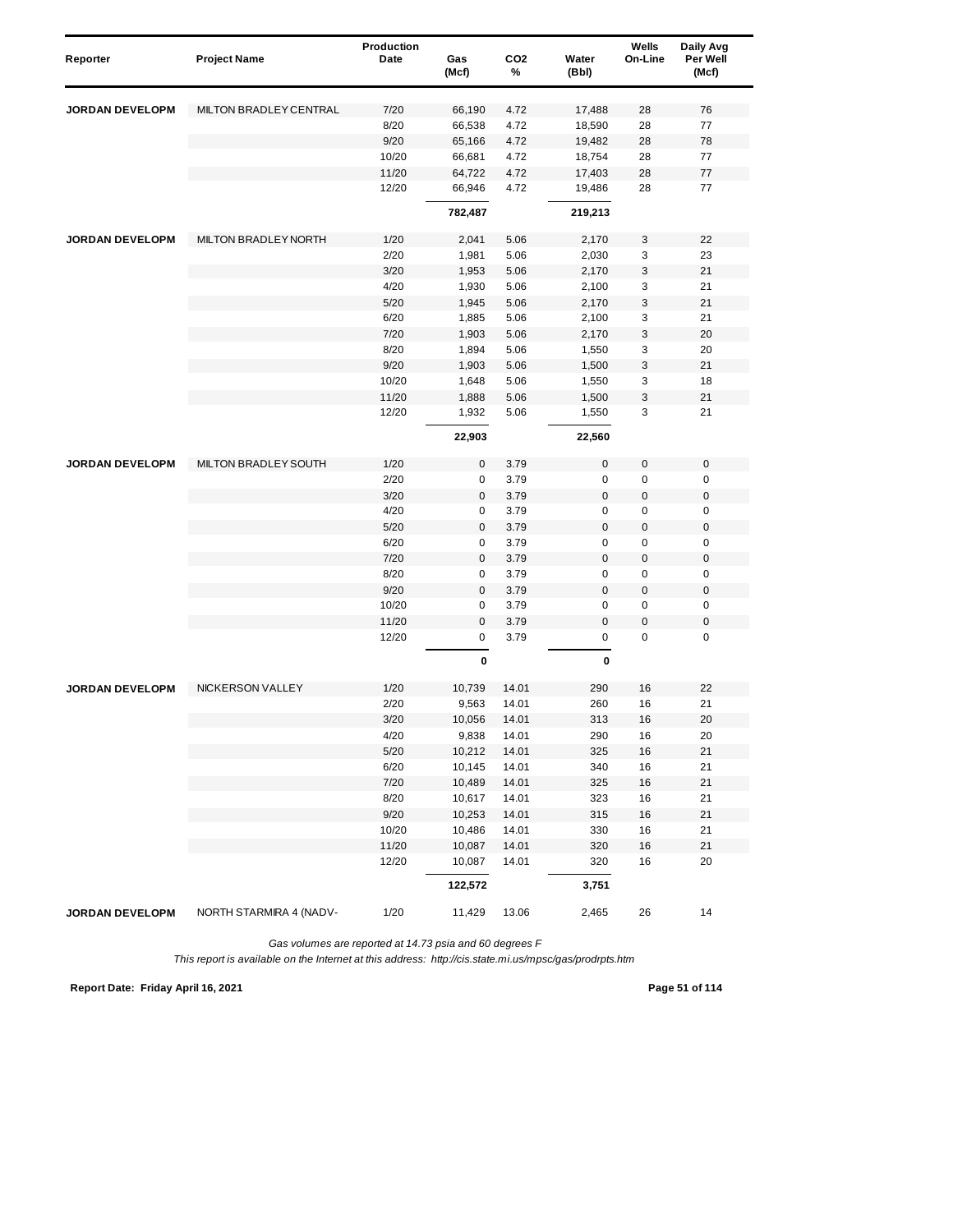| Reporter               | <b>Project Name</b>     | Production<br>Date | Gas<br>(Mcf)   | CO <sub>2</sub><br>% | Water<br>(Bbl) | Wells<br>On-Line | Daily Avg<br>Per Well<br>(Mcf) |
|------------------------|-------------------------|--------------------|----------------|----------------------|----------------|------------------|--------------------------------|
| <b>JORDAN DEVELOPM</b> | NORTH STARMIRA 4 (NADV- | 2/20               | 9,960          | 13.06                | 3,251          | 26               | 13                             |
|                        |                         | 3/20               | 10,263         | 13.06                | 3,586          | 26               | 13                             |
|                        |                         | 4/20               | 9,636          | 13.06                | 3,319          | 26               | 12                             |
|                        |                         | 5/20               | 10,110         | 13.06                | 3,522          | 26               | 13                             |
|                        |                         | 6/20               | 10,250         | 13.06                | 3,486          | 26               | 13                             |
|                        |                         | 7/20               | 9,749          | 13.06                | 2,910          | 26               | 12                             |
|                        |                         | 8/20               | 9,716          | 13.06                | 3,401          | 26               | 12                             |
|                        |                         | 9/20               | 9,288          | 13.06                | 4,411          | 26               | 12                             |
|                        |                         | 10/20              | 9,634          | 13.06                | 6,374          | 26               | 12                             |
|                        |                         | 11/20              | 9,291          | 13.06                | 6,965          | 26               | 12                             |
|                        |                         | 12/20              | 10,044         | 13.06                | 6,421          | 26               | 12                             |
|                        |                         |                    | 119,370        |                      | 50,111         |                  |                                |
| <b>JORDAN DEVELOPM</b> | PAIR O DICE             | 1/20               | 14,828         | 15.15                | 740            | 16               | 30                             |
|                        |                         | 2/20               | 11,924         | 15.15                | 65             | 16               | 26                             |
|                        |                         | 3/20               | 12,107         | 15.15                | $\pmb{0}$      | 16               | 24                             |
|                        |                         | 4/20               | 11,510         | 15.15                | 0              | 16               | 24                             |
|                        |                         | 5/20               | 11,572         | 15.15                | 10             | 16               | 23                             |
|                        |                         | 6/20               | 11,498         | 15.15                | 10             | 16               | 24                             |
|                        |                         | 7/20               | 11,890         | 15.15                | $\mathsf 0$    | 16               | 24                             |
|                        |                         | 8/20               | 11,446         | 15.15                | $\pmb{0}$      | 16               | 23                             |
|                        |                         | 9/20               | 11,102         | 15.15                | $\mathbf 0$    | 16               | 23                             |
|                        |                         | 10/20              | 12,205         | 15.15                | 190            | 16               | 25                             |
|                        |                         | 11/20              | 13,209         | 15.15                | 1,007          | 16               | 28                             |
|                        |                         | 12/20              | 13,576         | 15.15                | 940            | 16               | 27                             |
|                        |                         |                    | 146,867        |                      | 2,962          |                  |                                |
| <b>JORDAN DEVELOPM</b> | PIGEON RIVER (SAWDUST)  | 1/20               | 3,501          | 5.05                 | 1,152          | 6                | 19                             |
|                        |                         | 2/20               | 3,259          | 5.05                 | 1,083          | 6                | 19                             |
|                        |                         | 3/20               | 3,732          | 5.05                 | 803            | 6                | 20                             |
|                        |                         | 4/20               | 3,637          | 5.05                 | 782            | 6                | 20                             |
|                        |                         | 5/20               | 3,262          | 5.05                 | 825            | $\,6$            | 18                             |
|                        |                         | 6/20               | 2,959          | 5.05                 | 817            | 6                | 16                             |
|                        |                         | 7/20               | 3,027          | 5.05                 | 988            | $\,6\,$          | 16                             |
|                        |                         | 8/20               | 3,692          | 5.05                 | 1,017          | 6                | 20                             |
|                        |                         | 9/20               | 3,202          | 5.05                 | 880            | $\,6$            | 18                             |
|                        |                         | 10/20              | 2,396          | 5.05                 | 867            | 6                | 13                             |
|                        |                         | 11/20<br>12/20     | 3,142<br>3,227 | 5.05<br>5.05         | 981<br>2,009   | 6<br>6           | 17<br>17                       |
|                        |                         |                    | 39,036         |                      | 12,204         |                  |                                |
|                        |                         |                    |                |                      |                |                  |                                |
| <b>JORDAN DEVELOPM</b> | <b>SCHROEDER</b>        | 1/20               | 2,675          | 24.30                | 0              | 10               | 9                              |
|                        |                         | 2/20               | 2,422          | 24.30                | $\mathsf 0$    | $10$             | 8                              |
|                        |                         | 3/20               | 2,650          | 24.30                | $\pmb{0}$      | $10$             | 9                              |
|                        |                         | 4/20               | 2,643          | 24.30                | 0              | 10               | $\boldsymbol{9}$               |
|                        |                         | 5/20               | 2,588          | 24.30                | $\pmb{0}$      | $10$             | 8                              |
|                        |                         | 6/20<br>7/20       | 2,465          | 24.30                | 0              | 10<br>$10$       | 8<br>$\overline{\mathcal{I}}$  |
|                        |                         | 8/20               | 2,142          | 24.30                | 0<br>0         |                  |                                |
|                        |                         | 9/20               | 2,243<br>1,907 | 24.30<br>24.30       | 0              | 10<br>10         | $\boldsymbol{7}$<br>6          |
|                        |                         | 10/20              | 0              | 24.30                | $\pmb{0}$      | 0                | 0                              |
|                        |                         |                    |                |                      |                |                  |                                |

*This report is available on the Internet at this address: http://cis.state.mi.us/mpsc/gas/prodrpts.htm*

**Report Date: Friday April 16, 2021 Page 52 of 114**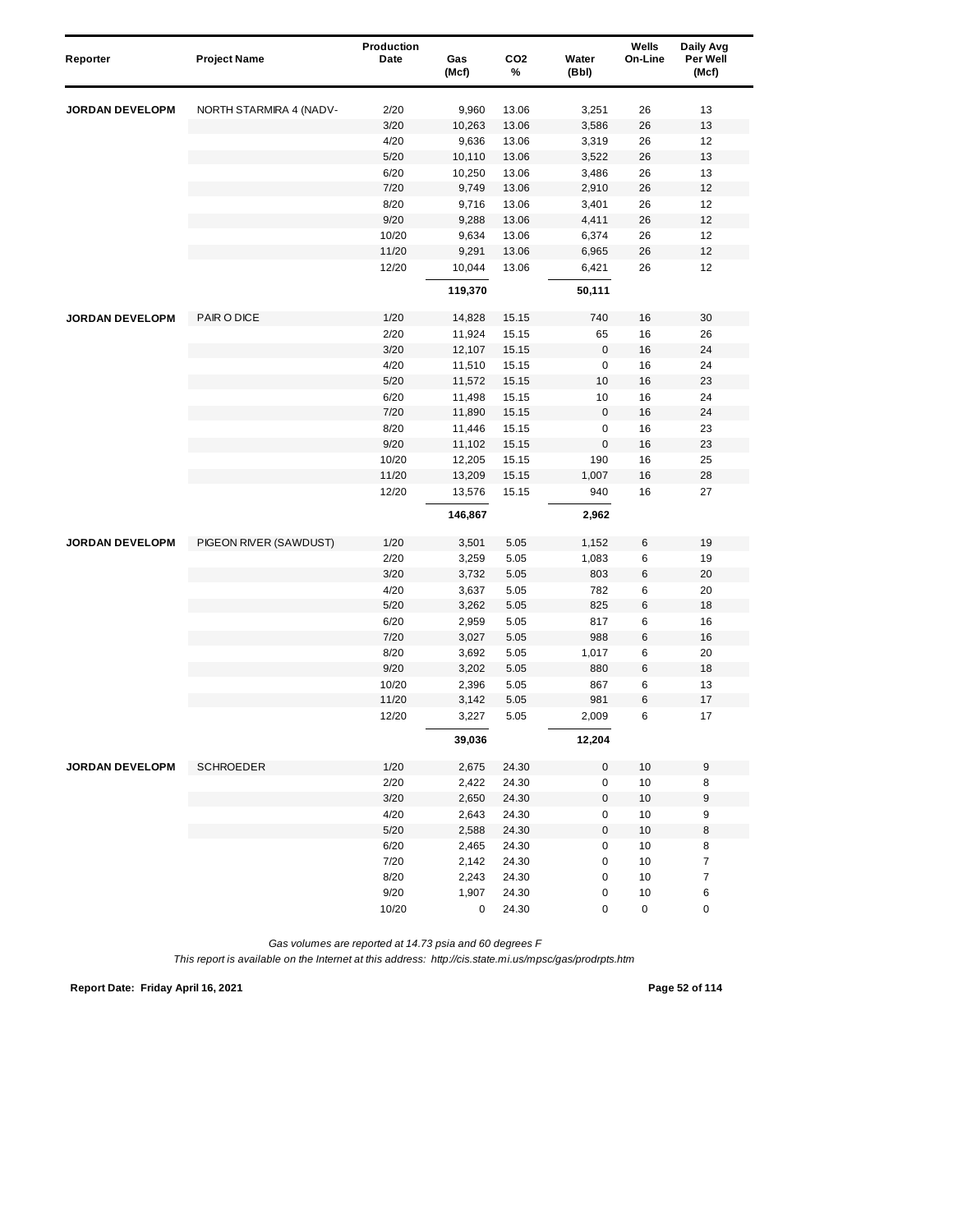| Reporter               | <b>Project Name</b> | Production<br>Date | Gas     | CO <sub>2</sub> | Water       | Wells<br>On-Line | Daily Avg<br>Per Well |
|------------------------|---------------------|--------------------|---------|-----------------|-------------|------------------|-----------------------|
|                        |                     |                    | (Mcf)   | %               | (Bbl)       |                  | (Mcf)                 |
| <b>JORDAN DEVELOPM</b> | <b>SCHROEDER</b>    | 11/20              | 0       | 24.30           | $\mathbf 0$ | $\pmb{0}$        | $\mathbf 0$           |
|                        |                     | 12/20              | 0       | 24.30           | 0           | $\mathbf 0$      | $\mathbf 0$           |
|                        |                     |                    |         |                 | 0           |                  |                       |
|                        |                     |                    | 21,735  |                 |             |                  |                       |
| <b>JORDAN DEVELOPM</b> | <b>SLAM DUNCAN</b>  | 1/20               | 11,523  | 13.97           | 103         | 17               | 22                    |
|                        |                     | 2/20               | 11,129  | 13.97           | 100         | 17               | 23                    |
|                        |                     | 3/20               | 11,876  | 13.97           | 105         | 17               | 23                    |
|                        |                     | 4/20               | 11,265  | 13.97           | 114         | 17               | 22                    |
|                        |                     | 5/20               | 12,065  | 13.97           | 100         | 17               | 23                    |
|                        |                     | 6/20               | 11,911  | 13.97           | 100         | 17               | 23                    |
|                        |                     | 7/20               | 12,259  | 13.97           | 104         | 17               | 23                    |
|                        |                     | 8/20               | 12,418  | 13.97           | 101         | 17               | 24                    |
|                        |                     | 9/20               | 12,113  | 13.97           | 105         | 17               | 24                    |
|                        |                     | 10/20              | 12,132  | 13.97           | 101         | 17               | 23                    |
|                        |                     | 11/20              | 11,687  | 13.97           | 106         | 17               | 23                    |
|                        |                     | 12/20              | 12,303  | 13.97           | 105         | 17               | 23                    |
|                        |                     |                    | 142,681 |                 | 1,244       |                  |                       |
| <b>JORDAN DEVELOPM</b> | <b>SNAKE EYES</b>   | 1/20               | 3,719   | 15.15           | 240         | 3                | 40                    |
|                        |                     | 2/20               | 3,345   | 15.15           | 22          | 3                | 38                    |
|                        |                     | 3/20               | 3,312   | 15.15           | $\mathbf 0$ | 3                | 36                    |
|                        |                     | 4/20               | 3,136   | 15.15           | $\pmb{0}$   | 3                | 35                    |
|                        |                     | 5/20               | 2,990   | 15.15           | $\bf 0$     | 3                | 32                    |
|                        |                     | 6/20               | 2,843   | 15.15           | 0           | 3                | 32                    |
|                        |                     | 7/20               | 3,141   | 15.15           | $\bf 0$     | 3                | 34                    |
|                        |                     | 8/20               | 3,515   | 15.15           | $\pmb{0}$   | 3                | 38                    |
|                        |                     | 9/20               | 3,557   | 15.15           | $\pmb{0}$   | 3                | 40                    |
|                        |                     | 10/20              | 2,576   | 15.15           | 80          | 3                | 28                    |
|                        |                     | 11/20              | 2,896   | 15.15           | 207         | 3                | 32                    |
|                        |                     | 12/20              | 3,233   | 15.15           | 190         | 3                | 35                    |
|                        |                     |                    | 38,263  |                 | 739         |                  |                       |
| <b>JORDAN DEVELOPM</b> | <b>VIENNA1</b>      | 1/20               | 0       | 2.46            | $\bf 0$     | 0                | $\mathbf 0$           |
|                        |                     | 2/20               | 0       | 2.46            | 0           | $\mathbf 0$      | 0                     |
|                        |                     | 3/20               | 0       | 2.46            | $\bf 0$     | $\boldsymbol{0}$ | $\boldsymbol{0}$      |
|                        |                     | 4/20               | 0       | 2.46            | $\pmb{0}$   | 0                | $\pmb{0}$             |
|                        |                     | 5/20               | 0       | 2.46            | $\bf 0$     | $\bf{0}$         | $\boldsymbol{0}$      |
|                        |                     | 6/20               | 0       | 2.46            | 0           | 0                | 0                     |
|                        |                     | 7/20               | 78      | 2.46            | 128         | 19               | 0                     |
|                        |                     | 8/20               | 865     | 2.46            | 486         | 19               | 1                     |
|                        |                     | 9/20               | 0       | 2.46            | $\bf 0$     | $\pmb{0}$        | $\mathbf 0$           |
|                        |                     | 10/20              | 0       | 2.46            | 0           | 0                | 0                     |
|                        |                     | 11/20              | 0       | 2.46            | $\pmb{0}$   | $\pmb{0}$        | $\pmb{0}$             |
|                        |                     | 12/20              | 0       | 2.46            | 0           | $\pmb{0}$        | $\pmb{0}$             |
|                        |                     |                    | 943     |                 | 614         |                  |                       |
| JORDAN DEVELOPM        | <b>VIENNA 2</b>     | 1/20               | 16,594  | 13.27           | 3,327       | 30               | 18                    |
|                        |                     | 2/20               | 15,423  | 13.27           | 3,113       | 30               | 18                    |
|                        |                     | 3/20               | 16,155  | 13.27           | 3,245       | 30               | 17                    |
|                        |                     | 4/20               | 16,339  | 13.27           | 3,049       | 30               | 18                    |
|                        |                     | 5/20               | 16,738  | 13.27           | 3,234       | 30               | 18                    |

**Report Date: Friday April 16, 2021 Page 53 of 114**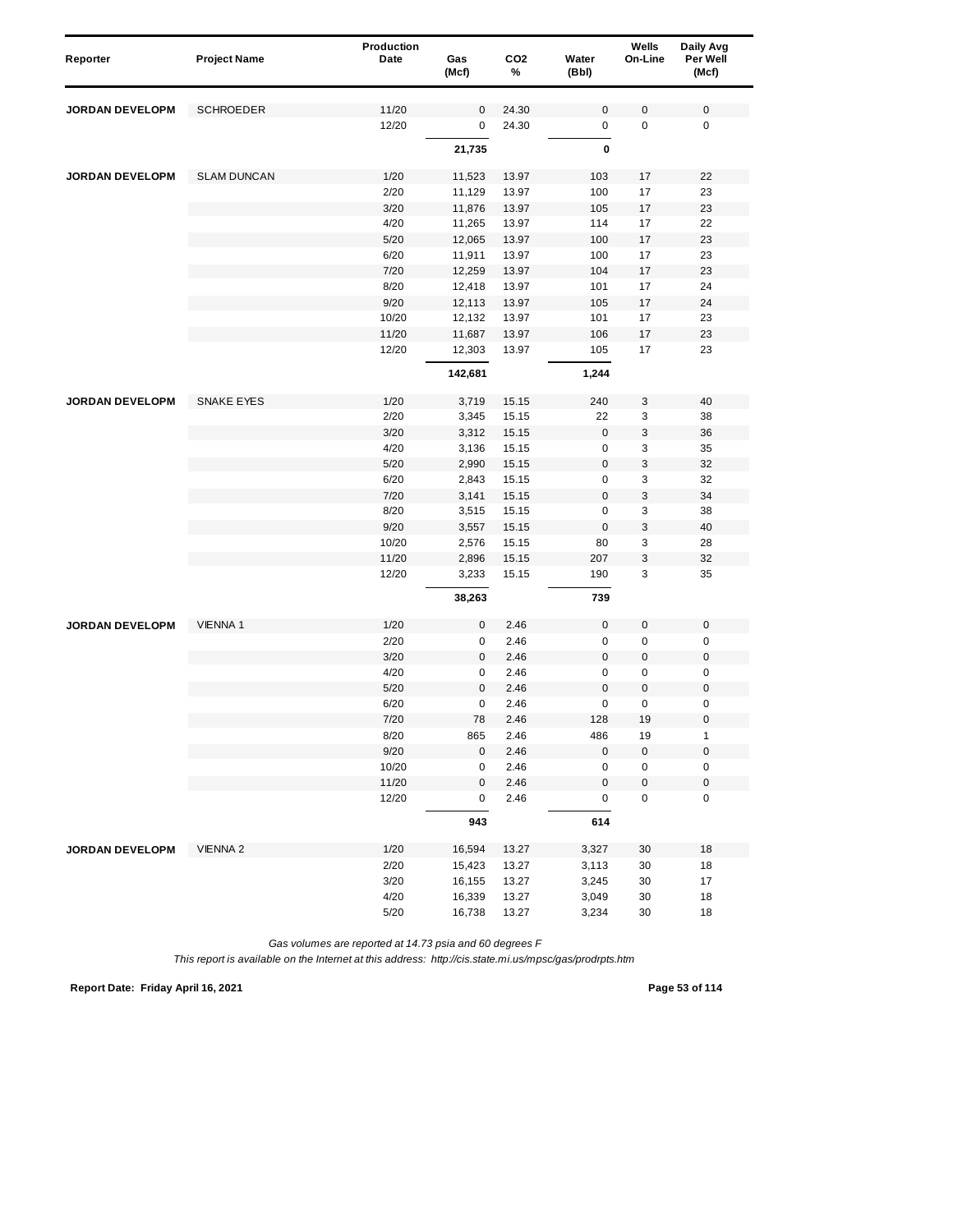| Reporter                | <b>Project Name</b>                   | Production<br>Date | Gas<br>(Mcf) | CO <sub>2</sub><br>% | Water<br>(Bbl) | Wells<br>On-Line | Daily Avg<br>Per Well<br>(Mcf) |
|-------------------------|---------------------------------------|--------------------|--------------|----------------------|----------------|------------------|--------------------------------|
|                         |                                       |                    |              |                      |                |                  |                                |
| <b>JORDAN DEVELOPM</b>  | <b>VIENNA 2</b>                       | 6/20               | 16,158       | 13.27                | 3,257          | 30               | 18                             |
|                         |                                       | 7/20               | 16,500       | 13.27                | 3,452          | 30               | 18                             |
|                         |                                       | 8/20               | 15,981       | 13.27                | 3,831          | 30               | 17                             |
|                         |                                       | 9/20               | 15,287       | 13.27                | 3,580          | 30               | 17                             |
|                         |                                       | 10/20              | 16,572       | 13.27                | 3,939          | 30               | 18                             |
|                         |                                       | 11/20              | 15,319       | 13.27                | 3,914          | 30               | 17                             |
|                         |                                       | 12/20              | 16,141       | 13.27                | 4,020          | 30               | 17                             |
|                         |                                       |                    | 193,207      |                      | 41,961         |                  |                                |
| <b>JORDAN DEVELOPM</b>  | <b>VIENNA 3</b>                       | 1/20               | 5,428        | 23.87                | 870            | 12               | 15                             |
|                         |                                       | 2/20               | 4,903        | 23.87                | 890            | 12               | 14                             |
|                         |                                       | 3/20               | 5,179        | 23.87                | 860            | 12               | 14                             |
|                         |                                       | 4/20               | 5,293        | 23.87                | 890            | 12               | 15                             |
|                         |                                       | 5/20               | 5,044        | 23.87                | 855            | 12               | 14                             |
|                         |                                       | 6/20               | 5,137        | 23.87                | 880            | 12               | 14                             |
|                         |                                       | 7/20               | 4,149        | 23.87                | 815            | 12               | 11                             |
|                         |                                       | 8/20               | 4,248        | 23.87                | 870            | 12               | 11                             |
|                         |                                       | 9/20               | 4,098        | 23.87                | 790            | 12               | 11                             |
|                         |                                       | 10/20              | 5,026        | 23.87                | 815            | 12               | 13                             |
|                         |                                       | 11/20              | 5,085        | 23.87                | 1,054          | 12               | 14                             |
|                         |                                       | 12/20              | 5,199        | 23.87                | 1,146          | 12               | 14                             |
|                         |                                       |                    | 58,789       |                      | 10,735         |                  |                                |
| <b>JORDAN DEVELOPM</b>  | <b>VOYER LAKE</b>                     | 1/20               | 13,626       | 19.96                | 830            | 16               | 27                             |
|                         |                                       | 2/20               | 11,673       | 19.96                | 810            | 16               | 25                             |
|                         |                                       | 3/20               | 12,747       | 19.96                | 815            | 16               | 26                             |
|                         |                                       | 4/20               | 12,589       | 19.96                | 970            | 16               | 26                             |
|                         |                                       | 5/20               | 12,801       | 19.96                | 930            | 16               | 26                             |
|                         |                                       | 6/20               | 12,466       | 19.96                | 920            | 16               | 26                             |
|                         |                                       | 7/20               | 12,632       | 19.96                | 915            | 16               | 25                             |
|                         |                                       | 8/20               | 12,972       | 19.96                | 920            | 16               | 26                             |
|                         |                                       | 9/20               | 12,184       | 19.96                | 810            | 16               | 25                             |
|                         |                                       | 10/20              | 12,899       | 19.96                | 875            | 16               | 26                             |
|                         |                                       | 11/20              | 12,307       | 19.96                | 970            | 16               | 26                             |
|                         |                                       | 12/20              | 12,395       | 19.96                | 1,005          | 16               | 25                             |
|                         |                                       |                    | 151,291      |                      | 10,770         |                  |                                |
|                         | JORDAN DEVELOPMENT - REPORTER TOTALS: |                    | 2,833,523    |                      | 1,007,971      |                  |                                |
| <b>LAMBDA ENERGY RE</b> | $35-12$                               | 1/20               | 963          | 20.13                | 90             | 9                | 3                              |
|                         |                                       | 2/20               | 0            | 0.00                 | $\mathbf 0$    | 0                | 0                              |
|                         |                                       | 3/20               | 1,341        | 20.13                | 0              | 9                | $\mathbf 5$                    |
|                         |                                       | 4/20               | 4,968        | 20.13                | 234            | 9                | 18                             |
|                         |                                       | $5/20$             | 4,932        | 20.13                | 360            | 9                | 18                             |
|                         |                                       | 6/20               | 4,932        | 20.13                | 252            | 9                | 18                             |
|                         |                                       | 7/20               | 4,491        | 20.13                | 288            | 9                | 16                             |
|                         |                                       | 8/20               | 4,707        | 20.13                | 180            | 9                | 17                             |
|                         |                                       | 9/20               | 4,446        | 20.13                | 261            | 9                | 16                             |
|                         |                                       | 10/20              | 4,545        | 20.13                | 585            | 9                | 16                             |
|                         |                                       | 11/20              | 4,077        | 20.13                | 207            | 9                | 15                             |
|                         |                                       | 12/20              | 4,158        | 20.13                | 117            | 9                | 15                             |

*This report is available on the Internet at this address: http://cis.state.mi.us/mpsc/gas/prodrpts.htm*

**Report Date: Friday April 16, 2021 Page 54 of 114**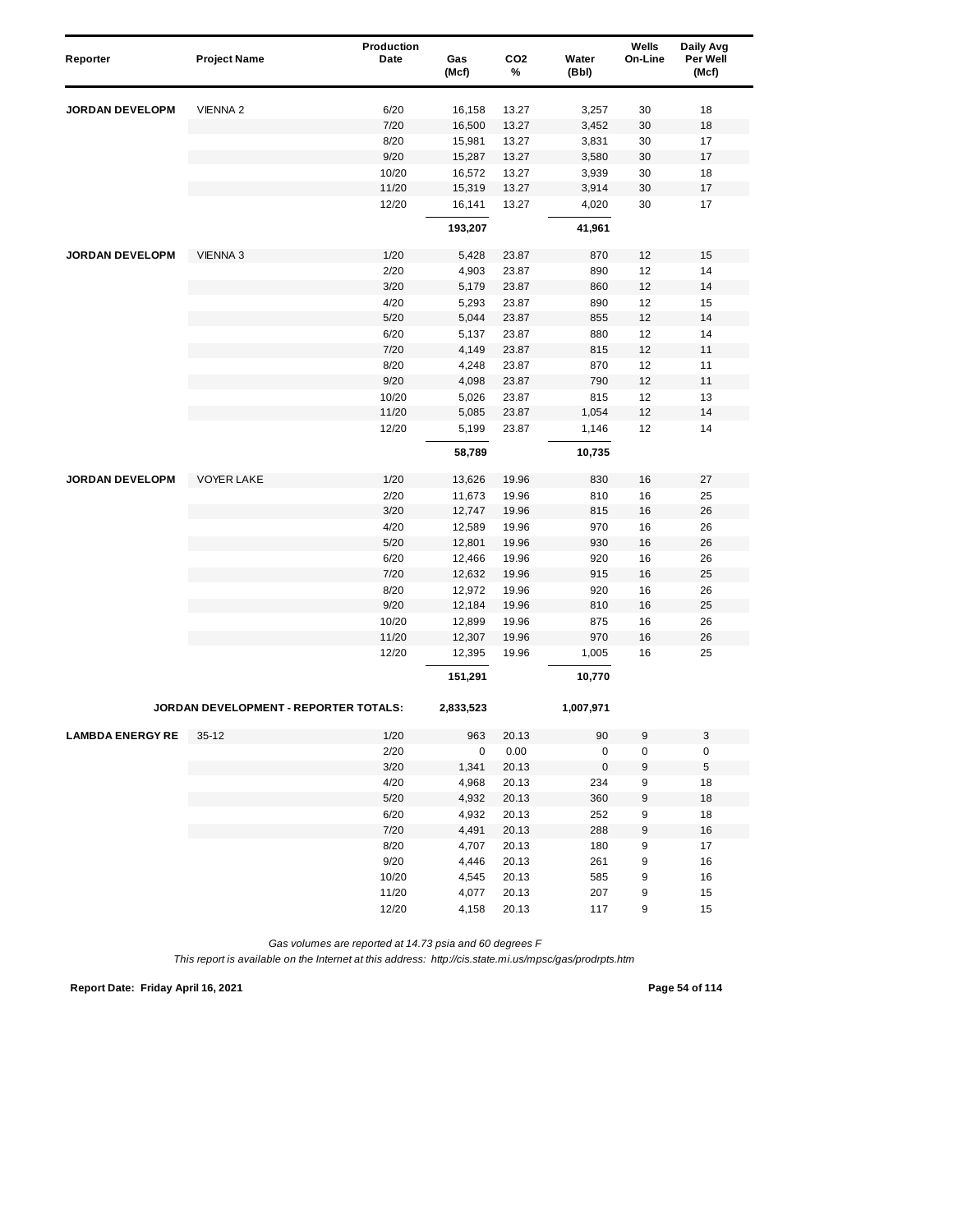| Reporter                | <b>Project Name</b>  | Production<br>Date | Gas       | CO <sub>2</sub> | Water       | Wells<br>On-Line | Daily Avg<br>Per Well |
|-------------------------|----------------------|--------------------|-----------|-----------------|-------------|------------------|-----------------------|
|                         |                      |                    | (Mcf)     | %               | (Bbl)       |                  | (Mcf)                 |
|                         |                      |                    |           |                 |             |                  |                       |
|                         |                      |                    | 43,560    |                 | 2,574       |                  |                       |
| <b>LAMBDA ENERGY RE</b> | ALBERT/LOUD          | 1/20               | 56,220    | 18.37           | 4,178       | 72               | 25                    |
|                         |                      | 2/20               | 48,064    | 18.37           | 3,360       | 72               | 23                    |
|                         |                      | 3/20               | 36,049    | 18.37           | 3,495       | 72               | 16                    |
|                         |                      | 4/20               | 36,439    | 18.37           | 5,542       | 72               | 17                    |
|                         |                      | 5/20               | 41,593    | 18.52           | 5,078       | 72               | 19                    |
|                         |                      | 6/20               | 36,436    | 18.52           | 3,605       | 72               | 17                    |
|                         |                      | 7/20               | 41,985    | 18.52           | 1,102       | 72               | 19                    |
|                         |                      | 8/20               | 47,803    | 18.52           | 895         | 72               | 21                    |
|                         |                      | 9/20               | 50,813    | 18.52           | 1,594       | 72               | 24                    |
|                         |                      | 10/20              | 64,316    | 18.52           | 2,834       | 72               | 29                    |
|                         |                      | 11/20              | 59,299    | 18.52           | 2,097       | 72               | 27                    |
|                         |                      | 12/20              | 62,295    | 18.52           | 1,603       | 72               | 28                    |
|                         |                      |                    | 581,312   |                 | 35,383      |                  |                       |
| <b>LAMBDA ENERGY RE</b> | <b>AVERY SMITH</b>   | 1/20               | 6,300     | 26.24           | 160         | 8                | 25                    |
|                         |                      | 2/20               | 5,779     | 25.16           | 152         | 8                | 25                    |
|                         |                      | 3/20               | 6,304     | 25.17           | 160         | 8                | 25                    |
|                         |                      | 4/20               | 6,015     | 25.17           | 144         | 8                | 25                    |
|                         |                      | 5/20               | 6,093     | 25.15           | 168         | 8                | 25                    |
|                         |                      | 6/20               | 5,797     | 25.11           | 152         | 8                | 24                    |
|                         |                      | 7/20               | 6,199     | 25.11           | 160         | 8                | 25                    |
|                         |                      | 8/20               | 5,843     | 25.09           | 144         | 8                | 24                    |
|                         |                      | 9/20               | 6,025     | 25.08           | 152         | 8                | 25                    |
|                         |                      | 10/20              | 6,172     | 25.09           | 160         | 8                | 25                    |
|                         |                      | 11/20              | 5,707     | 25.08           | 152         | 8                | 24                    |
|                         |                      | 12/20              | 6,048     | 25.09           | 160         | 8                | 24                    |
|                         |                      |                    | 72,282    |                 | 1,864       |                  |                       |
|                         |                      |                    |           |                 |             |                  |                       |
| <b>LAMBDA ENERGY RE</b> | <b>BARNEY MILLER</b> | 1/20               | 9,070     | 19.35           | 700         | 10               | 29                    |
|                         |                      | 2/20               | 8,230     | 19.35           | 570         | 10               | 28                    |
|                         |                      | 3/20               | 8,720     | 19.35           | 640         | 10               | 28                    |
|                         |                      | 4/20               | 8,160     | 19.35           | 640         | 10               | 27                    |
|                         |                      | 5/20               | 8,260     | 19.35           | 370         | 10               | 27                    |
|                         |                      | 6/20               | 8,160     | 19.35           | 620         | 10               | 27                    |
|                         |                      | 7/20               | 7,940     | 19.35           | 540         | 10               | 26                    |
|                         |                      | 8/20               | 8,490     | 19.35           | 490         | 10               | 27                    |
|                         |                      | 9/20               | 8,400     | 19.35           | 350         | 10               | 28                    |
|                         |                      | 10/20              | 8,770     | 19.35           | 0           | 10               | 28                    |
|                         |                      | 11/20              | 8,160     | 19.35           | 300         | 10               | 27                    |
|                         |                      | 12/20              | 7,870     | 19.35           | 530         | 10               | 25                    |
|                         |                      |                    | 100,230   |                 | 5,750       |                  |                       |
| <b>LAMBDA ENERGY RE</b> | <b>BEAR LAKE 13</b>  | 1/20               | 0         | 0.00            | 0           | 0                | $\pmb{0}$             |
|                         |                      | 2/20               | 0         | 0.00            | 0           | $\pmb{0}$        | 0                     |
|                         |                      | 3/20               | $\pmb{0}$ | 0.00            | $\mathbf 0$ | 0                | $\boldsymbol{0}$      |
|                         |                      | 4/20               | 0         | 0.00            | 0           | 0                | $\pmb{0}$             |
|                         |                      | $5/20$             | 0         | 0.00            | $\mathbf 0$ | 0                | 0                     |
|                         |                      | 6/20               | 0         | 0.00            | 0           | 0                | 0                     |
|                         |                      | 7/20               | 0         | $0.00\,$        | 0           | 0                | 0                     |

*This report is available on the Internet at this address: http://cis.state.mi.us/mpsc/gas/prodrpts.htm*

**Report Date: Friday April 16, 2021 Page 55 of 114**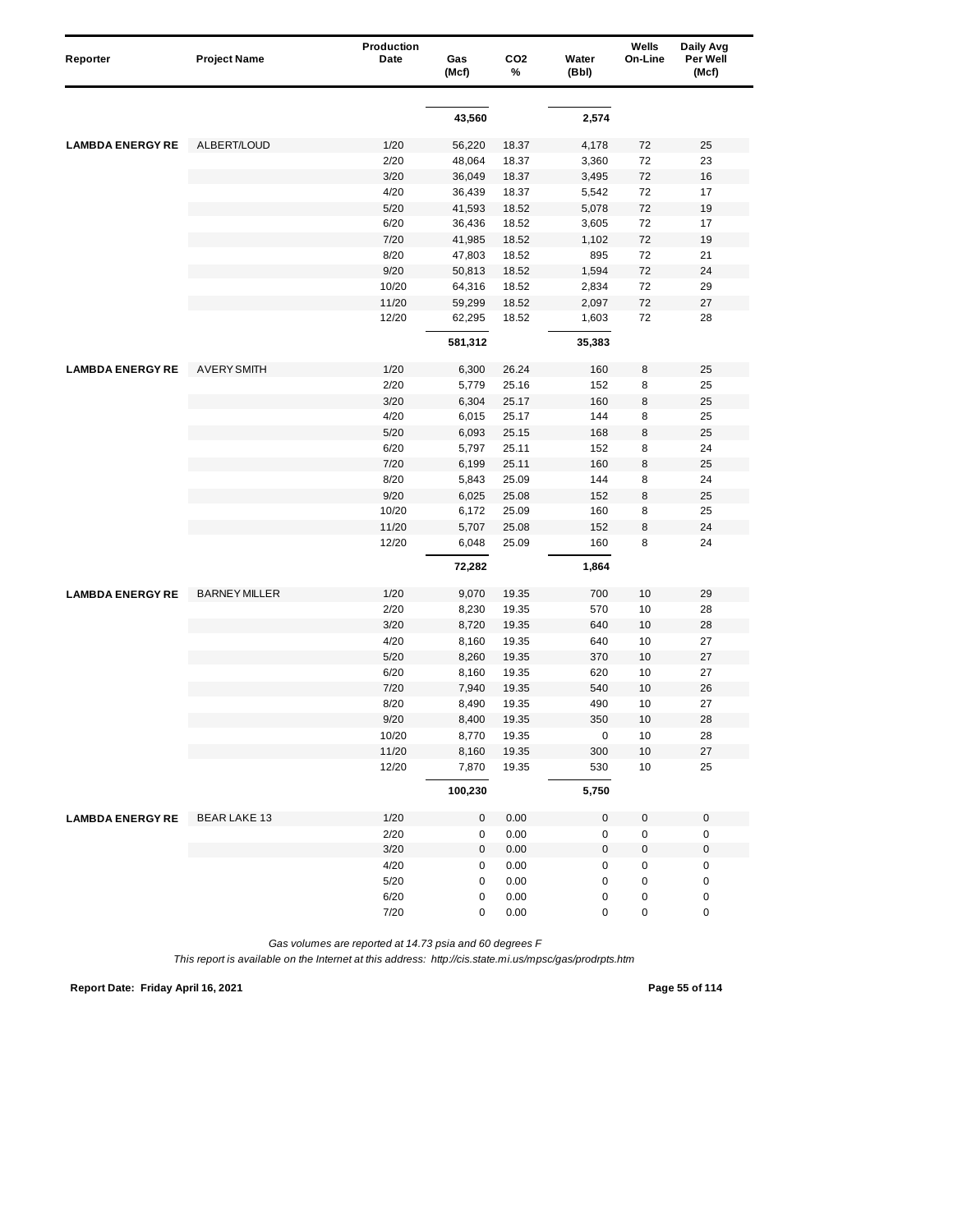| Reporter                | <b>Project Name</b> | Production<br>Date | Gas<br>(Mcf) | CO <sub>2</sub><br>% | Water<br>(Bbl) | Wells<br>On-Line | Daily Avg<br>Per Well<br>(Mcf) |  |
|-------------------------|---------------------|--------------------|--------------|----------------------|----------------|------------------|--------------------------------|--|
| <b>LAMBDA ENERGY RE</b> | <b>BEAR LAKE 13</b> | 8/20               | 0            | 0.00                 | $\mathsf 0$    | $\pmb{0}$        | $\mathbf 0$                    |  |
|                         |                     | 9/20               | $\pmb{0}$    | 0.00                 | $\bf 0$        | $\mathbf 0$      | $\pmb{0}$                      |  |
|                         |                     | 10/20              | 0            | 0.00                 | 0              | 0                | $\mathbf 0$                    |  |
|                         |                     | 11/20              | $\mathbf 0$  | 0.00                 | $\mathbf 0$    | 0                | $\pmb{0}$                      |  |
|                         |                     | 12/20              | 0            | 0.00                 | 0              | 0                | $\mathbf 0$                    |  |
|                         |                     |                    | 0            |                      | 0              |                  |                                |  |
| <b>LAMBDA ENERGY RE</b> | <b>BEAR LAKE 23</b> | 1/20               | 0            | 0.00                 | 0              | $\pmb{0}$        | $\mathbf 0$                    |  |
|                         |                     | 2/20               | $\pmb{0}$    | 0.00                 | $\mathsf 0$    | 0                | $\mathbf 0$                    |  |
|                         |                     | 3/20               | 0            | 0.00                 | $\mathbf 0$    | $\mathbf 0$      | $\pmb{0}$                      |  |
|                         |                     | 4/20               | 0            | 0.00                 | 0              | 0                | $\mathbf 0$                    |  |
|                         |                     | 5/20               | $\pmb{0}$    | 0.00                 | $\mathbf{0}$   | 0                | $\mathbf 0$                    |  |
|                         |                     | 6/20               | 0            | 0.00                 | 0              | $\mathbf 0$      | $\pmb{0}$                      |  |
|                         |                     | 7/20               | $\mathbf 0$  | 0.00                 | $\mathbf{0}$   | 0                | $\mathbf 0$                    |  |
|                         |                     | 8/20               | $\pmb{0}$    | 0.00                 | $\mathsf 0$    | 0                | $\mathbf 0$                    |  |
|                         |                     | 9/20               | $\pmb{0}$    | 0.00                 | $\bf 0$        | $\mathbf 0$      | $\mathbf 0$                    |  |
|                         |                     | 10/20              | $\pmb{0}$    | 0.00                 | 0              | 0                | $\mathbf 0$                    |  |
|                         |                     | 11/20              | $\pmb{0}$    | 0.00                 | $\mathbf 0$    | 0                | $\pmb{0}$                      |  |
|                         |                     | 12/20              | 0            | 0.00                 | 0              | 0                | $\mathbf 0$                    |  |
|                         |                     |                    | 0            |                      | 0              |                  |                                |  |
| <b>LAMBDA ENERGY RE</b> | <b>BEAR LAKE 26</b> | 1/20               | $\pmb{0}$    | 0.00                 | $\mathbf 0$    | 0                | $\mathbf 0$                    |  |
|                         |                     | 2/20               | $\pmb{0}$    | 0.00                 | $\mathsf 0$    | 0                | $\mathbf 0$                    |  |
|                         |                     | 3/20               | 0            | 0.00                 | $\pmb{0}$      | $\mathbf 0$      | $\pmb{0}$                      |  |
|                         |                     | 4/20               | $\pmb{0}$    | 0.00                 | 0              | 0                | $\mathbf 0$                    |  |
|                         |                     | 5/20               | $\pmb{0}$    | 0.00                 | $\bf 0$        | 0                | $\mathbf 0$                    |  |
|                         |                     | 6/20               | 0            | 0.00                 | 0              | 0                | $\pmb{0}$                      |  |
|                         |                     | 7/20               | 0            | 0.00                 | $\mathsf 0$    | 0                | $\pmb{0}$                      |  |
|                         |                     | 8/20               | $\pmb{0}$    | 0.00                 | 0              | 0                | $\mathbf 0$                    |  |
|                         |                     | 9/20               | $\pmb{0}$    | 0.00                 | $\bf 0$        | $\mathbf 0$      | $\mathbf 0$                    |  |
|                         |                     | 10/20              | 0            | 0.00                 | 0              | $\mathbf 0$      | $\mathbf 0$                    |  |
|                         |                     | 11/20              | $\mathbf 0$  | 0.00                 | $\mathbf 0$    | 0                | $\pmb{0}$                      |  |
|                         |                     | 12/20              | 0            | 0.00                 | 0              | 0                | $\mathbf 0$                    |  |
|                         |                     |                    | 0            |                      | $\pmb{0}$      |                  |                                |  |
| <b>LAMBDA ENERGY RE</b> | <b>BLUE SPRUCE</b>  | 1/20               | 1,579        | 13.65                | 5,728          | 16               | $\ensuremath{\mathsf{3}}$      |  |
|                         |                     | 2/20               | 0            | 0.00                 | $\mathsf 0$    | $\pmb{0}$        | $\mathbf 0$                    |  |
|                         |                     | 3/20               | 1,312        | 13.65                | 2,877          | 16               | 3                              |  |
|                         |                     | 4/20               | 4,453        | 13.65                | 14,281         | 16               | 9                              |  |
|                         |                     | $5/20$             | 3,450        | 13.65                | 14,550         | 16               | $\boldsymbol{7}$               |  |
|                         |                     | 6/20               | 3,135        | 13.65                | 13,095         | 16               | $\boldsymbol{7}$               |  |
|                         |                     | 7/20               | 3,960        | 13.65                | 14,295         | 16               | 8                              |  |
|                         |                     | 8/20               | 3,135        | 13.65                | 15,450         | 16               | $\,6\,$                        |  |
|                         |                     | 9/20               | 2,955        | 13.65                | 15,045         | 16               | $\,6\,$                        |  |
|                         |                     | 10/20              | 3,105        | 13.65                | 15,420         | 16               | 6                              |  |
|                         |                     | 11/20              | 3,045        | 13.65                | 13,665         | 16               | 6                              |  |
|                         |                     | 12/20              | 3,135        | 13.65                | 15,285         | 16               | 6                              |  |
|                         |                     |                    | 33,264       |                      | 139,691        |                  |                                |  |
| <b>LAMBDA ENERGY RE</b> | CALEDONIA 11        | 1/20               | 21,584       | 16.39                | 752            | 24               | 29                             |  |
|                         |                     | 2/20               | 18,808       | 16.39                | 392            | 24               | 27                             |  |

*This report is available on the Internet at this address: http://cis.state.mi.us/mpsc/gas/prodrpts.htm*

**Report Date: Friday April 16, 2021 Page 56 of 114**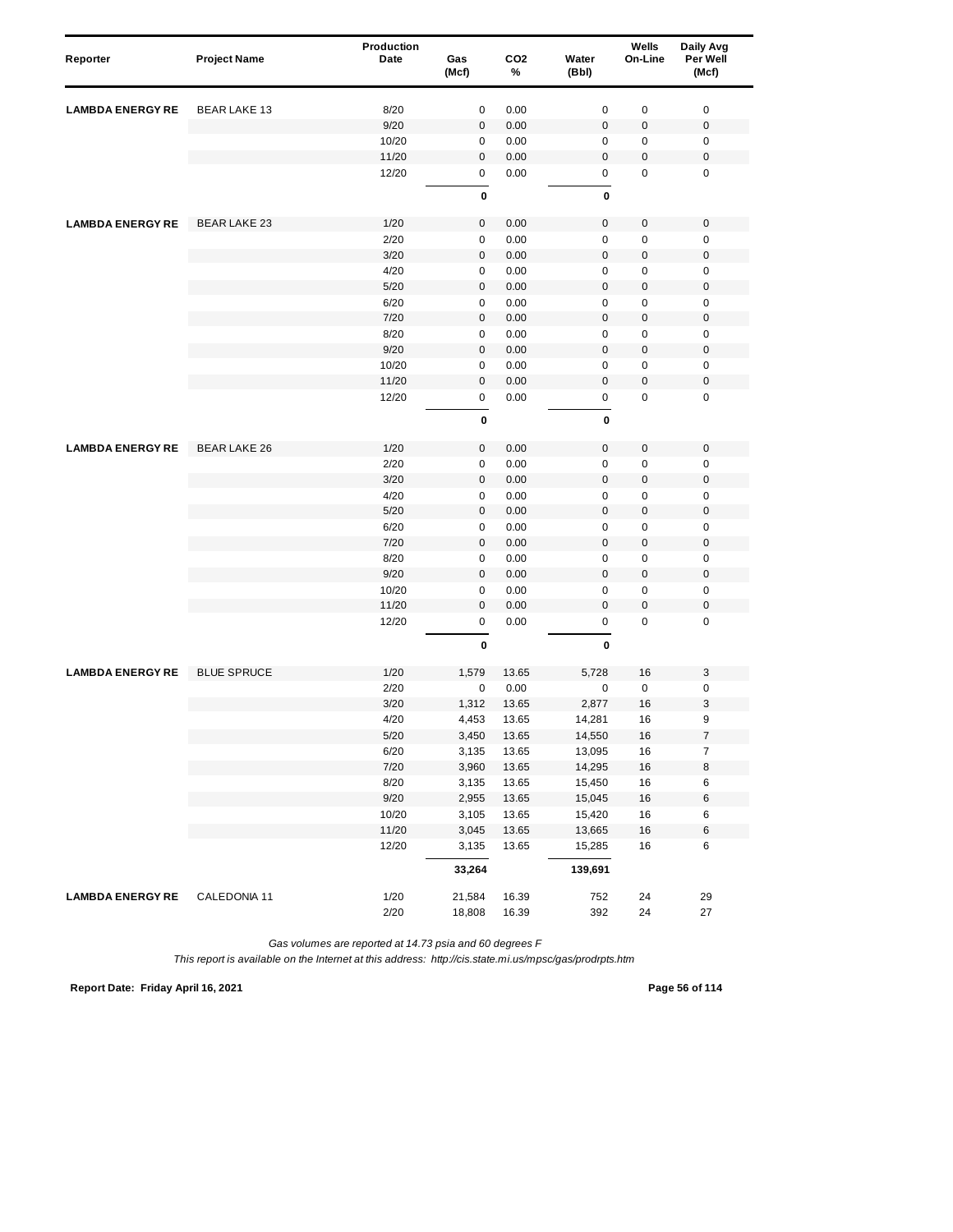| Reporter                | <b>Project Name</b> | <b>Production</b><br>Date | Gas<br>(Mcf) | CO <sub>2</sub><br>% | Water<br>(Bbl)          | Wells<br>On-Line | Daily Avg<br>Per Well<br>(Mcf) |
|-------------------------|---------------------|---------------------------|--------------|----------------------|-------------------------|------------------|--------------------------------|
| <b>LAMBDA ENERGY RE</b> | CALEDONIA 11        | 3/20                      | 20,800       | 16.39                | 416                     | 24               | 28                             |
|                         |                     | 4/20                      | 20,320       | 16.39                | 416                     | 24               | 28                             |
|                         |                     | 5/20                      | 20,256       | 16.39                | 336                     | 24               | 27                             |
|                         |                     | 6/20                      | 18,656       | 16.39                | 296                     | 24               | 26                             |
|                         |                     | 7/20                      | 19,464       | 16.39                | 376                     | 24               | 26                             |
|                         |                     | 8/20                      | 21,272       | 16.39                | 496                     | 24               | 29                             |
|                         |                     | 9/20                      | 20,144       | 16.39                | 376                     | 24               | 28                             |
|                         |                     | 10/20                     | 21,064       | 16.39                | 168                     | 24               | 28                             |
|                         |                     | 11/20                     | 20,200       | 16.39                | 288                     | 24               | 28                             |
|                         |                     | 12/20                     | 20,232       | 16.39                | 320                     | 24               | 27                             |
|                         |                     |                           | 242,800      |                      | 4,632                   |                  |                                |
| <b>LAMBDA ENERGY RE</b> | <b>CLINTON 5/6</b>  | 1/20                      | 6,703        | 18.58                | 257                     | 9                | 24                             |
|                         |                     | 2/20                      | 5,730        | 18.58                | 211                     | 9                | 22                             |
|                         |                     | 3/20                      | 4,298        | 18.58                | 216                     | 9                | 15                             |
|                         |                     | 4/20                      | 4,347        | 18.58                | 343                     | 9                | 16                             |
|                         |                     | 5/20                      | 2,587        | 18.58                | 238                     | 9                | 9                              |
|                         |                     | 6/20                      | 2,271        | 18.58                | 168                     | 9                | 8                              |
|                         |                     | 7/20                      | 2,613        | 18.58                | 52                      | 9                | 9                              |
|                         |                     | 8/20                      | 2,973        | 18.58                | 42                      | 9                | 11                             |
|                         |                     | 9/20                      | 3,163        | 18.58                | 74                      | 9                | 12                             |
|                         |                     | 10/20                     | 4,001        | 18.58                | 133                     | 9                | 14                             |
|                         |                     | 11/20                     | 3,689        | 18.58                | 98                      | 9                | 14                             |
|                         |                     | 12/20                     | 3,877        | 18.58                | 74                      | 9                | 14                             |
|                         |                     |                           | 46,252       |                      | 1,906                   |                  |                                |
| <b>LAMBDA ENERGY RE</b> | <b>COMEDY CLUB</b>  | 1/20                      | 288          | 16.39                | 10                      | 1                | 9                              |
|                         |                     | 2/20                      | 234          | 16.39                | 5                       | 1                | 8                              |
|                         |                     | 3/20                      | 258          | 16.39                | $\sqrt{5}$              | $\mathbf{1}$     | 8                              |
|                         |                     | 4/20                      | 228          | 16.39                | 5                       | 1                | 8                              |
|                         |                     | 5/20                      | 217          | 16.39                | $\overline{\mathbf{4}}$ | 1                | $\overline{\mathcal{I}}$       |
|                         |                     | 6/20                      | 237          | 16.39                | 4                       | 1                | 8                              |
|                         |                     | 7/20                      | 264          | 16.39                | 5                       | $\mathbf{1}$     | 9                              |
|                         |                     | 8/20                      | 238          | 16.39                | 6                       | 1                | 8                              |
|                         |                     | 9/20                      | 217          | 16.39                | $\overline{\mathbf{4}}$ | 1                | $\overline{\mathcal{I}}$       |
|                         |                     | 10/20                     | 250          | 16.39                | $\overline{2}$          | 1                | 8                              |
|                         |                     | 11/20                     | 246          | 16.39                | 3                       | 1                | 8                              |
|                         |                     | 12/20                     | 261          | 16.39                | 4                       | $\mathbf{1}$     | 8                              |
|                         |                     |                           | 2,938        |                      | 57                      |                  |                                |
| <b>LAMBDA ENERGY RE</b> | <b>DEVILS RIVER</b> | 1/20                      | 1,880        | 0.00                 | 9,530                   | 10               | 6                              |
|                         |                     | 2/20                      | 1,490        | 0.00                 | 8,140                   | $10$             | 5                              |
|                         |                     | 3/20                      | 1,830        | 0.00                 | 8,610                   | $10$             | 6                              |
|                         |                     | 4/20                      | 1,770        | 0.00                 | 8,340                   | $10$             | 6                              |
|                         |                     | $5/20$                    | 1,870        | 0.00                 | 8,930                   | $10$             | 6                              |
|                         |                     | 6/20                      | 1,740        | 0.00                 | 8,460                   | 10               | 6                              |
|                         |                     | 7/20                      | 2,120        | 0.00                 | 8,880                   | $10$             | $\overline{\mathcal{I}}$       |
|                         |                     | 8/20                      | 1,870        | 0.00                 | 8,030                   | 10               | 6                              |
|                         |                     | 9/20                      | 1,970        | 0.00                 | 9,400                   | 10               | $\boldsymbol{7}$               |
|                         |                     | 10/20                     | 1,880        | 0.00                 | 7,480                   | $10$             | 6                              |
|                         |                     | 11/20                     | 1,850        | 0.00                 | 6,780                   | $10$             | 6                              |

*This report is available on the Internet at this address: http://cis.state.mi.us/mpsc/gas/prodrpts.htm*

**Report Date: Friday April 16, 2021 Page 57 of 114**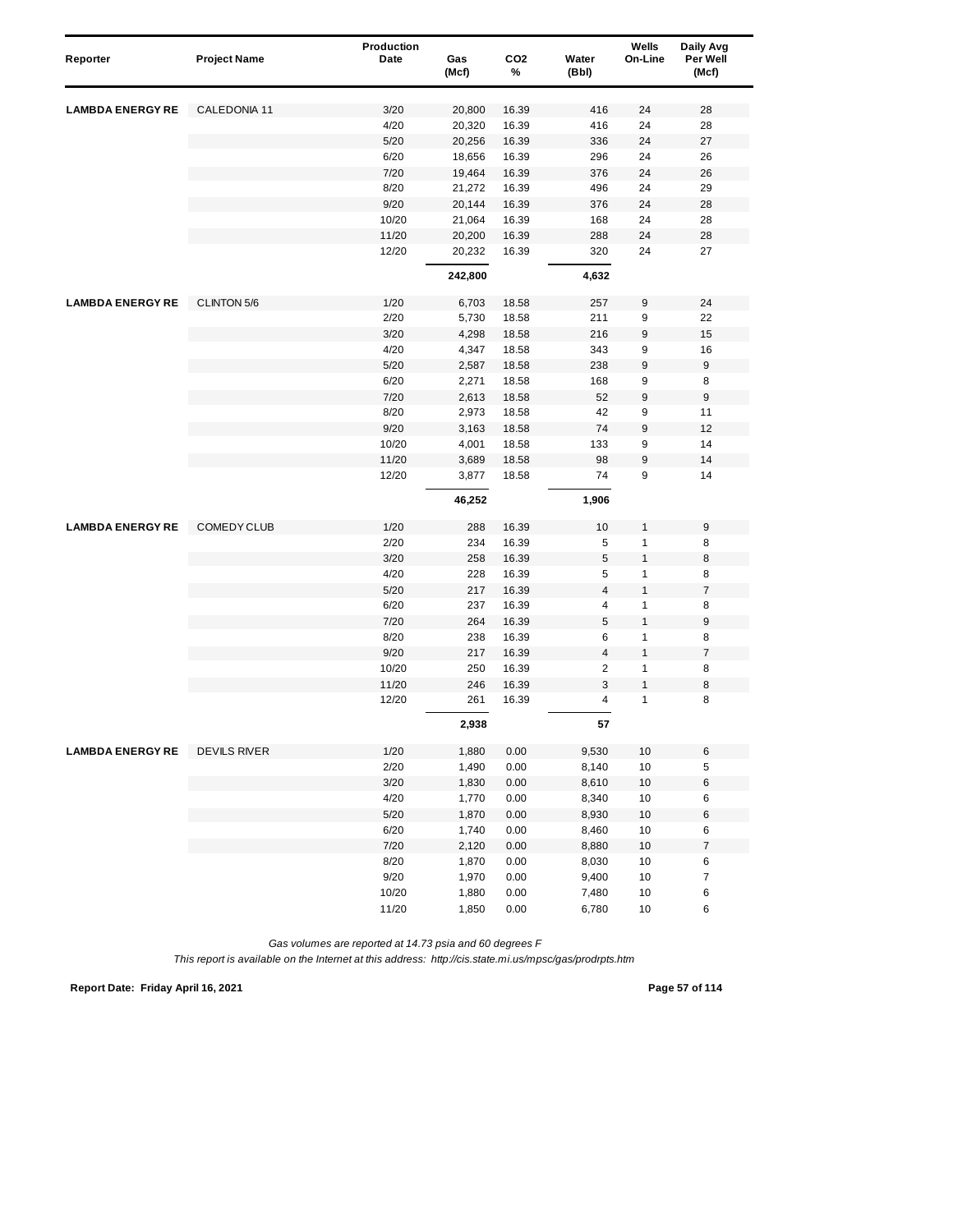| Reporter                | <b>Project Name</b> | Production<br>Date | Gas<br>(Mcf) | CO <sub>2</sub><br>% | Water<br>(Bbl) | Wells<br>On-Line | Daily Avg<br>Per Well<br>(Mcf) |
|-------------------------|---------------------|--------------------|--------------|----------------------|----------------|------------------|--------------------------------|
|                         |                     |                    |              |                      |                |                  |                                |
| <b>LAMBDA ENERGY RE</b> | <b>DEVILS RIVER</b> | 12/20              | 1,900        | 0.00                 | 7,170          | 10               | 6                              |
|                         |                     |                    | 22,170       |                      | 99,750         |                  |                                |
| <b>LAMBDA ENERGY RE</b> | <b>DOUBLE ALEX</b>  | 1/20               | 10,845       | 21.40                | 1,050          | 15               | 23                             |
|                         |                     | 2/20               | 9,881        | 21.40                | 855            | 15               | 23                             |
|                         |                     | 3/20               | 10,414       | 21.40                | 960            | 15               | 22                             |
|                         |                     | 4/20               | 10,046       | 21.40                | 921            | 15               | 22                             |
|                         |                     | 5/20               | 10,298       | 21.40                | 555            | 15               | 22                             |
|                         |                     | 6/20               | 10,026       | 21.40                | 930            | 15               | 22                             |
|                         |                     | 7/20               | 10,284       | 21.40                | 810            | 15               | 22                             |
|                         |                     | 8/20               | 10,933       | 21.40                | 735            | 15               | 23                             |
|                         |                     | 9/20               | 10,331       | 21.40                | 525            | 15               | 23                             |
|                         |                     | 10/20              | 10,981       | 21.40                | $\pmb{0}$      | 15               | 24                             |
|                         |                     | 11/20              | 10,269       | 21.40                | 450            | 15               | 23                             |
|                         |                     | 12/20              | 10,213       | 21.40                | 795            | 15               | 22                             |
|                         |                     |                    | 124,521      |                      | 8,586          |                  |                                |
| <b>LAMBDA ENERGY RE</b> | <b>HAASS</b>        | 1/20               | 18,420       | 16.39                | 3,450          | 15               | 40                             |
|                         |                     | 2/20               | 17,730       | 16.39                | 4,605          | 15               | 41                             |
|                         |                     | 3/20               | 18,540       | 16.39                | 3,750          | 15               | 40                             |
|                         |                     | 4/20               | 17,640       | 16.39                | 3,945          | 15               | 39                             |
|                         |                     | 5/20               | 17,700       | 16.39                | 3,255          | 15               | 38                             |
|                         |                     | 6/20               | 18,900       | 16.39                | 2,625          | 15               | 42                             |
|                         |                     | 7/20               | 19,665       | 16.39                | 2,640          | 15               | 42                             |
|                         |                     | 8/20               | 19,560       | 16.39                | 1,605          | 15               | 42                             |
|                         |                     | 9/20               | 19,320       | 16.39                | 615            | 15               | 43                             |
|                         |                     | 10/20              | 20,190       | 16.39                | 75             | 15               | 43                             |
|                         |                     | 11/20              | 19,080       | 16.39                | 120            | 15               | 42                             |
|                         |                     | 12/20              | 19,800       | 16.39                | 300            | 15               | 43                             |
|                         |                     |                    | 226,545      |                      | 26,985         |                  |                                |
| <b>LAMBDA ENERGY RE</b> | <b>HUSH PUPPY</b>   | 1/20               | 11,983       | 18.80                | 267            | 14               | 28                             |
|                         |                     | 2/20               | 10,737       | 18.80                | 218            | 14               | 26                             |
|                         |                     | 3/20               | 11,554       | 18.80                | 146            | 14               | 27                             |
|                         |                     | 4/20               | 11,161       | 18.80                | 257            | 14               | 27                             |
|                         |                     | 5/20               | 11,520       | 18.80                | 206            | 14               | 27                             |
|                         |                     | 6/20               | 10,955       | 18.80                | 279            | 14               | 26                             |
|                         |                     | 7/20               | 11,367       | 18.80                | 377            | 14               | 26                             |
|                         |                     | 8/20               | 11,620       | 18.80                | 169            | 14               | 27                             |
|                         |                     | 9/20               | 10,577       | 18.80                | 191            | 14               | 25                             |
|                         |                     | 10/20              | 11,225       | 18.80                | 0              | 14               | 26                             |
|                         |                     | 11/20              | 10,885       | 18.80                | 123            | 14               | 26                             |
|                         |                     | 12/20              | 11,234       | 18.80                | 138            | 14               | 26                             |
|                         |                     |                    | 134,818      |                      | 2,371          |                  |                                |
| <b>LAMBDA ENERGY RE</b> | KOGELMANN           | 1/20               | 15,600       | 16.39                | 555            | 15               | 34                             |
|                         |                     | 2/20               | 12,780       | 16.39                | 270            | 15               | 29                             |
|                         |                     | 3/20               | 14,055       | 16.39                | 285            | 15               | 30                             |
|                         |                     | 4/20               | 12,765       | 16.39                | 270            | 15               | 28                             |
|                         |                     | $5/20$             | 12,615       | 16.39                | 225            | 15               | 27                             |
|                         |                     | 6/20               | 13,575       | 16.39                | 225            | 15               | 30                             |

*This report is available on the Internet at this address: http://cis.state.mi.us/mpsc/gas/prodrpts.htm*

**Report Date: Friday April 16, 2021 Page 58 of 114**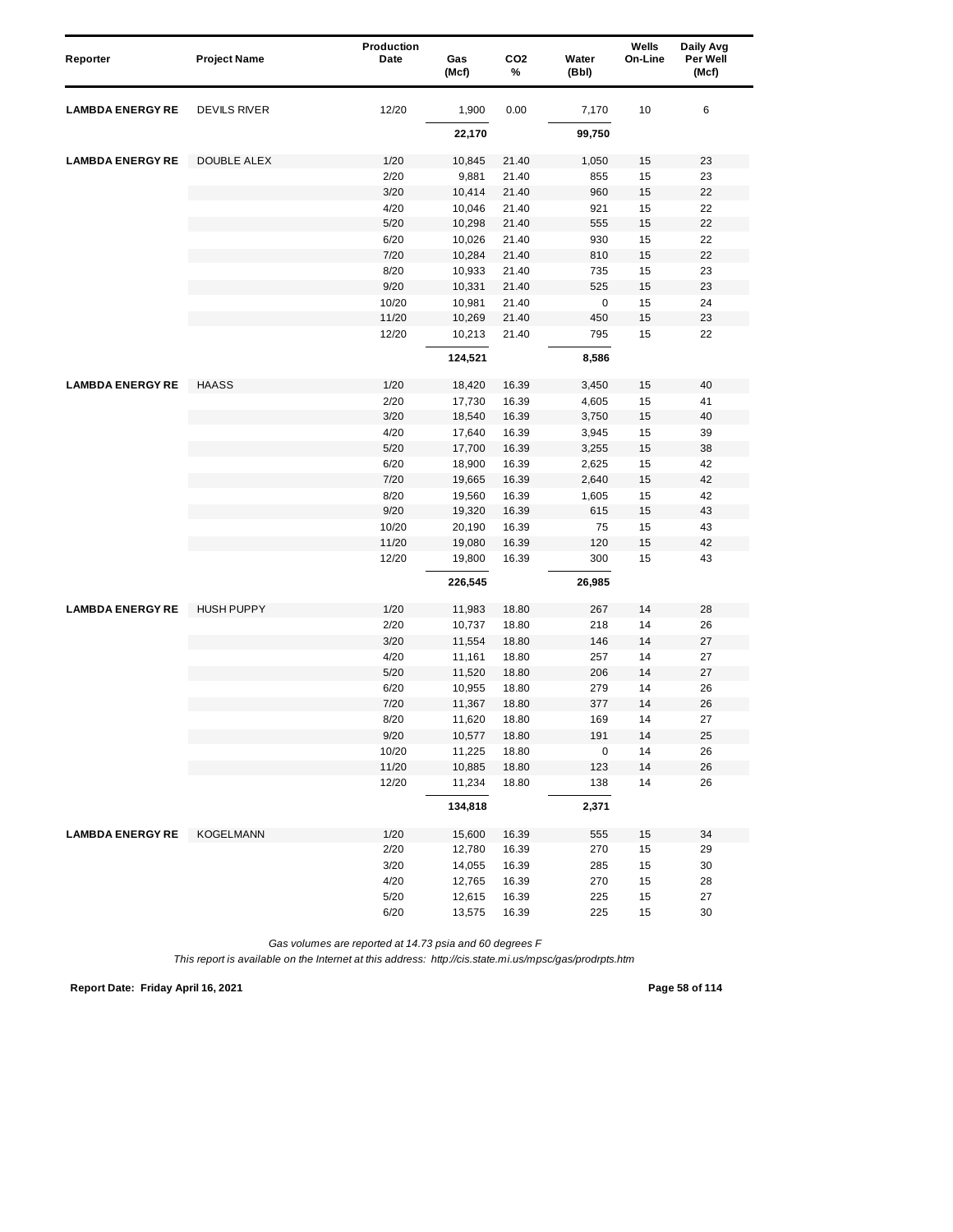| Reporter                | <b>Project Name</b> | Production<br>Date | Gas<br>(Mcf)  | CO <sub>2</sub><br>% | Water<br>(Bbl) | Wells<br>On-Line | Daily Avg<br>Per Well<br>(Mcf) |  |
|-------------------------|---------------------|--------------------|---------------|----------------------|----------------|------------------|--------------------------------|--|
| <b>LAMBDA ENERGY RE</b> | <b>KOGELMANN</b>    | 7/20               | 14,310        | 16.39                | 285            | 15               | 31                             |  |
|                         |                     | 8/20               | 13,350        | 16.39                | 315            | 15               | 29                             |  |
|                         |                     | 9/20               | 12,495        | 16.39                | 240            | 15               | 28                             |  |
|                         |                     | 10/20              | 13,785        | 16.39                | 105            | 15               | 30                             |  |
|                         |                     | 11/20              | 13,275        | 16.39                | 195            | 15               | 30                             |  |
|                         |                     | 12/20              | 13,920        | 16.39                | 225            | 15               | 30                             |  |
|                         |                     |                    | 162,525       |                      | 3,195          |                  |                                |  |
| <b>LAMBDA ENERGY RE</b> | <b>KRUGERRAND</b>   | 1/20               | 14,154        | 10.51                | 6,678          | 21               | 22                             |  |
|                         |                     | 2/20               | 12,768        | 10.51                | 6,552          | 21               | 21                             |  |
|                         |                     | 3/20               | 13,629        | 10.51                | 7,077          | 21               | 21                             |  |
|                         |                     | 4/20               | 13,146        | 10.51                | 6,825          | 21               | 21                             |  |
|                         |                     | 5/20               | 13,272        | 10.51                | 7,266          | 21               | 20                             |  |
|                         |                     | 6/20               | 13,146        | 10.51                | 7,497          | 21               | 21                             |  |
|                         |                     | 7/20               | 15,645        | 10.51                | 7,119          | 21               | 24                             |  |
|                         |                     | 8/20               | 13,272        | 10.51                | 6,783          | 21               | 20                             |  |
|                         |                     | 9/20               | 12,432        | 10.51                | 7,014          | 21               | 20                             |  |
|                         |                     | 10/20              | 12,663        | 10.51                | 6,720          | 21               | 19                             |  |
|                         |                     | 11/20              | 12,600        | 10.51                | 5,985          | 21               | 20                             |  |
|                         |                     | 12/20              | 13,062        | 10.51                | 6,636          | 21               | 20                             |  |
|                         |                     |                    | 159,789       |                      | 82,152         |                  |                                |  |
| <b>LAMBDA ENERGY RE</b> | <b>MH LAND</b>      | 1/20               | 13,032        | 16.39                | 1,341          | 9                | 47                             |  |
|                         |                     | 2/20               | 12,267        | 16.39                | 1,611          | 9                | 47                             |  |
|                         |                     | 3/20               | 13,086        | 16.39                | 1,683          | 9                | 47                             |  |
|                         |                     | 4/20               | 12,132        | 16.39                | 1,449          | 9                | 45                             |  |
|                         |                     | 5/20               | 12,177        | 16.39                | 198            | 9                | 44                             |  |
|                         |                     | 6/20               | 11,538        | 16.39                | 0              | 9                | 43                             |  |
|                         |                     | 7/20               | 11,889        | 16.39                | $\mathsf 0$    | 9                | 43                             |  |
|                         |                     | 8/20               | 11,565        | 16.39                | 0              | 9                | 41                             |  |
|                         |                     | 9/20               | 11,016        | 16.39                | $\bf 0$        | 9                | 41                             |  |
|                         |                     | 10/20              | 11,052        | 16.39                | 0              | 9                | 40                             |  |
|                         |                     | 11/20              | 10,647        | 16.39                | $\mathbf 0$    | 9                | 39                             |  |
|                         |                     | 12/20              | 11,070        | 16.39                | 0              | 9                | 40                             |  |
|                         |                     |                    | 141,471       |                      | 6,282          |                  |                                |  |
| <b>LAMBDA ENERGY RE</b> | <b>SILVERBROOK</b>  | 1/20               | 3,784         | 16.39                | 388            | 4                | 31                             |  |
|                         |                     | 2/20               | 3,736         | 16.39                | 492            | 4                | 32                             |  |
|                         |                     | 3/20               | 3,960         | 16.39                | 512            | 4                | 32                             |  |
|                         |                     | 4/20               | 3,848         | 16.39                | 460            | 4                | 32                             |  |
|                         |                     | 5/20               | 2,116         | 16.39                | 36             | 4                | 17                             |  |
|                         |                     | 6/20               | 1,204         | 16.39                | 0              | 4                | 10                             |  |
|                         |                     | 7/20               | 1,092         | 16.39                | $\mathsf 0$    | 4                | $\boldsymbol{9}$               |  |
|                         |                     | 8/20               | 956           | 16.39                | 0              | 4                | 8                              |  |
|                         |                     | 9/20               | 888           | 16.39                | $\pmb{0}$      | 4                | $\boldsymbol{7}$               |  |
|                         |                     | 10/20              | 844           | 16.39                | 0              | 4                | $\overline{7}$                 |  |
|                         |                     | 11/20              | 788           | 16.39                | $\pmb{0}$      | 4                | $\overline{\mathcal{I}}$       |  |
|                         |                     | 12/20              | 780<br>23,996 | 16.39                | 0<br>1,888     | 4                | 6                              |  |
| <b>LAMBDA ENERGY RE</b> | SPRINGDALE 25       | 1/20               | 0             | 0.00                 | 0              | 0                | 0                              |  |
|                         |                     |                    |               |                      |                |                  |                                |  |

**Report Date: Friday April 16, 2021 Page 59 of 114**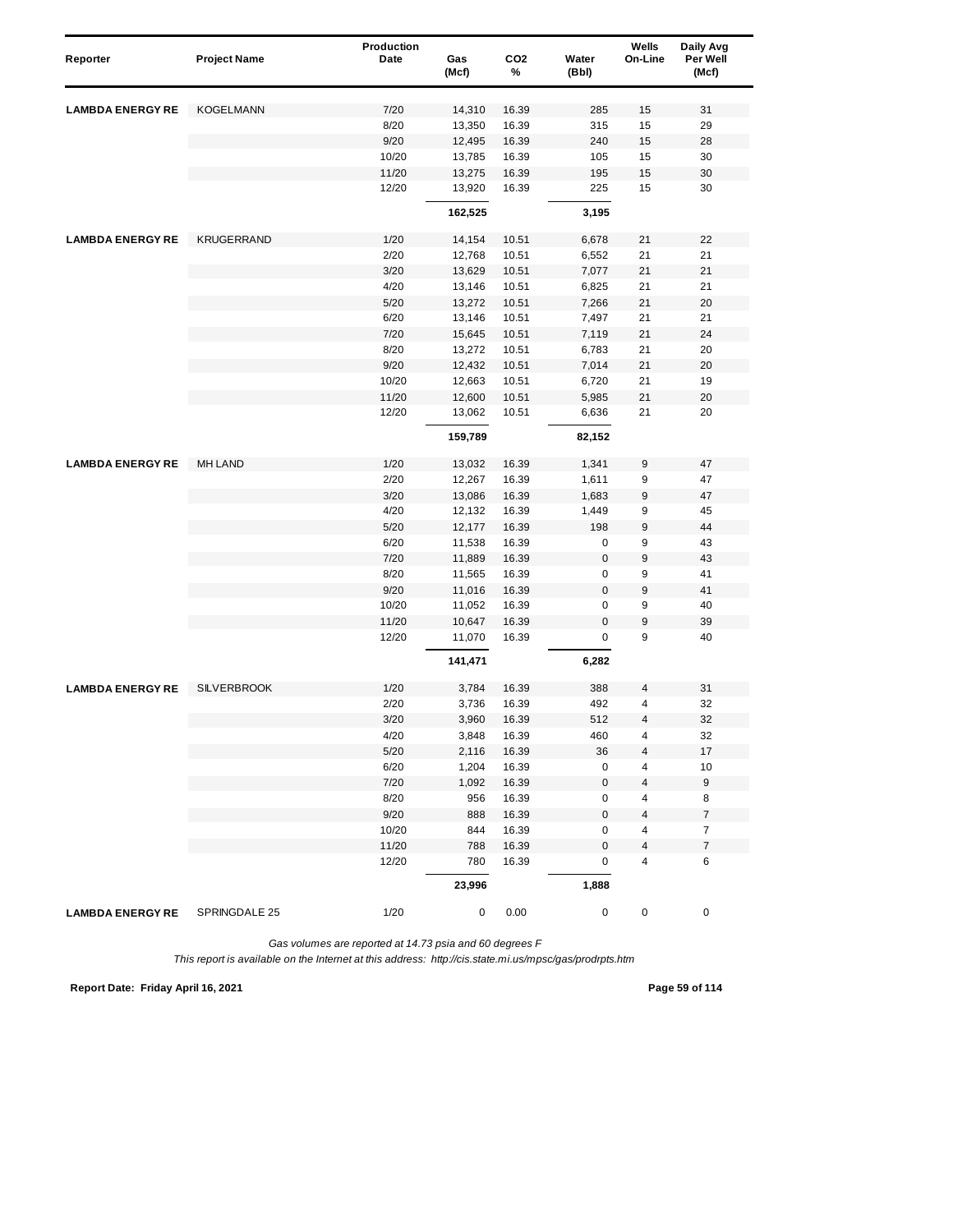| Reporter                | <b>Project Name</b> | Production<br>Date | Gas<br>(Mcf)     | CO <sub>2</sub><br>% | Water<br>(Bbl)   | Wells<br>On-Line | Daily Avg<br>Per Well<br>(Mcf)       |
|-------------------------|---------------------|--------------------|------------------|----------------------|------------------|------------------|--------------------------------------|
| <b>LAMBDA ENERGY RE</b> | SPRINGDALE 25       | 2/20               | 0                | 0.00                 | $\mathsf 0$      | 0                | $\pmb{0}$                            |
|                         |                     | 3/20               | $\pmb{0}$        | 0.00                 | $\pmb{0}$        | $\pmb{0}$        | $\pmb{0}$                            |
|                         |                     | 4/20               | 0                | 0.00                 | 0                | 0                | $\mathbf 0$                          |
|                         |                     | 5/20               | 0                | 0.00                 | $\mathbf 0$      | $\pmb{0}$        | $\mathbf 0$                          |
|                         |                     | 6/20               | 0                | 0.00                 | $\mathsf 0$      | 0                | $\pmb{0}$                            |
|                         |                     | 7/20               | 0                | 0.00                 | $\pmb{0}$        | $\pmb{0}$        | $\boldsymbol{0}$                     |
|                         |                     | 8/20               | 0                | 0.00                 | $\pmb{0}$        | 0                | $\mathbf 0$                          |
|                         |                     | 9/20               | $\mathsf 0$      | 0.00                 | $\mathbf 0$      | $\mathbf 0$      | $\boldsymbol{0}$                     |
|                         |                     | 10/20              | 0                | 0.00                 | $\pmb{0}$        | $\pmb{0}$        | 0                                    |
|                         |                     | 11/20              | 0                | 0.00                 | $\mathbf 0$      | $\pmb{0}$        | $\mathbf 0$                          |
|                         |                     | 12/20              | 0<br>$\mathbf 0$ | 0.00                 | 0<br>$\mathbf 0$ | $\mathbf 0$      | $\pmb{0}$                            |
|                         |                     |                    |                  |                      |                  |                  |                                      |
| <b>LAMBDA ENERGY RE</b> | <b>TIMM</b>         | 1/20               | 4,338            | 0.00                 | 17,154           | 20               | $\overline{7}$                       |
|                         |                     | 2/20               | 3,564            | 0.00                 | 14,652           | 20               | 6                                    |
|                         |                     | 3/20               | 4,374            | 0.00                 | 15,498           | 20               | $\overline{\mathcal{I}}$             |
|                         |                     | 4/20               | 4,050            | 0.00                 | 15,012           | 20               | $\overline{\mathcal{I}}$             |
|                         |                     | 5/20               | 4,176            | 0.00                 | 16,074           | 20               | $\overline{\mathcal{I}}$             |
|                         |                     | 6/20               | 3,942            | 0.00                 | 15,228           | 20               | $\boldsymbol{7}$<br>$\boldsymbol{7}$ |
|                         |                     | 7/20<br>8/20       | 4,608            | 0.00                 | 15,984           | 20               | $\,6$                                |
|                         |                     | 9/20               | 3,888            | 0.00                 | 14,454           | 20               | $\overline{\mathcal{I}}$             |
|                         |                     | 10/20              | 3,978            | 0.00<br>0.00         | 16,920<br>13,464 | 20<br>20         | 6                                    |
|                         |                     | 11/20              | 3,870<br>4,140   | 0.00                 | 12,204           | 20               | $\boldsymbol{7}$                     |
|                         |                     | 12/20              | 4,248            | 0.00                 | 12,906           | 20               | $\overline{7}$                       |
|                         |                     |                    | 49,176           |                      | 179,550          |                  |                                      |
| <b>LAMBDA ENERGY RE</b> | WEST CLINTON COMMON | 1/20               | 4,105            | 18.58                | 244              | 12               | 11                                   |
|                         |                     | 2/20               | 3,512            | 18.58                | 198              | 12               | 10                                   |
|                         |                     | 3/20               | 2,634            | 18.58                | 204              | 12               | $\boldsymbol{7}$                     |
|                         |                     | 4/20               | 2,662            | 18.58                | 324              | 12               | $\overline{7}$                       |
|                         |                     | 5/20               | 1,565            | 18.58                | 306              | 12               | $\overline{\mathbf{4}}$              |
|                         |                     | 6/20               | 1,376            | 18.58                | 216              | 12               | 4                                    |
|                         |                     | 7/20               | 1,580            | 18.58                | 66               | 12               | $\pmb{4}$                            |
|                         |                     | 8/20               | 1,801            | 18.58                | 54               | 12               | 5                                    |
|                         |                     | 9/20               | 1,913            | 18.58                | 96               | 12               | 5                                    |
|                         |                     | 10/20              | 2,422            | 18.58                | 171              | 12               | 6                                    |
|                         |                     | 11/20<br>12/20     | 2,234<br>2,345   | 18.58<br>18.58       | 126<br>96        | 12<br>12         | 6<br>6                               |
|                         |                     |                    | 28,149           |                      | 2,101            |                  |                                      |
| <b>LAMBDA ENERGY RE</b> | WINSTON CHURCHILL   | 1/20               | 616              | 3.67                 | 1,118            | 15               | $\mathbf{1}$                         |
|                         |                     | 2/20               | 0                | 0.00                 | $\pmb{0}$        | 0                | $\pmb{0}$                            |
|                         |                     | 3/20               | 3,904            | 3.67                 | 1,390            | 15               | 8                                    |
|                         |                     | 4/20               | 4,923            | 3.67                 | 4,051            | 15               | 11                                   |
|                         |                     | 5/20               | 3,570            | 3.67                 | 2,475            | 15               | 8                                    |
|                         |                     | 6/20               | 3,120            | 3.67                 | 2,145            | 15               | $\boldsymbol{7}$                     |
|                         |                     | 7/20               | 2,910            | 3.67                 | 2,040            | 15               | 6                                    |
|                         |                     | 8/20               | 2,790            | 3.67                 | 1,815            | 15               | 6                                    |
|                         |                     | 9/20               | 2,865            | 3.67                 | 1,830            | 15               | 6                                    |
|                         |                     | 10/20              | 2,940            | 3.67                 | 1,890            | 15               | 6                                    |

*This report is available on the Internet at this address: http://cis.state.mi.us/mpsc/gas/prodrpts.htm*

**Report Date: Friday April 16, 2021 Page 60 of 114**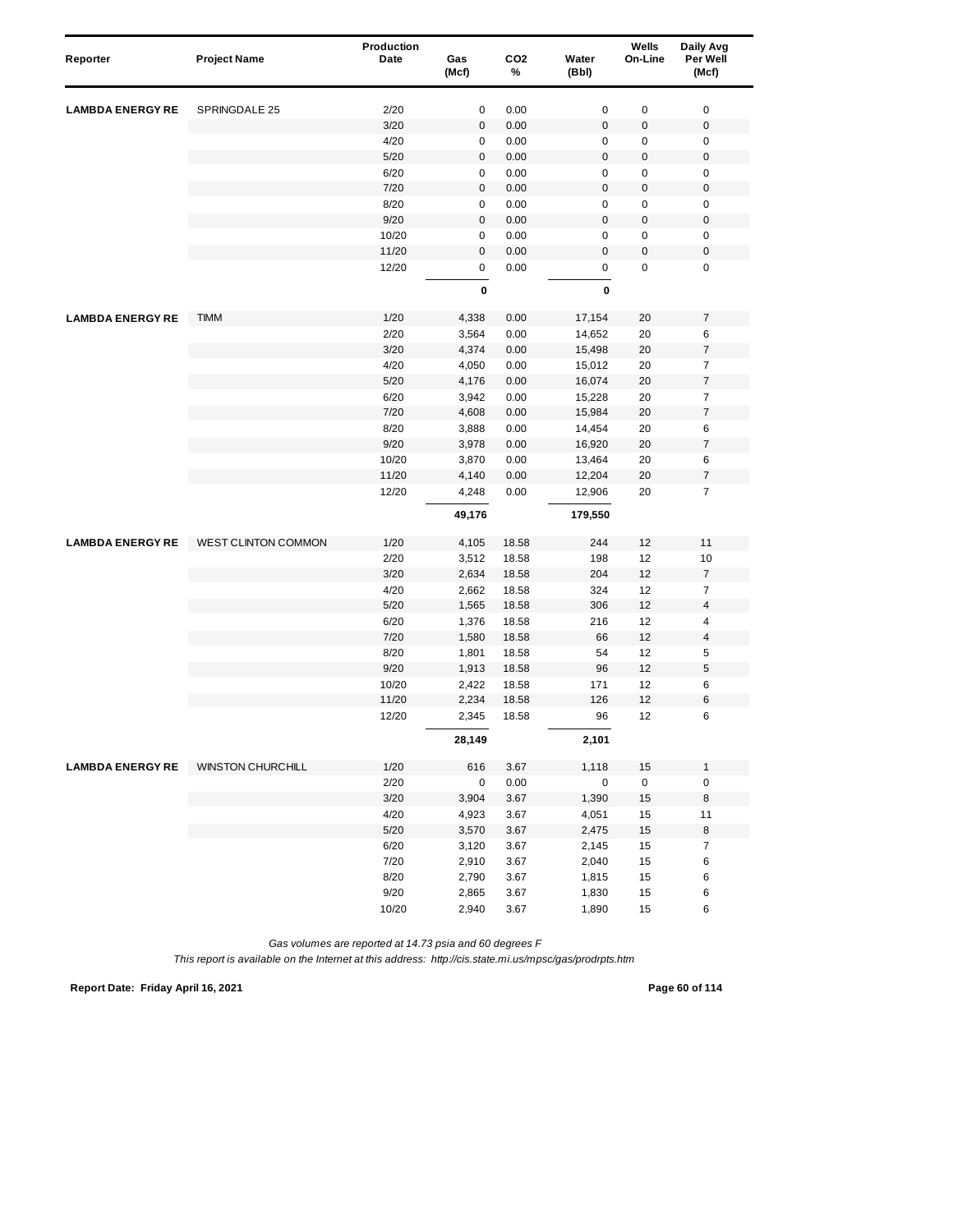| Reporter                | <b>Project Name</b>                            | Production<br>Date | Gas<br>(Mcf) | CO <sub>2</sub><br>% | Water<br>(Bbl)   | Wells<br>On-Line | Daily Avg<br>Per Well<br>(Mcf) |
|-------------------------|------------------------------------------------|--------------------|--------------|----------------------|------------------|------------------|--------------------------------|
| <b>LAMBDA ENERGY RE</b> | <b>WINSTON CHURCHILL</b>                       | 11/20              | 2,880        | 3.67                 | 2,115            | 15               | 6                              |
|                         |                                                | 12/20              | 2,895        | 3.67                 | 2,385            | 15               | 6                              |
|                         |                                                |                    | 33,413       |                      | 23,254           |                  |                                |
|                         | LAMBDA ENERGY RESOURCES LLC - REPORTER TOTALS: |                    | 2,229,211    |                      | 627,971          |                  |                                |
| <b>MUSKEGON</b>         | 400 HUNT CLUB                                  | 1/20               | 0            | 0.00                 | $\pmb{0}$        | $\mathbf 0$      | 0                              |
|                         |                                                | 2/20               | 0            | 0.00                 | 0                | $\pmb{0}$        | 0                              |
|                         |                                                | 3/20               | $\pmb{0}$    | 0.00                 | $\boldsymbol{0}$ | $\boldsymbol{0}$ | $\pmb{0}$                      |
|                         |                                                | 4/20               | 0            | 0.00                 | 0                | $\pmb{0}$        | $\pmb{0}$                      |
|                         |                                                | 5/20               | 2,127        | 10.09                | 277              | 3                | 23                             |
|                         |                                                | 6/20               | 5,213        | 10.45                | 1,436            | 3                | 58                             |
|                         |                                                | 7/20               | 5,286        | 10.45                | 1,123            | 3                | 57                             |
|                         |                                                | 8/20               | 4,054        | 10.45                | 570              | 3                | 44                             |
|                         |                                                | 9/20               | 4,207        | 14.60                | 789              | 3                | 47                             |
|                         |                                                | 10/20              | 4,233        | 14.60                | $\mathbf{1}$     | 3                | 46                             |
|                         |                                                | 11/20              | 4,139        | 14.60                | $\mathbf{1}$     | 3                | 46                             |
|                         |                                                | 12/20              | 4,197        | 13.52                | 5                | 3                | 45                             |
|                         |                                                |                    | 33,456       |                      | 4,202            |                  |                                |
| <b>MUSKEGON</b>         | <b>BASS LAKE</b>                               | 1/20               | 18,426       | 6.42                 | $\pmb{0}$        | 20               | 30                             |
|                         |                                                | 2/20               | 16,910       | 6.37                 | 0                | 20               | 29                             |
|                         |                                                | 3/20               | 17,723       | 6.64                 | 18               | 20               | 29                             |
|                         |                                                | 4/20               | 16,917       | 6.64                 | 30               | 20               | 28                             |
|                         |                                                | 5/20               | 17,182       | 6.47                 | 30               | 20               | 28                             |
|                         |                                                | 6/20               | 16,391       | 6.47                 | 27               | 20               | 27                             |
|                         |                                                | 7/20               | 16,483       | 6.44                 | 31               | 20               | 27                             |
|                         |                                                | 8/20               | 16,870       | 6.45                 | 29               | 20               | 27                             |
|                         |                                                | 9/20               | 16,105       | 6.55                 | 29               | 20               | 27                             |
|                         |                                                | 10/20              | 16,866       | 6.58                 | 31               | 20               | 27                             |
|                         |                                                | 11/20              | 15,701       | 6.69                 | 30               | 20               | 26                             |
|                         |                                                | 12/20              | 15,634       | 6.59                 | 32               | 20               | 25                             |
|                         |                                                |                    | 201,208      |                      | 287              |                  |                                |
| <b>MUSKEGON</b>         | <b>BIG WOLF LAKE</b>                           | 1/20               | 32,511       | 4.77                 | 5,772            | 31               | 34                             |
|                         |                                                | 2/20               | 28,259       | 4.60                 | 4,957            | 31               | 31                             |
|                         |                                                | 3/20               | 30,454       | 4.59                 | 6,723            | 31               | 32                             |
|                         |                                                | 4/20               | 29,377       | 4.59                 | 5,857            | 31               | 32                             |
|                         |                                                | 5/20               | 30,942       | 4.48                 | 5,686            | 31               | 32                             |
|                         |                                                | 6/20               | 30,900       | 4.48                 | 4,787            | 31               | 33                             |
|                         |                                                | 7/20               | 31,355       | 4.67                 | 3,725            | 31               | 33                             |
|                         |                                                | 8/20               | 32,815       | 3.57                 | 5,201            | 31               | 34                             |
|                         |                                                | 9/20               | 31,098       | 4.71                 | 5,886            | 31               | 33                             |
|                         |                                                | 10/20              | 32,196       | 4.71                 | 5,323            | 31               | 33                             |
|                         |                                                | 11/20              | 30,412       | 4.66                 | 4,272            | 31               | 33                             |
|                         |                                                | 12/20              | 31,112       | 4.60                 | 6,588            | 31               | 32                             |
|                         |                                                |                    | 371,431      |                      | 64,777           |                  |                                |
| <b>MUSKEGON</b>         | <b>CAULKINS LAKE</b>                           | 1/20               | 30,378       | 23.47                | 226              | 30               | 33                             |
|                         |                                                | 2/20               | 27,646       | 23.46                | 236              | 30               | 32                             |
|                         |                                                | 3/20               | 29,433       | 23.79                | 248              | 30               | 32                             |

**Report Date: Friday April 16, 2021 Page 61 of 114**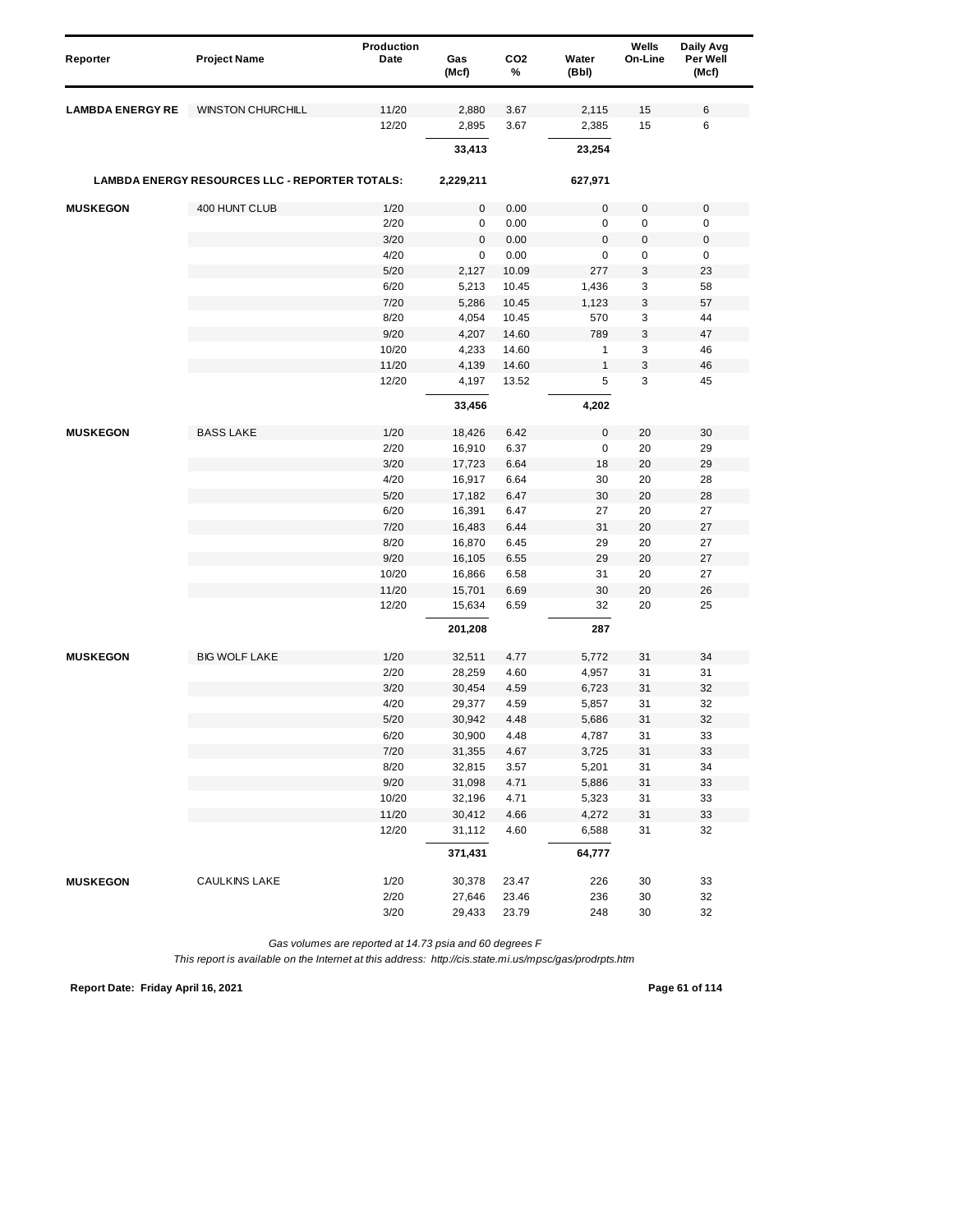| Reporter        | <b>Project Name</b>    | Production<br>Date | Gas<br>(Mcf) | CO <sub>2</sub><br>% | Water<br>(Bbl) | Wells<br>On-Line | Daily Avg<br>Per Well<br>(Mcf) |
|-----------------|------------------------|--------------------|--------------|----------------------|----------------|------------------|--------------------------------|
| <b>MUSKEGON</b> | <b>CAULKINS LAKE</b>   | 4/20               | 28,015       | 23.79                | 230            | 30               | 31                             |
|                 |                        | 5/20               | 29,320       | 23.62                | 244            | 30               | 32                             |
|                 |                        | 6/20               | 29,159       | 23.62                | 224            | 30               | 32                             |
|                 |                        | 7/20               | 29,602       | 23.72                | 233            | 30               | 32                             |
|                 |                        | 8/20               | 32,782       | 19.70                | 245            | 30               | 35                             |
|                 |                        | 9/20               | 28,951       | 23.76                | 237            | 30               | 32                             |
|                 |                        | 10/20              | 30,178       | 23.50                | 240            | 30               | 32                             |
|                 |                        | 11/20              | 28,718       | 23.62                | 221            | 30               | 32                             |
|                 |                        | 12/20              | 28,930       | 23.56                | 199            | 30               | 31                             |
|                 |                        |                    | 353,112      |                      | 2,783          |                  |                                |
| <b>MUSKEGON</b> | CRAPO LAKE             | 1/20               | 13,447       | 23.78                | 595            | 37               | 12                             |
|                 |                        | 2/20               | 14,181       | 18.94                | 581            | 37               | 13                             |
|                 |                        | 3/20               | 15,134       | 17.87                | 302            | 37               | 13                             |
|                 |                        | 4/20               | 16,042       | 17.87                | 740            | 37               | 14                             |
|                 |                        | 5/20               | 17,001       | 18.95                | 786            | 37               | 15                             |
|                 |                        | 6/20               | 16,596       | 18.95                | 728            | 37               | 15                             |
|                 |                        | 7/20               | 15,719       | 18.54                | 721            | 37               | 14                             |
|                 |                        | 8/20               | 16,238       | 18.87                | 654            | 37               | 14                             |
|                 |                        | 9/20               | 13,383       | 23.57                | 856            | 37               | 12                             |
|                 |                        | 10/20              | 16,073       | 20.02                | 943            | 37               | 14                             |
|                 |                        | 11/20              | 15,840       | 19.12                | 739            | 37               | 14                             |
|                 |                        | 12/20              | 13,450       | 24.33                | 789            | 37               | 12                             |
|                 |                        |                    | 183,104      |                      | 8,434          |                  |                                |
| <b>MUSKEGON</b> | <b>EAST HEART LAKE</b> | 1/20               | 19,855       | 22.01                | 73             | 21               | 30                             |
|                 |                        | 2/20               | 17,938       | 22.81                | 138            | 21               | 29                             |
|                 |                        | 3/20               | 19,820       | 22.11                | 197            | 21               | 30                             |
|                 |                        | 4/20               | 19,188       | 22.11                | 169            | 21               | 30                             |
|                 |                        | 5/20               | 19,712       | 22.81                | 23             | 21               | 30                             |
|                 |                        | 6/20               | 18,770       | 22.81                | 43             | 21               | 30                             |
|                 |                        | 7/20               | 19,193       | 21.85                | 12             | 21               | 29                             |
|                 |                        | 8/20               | 19,292       | 23.29                | 95             | 21               | 30                             |
|                 |                        | 9/20               | 19,784       | 22.50                | 46             | 21               | 31                             |
|                 |                        | 10/20              | 19,648       | 22.71                | 81             | 21               | 30                             |
|                 |                        | 11/20              | 18,527       | 22.78                | 136            | 21               | 29                             |
|                 |                        | 12/20              | 18,505       | 22.83                | 180            | 21               | 28                             |
|                 |                        |                    | 230,232      |                      | 1,193          |                  |                                |
| <b>MUSKEGON</b> | <b>FOX LAKE</b>        | 1/20               | 6,095        | 20.79                | 1,472          | 3                | 66                             |
|                 |                        | 2/20               | 4,222        | 20.40                | 783            | 3                | 49                             |
|                 |                        | 3/20               | 3,635        | 20.40                | 61             | 3                | 39                             |
|                 |                        | 4/20               | 3,378        | 20.40                | 102            | 3                | 38                             |
|                 |                        | $5/20$             | 3,787        | 21.08                | $\pmb{0}$      | 3                | 41                             |
|                 |                        | 6/20               | 2,517        | 21.08                | 0              | 3                | 28                             |
|                 |                        | 7/20               | 2,512        | 21.53                | 24             | 3                | 27                             |
|                 |                        | 8/20               | 2,519        | 21.75                | 107            | 3                | 27                             |
|                 |                        | 9/20               | 2,089        | 21.43                | 84             | 3                | 23                             |
|                 |                        | 10/20              | 2,172        | 21.27                | 0              | 3                | 23                             |
|                 |                        | 11/20              | 1,955        | 21.61                | 0              | 3                | 22                             |
|                 |                        | 12/20              | 2,001        | 21.28                | 0              | 3                | 22                             |

*This report is available on the Internet at this address: http://cis.state.mi.us/mpsc/gas/prodrpts.htm*

**Report Date: Friday April 16, 2021 Page 62 of 114**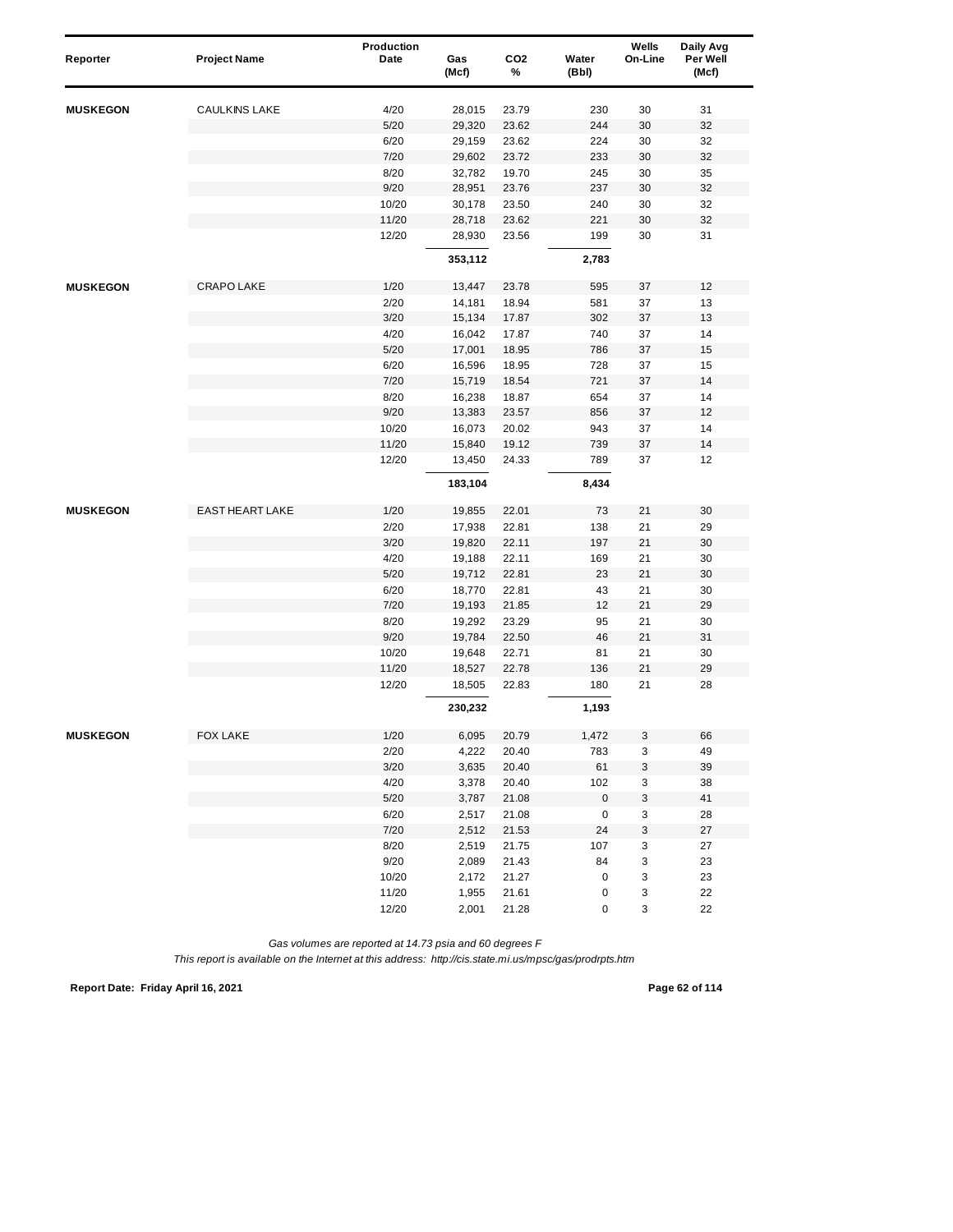|                 |                        | Production |              |                      |                | Wells                   | Daily Avg           |
|-----------------|------------------------|------------|--------------|----------------------|----------------|-------------------------|---------------------|
| Reporter        | <b>Project Name</b>    | Date       | Gas<br>(Mcf) | CO <sub>2</sub><br>% | Water<br>(Bbl) | On-Line                 | Per Well<br>(Mcf)   |
|                 |                        |            |              |                      |                |                         |                     |
|                 |                        |            | 36,882       |                      | 2,633          |                         |                     |
| <b>MUSKEGON</b> | <b>FRENCH POND</b>     | 1/20       | $\pmb{0}$    | 0.00                 | $\mathsf 0$    | 0                       | $\mathbf 0$         |
|                 |                        | 2/20       | $\pmb{0}$    | 0.00                 | 0              | $\pmb{0}$               | $\pmb{0}$           |
|                 |                        | 3/20       | $\pmb{0}$    | 0.00                 | $\mathbf 0$    | $\boldsymbol{0}$        | $\pmb{0}$           |
|                 |                        | 4/20       | $\pmb{0}$    | 0.00                 | 0              | 0                       | $\pmb{0}$           |
|                 |                        | 5/20       | 0            | 0.00                 | $\mathbf 0$    | 0                       | $\pmb{0}$           |
|                 |                        | 6/20       | $\pmb{0}$    | 0.00                 | 0              | 0                       | $\pmb{0}$           |
|                 |                        | 7/20       | 0            | 0.00                 | $\mathsf 0$    | 0                       | $\pmb{0}$           |
|                 |                        | 8/20       | $\pmb{0}$    | 0.00                 | 0              | 0                       | $\pmb{0}$           |
|                 |                        | 9/20       | 1,259        | 15.34                | $\overline{4}$ | $\overline{\mathbf{c}}$ | 21                  |
|                 |                        | 10/20      | 935          | 11.70                | $\overline{c}$ | 2                       | 15                  |
|                 |                        | 11/20      | 731          | 14.23                | $\overline{c}$ | $\overline{\mathbf{c}}$ | 12                  |
|                 |                        | 12/20      | 788          | 14.66                | $\overline{2}$ | $\overline{2}$          | 13                  |
|                 |                        |            | 3,713        |                      | 10             |                         |                     |
| <b>MUSKEGON</b> | <b>GINGELL LAKE</b>    | 1/20       | 9,967        | 4.82                 | $\mathsf 0$    | 13                      | 25                  |
|                 |                        | 2/20       | 8,950        | 5.40                 | 0              | 13                      | 24                  |
|                 |                        | 3/20       | 9,644        | 5.32                 | 13             | 13                      | 24                  |
|                 |                        | 4/20       | 9,393        | 5.32                 | 29             | 13                      | 24                  |
|                 |                        | 5/20       | 9,534        | 5.32                 | 31             | 13                      | 24                  |
|                 |                        | 6/20       | 9,187        | 5.32                 | 30             | 13                      | 24                  |
|                 |                        | 7/20       | 9,184        | 5.17                 | 31             | 13                      | 23                  |
|                 |                        | 8/20       | 9,493        | 5.23                 | 30             | 13                      | 24                  |
|                 |                        | 9/20       | 9,149        | 5.46                 | 24             | 13                      | 23                  |
|                 |                        | 10/20      | 9,366        | 5.46                 | 31             | 13                      | 23                  |
|                 |                        | 11/20      | 9,094        | 5.50                 | 29             | 13                      | 23                  |
|                 |                        | 12/20      | 9,310        | 5.48                 | 31             | 13                      | 23                  |
|                 |                        |            | 112,271      |                      | 279            |                         |                     |
| <b>MUSKEGON</b> | <b>ISLAND LAKE</b>     | 1/20       | 25,976       | 11.61                | 764            | 27                      | 31                  |
|                 |                        | 2/20       | 23,933       | 11.61                | 697            | 27                      | 31                  |
|                 |                        | 3/20       | 25,386       | 11.61                | 582            | 27                      | 30                  |
|                 |                        | 4/20       | 24,251       | 11.61                | 483            | 27                      | 30                  |
|                 |                        | 5/20       | 25,092       | 11.56                | 497            | 27                      | 30                  |
|                 |                        | 6/20       | 24,244       | 11.47                | 859            | 27                      | 30                  |
|                 |                        | 7/20       | 27,709       | 11.47                | 741            | 27                      | 33                  |
|                 |                        | 8/20       | 27,045       | 11.47                | 638            | 27                      | 32                  |
|                 |                        | 9/20       | 27,398       | 12.04                | 619            | 27                      | 34                  |
|                 |                        | 10/20      | 27,398       | 12.04                | 551            | 27                      | 33                  |
|                 |                        | 11/20      | 25,387       | 12.04                | 356            | 27                      | 31                  |
|                 |                        | 12/20      | 25,670       | 12.01                | 662            | 27                      | 31                  |
|                 |                        |            | 309,489      |                      | 7,449          |                         |                     |
| <b>MUSKEGON</b> | JONES POND ANTRIM PROJ | 1/20       | 0            | 0.00                 | 0              | 0                       | $\pmb{0}$           |
|                 |                        | 2/20       | 0            | 0.00                 | 0              | $\pmb{0}$               | $\mathsf 0$         |
|                 |                        | 3/20       | $\pmb{0}$    | 0.00                 | $\mathbf 0$    | $\pmb{0}$               | $\mathsf{O}\xspace$ |
|                 |                        | 4/20       | $\pmb{0}$    | 0.00                 | 0              | 0                       | $\pmb{0}$           |
|                 |                        | $5/20$     | 1,957        | 10.09                | 255            | 3                       | 21                  |
|                 |                        | 6/20       | 2,837        | 10.45                | 781            | 3                       | 32                  |
|                 |                        | 7/20       | 2,745        | 10.45                | 584            | 3                       | 30                  |

*This report is available on the Internet at this address: http://cis.state.mi.us/mpsc/gas/prodrpts.htm*

**Report Date: Friday April 16, 2021 Page 63 of 114**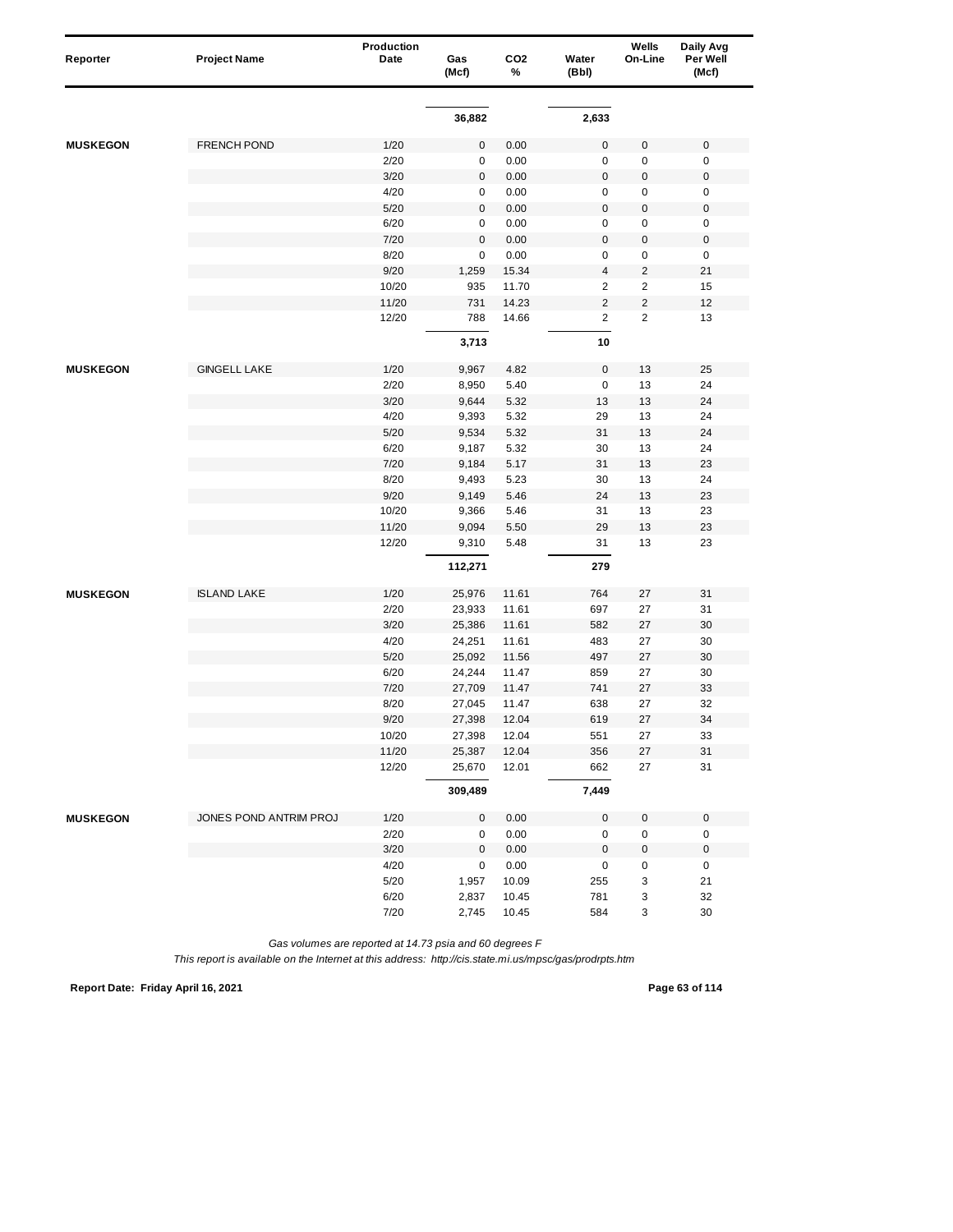| Reporter        | <b>Project Name</b>    | Production<br>Date | Gas<br>(Mcf) | CO <sub>2</sub><br>% | Water<br>(Bbl)      | Wells<br>On-Line | Daily Avg<br>Per Well<br>(Mcf) |
|-----------------|------------------------|--------------------|--------------|----------------------|---------------------|------------------|--------------------------------|
| <b>MUSKEGON</b> | JONES POND ANTRIM PROJ | 8/20               | 2,231        | 10.45                | 313                 | 3                | 24                             |
|                 |                        | 9/20               | 2,555        | 14.60                | 479                 | 3                | 28                             |
|                 |                        | 10/20              | 2,532        | 14.60                | 0                   | 3                | 27                             |
|                 |                        | 11/20              | 2,418        | 14.60                | $\mathsf 0$         | 3                | 27                             |
|                 |                        | 12/20              | 2,482        | 13.52                | $\overline{2}$      | 3                | 27                             |
|                 |                        |                    | 19,757       |                      | 2,414               |                  |                                |
| <b>MUSKEGON</b> | KUJAWA (DOVER)         | 1/20               | 0            | 0.00                 | 0                   | $\pmb{0}$        | $\mathbf 0$                    |
|                 |                        | 2/20               | 0            | 0.00                 | 0                   | 0                | 0                              |
|                 |                        | 3/20               | 0            | 0.00                 | $\mathbf 0$         | 0                | $\pmb{0}$                      |
|                 |                        | 4/20               | 0            | 0.00                 | 0                   | 0                | 0                              |
|                 |                        | 5/20               | $\pmb{0}$    | 0.00                 | $\mathsf 0$         | 0                | $\pmb{0}$                      |
|                 |                        | 6/20               | 0            | 0.00                 | 0                   | $\pmb{0}$        | 0                              |
|                 |                        | 7/20               | $\mathbf 0$  | 0.00                 | $\mathbf 0$         | 0                | $\mathbf 0$                    |
|                 |                        | 8/20               | $\pmb{0}$    | 0.00                 | $\mathsf 0$         | $\pmb{0}$        | $\pmb{0}$                      |
|                 |                        | 9/20               | 18,568       | 19.53                | 26                  | 22               | 28                             |
|                 |                        | 10/20              | 18,449       | 15.75                | 31                  | 22               | 27                             |
|                 |                        | 11/20              | 15,380       | 17.95                | 31                  | 22               | 23                             |
|                 |                        | 12/20              | 13,682       | 18.44                | 32                  | 22               | 20                             |
|                 |                        |                    | 66,079       |                      | 120                 |                  |                                |
| <b>MUSKEGON</b> | <b>LAKE HORICON 14</b> | 1/20               | 26,685       | 21.40                | 2,504               | 22               | 39                             |
|                 |                        | 2/20               | 24,249       | 22.04                | 2,213               | 22               | 38                             |
|                 |                        | 3/20               | 25,769       | 21.93                | 2,287               | 22               | 38                             |
|                 |                        | 4/20               | 24,850       | 21.93                | 2,151               | 22               | 38                             |
|                 |                        | 5/20               | 25,951       | 21.93                | 2,239               | 22               | 38                             |
|                 |                        | 6/20               | 24,575       | 21.93                | 2,063               | 22               | 37                             |
|                 |                        | 7/20               | 25,084       | 21.77                | 2,099               | 22               | 37                             |
|                 |                        | 8/20               | 26,558       | 21.67                | 2,151               | 22               | 39                             |
|                 |                        | 9/20               | 26,103       | 21.80                | 2,210               | 22               | 40                             |
|                 |                        | 10/20              | 26,165       | 22.01                | 2,202               | 22               | 38                             |
|                 |                        | 11/20              | 24,824       | 22.15                | 2,196               | 22               | 38                             |
|                 |                        | 12/20              | 24,062       | 22.15                | 2,189               | 22               | 35                             |
|                 |                        |                    | 304,875      |                      | 26,504              |                  |                                |
| <b>MUSKEGON</b> | LITTLE CRAPO LAKE      | 1/20               | 0            | 0.00                 | $\mathbf 0$         | $\pmb{0}$        | $\mathbf 0$                    |
|                 |                        | 2/20               | 0            | 0.00                 | 0                   | 0                | $\pmb{0}$                      |
|                 |                        | 3/20               | 0            | 0.00                 | $\mathbf 0$         | $\mathbf 0$      | $\pmb{0}$                      |
|                 |                        | 4/20               | 0            | 0.00                 | 0                   | 0                | $\mathbf 0$                    |
|                 |                        | $5/20$             | $\pmb{0}$    | 0.00                 | $\mathbf 0$         | $\mathbf 0$      | $\pmb{0}$                      |
|                 |                        | 6/20               | 0            | 0.00                 | 0                   | 0                | $\pmb{0}$                      |
|                 |                        | 7/20               | $\pmb{0}$    | $0.00\,$             | $\mathsf{O}\xspace$ | $\pmb{0}$        | $\pmb{0}$                      |
|                 |                        | 8/20               | 638          | 26.57                | 0                   | 29               | $\mathbf{1}$                   |
|                 |                        | 9/20               | 17,520       | 26.57                | $\pmb{0}$           | 29               | 20                             |
|                 |                        | 10/20              | 15,300       | 26.57                | 0                   | 29               | 17                             |
|                 |                        | 11/20              | 13,747       | 26.57                | 10                  | 29               | 16                             |
|                 |                        | 12/20              | 13,275       | 26.57                | 20                  | 29               | 15                             |
|                 |                        |                    | 60,480       |                      | 30                  |                  |                                |
| <b>MUSKEGON</b> | MITCHELL LAKE          | 1/20               | 22,509       | 12.26                | 502                 | 23               | 32                             |
|                 |                        | 2/20               | 22,137       | 12.00                | 392                 | 23               | 33                             |

*This report is available on the Internet at this address: http://cis.state.mi.us/mpsc/gas/prodrpts.htm*

**Report Date: Friday April 16, 2021 Page 64 of 114**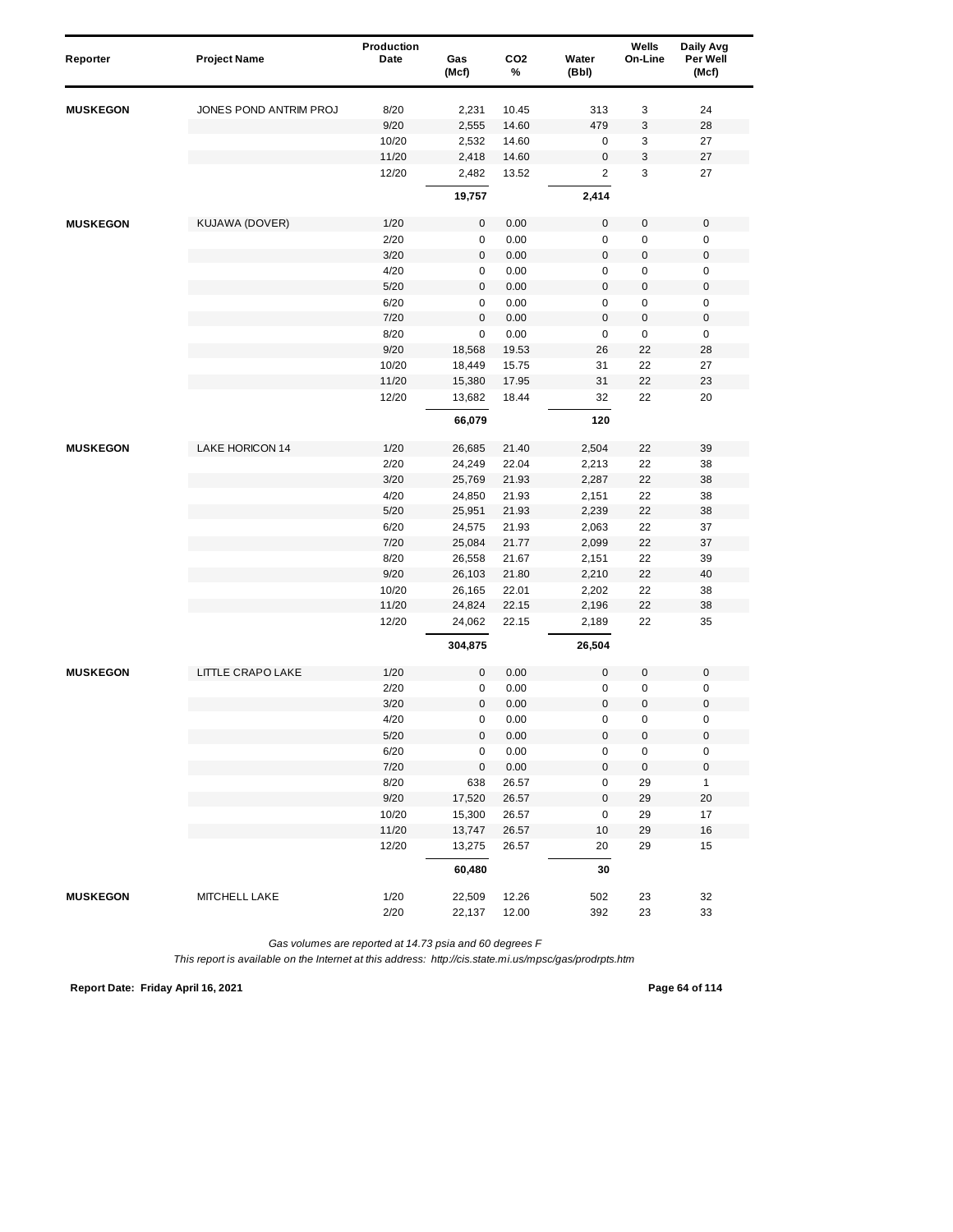| Reporter        | <b>Project Name</b>     | Production<br>Date | Gas       | CO <sub>2</sub> | Water               | Wells<br>On-Line | Daily Avg<br>Per Well |
|-----------------|-------------------------|--------------------|-----------|-----------------|---------------------|------------------|-----------------------|
|                 |                         |                    | (Mcf)     | %               | (Bbl)               |                  | (Mcf)                 |
| <b>MUSKEGON</b> | MITCHELL LAKE           | 3/20               | 22,964    | 12.46           | 1,056               | 23               | 32                    |
|                 |                         | 4/20               | 22,407    | 12.46           | 524                 | 23               | 32                    |
|                 |                         | $5/20$             | 23,118    | 12.48           | 483                 | 23               | 32                    |
|                 |                         | 6/20               | 22,469    | 12.48           | 605                 | 23               | 33                    |
|                 |                         | 7/20               | 22,572    | 13.31           | 545                 | 23               | 32                    |
|                 |                         | 8/20               | 23,555    | 12.49           | 497                 | 23               | 33                    |
|                 |                         | 9/20               | 22,533    | 12.37           | 424                 | 23               | 33                    |
|                 |                         | 10/20              | 24,495    | 12.18           | 424                 | 23               | 34                    |
|                 |                         | 11/20              | 23,578    | 12.11           | 784                 | 23               | 34                    |
|                 |                         | 12/20              | 24,069    | 12.11           | 686                 | 23               | 34                    |
|                 |                         |                    | 276,406   |                 | 6,922               |                  |                       |
| <b>MUSKEGON</b> | <b>MITCHELL LAKE II</b> | 1/20               | 31,857    | 8.72            | 5,242               | 34               | 30                    |
|                 |                         | 2/20               | 30,225    | 8.78            | 4,957               | 34               | 31                    |
|                 |                         | 3/20               | 32,309    | 8.62            | 5,137               | 34               | 31                    |
|                 |                         | 4/20               | 30,694    | 8.62            | 4,794               | 34               | 30                    |
|                 |                         | 5/20               | 31,724    | 8.73            | 5,078               | 34               | $30\,$                |
|                 |                         | 6/20               | 29,463    | 8.73            | 4,743               | 34               | 29                    |
|                 |                         | 7/20               | 31,072    | 8.64            | 4,779               | 34               | 29                    |
|                 |                         | 8/20               | 30,368    | 8.83            | 4,804               | 34               | 29                    |
|                 |                         | 9/20               | 30,561    | 8.74            | 4,813               | 34               | $30\,$                |
|                 |                         | 10/20              | 30,994    | 8.80            | 4,827               | 34               | 29                    |
|                 |                         | 11/20              | 30,770    | 6.99            | 4,123               | 34               | $30\,$                |
|                 |                         | 12/20              | 30,276    | 9.11            | 5,119               | 34               | 29                    |
|                 |                         |                    | 370,313   |                 | 58,416              |                  |                       |
| <b>MUSKEGON</b> | <b>NO LAKE</b>          | 1/20               | 25,513    | 20.28           | 0                   | 36               | 23                    |
|                 |                         | 2/20               | 23,803    | 20.15           | 0                   | 36               | 23                    |
|                 |                         | 3/20               | 25,954    | 20.17           | $\overline{4}$      | 36               | 23                    |
|                 |                         | 4/20               | 25,202    | 20.17           | 4                   | 36               | 23                    |
|                 |                         | 5/20               | 25,930    | 20.11           | 567                 | 36               | 23                    |
|                 |                         | 6/20               | 23,816    | 20.11           | 412                 | 36               | 22                    |
|                 |                         | 7/20               | 25,640    | 20.17           | 453                 | 36               | 23                    |
|                 |                         | 8/20               | 25,172    | 20.45           | 159                 | 36               | 23                    |
|                 |                         | 9/20               | 25,862    | 16.70           | 105                 | 36               | 24                    |
|                 |                         | 10/20              | 26,784    | 16.70           | 16                  | 36               | 24                    |
|                 |                         | 11/20              | 23,450    | 20.15           | 45                  | 36               | 22                    |
|                 |                         | 12/20              | 23,292    | 20.25           | 237                 | 36               | 21                    |
|                 |                         |                    | 300,418   |                 | 2,002               |                  |                       |
| <b>MUSKEGON</b> | NORTH HIDDEN LAKE       | 1/20               | 10,921    | 21.93           | 143                 | 20               | 18                    |
|                 |                         | 2/20               | 10,220    | 21.55           | 121                 | 20               | 18                    |
|                 |                         | 3/20               | 8,674     | 21.84           | 142                 | 20               | 14                    |
|                 |                         | 4/20               | 0         | 0.00            | 0                   | 0                | 0                     |
|                 |                         | 5/20               | 0         | 0.00            | $\mathsf{O}\xspace$ | $\pmb{0}$        | $\pmb{0}$             |
|                 |                         | 6/20               | 0         | 0.00            | 0                   | 0                | $\pmb{0}$             |
|                 |                         | 7/20               | $\pmb{0}$ | 0.00            | $\pmb{0}$           | 0                | $\pmb{0}$             |
|                 |                         | 8/20               | 0         | 0.00            | 0                   | 0                | 0                     |
|                 |                         | 9/20               | 13,674    | 20.76           | 5                   | 20               | 23                    |
|                 |                         | 10/20              | 13,171    | 20.90           | 0                   | 20               | 21                    |
|                 |                         | 11/20              | 10,702    | 22.11           | 2                   | 20               | 18                    |

*This report is available on the Internet at this address: http://cis.state.mi.us/mpsc/gas/prodrpts.htm*

**Report Date: Friday April 16, 2021 Page 65 of 114**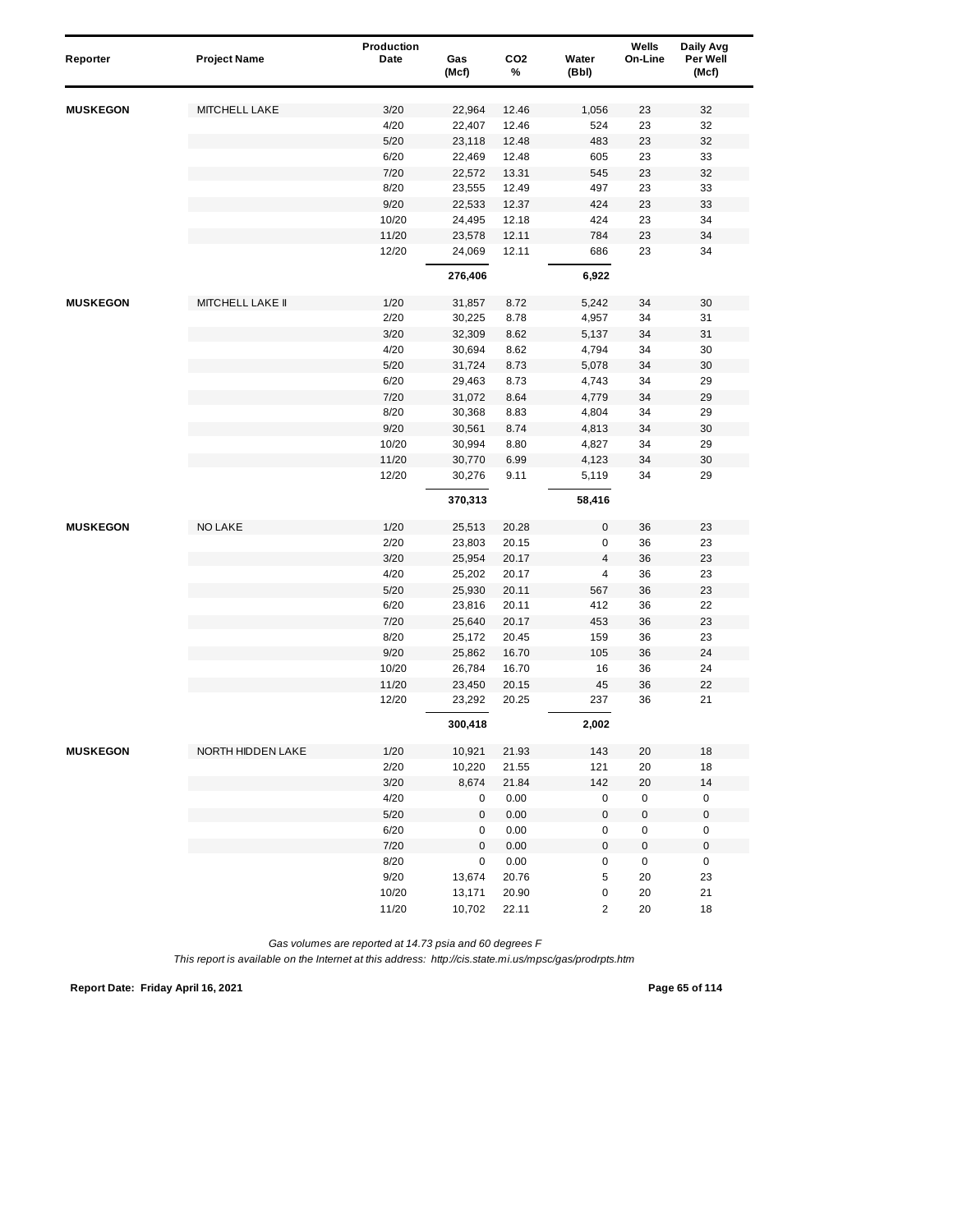| Reporter        | <b>Project Name</b>   | Production<br>Date | Gas<br>(Mcf) | CO <sub>2</sub><br>% | Water<br>(Bbl) | Wells<br>On-Line | Daily Avg<br>Per Well<br>(Mcf) |  |
|-----------------|-----------------------|--------------------|--------------|----------------------|----------------|------------------|--------------------------------|--|
| <b>MUSKEGON</b> | NORTH HIDDEN LAKE     | 12/20              | 10,681       | 22.11                | 9              | 20               | 17                             |  |
|                 |                       |                    | 78,043       |                      | 422            |                  |                                |  |
| <b>MUSKEGON</b> | OTSEGO LAKE           | 1/20               | 0            | 0.00                 | $\mathbf 0$    | 0                | $\mathbf 0$                    |  |
|                 |                       | 2/20               | $\pmb{0}$    | 0.00                 | 0              | 0                | $\pmb{0}$                      |  |
|                 |                       | 3/20               | $\pmb{0}$    | 0.00                 | $\mathsf 0$    | 0                | $\mathbf 0$                    |  |
|                 |                       | 4/20               | 0            | 0.00                 | 0              | $\pmb{0}$        | $\pmb{0}$                      |  |
|                 |                       | 5/20               | $\pmb{0}$    | 0.00                 | $\mathbf 0$    | $\pmb{0}$        | $\pmb{0}$                      |  |
|                 |                       | 6/20               | 0            | 0.00                 | 0              | 0                | 0                              |  |
|                 |                       | 7/20               | $\pmb{0}$    | 0.00                 | $\mathbf 0$    | $\pmb{0}$        | $\pmb{0}$                      |  |
|                 |                       | 8/20               | 374          | 24.51                | 0              | 30               | $\pmb{0}$                      |  |
|                 |                       | 9/20               | 11,360       | 24.51                | $\sqrt{5}$     | 30               | 13                             |  |
|                 |                       | 10/20              | 8,848        | 22.35                | 17             | 30               | 9                              |  |
|                 |                       | 11/20              | 11,131       | 22.35                | 30             | 30               | 12                             |  |
|                 |                       | 12/20              | 10,644       | 23.66                | 31             | 30               | 11                             |  |
|                 |                       |                    | 42,357       |                      | 83             |                  |                                |  |
| <b>MUSKEGON</b> | PERCH LAKE            | 1/20               | 32,333       | 12.51                | 224            | 17               | 61                             |  |
|                 |                       | 2/20               | 29,872       | 12.15                | 217            | 17               | 61                             |  |
|                 |                       | 3/20               | 31,500       | 12.07                | 226            | 17               | 60                             |  |
|                 |                       | 4/20               | 30,014       | 12.07                | 208            | 17               | 59                             |  |
|                 |                       | 5/20               | 32,790       | 12.52                | 186            | 17               | 62                             |  |
|                 |                       | 6/20               | 30,612       | 12.52                | 157            | 17               | 60                             |  |
|                 |                       | 7/20               | 30,126       | 12.45                | 111            | 17               | 57                             |  |
|                 |                       | 8/20               | 30,156       | 12.45                | 263            | 17               | 57                             |  |
|                 |                       | 9/20               | 30,130       | 12.43                | 372            | 17               | 59                             |  |
|                 |                       | 10/20              | 33,714       | 11.98                | 237            | 17               | 64                             |  |
|                 |                       | 11/20              | 31,599       | 12.17                | 205            | 17               | 62                             |  |
|                 |                       | 12/20              | 32,397       | 12.17                | 195            | 17               | 61                             |  |
|                 |                       |                    | 375,243      |                      | 2,601          |                  |                                |  |
| <b>MUSKEGON</b> | PIGEON RIVER          | 1/20               | 0            | 0.00                 | $\mathbf 0$    | 0                | $\pmb{0}$                      |  |
|                 |                       | 2/20               | 0            | 0.00                 | 0              | 0                | 0                              |  |
|                 |                       | 3/20               | $\pmb{0}$    | 0.00                 | $\mathsf 0$    | 0                | $\pmb{0}$                      |  |
|                 |                       | 4/20               | 0            | 0.00                 | 0              | 0                | 0                              |  |
|                 |                       | 5/20               | $\pmb{0}$    | 0.00                 | $\mathbf 0$    | $\pmb{0}$        | $\pmb{0}$                      |  |
|                 |                       | 6/20               | $\pmb{0}$    | 0.00                 | 0              | 0                | $\pmb{0}$                      |  |
|                 |                       | 7/20               | 0            | 0.00                 | $\mathbf 0$    | 0                | $\pmb{0}$                      |  |
|                 |                       | 8/20               | $\pmb{0}$    | 0.00                 | 0              | 0                | $\mathbf 0$                    |  |
|                 |                       | 9/20               | $\pmb{0}$    | $0.00\,$             | $\mathbf 0$    | $\mathbf 0$      | $\pmb{0}$                      |  |
|                 |                       | 10/20              | $\pmb{0}$    | 0.00                 | 0              | 0                | $\pmb{0}$                      |  |
|                 |                       | 11/20              | $\pmb{0}$    |                      | $\mathbf 0$    | 0                | $\mathsf{O}\xspace$            |  |
|                 |                       | 12/20              | 0            |                      | 0              | $\pmb{0}$        | $\pmb{0}$                      |  |
|                 |                       |                    | $\pmb{0}$    |                      | $\pmb{0}$      |                  |                                |  |
| <b>MUSKEGON</b> | RAMNEK RANCH (LOWER C | 1/20               | 16,081       | 20.79                | 3,638          | 19               | 27                             |  |
|                 |                       | 2/20               | 14,585       | 20.40                | 3,129          | 19               | 26                             |  |
|                 |                       | 3/20               | 15,030       | 20.40                | 2,620          | 19               | 26                             |  |
|                 |                       | 4/20               | 15,052       | 20.40                | 2,524          | 19               | 26                             |  |
|                 |                       | $5/20$             | 16,044       | 21.08                | 2,494          | 19               | 27                             |  |
|                 |                       | 6/20               | 16,577       | 21.08                | 2,392          | 19               | 29                             |  |

*This report is available on the Internet at this address: http://cis.state.mi.us/mpsc/gas/prodrpts.htm*

**Report Date: Friday April 16, 2021 Page 66 of 114**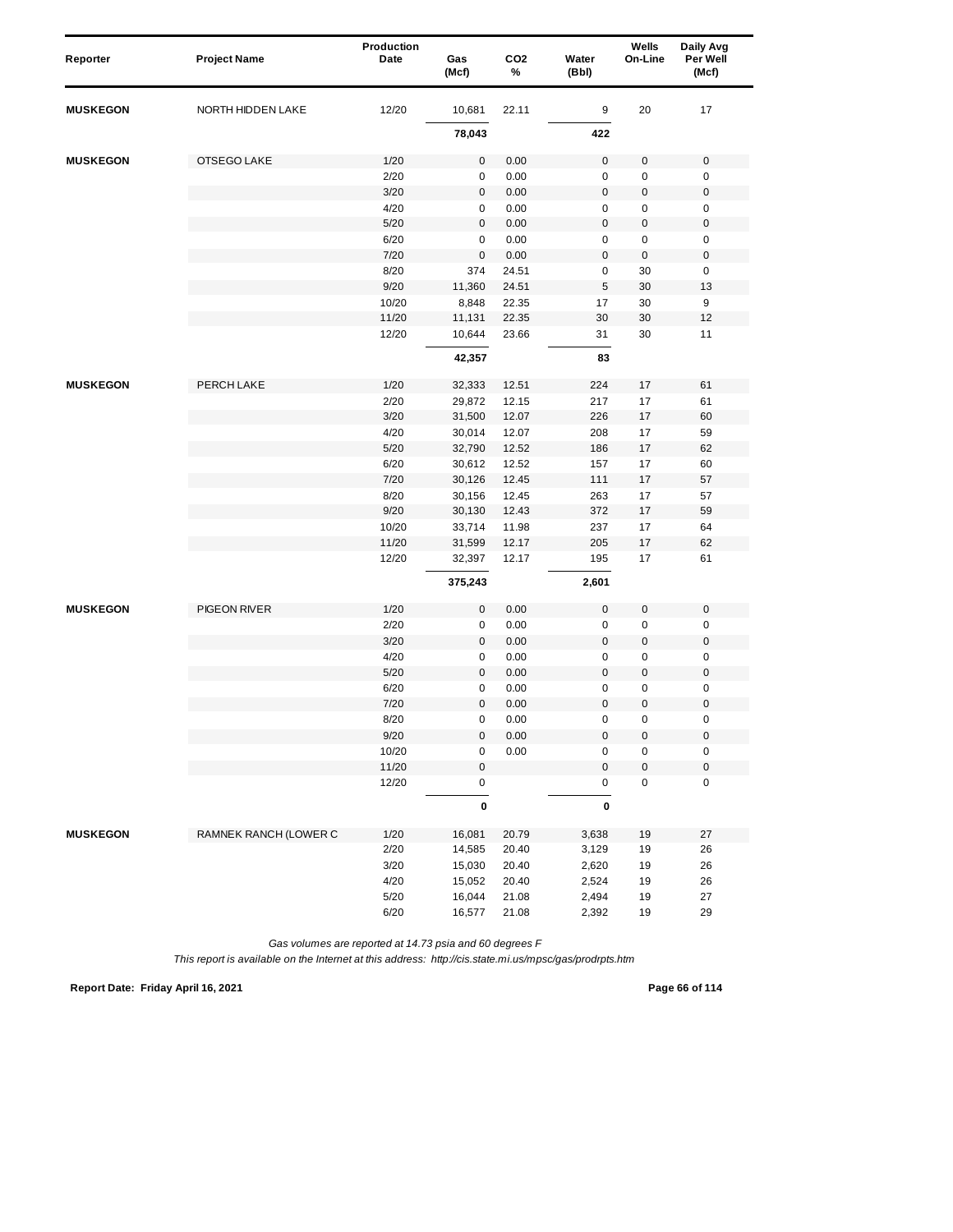| Reporter        | <b>Project Name</b>   | Production<br>Date | Gas<br>(Mcf)     | CO <sub>2</sub><br>% | Water<br>(Bbl)   | Wells<br>On-Line | Daily Avg<br>Per Well<br>(Mcf) |
|-----------------|-----------------------|--------------------|------------------|----------------------|------------------|------------------|--------------------------------|
| <b>MUSKEGON</b> | RAMNEK RANCH (LOWER C | 7/20               | 16,958           | 21.53                | 2,316            | 19               | 29                             |
|                 |                       | 8/20               | 16,540           | 21.75                | 2,449            | 19               | 28                             |
|                 |                       | 9/20               | 16,106           | 21.43                | 1,850            | 19               | 28                             |
|                 |                       | 10/20              | 15,719           | 21.27                | 1,681            | 19               | 27                             |
|                 |                       | 11/20              | 15,622           | 21.61                | 2,235            | 19               | 27                             |
|                 |                       | 12/20              | 16,110           | 21.28                | 2,400            | 19               | 27                             |
|                 |                       |                    | 190,424          |                      | 29,728           |                  |                                |
| <b>MUSKEGON</b> | RHOADS LAKE           | 1/20               | $\pmb{0}$        | 0.00                 | 0                | 0                | $\mathbf 0$                    |
|                 |                       | 2/20               | 0                | 0.00                 | 0                | $\pmb{0}$        | 0                              |
|                 |                       | 3/20               | $\pmb{0}$        | 0.00                 | 0                | 0                | $\pmb{0}$                      |
|                 |                       | 4/20               | $\pmb{0}$        | 0.00                 | 0                | 0                | 0                              |
|                 |                       | 5/20               | 3,938            | 10.09                | 513              | 19               | $\overline{\mathcal{I}}$       |
|                 |                       | 6/20               | 4,857            | 10.45                | 1,338            | 19               | 9                              |
|                 |                       | 7/20               | 4,833            | 10.45                | 1,027            | 19               | 8                              |
|                 |                       | 8/20               | 2,823            | 10.45                | 397              | 19               | 5                              |
|                 |                       | 9/20               | 790              | 14.60                | 148              | 19               | $\mathbf{1}$                   |
|                 |                       | 10/20              | 1,386            | 14.60                | 0                | 19               | $\overline{\mathbf{c}}$        |
|                 |                       | 11/20              | 1,386            | 14.60                | $\boldsymbol{0}$ | 19               | $\overline{\mathbf{c}}$        |
|                 |                       | 12/20              | 1,526            | 13.52                | 1                | 19               | 3                              |
|                 |                       |                    | 21,539           |                      | 3,424            |                  |                                |
| <b>MUSKEGON</b> | ROUND LAKE            | 1/20               | 16,682           | 16.22                | 551              | 18               | 30                             |
|                 |                       | 2/20               | 15,248           | 17.37                | 518              | 18               | 29                             |
|                 |                       | 3/20               | 16,036           | 16.95                | 544              | 18               | 29                             |
|                 |                       | 4/20               | 20,779           | 16.95                | 552              | 18               | 38                             |
|                 |                       | 5/20               | 17,262           | 17.09                | 550              | 18               | 31                             |
|                 |                       | 6/20               | 16,260           | 17.09                | 500              | 18               | 30                             |
|                 |                       | 7/20               | 16,782           | 17.74                | 563              | 18               | 30                             |
|                 |                       | 8/20               | 16,411           | 16.60                | 522              | 18               | 29                             |
|                 |                       | 9/20<br>10/20      | 15,922           | 17.60<br>16.73       | 483<br>542       | 18<br>18         | 29<br>31                       |
|                 |                       | 11/20              | 17,260<br>15,949 | 17.44                | 446              | 18               | 30                             |
|                 |                       | 12/20              | 16,251           | 17.55                | 558              | 18               | 29                             |
|                 |                       |                    | 200,842          |                      | 6,329            |                  |                                |
| <b>MUSKEGON</b> | <b>SAND LAKE</b>      | 1/20               | 9,404            | 23.78                | 760              | 3                | 101                            |
|                 |                       | 2/20               | 8,776            | 18.94                | 692              | 3                | 101                            |
|                 |                       | 3/20               | 9,743            | 17.87                | 427              | 3                | 105                            |
|                 |                       | 4/20               | 9,378            | 17.87                | 712              | 3                | 104                            |
|                 |                       | $5/20$             | 9,601            | 18.95                | 669              | 3                | 103                            |
|                 |                       | 6/20               | 9,088            | 18.95                | 548              | 3                | 101                            |
|                 |                       | 7/20               | 11,054           | 18.54                | 592              | 3                | 119                            |
|                 |                       | 8/20               | 10,591           | 18.87                | 605              | 3                | 114                            |
|                 |                       | 9/20               | 9,468            | 23.57                | 536              | 3                | 105                            |
|                 |                       | 10/20              | 9,760            | 20.02                | 574              | 3                | 105                            |
|                 |                       | 11/20              | 9,512            | 19.12                | 561              | 3                | 106                            |
|                 |                       | 12/20              | 9,131            | 24.33                | 449              | 3                | 98                             |
|                 |                       |                    | 115,506          |                      | 7,125            |                  |                                |
| <b>MUSKEGON</b> | SHUPAC LAKE           | 1/20               | 8,379            | 7.75                 | 1,406            | 10               | 27                             |

*This report is available on the Internet at this address: http://cis.state.mi.us/mpsc/gas/prodrpts.htm*

**Report Date: Friday April 16, 2021 Page 67 of 114**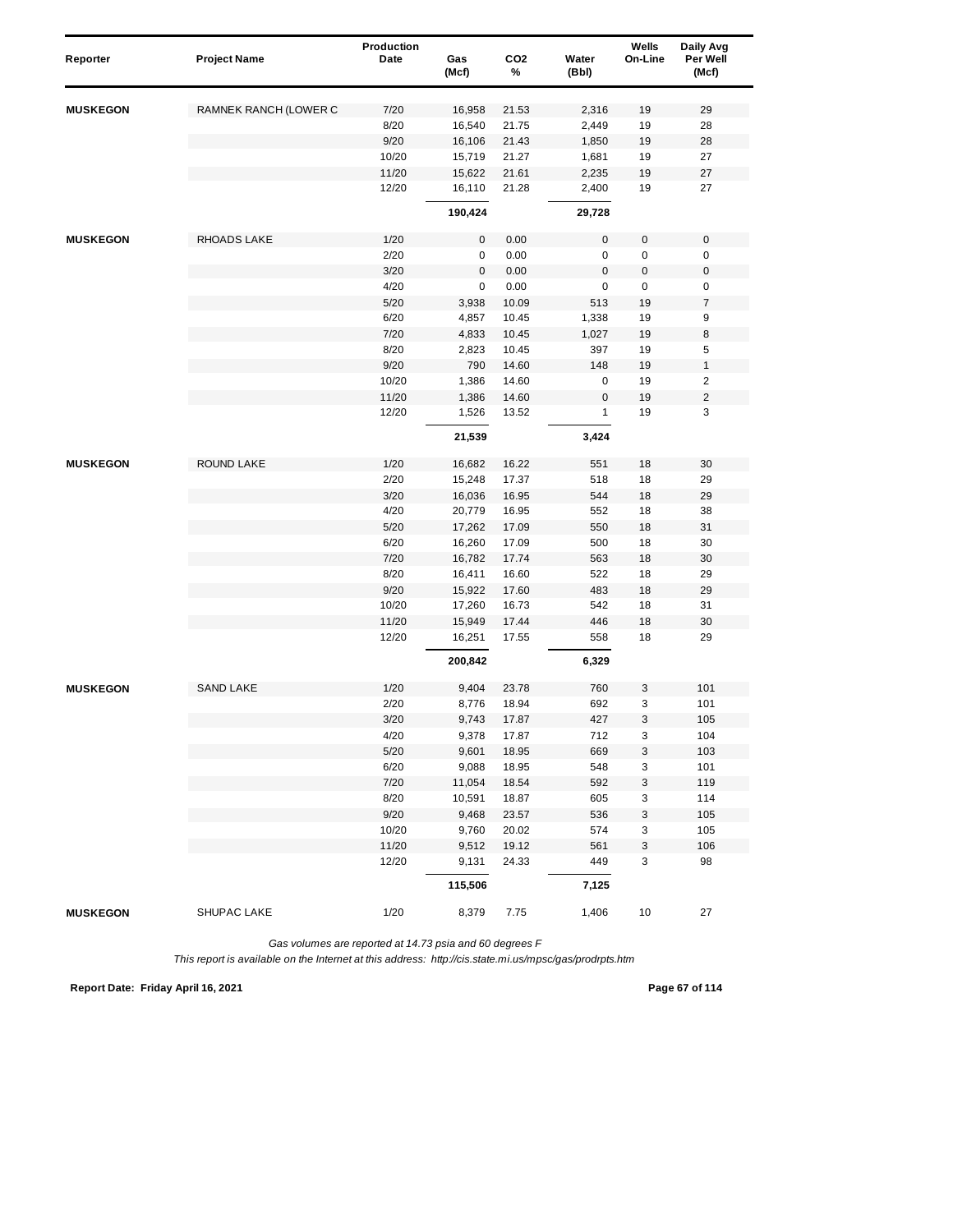| Reporter        | <b>Project Name</b>   | Production<br>Date | Gas<br>(Mcf) | CO <sub>2</sub><br>% | Water<br>(Bbl) | Wells<br>On-Line    | Daily Avg<br>Per Well<br>(Mcf) |
|-----------------|-----------------------|--------------------|--------------|----------------------|----------------|---------------------|--------------------------------|
| <b>MUSKEGON</b> | <b>SHUPAC LAKE</b>    | 2/20               | 7,522        | 7.74                 | 1,287          | 10                  | 26                             |
|                 |                       | 3/20               | 7,795        | 7.50                 | 1,359          | $10$                | 25                             |
|                 |                       | 4/20               | 8,169        | 7.50                 | 1,482          | 10                  | 27                             |
|                 |                       | 5/20               | 8,538        | 7.55                 | 1,363          | $10$                | 28                             |
|                 |                       | 6/20               | 8,908        | 7.55                 | 1,383          | 10                  | 30                             |
|                 |                       | 7/20               | 8,946        | 7.99                 | 1,331          | 10                  | 29                             |
|                 |                       | 8/20               | 7,939        | 7.95                 | 1,229          | 10                  | 26                             |
|                 |                       | 9/20               | 8,558        | 7.91                 | 1,648          | 10                  | 29                             |
|                 |                       | 10/20              | 8,761        | 7.91                 | 1,496          | 10                  | 28                             |
|                 |                       | 11/20              | 8,203        | 7.91                 | 1,417          | 10                  | 27                             |
|                 |                       | 12/20              | 8,474        | 7.96                 | 1,293          | 10                  | 27                             |
|                 |                       |                    | 100,192      |                      | 16,694         |                     |                                |
| <b>MUSKEGON</b> | SOUTH HIDDEN LAKE     | 1/20               | 16,122       | 20.25                | 77             | 23                  | 23                             |
|                 |                       | 2/20               | 14,835       | 20.25                | 55             | 23                  | 22                             |
|                 |                       | 3/20               | 15,941       | 20.25                | 34             | 23                  | 22                             |
|                 |                       | 4/20               | 17,086       | 20.25                | 28             | 23                  | 25                             |
|                 |                       | 5/20               | 17,533       | 20.25                | 65             | 23                  | 25                             |
|                 |                       | 6/20               | 14,830       | 20.25                | 45             | 23                  | 21                             |
|                 |                       | 7/20               | 14,541       | 20.25                | 20             | 23                  | 20                             |
|                 |                       | 8/20               | 14,679       | 20.25                | 36             | 23                  | 21                             |
|                 |                       | 9/20               | 13,130       | 20.25                | 15             | 23                  | 19                             |
|                 |                       | 10/20              | 13,173       | 20.25                | 28             | 23                  | 18                             |
|                 |                       | 11/20              | 12,594       | 20.25                | $\sqrt{3}$     | 23                  | 18                             |
|                 |                       | 12/20              | 12,690       | 20.25                | 15             | 23                  | 18                             |
|                 |                       |                    | 177,154      |                      | 421            |                     |                                |
| <b>MUSKEGON</b> | <b>STURGEON RIVER</b> | 1/20               | 0            | 0.00                 | $\pmb{0}$      | $\mathsf{O}\xspace$ | $\mathsf{O}\xspace$            |
|                 |                       | 2/20               | 0            | 0.00                 | 0              | 0                   | $\pmb{0}$                      |
|                 |                       | 3/20               | 0            | 0.00                 | $\pmb{0}$      | $\pmb{0}$           | $\mathbf 0$                    |
|                 |                       | 4/20               | 0            | 0.00                 | 0              | 0                   | $\pmb{0}$                      |
|                 |                       | 5/20               | 0            | 0.00                 | $\mathsf 0$    | $\pmb{0}$           | $\pmb{0}$                      |
|                 |                       | 6/20               | 0            | 0.00                 | $\mathsf 0$    | 0                   | $\pmb{0}$                      |
|                 |                       | 7/20               | $\mathsf 0$  | 0.00                 | $\mathsf 0$    | $\mathsf{O}\xspace$ | $\mathsf{O}\xspace$            |
|                 |                       | 8/20               | 0            | 0.00                 | $\pmb{0}$      | 0                   | $\mathbf 0$                    |
|                 |                       | 9/20               | 11,670       | 15.34                | 22             | 14                  | 28                             |
|                 |                       | 10/20              | 11,805       | 11.70                | 29             | 14                  | 27                             |
|                 |                       | 11/20              | 9,785        | 14.23                | 28             | 14                  | 23                             |
|                 |                       | 12/20              | 9,406        | 14.66                | 29             | 14                  | 22                             |
|                 |                       |                    | 42,666       |                      | 108            |                     |                                |
| <b>MUSKEGON</b> | <b>TRAVERSE LAKES</b> | 1/20               | 0            | 0.00                 | $\mathsf 0$    | $\mathbf 0$         | $\mathbf 0$                    |
|                 |                       | 2/20               | 0            | 0.00                 | $\mathsf 0$    | 0                   | $\mathsf 0$                    |
|                 |                       | 3/20               | 0            | 0.00                 | $\pmb{0}$      | $\pmb{0}$           | $\mathbf 0$                    |
|                 |                       | 4/20               | 0            | 0.00                 | 0              | 0                   | 0                              |
|                 |                       | 5/20               | 0            | 0.00                 | $\mathsf 0$    | 0                   | $\pmb{0}$                      |
|                 |                       | 6/20               | 0            | 0.00                 | 0              | $\pmb{0}$           | 0                              |
|                 |                       | 7/20               | 0            | 0.00                 | $\pmb{0}$      | $\pmb{0}$           | $\pmb{0}$                      |
|                 |                       | 8/20               | 0            | 0.00                 | 0              | 0                   | $\pmb{0}$                      |
|                 |                       | 9/20               | 0            | 0.00                 | 0              | 0                   | 0                              |
|                 |                       | 10/20              | 0            | 0.00                 | 0              | 0                   | 0                              |

*This report is available on the Internet at this address: http://cis.state.mi.us/mpsc/gas/prodrpts.htm*

**Report Date: Friday April 16, 2021 Page 68 of 114**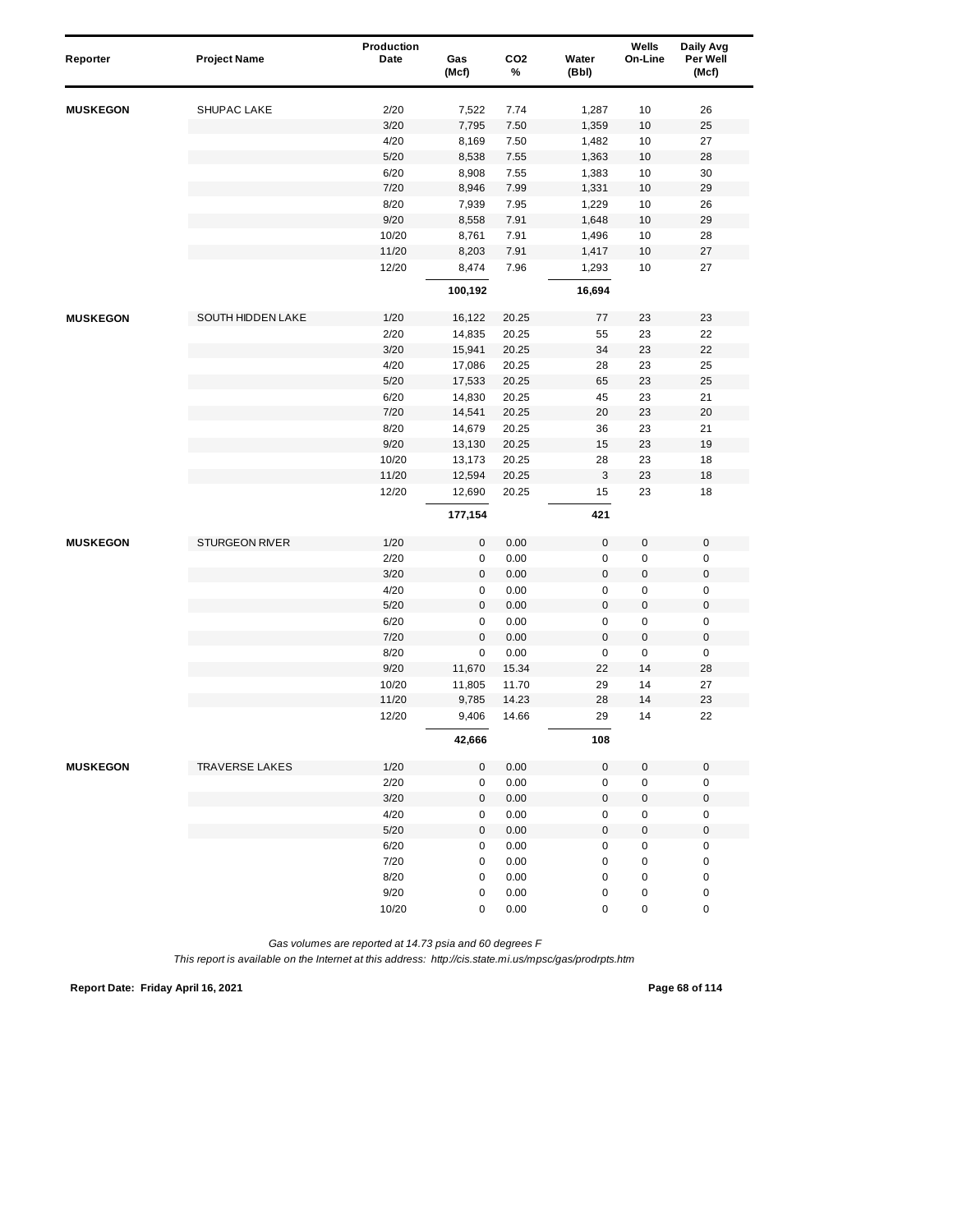| Reporter              | <b>Project Name</b>                | Production<br>Date | Gas<br>(Mcf)   | CO <sub>2</sub><br>% | Water<br>(Bbl)   | Wells<br>On-Line        | Daily Avg<br>Per Well<br>(Mcf) |
|-----------------------|------------------------------------|--------------------|----------------|----------------------|------------------|-------------------------|--------------------------------|
| <b>MUSKEGON</b>       | <b>TRAVERSE LAKES</b>              | 11/20              | $\pmb{0}$      |                      | 0                | $\mathbf 0$             | $\mathbf 0$                    |
|                       |                                    | 12/20              | $\pmb{0}$      |                      | 0                | $\pmb{0}$               | $\pmb{0}$                      |
|                       |                                    |                    | $\pmb{0}$      |                      | 0                |                         |                                |
|                       |                                    |                    |                |                      |                  |                         |                                |
| <b>MUSKEGON</b>       | <b>VIKING LAKE</b>                 | 1/20               | 5,050          | 28.89                | 0                | 13                      | 13                             |
|                       |                                    | 2/20               | 4,793          | 28.89                | 0                | 13                      | 13                             |
|                       |                                    | 3/20               | 5,027          | 28.89                | 0                | 13                      | 12                             |
|                       |                                    | 4/20               | 4,868          | 28.89                | 0                | 13                      | 12                             |
|                       |                                    | 5/20               | 5,028          | 28.89                | $\boldsymbol{0}$ | 13                      | 12                             |
|                       |                                    | 6/20               | 5,333          | 28.89                | 0<br>0           | 13                      | 14                             |
|                       |                                    | 7/20<br>8/20       | 5,299          | 21.53<br>28.89       | 0                | 13<br>13                | 13<br>13                       |
|                       |                                    | 9/20               | 5,423          |                      | $\bf 0$          |                         |                                |
|                       |                                    | 10/20              | 5,704<br>6,264 | 28.89<br>28.89       | 0                | 13<br>13                | 15<br>16                       |
|                       |                                    | 11/20              | 5,713          | 21.61                | $\mathbf{1}$     | 13                      | 15                             |
|                       |                                    | 12/20              | 5,994          | 21.28                | 6                | 13                      | 15                             |
|                       |                                    |                    | 64,496         |                      | 7                |                         |                                |
|                       |                                    |                    |                |                      |                  |                         |                                |
|                       | <b>MUSKEGON - REPORTER TOTALS:</b> |                    | 4,641,688      |                      | 255,397          |                         |                                |
| <b>MUZYL OIL CORP</b> | <b>BIG LAKE</b>                    | 1/20               | 2,602          | 19.75                | 281              | 4                       | 21                             |
|                       |                                    | 2/20               | 2,342          | 19.75                | 267              | 4                       | 20                             |
|                       |                                    | 3/20               | 2,522          | 19.75                | 299              | 4                       | 20                             |
|                       |                                    | 4/20               | 2,138          | 19.75                | 285              | 4                       | 18                             |
|                       |                                    | 5/20               | 3,024          | 19.75                | 254              | $\overline{\mathbf{4}}$ | 24                             |
|                       |                                    | 6/20               | 2,586          | 19.75                | 236              | 4                       | 22                             |
|                       |                                    | 7/20               | 2,465          | 19.75                | 229              | 4                       | 20                             |
|                       |                                    | 8/20<br>9/20       | 2,203          | 19.75<br>19.75       | 211<br>244       | 4<br>4                  | 18<br>17                       |
|                       |                                    | 10/20              | 2,077<br>2,633 | 19.75                | 355              | 4                       | 21                             |
|                       |                                    | 11/20              | 3,058          | 19.75                | 417              | $\overline{4}$          | 25                             |
|                       |                                    | 12/20              | 2,752          | 19.75                | 387              | 4                       | 22                             |
|                       |                                    |                    | 30,402         |                      | 3,465            |                         |                                |
|                       |                                    |                    |                |                      |                  |                         |                                |
| <b>MUZYL OIL CORP</b> | <b>BIG LAKE NORTH</b>              | 1/20               | 4,280          | 19.75                | 463              | 6                       | 23                             |
|                       |                                    | 2/20               | 3,874          | 19.75                | 441              | 6                       | 22                             |
|                       |                                    | 3/20<br>4/20       | 4,127          | 19.75<br>19.75       | 488<br>479       | 6<br>6                  | 22<br>20                       |
|                       |                                    | 5/20               | 3,590<br>4,267 | 19.75                | 358              | 6                       | 23                             |
|                       |                                    | 6/20               | 4,367          | 19.75                | 399              | 6                       | 24                             |
|                       |                                    | 7/20               | 4,874          | 19.75                | 453              | 6                       | 26                             |
|                       |                                    | 8/20               | 4,999          | 19.75                | 480              | 6                       | 27                             |
|                       |                                    | 9/20               | 4,748          | 19.75                | 558              | 6                       | 26                             |
|                       |                                    | 10/20              | 4,370          | 19.75                | 590              | 6                       | 23                             |
|                       |                                    | 11/20              | 4,080          | 19.75                | 557              | 6                       | 23                             |
|                       |                                    | 12/20              | 4,193          | 19.75                | 590              | 6                       | 23                             |
|                       |                                    |                    | 51,769         |                      | 5,856            |                         |                                |
| <b>MUZYL OIL CORP</b> | CHESTER 6                          | 1/20               | 4,925          | 20.39                | 0                | 30                      | 5                              |
|                       |                                    | 2/20               | 4,399          | 20.39                | 0                | 30                      | 5                              |
|                       |                                    | 3/20               | 4,689          | 20.39                | 0                | 30                      | 5                              |

**Report Date: Friday April 16, 2021 Page 69 of 114**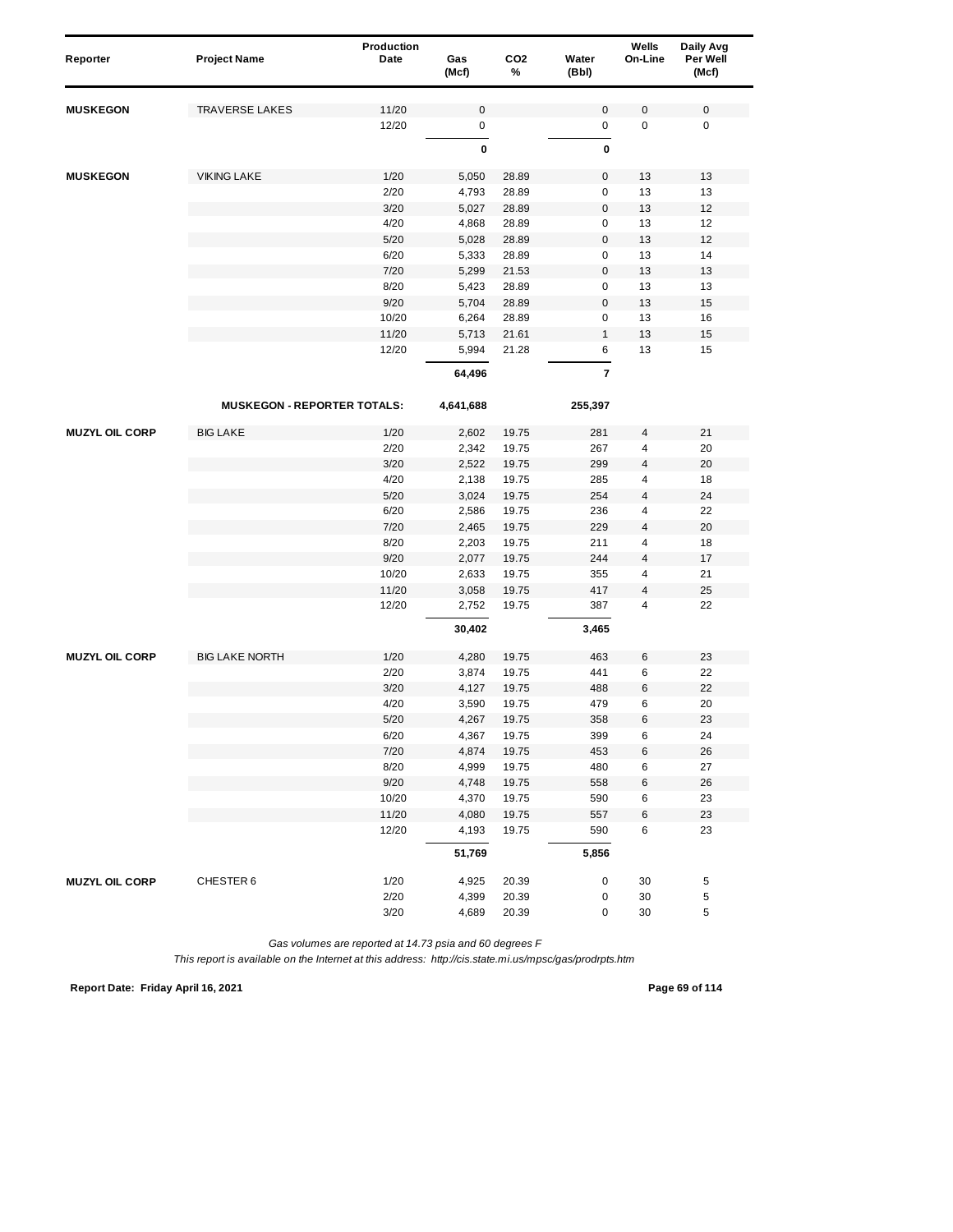| Reporter               | <b>Project Name</b>               | Production<br>Date | Gas<br>(Mcf) | CO <sub>2</sub><br>% | Water<br>(Bbl)   | Wells<br>On-Line | Daily Avg<br>Per Well<br>(Mcf) |  |
|------------------------|-----------------------------------|--------------------|--------------|----------------------|------------------|------------------|--------------------------------|--|
| <b>MUZYL OIL CORP</b>  | CHESTER 6                         | 4/20               | 4,353        | 20.39                | 0                | 30               | 5                              |  |
|                        |                                   | 5/20               | 2,634        | 20.39                | $\boldsymbol{0}$ | 30               | 3                              |  |
|                        |                                   | 6/20               | 5,187        | 20.39                | 0                | 30               | 6                              |  |
|                        |                                   | 7/20               | 5,591        | 20.39                | $\mathbf 0$      | 30               | 6                              |  |
|                        |                                   | 8/20               | 5,919        | 20.39                | 0                | 30               | 6                              |  |
|                        |                                   | 9/20               | 5,466        | 20.39                | 0                | 30               | 6                              |  |
|                        |                                   | 10/20              | 4,575        | 20.39                | 10               | 30               | 5                              |  |
|                        |                                   | 11/20              | 4,852        | 20.39                | 0                | 30               | 5                              |  |
|                        |                                   | 12/20              | 4,374        | 20.39                | 0                | 30               | 5                              |  |
|                        |                                   |                    | 56,964       |                      | 10               |                  |                                |  |
| <b>MUZYL OIL CORP</b>  | <b>SHARKSTOOTH</b>                | 1/20               | 22,180       | 4.34                 | 2,991            | $\overline{7}$   | 102                            |  |
|                        |                                   | 2/20               | 20,061       | 4.46                 | 2,723            | $\overline{7}$   | 99                             |  |
|                        |                                   | 3/20               | 21,226       | 4.46                 | 2,976            | $\boldsymbol{7}$ | 98                             |  |
|                        |                                   | 4/20               | 20,327       | 4.46                 | 2,759            | $\overline{7}$   | 97                             |  |
|                        |                                   | 5/20               | 22,141       | 4.15                 | 2,957            | $\boldsymbol{7}$ | 102                            |  |
|                        |                                   | 6/20               | 21,860       | 4.15                 | 3,062            | $\overline{7}$   | 104                            |  |
|                        |                                   | 7/20               | 21,987       | 4.15                 | 3,345            | $\overline{7}$   | 101                            |  |
|                        |                                   | 8/20               | 21,912       | 4.15                 | 3,450            | $\overline{7}$   | 101                            |  |
|                        |                                   | 9/20               | 21,546       | 4.15                 | 2,768            | 7                | 103                            |  |
|                        |                                   | 10/20              | 22,028       | 4.15                 | 2,683            | $\overline{7}$   | 101                            |  |
|                        |                                   | 11/20              | 20,689       | 4.15                 | 2,587            | $\overline{7}$   | 99                             |  |
|                        |                                   | 12/20              | 21,536       | 4.15                 | 2,545            | $\overline{7}$   | 99                             |  |
|                        |                                   |                    | 257,493      |                      | 34,846           |                  |                                |  |
| <b>MUZYL OIL CORP</b>  | <b>TOWER</b>                      | 1/20               | 23,012       | 20.60                | 730              | 32               | 23                             |  |
|                        |                                   | 2/20               | 20,633       | 20.75                | 945              | 32               | 22                             |  |
|                        |                                   | 3/20               | 21,862       | 21.20                | 898              | 32               | 22                             |  |
|                        |                                   | 4/20               | 21,122       | 21.20                | 1,218            | 32               | 22                             |  |
|                        |                                   | 5/20               | 21,848       | 21.20                | 1,193            | 32               | 22                             |  |
|                        |                                   | 6/20               | 20,988       | 21.20                | 1,298            | 32               | 22                             |  |
|                        |                                   | 7/20               | 18,915       | 21.20                | 1,263            | 32               | 19                             |  |
|                        |                                   | 8/20               | 22,202       | 21.20                | 978              | 32               | 22                             |  |
|                        |                                   | 9/20               | 21,447       | 20.77                | 320              | 32               | 22                             |  |
|                        |                                   | 10/20              | 21,229       | 21.26                | 1,083            | 32               | 21                             |  |
|                        |                                   | 11/20              | 20,583       | 20.83                | 973              | 32               | 21                             |  |
|                        |                                   | 12/20              | 21,911       | 21.28                | 1,063            | 32               | 22                             |  |
|                        |                                   |                    | 255,752      |                      | 11,962           |                  |                                |  |
|                        | MUZYL OIL CORP - REPORTER TOTALS: |                    | 652,380      |                      | 56,139           |                  |                                |  |
| <b>NORTHSTAR ENERG</b> | ARROWHEAD RANCH MONT              | 1/20               | 0            | 0.65                 | 0                | 0                | $\mathbf 0$                    |  |
|                        |                                   | 2/20               | 0            | 0.65                 | 0                | $\pmb{0}$        | $\pmb{0}$                      |  |
|                        |                                   | 3/20               | 0            | 0.65                 | 0                | 0                | $\mathbf 0$                    |  |
|                        |                                   | 4/20               | 0            | 0.65                 | 0                | 0                | 0                              |  |
|                        |                                   | 5/20               | 0            | 0.65                 | 0                | 0                | $\boldsymbol{0}$               |  |
|                        |                                   | 6/20               | 0            | 0.65                 | 0                | 0                | 0                              |  |
|                        |                                   | 7/20               | 0            | 0.65                 | 0                | 0                | 0                              |  |
|                        |                                   | 8/20               | 0            | 0.65                 | 0                | 0                | 0                              |  |
|                        |                                   | 9/20               | 0            | 0.65                 | 0                | 0                | 0                              |  |

*This report is available on the Internet at this address: http://cis.state.mi.us/mpsc/gas/prodrpts.htm*

**Report Date: Friday April 16, 2021 Page 70 of 114**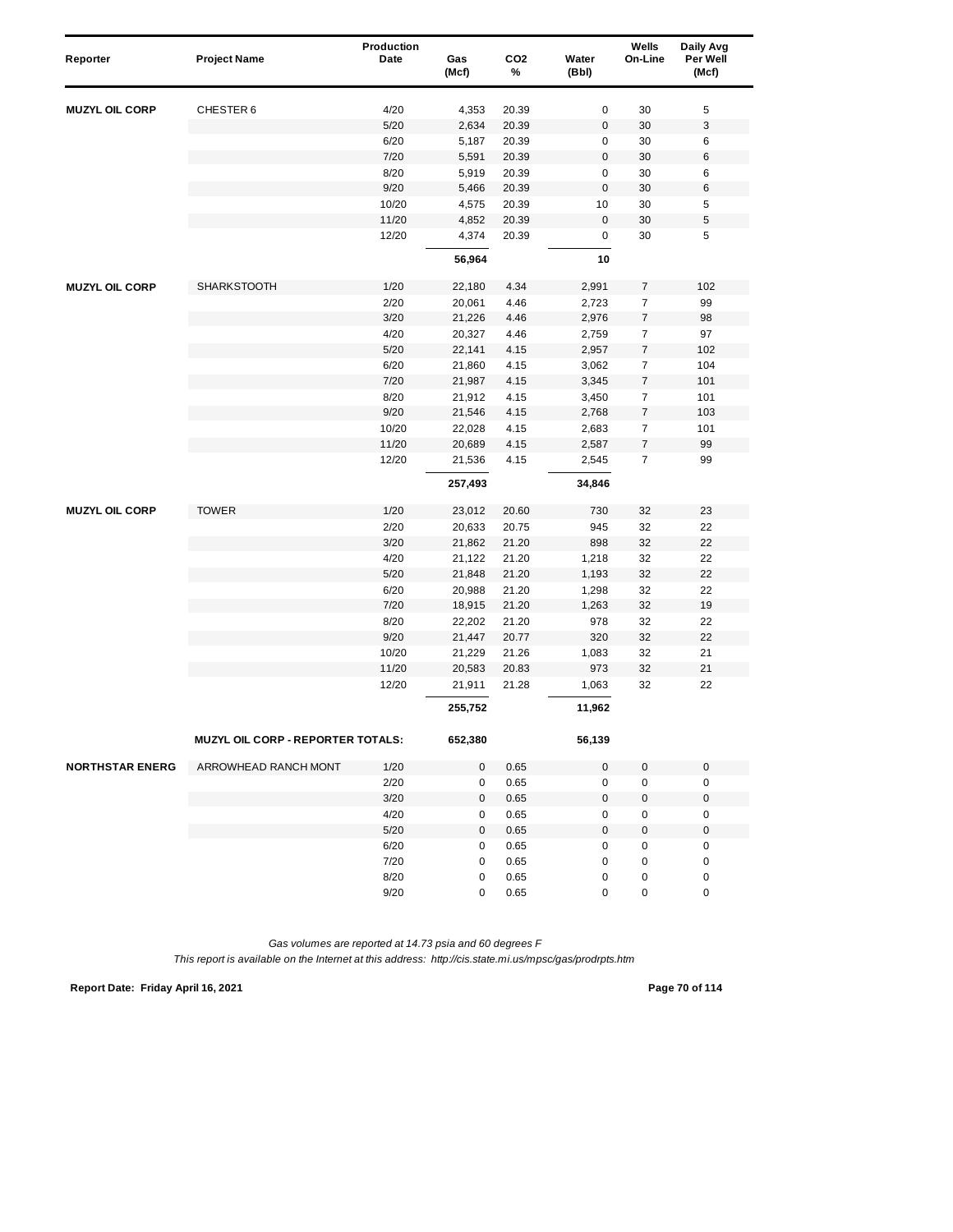| Reporter               | <b>Project Name</b>       | Production<br>Date | Gas<br>(Mcf) | CO <sub>2</sub><br>% | Water<br>(Bbl) | Wells<br>On-Line | Daily Avg<br>Per Well<br>(Mcf) |
|------------------------|---------------------------|--------------------|--------------|----------------------|----------------|------------------|--------------------------------|
|                        |                           |                    |              |                      |                |                  |                                |
|                        |                           |                    | 0            |                      | $\pmb{0}$      |                  |                                |
| <b>NORTHSTAR ENERG</b> | <b>BLACK BEAR CENTRAL</b> | 1/20               | 0            | 0.31                 | $\pmb{0}$      | $\pmb{0}$        | $\pmb{0}$                      |
|                        |                           | 2/20               | $\mathbf 0$  | 0.31                 | $\pmb{0}$      | $\boldsymbol{0}$ | $\pmb{0}$                      |
|                        |                           | 3/20               | 0            | 0.31                 | $\mathbf 0$    | $\pmb{0}$        | $\pmb{0}$                      |
|                        |                           | 4/20               | $\pmb{0}$    | 0.31                 | $\mathbf 0$    | $\mathbf 0$      | $\pmb{0}$                      |
|                        |                           | 5/20               | 0            | 0.31                 | $\pmb{0}$      | $\pmb{0}$        | 0                              |
|                        |                           | 6/20               | $\mathbf 0$  | 0.31                 | $\mathbf 0$    | $\pmb{0}$        | $\pmb{0}$                      |
|                        |                           | 7/20               | $\pmb{0}$    | 0.31                 | $\mathbf 0$    | $\pmb{0}$        | $\pmb{0}$                      |
|                        |                           | 8/20               | $\mathbf 0$  | 0.31                 | $\mathbf 0$    | $\mathbf 0$      | 0                              |
|                        |                           | 9/20               | $\pmb{0}$    | 0.31                 | $\pmb{0}$      | $\mathbf 0$      | $\pmb{0}$                      |
|                        |                           |                    | 0            |                      | $\pmb{0}$      |                  |                                |
| <b>NORTHSTAR ENERG</b> | <b>BLACK BEAR EAST</b>    | 1/20               | $\pmb{0}$    | 0.25                 | $\pmb{0}$      | $\pmb{0}$        | $\pmb{0}$                      |
|                        |                           | 2/20               | $\pmb{0}$    | 0.25                 | $\pmb{0}$      | 0                | $\pmb{0}$                      |
|                        |                           | 3/20               | $\mathbf 0$  | 0.25                 | $\mathbf 0$    | $\pmb{0}$        | $\pmb{0}$                      |
|                        |                           | 4/20               | $\pmb{0}$    | 0.25                 | $\mathsf 0$    | $\pmb{0}$        | $\pmb{0}$                      |
|                        |                           | 5/20               | $\mathbf 0$  | 0.25                 | $\pmb{0}$      | $\boldsymbol{0}$ | 0                              |
|                        |                           | 6/20               | 0            | 0.25                 | $\mathbf 0$    | $\pmb{0}$        | $\pmb{0}$                      |
|                        |                           | 7/20               | $\mathbf 0$  | 0.25                 | $\mathbf 0$    | $\mathbf 0$      | $\pmb{0}$                      |
|                        |                           | 8/20               | 0            | 0.25                 | $\pmb{0}$      | $\pmb{0}$        | 0                              |
|                        |                           | 9/20               | 0            | 0.25                 | $\pmb{0}$      | $\pmb{0}$        | $\pmb{0}$                      |
|                        |                           |                    | $\pmb{0}$    |                      | $\pmb{0}$      |                  |                                |
| <b>NORTHSTAR ENERG</b> | <b>BLUE CHIP</b>          | 1/20               | $\pmb{0}$    | 0.39                 | $\pmb{0}$      | $\pmb{0}$        | $\pmb{0}$                      |
|                        |                           | 2/20               | $\mathbf 0$  | 0.39                 | $\pmb{0}$      | $\boldsymbol{0}$ | $\pmb{0}$                      |
|                        |                           | 3/20               | $\mathbf 0$  | 0.39                 | $\mathbf 0$    | $\pmb{0}$        | $\pmb{0}$                      |
|                        |                           | 4/20               | $\pmb{0}$    | 0.39                 | $\mathbf 0$    | $\mathbf 0$      | $\pmb{0}$                      |
|                        |                           | 5/20               | 0            | 0.39                 | $\pmb{0}$      | $\pmb{0}$        | $\pmb{0}$                      |
|                        |                           | 6/20               | $\mathbf 0$  | 0.39                 | $\mathbf 0$    | $\pmb{0}$        | $\pmb{0}$                      |
|                        |                           | 7/20               | $\pmb{0}$    | 0.39                 | $\mathbf 0$    | $\pmb{0}$        | $\pmb{0}$                      |
|                        |                           | 8/20               | $\mathbf 0$  | 0.39                 | $\pmb{0}$      | $\mathbf 0$      | 0                              |
|                        |                           | 9/20               | $\pmb{0}$    | 0.39                 | $\pmb{0}$      | $\mathbf 0$      | $\pmb{0}$                      |
|                        |                           |                    | 0            |                      | 0              |                  |                                |
| <b>NORTHSTAR ENERG</b> | <b>CHANDLER NORTH</b>     | 1/20               | 35           | 1.63                 | 36,253         | 6                | $\pmb{0}$                      |
|                        |                           | 2/20               | 27           | 1.63                 | 38,402         | 6                | $\pmb{0}$                      |
|                        |                           | 3/20               | $\mathbf 0$  | 1.63                 | $\pmb{0}$      | $\pmb{0}$        | 0                              |
|                        |                           | 4/20               | $\pmb{0}$    | 1.63                 | $\mathbf 0$    | 0                | 0                              |
|                        |                           | $5/20$             | $\pmb{0}$    | 1.63                 | $\pmb{0}$      | $\pmb{0}$        | 0                              |
|                        |                           | 6/20               | $\pmb{0}$    | 1.63                 | $\pmb{0}$      | 0                | 0                              |
|                        |                           | 7/20               | $\pmb{0}$    | 1.63                 | $\pmb{0}$      | $\mathbf 0$      | $\mathbf 0$                    |
|                        |                           | 8/20               | 0            | 1.63                 | $\pmb{0}$      | $\pmb{0}$        | $\pmb{0}$                      |
|                        |                           | 9/20               | $\mathsf 0$  | 1.63                 | $\pmb{0}$      | $\pmb{0}$        | $\mathsf 0$                    |
|                        |                           |                    | 62           |                      | 74,655         |                  |                                |
| <b>NORTHSTAR ENERG</b> | CHANDLER SOUTH            | 1/20               | 2,371        | 1.63                 | 30,882         | $\overline{7}$   | 11                             |
|                        |                           | 2/20               | 1,802        | 1.63                 | 32,712         | $\boldsymbol{7}$ | 9                              |
|                        |                           | 3/20               | 0            | 1.63                 | $\pmb{0}$      | 0                | 0                              |
|                        |                           | 4/20               | $\pmb{0}$    | 1.63                 | $\pmb{0}$      | 0                | 0                              |

**Report Date: Friday April 16, 2021 Page 71 of 114**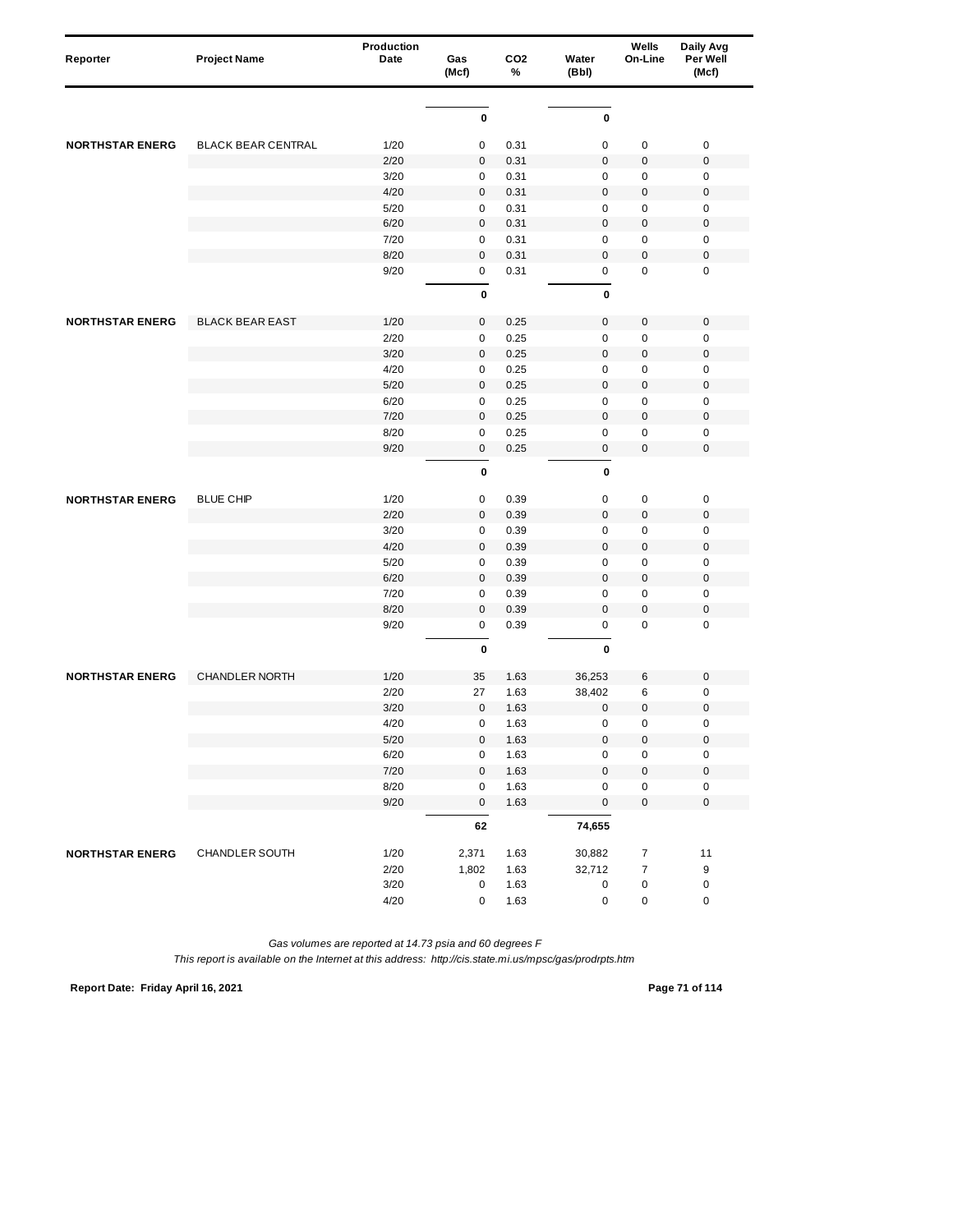| Reporter               | <b>Project Name</b>         | Production<br>Date | Gas<br>(Mcf)        | CO <sub>2</sub><br>% | Water<br>(Bbl) | Wells<br>On-Line | Daily Avg<br>Per Well<br>(Mcf) |
|------------------------|-----------------------------|--------------------|---------------------|----------------------|----------------|------------------|--------------------------------|
| <b>NORTHSTAR ENERG</b> | <b>CHANDLER SOUTH</b>       | 5/20               | 0                   | 1.63                 | $\mathbf 0$    | $\pmb{0}$        | $\pmb{0}$                      |
|                        |                             | 6/20               | $\mathbf 0$         | 1.63                 | $\mathbf 0$    | $\pmb{0}$        | $\pmb{0}$                      |
|                        |                             | 7/20               | 0                   | 1.63                 | 0              | 0                | 0                              |
|                        |                             | 8/20               | $\mathbf 0$         | 1.63                 | $\mathbf 0$    | 0                | $\pmb{0}$                      |
|                        |                             | 9/20               | $\mathbf 0$         | 1.63                 | 0              | $\mathbf 0$      | $\pmb{0}$                      |
|                        |                             |                    | 4,173               |                      | 63,594         |                  |                                |
| <b>NORTHSTAR ENERG</b> | CORWITH - AURORA ENERG      | 1/20               | 2,801               | 2.71                 | 39,872         | 9                | 10                             |
|                        |                             | 2/20               | 2,129               | 2.71                 | 34,150         | 9                | 8                              |
|                        |                             | 3/20               | 0                   | 2.71                 | $\mathbf 0$    | $\pmb{0}$        | $\pmb{0}$                      |
|                        |                             | 4/20               | 0                   | 2.71                 | $\mathbf 0$    | $\pmb{0}$        | $\mathbf 0$                    |
|                        |                             | 5/20               | $\mathbf 0$         | 2.71                 | $\mathbf 0$    | $\pmb{0}$        | $\mathbf 0$                    |
|                        |                             | 6/20               | $\mathbf 0$         | 2.71                 | $\mathbf 0$    | $\pmb{0}$        | $\mathbf 0$                    |
|                        |                             | 7/20               | $\mathbf 0$         | 2.71                 | $\bf 0$        | $\pmb{0}$        | $\pmb{0}$                      |
|                        |                             | 8/20               | $\pmb{0}$           | 2.71                 | $\mathbf 0$    | 0                | $\mathbf 0$                    |
|                        |                             | 9/20               | $\mathbf 0$         | 2.71                 | $\mathbf 0$    | 0                | $\mathbf 0$                    |
|                        |                             |                    | 4,930               |                      | 74,022         |                  |                                |
| <b>NORTHSTAR ENERG</b> | <b>GAYLORD FISHING CLUB</b> | 1/20               | 0                   | 1.34                 | $\mathbf 0$    | $\pmb{0}$        | $\pmb{0}$                      |
|                        |                             | 2/20               | $\mathbf 0$         | 1.34                 | $\mathbf 0$    | $\pmb{0}$        | $\mathbf 0$                    |
|                        |                             | 3/20               | 0                   | 1.34                 | 0              | $\pmb{0}$        | $\pmb{0}$                      |
|                        |                             | 4/20               | $\mathbf{0}$        | 1.34                 | $\mathbf 0$    | $\pmb{0}$        | $\mathbf 0$                    |
|                        |                             | 5/20               | $\pmb{0}$           | 1.34                 | $\mathbf 0$    | 0                | $\mathbf 0$                    |
|                        |                             | 6/20               | $\pmb{0}$           | 1.34                 | $\mathbf 0$    | 0                | $\pmb{0}$                      |
|                        |                             | 7/20               | 0                   | 1.34                 | $\mathsf 0$    | 0                | $\pmb{0}$                      |
|                        |                             | 8/20               | $\mathbf{0}$        | 1.34                 | $\mathbf 0$    | 0                | $\mathbf 0$                    |
|                        |                             | 9/20               | $\mathbf 0$         | 1.34                 | 0              | $\mathbf 0$      | $\pmb{0}$                      |
|                        |                             |                    | $\pmb{0}$           |                      | $\mathbf 0$    |                  |                                |
| <b>NORTHSTAR ENERG</b> | HUDSON 13                   | 1/20               | 340                 | 4.28                 | $\bf 0$        | $\overline{7}$   | $\overline{2}$                 |
|                        |                             | 2/20               | 258                 | 4.28                 | $\mathbf 0$    | $\overline{7}$   | $\mathbf{1}$                   |
|                        |                             | 3/20               | 0                   | 4.28                 | $\pmb{0}$      | $\pmb{0}$        | $\pmb{0}$                      |
|                        |                             | 4/20               | 0                   | 4.28                 | $\mathbf 0$    | $\pmb{0}$        | $\mathbf 0$                    |
|                        |                             | 5/20               | $\mathbf 0$         | 4.28                 | $\mathbf 0$    | $\pmb{0}$        | $\mathbf 0$                    |
|                        |                             | 6/20               | 0                   | 4.28                 | $\mathbf 0$    | 0                | $\mathbf 0$                    |
|                        |                             | 7/20               | $\mathbf 0$         | 4.28                 | $\mathbf 0$    | $\pmb{0}$        | $\pmb{0}$                      |
|                        |                             | 8/20               | 0                   | 4.28                 | $\mathbf 0$    | 0                | $\pmb{0}$                      |
|                        |                             | 9/20               | $\mathbf{0}$        | 4.28                 | $\overline{0}$ | 0                | $\mathbf 0$                    |
|                        |                             |                    | 598                 |                      | 0              |                  |                                |
| <b>NORTHSTAR ENERG</b> | HUDSON 19                   | 1/20               | 2,369               | 2.03                 | $\pmb{0}$      | 3                | 25                             |
|                        |                             | 2/20               | 1,800               | 2.03                 | $\mathbf 0$    | 3                | 21                             |
|                        |                             | 3/20               | 0                   | 2.03                 | 0              | 0                | 0                              |
|                        |                             | 4/20               | $\mathsf{O}\xspace$ | 2.03                 | $\mathbf 0$    | 0                | $\pmb{0}$                      |
|                        |                             | $5/20$             | 0                   | 2.03                 | $\pmb{0}$      | 0                | $\pmb{0}$                      |
|                        |                             | 6/20               | $\mathsf{O}\xspace$ | 2.03                 | $\pmb{0}$      | $\pmb{0}$        | $\pmb{0}$                      |
|                        |                             | 7/20               | 0                   | 2.03                 | $\pmb{0}$      | 0                | $\pmb{0}$                      |
|                        |                             | 8/20               | 0                   | 2.03                 | $\pmb{0}$      | 0                | $\pmb{0}$                      |
|                        |                             | 9/20               | 0                   | 2.03                 | $\pmb{0}$      | 0                | $\pmb{0}$                      |

**Report Date: Friday April 16, 2021 Page 72 of 114**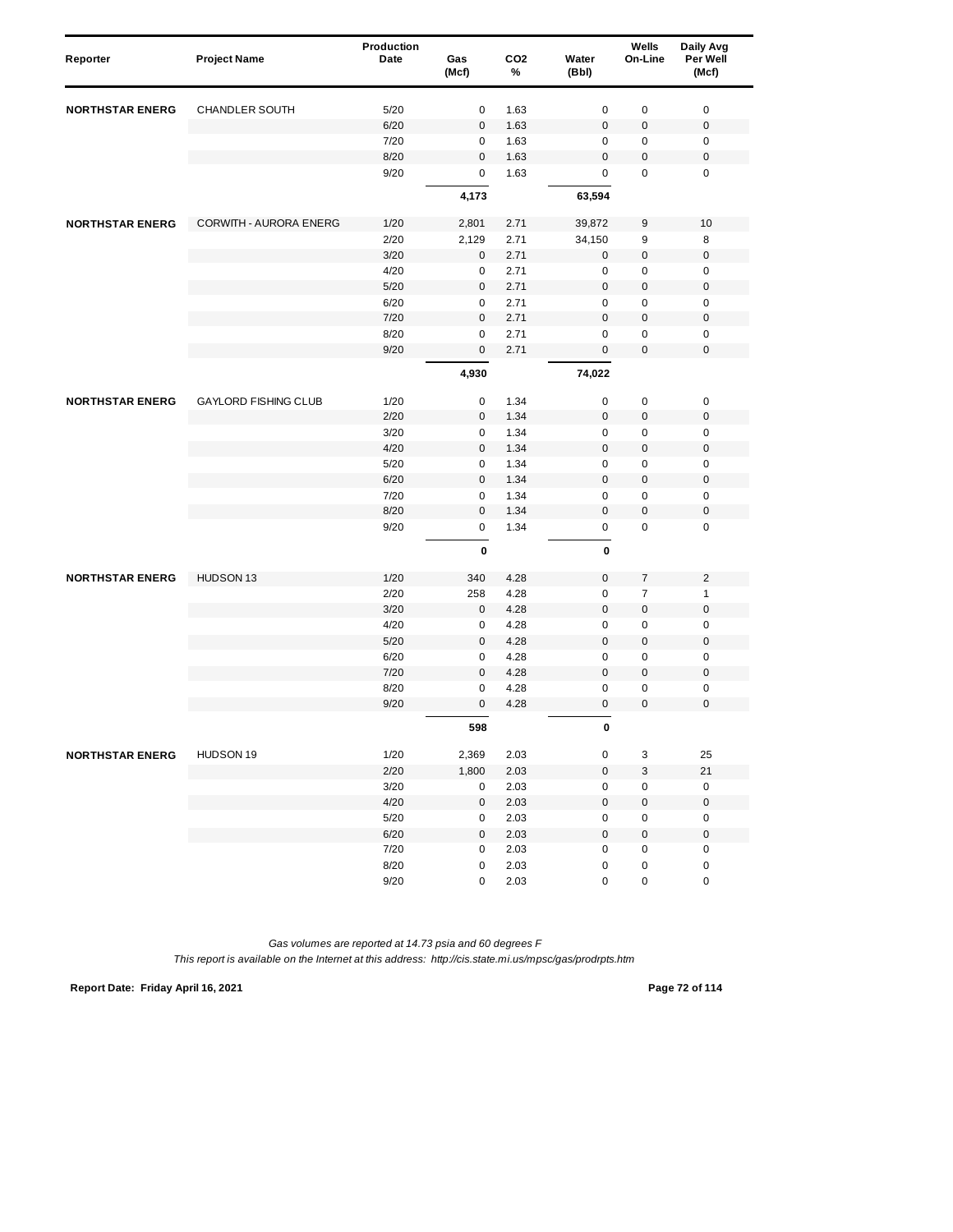| Reporter               | <b>Project Name</b>     | <b>Production</b><br>Date | Gas<br>(Mcf) | CO <sub>2</sub><br>% | Water<br>(Bbl)   | Wells<br>On-Line | Daily Avg<br>Per Well<br>(Mcf) |
|------------------------|-------------------------|---------------------------|--------------|----------------------|------------------|------------------|--------------------------------|
|                        |                         |                           |              |                      |                  |                  |                                |
|                        |                         |                           | 4,169        |                      | $\pmb{0}$        |                  |                                |
| <b>NORTHSTAR ENERG</b> | HUDSON 34 USP           | 1/20                      | 1,555        | 5.98                 | 47,540           | 27               | $\overline{2}$                 |
|                        |                         | 2/20                      | 1,182        | 5.98                 | 41,002           | 27               | 1                              |
|                        |                         | 3/20                      | $\mathbf 0$  | 5.98                 | $\mathbf 0$      | 0                | $\mathbf 0$                    |
|                        |                         | 4/20                      | 0            | 5.98                 | $\mathbf 0$      | $\pmb{0}$        | $\mathbf 0$                    |
|                        |                         | 5/20                      | $\mathbf 0$  | 5.98                 | 250              | $\mathbf{1}$     | $\boldsymbol{0}$               |
|                        |                         | 6/20                      | 0            | 5.98                 | 0                | $\pmb{0}$        | $\mathbf 0$                    |
|                        |                         | 7/20                      | $\mathbf 0$  | 5.98                 | $\mathbf 0$      | $\pmb{0}$        | $\mathbf 0$                    |
|                        |                         | 8/20                      | 0            | 5.98                 | 0                | 0                | $\mathbf 0$                    |
|                        |                         | 9/20                      | $\mathbf 0$  | 5.98                 | $\boldsymbol{0}$ | 0                | $\mathbf 0$                    |
|                        |                         |                           | 2,737        |                      | 88,792           |                  |                                |
| <b>NORTHSTAR ENERG</b> | <b>HUDSON NORTHEAST</b> | 1/20                      | 5,781        | 9.32                 | 31,844           | 27               | $\overline{7}$                 |
|                        |                         | 2/20                      | 4,394        | 9.32                 | 31,035           | 27               | 6                              |
|                        |                         | 3/20                      | 0            | 9.32                 | 0                | $\pmb{0}$        | $\mathbf 0$                    |
|                        |                         | 4/20                      | $\pmb{0}$    | 9.32                 | $\mathbf 0$      | $\pmb{0}$        | $\boldsymbol{0}$               |
|                        |                         | 5/20                      | 0            | 9.32                 | 0                | 0                | $\mathbf 0$                    |
|                        |                         | 6/20                      | $\mathbf 0$  | 9.32                 | $\mathbf 0$      | 0                | $\mathbf 0$                    |
|                        |                         | 7/20                      | $\pmb{0}$    | 9.32                 | $\mathbf 0$      | 0                | $\mathbf 0$                    |
|                        |                         | 8/20                      | $\mathbf 0$  | 9.32                 | $\mathbf 0$      | 0                | $\boldsymbol{0}$               |
|                        |                         | 9/20                      | $\mathbf 0$  | 9.32                 | 0                | 0                | $\mathbf 0$                    |
|                        |                         |                           | 10,175       |                      | 62,879           |                  |                                |
| <b>NORTHSTAR ENERG</b> | <b>HUDSON NORTHWEST</b> | 1/20                      | 1,056        | 9.23                 | 22,618           | 18               | $\overline{c}$                 |
|                        |                         | 2/20                      | 803          | 9.23                 | 21,812           | 18               | $\overline{2}$                 |
|                        |                         | 3/20                      | $\mathbf 0$  | 9.23                 | $\mathbf 0$      | $\pmb{0}$        | $\mathbf 0$                    |
|                        |                         | 4/20                      | 0            | 9.23                 | $\mathbf 0$      | 0                | $\mathbf 0$                    |
|                        |                         | 5/20                      | $\mathbf 0$  | 9.23                 | $\pmb{0}$        | $\pmb{0}$        | $\boldsymbol{0}$               |
|                        |                         | 6/20                      | 0            | 9.23                 | $\mathbf 0$      | $\pmb{0}$        | $\mathbf 0$                    |
|                        |                         | 7/20                      | $\mathbf 0$  | 9.23                 | $\mathbf 0$      | $\pmb{0}$        | $\mathbf 0$                    |
|                        |                         | 8/20                      | $\mathbf 0$  | 9.23                 | 0                | 0                | $\pmb{0}$                      |
|                        |                         | 9/20                      | $\mathbf 0$  | 9.23                 | $\mathbf 0$      | 0                | $\mathbf 0$                    |
|                        |                         |                           | 1,859        |                      | 44,430           |                  |                                |
| <b>NORTHSTAR ENERG</b> | HUDSON SOUTHWEST USP    | 1/20                      | 1,233        | 4.77                 | 8,354            | 30               | 1                              |
|                        |                         | 2/20                      | 937          | 4.77                 | 7,748            | 30               | $\mathbf{1}$                   |
|                        |                         | 3/20                      | $\mathbf 0$  | 4.77                 | 0                | 0                | $\mathbf 0$                    |
|                        |                         | 4/20                      | 0            | 4.77                 | $\mathbf 0$      | 0                | $\mathbf 0$                    |
|                        |                         | $5/20$                    | 0            | 4.77                 | 0                | $\pmb{0}$        | 0                              |
|                        |                         | 6/20                      | 0            | 4.77                 | $\pmb{0}$        | 0                | $\pmb{0}$                      |
|                        |                         | 7/20                      | 0            | 4.77                 | 0                | 0                | $\pmb{0}$                      |
|                        |                         | 8/20                      | 0            | 4.77                 | $\mathbf 0$      | $\pmb{0}$        | $\mathbf 0$                    |
|                        |                         | 9/20                      | 0            | 4.77                 | $\pmb{0}$        | 0                | 0                              |
|                        |                         |                           | 2,170        |                      | 16,102           |                  |                                |
| <b>NORTHSTAR ENERG</b> | <b>HUDSON WEST</b>      | 1/20                      | $\mathbf 0$  | 0.08                 | $\pmb{0}$        | 0                | $\pmb{0}$                      |
|                        |                         | 2/20                      | $\pmb{0}$    | 0.08                 | $\pmb{0}$        | 0                | $\pmb{0}$                      |
|                        |                         | $3/20$                    | 0            | 0.08                 | 0                | 0                | $\pmb{0}$                      |
|                        |                         | 4/20                      | 0            | 0.08                 | 0                | $\pmb{0}$        | $\pmb{0}$                      |

**Report Date: Friday April 16, 2021 Page 73 of 114**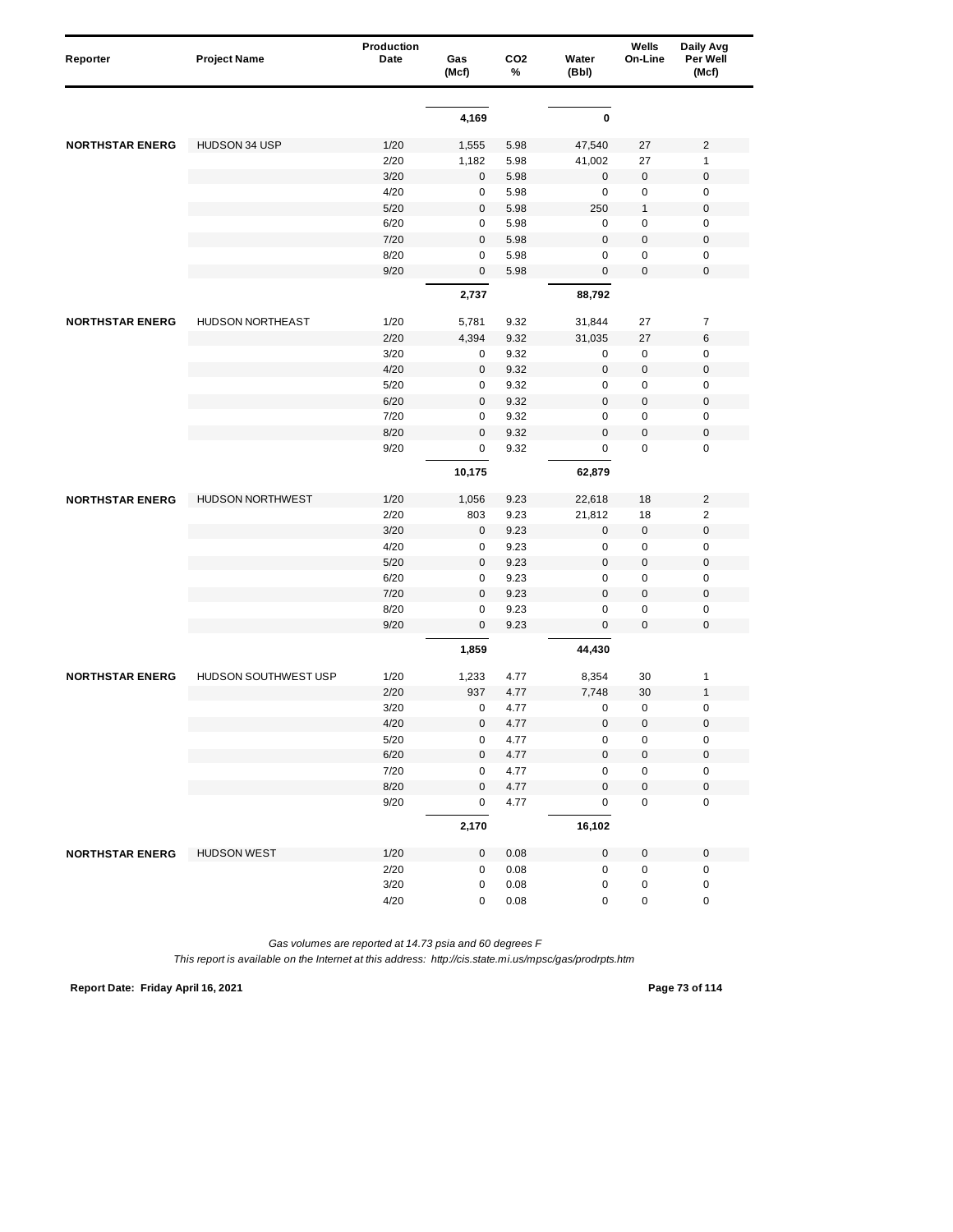| Reporter               | <b>Project Name</b>                            | Production<br>Date | Gas       | CO <sub>2</sub> | Water     | Wells<br>On-Line | Daily Avg<br>Per Well |
|------------------------|------------------------------------------------|--------------------|-----------|-----------------|-----------|------------------|-----------------------|
|                        |                                                |                    | (Mcf)     | %               | (Bbl)     |                  | (Mcf)                 |
| <b>NORTHSTAR ENERG</b> | <b>HUDSON WEST</b>                             | 5/20               | $\pmb{0}$ | 0.08            | $\pmb{0}$ | 0                | $\mathbf 0$           |
|                        |                                                | 6/20               | 0         | 0.08            | 0         | 0                | 0                     |
|                        |                                                | 7/20               | $\pmb{0}$ | 0.08            | 0         | $\mathbf 0$      | $\mathbf 0$           |
|                        |                                                | 8/20               | 0         | 0.08            | 0         | 0                | $\pmb{0}$             |
|                        |                                                | 9/20               | $\pmb{0}$ | 0.08            | 0         | $\pmb{0}$        | $\mathbf 0$           |
|                        |                                                |                    | 0         |                 | 0         |                  |                       |
|                        | <b>NORTHSTAR ENERGY LLC - REPORTER TOTALS:</b> |                    | 30,873    |                 | 424,474   |                  |                       |
| <b>NUENERGY</b>        | ALCONA CO (SILVERWOLF                          | 1/20               | 10,266    | 8.57            | 3,105     | 14               | 24                    |
|                        |                                                | 2/20               | 10,266    | 8.53            | 2,910     | 14               | 25                    |
|                        |                                                | 3/20               | 10,271    | 8.41            | 3,181     | 14               | 24                    |
|                        |                                                | 4/20               | 9,937     | 8.41            | 3,122     | 14               | 24                    |
|                        |                                                | 5/20               | 9,996     | 8.50            | 3,223     | 14               | 23                    |
|                        |                                                | 6/20               | 9,634     | 8.50            | 3,190     | 14               | 23                    |
|                        |                                                | 7/20               | 9,692     | 8.41            | 3,193     | 14               | 22                    |
|                        |                                                | 8/20               | 9,794     | 8.60            | 3,213     | 14               | 23                    |
|                        |                                                | 9/20               | 9,363     | 8.54            | 3,149     | 14               | 22                    |
|                        |                                                | 10/20              | 8,381     | 8.59            | 2,665     | 14               | 19                    |
|                        |                                                |                    | 97,600    |                 | 30,951    |                  |                       |
| <b>NUENERGY</b>        | AVERY23                                        | 1/20               | 9,574     | 21.33           | 842       | 18               | 17                    |
|                        |                                                | 2/20               | 9,574     | 21.19           | 935       | 18               | 18                    |
|                        |                                                | 3/20               | 9,829     | 21.42           | 996       | 18               | 18                    |
|                        |                                                | 4/20               | 9,205     | 21.42           | 969       | 18               | 17                    |
|                        |                                                | 5/20               | 9,660     | 21.42           | 1,037     | 18               | 17                    |
|                        |                                                | 6/20               | 9,375     | 21.52           | 1,001     | 18               | 17                    |
|                        |                                                | 7/20               | 9,563     | 21.25           | 1,083     | 18               | 17                    |
|                        |                                                | 8/20               | 9,559     | 21.28           | 1,058     | 18               | 17                    |
|                        |                                                |                    | 76,339    |                 | 7,921     |                  |                       |
| <b>NUENERGY</b>        | BAGLEY 27                                      | 1/20               | 33,614    |                 | 2,221     | 38               | 29                    |
|                        |                                                | 2/20               | 31,031    |                 | 1,904     | 38               | 28                    |
|                        |                                                | 3/20               | 33,558    | 22.25           | 2,092     | 38               | 28                    |
|                        |                                                | 4/20               | 32,609    | 22.25           | 1,992     | 38               | 29                    |
|                        |                                                | 5/20               | 33,040    | 22.25           | 1,985     | 38               | 28                    |
|                        |                                                | 6/20               | 31,384    | 22.21           | 1,469     | 38               | 28                    |
|                        |                                                | 7/20               | 32,791    |                 | 1,388     | 37               | 29                    |
|                        |                                                | 8/20               | 32,482    |                 | 1,142     | 38               | 28                    |
|                        |                                                | 9/20               | 30,873    |                 | 1,115     | 38               | 27                    |
|                        |                                                | 10/20              | 30,785    | 22.26           | 2,720     | 38               | 26                    |
|                        |                                                |                    | 322,167   |                 | 18,028    |                  |                       |
| <b>NUENERGY</b>        | MARSTRAND                                      | 8/20               | 6,780     | 18.87           | 7,704     | 20               | 11                    |
|                        |                                                | 9/20               | 8,219     | 18.87           | 7,181     | 20               | 14                    |
|                        |                                                | 10/20              | 5,557     | 18.87           | 6,330     | 20               | 9                     |
|                        |                                                |                    | 20,556    |                 | 21,215    |                  |                       |
| <b>NUENERGY</b>        | <b>OLDS ROCKET</b>                             | 1/20               | 20,112    | 12.55           | 872       | 19               | 34                    |
|                        |                                                | 2/20               | 20,112    | 12.37           | 1,310     | 19               | 36                    |

**Report Date: Friday April 16, 2021 Page 74 of 114**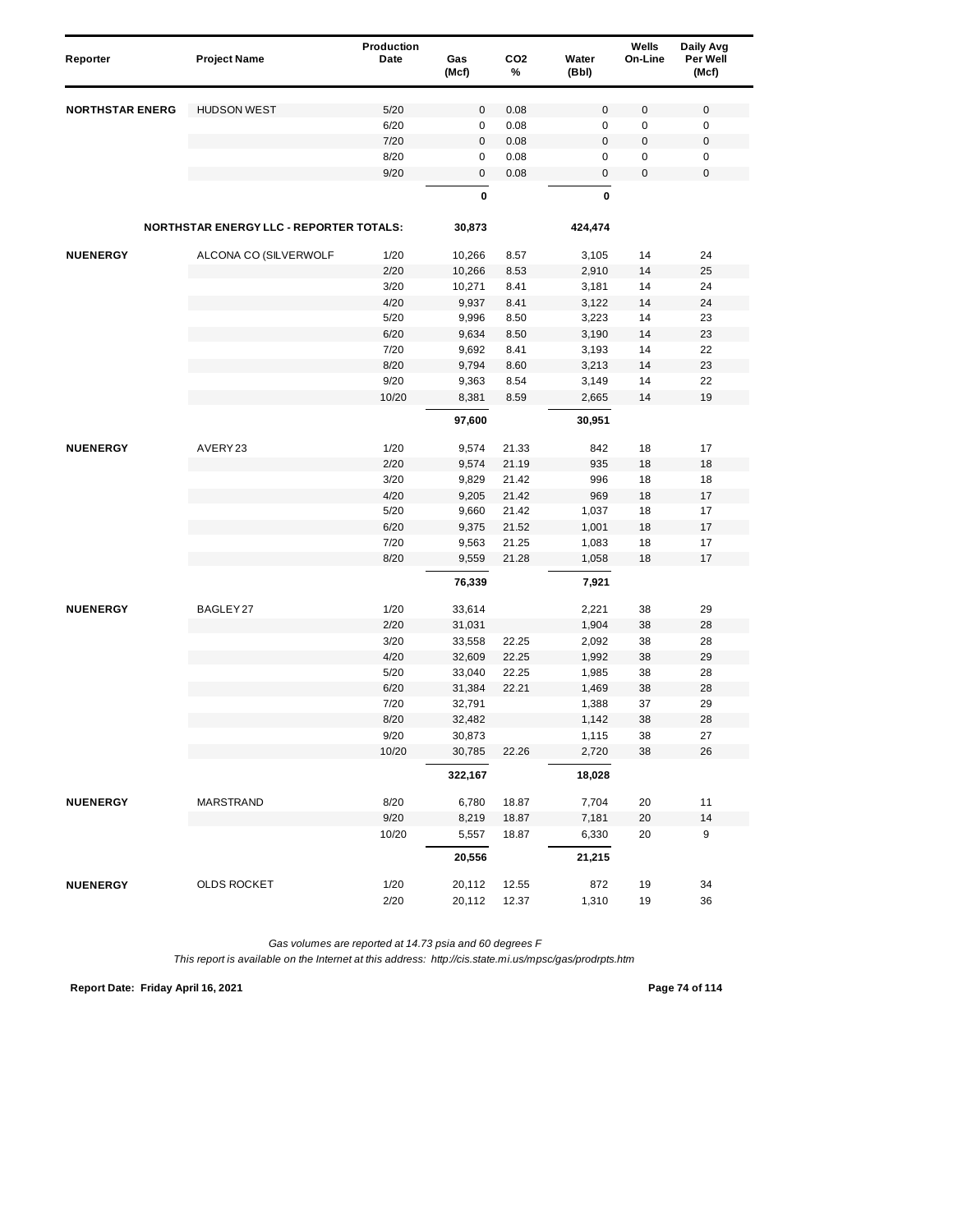| Reporter        | <b>Project Name</b>   | Production<br>Date | Gas<br>(Mcf) | CO <sub>2</sub><br>% | Water<br>(Bbl) | Wells<br>On-Line | Daily Avg<br>Per Well<br>(Mcf) |
|-----------------|-----------------------|--------------------|--------------|----------------------|----------------|------------------|--------------------------------|
| <b>NUENERGY</b> | <b>OLDS ROCKET</b>    | 3/20               | 19,379       | 12.27                | 481            | 19               | 33                             |
|                 |                       | 4/20               | 18,571       | 12.37                | 605            | 19               | 33                             |
|                 |                       | 5/20               | 19,155       | 12.35                | 678            | 19               | 33                             |
|                 |                       | 6/20               | 18,952       | 12.41                | 722            | 19               | 33                             |
|                 |                       | 7/20               | 19,774       | 12.42                | 837            | 19               | 34                             |
|                 |                       | 8/20               | 19,092       | 12.54                | 809            | 19               | 32                             |
|                 |                       |                    | 155,147      |                      | 6,314          |                  |                                |
| <b>NUENERGY</b> | SEVEN UP CLUB         | 1/20               | 4,734        | 18.58                | 68             | 7                | 22                             |
|                 |                       | 2/20               | 4,734        | 18.58                | 67             | $\overline{7}$   | 23                             |
|                 |                       | 3/20               | 3,847        | 18.58                | 87             | $\boldsymbol{7}$ | 18                             |
|                 |                       | 4/20               | 4,059        | 18.58                | 73             | 7                | 19                             |
|                 |                       | 5/20               | 4,246        | 18.58                | 83             | 7                | 20                             |
|                 |                       | 6/20               | 4,337        | 18.58                | 94             | $\boldsymbol{7}$ | 21                             |
|                 |                       | 7/20               | 4,430        | 18.58                | 80             | $\boldsymbol{7}$ | 20                             |
|                 |                       | 8/20               | 5,586        | 18.58                | 78             | $\overline{7}$   | 26                             |
|                 |                       |                    | 35,973       |                      | 630            |                  |                                |
| <b>NUENERGY</b> | SOUTH OTSEGO 10       | 1/20               | 21,341       |                      | 1,504          | 22               | 31                             |
|                 |                       | 2/20               | 18,961       |                      | 1,245          | 22               | 30                             |
|                 |                       | 3/20               | 19,427       | 27.00                | 1,293          | 22               | 28                             |
|                 |                       | 4/20               | 19,173       | 27.00                | 1,252          | 22               | 29                             |
|                 |                       | 5/20               | 20,295       | 27.00                | 1,305          | 22               | 30                             |
|                 |                       | 6/20               | 20,140       | 27.00                | 1,006          | 22               | 31                             |
|                 |                       | 7/20               | 20,688       |                      | 929            | 22               | 30                             |
|                 |                       | 8/20               | 21,090       |                      | 787            | 22               | 31                             |
|                 |                       | 9/20               | 20,399       |                      | 780            | 22               | 31                             |
|                 |                       | 10/20              | 22,080       | 27.00                | 1,949          | 22               | 32                             |
|                 |                       |                    | 203,594      |                      | 12,050         |                  |                                |
| <b>NUENERGY</b> | <b>STARFIRE</b>       | 1/20               | 19,568       | 10.32                | 786            | 18               | 35                             |
|                 |                       | 2/20               | 19,568       | 10.32                | 728            | 18               | 37                             |
|                 |                       | 3/20               | 19,932       | 10.32                | 903            | 18               | 36                             |
|                 |                       | 4/20               | 18,757       | 10.32                | 754            | 18               | 35                             |
|                 |                       | $5/20$             | 20,061       | 10.32                | 733            | 18               | 36                             |
|                 |                       | 6/20               | 19,568       | 10.32                | 918            | 18               | 36                             |
|                 |                       | 7/20               | 20,730       | 10.32                | 1,097          | 18               | 37                             |
|                 |                       | 8/20               | 19,914       | 10.32                | 1,223          | 18               | 36                             |
|                 |                       |                    | 158,098      |                      | 7,142          |                  |                                |
| <b>NUENERGY</b> | <b>STARFIRE SOUTH</b> | 1/20               | 5,707        | 10.32                | 229            | 5                | 37                             |
|                 |                       | 2/20               | 5,707        | 10.32                | 212            | 5                | 39                             |
|                 |                       | 3/20               | 5,841        | 10.32                | 264            | 5                | 38                             |
|                 |                       | 4/20               | 5,250        | 10.32                | 211            | 5                | 35                             |
|                 |                       | 5/20               | 5,604        | 10.32                | 205            | 5                | 36                             |
|                 |                       | 6/20               | 5,471        | 10.32                | 257            | 5                | 36                             |
|                 |                       | 7/20               | 6,092        | 10.32                | 322            | $\mathbf 5$      | 39                             |
|                 |                       | 8/20               | 5,819        | 10.32                | 357            | 5                | 38                             |
|                 |                       |                    | 45,491       |                      | 2,057          |                  |                                |

**Report Date: Friday April 16, 2021 Page 75 of 114**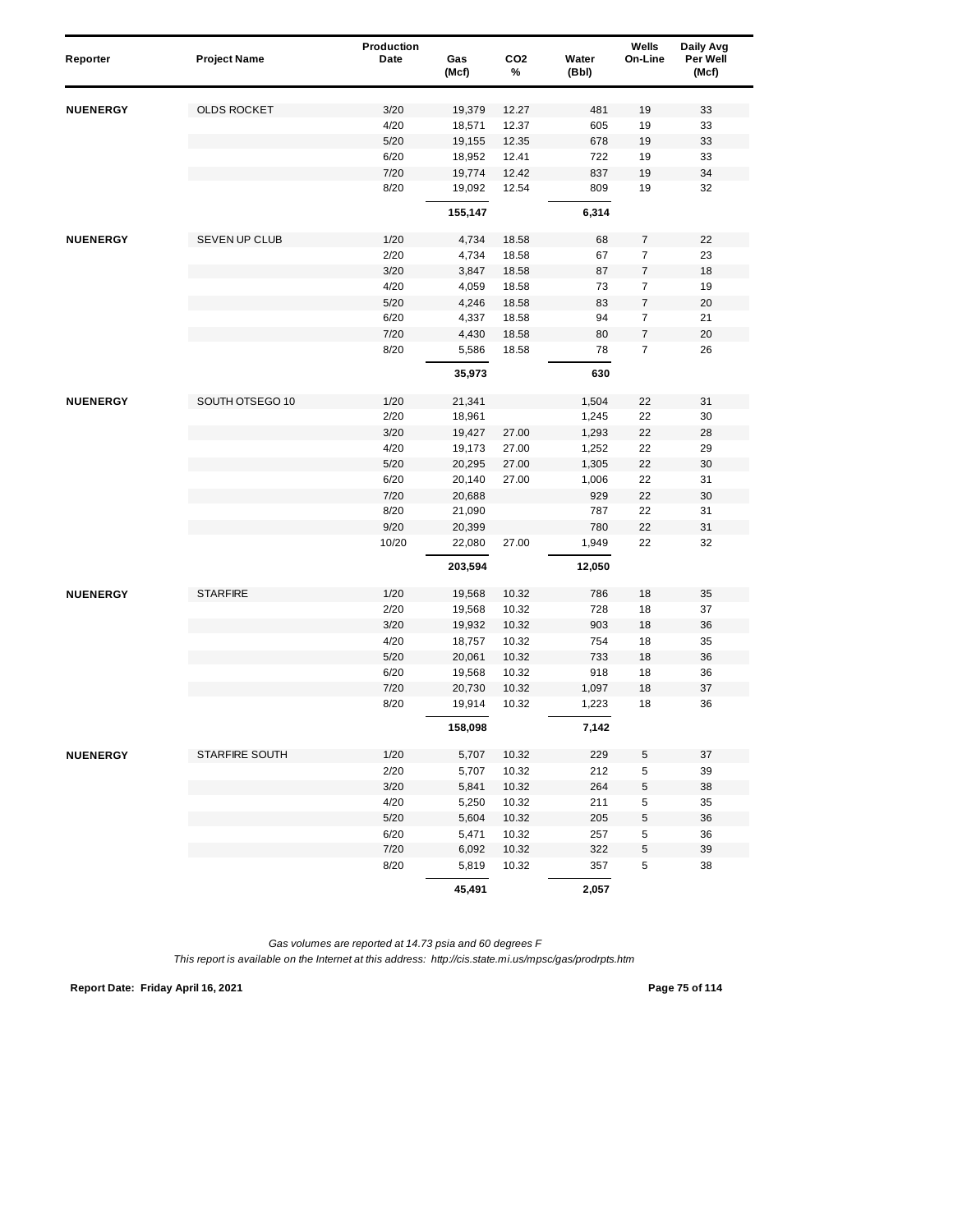| Reporter               | <b>Project Name</b>                | Production<br>Date | Gas<br>(Mcf) | CO <sub>2</sub><br>% | Water<br>(Bbl) | Wells<br>On-Line        | Daily Avg<br>Per Well<br>(Mcf) |
|------------------------|------------------------------------|--------------------|--------------|----------------------|----------------|-------------------------|--------------------------------|
| <b>NUENERGY</b>        | STARSHIP ENTERPRISE & S            | 1/20               | 7,236        | 12.55                | 875            | 10                      | 23                             |
|                        |                                    | 2/20               | 7,236        | 12.37                | 971            | 10                      | 25                             |
|                        |                                    | 3/20               | 7,052        | 12.27                | 317            | 10                      | 23                             |
|                        |                                    | 4/20               | 6,973        | 12.37                | 388            | 10                      | 23                             |
|                        |                                    | 5/20               | 7,064        | 12.35                | 461            | 10                      | 23                             |
|                        |                                    | 6/20               | 6,903        | 12.41                | 641            | 10                      | 23                             |
|                        |                                    | 7/20               | 6,582        | 12.42                | 599            | 10                      | 21                             |
|                        |                                    | 8/20               | 7,450        | 12.54                | 416            | 10                      | 24                             |
|                        |                                    |                    | 56,496       |                      | 4,668          |                         |                                |
| <b>NUENERGY</b>        | SWAN                               | 1/20               | 908          | 21.33                | 65             | $\overline{2}$          | 15                             |
|                        |                                    | 2/20               | 908          | 21.19                | 60             | $\overline{c}$          | 16                             |
|                        |                                    | 3/20               | 925          | 21.42                | 92             | $\overline{c}$          | 15                             |
|                        |                                    | 4/20               | 794          | 21.42                | 113            | $\overline{\mathbf{c}}$ | 13                             |
|                        |                                    | 5/20               | 811          | 21.42                | 125            | $\overline{c}$          | 13                             |
|                        |                                    | 6/20               | 734          | 21.52                | 112            | 2                       | 12                             |
|                        |                                    | 7/20               | 821          | 21.25                | 77             | 2                       | 13                             |
|                        |                                    | 8/20               | 863          | 21.28                | 136            | $\overline{2}$          | 14                             |
|                        |                                    |                    | 6,764        |                      | 780            |                         |                                |
| <b>NUENERGY</b>        | <b>ZEBULON</b>                     | 1/20               | 5,043        | 3.22                 | 533            | 13                      | 12                             |
|                        |                                    | 2/20               | 5,043        | 3.22                 | 405            | 13                      | 13                             |
|                        |                                    | 3/20               | 5,026        | 3.22                 | 380            | 13                      | 12                             |
|                        |                                    | 4/20               | 4,835        | 3.22                 | 330            | 13                      | 12                             |
|                        |                                    | 5/20               | 4,898        | 3.27                 | 279            | 13                      | 12                             |
|                        |                                    | 6/20               | 4,786        | 3.24                 | 402            | 13                      | 12                             |
|                        |                                    | 7/20               | 5,091        | 3.24                 | 366            | 13                      | 13                             |
|                        |                                    | 8/20               | 5,272        | 3.24                 | 333            | 13                      | 13                             |
|                        |                                    |                    | 39,994       |                      | 3,028          |                         |                                |
|                        | <b>NUENERGY - REPORTER TOTALS:</b> |                    | 1,218,219    |                      | 114,784        |                         |                                |
| <b>OMIMEX</b>          | PLEASANTON 25                      | 1/20               | $\mathbf 0$  | 5.94                 | $\mathbf 0$    | $\mathbf 0$             | $\mathbf 0$                    |
|                        |                                    | 2/20               | 0            | 5.94                 | 0              | $\pmb{0}$               | 0                              |
|                        |                                    | 3/20               | 0            | 5.94                 | 0              | $\pmb{0}$               | $\pmb{0}$                      |
|                        |                                    | 4/20               | 0            | 5.94                 | 0              | $\pmb{0}$               | $\pmb{0}$                      |
|                        |                                    | 5/20               | 0            | 5.94                 | 0              | $\pmb{0}$               | $\pmb{0}$                      |
|                        |                                    |                    | $\pmb{0}$    |                      | 0              |                         |                                |
| <b>OMIMEX</b>          | PLEASANTON 36-20455                | 1/20               | 0            | 6.02                 | 0              | 0                       | $\pmb{0}$                      |
|                        |                                    | 2/20               | $\mathbf 0$  | 6.02                 | $\mathbf 0$    | $\boldsymbol{0}$        | $\mathbf 0$                    |
|                        |                                    | 3/20               | 0            | 6.02                 | 0              | 0                       | 0                              |
|                        |                                    | 4/20               | $\mathbf 0$  | 6.02                 | 0              | $\pmb{0}$               | $\pmb{0}$                      |
|                        |                                    | 5/20               | 0            | 6.02                 | 0              | $\pmb{0}$               | 0                              |
|                        |                                    |                    | 0            |                      | 0              |                         |                                |
|                        | <b>OMIMEX - REPORTER TOTALS:</b>   |                    | 0            |                      | 0              |                         |                                |
| <b>PAXTON RESOURCE</b> | ALBA                               | 1/20               | 10,006       | 11.51                | 223            | 14                      | 23                             |
|                        |                                    | 2/20               | 9,357        | 11.51                | 213            | 14                      | 23                             |

**Report Date: Friday April 16, 2021 Page 76 of 114**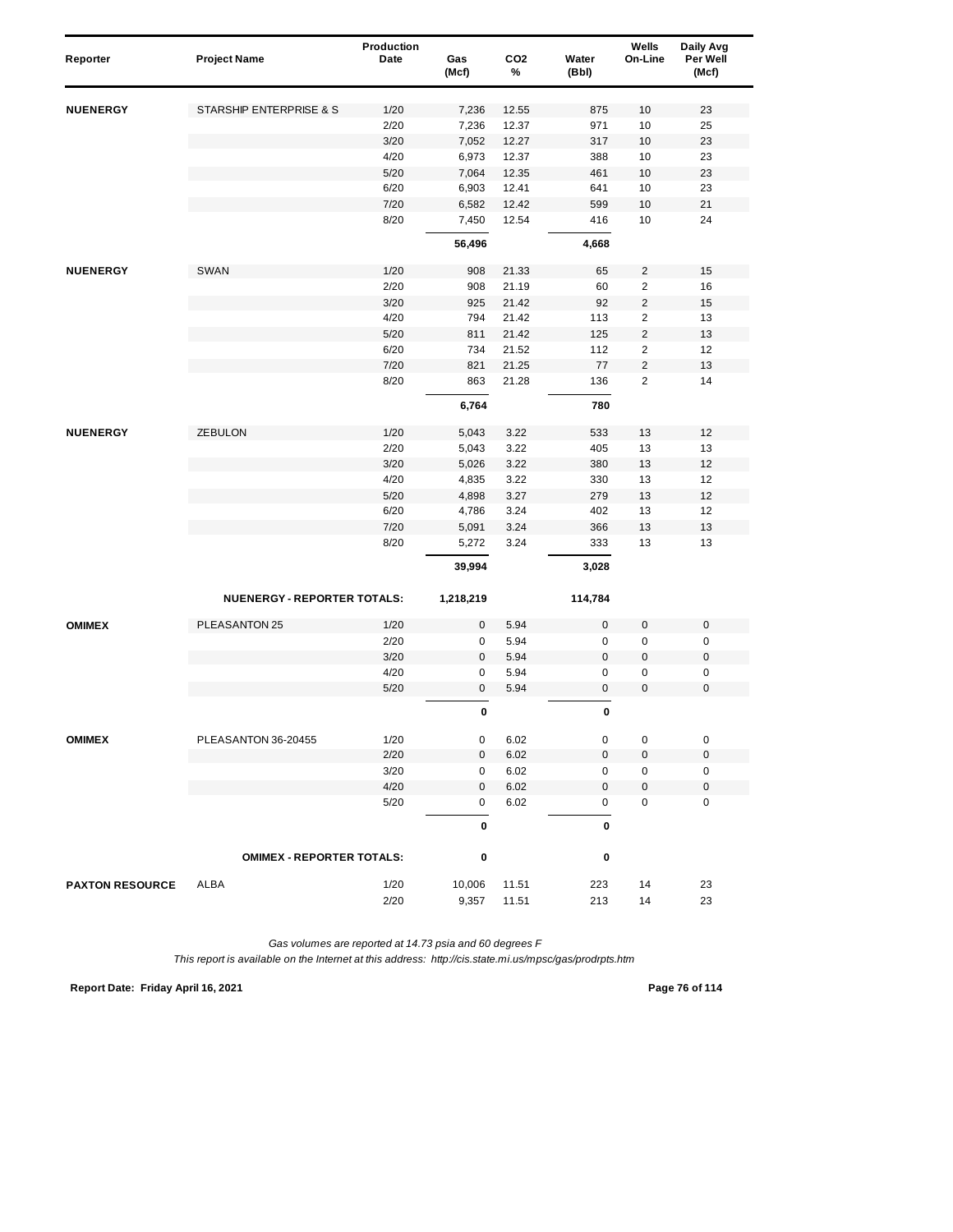| Reporter               | <b>Project Name</b>  | Production<br>Date | Gas     | CO <sub>2</sub> | Water      | Wells<br>On-Line        | Daily Avg<br>Per Well |
|------------------------|----------------------|--------------------|---------|-----------------|------------|-------------------------|-----------------------|
|                        |                      |                    | (Mcf)   | %               | (Bbl)      |                         | (Mcf)                 |
| <b>PAXTON RESOURCE</b> | ALBA                 | 3/20               | 9,965   | 11.51           | 205        | 14                      | 23                    |
|                        |                      | 4/20               | 8,827   | 11.51           | 221        | 14                      | 21                    |
|                        |                      | 5/20               | 9,721   | 11.51           | 299        | 14                      | 22                    |
|                        |                      | 6/20               | 9,640   | 11.51           | 271        | 14                      | 23                    |
|                        |                      | 7/20               | 10,266  | 11.51           | 305        | 14                      | 24                    |
|                        |                      | 8/20               | 9,556   | 11.51           | 130        | 14                      | 22                    |
|                        |                      | 9/20               | 9,678   | 11.51           | 294        | 14                      | 23                    |
|                        |                      | 10/20              | 9,985   | 11.51           | 336        | 14                      | 23                    |
|                        |                      | 11/20              | 9,962   | 11.51           | 253        | 14                      | 24                    |
|                        |                      | 12/20              | 9,799   | 11.51           | 213        | 14                      | 23                    |
|                        |                      |                    | 116,762 |                 | 2,963      |                         |                       |
| <b>PAXTON RESOURCE</b> | ALBA 26              | 1/20               | 1,528   | 11.51           | 34         | 2                       | 25                    |
|                        |                      | 2/20               | 1,454   | 11.51           | 33         | 2                       | 25                    |
|                        |                      | 3/20               | 1,501   | 11.51           | 31         | 2                       | 24                    |
|                        |                      | 4/20               | 1,564   | 11.51           | 39         | 2                       | 26                    |
|                        |                      | 5/20               | 1,609   | 11.51           | 50         | $\overline{c}$          | ${\bf 26}$            |
|                        |                      | 6/20               | 1,592   | 11.51           | 27         | 2                       | 27                    |
|                        |                      | 7/20               | 1,655   | 11.51           | 30         | $\overline{\mathbf{c}}$ | 27                    |
|                        |                      | 8/20               | 1,582   | 11.51           | 27         | $\overline{\mathbf{c}}$ | 26                    |
|                        |                      | 9/20               | 1,579   | 11.51           | 29         | $\overline{\mathbf{c}}$ | 26                    |
|                        |                      | 10/20              | 1,580   | 11.51           | 30         | 2                       | 25                    |
|                        |                      | 11/20              | 1,483   | 11.51           | 30         | $\overline{c}$          | 25                    |
|                        |                      | 12/20              | 1,721   | 11.51           | 29         | $\overline{\mathbf{c}}$ | 28                    |
|                        |                      |                    | 18,848  |                 | 389        |                         |                       |
| <b>PAXTON RESOURCE</b> | <b>AUSTIN POWERS</b> | 1/20               | 779     | 16.18           | 12         | 2                       | 13                    |
|                        |                      | 2/20               | 700     | 16.18           | 19         | $\overline{\mathbf{c}}$ | 12                    |
|                        |                      | 3/20               | 756     | 16.18           | 19         | $\overline{\mathbf{c}}$ | 12                    |
|                        |                      | 4/20               | 734     | 16.18           | 19         | 2                       | 12                    |
|                        |                      | 5/20               | 754     | 16.18           | 16         | $\overline{c}$          | 12                    |
|                        |                      | 6/20               | 823     | 16.18           | 19         | 2                       | 14                    |
|                        |                      | 7/20               | 701     | 16.18           | 20         | $\overline{\mathbf{c}}$ | 11                    |
|                        |                      | 8/20               | 686     | 16.18           | 15         | $\overline{\mathbf{c}}$ | 11                    |
|                        |                      | 9/20               | 655     | 16.18           | 13         | $\overline{\mathbf{c}}$ | 11                    |
|                        |                      | 10/20              | 606     | 16.18           | 28         | 2                       | 10                    |
|                        |                      | 11/20              | 553     | 16.18           | 11         | $\overline{\mathbf{c}}$ | 9                     |
|                        |                      | 12/20              | 587     | 16.18           | 10         | $\overline{c}$          | 9                     |
|                        |                      |                    | 8,334   |                 | 201        |                         |                       |
| <b>PAXTON RESOURCE</b> | <b>BIRCH CREEK</b>   | 1/20               | 7,893   | 8.73            | 341        | 8                       | 32                    |
|                        |                      | 2/20               | 7,100   | 8.67            | 914        | $\overline{7}$          | 35                    |
|                        |                      | 3/20               | 8,082   | 8.11            | 425        | $\boldsymbol{7}$        | 37                    |
|                        |                      | 4/20               | 7,692   | 8.11            | 460        | $\boldsymbol{7}$        | 37                    |
|                        |                      | 5/20               | 7,624   | 8.94            | 342        | $\boldsymbol{7}$        | 35                    |
|                        |                      | 6/20               | 7,324   | 8.94            | 324        | $\boldsymbol{7}$        | 35                    |
|                        |                      | 7/20               | 7,782   | 8.94            | 420        | 7                       | 36                    |
|                        |                      | 8/20               | 7,862   | 8.96            | 430        | 7                       | 36                    |
|                        |                      | 9/20               | 7,520   | 9.00            | 389        | $\boldsymbol{7}$        | 36                    |
|                        |                      | 10/20              | 7,705   | 9.04            | 381<br>392 | 7<br>7                  | 35<br>34              |
|                        |                      | 11/20              | 7,230   | 9.01            |            |                         |                       |

*This report is available on the Internet at this address: http://cis.state.mi.us/mpsc/gas/prodrpts.htm*

**Report Date: Friday April 16, 2021 Page 77 of 114**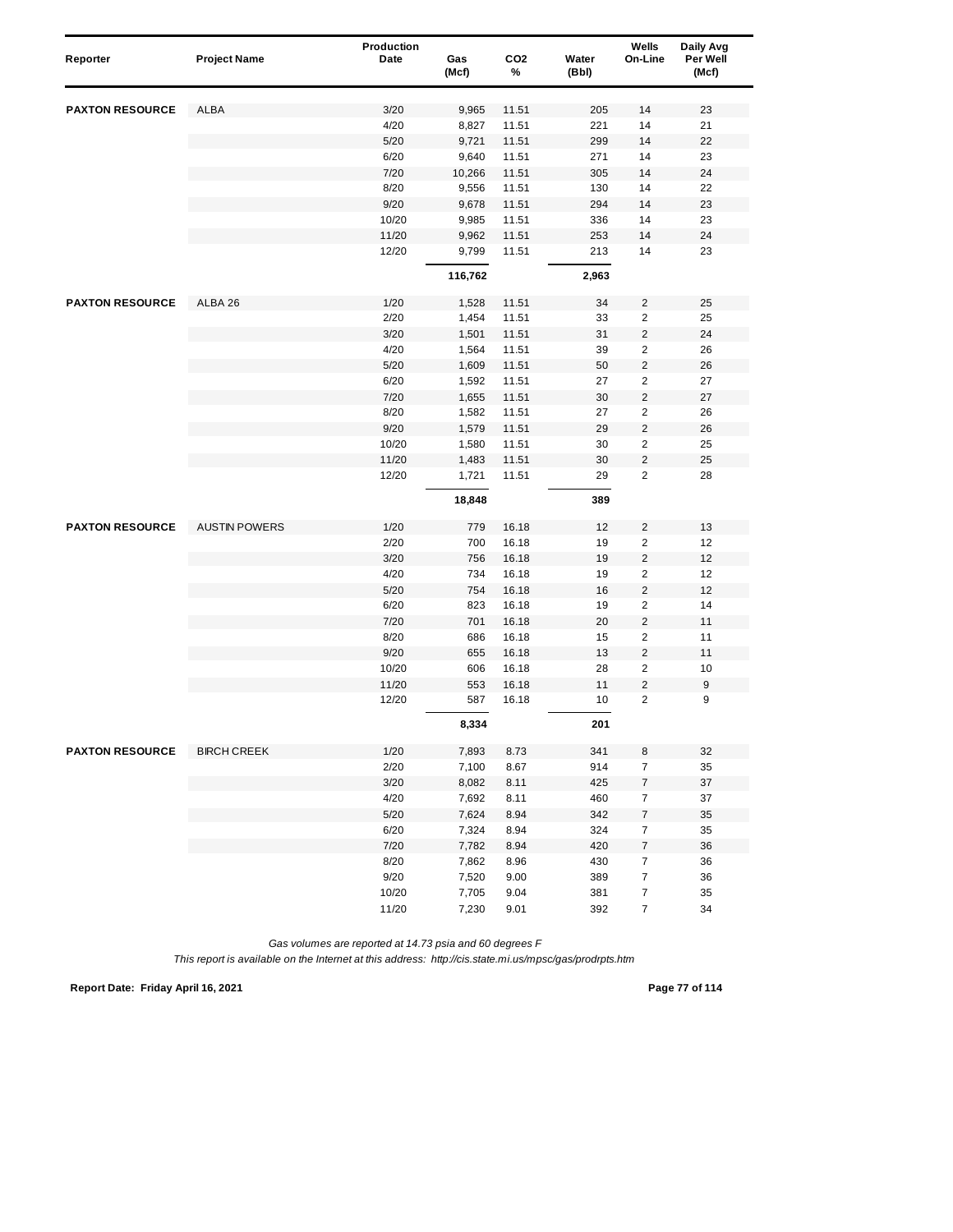| Reporter               | <b>Project Name</b>  | Production<br>Date | Gas<br>(Mcf) | CO <sub>2</sub><br>% | Water<br>(Bbl) | Wells<br>On-Line        | Daily Avg<br>Per Well<br>(Mcf) |
|------------------------|----------------------|--------------------|--------------|----------------------|----------------|-------------------------|--------------------------------|
| <b>PAXTON RESOURCE</b> | <b>BIRCH CREEK</b>   | 12/20              | 7,804        | 9.03                 | 349            | 7                       | 36                             |
|                        |                      |                    | 91,618       |                      | 5,167          |                         |                                |
| <b>PAXTON RESOURCE</b> | <b>BIRCH CREEK 2</b> | 1/20               | 695          | 8.73                 | 21             | 1                       | 22                             |
|                        |                      | 2/20               | 728          | 8.67                 | 26             | 1                       | 25                             |
|                        |                      | 3/20               | 702          | 8.11                 | 12             | 1                       | 23                             |
|                        |                      | 4/20               | 674          | 8.11                 | 12             | 1                       | 22                             |
|                        |                      | 5/20               | 693          | 8.94                 | 16             | $\mathbf{1}$            | 22                             |
|                        |                      | 6/20               | 718          | 8.94                 | 17             | 1                       | 24                             |
|                        |                      | 7/20               | 718          | 8.94                 | 17             | 1                       | 23                             |
|                        |                      | 8/20               | 723          | 8.96                 | 20             | 1                       | 23                             |
|                        |                      | 9/20               | 700          | 9.00                 | 18             | 1                       | 23                             |
|                        |                      | 10/20              | 747          | 9.04                 | 19             | 1                       | 24                             |
|                        |                      | 11/20              | 719          | 9.01                 | 22             | $\mathbf{1}$            | 24                             |
|                        |                      | 12/20              | 711          | 9.03                 | 32             | 1                       | 23                             |
|                        |                      |                    | 8,528        |                      | 232            |                         |                                |
| <b>PAXTON RESOURCE</b> | <b>BIRCH CREEK 3</b> | 1/20               | 108          | 8.62                 | 212            | 1                       | 3                              |
|                        |                      | 2/20               | 226          | 8.67                 | 276            | 1                       | 8                              |
|                        |                      | 3/20               | 230          | 8.11                 | 131            | 1                       | $\overline{7}$                 |
|                        |                      | 4/20               | 279          | 8.11                 | 77             | 1                       | 9                              |
|                        |                      | 5/20               | 312          | 8.94                 | 162            | $\mathbf{1}$            | 10                             |
|                        |                      | 6/20               | 309          | 8.94                 | 165            | 1                       | 10                             |
|                        |                      | 7/20               | 360          | 8.94                 | 142            | 1                       | 12                             |
|                        |                      | 8/20               | 364          | 8.96                 | 129            | 1                       | 12                             |
|                        |                      | 9/20               | 357          | 9.00                 | 127            | 1                       | 12                             |
|                        |                      | 10/20              | 264          | 9.04                 | 131            | 1                       | 9                              |
|                        |                      | 11/20              | 270          | 9.01                 | 52             | $\mathbf{1}$            | 9                              |
|                        |                      | 12/20              | 95           | 9.03                 | 4              | 1                       | 3                              |
|                        |                      |                    | 3,174        |                      | 1,608          |                         |                                |
| <b>PAXTON RESOURCE</b> | <b>BLUE DEVIL</b>    | 1/20               | 1,329        | 16.18                | 27             | $\overline{\mathbf{c}}$ | 21                             |
|                        |                      | 2/20               | 1,153        | 16.18                | 27             | $\overline{c}$          | 20                             |
|                        |                      | 3/20               | 1,227        | 16.18                | 26             | $\overline{\mathbf{c}}$ | 20                             |
|                        |                      | 4/20               | 1,137        | 16.18                | 26             | $\overline{c}$          | 19                             |
|                        |                      | 5/20               | 1,195        | 16.18                | 25             | $\overline{2}$          | 19                             |
|                        |                      | 6/20               | 1,567        | 16.18                | 37             | $\overline{\mathbf{c}}$ | 26                             |
|                        |                      | 7/20               | 1,519        | 16.18                | 31             | $\overline{\mathbf{c}}$ | 24                             |
|                        |                      | 8/20               | 1,486        | 16.18                | 31             | $\overline{2}$          | 24                             |
|                        |                      | 9/20               | 1,269        | 16.18                | 26             | $\sqrt{2}$              | 21                             |
|                        |                      | 10/20              | 1,279        | 16.18                | 82             | 2                       | 21                             |
|                        |                      | 11/20              | 1,527        | 16.18                | 25             | $\sqrt{2}$              | 25                             |
|                        |                      | 12/20              | 1,514        | 16.18                | 26             | $\overline{\mathbf{c}}$ | 24                             |
|                        |                      |                    | 16,202       |                      | 389            |                         |                                |
| <b>PAXTON RESOURCE</b> | <b>BLUE LITE</b>     | 1/20               | 15,916       | 21.85                | 996            | 19                      | 27                             |
|                        |                      | 2/20               | 14,323       | 21.85                | 868            | 18                      | 27                             |
|                        |                      | 3/20               | 15,098       | 21.85                | 862            | 18                      | 27                             |
|                        |                      | 4/20               | 14,816       | 22.10                | 1,493          | 18                      | 27                             |
|                        |                      | $5/20$             | 15,817       | 22.10                | 1,627          | 18                      | 28                             |
|                        |                      | 6/20               | 15,280       | 22.10                | 1,318          | 18                      | 28                             |

*This report is available on the Internet at this address: http://cis.state.mi.us/mpsc/gas/prodrpts.htm*

**Report Date: Friday April 16, 2021 Page 78 of 114**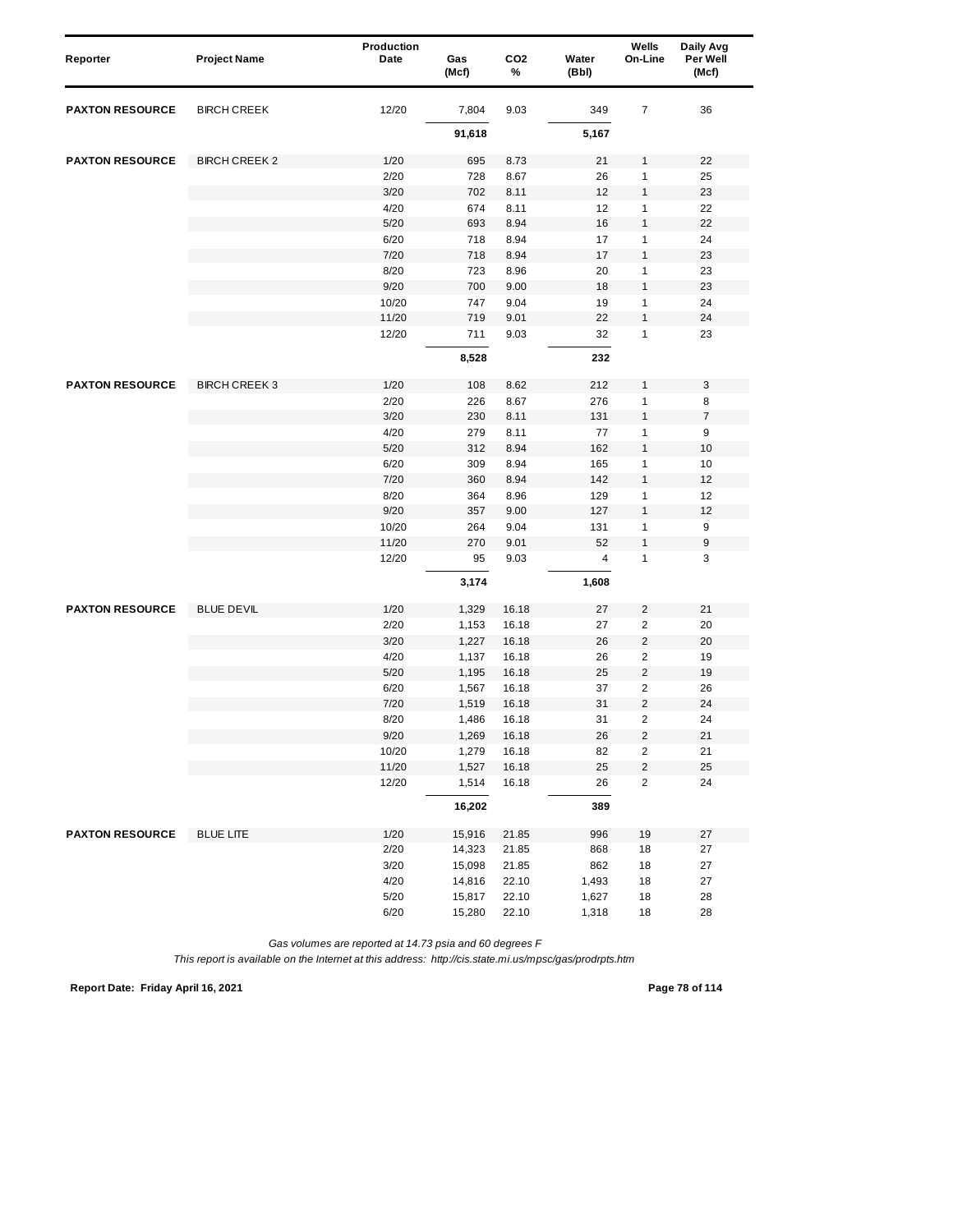| Reporter               | <b>Project Name</b>         | Production<br>Date | Gas<br>(Mcf)     | CO <sub>2</sub><br>% | Water<br>(Bbl) | Wells<br>On-Line                   | Daily Avg<br>Per Well<br>(Mcf) |
|------------------------|-----------------------------|--------------------|------------------|----------------------|----------------|------------------------------------|--------------------------------|
|                        |                             |                    |                  |                      |                |                                    |                                |
| <b>PAXTON RESOURCE</b> | <b>BLUE LITE</b>            | 7/20               | 16,383           | 17.22                | 964            | 18                                 | 29                             |
|                        |                             | 8/20<br>9/20       | 16,947           | 17.22<br>17.22       | 931            | 18<br>18                           | 30<br>28                       |
|                        |                             | 10/20              | 15,157<br>15,298 | 17.22                | 1,006<br>1,010 | 18                                 | 27                             |
|                        |                             | 11/20              | 14,412           | 17.22                | 1,600          | 18                                 | 27                             |
|                        |                             | 12/20              | 14,583           | 17.22                | 1,614          | 18                                 | 26                             |
|                        |                             |                    | 184,030          |                      | 14,289         |                                    |                                |
| <b>PAXTON RESOURCE</b> | <b>BLUE LITE 5</b>          | 1/20               | 2,201            | 21.85                | 137            | $\overline{c}$                     | 35                             |
|                        |                             | 2/20               | 2,038            | 21.85                | 123            | $\overline{c}$                     | 35                             |
|                        |                             | 3/20               | 2,137            | 21.85                | 122            | $\overline{\mathbf{c}}$            | 34                             |
|                        |                             | 4/20               | 2,128            | 22.10                | 215            | $\overline{c}$                     | 35                             |
|                        |                             | 5/20               | 2,271            | 22.10                | 234            | $\overline{c}$                     | 37                             |
|                        |                             | 6/20               | 2,171            | 22.10                | 187            | $\overline{2}$                     | 36                             |
|                        |                             | 7/20               | 2,294            | 17.22                | 135            | $\overline{\mathbf{c}}$            | 37                             |
|                        |                             | 8/20               | 2,323            | 17.22                | 128            | 2                                  | 37                             |
|                        |                             | 9/20               | 2,171            | 17.22                | 144            | $\overline{c}$                     | 36                             |
|                        |                             | 10/20              | 2,248            | 17.22                | 149            | $\overline{2}$                     | 36                             |
|                        |                             | 11/20              | 2,151            | 17.22                | 239            | $\overline{2}$                     | 36                             |
|                        |                             | 12/20              | 2,147            | 17.22                | 238            | $\overline{2}$                     | 35                             |
|                        |                             |                    | 26,280           |                      | 2,051          |                                    |                                |
| <b>PAXTON RESOURCE</b> | <b>DADDY WARBUCKS</b>       | 1/20               | 5,744            | 16.18                | 124            | 7                                  | 26                             |
|                        |                             | 2/20               | 4,848            | 16.18                | 115            | $\overline{7}$                     | 24                             |
|                        |                             | 3/20               | 5,229            | 16.18                | 111            | $\overline{7}$                     | 24                             |
|                        |                             | 4/20               | 5,099            | 16.18                | 108            | $\overline{7}$                     | 24                             |
|                        |                             | 5/20               | 4,967            | 16.18                | 105            | 7                                  | 23                             |
|                        |                             | 6/20               | 5,385            | 16.18                | 129            | $\overline{7}$                     | 26                             |
|                        |                             | 7/20               | 5,215            | 16.18                | 107            | $\boldsymbol{7}$                   | 24                             |
|                        |                             | 8/20               | 5,108            | 16.18                | 106            | 7                                  | 24                             |
|                        |                             | 9/20               | 5,255            | 16.18                | 106            | $\overline{7}$                     | 25                             |
|                        |                             | 10/20              | 5,395            | 16.18                | 347            | $\overline{7}$                     | 25                             |
|                        |                             | 11/20              | 5,268            | 16.18                | 86             | $\boldsymbol{7}$                   | 25                             |
|                        |                             | 12/20              | 5,522<br>63,035  | 16.18                | 93<br>1,537    | $\overline{7}$                     | 25                             |
|                        |                             |                    |                  |                      |                |                                    |                                |
| <b>PAXTON RESOURCE</b> | <b>DADDY WARBUCKS PHASE</b> | 1/20               | 4,799            | 16.18                | 97             | 7                                  | 22                             |
|                        |                             | 2/20               | 4,802            | 16.18                | 117            | 7                                  | 24                             |
|                        |                             | 3/20               | 5,538            | 16.18                | 118            | 7                                  | 26                             |
|                        |                             | 4/20               | 5,570            | 16.18                | 117            | $\boldsymbol{7}$                   | 27                             |
|                        |                             | 5/20               | 5,827            | 16.18                | 124            | 7                                  | 27                             |
|                        |                             | 6/20<br>7/20       | 4,291<br>5,892   | 16.18<br>16.18       | 102<br>121     | $\overline{7}$<br>$\boldsymbol{7}$ | 20<br>27                       |
|                        |                             | 8/20               | 6,066            | 16.18                | 126            | $\overline{7}$                     | 28                             |
|                        |                             | 9/20               | 5,704            | 16.18                | 122            | $\boldsymbol{7}$                   | 27                             |
|                        |                             | 10/20              | 5,376            | 16.18                | 359            | $\boldsymbol{7}$                   | 25                             |
|                        |                             | 11/20              | 4,919            | 16.18                | 80             | 7                                  | 23                             |
|                        |                             | 12/20              | 4,868            | 16.18                | 82             | $\overline{7}$                     | 22                             |
|                        |                             |                    | 63,652           |                      | 1,565          |                                    |                                |
| <b>PAXTON RESOURCE</b> | <b>HIDDEN VALLEY</b>        | 1/20               | 5,175            | 16.18                | 104            | $\overline{7}$                     | 24                             |

*This report is available on the Internet at this address: http://cis.state.mi.us/mpsc/gas/prodrpts.htm*

**Report Date: Friday April 16, 2021 Page 79 of 114**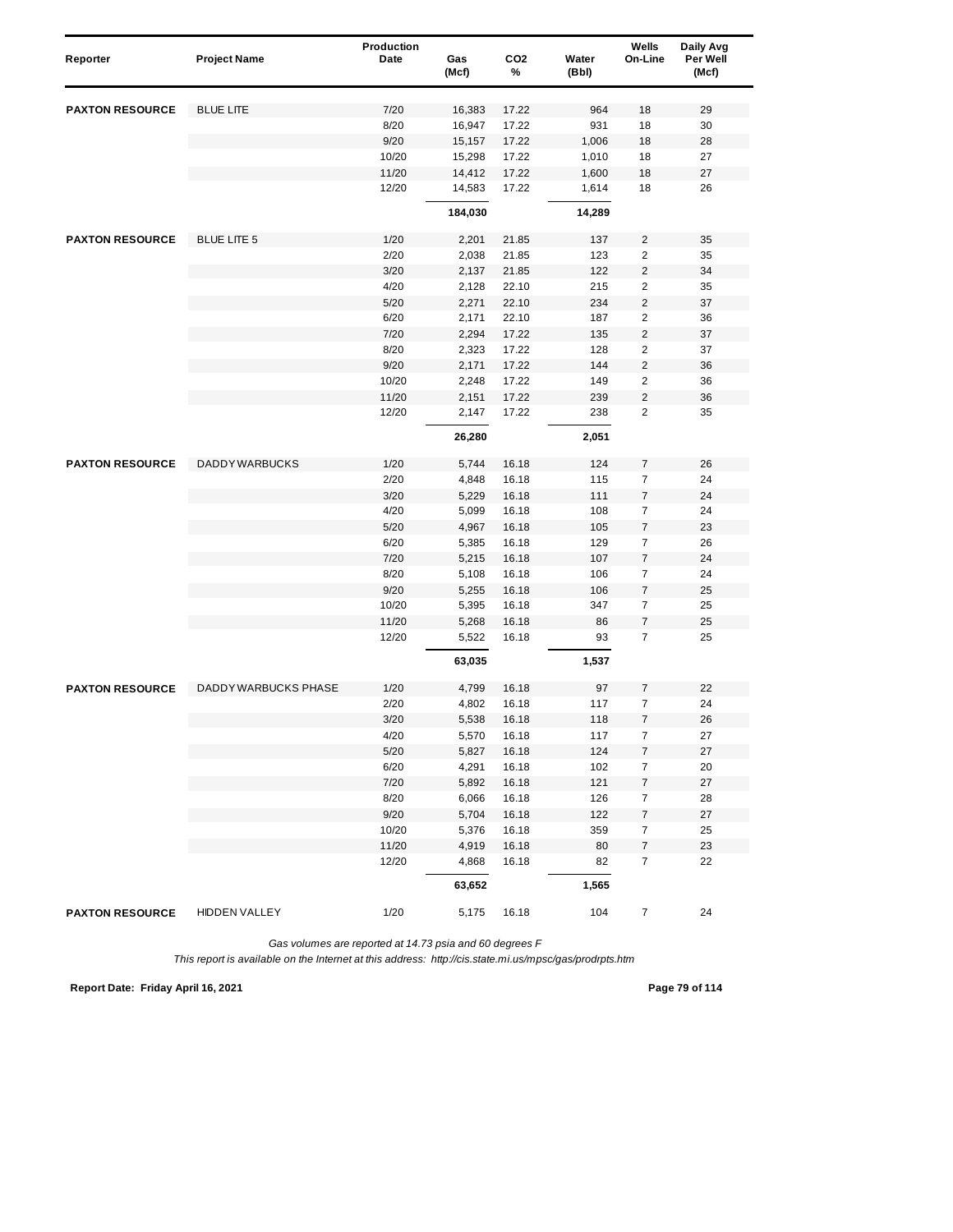| Reporter               | <b>Project Name</b>  | Production<br>Date | Gas<br>(Mcf) | CO <sub>2</sub><br>% | Water<br>(Bbl) | Wells<br>On-Line                                   | Daily Avg<br>Per Well<br>(Mcf) |
|------------------------|----------------------|--------------------|--------------|----------------------|----------------|----------------------------------------------------|--------------------------------|
| <b>PAXTON RESOURCE</b> | <b>HIDDEN VALLEY</b> | 2/20               | 4,726        | 16.18                | 112            | $\overline{7}$                                     | 23                             |
|                        |                      | 3/20               | 4,884        | 16.18                | 104            | $\boldsymbol{7}$                                   | 22                             |
|                        |                      | 4/20               | 4,749        | 16.18                | 100            | $\overline{7}$                                     | 23                             |
|                        |                      | 5/20               | 5,121        | 16.18                | 109            | $\overline{7}$                                     | 24                             |
|                        |                      | 6/20               | 5,756        | 16.18                | 136            | $\overline{7}$                                     | 27                             |
|                        |                      | 7/20               | 6,062        | 16.18                | 124            | 7                                                  | 28                             |
|                        |                      | 8/20               | 6,113        | 16.18                | 127            | $\boldsymbol{7}$                                   | 28                             |
|                        |                      | 9/20               | 5,485        | 16.18                | 112            | 7                                                  | 26                             |
|                        |                      | 10/20              | 3,542        | 16.18                | 228            | $\overline{7}$                                     | 16                             |
|                        |                      | 11/20              | 5,078        | 16.18                | 85             | $\boldsymbol{7}$                                   | 24                             |
|                        |                      | 12/20              | 4,879        | 16.18                | 83             | $\overline{7}$                                     | 22                             |
|                        |                      |                    | 61,570       |                      | 1,424          |                                                    |                                |
| <b>PAXTON RESOURCE</b> | J A BOTT             | 1/20               | 7,366        | 26.95                | 24             | 18                                                 | 13                             |
|                        |                      | 2/20               | 6,678        | 26.51                | 24             | 18                                                 | 13                             |
|                        |                      | 3/20               | 7,278        | 26.60                | 20             | 18                                                 | 13                             |
|                        |                      | 4/20               | 6,833        | 26.60                | 21             | 18                                                 | 13                             |
|                        |                      | 5/20               | 6,878        | 26.91                | 26             | 18                                                 | 12                             |
|                        |                      | 6/20               | 6,759        | 26.91                | 33             | 18                                                 | 13                             |
|                        |                      | 7/20               | 6,998        | 26.63                | 37             | 18                                                 | 13                             |
|                        |                      | 8/20               | 7,141        | 26.00                | 36             | 18                                                 | 13                             |
|                        |                      | 9/20               | 6,743        | 27.32                | 33             | 18                                                 | 12                             |
|                        |                      | 10/20              | 7,164        | 27.47                | 29             | 18                                                 | 13                             |
|                        |                      | 11/20              | 6,812        | 27.69                | 23             | 18                                                 | 13                             |
|                        |                      | 12/20              | 6,800        | 27.69                | 20             | 18                                                 | 12                             |
|                        |                      |                    | 83,450       |                      | 326            |                                                    |                                |
| <b>PAXTON RESOURCE</b> | <b>JOHN HENRY</b>    | 1/20               | 912          | 16.18                | 18             | $\overline{\mathbf{c}}$                            | 15                             |
|                        |                      | 2/20               | 891          | 16.18                | 21             | $\overline{\mathbf{c}}$                            | 15                             |
|                        |                      | 3/20               | 944          | 16.18                | 20             | $\overline{\mathbf{c}}$                            | 15                             |
|                        |                      | 4/20               | 930          | 16.18                | 20             | $\overline{c}$                                     | 16                             |
|                        |                      | 5/20               | 951          | 16.18                | 22             | $\overline{\mathbf{c}}$                            | 15                             |
|                        |                      | 6/20               | 988          | 16.18                | 22             | $\overline{\mathbf{c}}$                            | 16                             |
|                        |                      | 7/20               | 666          | 16.18                | 14             | $\overline{c}$                                     | 11                             |
|                        |                      | 8/20               | 880          | 16.18                | 18             | $\overline{\mathbf{c}}$                            | 14                             |
|                        |                      | 9/20               | 969          | 16.18                | 17             | $\sqrt{2}$                                         | 16                             |
|                        |                      | 10/20              | 975          | 16.18                | 62             | $\overline{2}$                                     | 16                             |
|                        |                      | 11/20<br>12/20     | 925<br>910   | 16.18<br>16.18       | 15<br>15       | $\overline{\mathbf{c}}$<br>$\overline{\mathbf{c}}$ | 15<br>15                       |
|                        |                      |                    | 10,941       |                      | 264            |                                                    |                                |
| <b>PAXTON RESOURCE</b> | <b>JOHNSON</b>       | 1/20               | 1,625        | 21.85                | 102            | $\overline{2}$                                     | 26                             |
|                        |                      | 2/20               | 1,440        | 21.85                | 88             | $\overline{\mathbf{c}}$                            | 25                             |
|                        |                      | 3/20               | 1,476        | 21.85                | 84             | $\overline{\mathbf{c}}$                            | 24                             |
|                        |                      | 4/20               | 1,483        | 22.10                | 149            | $\sqrt{2}$                                         | 25                             |
|                        |                      | $5/20$             | 1,609        | 22.10                | 166            | $\overline{\mathbf{c}}$                            | 26                             |
|                        |                      | 6/20               | 1,544        | 22.10                | 134            | $\overline{\mathbf{c}}$                            | 26                             |
|                        |                      | 7/20               | 1,657        | 17.22                | 98             | $\overline{\mathbf{c}}$                            | 27                             |
|                        |                      | 8/20               | 1,735        | 17.22                | 95             | $\overline{\mathbf{c}}$                            | 28                             |
|                        |                      | 9/20               | 1,635        | 17.22                | 108            | 2                                                  | 27                             |
|                        |                      | 10/20              | 1,731        | 17.22                | 114            | 2                                                  | 28                             |

*This report is available on the Internet at this address: http://cis.state.mi.us/mpsc/gas/prodrpts.htm*

**Report Date: Friday April 16, 2021 Page 80 of 114**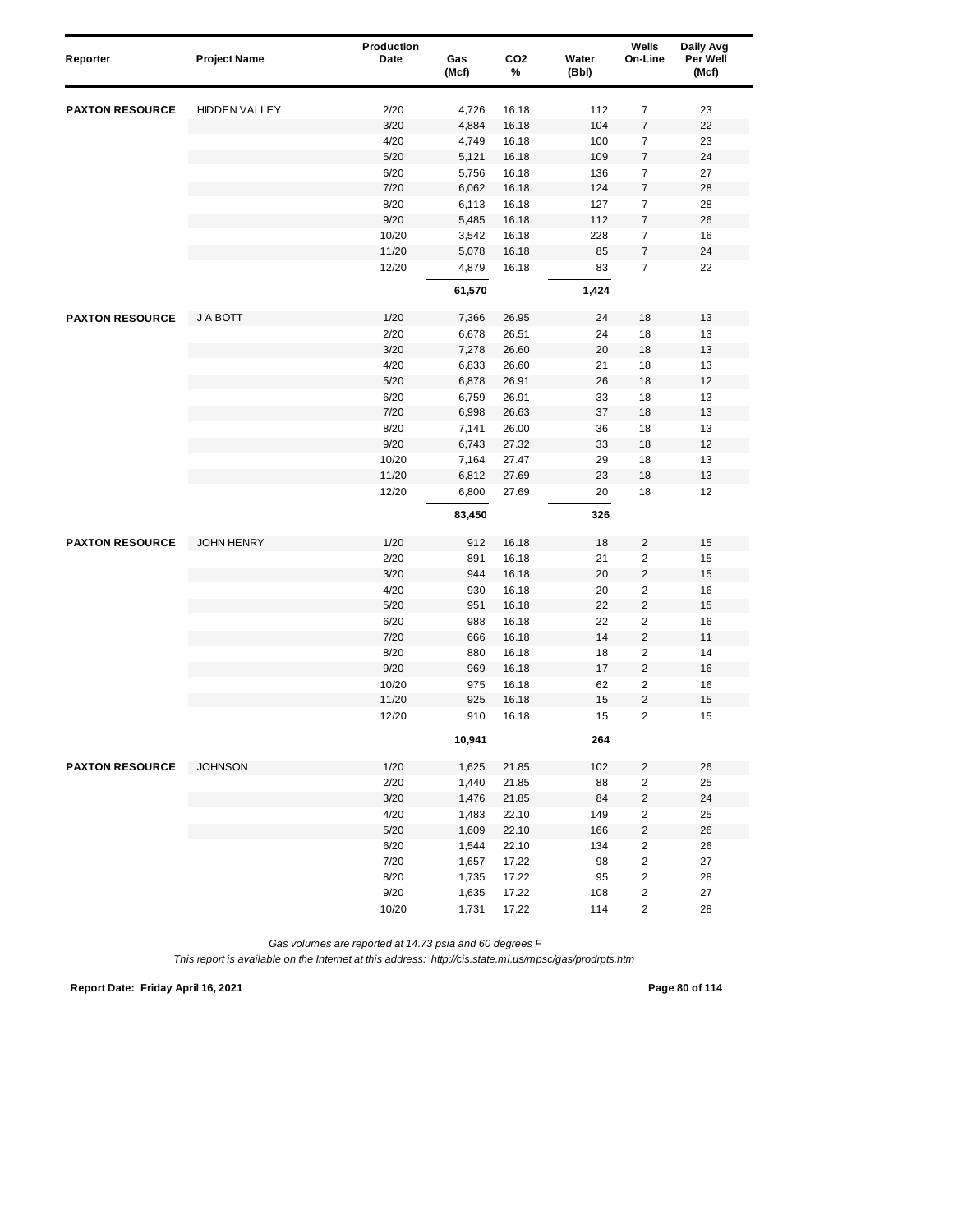| Reporter               | <b>Project Name</b>     | Production<br>Date | Gas    | CO <sub>2</sub> | Water       | Wells<br>On-Line | Daily Avg<br>Per Well |
|------------------------|-------------------------|--------------------|--------|-----------------|-------------|------------------|-----------------------|
|                        |                         |                    | (Mcf)  | %               | (Bbl)       |                  | (Mcf)                 |
| <b>PAXTON RESOURCE</b> | <b>JOHNSON</b>          | 11/20              | 1,622  | 17.22           | 180         | 2                | 27                    |
|                        |                         | 12/20              | 1,639  | 17.22           | 182         | $\overline{2}$   | 26                    |
|                        |                         |                    |        |                 |             |                  |                       |
|                        |                         |                    | 19,196 |                 | 1,500       |                  |                       |
| <b>PAXTON RESOURCE</b> | NORTH WOLF CREEK        | 1/20               | 5,066  | 16.88           | 99          | 6                | 27                    |
|                        |                         | 2/20               | 4,584  | 16.82           | 76          | 6                | 26                    |
|                        |                         | 3/20               | 4,687  | 16.79           | 34          | 6                | 25                    |
|                        |                         | 4/20               | 4,431  | 16.79           | 82          | 6                | 25                    |
|                        |                         | 5/20               | 4,717  | 16.94           | 62          | 6                | 25                    |
|                        |                         | 6/20               | 4,439  | 16.94           | 97          | 6                | 25                    |
|                        |                         | 7/20               | 4,896  | 16.72           | 152         | 6                | 26                    |
|                        |                         | 8/20               | 5,187  | 16.87           | 50          | 6                | 28                    |
|                        |                         | 9/20               | 4,811  | 16.87           | 70          | 6                | 27                    |
|                        |                         | 10/20              | 5,123  | 17.31           | $\mathbf 0$ | 6                | 28                    |
|                        |                         | 11/20              | 4,912  | 17.24           | 35          | 6                | 27                    |
|                        |                         | 12/20              | 4,882  | 17.44           | 36          | 6                | 26                    |
|                        |                         |                    | 57,735 |                 | 793         |                  |                       |
| <b>PAXTON RESOURCE</b> | NORTH WOLF CREEK - 2108 | 1/20               | 438    | 16.88           | 24          | 1                | 14                    |
|                        |                         | 2/20               | 392    | 16.82           | 25          | 1                | 14                    |
|                        |                         | 3/20               | 416    | 16.79           | 30          | $\mathbf{1}$     | 13                    |
|                        |                         | 4/20               | 390    | 16.79           | 29          | 1                | 13                    |
|                        |                         | 5/20               | 424    | 16.94           | 30          | 1                | 14                    |
|                        |                         | 6/20               | 416    | 16.94           | 27          | 1                | 14                    |
|                        |                         | 7/20               | 446    | 16.72           | 25          | 1                | 14                    |
|                        |                         | 8/20               | 478    | 16.87           | 33          | 1                | 15                    |
|                        |                         | 9/20               | 434    | 16.87           | 25          | 1                | 14                    |
|                        |                         | 10/20              | 466    | 17.31           | $\mathsf 0$ | 1                | 15                    |
|                        |                         | 11/20              | 476    | 17.24           | 20          | 1                | 16                    |
|                        |                         | 12/20              | 486    | 17.44           | 30          | 1                | 16                    |
|                        |                         |                    | 5,262  |                 | 298         |                  |                       |
| <b>PAXTON RESOURCE</b> | <b>ROBBS CREEK</b>      | 1/20               | 1,831  | 8.73            | 32          | 3                | 20                    |
|                        |                         | 2/20               | 1,836  | 8.67            | 36          | 3                | 21                    |
|                        |                         | 3/20               | 1,801  | 8.11            | 34          | 3                | 19                    |
|                        |                         | 4/20               | 1,734  | 8.11            | 12          | 3                | 19                    |
|                        |                         | 5/20               | 1,788  | 8.94            | 82          | 3                | 19                    |
|                        |                         | 6/20               | 1,798  | 8.94            | 103         | 3                | 20                    |
|                        |                         | 7/20               | 1,823  | 8.94            | 43          | 3                | 20                    |
|                        |                         | 8/20               | 1,755  | 8.96            | 37          | 3                | 19                    |
|                        |                         | 9/20               | 1,683  | 9.00            | 36          | 3                | 19                    |
|                        |                         | 10/20              | 1,742  | 9.04            | 37          | 3                | 19                    |
|                        |                         | 11/20              | 1,731  | 9.01            | 38          | 3                | 19                    |
|                        |                         | 12/20              | 1,713  | 9.03            | 77          | 3                | 18                    |
|                        |                         |                    | 21,235 |                 | 567         |                  |                       |
| <b>PAXTON RESOURCE</b> | ROBBS CREEK 3           | 1/20               | 4,015  | 8.73            | 202         | 3                | 43                    |
|                        |                         | 2/20               | 3,569  | 8.67            | 295         | 3                | 41                    |
|                        |                         | 3/20               | 3,938  | 8.11            | 161         | 3                | 42                    |
|                        |                         | 4/20               | 3,719  | 8.11            | 132         | 3                | 41                    |
|                        |                         | 5/20               | 3,775  | 8.94            | 220         | 3                | 41                    |

*This report is available on the Internet at this address: http://cis.state.mi.us/mpsc/gas/prodrpts.htm*

**Report Date: Friday April 16, 2021 Page 81 of 114**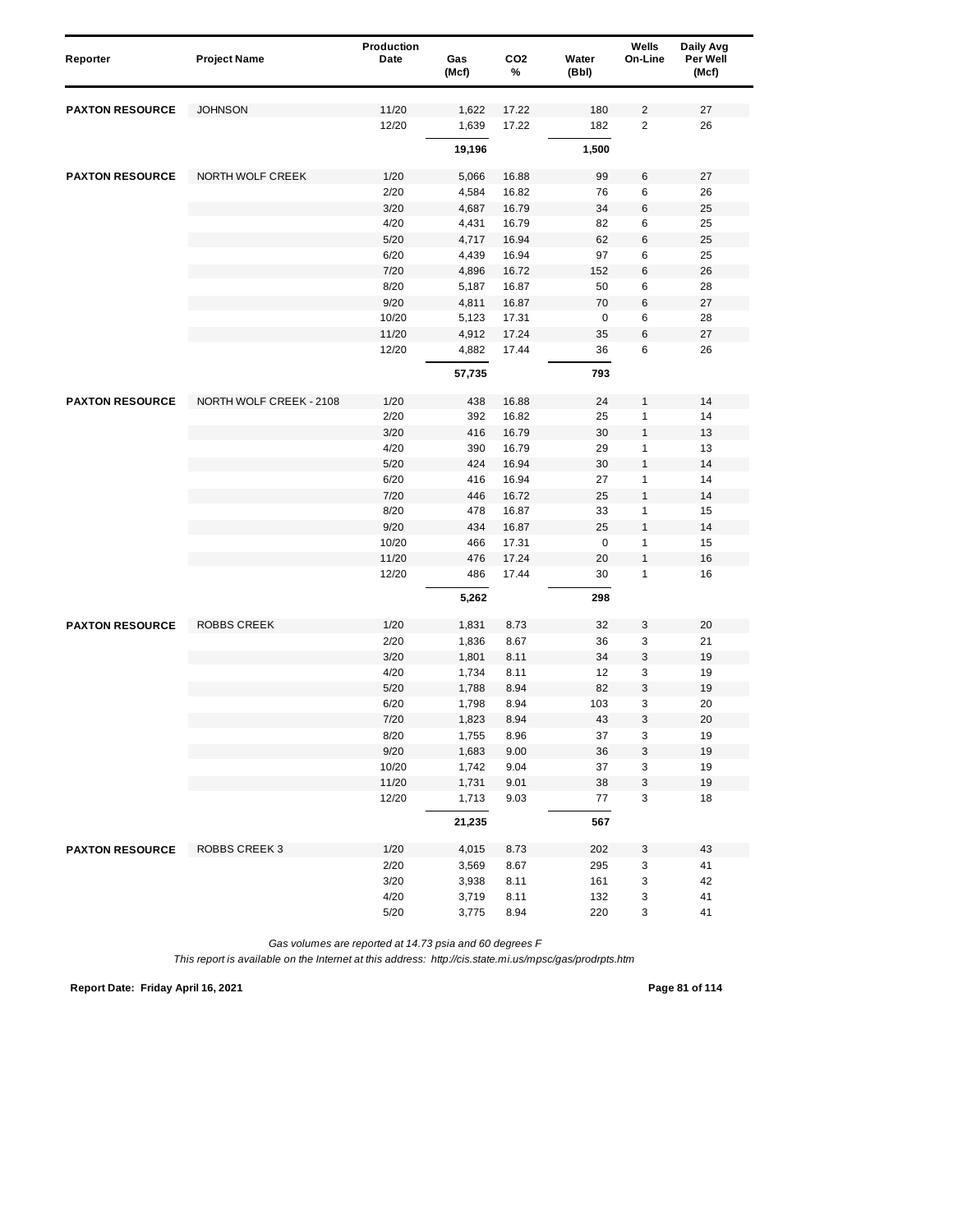| Reporter               | <b>Project Name</b>                        | Production<br>Date | Gas<br>(Mcf)   | CO <sub>2</sub><br>% | Water<br>(Bbl)      | Wells<br>On-Line        | Daily Avg<br>Per Well<br>(Mcf) |
|------------------------|--------------------------------------------|--------------------|----------------|----------------------|---------------------|-------------------------|--------------------------------|
| <b>PAXTON RESOURCE</b> | <b>ROBBS CREEK 3</b>                       | 6/20               | 3,791          | 8.94                 | 223                 | 3                       | 42                             |
|                        |                                            | 7/20               | 3,844          | 8.94                 | 250                 | 3                       | 41                             |
|                        |                                            | 8/20               | 3,850          | 8.96                 | 245                 | 3                       | 41                             |
|                        |                                            | 9/20               | 3,720          | 9.00                 | 227                 | 3                       | 41                             |
|                        |                                            | 10/20              | 3,878          | 9.04                 | 221                 | 3                       | 42                             |
|                        |                                            | 11/20              | 3,910          | 9.01                 | 230                 | 3                       | 43                             |
|                        |                                            | 12/20              | 3,836          | 9.03                 | 172                 | 3                       | 41                             |
|                        |                                            |                    | 45,845         |                      | 2,578               |                         |                                |
| <b>PAXTON RESOURCE</b> | <b>SCHROEDER</b>                           | 1/20               | 4,902          | 19.62                | 2,094               | 7                       | 23                             |
|                        |                                            | 2/20               | 4,454          | 19.62                | 1,903               | $\overline{7}$          | 22                             |
|                        |                                            | 3/20               | 4,776          | 19.11                | 2,061               | 7                       | 22                             |
|                        |                                            | 4/20               | 4,514          | 19.11                | 1,926               | $\overline{7}$          | 21                             |
|                        |                                            | 5/20               | 4,970          | 19.05                | 1,976               | $\overline{7}$          | 23                             |
|                        |                                            | 6/20               | 4,729          | 19.06                | 2,066               | $\overline{7}$          | 23                             |
|                        |                                            | 7/20               | 4,562          | 19.06                | 2,246               | 7                       | 21                             |
|                        |                                            | 8/20               | 4,839          | 18.49                | 2,270               | $\boldsymbol{7}$        | 22                             |
|                        |                                            | 9/20               | 4,638          | 18.87                | 2,431               | $\boldsymbol{7}$        | 22                             |
|                        |                                            | 10/20              | 0              | 0.00                 | 0                   | 0                       | 0                              |
|                        |                                            | 11/20              | 0              | 0.00                 | $\mathbf 0$         | $\pmb{0}$               | $\pmb{0}$                      |
|                        |                                            | 12/20              | 0              | 0.00                 | 0                   | 0                       | $\pmb{0}$                      |
|                        |                                            |                    | 42,384         |                      | 18,973              |                         |                                |
|                        | STURGEON RIVER 14                          |                    |                |                      |                     |                         |                                |
| <b>PAXTON RESOURCE</b> |                                            | 1/20<br>2/20       | 2,029          | 16.18                | 38<br>42            | 3                       | 22<br>22                       |
|                        |                                            | 3/20               | 1,913          | 16.18                | 42                  | 3                       | 22                             |
|                        |                                            |                    | 2,080          | 16.18                |                     | 3                       |                                |
|                        |                                            | 4/20               | 2,006          | 16.18                | 42                  | 3                       | 22                             |
|                        |                                            | 5/20<br>6/20       | 1,899<br>2,030 | 16.18<br>16.18       | 40<br>48            | 3<br>3                  | 20<br>23                       |
|                        |                                            | 7/20               | 2,061          | 16.18                | 36                  | 3                       | 22                             |
|                        |                                            | 8/20               |                |                      | 41                  | 3                       | 22                             |
|                        |                                            | 9/20               | 2,004<br>1,734 | 16.18<br>16.18       | 32                  | 3                       | 19                             |
|                        |                                            | 10/20              | 1,469          | 16.18                | 93                  | 3                       | 16                             |
|                        |                                            | 11/20              | 1,535          | 16.18                | 22                  | 3                       | 17                             |
|                        |                                            | 12/20              | 1,562          | 16.18                | 26                  | 3                       | 17                             |
|                        |                                            |                    | 22,322         |                      | 502                 |                         |                                |
|                        | <b>PAXTON RESOURCES - REPORTER TOTALS:</b> |                    | 970,403        |                      | 57,616              |                         |                                |
| <b>SAVOY ENERGY LP</b> | <b>DOVER 1/12</b>                          | 1/20               | 0              | 4.11                 | $\mathsf{O}\xspace$ | $\pmb{0}$               | $\pmb{0}$                      |
|                        |                                            | 2/20               | 0              | 4.11                 | 0                   | 0                       | $\pmb{0}$                      |
|                        |                                            | $3/20$             | 0              | 4.11                 | $\mathsf{O}\xspace$ | $\pmb{0}$               | $\pmb{0}$                      |
|                        |                                            | 4/20               | 0              | 4.11                 | 0                   | 0                       | $\pmb{0}$                      |
|                        |                                            | $5/20$             | $\pmb{0}$      | 4.11                 | $\mathsf 0$         | $\pmb{0}$               | $\pmb{0}$                      |
|                        |                                            | 6/20               | 0              | 4.11                 | 0                   | 0                       | 0                              |
|                        |                                            | 7/20               | 1,192          | 4.11                 | 1,046               | $\overline{\mathbf{c}}$ | 19                             |
|                        |                                            | 8/20               | 1,950          | 4.11                 | 2,713               | $\overline{c}$          | 31                             |
|                        |                                            | 9/20               | 3,264          | 4.11                 | 2,046               | $\sqrt{2}$              | 54                             |
|                        |                                            | 10/20              | 1,376          | 4.11                 | 1,868               | 2                       | 22                             |
|                        |                                            | 11/20              | 2,494          | 4.11                 | 1,942               | 2                       | 42                             |
|                        |                                            | 12/20              | 3,263          | 4.11                 | 1,872               | 2                       | 53                             |

*This report is available on the Internet at this address: http://cis.state.mi.us/mpsc/gas/prodrpts.htm*

**Report Date: Friday April 16, 2021 Page 82 of 114**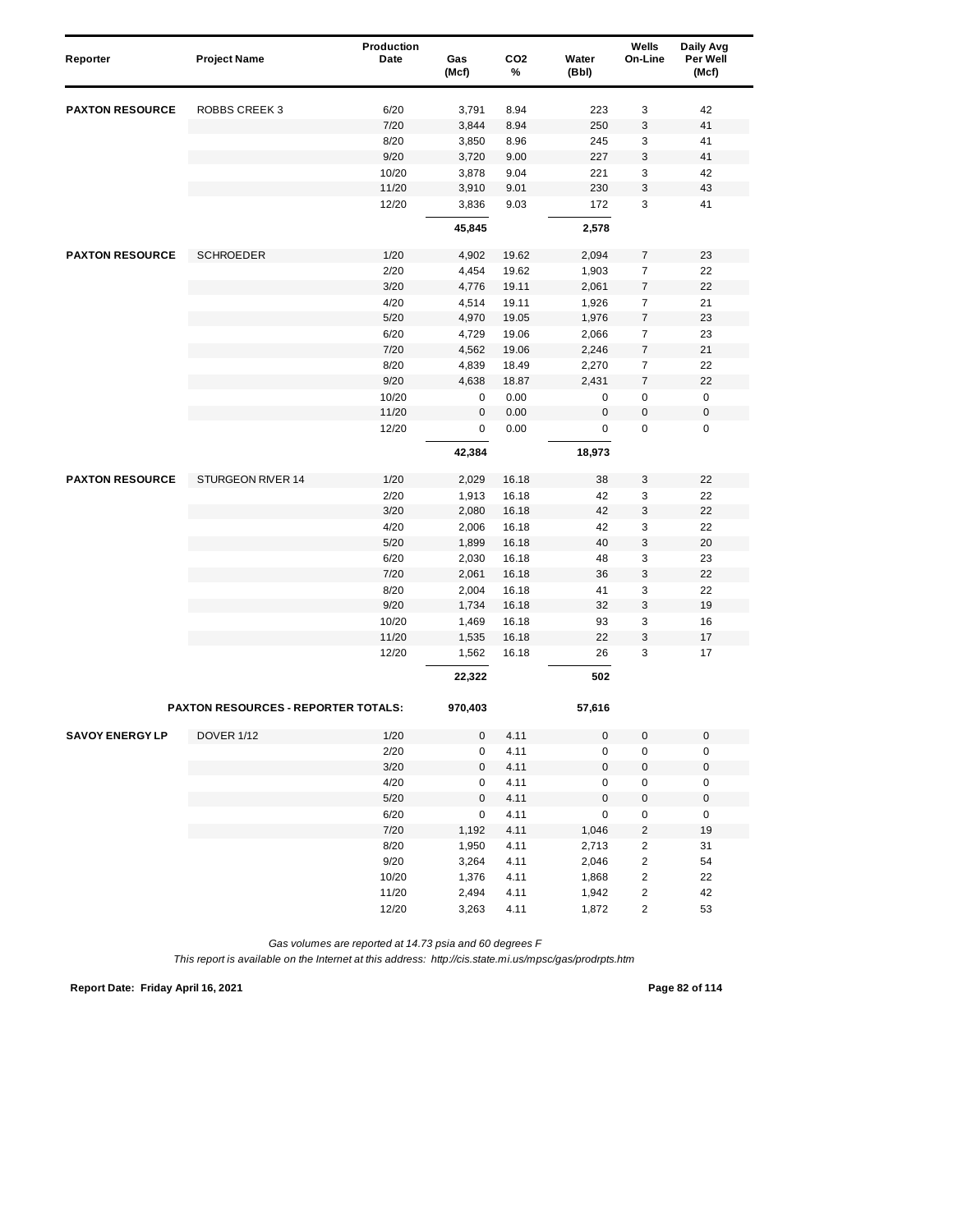| Reporter                | <b>Project Name</b>                | Production<br>Date | Gas<br>(Mcf) | CO <sub>2</sub><br>% | Water<br>(Bbl) | Wells<br>On-Line | Daily Avg<br>Per Well<br>(Mcf) |
|-------------------------|------------------------------------|--------------------|--------------|----------------------|----------------|------------------|--------------------------------|
|                         |                                    |                    | 13,539       |                      | 11,487         |                  |                                |
|                         |                                    |                    |              |                      |                |                  |                                |
|                         | SAVOY ENERGY LP - REPORTER TOTALS: |                    | 13,539       |                      | 11,487         |                  |                                |
| <b>TRENDWELL ANTRIM</b> | ALBERT 16                          | 1/20               | 14,221       | 11.64                | 620            | 22               | 21                             |
|                         |                                    | 2/20               | 13,049       | 11.49                | 580            | 22               | 20                             |
|                         |                                    | 3/20               | 14,450       | 11.49                | 620            | 22               | 21                             |
|                         |                                    | 4/20               | 14,127       | 11.49                | 600            | 22               | 21                             |
|                         |                                    | 5/20               | 14,575       | 11.14                | 620            | 22               | 21                             |
|                         |                                    | 6/20               | 13,830       | 11.10                | 600            | 22               | 21                             |
|                         |                                    | 7/20               | 14,010       | 12.01                | 620            | 22               | 21                             |
|                         |                                    | 8/20               | 13,694       | 12.01                | 625            | 22               | 20                             |
|                         |                                    | 9/20               | 13,619       | 9.62                 | 612            | 22               | 21                             |
|                         |                                    | 10/20              | 14,526       | 9.62                 | 623            | 22               | 21                             |
|                         |                                    | 11/20              | 14,063       | 10.99                | 600            | 22               | 21                             |
|                         |                                    | 12/20              | 13,272       | 11.46                | 598            | 22               | 19                             |
|                         |                                    |                    | 167,436      |                      | 7,318          |                  |                                |
| <b>TRENDWELL ANTRIM</b> | ALBERT 17                          | 1/20               | 31,168       | 6.47                 | 932            | 17               | 59                             |
|                         |                                    | 2/20               | 29,790       | 4.80                 | 1,075          | 17               | 60                             |
|                         |                                    | 3/20               | 31,440       | 6.05                 | 1,060          | 17               | 60                             |
|                         |                                    | 4/20               | 30,155       | 6.05                 | 801            | 17               | 59                             |
|                         |                                    | 5/20               | 32,333       | 6.25                 | 1,009          | 17               | 61                             |
|                         |                                    | 6/20               | 32,103       | 6.25                 | 830            | 17               | 63                             |
|                         |                                    | 7/20               | 32,915       | 6.27                 | 807            | 17               | 62                             |
|                         |                                    | 8/20               | 29,919       | 6.27                 | 568            | 17               | 57                             |
|                         |                                    | 9/20               | 27,550       | 11.40                | 883            | 17               | 54                             |
|                         |                                    | 10/20              | 27,762       | 6.43                 | 708            | 17               | 53                             |
|                         |                                    | 11/20              | 30,173       | 6.49                 | 738            | 17               | 59                             |
|                         |                                    | 12/20              | 32,205       | 6.62                 | 656            | 17               | 61                             |
|                         |                                    |                    | 367,513      |                      | 10,067         |                  |                                |
| <b>TRENDWELL ANTRIM</b> | AVERY15                            | 1/20               | 17,392       | 24.83                | 2,170          | 32               | 18                             |
|                         |                                    | 2/20               | 16,584       | 24.94                | 2,030          | 32               | 18                             |
|                         |                                    | 3/20               | 16,234       | 24.92                | 2,170          | 32               | 16                             |
|                         |                                    | 4/20               | 15,705       | 24.92                | 2,100          | 32               | 16                             |
|                         |                                    | 5/20               | 17,023       | 25.28                | 2,170          | 32               | 17                             |
|                         |                                    | 6/20               | 16,290       | 25.28                | 2,100          | 32               | 17                             |
|                         |                                    | 7/20               | 17,688       | 25.28                | 2,170          | 32               | 18                             |
|                         |                                    | 8/20               | 17,858       | 25.24                | 2,177          | 32               | 18                             |
|                         |                                    | 9/20               | 17,363       | 25.24                | 2,102          | 32               | 18                             |
|                         |                                    | 10/20              | 17,759       | 25.42                | 2,170          | 32               | 18                             |
|                         |                                    | 11/20              | 17,161       | 25.32                | 2,100          | 32               | $18$                           |
|                         |                                    | 12/20              | 17,224       | 25.33                | 2,170          | 32               | 17                             |
|                         |                                    |                    | 204,281      |                      | 25,629         |                  |                                |
| <b>TRENDWELL ANTRIM</b> | AVERY16                            | 1/20               | 11,661       | 24.83                | 1,085          | 20               | 19                             |
|                         |                                    | 2/20               | 10,675       | 24.94                | 1,015          | 20               | 18                             |
|                         |                                    | 3/20               | 11,900       | 24.92                | 1,085          | 20               | 19                             |
|                         |                                    | 4/20               | 12,058       | 24.92                | 1,060          | 20               | 20                             |
|                         |                                    | 5/20               | 12,335       | 25.28                | 1,075          | 20               | 20                             |

*This report is available on the Internet at this address: http://cis.state.mi.us/mpsc/gas/prodrpts.htm*

**Report Date: Friday April 16, 2021 Page 83 of 114**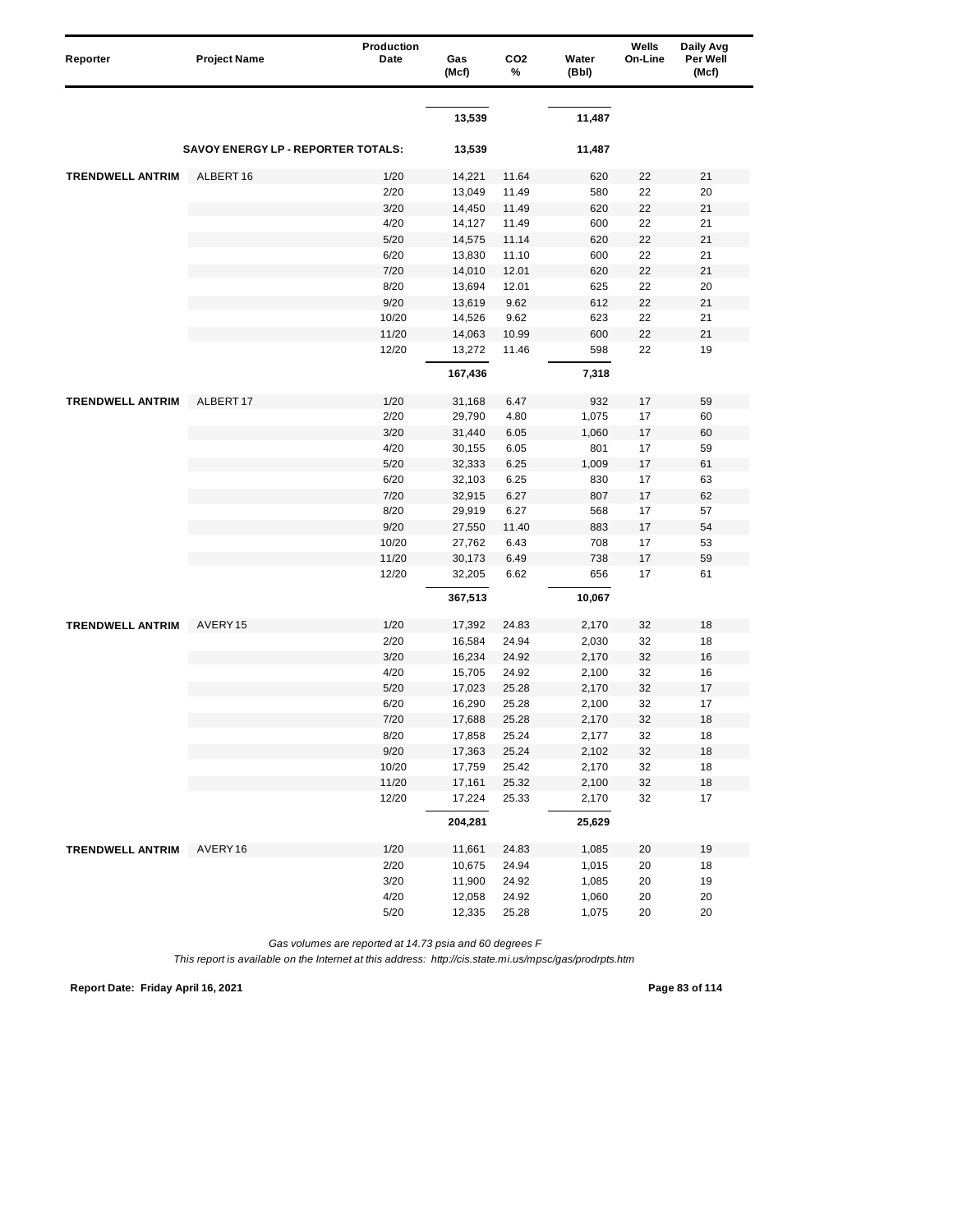| Reporter                | <b>Project Name</b>  | Production<br>Date | Gas<br>(Mcf) | CO <sub>2</sub><br>% | Water<br>(Bbl) | Wells<br>On-Line | Daily Avg<br>Per Well<br>(Mcf) |  |
|-------------------------|----------------------|--------------------|--------------|----------------------|----------------|------------------|--------------------------------|--|
| <b>TRENDWELL ANTRIM</b> | AVERY16              | 6/20               | 11,466       | 25.28                | 1,050          | 20               | 19                             |  |
|                         |                      | 7/20               | 11,491       | 25.28                | 1,085          | 20               | 19                             |  |
|                         |                      | 8/20               | 10,511       | 25.24                | 1,095          | 20               | 17                             |  |
|                         |                      | 9/20               | 8,725        | 25.24                | 1,060          | 20               | 15                             |  |
|                         |                      | 10/20              | 9,570        | 25.42                | 1,085          | 20               | 15                             |  |
|                         |                      | 11/20              | 10,077       | 25.32                | 1,050          | 20               | 17                             |  |
|                         |                      | 12/20              | 10,313       | 25.33                | 1,084          | 20               | 17                             |  |
|                         |                      |                    | 130,782      |                      | 12,829         |                  |                                |  |
| <b>TRENDWELL ANTRIM</b> | AVERY18              | 1/20               | 12,593       | 25.61                | 1,860          | 20               | 20                             |  |
|                         |                      | 2/20               | 11,827       | 25.34                | 1,740          | 20               | 20                             |  |
|                         |                      | 3/20               | 12,964       | 25.60                | 1,860          | 20               | 21                             |  |
|                         |                      | 4/20               | 12,742       | 25.60                | 1,800          | 20               | 21                             |  |
|                         |                      | 5/20               | 12,939       | 25.89                | 1,860          | 20               | 21                             |  |
|                         |                      | 6/20               | 12,666       | 25.89                | 1,800          | 20               | 21                             |  |
|                         |                      | 7/20               | 12,803       | 25.89                | 1,860          | 20               | 21                             |  |
|                         |                      | 8/20               | 12,591       | 26.03                | 1,910          | 20               | 20                             |  |
|                         |                      | 9/20               | 12,025       | 26.12                | 1,800          | 20               | 20                             |  |
|                         |                      | 10/20              | 12,528       | 26.17                | 1,860          | 20               | 20                             |  |
|                         |                      | 11/20              | 12,245       | 26.17                | 1,515          | 20               | 20                             |  |
|                         |                      | 12/20              | 12,382       | 26.17                | 1,395          | 20               | 20                             |  |
|                         |                      |                    | 150,305      |                      | 21,260         |                  |                                |  |
| <b>TRENDWELL ANTRIM</b> | BRILEY <sub>16</sub> | 1/20               | 10,421       | 26.58                | 217            | 18               | 19                             |  |
|                         |                      | 2/20               | 9,532        | 26.55                | 203            | 18               | 18                             |  |
|                         |                      | 3/20               | 10,169       | 26.55                | 217            | 18               | 18                             |  |
|                         |                      | 4/20               | 9,630        | 26.55                | 210            | 18               | 18                             |  |
|                         |                      | 5/20               | 10,131       | 26.66                | 217            | 18               | 18                             |  |
|                         |                      | 6/20               | 9,645        | 26.66                | 210            | 18               | 18                             |  |
|                         |                      | 7/20               | 10,442       | 26.02                | 217            | 18               | 19                             |  |
|                         |                      | 8/20               | 10,325       | 26.53                | 225            | 18               | 18                             |  |
|                         |                      | 9/20               | 10,110       | 26.80                | 214            | 18               | 19                             |  |
|                         |                      | 10/20              | 10,712       | 26.80                | 226            | 18               | 19                             |  |
|                         |                      | 11/20              | 10,682       | 26.96                | 215            | 18               | 20                             |  |
|                         |                      | 12/20              | 10,571       | 27.14                | 219            | 18               | 19                             |  |
|                         |                      |                    | 122,370      |                      | 2,590          |                  |                                |  |
| <b>TRENDWELL ANTRIM</b> | BRILEY6              | 1/20               | 10,635       | 25.13                | 62             | 21               | 16                             |  |
|                         |                      | 2/20               | 9,913        | 24.74                | 58             | 21               | 16                             |  |
|                         |                      | 3/20               | 10,385       | 25.69                | 62             | 21               | 16                             |  |
|                         |                      | 4/20               | 8,926        | 25.69                | 60             | 21               | 14                             |  |
|                         |                      | $5/20$             | 9,587        | 25.30                | 62             | 21               | 15                             |  |
|                         |                      | 6/20               | 9,307        | 25.30                | 60             | 21               | 15                             |  |
|                         |                      | 7/20               | 9,440        | 25.13                | 62             | 21               | 14                             |  |
|                         |                      | 8/20               | 10,004       | 25.13                | 76             | 21               | 15                             |  |
|                         |                      | 9/20               | 20,323       | 25.29                | 59             | 21               | 32                             |  |
|                         |                      | 10/20              | 9,705        | 25.51                | 378            | 21               | 15                             |  |
|                         |                      | 11/20              | 10,453       | 25.51                | 60             | 21               | 17                             |  |
|                         |                      | 12/20              | 9,289        | 25.48                | 62             | 21               | 14                             |  |
|                         |                      |                    | 127,967      |                      | 1,061          |                  |                                |  |

**Report Date: Friday April 16, 2021 Page 84 of 114**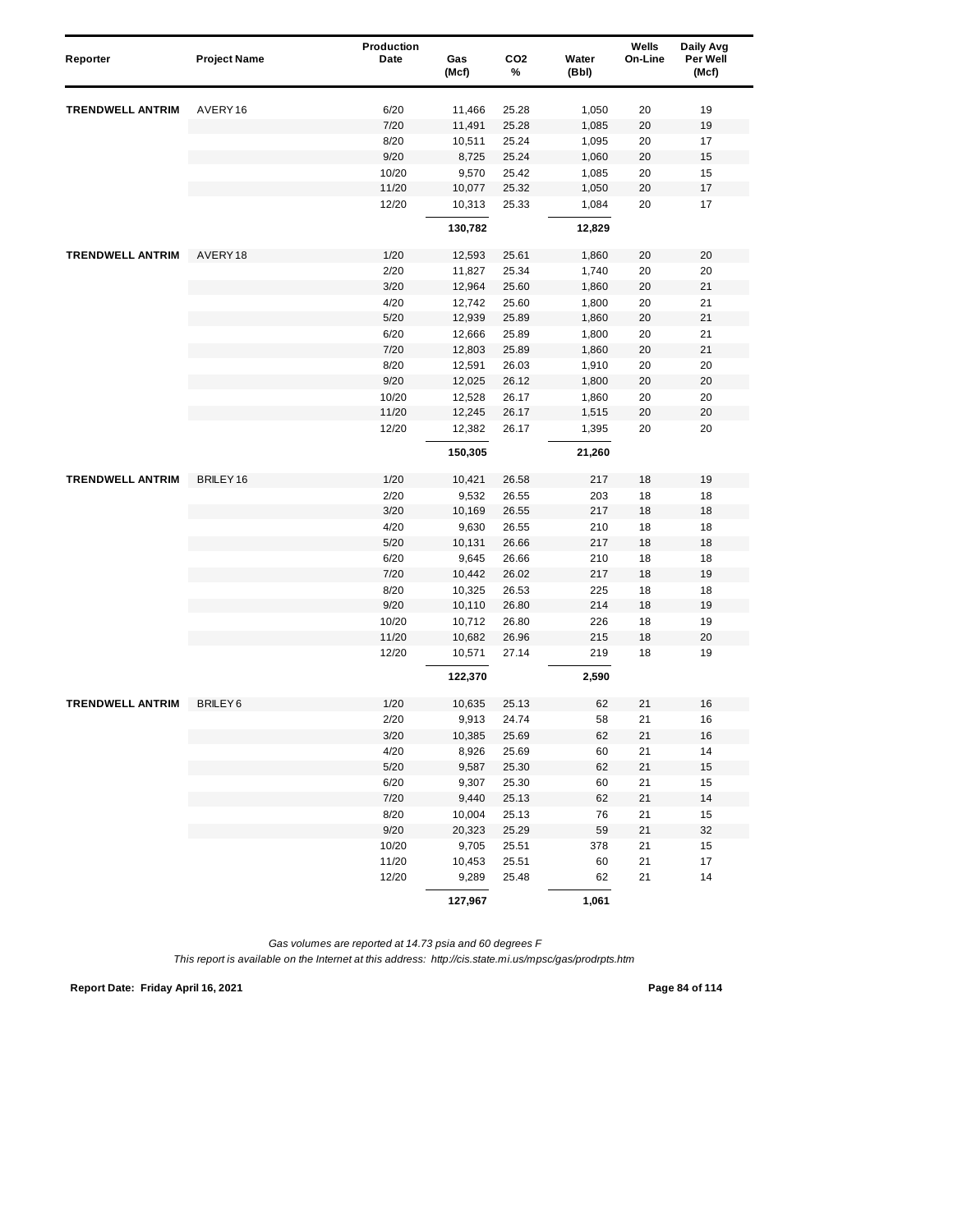| Reporter                | <b>Project Name</b>  | <b>Production</b><br>Date | Gas<br>(Mcf) | CO <sub>2</sub><br>% | Water<br>(Bbl) | Wells<br>On-Line | Daily Avg<br>Per Well<br>(Mcf) |
|-------------------------|----------------------|---------------------------|--------------|----------------------|----------------|------------------|--------------------------------|
| <b>TRENDWELL ANTRIM</b> | <b>BRILEY7</b>       | 1/20                      | 9,981        | 26.58                | 124            | 16               | 20                             |
|                         |                      | 2/20                      | 9,028        | 26.55                | 116            | 16               | 19                             |
|                         |                      | 3/20                      | 9,287        | 26.55                | 124            | 16               | 19                             |
|                         |                      | 4/20                      | 9,179        | 26.55                | 120            | 16               | 19                             |
|                         |                      | 5/20                      | 8,767        | 26.66                | 124            | 16               | 18                             |
|                         |                      | 6/20                      | 8,242        | 26.66                | 116            | 16               | 17                             |
|                         |                      | 7/20                      | 9,260        | 26.02                | 124            | 16               | 19                             |
|                         |                      | 8/20                      | 9,589        | 26.53                | 137            | 16               | 19                             |
|                         |                      | 9/20                      | 9,223        | 26.80                | 126            | 16               | 19                             |
|                         |                      | 10/20                     | 9,908        | 26.80                | 143            | 16               | 20                             |
|                         |                      | 11/20                     | 9,462        | 26.96                | 120            | 16               | 20                             |
|                         |                      | 12/20                     | 8,893        | 27.14                | 130            | 16               | 18                             |
|                         |                      |                           | 110,819      |                      | 1,504          |                  |                                |
|                         |                      |                           |              |                      |                |                  |                                |
| <b>TRENDWELL ANTRIM</b> | BRILEY9              | 1/20                      | 8,166        | 26.58                | 310            | 16               | 16                             |
|                         |                      | 2/20                      | 7,041        | 26.55                | 280            | 16               | 15                             |
|                         |                      | 3/20                      | 7,708        | 26.55                | 310            | 16               | 16                             |
|                         |                      | 4/20                      | 7,385        | 26.55                | 300            | 16               | 15                             |
|                         |                      | 5/20                      | 7,495        | 26.66                | 310            | 16               | 15                             |
|                         |                      | 6/20                      | 7,519        | 26.66                | 300            | 16               | 16                             |
|                         |                      | 7/20                      | 7,833        | 26.02                | 310            | 16               | 16                             |
|                         |                      | 8/20                      | 7,902        | 26.53                | 316            | 16               | 16                             |
|                         |                      | 9/20                      | 7,302        | 26.80                | 317            | 16               | 15                             |
|                         |                      | 10/20                     | 7,626        | 26.80                | 320            | 16               | 15                             |
|                         |                      | 11/20                     | 7,187        | 26.96                | 310            | 16               | 15                             |
|                         |                      | 12/20                     | 7,416        | 27.14                | 312            | 16               | 15                             |
|                         |                      |                           | 90,580       |                      | 3,695          |                  |                                |
| <b>TRENDWELL ANTRIM</b> | E ALBERT 16-2        | 1/20                      | 43,272       | 19.81                | 2,170          | 40               | 35                             |
|                         |                      | 2/20                      | 40,705       | 19.73                | 2,030          | 40               | 35                             |
|                         |                      | 3/20                      | 42,535       | 20.33                | 2,170          | 40               | 34                             |
|                         |                      | 4/20                      | 41,531       | 20.33                | 2,100          | 40               | 35                             |
|                         |                      | 5/20                      | 39,688       | 21.80                | 2,170          | 40               | 32                             |
|                         |                      | 6/20                      | 38,281       | 21.80                | 2,100          | 40               | 32                             |
|                         |                      | 7/20                      | 40,575       | 19.23                | 2,170          | 40               | 33                             |
|                         |                      | 8/20                      | 39,878       | 19.69                | 2,212          | 40               | 32                             |
|                         |                      | 9/20                      | 40,571       | 19.41                | 2,105          | 40               | 34                             |
|                         |                      | 10/20                     | 42,119       | 19.60                | 2,170          | 40               | 34                             |
|                         |                      | 11/20                     | 41,513       | 18.78                | 2,100          | 40               | 35                             |
|                         |                      | 12/20                     | 40,564       | 19.90                | 2,170          | 40               | 33                             |
|                         |                      |                           | 491,232      |                      | 25,667         |                  |                                |
| <b>TRENDWELL ANTRIM</b> | <b>EAST ALBERT 1</b> | 1/20                      | 2,512        | 19.81                | 775            | 3                | 27                             |
|                         |                      | 2/20                      | 2,266        | 19.73                | 725            | 3                | 26                             |
|                         |                      | 3/20                      | 2,428        | 20.33                | 775            | 3                | 26                             |
|                         |                      | 4/20                      | 2,556        | 20.33                | 750            | 3                | 28                             |
|                         |                      | 5/20                      | 2,422        | 21.80                | 775            | 3                | 26                             |
|                         |                      | 6/20                      | 2,421        | 21.80                | 750            | 3                | 27                             |
|                         |                      | 7/20                      | 2,546        | 19.23                | 775            | 3                | 27                             |
|                         |                      | 8/20                      | 2,150        | 19.69                | 779            | 3                | 23                             |
|                         |                      | 9/20                      | 2,375        | 19.41                | 750            | 3                | 26                             |

*This report is available on the Internet at this address: http://cis.state.mi.us/mpsc/gas/prodrpts.htm*

**Report Date: Friday April 16, 2021 Page 85 of 114**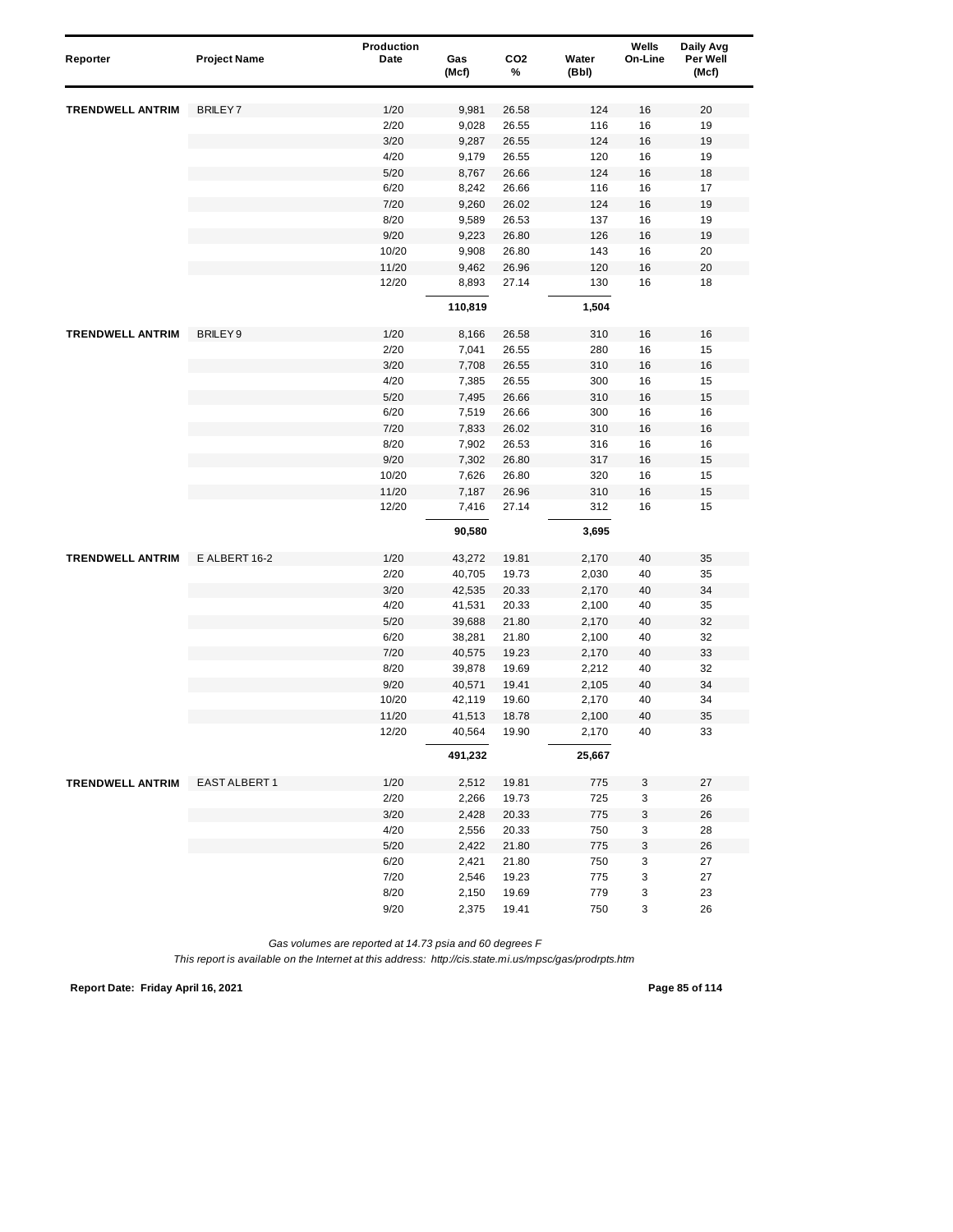| Reporter                | <b>Project Name</b> | Production<br>Date | Gas<br>(Mcf) | CO <sub>2</sub><br>% | Water<br>(Bbl) | Wells<br>On-Line | Daily Avg<br>Per Well<br>(Mcf) |
|-------------------------|---------------------|--------------------|--------------|----------------------|----------------|------------------|--------------------------------|
|                         |                     |                    |              |                      |                |                  |                                |
| <b>TRENDWELL ANTRIM</b> | EAST ALBERT 1       | 10/20              | 2,411        | 19.60                | 775            | 3                | 26                             |
|                         |                     | 11/20              | 2,034        | 18.78                | 750            | 3                | 23                             |
|                         |                     | 12/20              | 2,329        | 19.90                | 775            | 3                | 25                             |
|                         |                     |                    | 28,450       |                      | 9,154          |                  |                                |
| <b>TRENDWELL ANTRIM</b> | <b>SOUTH ALBERT</b> | 1/20               | 13,960       | 6.47                 | 2,325          | 7                | 64                             |
|                         |                     | 2/20               | 11,258       | 4.80                 | 2,175          | $\boldsymbol{7}$ | 55                             |
|                         |                     | 3/20               | 11,820       | 6.05                 | 2,325          | $\boldsymbol{7}$ | 54                             |
|                         |                     | 4/20               | 11,338       | 6.05                 | 2,250          | 7                | 54                             |
|                         |                     | 5/20               | 10,294       | 6.25                 | 2,325          | $\boldsymbol{7}$ | 47                             |
|                         |                     | 6/20               | 9,084        | 6.25                 | 2,250          | 7                | 43                             |
|                         |                     | 7/20               | 9,518        | 6.27                 | 2,325          | $\boldsymbol{7}$ | 44                             |
|                         |                     | 8/20               | 12,055       | 6.27                 | 2,275          | $\overline{7}$   | 56                             |
|                         |                     | 9/20               | 10,012       | 11.40                | 2,250          | $\overline{7}$   | 48                             |
|                         |                     | 10/20              | 12,500       | 6.43                 | 2,236          | $\overline{7}$   | 58                             |
|                         |                     | 11/20              | 10,401       | 6.49                 | 2,246          | 7                | 50                             |
|                         |                     | 12/20              | 10,210       | 6.62                 | 2,325          | $\overline{7}$   | 47                             |
|                         |                     |                    | 132,450      |                      | 27,307         |                  |                                |
| <b>TRENDWELL ANTRIM</b> | VIENNA 16           | 1/20               | 12,244       | 25.59                | 372            | 20               | 20                             |
|                         |                     | 2/20               | 11,058       | 24.83                | 348            | 20               | 19                             |
|                         |                     | 3/20               | 11,955       | 24.68                | 372            | 20               | 19                             |
|                         |                     | 4/20               | 11,568       | 24.68                | 360            | 20               | 19                             |
|                         |                     | 5/20               | 11,511       | 21.80                | 372            | 20               | 19                             |
|                         |                     | 6/20               | 12,129       | 25.63                | 360            | 20               | 20                             |
|                         |                     | 7/20               | 12,372       | 25.71                | 372            | 20               | 20                             |
|                         |                     | 8/20               | 12,268       | 26.02                | 372            | 20               | 20                             |
|                         |                     | 9/20               | 12,246       | 24.47                | 360            | 20               | 20                             |
|                         |                     | 10/20              | 11,800       | 25.27                | 376            | 20               | 19                             |
|                         |                     | 11/20              | 11,572       | 25.69                | 360            | 20               | 19                             |
|                         |                     | 12/20              | 11,676       | 25.66                | 372            | 20               | 19                             |
|                         |                     |                    | 142,399      |                      | 4,396          |                  |                                |
| <b>TRENDWELL ANTRIM</b> | <b>VIENNA 2</b>     | 1/20               | 14,006       | 25.13                | 248            | 19               | 24                             |
|                         |                     | 2/20               | 12,427       | 24.74                | 232            | 19               | 23                             |
|                         |                     | 3/20               | 12,946       | 25.69                | 248            | 19               | 22                             |
|                         |                     | 4/20               | 13,077       | 25.69                | 240            | 19               | 23                             |
|                         |                     | 5/20               | 13,558       | 25.63                | 248            | 19               | 23                             |
|                         |                     | 6/20               | 12,906       | 25.30                | 224            | 19               | 23                             |
|                         |                     | 7/20               | 13,878       | 25.13                | 248            | 19               | 24                             |
|                         |                     | 8/20               | 14,290       | 25.13                | 260            | 19               | 24                             |
|                         |                     | 9/20               | 13,932       | 25.29                | 272            | 19               | 24                             |
|                         |                     | 10/20              | 13,337       | 25.51                | 260            | 19               | 23                             |
|                         |                     | 11/20              | 12,545       | 25.51                | 256            | 19               | 22                             |
|                         |                     | 12/20              | 13,862       | 25.48                | 258            | 19               | 24                             |
|                         |                     |                    | 160,764      |                      | 2,994          |                  |                                |
| <b>TRENDWELL ANTRIM</b> | VIENNA 20           | 1/20               | 17,409       | 25.05                | 527            | 26               | 22                             |
|                         |                     | 2/20               | 16,415       | 24.60                | 487            | 26               | 22                             |
|                         |                     | 3/20               | 18,325       | 24.17                | 527            | 26               | 23                             |
|                         |                     | 4/20               | 17,244       | 24.17                | 510            | 26               | 22                             |
|                         |                     |                    |              |                      |                |                  |                                |

*This report is available on the Internet at this address: http://cis.state.mi.us/mpsc/gas/prodrpts.htm*

**Report Date: Friday April 16, 2021 Page 86 of 114**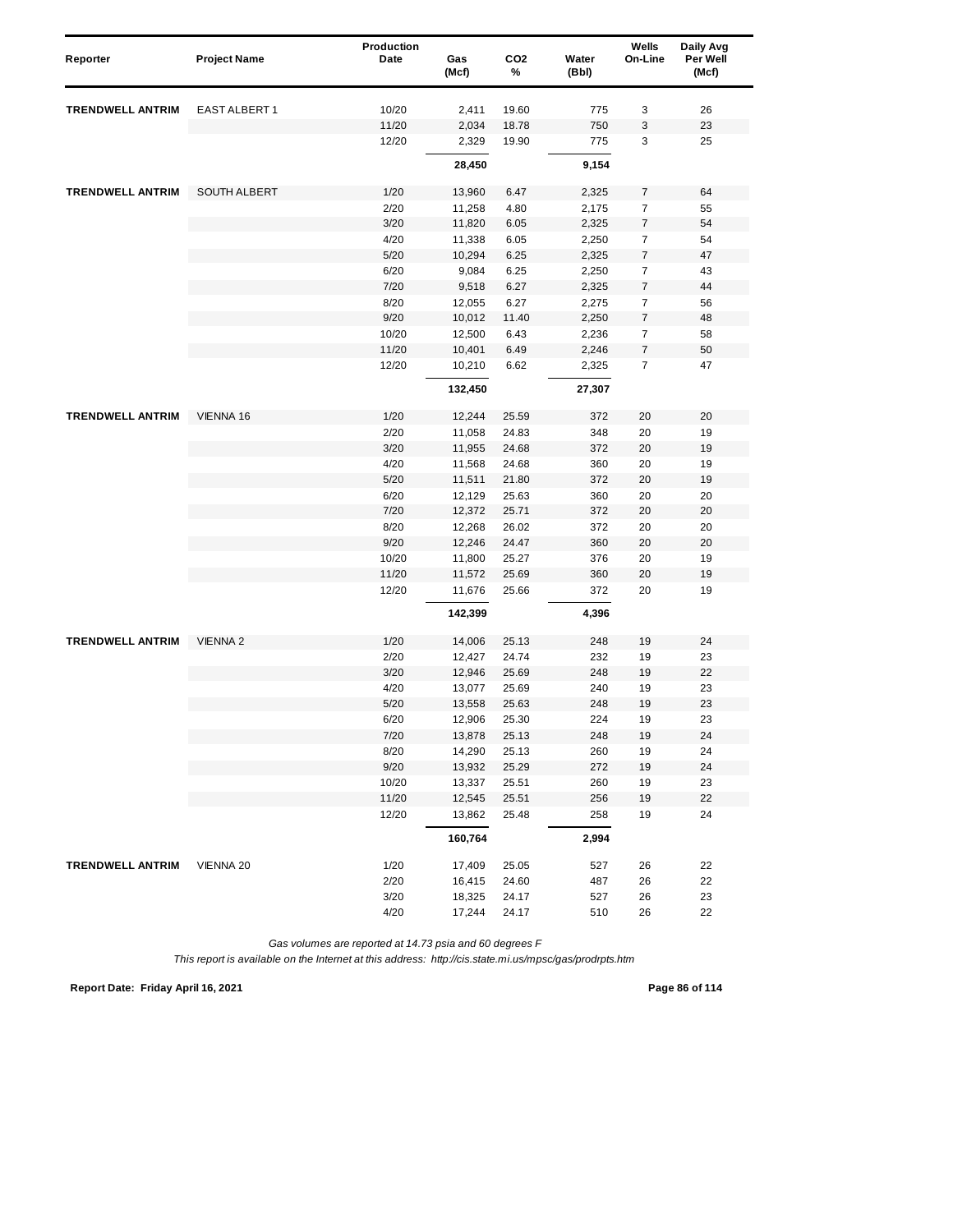| Reporter                | <b>Project Name</b> | Production<br>Date | Gas<br>(Mcf) | CO <sub>2</sub><br>% | Water<br>(Bbl) | Wells<br>On-Line | Daily Avg<br>Per Well<br>(Mcf) |
|-------------------------|---------------------|--------------------|--------------|----------------------|----------------|------------------|--------------------------------|
| <b>TRENDWELL ANTRIM</b> | VIENNA 20           | 5/20               | 17,639       | 25.30                | 524            | 26               | 22                             |
|                         |                     | 6/20               | 17,544       | 24.17                | 507            | 26               | 22                             |
|                         |                     | 7/20               | 18,180       | 23.87                | 527            | 26               | 23                             |
|                         |                     | 8/20               | 17,938       | 24.40                | 527            | 26               | 22                             |
|                         |                     | 9/20               | 17,096       | 24.70                | 510            | 26               | 22                             |
|                         |                     | 10/20              | 18,194       | 24.30                | 531            | 26               | 23                             |
|                         |                     | 11/20              | 17,587       | 24.44                | 510            | 26               | 23                             |
|                         |                     | 12/20              | 18,356       | 24.32                | 527            | 26               | 23                             |
|                         |                     |                    | 211,927      |                      | 6,214          |                  |                                |
| <b>TRENDWELL ANTRIM</b> | VIENNA 31           | 1/20               | 19,710       | 25.68                | 372            | 29               | 22                             |
|                         |                     | 2/20               | 18,423       | 25.60                | 348            | 29               | 22                             |
|                         |                     | 3/20               | 19,935       | 25.60                | 372            | 29               | 22                             |
|                         |                     | 4/20               | 19,454       | 25.60                | 360            | 29               | 22                             |
|                         |                     | 5/20               | 20,303       | 24.17                | 372            | 29               | 23                             |
|                         |                     | 6/20               | 19,971       | 25.53                | 360            | 29               | 23                             |
|                         |                     | 7/20               | 20,733       | 23.91                | 372            | 29               | 23                             |
|                         |                     | 8/20               | 20,710       | 24.99                | 372            | 29               | 23                             |
|                         |                     | 9/20               | 19,239       | 25.30                | 360            | 29               | 22                             |
|                         |                     | 10/20              | 20,104       | 24.80                | 375            | 29               | 22                             |
|                         |                     | 11/20              | 19,291       | 25.21                | 360            | 29               | 22                             |
|                         |                     | 12/20              | 19,451       | 25.15                | 372            | 29               | 22                             |
|                         |                     |                    | 237,324      |                      | 4,395          |                  |                                |
| <b>TRENDWELL ANTRIM</b> | VIENNA 34           | 1/20               | 10,857       | 24.07                | 360            | 14               | 25                             |
|                         |                     | 2/20               | 9,838        | 24.07                | 348            | 14               | 24                             |
|                         |                     | 3/20               | 10,553       | 24.07                | 372            | 14               | 24                             |
|                         |                     | 4/20               | 10,445       | 24.07                | 360            | 14               | 25                             |
|                         |                     | 5/20               | 11,086       | 25.53                | 372            | 14               | 26                             |
|                         |                     | 6/20               | 11,068       | 24.04                | 360            | 14               | 26                             |
|                         |                     | 7/20               | 11,918       | 23.91                | 372            | 14               | 27                             |
|                         |                     | 8/20               | 11,976       | 24.17                | 374            | 14               | 28                             |
|                         |                     | 9/20               | 10,917       | 24.41                | 368            | 14               | 26                             |
|                         |                     | 10/20              | 11,848       | 24.00                | 381            | 14               | 27                             |
|                         |                     | 11/20              | 10,714       | 24.38                | 366            | 14               | 26                             |
|                         |                     | 12/20              | 10,728       | 24.32                | 370            | 14               | 25                             |
|                         |                     |                    | 131,948      |                      | 4,403          |                  |                                |
| <b>TRENDWELL ANTRIM</b> | <b>WOLF CREEK</b>   | 1/20               | 19,335       | 15.35                | 567            | 19               | 33                             |
|                         |                     | 2/20               | 18,473       | 13.79                | 708            | 19               | 34                             |
|                         |                     | 3/20               | 19,469       | 15.01                | 730            | 19               | 33                             |
|                         |                     | 4/20               | 18,828       | 15.01                | 707            | 19               | 33                             |
|                         |                     | $5/20$             | 19,452       | 15.27                | 621            | 19               | 33                             |
|                         |                     | 6/20               | 18,616       | 15.27                | 520            | 19               | 33                             |
|                         |                     | 7/20               | 19,719       | 15.48                | 573            | 19               | 33                             |
|                         |                     | 8/20               | 20,342       | 15.58                | 599            | 19               | 35                             |
|                         |                     | 9/20               | 19,444       | 15.75                | 498            | 19               | 34                             |
|                         |                     | 10/20              | 20,073       | 15.95                | 529            | 19               | 34                             |
|                         |                     | 11/20              | 19,217       | 15.91                | 623            | 19               | 34                             |
|                         |                     | 12/20              | 19,995       | 15.89                | 624            | 19               | 34                             |

*This report is available on the Internet at this address: http://cis.state.mi.us/mpsc/gas/prodrpts.htm*

**Report Date: Friday April 16, 2021 Page 87 of 114**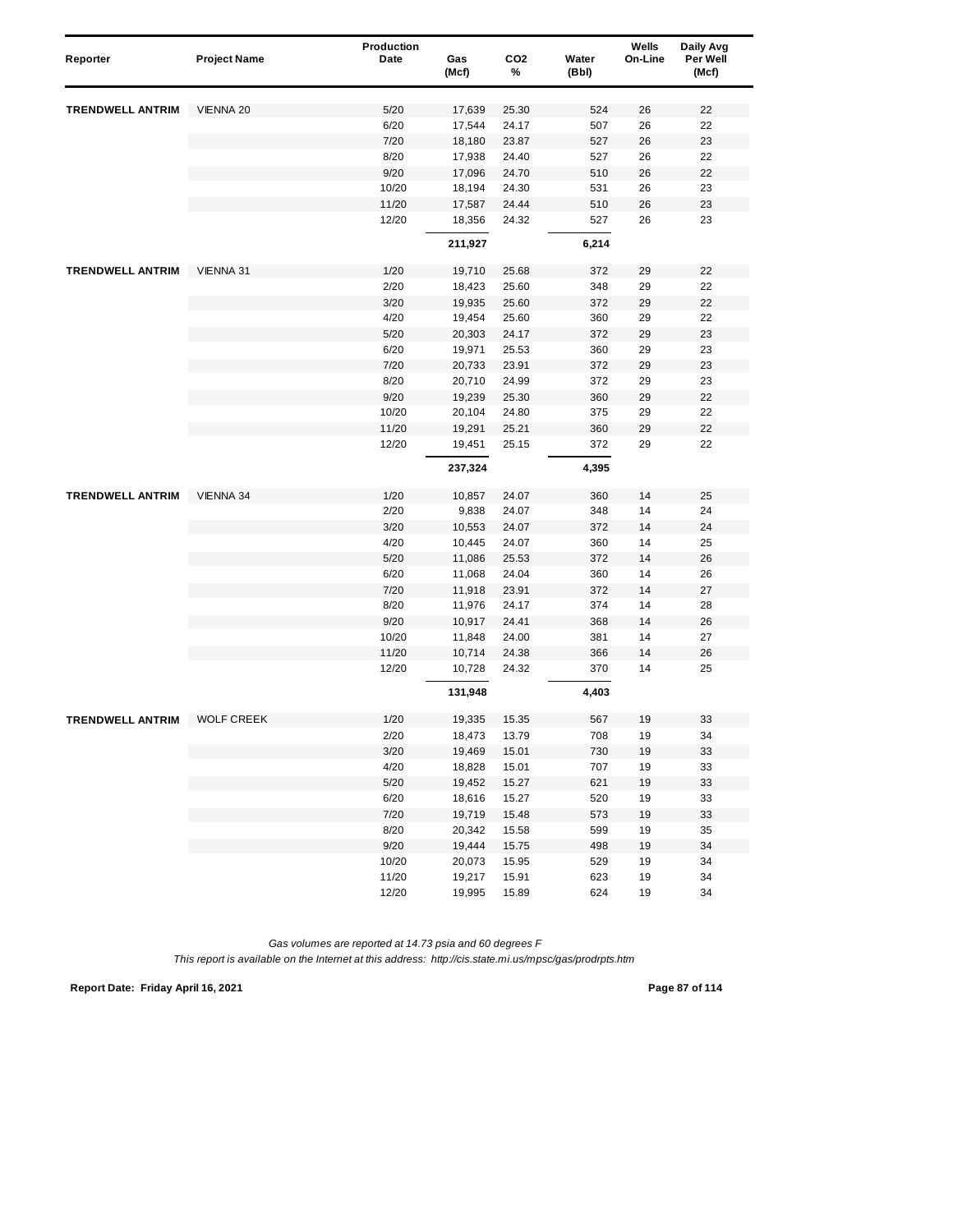| Reporter                | <b>Project Name</b>                      | <b>Production</b><br>Date | Gas<br>(Mcf) | CO <sub>2</sub><br>% | Water<br>(Bbl) | Wells<br>On-Line          | Daily Avg<br>Per Well<br>(Mcf) |
|-------------------------|------------------------------------------|---------------------------|--------------|----------------------|----------------|---------------------------|--------------------------------|
|                         |                                          |                           |              |                      |                |                           |                                |
|                         |                                          |                           | 232,963      |                      | 7,299          |                           |                                |
| <b>TRENDWELL ANTRIM</b> | <b>WOLF CREEK II</b>                     | 1/20                      | 1,384        | 15.35                | 31             | $\mathbf{1}$              | 45                             |
|                         |                                          | 2/20                      | 1,298        | 13.79                | 29             | 1                         | 45                             |
|                         |                                          | 3/20                      | 1,356        | 15.01                | 31             | $\mathbf{1}$              | 44                             |
|                         |                                          | 4/20                      | 1,311        | 15.01                | 30             | $\mathbf{1}$              | 44                             |
|                         |                                          | 5/20                      | 1,352        | 15.27                | 31             | $\mathbf{1}$              | 44                             |
|                         |                                          | 6/20                      | 1,342        | 15.27                | 30             | $\mathbf{1}$              | 45                             |
|                         |                                          | 7/20                      | 1,352        | 15.48                | 31             | $\mathbf{1}$              | 44                             |
|                         |                                          | 8/20                      | 1,443        | 15.58                | 31             | $\mathbf{1}$              | 47                             |
|                         |                                          | 9/20                      | 1,368        | 15.75                | 42             | $\mathbf{1}$              | 46                             |
|                         |                                          | 10/20                     | 1,393        | 15.95                | 31             | $\mathbf{1}$              | 45                             |
|                         |                                          | 11/20                     | 1,334        | 15.91                | 30             | $\mathbf{1}$              | 44                             |
|                         |                                          | 12/20                     | 1,362        | 15.89                | 31             | $\mathbf{1}$              | 44                             |
|                         |                                          |                           | 16,295       |                      | 378            |                           |                                |
|                         | TRENDWELL ANTRIM, INC - REPORTER TOTALS: |                           | 3,257,805    |                      | 178,160        |                           |                                |
| <b>WARD LAKE ENERGY</b> | <b>ASIALA A4-35</b>                      | 1/20                      | 1,428        | 10.13                | 952            | $\mathbf{1}$              | 46                             |
|                         |                                          | 2/20                      | 1,235        | 10.13                | 945            | $\mathbf{1}$              | 43                             |
|                         |                                          | 3/20                      | 1,360        | 10.13                | 1,204          | $\mathbf{1}$              | 44                             |
|                         |                                          | 4/20                      | 1,311        | 10.13                | 1,251          | $\mathbf{1}$              | 44                             |
|                         |                                          | 5/20                      | 740          | 10.13                | 403            | $\mathbf{1}$              | 24                             |
|                         |                                          | 6/20                      | 1,798        | 10.13                | 817            | 1                         | 60                             |
|                         |                                          | 7/20                      | 1,425        | 10.13                | 764            | $\mathbf{1}$              | 46                             |
|                         |                                          |                           | 9,297        |                      | 6,336          |                           |                                |
| <b>WARD LAKE ENERGY</b> | BAGLEY <sub>23</sub>                     | 1/20                      | 3,151        | 24.59                | 0              | 14                        | $\overline{7}$                 |
|                         |                                          | 2/20                      | 2,797        | 24.59                | 0              | 14                        | $\overline{\mathbf{7}}$        |
|                         |                                          | 3/20                      | 3,126        | 24.59                | 0              | 14                        | $\overline{7}$                 |
|                         |                                          | 4/20                      | 2,968        | 24.59                | $\pmb{0}$      | 14                        | $\boldsymbol{7}$               |
|                         |                                          | 5/20                      | 2,975        | 24.59                | 0              | 14                        | $\overline{7}$                 |
|                         |                                          | 6/20                      | 2,947        | 24.59                | $\pmb{0}$      | 14                        | $\overline{\mathbf{7}}$        |
|                         |                                          | 7/20                      | 3,054        | 24.59                | 0              | 14                        | $\overline{7}$                 |
|                         |                                          |                           | 21,018       |                      | 0              |                           |                                |
| <b>WARD LAKE ENERGY</b> | BAGLEY 23A                               | 1/20                      | 605          | 24.36                | 0              | 3                         | 6                              |
|                         |                                          | 2/20                      | 548          | 24.36                | 0              | 3                         | 6                              |
|                         |                                          | 3/20                      | 628          | 24.36                | 0              | 3                         | 7                              |
|                         |                                          | 4/20                      | 776          | 24.36                | 0              | $\ensuremath{\mathsf{3}}$ | 9                              |
|                         |                                          | $5/20$                    | 896          | 24.36                | 0              | 3                         | 10                             |
|                         |                                          | 6/20                      | 940          | 24.36                | 0              | 3                         | 10                             |
|                         |                                          | 7/20                      | 1,059        | 24.36                | $\pmb{0}$      | 3                         | 11                             |
|                         |                                          |                           | 5,452        |                      | 0              |                           |                                |
| <b>WARD LAKE ENERGY</b> | BAGLEY 24                                | 1/20                      | 583          | 22.03                | 0              | 4                         | 5                              |
|                         |                                          | 2/20                      | 521          | 22.03                | $\mathbf 0$    | 4                         | 4                              |
|                         |                                          | 3/20                      | 566          | 22.03                | 0              | 4                         | 5                              |
|                         |                                          | 4/20                      | 537          | 22.03                | $\mathbf{1}$   | 4                         | 4                              |
|                         |                                          | 5/20                      | 541          | 22.03                | 0              | 4                         | 4                              |

**Report Date: Friday April 16, 2021 Page 88 of 114**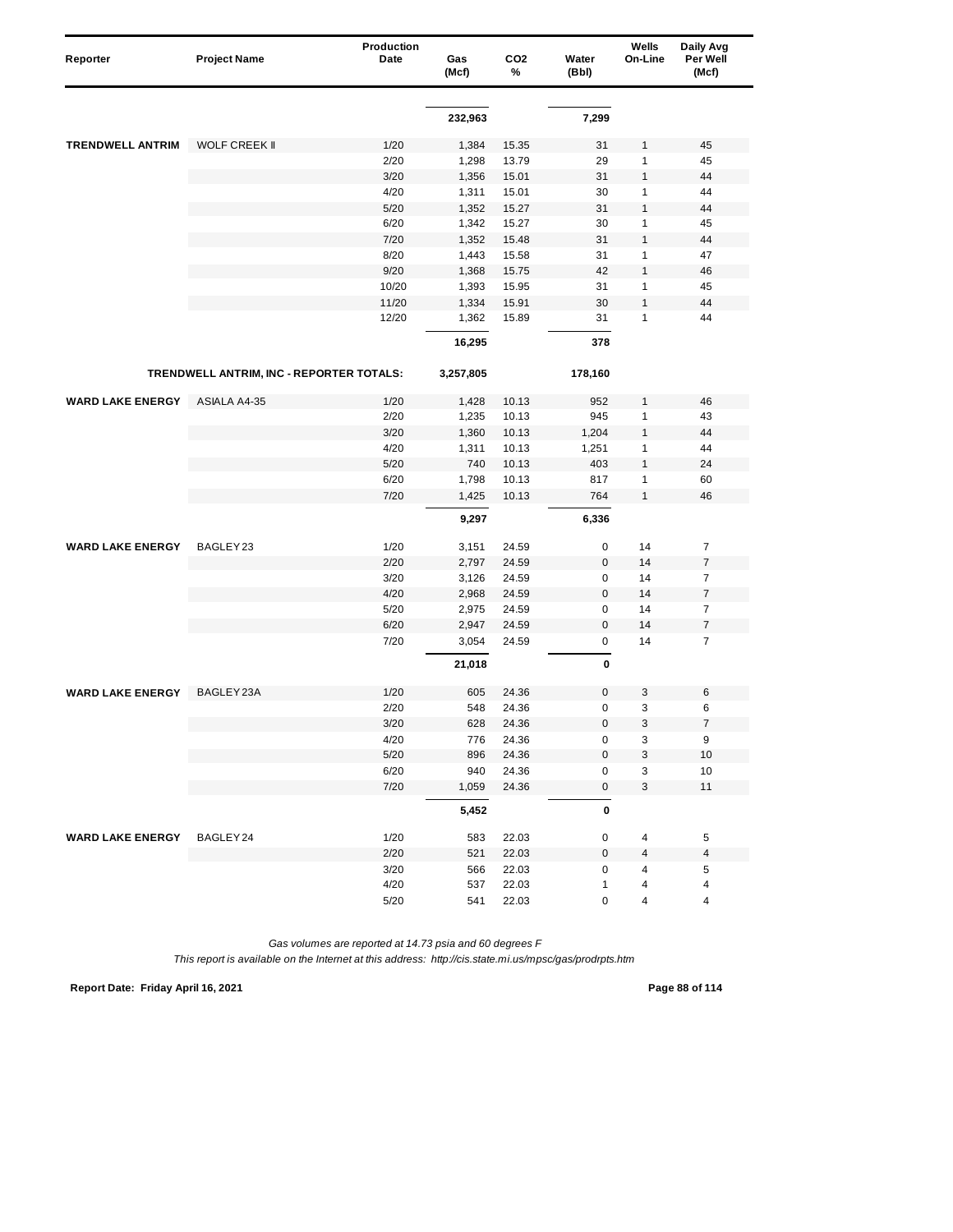| Reporter                | <b>Project Name</b> | Production<br>Date | Gas<br>(Mcf) | CO <sub>2</sub><br>% | Water<br>(Bbl)             | Wells<br>On-Line           | Daily Avg<br>Per Well<br>(Mcf) |
|-------------------------|---------------------|--------------------|--------------|----------------------|----------------------------|----------------------------|--------------------------------|
| <b>WARD LAKE ENERGY</b> | BAGLEY 24           | 6/20               | 308          | 22.03                | $\bf 0$                    | 4                          | 3                              |
|                         |                     | 7/20               | 262          | 22.03                | $\mathsf 0$                | $\overline{4}$             | $\overline{2}$                 |
|                         |                     |                    | 3,318        |                      | 1                          |                            |                                |
| <b>WARD LAKE ENERGY</b> | BAGLEY 400          | 1/20               | 478          | 16.97                | $\bf 0$                    | 22                         | $\mathbf{1}$                   |
|                         |                     | 2/20               | 451          | 16.97                | $\mathsf 0$                | 22                         | $\mathbf{1}$                   |
|                         |                     | 3/20               | 487          | 16.97                | $\pmb{0}$                  | 22                         | $\mathbf{1}$                   |
|                         |                     | 4/20               | 461          | 16.97                | $\mathbf 0$                | 22                         | $\mathbf{1}$                   |
|                         |                     | 5/20               | 504          | 16.97                | $\bf 0$                    | 22                         | $\mathbf{1}$                   |
|                         |                     | 6/20               | 498          | 16.97                | $\mathbf 0$                | 22                         | $\mathbf{1}$                   |
|                         |                     | 7/20               | 501          | 16.97                | $\pmb{0}$                  | 22                         | $\mathbf{1}$                   |
|                         |                     |                    | 3,380        |                      | 0                          |                            |                                |
| <b>WARD LAKE ENERGY</b> | <b>BEAR LAKE</b>    | 1/20               | 0            | 0.00                 | $\mathbf 0$                | $\pmb{0}$                  | $\pmb{0}$                      |
|                         |                     | 2/20               | 0            | 0.00                 | $\bf 0$                    | $\mathbf 0$                | $\pmb{0}$                      |
|                         |                     | 3/20               | $\mathbf 0$  | 0.00                 | $\mathbf 0$                | $\pmb{0}$                  | $\mathbf 0$                    |
|                         |                     | 4/20               | 0            | 0.00                 | $\mathbf 0$                | $\mathbf 0$                | $\pmb{0}$                      |
|                         |                     | 5/20               | 0            | 0.00                 | 0                          | $\pmb{0}$                  | $\pmb{0}$                      |
|                         |                     | 6/20               | $\mathbf{0}$ | 0.00                 | $\mathbf 0$                | $\pmb{0}$                  | $\mathbf 0$                    |
|                         |                     | 7/20               | 0            | 0.00                 | $\mathsf 0$                | $\pmb{0}$                  | $\mathbf 0$                    |
|                         |                     |                    | 0            |                      | $\pmb{0}$                  |                            |                                |
| <b>WARD LAKE ENERGY</b> | <b>BEARLAKE1</b>    | 1/20               | $\mathbf 0$  | 0.00                 | $\bf 0$                    | $\pmb{0}$                  | $\pmb{0}$                      |
|                         |                     | 2/20               | $\mathbf 0$  | 0.00                 | $\mathbf 0$                | $\mathbf 0$                | $\pmb{0}$                      |
|                         |                     | 3/20               | $\pmb{0}$    | 0.00                 | $\mathbf 0$                | $\mathbf 0$                | $\pmb{0}$                      |
|                         |                     | 4/20               | 0            | 0.00                 | $\mathsf 0$                | $\pmb{0}$                  | $\mathbf 0$                    |
|                         |                     | 5/20               | $\mathsf 0$  | 0.00                 | $\mathbf 0$                | $\pmb{0}$                  | $\mathbf 0$                    |
|                         |                     | 6/20               | 0            | 0.00                 | $\mathbf 0$                | $\pmb{0}$                  | $\mathbf 0$                    |
|                         |                     | 7/20               | 0            | 0.00                 | $\pmb{0}$                  | $\mathbf 0$                | $\mathbf 0$                    |
|                         |                     |                    | 0            |                      | 0                          |                            |                                |
| <b>WARD LAKE ENERGY</b> | <b>BEAR LAKE 10</b> | 1/20               | 0            | 0.00                 | $\pmb{0}$                  | $\pmb{0}$                  | $\pmb{0}$                      |
|                         |                     | 2/20               | $\mathbf 0$  | 0.00                 | $\mathbf 0$                | $\mathbf 0$                | $\pmb{0}$                      |
|                         |                     | 3/20               | 0            | 0.00                 | $\mathsf 0$                | $\pmb{0}$                  | $\mathbf 0$                    |
|                         |                     | 4/20               | 0            | 0.00                 | $\mathbf 0$                | $\pmb{0}$                  | $\mathbf 0$                    |
|                         |                     | 5/20               | 0            | 0.00                 | $\mathbf 0$                | $\pmb{0}$                  | $\pmb{0}$                      |
|                         |                     | 6/20<br>7/20       | 0<br>0       | 0.00<br>0.00         | $\mathbf 0$<br>$\mathbf 0$ | $\mathbf 0$<br>$\pmb{0}$   | $\pmb{0}$<br>$\mathbf 0$       |
|                         |                     |                    | 0            |                      | 0                          |                            |                                |
|                         |                     |                    |              |                      |                            |                            |                                |
| <b>WARD LAKE ENERGY</b> | BEAR LAKE 12/11     | 1/20               | 0            | 0.00                 | $\mathbf 0$<br>$\mathbf 0$ | $\mathbf 0$<br>$\mathbf 0$ | $\pmb{0}$<br>$\mathsf 0$       |
|                         |                     | 2/20<br>3/20       | 0<br>0       | 0.00<br>0.00         | $\mathbf 0$                | $\mathbf 0$                | $\pmb{0}$                      |
|                         |                     | 4/20               | 0            | 0.00                 | $\pmb{0}$                  | 0                          | $\pmb{0}$                      |
|                         |                     | 5/20               | $\mathbf 0$  | 0.00                 | $\mathbf 0$                | $\pmb{0}$                  | $\pmb{0}$                      |
|                         |                     | 6/20               | 0            | 0.00                 | $\pmb{0}$                  | $\pmb{0}$                  | $\pmb{0}$                      |
|                         |                     | 7/20               | 0            | 0.00                 | $\mathsf 0$                | $\mathbf 0$                | $\pmb{0}$                      |
|                         |                     |                    | 0            |                      | $\pmb{0}$                  |                            |                                |
| <b>WARD LAKE ENERGY</b> | <b>BEAR LAKE 14</b> | 1/20               | 0            | 0.00                 | $\mathsf 0$                | $\pmb{0}$                  | $\pmb{0}$                      |

*This report is available on the Internet at this address: http://cis.state.mi.us/mpsc/gas/prodrpts.htm*

**Report Date: Friday April 16, 2021 Page 89 of 114**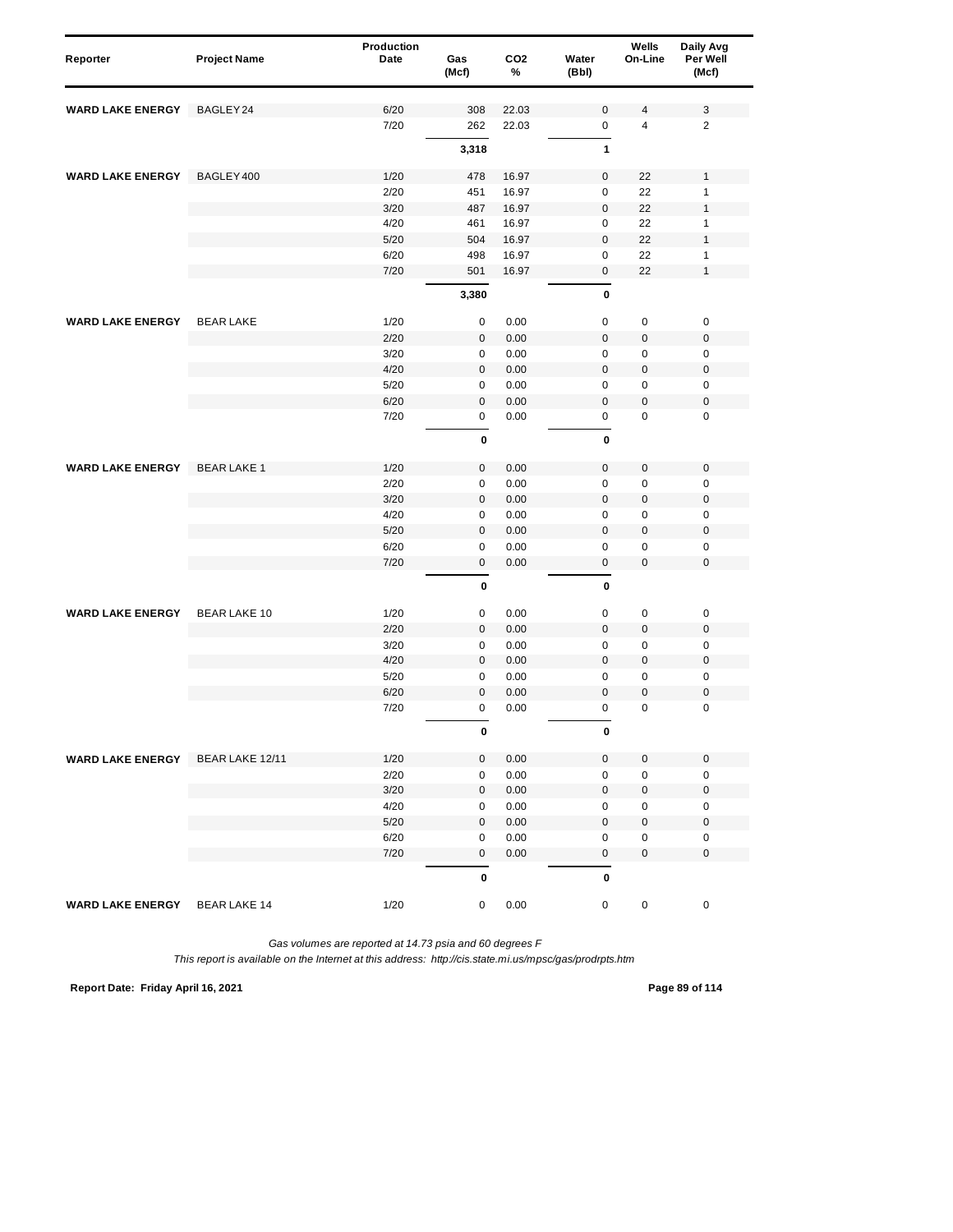| Reporter                | <b>Project Name</b>        | Production<br>Date | Gas<br>(Mcf)     | CO <sub>2</sub><br>% | Water<br>(Bbl)   | Wells<br>On-Line    | Daily Avg<br>Per Well<br>(Mcf) |
|-------------------------|----------------------------|--------------------|------------------|----------------------|------------------|---------------------|--------------------------------|
| <b>WARD LAKE ENERGY</b> | <b>BEAR LAKE 14</b>        | 2/20               | 0                | 0.00                 | $\bf 0$          | 0                   | $\pmb{0}$                      |
|                         |                            | 3/20               | $\pmb{0}$        | 0.00                 | $\mathbf 0$      | $\pmb{0}$           | $\mathbf 0$                    |
|                         |                            | 4/20               | 0                | 0.00                 | $\bf 0$          | $\mathbf 0$         | $\boldsymbol{0}$               |
|                         |                            | 5/20               | 0                | 0.00                 | $\mathbf 0$      | 0                   | $\pmb{0}$                      |
|                         |                            | 6/20               | $\mathbf 0$      | 0.00                 | $\mathbf 0$      | $\mathbf 0$         | $\pmb{0}$                      |
|                         |                            | 7/20               | 0                | 0.00                 | $\mathsf 0$      | $\mathbf 0$         | $\mathbf 0$                    |
|                         |                            |                    | $\mathbf 0$      |                      | $\pmb{0}$        |                     |                                |
| <b>WARD LAKE ENERGY</b> | <b>BEAR LAKE 15</b>        | 1/20               | $\pmb{0}$        | 0.00                 | $\bf 0$          | $\mathbf 0$         | $\mathbf 0$                    |
|                         |                            | 2/20               | 0                | 0.00                 | $\mathbf 0$      | 0                   | $\mathbf 0$                    |
|                         |                            | 3/20               | 0                | 0.00                 | $\mathbf 0$      | $\pmb{0}$           | $\mathbf 0$                    |
|                         |                            | 4/20               | 0                | 0.00                 | $\mathbf 0$      | 0                   | $\mathbf 0$                    |
|                         |                            | 5/20               | $\mathbf 0$      | 0.00                 | $\mathbf 0$      | $\mathbf 0$         | $\mathbf 0$                    |
|                         |                            | 6/20               | 0                | 0.00                 | $\pmb{0}$        | $\pmb{0}$           | $\pmb{0}$                      |
|                         |                            | 7/20               | 0                | 0.00                 | $\pmb{0}$        | $\pmb{0}$           | $\mathbf 0$                    |
|                         |                            |                    | 0                |                      | 0                |                     |                                |
| <b>WARD LAKE ENERGY</b> | BEAR LAKE 2/11             | 1/20               | 0                | 0.00                 | 0                | 0                   | $\pmb{0}$                      |
|                         |                            | 2/20               | $\mathbf{0}$     | 0.00                 | $\mathbf 0$      | $\pmb{0}$           | $\mathbf 0$                    |
|                         |                            | 3/20               | $\pmb{0}$        | 0.00                 | $\mathbf 0$      | $\pmb{0}$           | $\mathbf 0$                    |
|                         |                            | 4/20               | $\mathbf 0$      | 0.00                 | $\mathbf 0$      | $\mathbf 0$         | $\pmb{0}$                      |
|                         |                            | 5/20               | 0                | 0.00                 | $\mathbf 0$      | $\pmb{0}$           | $\pmb{0}$                      |
|                         |                            | 6/20               | $\pmb{0}$        | 0.00                 | $\mathbf 0$      | $\pmb{0}$           | $\mathbf 0$                    |
|                         |                            | 7/20               | 0                | 0.00                 | $\mathsf 0$      | $\pmb{0}$           | $\mathbf 0$                    |
|                         |                            |                    | $\mathbf 0$      |                      | 0                |                     |                                |
| <b>WARD LAKE ENERGY</b> | BEAR LAKE 22/23            | 1/20               | $\mathsf 0$      | 0.00                 | $\bf 0$          | 0                   | $\mathbf 0$                    |
|                         |                            | 2/20               | $\pmb{0}$        | 0.00                 | $\mathbf 0$      | $\pmb{0}$           | $\mathbf 0$                    |
|                         |                            | 3/20               | $\mathbf 0$      | 0.00                 | $\bf 0$          | $\mathbf 0$         | $\boldsymbol{0}$               |
|                         |                            | 4/20               | 0                | 0.00                 | $\mathbf 0$      | $\pmb{0}$           | $\mathbf 0$                    |
|                         |                            | 5/20               | $\pmb{0}$        | 0.00                 | $\bf 0$          | $\pmb{0}$           | $\mathbf 0$                    |
|                         |                            | 6/20<br>7/20       | 0<br>$\mathbf 0$ | 0.00<br>0.00         | 0<br>$\mathbf 0$ | 0<br>$\overline{0}$ | $\pmb{0}$<br>$\mathbf 0$       |
|                         |                            |                    | 0                |                      | 0                |                     |                                |
| <b>WARD LAKE ENERGY</b> | <b>BEAR LAKE 24 ANTRIM</b> | 1/20               | 6,821            | 10.13                | 4,547            | 4                   | 55                             |
|                         |                            | 2/20               | 5,338            | 10.13                | 4,083            | 4                   | 46                             |
|                         |                            | 3/20               | 4,730            | 10.13                | 4,185            | 4                   | 38                             |
|                         |                            | 4/20               | 3,959            | 10.13                | 3.778            | 4                   | 33                             |
|                         |                            | 5/20               | 1,772            | 10.13                | 965              | 4                   | 14                             |
|                         |                            | 6/20               | 5,378            | 10.13                | 2,445            | 4                   | 45                             |
|                         |                            | 7/20               | 4,387            | 10.13                | 2,354            | 4                   | 35                             |
|                         |                            |                    | 32,385           |                      | 22,357           |                     |                                |
| <b>WARD LAKE ENERGY</b> | <b>BEAR LAKE 27</b>        | 1/20               | 0                | 0.00                 | $\pmb{0}$        | $\mathbf 0$         | $\pmb{0}$                      |
|                         |                            | 2/20               | 0                | 0.00                 | $\pmb{0}$        | 0                   | $\pmb{0}$                      |
|                         |                            | $3/20$             | 0                | 0.00                 | $\mathbf 0$      | $\pmb{0}$           | $\pmb{0}$                      |
|                         |                            | 4/20               | 0                | 0.00                 | $\pmb{0}$        | 0                   | $\pmb{0}$                      |
|                         |                            | $5/20$             | 0                | $0.00\,$             | $\pmb{0}$        | 0                   | $\mathbf 0$                    |
|                         |                            | 6/20               | 0                | 0.00                 | 0                | $\pmb{0}$           | $\pmb{0}$                      |

*This report is available on the Internet at this address: http://cis.state.mi.us/mpsc/gas/prodrpts.htm*

**Report Date: Friday April 16, 2021 Page 90 of 114**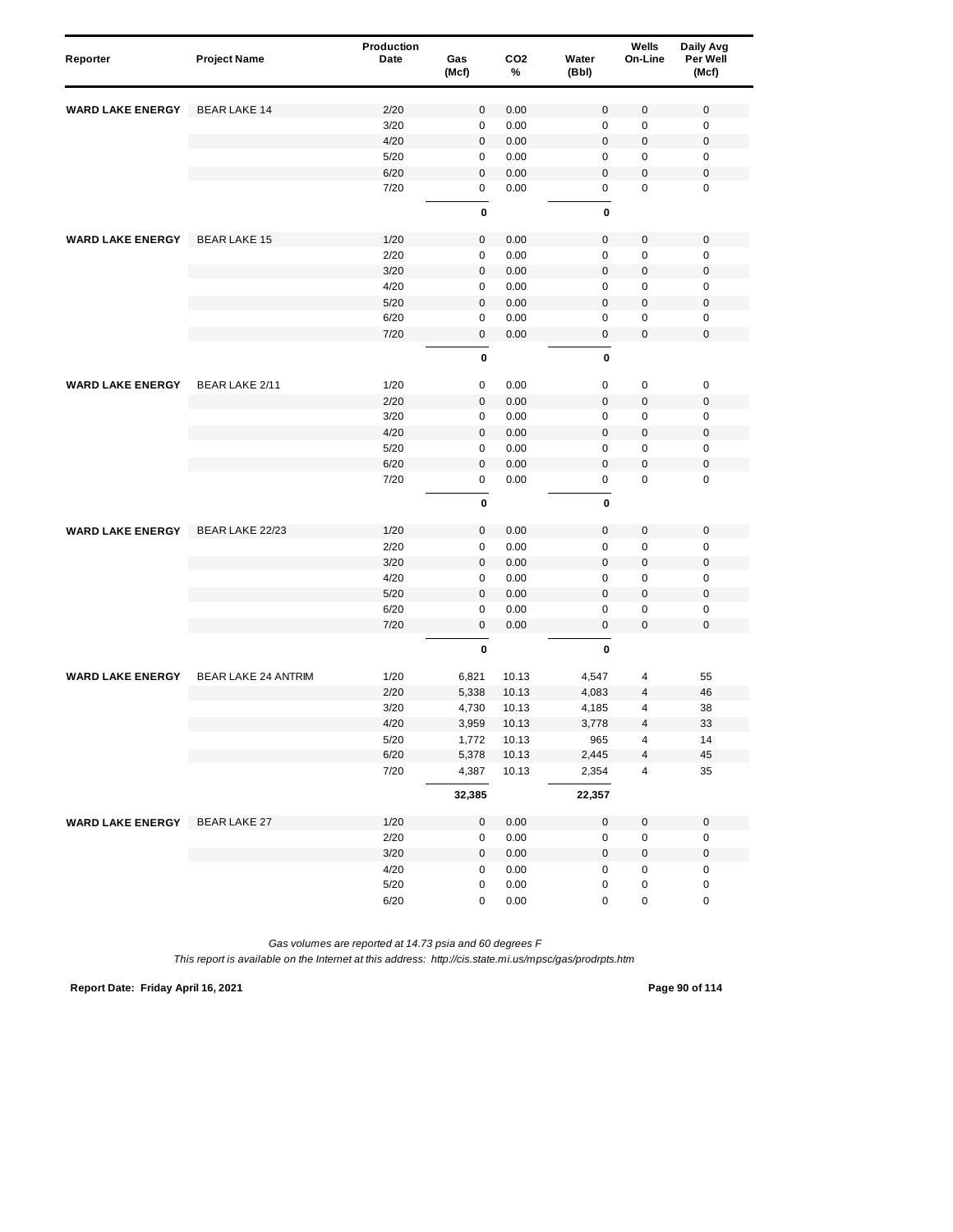| Reporter                | <b>Project Name</b>                   | Production<br>Date | Gas<br>(Mcf) | CO <sub>2</sub><br>% | Water<br>(Bbl)   | Wells<br>On-Line | Daily Avg<br>Per Well<br>(Mcf) |  |
|-------------------------|---------------------------------------|--------------------|--------------|----------------------|------------------|------------------|--------------------------------|--|
| <b>WARD LAKE ENERGY</b> | <b>BEAR LAKE 27</b>                   | 7/20               | $\pmb{0}$    | 0.00                 | $\mathbf 0$      | 0                | $\mathbf 0$                    |  |
|                         |                                       |                    | $\bf{0}$     |                      | 0                |                  |                                |  |
| <b>WARD LAKE ENERGY</b> | <b>BEAR LAKE 28 - 21182</b>           | 1/20               | 0            | 0.00                 | $\mathsf 0$      | 0                | $\pmb{0}$                      |  |
|                         |                                       | 2/20               | $\pmb{0}$    | 0.00                 | $\mathbf 0$      | $\pmb{0}$        | $\mathbf 0$                    |  |
|                         |                                       | 3/20               | 0            | 0.00                 | $\mathbf 0$      | 0                | 0                              |  |
|                         |                                       | 4/20               | 0            | 0.00                 | $\mathsf 0$      | $\pmb{0}$        | $\boldsymbol{0}$               |  |
|                         |                                       | 5/20               | 0            | 0.00                 | 0                | $\mathbf 0$      | 0                              |  |
|                         |                                       | 6/20               | $\mathbf 0$  | 0.00                 | $\mathbf 0$      | 0                | $\mathbf 0$                    |  |
|                         |                                       | 7/20               | 0            | 0.00                 | 0                | $\mathbf 0$      | $\mathbf 0$                    |  |
|                         |                                       |                    | 0            |                      | 0                |                  |                                |  |
| <b>WARD LAKE ENERGY</b> | BEAR LAKE 28 - 21183                  | 1/20               | 1,188        | 10.13                | 792              | 1                | 38                             |  |
|                         |                                       | 2/20               | 1,002        | 10.13                | 766              | 1                | 35                             |  |
|                         |                                       | 3/20               | 910          | 10.13                | 805              | $\mathbf{1}$     | 29                             |  |
|                         |                                       | 4/20               | 815          | 10.13                | 778              | 1                | 27                             |  |
|                         |                                       | 5/20               | 383          | 10.13                | 208              | $\mathbf{1}$     | 12                             |  |
|                         |                                       | 6/20               | 1,325        | 10.13                | 602              | 1                | 44                             |  |
|                         |                                       | 7/20               | 1,176        | 10.13                | 631              | $\mathbf{1}$     | 38                             |  |
|                         |                                       |                    | 6,799        |                      | 4,582            |                  |                                |  |
| <b>WARD LAKE ENERGY</b> | <b>BEARLAKE 3</b>                     | 1/20               | 0            | 0.00                 | $\mathsf 0$      | 0                | 0                              |  |
|                         |                                       | 2/20               | 0            | 0.00                 | $\bf 0$          | $\pmb{0}$        | $\boldsymbol{0}$               |  |
|                         |                                       | 3/20               | $\pmb{0}$    | 0.00                 | $\mathbf 0$      | 0                | $\mathbf 0$                    |  |
|                         |                                       | 4/20               | $\pmb{0}$    | 0.00                 | $\boldsymbol{0}$ | 0                | $\mathbf 0$                    |  |
|                         |                                       | 5/20               | 0            | 0.00                 | 0                | 0                | 0                              |  |
|                         |                                       | 6/20               | $\pmb{0}$    | 0.00                 | $\mathbf 0$      | $\pmb{0}$        | $\boldsymbol{0}$               |  |
|                         |                                       | 7/20               | 0            | 0.00                 | 0                | $\mathbf 0$      | $\mathbf 0$                    |  |
|                         |                                       |                    | 0            |                      | 0                |                  |                                |  |
| <b>WARD LAKE ENERGY</b> | <b>BEAR LAKE WEST</b>                 | 1/20               | $\mathbf 0$  | 0.00                 | 0                | $\mathsf 0$      | $\mathbf 0$                    |  |
|                         |                                       | 2/20               | $\pmb{0}$    | 0.00                 | $\mathbf 0$      | 0                | $\mathbf 0$                    |  |
|                         |                                       | 3/20               | $\pmb{0}$    | 0.00                 | $\boldsymbol{0}$ | $\boldsymbol{0}$ | $\boldsymbol{0}$               |  |
|                         |                                       | 4/20               | 0            | 0.00                 | 0                | 0                | $\mathbf 0$                    |  |
|                         |                                       | 5/20               | $\pmb{0}$    | 0.00                 | $\mathbf{0}$     | $\pmb{0}$        | $\mathbf 0$                    |  |
|                         |                                       | 6/20               | 0            | 0.00                 | 0                | 0                | 0                              |  |
|                         |                                       | 7/20               | 0            | 0.00                 | 0                | 0                | $\mathbf 0$                    |  |
|                         |                                       |                    | 0            |                      | 0                |                  |                                |  |
| <b>WARD LAKE ENERGY</b> | BEAR LAKE WEST-21257                  | 1/20               | $\pmb{0}$    | 0.00                 | $\mathbf 0$      | 0                | $\pmb{0}$                      |  |
|                         |                                       | 2/20               | $\mathsf 0$  | $0.00\,$             | $\mathsf 0$      | $\pmb{0}$        | $\boldsymbol{0}$               |  |
|                         |                                       | 3/20               | $\pmb{0}$    | 0.00                 | 0                | 0                | $\pmb{0}$                      |  |
|                         |                                       | 4/20               | $\pmb{0}$    | 0.00                 | 0                | 0                | $\pmb{0}$                      |  |
|                         |                                       | 5/20               | 0            | 0.00                 | 0                | 0                | 0                              |  |
|                         |                                       | 6/20               | $\pmb{0}$    | 0.00                 | 0                | $\mathsf 0$      | $\pmb{0}$                      |  |
|                         |                                       | 7/20               | 0            | 0.00                 | $\pmb{0}$        | 0                | $\pmb{0}$                      |  |
|                         |                                       |                    | $\bf{0}$     |                      | 0                |                  |                                |  |
|                         | WARD LAKE ENERGY BEAR LAKE WEST-21258 | 1/20               | 0            | 0.00                 | $\pmb{0}$        | 0                | 0                              |  |
|                         |                                       | 2/20               | $\pmb{0}$    | 0.00                 | 0                | 0                | $\pmb{0}$                      |  |

*This report is available on the Internet at this address: http://cis.state.mi.us/mpsc/gas/prodrpts.htm*

**Report Date: Friday April 16, 2021 Page 91 of 114**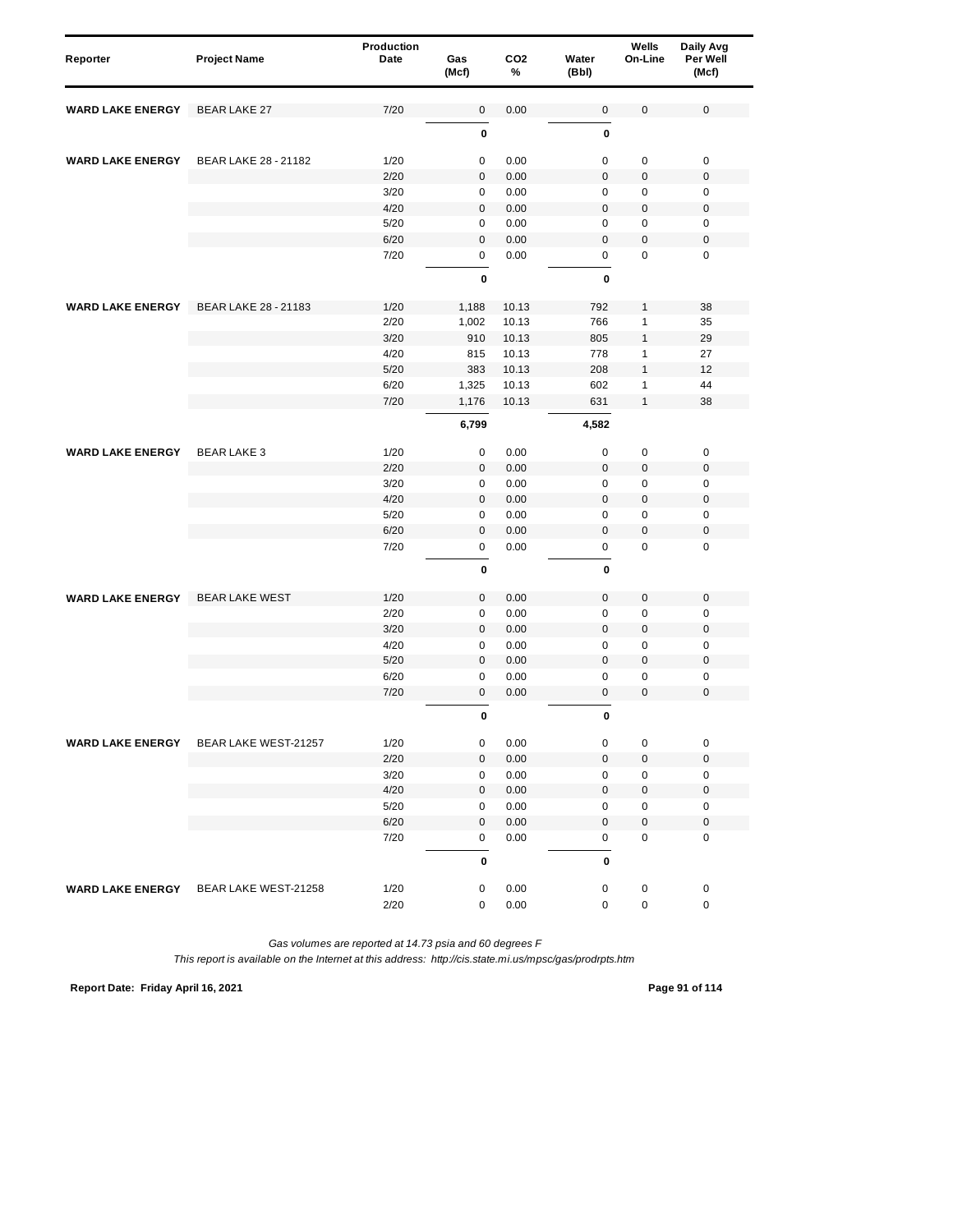| Reporter                | <b>Project Name</b>  | Production<br>Date | Gas<br>(Mcf) | CO <sub>2</sub><br>% | Water<br>(Bbl) | Wells<br>On-Line | Daily Avg<br>Per Well<br>(Mcf) |
|-------------------------|----------------------|--------------------|--------------|----------------------|----------------|------------------|--------------------------------|
| <b>WARD LAKE ENERGY</b> | BEAR LAKE WEST-21258 | 3/20               | 0            | 0.00                 | $\bf 0$        | $\pmb{0}$        | $\mathbf 0$                    |
|                         |                      | 4/20               | $\mathbf 0$  | 0.00                 | $\mathbf 0$    | $\pmb{0}$        | $\mathbf 0$                    |
|                         |                      | 5/20               | 0            | 0.00                 | $\bf 0$        | $\mathbf 0$      | $\boldsymbol{0}$               |
|                         |                      | 6/20               | 0            | 0.00                 | 0              | 0                | $\mathbf 0$                    |
|                         |                      | 7/20               | 0            | 0.00                 | $\bf 0$        | $\mathbf 0$      | $\mathbf 0$                    |
|                         |                      |                    | $\mathbf 0$  |                      | $\mathbf 0$    |                  |                                |
| <b>WARD LAKE ENERGY</b> | BEAR LAKE WEST-21263 | 1/20               | 2,021        | 12.76                | 5,325          | $\mathbf{1}$     | 65                             |
|                         |                      | 2/20               | 1,660        | 12.76                | 5,013          | $\mathbf{1}$     | 57                             |
|                         |                      | 3/20               | 1,441        | 12.76                | 5,033          | 1                | 46                             |
|                         |                      | 4/20               | 1,148        | 12.76                | 4,800          | $\mathbf{1}$     | 38                             |
|                         |                      | 5/20               | 475          | 12.76                | 1,468          | $\mathbf{1}$     | 15                             |
|                         |                      | 6/20               | 1,778        | 12.76                | 4,870          | $\mathbf{1}$     | 59                             |
|                         |                      | 7/20               | 1,689        | 12.76                | 5,029          | $\mathbf{1}$     | 54                             |
|                         |                      |                    | 10,212       |                      | 31,538         |                  |                                |
| <b>WARD LAKE ENERGY</b> | BEAR LAKE WEST-21264 | 1/20               | 0            | 0.00                 | $\bf 0$        | $\mathbf 0$      | $\mathbf 0$                    |
|                         |                      | 2/20               | 0            | 0.00                 | 0              | $\pmb{0}$        | $\mathbf 0$                    |
|                         |                      | 3/20               | $\mathbf{0}$ | 0.00                 | $\mathbf 0$    | $\pmb{0}$        | $\mathbf 0$                    |
|                         |                      | 4/20               | $\pmb{0}$    | 0.00                 | $\mathsf 0$    | $\pmb{0}$        | $\mathbf 0$                    |
|                         |                      | 5/20               | $\mathbf 0$  | 0.00                 | $\mathbf 0$    | $\mathbf 0$      | $\boldsymbol{0}$               |
|                         |                      | 6/20               | 0            | 0.00                 | $\mathsf 0$    | $\pmb{0}$        | $\mathbf 0$                    |
|                         |                      | 7/20               | 0            | 0.00                 | $\bf 0$        | $\pmb{0}$        | $\mathbf 0$                    |
|                         |                      |                    | 0            |                      | $\mathbf 0$    |                  |                                |
| <b>WARD LAKE ENERGY</b> | BEAR LAKE WEST-21265 | 1/20               | 0            | 0.00                 | $\mathbf 0$    | $\pmb{0}$        | $\pmb{0}$                      |
|                         |                      | 2/20               | $\pmb{0}$    | 0.00                 | $\mathbf 0$    | $\pmb{0}$        | $\mathbf 0$                    |
|                         |                      | 3/20               | 0            | 0.00                 | $\mathbf 0$    | 0                | $\mathbf 0$                    |
|                         |                      | 4/20               | $\mathbf 0$  | 0.00                 | $\bf 0$        | $\mathbf 0$      | $\boldsymbol{0}$               |
|                         |                      | 5/20               | 0            | 0.00                 | $\mathbf 0$    | $\pmb{0}$        | $\mathbf 0$                    |
|                         |                      | 6/20               | $\pmb{0}$    | 0.00                 | $\mathbf{0}$   | $\pmb{0}$        | $\mathbf 0$                    |
|                         |                      | 7/20               | 0            | 0.00                 | $\mathsf 0$    | $\mathbf 0$      | $\mathbf 0$                    |
|                         |                      |                    | 0            |                      | 0              |                  |                                |
| <b>WARD LAKE ENERGY</b> | BEAR LAKE WEST-21266 | 1/20               | 732          | 12.76                | 1,928          | 1                | 24                             |
|                         |                      | 2/20               | 600          | 12.76                | 1,813          | 1                | 21                             |
|                         |                      | 3/20               | 495          | 12.76                | 1,741          | $\mathbf{1}$     | 16                             |
|                         |                      | 4/20               | 440          | 12.76                | 1,831          | 1                | 15                             |
|                         |                      | 5/20               | 181          | 12.76                | 561            | 1                | 6                              |
|                         |                      | 6/20               | 694          | 12.76                | 1,900          | $\mathbf{1}$     | 23                             |
|                         |                      | 7/20               | 823          | 12.76                | 2,464          | $\mathbf{1}$     | 27                             |
|                         |                      |                    | 3,965        |                      | 12,238         |                  |                                |
| <b>WARD LAKE ENERGY</b> | BEAR LAKE WEST-21271 | 1/20               | 0            | 0.00                 | 0              | $\pmb{0}$        | $\pmb{0}$                      |
|                         |                      | 2/20               | 0            | 0.00                 | $\pmb{0}$      | $\pmb{0}$        | $\pmb{0}$                      |
|                         |                      | $3/20$             | 0            | 0.00                 | 0              | 0                | $\pmb{0}$                      |
|                         |                      | 4/20               | 0            | 0.00                 | $\mathbf 0$    | $\pmb{0}$        | $\mathbf 0$                    |
|                         |                      | 5/20               | 0            | 0.00                 | $\pmb{0}$      | $\mathbf 0$      | $\pmb{0}$                      |
|                         |                      | 6/20               | 0            | 0.00                 | $\pmb{0}$      | $\mathbf 0$      | $\mathbf 0$                    |
|                         |                      | 7/20               | 0            | 0.00                 | $\pmb{0}$      | $\pmb{0}$        | $\pmb{0}$                      |

*This report is available on the Internet at this address: http://cis.state.mi.us/mpsc/gas/prodrpts.htm*

**Report Date: Friday April 16, 2021 Page 92 of 114**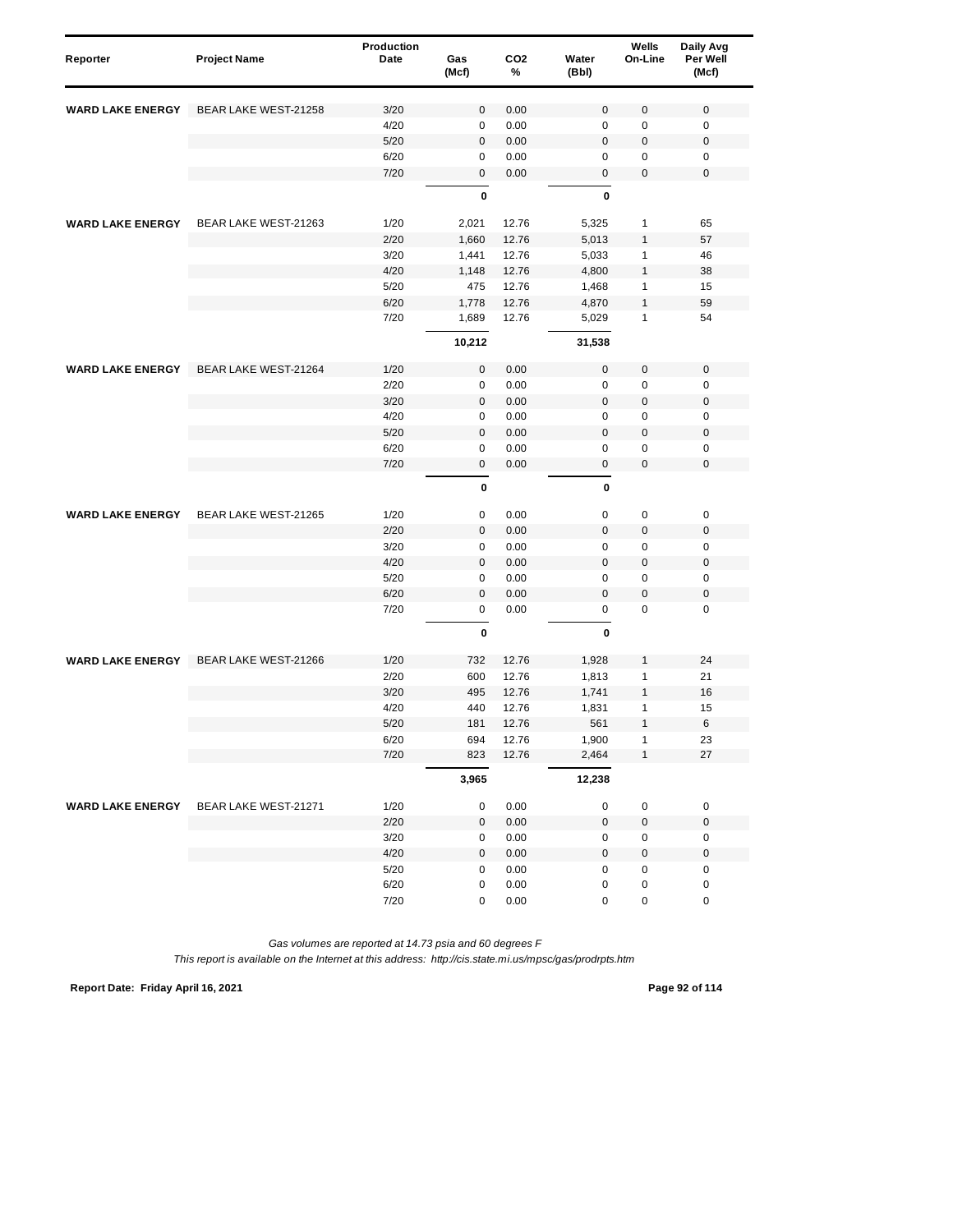| Reporter                | <b>Project Name</b>         | Production<br>Date | Gas<br>(Mcf) | CO <sub>2</sub><br>% | Water<br>(Bbl) | Wells<br>On-Line | Daily Avg<br>Per Well<br>(Mcf) |
|-------------------------|-----------------------------|--------------------|--------------|----------------------|----------------|------------------|--------------------------------|
|                         |                             |                    |              |                      |                |                  |                                |
|                         |                             |                    | 0            |                      | $\bf{0}$       |                  |                                |
| <b>WARD LAKE ENERGY</b> | <b>BEAR LAKE WEST-21275</b> | 1/20               | $\pmb{0}$    | 0.00                 | $\mathbf 0$    | $\mathbf 0$      | $\pmb{0}$                      |
|                         |                             | 2/20               | 0            | 0.00                 | $\mathbf 0$    | $\pmb{0}$        | $\pmb{0}$                      |
|                         |                             | 3/20               | $\pmb{0}$    | 0.00                 | $\mathbf 0$    | $\pmb{0}$        | $\pmb{0}$                      |
|                         |                             | 4/20               | 0            | 0.00                 | $\mathbf 0$    | $\pmb{0}$        | $\pmb{0}$                      |
|                         |                             | 5/20               | 0            | 0.00                 | $\bf 0$        | $\mathbf 0$      | $\pmb{0}$                      |
|                         |                             | 6/20               | $\mathbf 0$  | 0.00                 | $\mathbf 0$    | $\mathbf 0$      | $\pmb{0}$                      |
|                         |                             | 7/20               | 0            | 0.00                 | $\bf 0$        | $\mathbf 0$      | $\pmb{0}$                      |
|                         |                             |                    | 0            |                      | $\mathbf 0$    |                  |                                |
| <b>WARD LAKE ENERGY</b> | BEAR LAKE WEST-21276        | 1/20               | 178          | 12.76                | 470            | $\mathbf{1}$     | 6                              |
|                         |                             | 2/20               | 166          | 12.76                | 500            | $\mathbf{1}$     | 6                              |
|                         |                             | 3/20               | 168          | 12.76                | 530            | $\mathbf{1}$     | 5                              |
|                         |                             | 4/20               | 130          | 12.76                | 526            | $\mathbf{1}$     | 4                              |
|                         |                             | 5/20               | 53           | 12.76                | 166            | $\mathbf{1}$     | $\overline{2}$                 |
|                         |                             | 6/20               | 130          | 12.76                | 358            | $\mathbf{1}$     | 4                              |
|                         |                             | 7/20               | 206          | 12.76                | 616            | $\mathbf{1}$     | $\overline{7}$                 |
|                         |                             |                    | 1,031        |                      | 3,166          |                  |                                |
| <b>WARD LAKE ENERGY</b> | BEAR LAKE WEST-21277        | 1/20               | 760          | 12.76                | 2,005          | $\mathbf{1}$     | 25                             |
|                         |                             | 2/20               | 679          | 12.76                | 2,050          | $\mathbf{1}$     | 23                             |
|                         |                             | 3/20               | 771          | 12.76                | 2,618          | $\mathbf{1}$     | 25                             |
|                         |                             | 4/20               | 585          | 12.76                | 2,372          | $\mathbf{1}$     | 20                             |
|                         |                             | 5/20               | 216          | 12.76                | 668            | $\mathbf{1}$     | $\overline{7}$                 |
|                         |                             | 6/20               | 621          | 12.76                | 1,703          | $\mathbf{1}$     | 21                             |
|                         |                             | 7/20               | 622          | 12.76                | 1,827          | $\mathbf{1}$     | 20                             |
|                         |                             |                    | 4,254        |                      | 13,243         |                  |                                |
| <b>WARD LAKE ENERGY</b> | BEAR LAKE WEST-21278        | 1/20               | 0            | 0.00                 | $\mathbf 0$    | $\mathbf 0$      | 0                              |
|                         |                             | 2/20               | 0            | 0.00                 | $\bf 0$        | $\mathbf 0$      | $\mathbf 0$                    |
|                         |                             | 3/20               | $\pmb{0}$    | 0.00                 | $\mathsf 0$    | $\mathbf 0$      | $\mathbf 0$                    |
|                         |                             | 4/20               | $\pmb{0}$    | 0.00                 | $\mathbf 0$    | $\mathbf 0$      | $\pmb{0}$                      |
|                         |                             | 5/20               | 0            | 0.00                 | $\mathbf 0$    | $\pmb{0}$        | $\pmb{0}$                      |
|                         |                             | 6/20               | $\pmb{0}$    | 0.00                 | $\mathbf 0$    | $\pmb{0}$        | $\mathbf 0$                    |
|                         |                             | 7/20               | 0            | 0.00                 | $\mathbf 0$    | $\mathbf 0$      | $\mathbf 0$                    |
|                         |                             |                    | 0            |                      | 0              |                  |                                |
| WARD LAKE ENERGT        | BEAR LAKE WEST-21279        | 1/20               | 0            | 0.00                 | $\mathbf 0$    | U                | U                              |
|                         |                             | 2/20               | 0            | 0.00                 | 0              | 0                | 0                              |
|                         |                             | $3/20$             | 0            | 0.00                 | $\mathbf 0$    | $\pmb{0}$        | $\mathbf 0$                    |
|                         |                             | 4/20               | 0            | 0.00                 | $\pmb{0}$      | $\pmb{0}$        | $\pmb{0}$                      |
|                         |                             | $5/20$             | 0            | 0.00                 | $\mathbf 0$    | $\pmb{0}$        | $\mathbf 0$                    |
|                         |                             | 6/20               | 0            | 0.00                 | $\pmb{0}$      | $\pmb{0}$        | 0                              |
|                         |                             | 7/20               | $\mathbf 0$  | 0.00                 | $\mathbf 0$    | $\pmb{0}$        | $\pmb{0}$                      |
|                         |                             |                    | 0            |                      | $\pmb{0}$      |                  |                                |
| <b>WARD LAKE ENERGY</b> | BEAR LAKE WEST-21280        | 1/20               | 0            | 0.00                 | $\pmb{0}$      | $\pmb{0}$        | 0                              |
|                         |                             | 2/20               | 0            | 0.00                 | 0              | $\pmb{0}$        | 0                              |
|                         |                             | 3/20               | 0            | 0.00                 | 0              | $\pmb{0}$        | $\pmb{0}$                      |

*This report is available on the Internet at this address: http://cis.state.mi.us/mpsc/gas/prodrpts.htm*

**Report Date: Friday April 16, 2021 Page 93 of 114**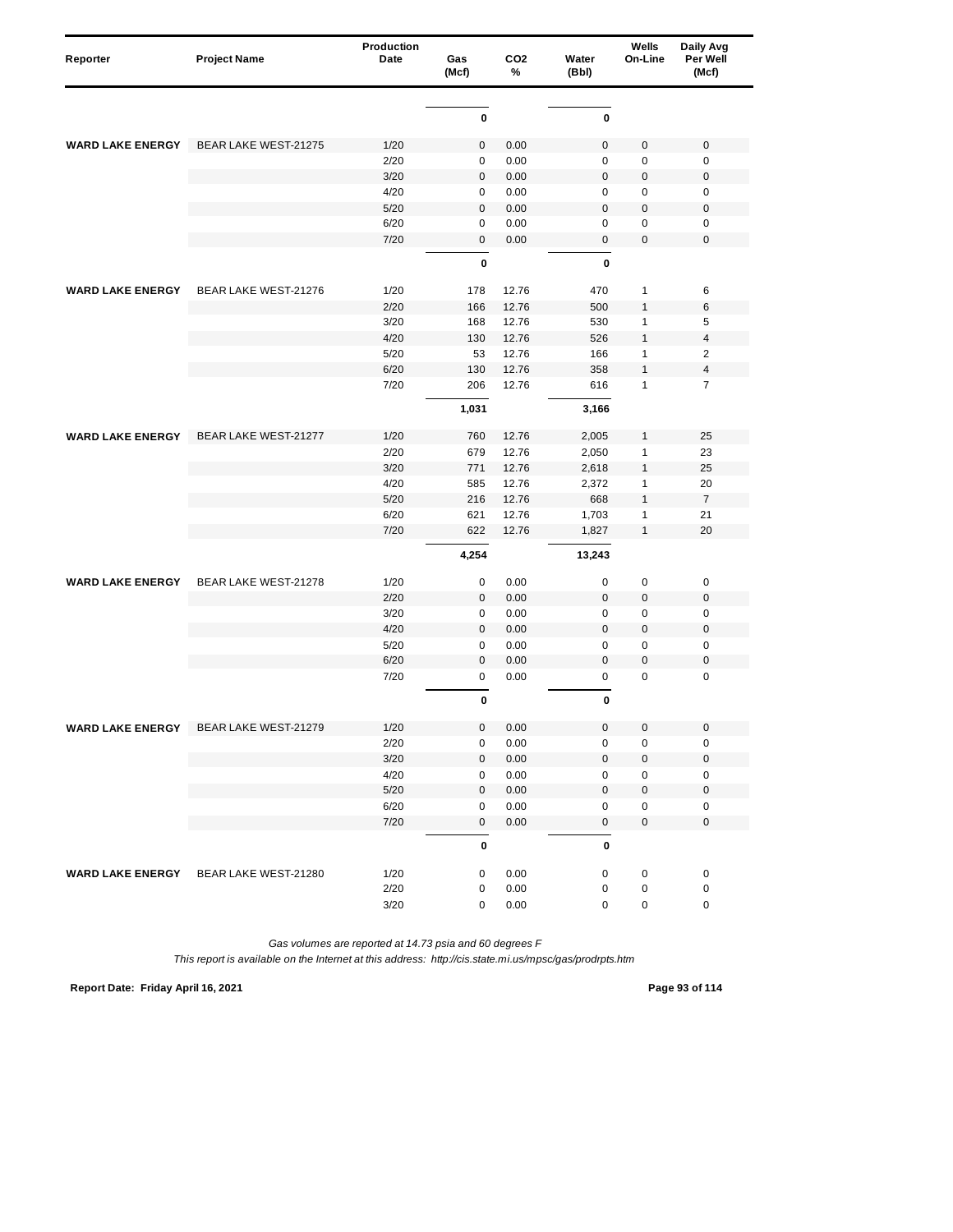| Reporter                | <b>Project Name</b>         | <b>Production</b><br>Date | Gas<br>(Mcf) | CO <sub>2</sub><br>% | Water<br>(Bbl) | Wells<br>On-Line | Daily Avg<br>Per Well<br>(Mcf) |
|-------------------------|-----------------------------|---------------------------|--------------|----------------------|----------------|------------------|--------------------------------|
| <b>WARD LAKE ENERGY</b> | <b>BEAR LAKE WEST-21280</b> | 4/20                      | $\mathbf 0$  | 0.00                 | $\mathbf 0$    | $\pmb{0}$        | $\mathbf 0$                    |
|                         |                             | 5/20                      | $\mathbf 0$  | 0.00                 | $\mathbf 0$    | $\pmb{0}$        | $\mathbf 0$                    |
|                         |                             | 6/20                      | $\mathbf 0$  | 0.00                 | $\mathbf 0$    | $\pmb{0}$        | $\boldsymbol{0}$               |
|                         |                             | 7/20                      | 0            | 0.00                 | 0              | 0                | $\mathbf 0$                    |
|                         |                             |                           | 0            |                      | 0              |                  |                                |
| <b>WARD LAKE ENERGY</b> | BEAR LAKE WEST-21314        | 1/20                      | $\mathbf 0$  | 0.00                 | $\mathbf 0$    | 0                | $\pmb{0}$                      |
|                         |                             | 2/20                      | $\pmb{0}$    | 0.00                 | $\mathbf 0$    | $\pmb{0}$        | $\mathbf 0$                    |
|                         |                             | 3/20                      | $\mathbf 0$  | 0.00                 | $\mathbf 0$    | $\pmb{0}$        | $\mathbf 0$                    |
|                         |                             | 4/20                      | 0            | 0.00                 | 0              | 0                | $\mathbf 0$                    |
|                         |                             | 5/20                      | $\mathbf 0$  | 0.00                 | $\mathbf 0$    | 0                | $\mathbf 0$                    |
|                         |                             | 6/20                      | 0            | 0.00                 | $\mathbf 0$    | 0                | $\mathbf 0$                    |
|                         |                             | 7/20                      | $\pmb{0}$    | 0.00                 | $\mathbf 0$    | 0                | $\mathbf 0$                    |
|                         |                             |                           | $\mathbf 0$  |                      | $\mathbf{0}$   |                  |                                |
|                         |                             |                           |              |                      |                |                  |                                |
| <b>WARD LAKE ENERGY</b> | BEAR LAKE WEST-21315        | 1/20                      | 20           | 12.76                | 50             | $\mathbf{1}$     | $\mathbf{1}$                   |
|                         |                             | 2/20                      | $\mathbf 0$  | 0.00                 | $\mathbf 0$    | $\pmb{0}$        | $\mathbf 0$                    |
|                         |                             | 3/20                      | 0            | 0.00                 | 0              | $\pmb{0}$        | $\mathbf 0$                    |
|                         |                             | 4/20                      | $\mathbf 0$  | 0.00                 | $\overline{0}$ | 0                | $\mathbf 0$                    |
|                         |                             | 5/20                      | $\pmb{0}$    | 0.00                 | $\mathbf 0$    | 0                | $\mathbf 0$                    |
|                         |                             | 6/20                      | $\mathbf 0$  | 0.00                 | $\mathbf 0$    | $\mathbf 0$      | $\boldsymbol{0}$               |
|                         |                             | 7/20                      | $\mathbf 0$  | 0.00                 | $\mathbf 0$    | $\mathbf 0$      | $\mathbf 0$                    |
|                         |                             |                           | 20           |                      | 50             |                  |                                |
| <b>WARD LAKE ENERGY</b> | BEAR LAKE WEST-21316        | 1/20                      | $\pmb{0}$    | 0.00                 | $\mathbf 0$    | $\pmb{0}$        | $\mathbf 0$                    |
|                         |                             | 2/20                      | 0            | 0.00                 | $\mathbf 0$    | $\pmb{0}$        | $\mathbf 0$                    |
|                         |                             | 3/20                      | $\mathbf 0$  | 0.00                 | $\mathbf 0$    | 0                | $\mathbf 0$                    |
|                         |                             | 4/20                      | 0            | 0.00                 | $\mathbf 0$    | $\pmb{0}$        | $\mathbf 0$                    |
|                         |                             | 5/20                      | $\mathbf 0$  | 0.00                 | $\mathbf 0$    | $\pmb{0}$        | $\boldsymbol{0}$               |
|                         |                             | 6/20                      | $\mathbf 0$  | 0.00                 | $\mathbf 0$    | $\pmb{0}$        | $\mathbf 0$                    |
|                         |                             | 7/20                      | $\mathbf 0$  | 0.00                 | $\pmb{0}$      | $\pmb{0}$        | $\mathbf 0$                    |
|                         |                             |                           | 0            |                      | $\mathbf{0}$   |                  |                                |
| <b>WARD LAKE ENERGY</b> | BEAR LAKE WEST-21317        | 1/20                      | 2,119        | 12.76                | 5,585          | 1                | 68                             |
|                         |                             | 2/20                      | 1,754        | 12.76                | 5,298          | $\mathbf{1}$     | 60                             |
|                         |                             | 3/20                      | 1,577        | 12.76                | 5,487          | 1                | 51                             |
|                         |                             | 4/20                      | 1,351        | 12.76                | 5,582          | $\mathbf{1}$     | 45                             |
|                         |                             | 5/20                      | 550          | 12.76                | 1,702          | 1                | 18                             |
|                         |                             | 6/20                      | 1,832        | 12.76                | 5,020          | 1                | 61                             |
|                         |                             | 7/20                      | 2,292        | 12.76                | 6,854          | $\mathbf{1}$     | 74                             |
|                         |                             |                           | 11,475       |                      | 35,528         |                  |                                |
| <b>WARD LAKE ENERGY</b> | BEAR LAKE WEST-21318        | 1/20                      | 0            | 0.00                 | $\pmb{0}$      | $\mathbf 0$      | $\pmb{0}$                      |
|                         |                             | 2/20                      | 0            | 0.00                 | 0              | 0                | $\pmb{0}$                      |
|                         |                             | $3/20$                    | $\mathbf 0$  | 0.00                 | $\pmb{0}$      | 0                | $\pmb{0}$                      |
|                         |                             | 4/20                      | 0            | 0.00                 | 0              | 0                | $\pmb{0}$                      |
|                         |                             | $5/20$                    | $\mathbf 0$  | 0.00                 | $\mathbf 0$    | $\pmb{0}$        | $\pmb{0}$                      |
|                         |                             | 6/20                      | 0            | 0.00                 | $\pmb{0}$      | 0                | $\pmb{0}$                      |
|                         |                             | 7/20                      | 0            | 0.00                 | 0              | 0                | $\pmb{0}$                      |

**Report Date: Friday April 16, 2021 Page 94 of 114**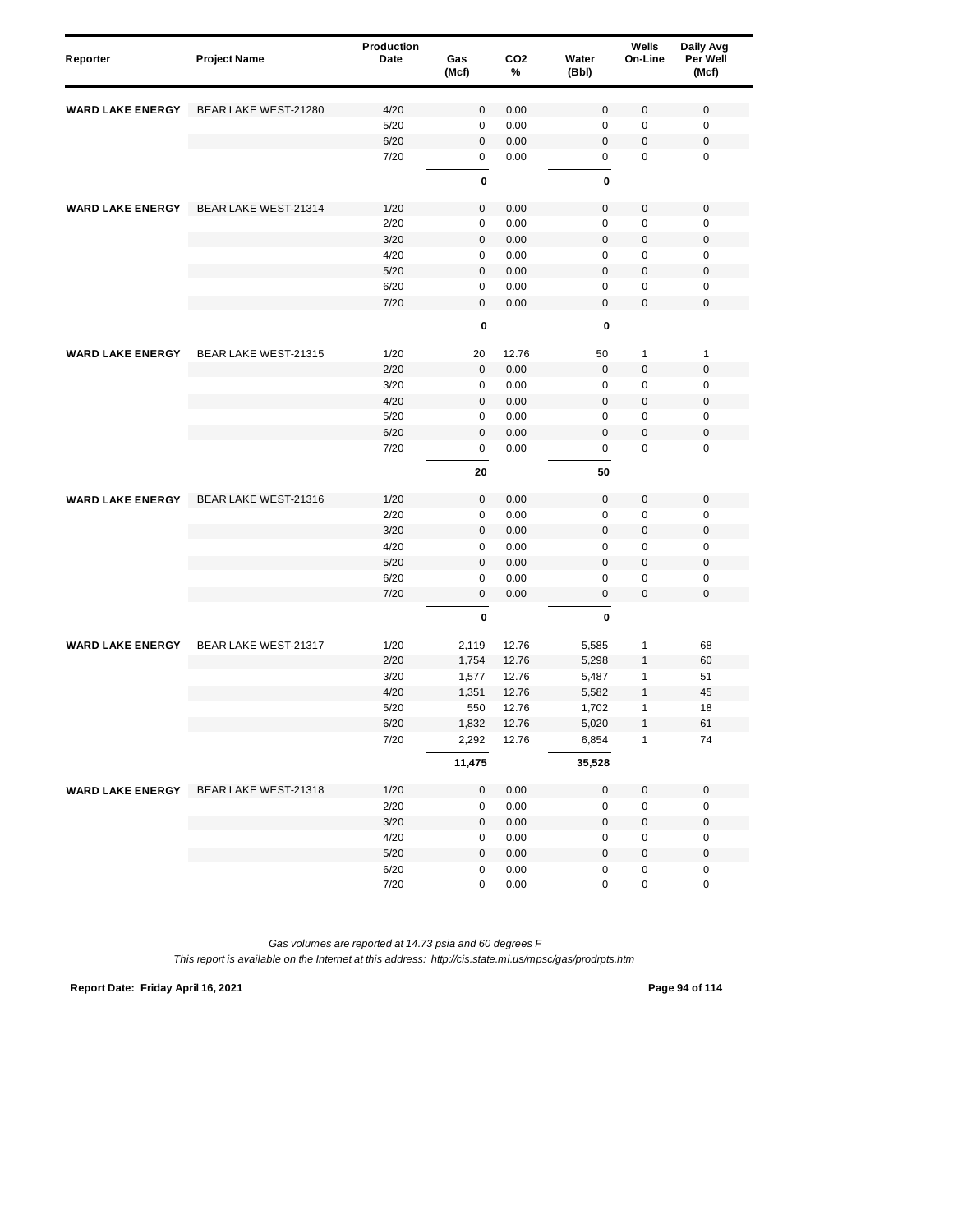| Reporter                | <b>Project Name</b>         | Production<br>Date | Gas<br>(Mcf)     | CO <sub>2</sub><br>% | Water<br>(Bbl)   | Wells<br>On-Line | Daily Avg<br>Per Well<br>(Mcf) |
|-------------------------|-----------------------------|--------------------|------------------|----------------------|------------------|------------------|--------------------------------|
|                         |                             |                    |                  |                      |                  |                  |                                |
|                         |                             |                    | 0                |                      | $\pmb{0}$        |                  |                                |
| <b>WARD LAKE ENERGY</b> | BEAR LAKE WEST-21319        | 1/20               | 0                | 0.00                 | $\mathbf 0$      | 0                | $\mathbf 0$                    |
|                         |                             | 2/20               | 0                | 0.00                 | $\mathbf 0$      | 0                | $\boldsymbol{0}$               |
|                         |                             | 3/20               | 0                | 0.00                 | $\mathbf 0$      | 0                | $\mathbf 0$                    |
|                         |                             | 4/20               | 0                | 0.00                 | $\Omega$         | $\pmb{0}$        | $\mathbf 0$                    |
|                         |                             | 5/20               | 0                | 0.00                 | 0                | $\pmb{0}$        | 0                              |
|                         |                             | 6/20               | $\mathbf{0}$     | 0.00                 | $\mathbf 0$      | $\mathbf 0$      | $\mathbf 0$                    |
|                         |                             | 7/20               | $\mathbf 0$      | 0.00                 | $\mathsf 0$      | 0                | $\mathbf 0$                    |
|                         |                             |                    | $\bf{0}$         |                      | $\mathbf{0}$     |                  |                                |
| <b>WARD LAKE ENERGY</b> | BEAR LAKE WEST-21324        | 1/20               | $\mathbf 0$      | 0.00                 | $\mathbf 0$      | 0                | $\mathbf 0$                    |
|                         |                             | 2/20               | $\pmb{0}$        | 0.00                 | $\mathbf 0$      | 0                | $\mathbf 0$                    |
|                         |                             | 3/20               | $\mathbf 0$      | 0.00                 | $\overline{0}$   | $\mathbf 0$      | $\mathbf 0$                    |
|                         |                             | 4/20               | 0                | 0.00                 | $\mathbf 0$      | $\pmb{0}$        | $\mathbf 0$                    |
|                         |                             | 5/20               | $\mathbf{0}$     | 0.00                 | $\mathbf 0$      | 0                | $\mathbf 0$                    |
|                         |                             | 6/20               | $\pmb{0}$        | 0.00                 | 0                | 0                | $\mathbf 0$                    |
|                         |                             | 7/20               | 0                | 0.00                 | $\boldsymbol{0}$ | 0                | $\mathbf 0$                    |
|                         |                             |                    | 0                |                      | 0                |                  |                                |
| <b>WARD LAKE ENERGY</b> | <b>BEAR LAKE WEST-21337</b> | 1/20               | 0                | 0.00                 | $\mathbf 0$      | $\pmb{0}$        | $\pmb{0}$                      |
|                         |                             | 2/20               | $\mathbf 0$      | 0.00                 | $\overline{0}$   | $\pmb{0}$        | $\mathbf 0$                    |
|                         |                             | 3/20               | 0                | 0.00                 | $\mathbf 0$      | 0                | $\pmb{0}$                      |
|                         |                             | 4/20               | $\mathbf 0$      | 0.00                 | $\overline{0}$   | $\pmb{0}$        | $\mathbf 0$                    |
|                         |                             | 5/20               | $\mathbf 0$      | 0.00                 | $\mathbf 0$      | $\mathbf 0$      | $\mathbf 0$                    |
|                         |                             | 6/20               | 0                | 0.00                 | $\mathbf 0$      | $\mathbf 0$      | $\mathbf 0$                    |
|                         |                             | 7/20               | $\mathbf 0$      | 0.00                 | 0                | 0                | $\mathbf 0$                    |
|                         |                             |                    | 0                |                      | $\mathbf{0}$     |                  |                                |
| <b>WARD LAKE ENERGY</b> | <b>BOND D2-19</b>           | 1/20               | $\mathbf 0$      | 0.00                 | $\mathbf 0$      | 0                | $\mathbf 0$                    |
|                         |                             | 2/20               | $\mathbf 0$      | 0.00                 | $\mathsf 0$      | 0                | $\pmb{0}$                      |
|                         |                             | 3/20               | $\mathbf 0$      | 0.00                 | $\mathbf 0$      | 0                | $\mathbf 0$                    |
|                         |                             | 4/20               | $\mathbf 0$      | 0.00                 | $\mathbf 0$      | $\pmb{0}$        | $\mathbf 0$                    |
|                         |                             | 5/20               | 0                | 0.00                 | $\mathbf 0$      | $\pmb{0}$        | $\mathbf 0$                    |
|                         |                             | 6/20               | $\mathbf 0$      | 0.00                 | $\mathbf 0$      | 0                | $\mathbf 0$                    |
|                         |                             | 7/20               | $\mathbf{0}$     | 0.00                 | $\overline{0}$   | $\Omega$         | $\mathbf 0$                    |
|                         |                             |                    | 0                |                      | 0                |                  |                                |
| WARD LAKE ENERGY        | BRILEY 26                   | 1/20               | 18,583           | 18.11                | 2,878            | 21               | 29                             |
|                         |                             | 2/20               | 16,762           | 18.11                | 4,293            | 21               | 28                             |
|                         |                             | $3/20$             | 18,244           | 18.11                | 3,489            | 21               | 28                             |
|                         |                             | 4/20               | 17,544           | 18.11                | 2,478            | 22               | $27\,$                         |
|                         |                             | $5/20$             | 18,273           | 18.11                | $\mathbf{1}$     | 22               | 27                             |
|                         |                             | 6/20<br>7/20       | 17,493<br>18,977 | 18.11<br>18.11       | 2,409<br>3,489   | 22<br>22         | $27\,$<br>28                   |
|                         |                             |                    | 125,876          |                      | 19,037           |                  |                                |
|                         |                             |                    |                  |                      |                  |                  |                                |
| <b>WARD LAKE ENERGY</b> | BRILEY8                     | 1/20<br>2/20       | 9,942            | 6.07                 | 11,223           | 23               | 14<br>14                       |
|                         |                             | 3/20               | 9,288<br>9,967   | 6.07<br>6.07         | 11,322<br>13,613 | 23<br>23         | 14                             |
|                         |                             |                    |                  |                      |                  |                  |                                |

*This report is available on the Internet at this address: http://cis.state.mi.us/mpsc/gas/prodrpts.htm*

**Report Date: Friday April 16, 2021 Page 95 of 114**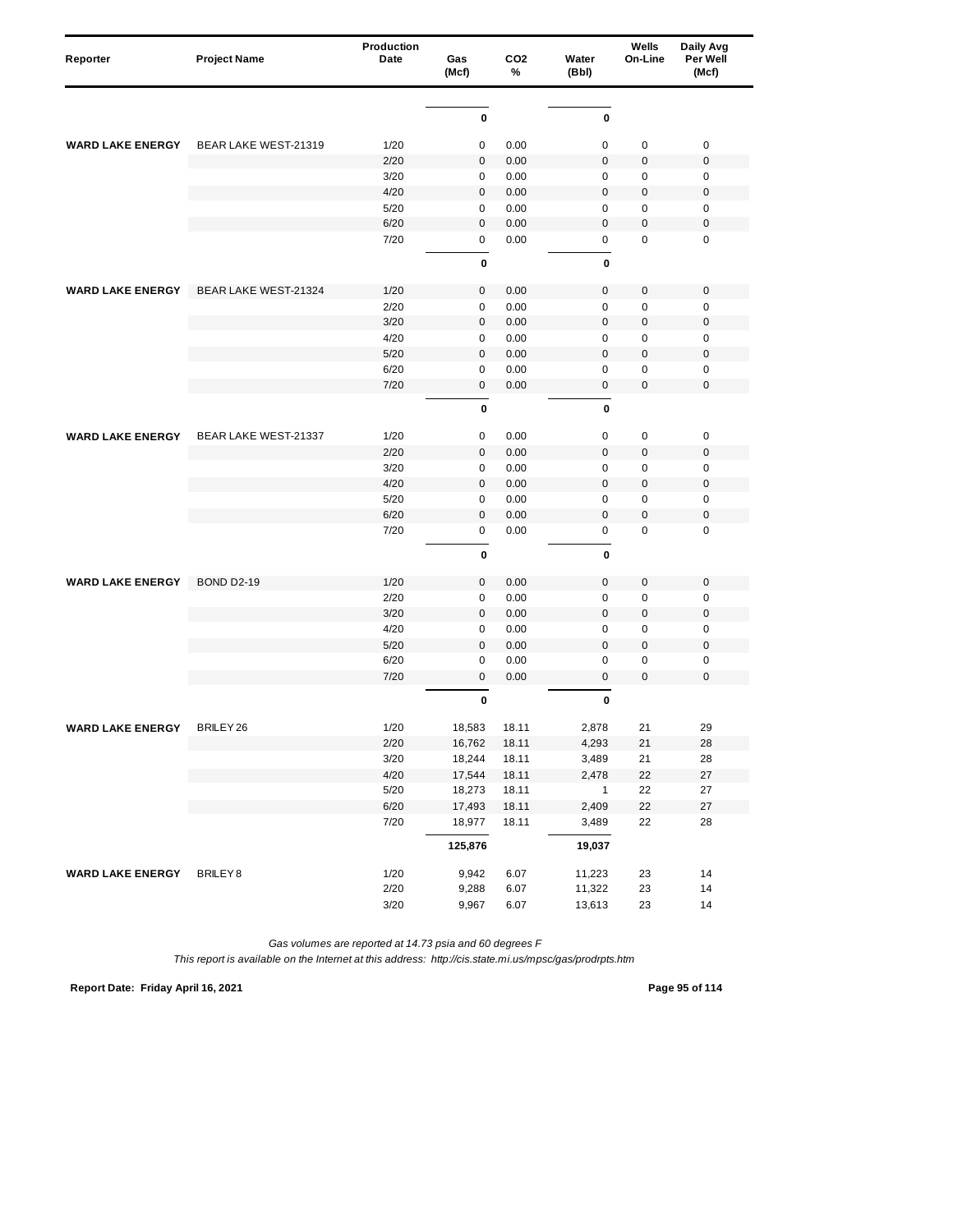| Reporter                | <b>Project Name</b> | <b>Production</b><br>Date | Gas<br>(Mcf) | CO <sub>2</sub><br>% | Water<br>(Bbl) | Wells<br>On-Line | Daily Avg<br>Per Well<br>(Mcf) |
|-------------------------|---------------------|---------------------------|--------------|----------------------|----------------|------------------|--------------------------------|
| <b>WARD LAKE ENERGY</b> | BRILEY <sub>8</sub> | 4/20                      | 10,147       | 6.07                 | 12,535         | 23               | 15                             |
|                         |                     | 5/20                      | 10,311       | 6.07                 | 11,872         | 23               | 14                             |
|                         |                     | 6/20                      | 9,514        | 6.07                 | 10,184         | 24               | 13                             |
|                         |                     | 7/20                      | 9,128        | 6.07                 | 7,483          | 24               | 12                             |
|                         |                     |                           | 68,297       |                      | 78,232         |                  |                                |
| <b>WARD LAKE ENERGY</b> | CANADA CREEK RANCH  | 1/20                      | 5,751        | 5.58                 | 8,202          | 31               | 6                              |
|                         |                     | 2/20                      | 5,410        | 5.58                 | 9,038          | 31               | 6                              |
|                         |                     | 3/20                      | 5,719        | 5.58                 | 9,985          | 31               | 6                              |
|                         |                     | 4/20                      | 5,715        | 5.58                 | 9,365          | 31               | 6                              |
|                         |                     | 5/20                      | 5,855        | 5.58                 | 8,472          | 31               | 6                              |
|                         |                     | 6/20                      | 5,545        | 5.58                 | 12,596         | 31               | 6                              |
|                         |                     | 7/20                      | 5,389        | 5.58                 | 11,886         | 31               | 6                              |
|                         |                     |                           | 39,384       |                      | 69,544         |                  |                                |
| <b>WARD LAKE ENERGY</b> | CHARLTON 11         | 1/20                      | 195          | 21.76                | $\bf 0$        | 17               | $\mathbf 0$                    |
|                         |                     | 2/20                      | 134          | 21.76                | 0              | 17               | $\mathbf 0$                    |
|                         |                     | 3/20                      | 145          | 21.76                | $\pmb{0}$      | 17               | $\boldsymbol{0}$               |
|                         |                     | 4/20                      | 95           | 21.76                | 0              | 17               | $\mathbf 0$                    |
|                         |                     | 5/20                      | 62           | 21.76                | 10             | 17               | $\mathbf 0$                    |
|                         |                     | 6/20                      | 51           | 21.76                | 0              | 17               | $\pmb{0}$                      |
|                         |                     | 7/20                      | 48           | 21.76                | 0              | 17               | $\mathbf 0$                    |
|                         |                     |                           | 730          |                      | 10             |                  |                                |
| <b>WARD LAKE ENERGY</b> | CHARLTON 12         | 1/20                      | 2,718        | 25.47                | $\pmb{0}$      | 18               | 5                              |
|                         |                     | 2/20                      | 2,385        | 25.47                | 0              | 18               | 5                              |
|                         |                     | 3/20                      | 3,139        | 25.47                | 0              | 18               | 6                              |
|                         |                     | 4/20                      | 2,694        | 25.47                | $\overline{0}$ | 18               | 5                              |
|                         |                     | 5/20                      | 2,558        | 25.47                | 0              | 18               | 5                              |
|                         |                     | 6/20                      | 2,204        | 25.47                | $\mathbf 0$    | 18               | $\overline{\mathbf{4}}$        |
|                         |                     | 7/20                      | 2,689        | 25.47                | $\mathsf 0$    | 18               | 5                              |
|                         |                     |                           | 18,387       |                      | 0              |                  |                                |
| <b>WARD LAKE ENERGY</b> | CHARLTON 15         | 1/20                      | 1,320        | 22.69                | $\mathbf 0$    | 1                | 43                             |
|                         |                     | 2/20                      | 1,212        | 22.69                | $\mathbf 0$    | 1                | 42                             |
|                         |                     | 3/20                      | 1,505        | 22.69                | $\overline{0}$ | $\mathbf{1}$     | 49                             |
|                         |                     | 4/20                      | 1,331        | 22.69                | 0              | 1                | 44                             |
|                         |                     | 5/20                      | 1,390        | 22.69                | $\mathbf 0$    | $\mathbf{1}$     | 45                             |
|                         |                     | 6/20                      | 1,387        | 22.69                | 0              | 1                | 46                             |
|                         |                     | 7/20                      | 1,700        | 22.69                | 0              | 1                | 55                             |
|                         |                     |                           | 9,845        |                      | $\pmb{0}$      |                  |                                |
| <b>WARD LAKE ENERGY</b> | CHARLTON 19         | 1/20                      | 2,038        | 12.11                | 2,100          | 21               | 3                              |
|                         |                     | 2/20                      | 1,767        | 12.10                | 1,830          | 21               | 3                              |
|                         |                     | 3/20                      | 1,999        | 12.10                | 1,972          | 21               | 3                              |
|                         |                     | 4/20                      | 1,636        | 12.11                | 1,897          | 21               | 3                              |
|                         |                     | $5/20$                    | 1,699        | 12.10                | 1,903          | 21               | 3                              |
|                         |                     | 6/20                      | 1,475        | 12.11                | 1,826          | 21               | $\overline{\mathbf{c}}$        |
|                         |                     | 7/20                      | 1,545        | 12.10                | 1,792          | 21               | $\overline{\mathbf{c}}$        |

**Report Date: Friday April 16, 2021 Page 96 of 114**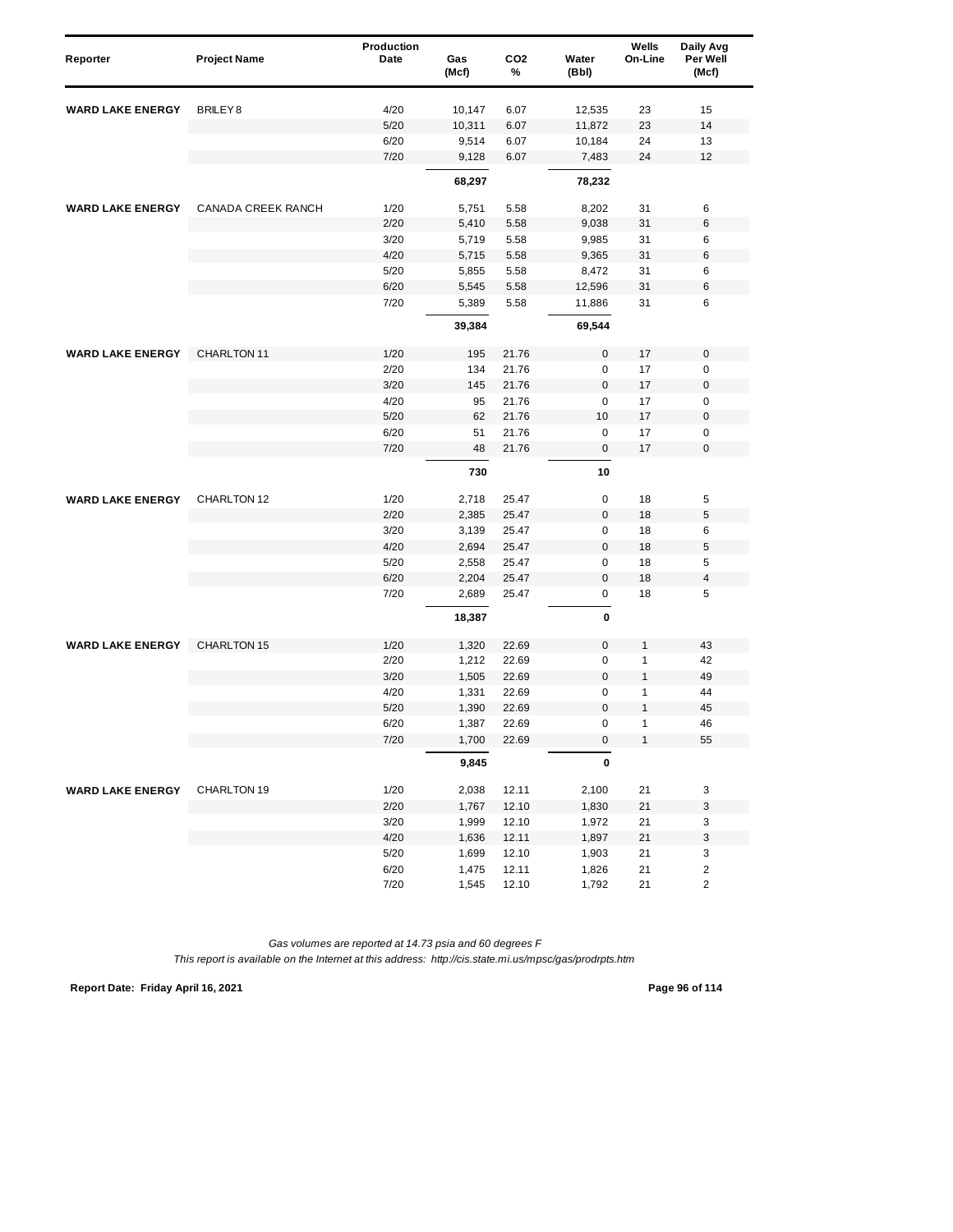| Reporter                | <b>Project Name</b> | Production<br>Date | Gas<br>(Mcf) | CO <sub>2</sub><br>% | Water<br>(Bbl) | Wells<br>On-Line | Daily Avg<br>Per Well<br>(Mcf) |
|-------------------------|---------------------|--------------------|--------------|----------------------|----------------|------------------|--------------------------------|
|                         |                     |                    |              |                      |                |                  |                                |
|                         |                     |                    | 12,159       |                      | 13,320         |                  |                                |
| <b>WARD LAKE ENERGY</b> | CHARLTON 2          | 1/20               | $\pmb{0}$    | 0.00                 | $\pmb{0}$      | 0                | $\mathbf 0$                    |
|                         |                     | 2/20               | 0            | 0.00                 | $\mathsf 0$    | 0                | $\mathbf 0$                    |
|                         |                     | 3/20               | $\pmb{0}$    | 0.00                 | $\mathbf 0$    | $\pmb{0}$        | $\mathbf 0$                    |
|                         |                     | 4/20               | 0            | 0.00                 | 0              | 0                | 0                              |
|                         |                     | 5/20               | 0            | 0.00                 | $\pmb{0}$      | $\pmb{0}$        | $\boldsymbol{0}$               |
|                         |                     | 6/20               | $\pmb{0}$    | 0.00                 | 0              | $\mathbf 0$      | 0                              |
|                         |                     | 7/20               | $\pmb{0}$    | 0.00                 | $\pmb{0}$      | 0                | $\mathbf 0$                    |
|                         |                     |                    | 0            |                      | 0              |                  |                                |
| <b>WARD LAKE ENERGY</b> | CHARLTON 22 (NORTH) | 1/20               | 6,273        | 16.11                | 3,735          | 18               | 11                             |
|                         |                     | 2/20               | 5,697        | 16.11                | 3,180          | 18               | 11                             |
|                         |                     | 3/20               | 4,782        | 16.11                | 2,604          | 18               | 9                              |
|                         |                     | 4/20               | 5,628        | 16.11                | 3,634          | 18               | 10                             |
|                         |                     | 5/20               | 5,897        | 16.11                | 3,596          | 18               | 11                             |
|                         |                     | 6/20               | 6,008        | 16.11                | 3,134          | 18               | 11                             |
|                         |                     | 7/20               | 5,850        | 16.11                | 3,153          | 18               | 10                             |
|                         |                     |                    | 40,135       |                      | 23,036         |                  |                                |
| <b>WARD LAKE ENERGY</b> | CHARLTON 31         | 1/20               | 7,515        | 7.88                 | 523            | 14               | 17                             |
|                         |                     | 2/20               | 6,615        | 7.88                 | 0              | 14               | 16                             |
|                         |                     | 3/20               | 6,892        | 7.88                 | $\mathbf 0$    | 14               | 16                             |
|                         |                     | 4/20               | 6,741        | 7.88                 | $\mathbf 0$    | 14               | 16                             |
|                         |                     | 5/20               | 7,894        | 7.88                 | 1,815          | 14               | 18                             |
|                         |                     | 6/20               | 7,617        | 7.88                 | 1,737          | 14               | 18                             |
|                         |                     | 7/20               | 7,380        | 7.88                 | 1,521          | 14               | 17                             |
|                         |                     |                    | 50,654       |                      | 5,596          |                  |                                |
| <b>WARD LAKE ENERGY</b> | CHARLTON 32B        | 1/20               | 543          | 19.51                | 0              | $\overline{c}$   | 9                              |
|                         |                     | 2/20               | 506          | 19.51                | 0              | $\overline{2}$   | 9                              |
|                         |                     | 3/20               | 528          | 19.51                | 0              | $\overline{2}$   | 9                              |
|                         |                     | 4/20               | 513          | 19.51                | 0              | $\overline{2}$   | 9                              |
|                         |                     | 5/20               | 522          | 19.51                | 0              | $\overline{2}$   | 8                              |
|                         |                     | 6/20               | 506          | 19.51                | $\mathbf 0$    | $\overline{2}$   | 8                              |
|                         |                     | 7/20               | 507          | 19.51                | 0              | $\overline{2}$   | 8                              |
|                         |                     |                    | 3,625        |                      | 0              |                  |                                |
| <b>WARD LAKE ENERGY</b> | CHARLTON 34         | 1/20               | 1,763        | 22.81                |                |                  |                                |
|                         |                     | 2/20               | 1,586        | 22.81                | 0              | 6                | 9                              |
|                         |                     | $3/20$             | 1,598        | 22.81                | 0              | 6                | 9                              |
|                         |                     | 4/20               | 1,641        | 22.81                | $\pmb{0}$      | 6                | $\boldsymbol{9}$               |
|                         |                     | $5/20$             | 1,733        | 22.81                | 0              | 6                | 9                              |
|                         |                     | 6/20               | 1,733        | 22.81                | 0              | 6                | 10                             |
|                         |                     | 7/20               | 1,900        | 22.81                | 0              | 6                | $10$                           |
|                         |                     |                    | 11,954       |                      | 0              |                  |                                |
| <b>WARD LAKE ENERGY</b> | CHARLTON 35         | 1/20               | 6,056        | 23.02                | 0              | 12               | 16                             |
|                         |                     | 2/20               | 5,421        | 23.02                | 0              | 12               | 16                             |
|                         |                     | 3/20               | 5,582        | 23.02                | 80             | 12               | 15                             |

*This report is available on the Internet at this address: http://cis.state.mi.us/mpsc/gas/prodrpts.htm*

**Report Date: Friday April 16, 2021 Page 97 of 114**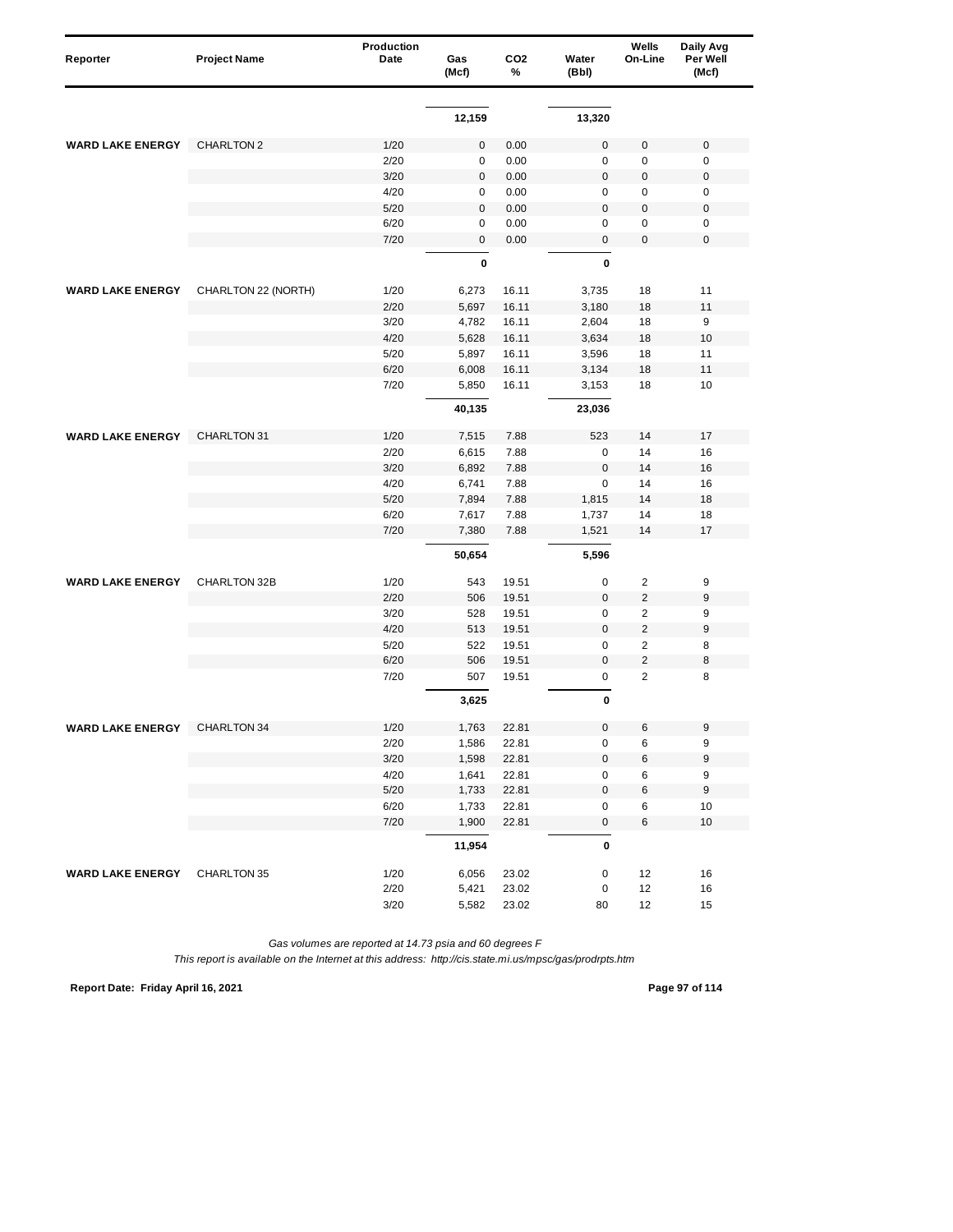| Reporter                | <b>Project Name</b> | Production<br>Date | Gas<br>(Mcf)   | CO <sub>2</sub><br>% | Water<br>(Bbl) | Wells<br>On-Line | Daily Avg<br>Per Well<br>(Mcf) |
|-------------------------|---------------------|--------------------|----------------|----------------------|----------------|------------------|--------------------------------|
| <b>WARD LAKE ENERGY</b> | CHARLTON 35         | 4/20               | 5,606          | 23.02                | 0              | 12               | 16                             |
|                         |                     | 5/20               | 5,871          | 23.02                | 0              | 12               | 16                             |
|                         |                     | 6/20               | 5,899          | 23.02                | $\pmb{0}$      | 12               | 16                             |
|                         |                     | 7/20               | 5,857          | 23.02                | 0              | 12               | 16                             |
|                         |                     |                    | 40,292         |                      | 80             |                  |                                |
|                         |                     |                    |                |                      |                |                  |                                |
| <b>WARD LAKE ENERGY</b> | CHARLTON 4 (SOUTH)  | 1/20               | 4,525          | 24.74                | $\pmb{0}$      | 13               | 11                             |
|                         |                     | 2/20               | 4,123          | 24.74                | $\mathbf 0$    | 13               | 11                             |
|                         |                     | 3/20               | 4,198          | 24.74                | 40             | 13               | 10                             |
|                         |                     | 4/20               | 3,913          | 24.74                | 0              | 13               | 10                             |
|                         |                     | 5/20               | 4,439          | 24.74                | $\pmb{0}$      | 13               | 11                             |
|                         |                     | 6/20<br>7/20       | 4,716<br>4,801 | 24.74<br>24.74       | 0<br>0         | 13<br>13         | 12<br>12                       |
|                         |                     |                    |                |                      | 40             |                  |                                |
|                         |                     |                    | 30,715         |                      |                |                  |                                |
| <b>WARD LAKE ENERGY</b> | CHARLTON 5 (SOUTH)  | 1/20               | 11,680         | 10.31                | 4,128          | 12               | 31                             |
|                         |                     | 2/20               | 10,847         | 10.31                | 4,060          | 12               | 31                             |
|                         |                     | 3/20               | 11,328         | 10.31                | 4,144          | 12               | 30                             |
|                         |                     | 4/20               | 11,130         | 10.31                | 4,339          | 12               | 31                             |
|                         |                     | 5/20               | 11,680         | 10.31                | 4,115          | 12               | 31                             |
|                         |                     | 6/20               | 11,265         | 10.31                | 4,115          | 12               | 31                             |
|                         |                     | 7/20               | 11,200         | 10.31                | 4,323          | 12               | 30                             |
|                         |                     |                    | 79,130         |                      | 29,224         |                  |                                |
| <b>WARD LAKE ENERGY</b> | CHARLTON 9          | 1/20               | 69             | 16.30                | $\pmb{0}$      | 8                | $\mathbf 0$                    |
|                         |                     | 2/20               | 152            | 16.30                | 0              | 8                | 1                              |
|                         |                     | 3/20               | 184            | 16.30                | 0              | 8                | $\mathbf{1}$                   |
|                         |                     | 4/20               | 162            | 16.30                | 200            | 8                | $\mathbf{1}$                   |
|                         |                     | 5/20               | 170            | 16.30                | $\pmb{0}$      | 8                | $\mathbf{1}$                   |
|                         |                     | 6/20               | 139            | 16.30                | 0              | 8                | $\mathbf{1}$                   |
|                         |                     | 7/20               | 134            | 16.30                | 0              | 8                | 1                              |
|                         |                     |                    | 1,010          |                      | 200            |                  |                                |
| <b>WARD LAKE ENERGY</b> | CHESTER 10          | 1/20               | 1,766          | 23.78                | $\pmb{0}$      | $\overline{7}$   | 8                              |
|                         |                     | 2/20               | 1,546          | 23.78                | $\mathbf 0$    | $\boldsymbol{7}$ | 8                              |
|                         |                     | 3/20               | 1,672          | 23.78                | 0              | 7                | 8                              |
|                         |                     | 4/20               | 1,568          | 23.78                | $\mathbf 0$    | $\overline{7}$   | $\overline{\mathcal{I}}$       |
|                         |                     | 5/20               | 1,609          | 23.78                | $\mathbf 0$    | $\overline{7}$   | $\overline{7}$                 |
|                         |                     | 6/20               | 1,627          | 23.78                | $\mathbf 0$    | 7                | 8                              |
|                         |                     | 7/20               | 1,608          | 23.78                | 0              | $\overline{7}$   | 7                              |
|                         |                     |                    | 11,396         |                      | 0              |                  |                                |
| <b>WARD LAKE ENERGY</b> | CHESTER 18          | 1/20               | 9,382          | 17.78                | 610            | 52               | 6                              |
|                         |                     | 2/20               | 8,603          | 17.78                | 767            | 52               | 6                              |
|                         |                     | 3/20               | 9,406          | 17.78                | 814            | 52               | 6                              |
|                         |                     | 4/20               | 9,516          | 17.78                | 1,035          | 52               | 6                              |
|                         |                     | 5/20               | 9,465          | 17.78                | 845            | 52               | 6                              |
|                         |                     | 6/20               | 8,601          | 17.78                | 810            | 52               | 6                              |
|                         |                     | 7/20               | 8,673          | 17.78                | 883            | 52               | 5                              |

**Report Date: Friday April 16, 2021 Page 98 of 114**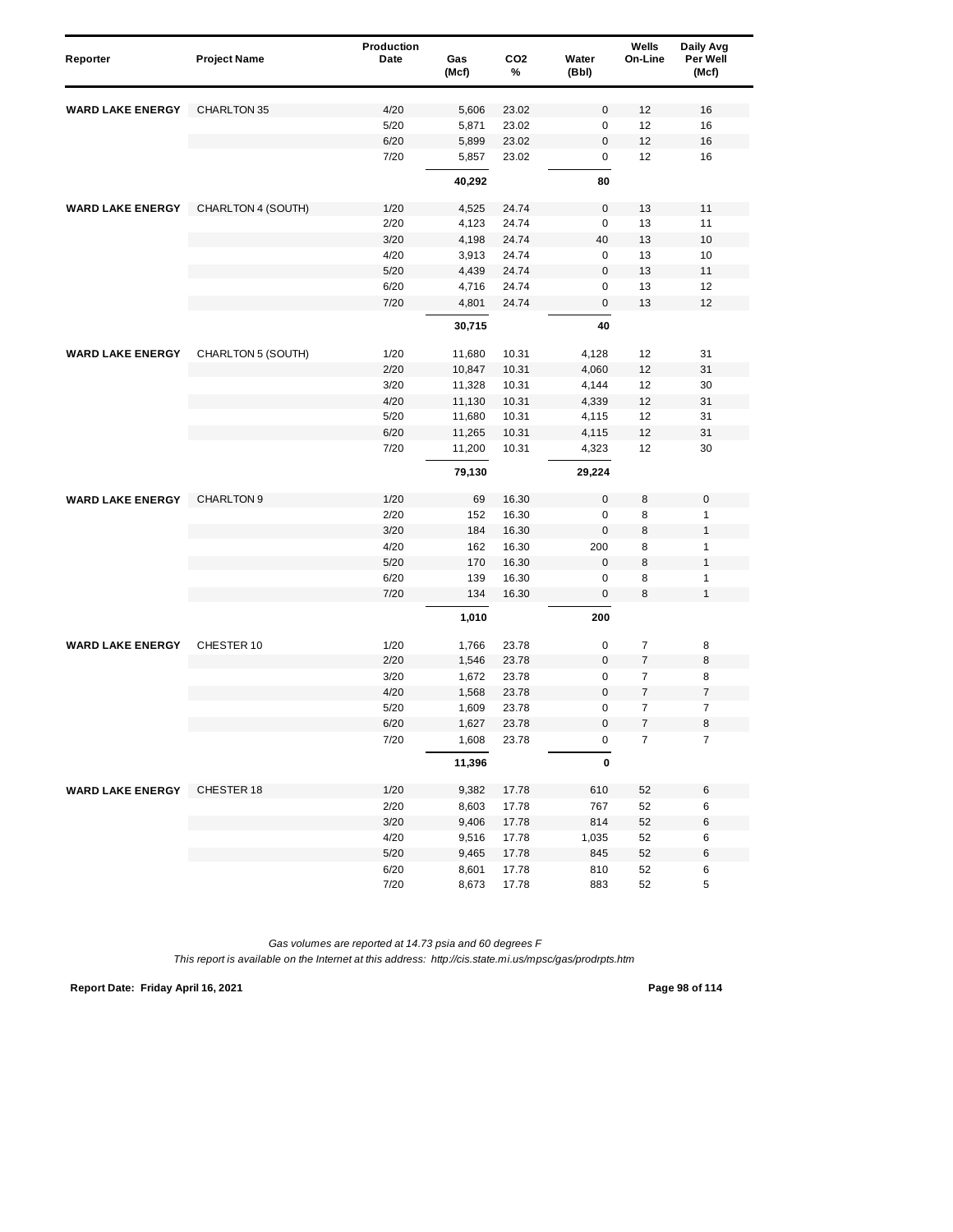| Reporter                  | <b>Project Name</b> | Production<br>Date | Gas<br>(Mcf) | CO <sub>2</sub><br>% | Water<br>(Bbl) | Wells<br>On-Line | Daily Avg<br>Per Well<br>(Mcf) |
|---------------------------|---------------------|--------------------|--------------|----------------------|----------------|------------------|--------------------------------|
|                           |                     |                    |              |                      |                |                  |                                |
|                           |                     |                    | 63,646       |                      | 5,764          |                  |                                |
| <b>WARD LAKE ENERGY</b>   | CHESTER 22          | 1/20               | 7,449        | 18.09                | 122            | 24               | 10                             |
|                           |                     | 2/20               | 6,920        | 18.09                | 153            | 24               | 10                             |
|                           |                     | 3/20               | 7,311        | 18.09                | 120            | 24               | 10                             |
|                           |                     | 4/20               | 6,921        | 18.09                | 108            | 24               | 10                             |
|                           |                     | 5/20               | 7,453        | 18.09                | 78             | 24               | 10                             |
|                           |                     | 6/20               | 7,416        | 18.09                | 89             | 24               | 10                             |
|                           |                     | 7/20               | 7,514        | 18.09                | 113            | 24               | 10                             |
|                           |                     |                    | 50,984       |                      | 783            |                  |                                |
| <b>WARD LAKE ENERGY</b>   | CHESTER 23          | 1/20               | 9,982        | 6.41                 | $\mathbf 0$    | 25               | 13                             |
|                           |                     | 2/20               | 8,688        | 6.41                 | $\mathbf 0$    | 25               | 12                             |
|                           |                     | 3/20               | 9,570        | 6.41                 | 100            | 25               | 12                             |
|                           |                     | 4/20               | 9,222        | 6.41                 | $\mathbf 0$    | 25               | 12                             |
|                           |                     | 5/20               | 9,637        | 6.41                 | $\mathbf 0$    | 25               | 12                             |
|                           |                     | 6/20               | 9,365        | 6.41                 | $\mathbf 0$    | 25               | 12                             |
|                           |                     | 7/20               | 9,473        | 6.41                 | 0              | 25               | 12                             |
|                           |                     |                    | 65,937       |                      | 100            |                  |                                |
| <b>WARD LAKE ENERGY</b>   | CHESTER 27          | 1/20               | 1,280        | 23.11                | $\mathsf 0$    | 5                | 8                              |
|                           |                     | 2/20               | 1,195        | 23.11                | $\mathbf 0$    | 5                | 8                              |
|                           |                     | 3/20               | 1,262        | 23.11                | $\mathsf 0$    | 5                | 8                              |
|                           |                     | 4/20               | 1,210        | 23.11                | $\mathbf 0$    | 5                | 8                              |
|                           |                     | 5/20               | 1,275        | 23.11                | 0              | 5                | 8                              |
|                           |                     | 6/20               | 1,212        | 23.11                | $\bf 0$        | 5                | 8                              |
|                           |                     | 7/20               | 1,255        | 23.11                | $\mathsf 0$    | 5                | 8                              |
|                           |                     |                    | 8,689        |                      | 0              |                  |                                |
| <b>WARD LAKE ENERGY</b>   | <b>COE C4-34</b>    | 1/20               | 828          | 10.13                | 552            | $\mathbf{1}$     | 27                             |
|                           |                     | 2/20               | 788          | 10.13                | 603            | $\mathbf{1}$     | 27                             |
|                           |                     | 3/20               | 614          | 10.13                | 543            | $\mathbf{1}$     | 20                             |
|                           |                     | 4/20               | 822          | 10.13                | 785            | 1                | 27                             |
|                           |                     | 5/20               | 609          | 10.13                | 331            | $\mathbf{1}$     | 20                             |
|                           |                     | 6/20               | 2,074        | 10.13                | 943            | 1                | 69                             |
|                           |                     | 7/20               | 882          | 10.13                | 473            | 1                | 28                             |
|                           |                     |                    | 6,617        |                      | 4,230          |                  |                                |
| <b>WARD LAKE ENERGY</b>   | DEAN                | 1/20               | 1,940        | 12.56                | 0              | 3                | 21                             |
|                           |                     | 2/20               | 1,954        | 12.56                | $\pmb{0}$      | 3                | 22                             |
|                           |                     | 3/20               | 2,022        | 12.56                | 0              | 4                | 16                             |
|                           |                     | 4/20               | 1,795        | 12.56                | $\pmb{0}$      | 3                | $20\,$                         |
|                           |                     | 5/20               | 1,254        | 12.56                | 0              | 3                | 13                             |
|                           |                     | 6/20               | 1,427        | 12.56                | $\pmb{0}$      | 3                | $16$                           |
|                           |                     | 7/20               | 1,679        | 12.56                | 0              | 3                | 18                             |
|                           |                     |                    | 12,071       |                      | 0              |                  |                                |
| WARD LAKE ENERGY DOVER 24 |                     | 1/20               | 96           | 15.51                | 1,100          | $\mathbf{1}$     | 3                              |
|                           |                     | 2/20               | 9            | 15.51                | 158            | $\mathbf{1}$     | $\pmb{0}$                      |
|                           |                     | 3/20               | 0            | 0.00                 | 0              | 0                | $\pmb{0}$                      |

*This report is available on the Internet at this address: http://cis.state.mi.us/mpsc/gas/prodrpts.htm*

**Report Date: Friday April 16, 2021 Page 99 of 114**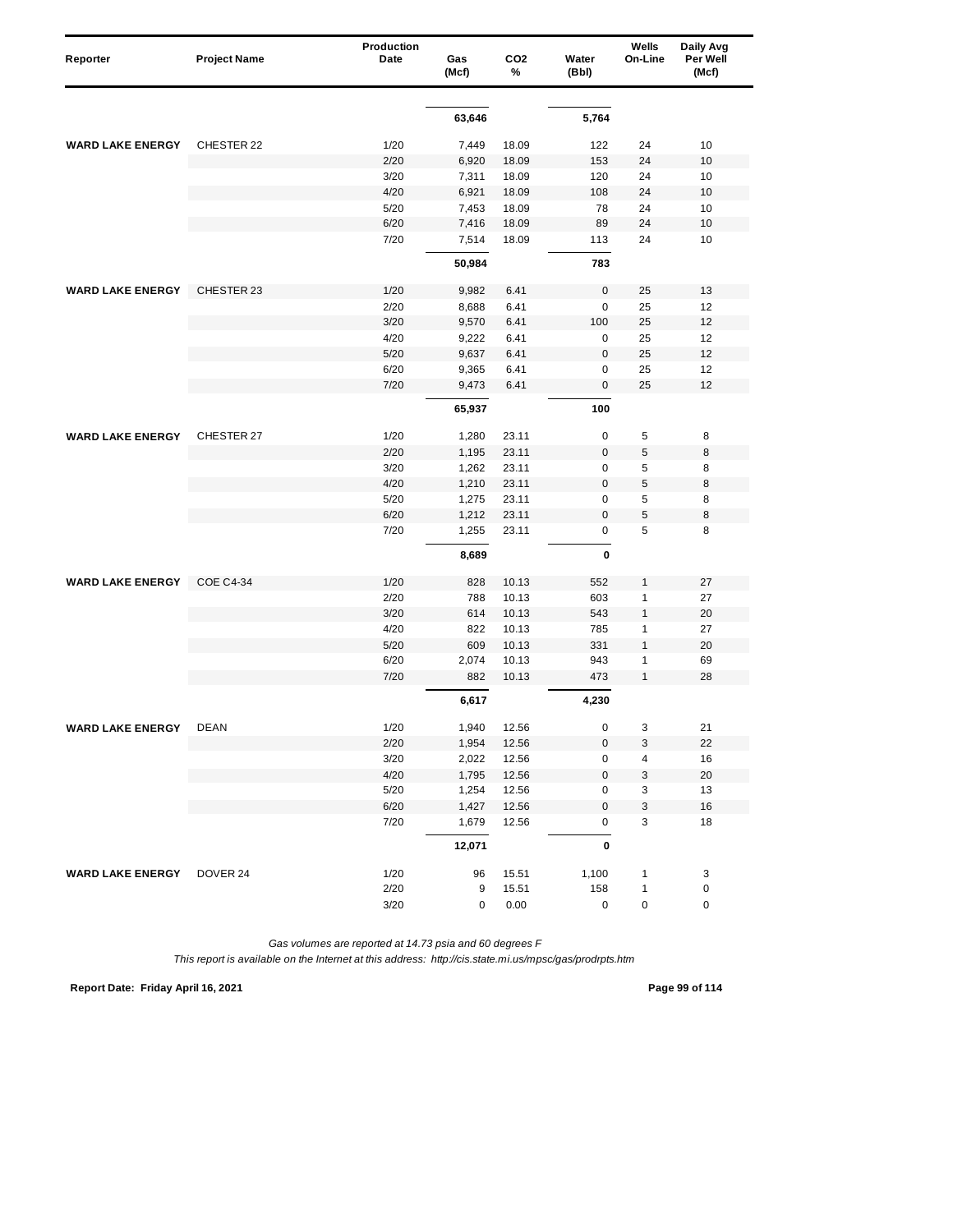| Reporter                | <b>Project Name</b>  | <b>Production</b><br>Date | Gas<br>(Mcf) | CO <sub>2</sub><br>% | Water<br>(Bbl) | Wells<br>On-Line | Daily Avg<br>Per Well<br>(Mcf) |
|-------------------------|----------------------|---------------------------|--------------|----------------------|----------------|------------------|--------------------------------|
| <b>WARD LAKE ENERGY</b> | DOVER 24             | 4/20                      | 0            | 0.00                 | $\mathsf 0$    | $\pmb{0}$        | $\pmb{0}$                      |
|                         |                      | 5/20                      | $\pmb{0}$    | 0.00                 | $\mathbf 0$    | $\mathbf 0$      | $\boldsymbol{0}$               |
|                         |                      | 6/20                      | 0            | 0.00                 | 0              | $\pmb{0}$        | 0                              |
|                         |                      | 7/20                      | 0            | 0.00                 | $\bf 0$        | 0                | $\mathbf 0$                    |
|                         |                      |                           | 105          |                      | 1,258          |                  |                                |
| <b>WARD LAKE ENERGY</b> | EDGEWOOD CLUB EAST   | 1/20                      | 8,808        | 15.31                | 528            | 12               | 24                             |
|                         |                      | 2/20                      | 7,675        | 15.31                | 498            | 12               | 22                             |
|                         |                      | 3/20                      | 8,358        | 15.31                | 526            | 12               | 22                             |
|                         |                      | 4/20                      | 7,687        | 15.31                | 473            | 12               | 21                             |
|                         |                      | 5/20                      | 7,963        | 15.31                | 437            | 12               | 21                             |
|                         |                      | 6/20                      | 7,770        | 15.31                | 391            | 12               | 22                             |
|                         |                      | 7/20                      | 8,230        | 15.31                | 539            | 12               | 22                             |
|                         |                      |                           | 56,491       |                      | 3,392          |                  |                                |
| <b>WARD LAKE ENERGY</b> | EDGEWOOD CLUB WEST   | 1/20                      | 19,064       | 0.00                 | 1,118          | 15               | 41                             |
|                         |                      | 2/20                      | 17,996       | 0.00                 | 1,142          | 15               | 41                             |
|                         |                      | 3/20                      | 19,392       | 0.00                 | 1,196          | 15               | 42                             |
|                         |                      | 4/20                      | 18,820       | 0.00                 | 1,131          | 15               | 42                             |
|                         |                      | 5/20                      | 19,246       | 0.00                 | 1,032          | 15               | 41                             |
|                         |                      | 6/20                      | 19,063       | 0.00                 | 938            | 15               | 42                             |
|                         |                      | 7/20                      | 19,483       | 0.00                 | 1,248          | 15               | 42                             |
|                         |                      |                           | 133,064      |                      | 7,805          |                  |                                |
| <b>WARD LAKE ENERGY</b> | ELEVEN/TWELVE        | 1/20                      | 0            | 0.00                 | $\mathsf 0$    | $\pmb{0}$        | $\pmb{0}$                      |
|                         |                      | 2/20                      | 0            | 0.00                 | $\bf 0$        | $\pmb{0}$        | $\pmb{0}$                      |
|                         |                      | 3/20                      | 0            | 0.00                 | $\mathbf 0$    | 0                | $\mathbf 0$                    |
|                         |                      | 4/20                      | $\pmb{0}$    | 0.00                 | $\mathbf 0$    | $\mathbf 0$      | $\mathbf 0$                    |
|                         |                      | 5/20                      | 0            | 0.00                 | 0              | $\pmb{0}$        | $\pmb{0}$                      |
|                         |                      | 6/20                      | $\mathbf{0}$ | 0.00                 | $\mathbf 0$    | $\pmb{0}$        | $\mathbf 0$                    |
|                         |                      | 7/20                      | 0            | 0.00                 | 0              | $\pmb{0}$        | $\mathbf 0$                    |
|                         |                      |                           | 0            |                      | 0              |                  |                                |
| <b>WARD LAKE ENERGY</b> | <b>ELMAC HILLS 7</b> | 1/20                      | 4,532        | 4.63                 | $\bf 0$        | 1                | 146                            |
|                         |                      | 2/20                      | 4,139        | 4.63                 | $\mathbf 0$    | $\mathbf{1}$     | 143                            |
|                         |                      | 3/20                      | 4,476        | 4.63                 | $\mathbf 0$    | $\mathbf{1}$     | 144                            |
|                         |                      | 4/20                      | 4,390        | 4.63                 | $\mathbf 0$    | $\mathbf{1}$     | 146                            |
|                         |                      | 5/20                      | 4,582        | 4.63                 | $\mathbf 0$    | $\mathbf{1}$     | 148                            |
|                         |                      | 6/20                      | 4.453        | 4.63                 | 0              | 1                | 148                            |
|                         |                      | 7/20                      | 4,608        | 4.63                 | 0              | $\mathbf{1}$     | 149                            |
|                         |                      |                           | 31,180       |                      | 0              |                  |                                |
| <b>WARD LAKE ENERGY</b> | <b>GIRVEN</b>        | 1/20                      | 0            | 0.00                 | $\pmb{0}$      | $\pmb{0}$        | $\pmb{0}$                      |
|                         |                      | 2/20                      | 0            | 0.00                 | $\bf{0}$       | $\pmb{0}$        | $\pmb{0}$                      |
|                         |                      | 3/20                      | 0            | 0.00                 | 0              | 0                | $\pmb{0}$                      |
|                         |                      | 4/20                      | 0            | 0.00                 | $\mathbf 0$    | $\pmb{0}$        | $\pmb{0}$                      |
|                         |                      | $5/20$                    | 0            | 0.00                 | $\pmb{0}$      | 0                | $\pmb{0}$                      |
|                         |                      | 6/20                      | 0            | 0.00                 | 0              | 0                | $\pmb{0}$                      |
|                         |                      | 7/20                      | 0            | 0.00                 | 0              | 0                | $\pmb{0}$                      |

**Report Date: Friday April 16, 2021 Page 100 of 114**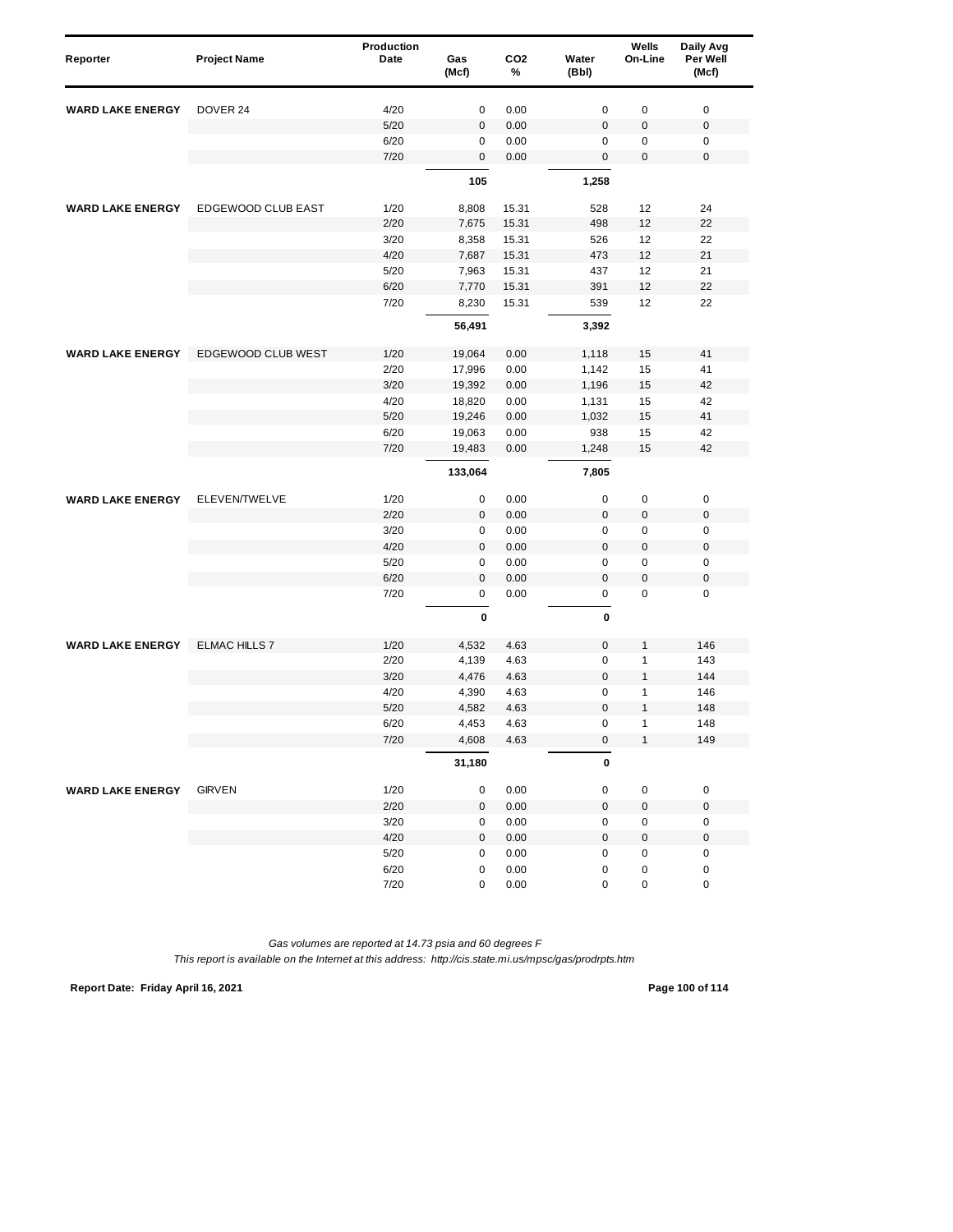| Reporter                | <b>Project Name</b> | Production<br>Date | Gas<br>(Mcf) | CO <sub>2</sub><br>% | Water<br>(Bbl) | Wells<br>On-Line        | Daily Avg<br>Per Well<br>(Mcf) |
|-------------------------|---------------------|--------------------|--------------|----------------------|----------------|-------------------------|--------------------------------|
|                         |                     |                    |              |                      |                |                         |                                |
|                         |                     |                    | 0            |                      | 0              |                         |                                |
| <b>WARD LAKE ENERGY</b> | <b>GIRVEN 11-6</b>  | 1/20               | $\pmb{0}$    | 0.00                 | $\mathbf 0$    | 0                       | $\mathbf 0$                    |
|                         |                     | 2/20               | 0            | 0.00                 | $\mathsf 0$    | $\pmb{0}$               | $\mathbf 0$                    |
|                         |                     | 3/20               | $\mathbf 0$  | 0.00                 | $\mathbf 0$    | $\pmb{0}$               | $\mathbf 0$                    |
|                         |                     | 4/20               | 0            | 0.00                 | $\mathbf 0$    | 0                       | $\mathbf 0$                    |
|                         |                     | 5/20               | $\mathbf 0$  | 0.00                 | $\mathbf 0$    | $\mathbf 0$             | $\boldsymbol{0}$               |
|                         |                     | 6/20               | $\mathbf 0$  | 0.00                 | $\mathbf 0$    | $\mathbf 0$             | $\mathbf 0$                    |
|                         |                     | 7/20               | 0            | 0.00                 | $\mathsf 0$    | $\pmb{0}$               | $\mathbf 0$                    |
|                         |                     |                    | $\mathbf 0$  |                      | $\mathbf 0$    |                         |                                |
| <b>WARD LAKE ENERGY</b> | <b>GUSTAFSON</b>    | 1/20               | 3,910        | 10.13                | 2,606          | 4                       | 32                             |
|                         |                     | 2/20               | 3,218        | 10.13                | 2,462          | $\overline{4}$          | 28                             |
|                         |                     | 3/20               | 2,994        | 10.13                | 2,649          | 4                       | 24                             |
|                         |                     | 4/20               | 2,468        | 10.13                | 2,356          | 4                       | 21                             |
|                         |                     | 5/20               | 1,415        | 10.13                | 770            | $\overline{\mathbf{4}}$ | 11                             |
|                         |                     | 6/20               | 3,457        | 10.13                | 1,571          | $\overline{4}$          | 29                             |
|                         |                     | 7/20               | 2,301        | 10.13                | 1,235          | 3                       | 25                             |
|                         |                     |                    | 19,763       |                      | 13,649         |                         |                                |
| <b>WARD LAKE ENERGY</b> | HAYES 12            | 1/20               | 3,491        | 20.08                | $\mathsf 0$    | 10                      | 11                             |
|                         |                     | 2/20               | 3,114        | 20.08                | $\mathsf 0$    | 10                      | 11                             |
|                         |                     | 3/20               | 3,295        | 20.08                | $\bf 0$        | 10                      | 11                             |
|                         |                     | 4/20               | 3,234        | 20.08                | $\mathbf 0$    | 10                      | 11                             |
|                         |                     | 5/20               | 3,300        | 20.08                | $\mathbf 0$    | 10                      | 11                             |
|                         |                     | 6/20               | 3,258        | 20.08                | 20             | 10                      | 11                             |
|                         |                     | 7/20               | 3,250        | 20.08                | $\bf 0$        | 10                      | 10                             |
|                         |                     |                    | 22,942       |                      | 20             |                         |                                |
| <b>WARD LAKE ENERGY</b> | HOWES B4-21         | 1/20               | 0            | 0.00                 | $\mathbf 0$    | 0                       | $\pmb{0}$                      |
|                         |                     | 2/20               | $\mathbf{0}$ | 0.00                 | $\bf 0$        | $\mathbf 0$             | $\mathbf 0$                    |
|                         |                     | 3/20               | 0            | 0.00                 | $\mathsf 0$    | 0                       | $\mathbf 0$                    |
|                         |                     | 4/20               | $\pmb{0}$    | 0.00                 | $\overline{0}$ | $\mathbf 0$             | $\mathbf 0$                    |
|                         |                     | 5/20               | 0            | 0.00                 | $\mathsf 0$    | $\pmb{0}$               | $\mathbf 0$                    |
|                         |                     | 6/20               | $\mathbf{0}$ | 0.00                 | $\mathbf 0$    | $\mathbf 0$             | $\mathbf 0$                    |
|                         |                     | 7/20               | 0            | 0.00                 | $\mathsf 0$    | $\mathbf 0$             | $\mathbf 0$                    |
|                         |                     |                    | 0            |                      | 0              |                         |                                |
| WARD LAKE ENERGY        | HOWES/VILLAGE       | 1/20               | 1,387        | 10.61                | 2,575          |                         | 45                             |
|                         |                     | 2/20               | 1,483        | 10.61                | 2,839          | $\mathbf{1}$            | 51                             |
|                         |                     | 3/20               | 1,794        | 10.61                | 2,973          | 1                       | 58                             |
|                         |                     | 4/20               | 1,519        | 10.61                | 2,619          | $\mathbf{1}$            | 51                             |
|                         |                     | $5/20$             | 1,471        | 10.61                | 2,156          | $\mathbf{1}$            | $47\,$                         |
|                         |                     | 6/20               | 1,305        | 10.61                | 2,665          | $\mathbf{1}$            | 44                             |
|                         |                     | 7/20               | 1,480        | 10.61                | 2,467          | $\mathbf{1}$            | 48                             |
|                         |                     |                    | 10,439       |                      | 18,294         |                         |                                |
| <b>WARD LAKE ENERGY</b> | JOHNSON 35          | 1/20               | 1,664        | 10.13                | 1,109          | $\mathbf{1}$            | 54                             |
|                         |                     | 2/20               | 1,400        | 10.13                | 1,071          | $\mathbf{1}$            | 48                             |
|                         |                     | 3/20               | 1,260        | 10.13                | 1,114          | $\mathbf{1}$            | 41                             |

*This report is available on the Internet at this address: http://cis.state.mi.us/mpsc/gas/prodrpts.htm*

**Report Date: Friday April 16, 2021 Page 101 of 114**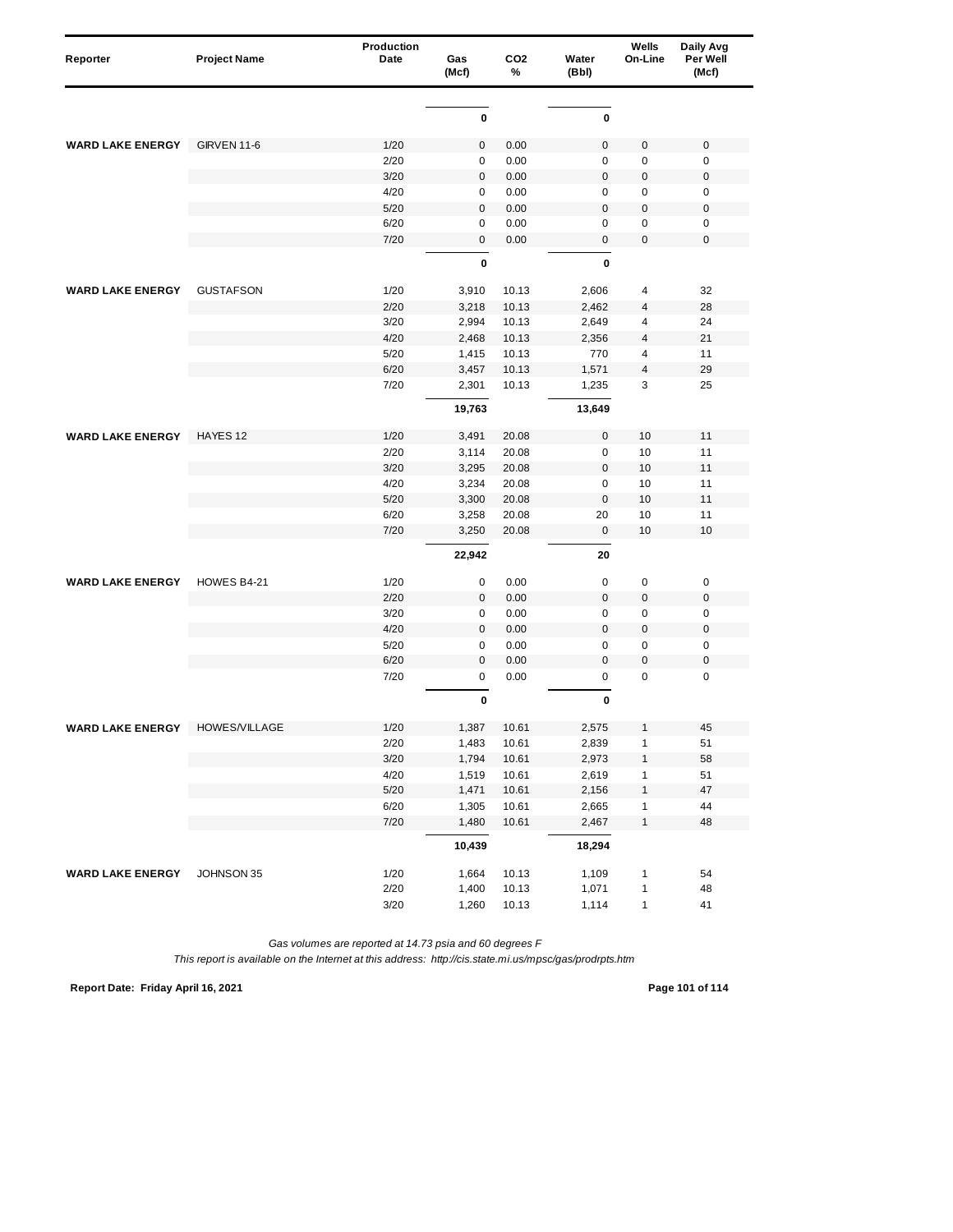| Reporter                | <b>Project Name</b> | Production<br>Date | Gas<br>(Mcf)           | CO <sub>2</sub><br>% | Water<br>(Bbl) | Wells<br>On-Line | Daily Avg<br>Per Well<br>(Mcf) |
|-------------------------|---------------------|--------------------|------------------------|----------------------|----------------|------------------|--------------------------------|
| <b>WARD LAKE ENERGY</b> | JOHNSON 35          | 4/20               | 1,092                  | 10.13                | 1,042          | 1                | 36                             |
|                         |                     | 5/20               | 715                    | 10.13                | 389            | 1                | 23                             |
|                         |                     | 6/20               | 1,430                  | 10.13                | 650            | 1                | 48                             |
|                         |                     | 7/20               | 1,411                  | 10.13                | 757            | $\mathbf{1}$     | 46                             |
|                         |                     |                    | 8,972                  |                      | 6,132          |                  |                                |
| <b>WARD LAKE ENERGY</b> | JOHNSON B1-35       | 1/20               | 1,344                  | 10.13                | 896            | 1                | 43                             |
|                         |                     | 2/20               | 1,166                  | 10.13                | 892            | 1                | 40                             |
|                         |                     | 3/20               | 1,027                  | 10.13                | 909            | 1                | 33                             |
|                         |                     | 4/20               | 902                    | 10.13                | 861            | 1                | 30                             |
|                         |                     | 5/20               | 594                    | 10.13                | 324            | 1                | 19                             |
|                         |                     | 6/20               | 1,167                  | 10.13                | 530            | 1                | 39                             |
|                         |                     | 7/20               | 1,232                  | 10.13                | 661            | $\mathbf{1}$     | 40                             |
|                         |                     |                    | 7,432                  |                      | 5,073          |                  |                                |
| <b>WARD LAKE ENERGY</b> | <b>KALEVA</b>       | 1/20               | 5,204                  | 10.61                | 9,696          | 3                | 56                             |
|                         |                     | 2/20               | 5,084                  | 10.61                | 9,735          | 3                | 58                             |
|                         |                     | 3/20               | 6,107                  | 10.61                | 10,157         | 3                | 66                             |
|                         |                     | 4/20               | 5,450                  | 10.61                | 9,348          | 3                | 61                             |
|                         |                     | 5/20               | 4,147                  | 10.61                | 6,115          | 3                | 45                             |
|                         |                     | 6/20               | 4,246                  | 10.61                | 8,669          | 3                | 47                             |
|                         |                     | 7/20               | 4,810                  | 10.61                | 7,979          | 3                | 52                             |
|                         |                     |                    | 35,048                 |                      | 61,699         |                  |                                |
|                         |                     |                    |                        |                      |                |                  |                                |
| <b>WARD LAKE ENERGY</b> | KITCHEN A1-35       | 1/20               | $\pmb{0}$              | 0.00                 | $\mathsf 0$    | $\boldsymbol{0}$ | $\mathbf 0$                    |
|                         |                     | 2/20               | 0                      | 0.00                 | 0              | $\mathbf 0$      | $\mathbf 0$                    |
|                         |                     | 3/20               | $\pmb{0}$              | 0.00                 | $\mathbf 0$    | $\boldsymbol{0}$ | $\pmb{0}$                      |
|                         |                     | 4/20               | 0                      | 0.00                 | 0              | 0                | $\pmb{0}$                      |
|                         |                     | 5/20               | 0                      | 0.00                 | $\mathsf 0$    | 0                | $\pmb{0}$                      |
|                         |                     | 6/20<br>7/20       | $\pmb{0}$<br>$\pmb{0}$ | 0.00<br>0.00         | 0<br>0         | 0<br>0           | $\pmb{0}$<br>$\mathbf 0$       |
|                         |                     |                    | 0                      |                      | 0              |                  |                                |
|                         |                     |                    |                        |                      |                |                  |                                |
| <b>WARD LAKE ENERGY</b> | KITCHEN B1-33       | 1/20               | 1,268                  | 7.04                 | 212            | 1                | 41                             |
|                         |                     | 2/20               | 1,182                  | 7.04                 | 198            | 1                | 41                             |
|                         |                     | 3/20               | 1,225                  | 7.04                 | 195            | 1                | 40                             |
|                         |                     | 4/20               | 1,154                  | 7.04                 | 189            | $\mathbf{1}$     | 38                             |
|                         |                     | 5/20               | 1,101                  | 7.04                 | 179            | 1                | 36                             |
|                         |                     | 6/20               | 1,027                  | 7.04                 | 169            | 1                | 34                             |
|                         |                     | 7/20               | 942                    | 7.04                 | 156            | 1                | 30                             |
|                         |                     |                    | 7,899                  |                      | 1,298          |                  |                                |
| <b>WARD LAKE ENERGY</b> | KITCHEN B3-33       | 1/20               | 183                    | 7.04                 | 31             | 1                | $\,6$                          |
|                         |                     | 2/20               | 183                    | 7.04                 | 31             | 1                | 6                              |
|                         |                     | 3/20               | 218                    | 7.04                 | 35             | 1                | $\boldsymbol{7}$               |
|                         |                     | 4/20               | 159                    | 7.04                 | 26             | 1                | 5                              |
|                         |                     | 5/20               | 174                    | 7.04                 | 28             | 1                | 6                              |
|                         |                     | 6/20               | 157                    | 7.04                 | 26             | 1                | 5                              |
|                         |                     | 7/20               | 123                    | 7.04                 | 20             | 1                | 4                              |

**Report Date: Friday April 16, 2021 Page 102 of 114**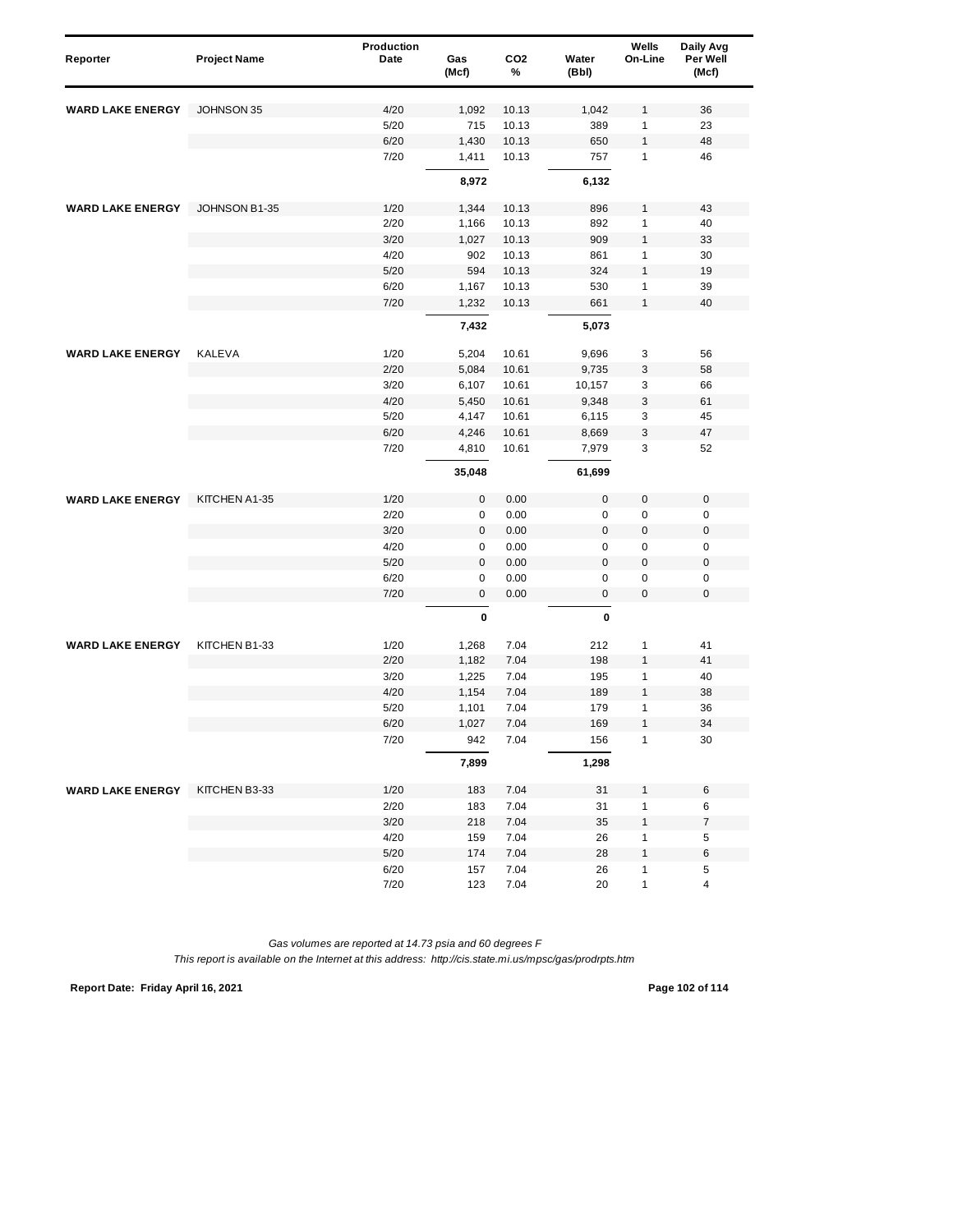| Reporter                | <b>Project Name</b> | Production<br>Date | Gas   | CO <sub>2</sub> | Water  | Wells<br>On-Line | Daily Avg<br>Per Well |
|-------------------------|---------------------|--------------------|-------|-----------------|--------|------------------|-----------------------|
|                         |                     |                    | (Mcf) | %               | (Bbl)  |                  | (Mcf)                 |
|                         |                     |                    |       |                 |        |                  |                       |
|                         |                     |                    | 1,197 |                 | 197    |                  |                       |
| <b>WARD LAKE ENERGY</b> | KITCHEN C1-3        | 1/20               | 641   | 7.04            | 107    | 1                | 21                    |
|                         |                     | 2/20               | 599   | 7.04            | 100    | $\mathbf{1}$     | 21                    |
|                         |                     | 3/20               | 640   | 7.04            | 102    | 1                | 21                    |
|                         |                     | 4/20               | 622   | 7.04            | 102    | $\mathbf{1}$     | 21                    |
|                         |                     | 5/20               | 691   | 7.04            | 112    | $\mathbf{1}$     | 22                    |
|                         |                     | 6/20               | 646   | 7.04            | 106    | $\mathbf{1}$     | 22                    |
|                         |                     | 7/20               | 611   | 7.04            | 101    | $\mathbf{1}$     | 20                    |
|                         |                     |                    | 4,450 |                 | 730    |                  |                       |
| <b>WARD LAKE ENERGY</b> | KITCHEN C1-33       | 1/20               | 739   | 7.04            | 124    | $\mathbf{1}$     | 24                    |
|                         |                     | 2/20               | 700   | 7.04            | 117    | $\mathbf{1}$     | 24                    |
|                         |                     | 3/20               | 743   | 7.04            | 118    | $\mathbf{1}$     | 24                    |
|                         |                     | 4/20               | 743   | 7.04            | 121    | $\mathbf{1}$     | 25                    |
|                         |                     | 5/20               | 795   | 7.04            | 129    | $\mathbf{1}$     | 26                    |
|                         |                     | 6/20               | 775   | 7.04            | 127    | $\mathbf{1}$     | 26                    |
|                         |                     | 7/20               | 741   | 7.04            | 123    | $\mathbf{1}$     | 24                    |
|                         |                     |                    | 5,236 |                 | 859    |                  |                       |
| <b>WARD LAKE ENERGY</b> | KITCHEN C1-35       | 1/20               | 440   | 7.04            | 74     | 1                | 14                    |
|                         |                     | 2/20               | 412   | 7.04            | 69     | $\mathbf{1}$     | 14                    |
|                         |                     | 3/20               | 443   | 7.04            | 70     | $\mathbf{1}$     | 14                    |
|                         |                     | 4/20               | 435   | 7.04            | 71     | $\mathbf{1}$     | 15                    |
|                         |                     | 5/20               | 456   | 7.04            | 74     | $\mathbf{1}$     | 15                    |
|                         |                     | 6/20               | 433   | 7.04            | 71     | $\mathbf{1}$     | 14                    |
|                         |                     | 7/20               | 415   | 7.04            | 69     | $\mathbf{1}$     | 13                    |
|                         |                     |                    | 3,034 |                 | 498    |                  |                       |
| <b>WARD LAKE ENERGY</b> | KITCHEN C2-3        | 1/20               | 361   | 7.04            | 60     | 1                | 12                    |
|                         |                     | 2/20               | 367   | 7.04            | 61     | $\mathbf{1}$     | 13                    |
|                         |                     | 3/20               | 275   | 7.04            | 44     | $\mathbf{1}$     | $9\,$                 |
|                         |                     | 4/20               | 233   | 7.04            | 38     | 1                | 8                     |
|                         |                     | 5/20               | 170   | 7.04            | 28     | $\mathbf{1}$     | $\sqrt{5}$            |
|                         |                     | 6/20               | 178   | 7.04            | 29     | 1                | 6                     |
|                         |                     | 7/20               | 281   | 7.04            | 47     | $\mathbf{1}$     | 9                     |
|                         |                     |                    | 1,865 |                 | 307    |                  |                       |
| <b>WARD LAKE ENERGY</b> | KITCHEN C4-34       | 1/20               | 230   | 7.04            | $38\,$ | $\mathbf{1}$     | 7                     |
|                         |                     | 2/20               | 225   | 7.04            | 38     | $\mathbf{1}$     | 8                     |
|                         |                     | 3/20               | 266   | 7.04            | 42     | $\mathbf{1}$     | 9                     |
|                         |                     | 4/20               | 249   | 7.04            | 41     | $\mathbf{1}$     | $\bf8$                |
|                         |                     | 5/20               | 252   | 7.04            | 41     | $\mathbf{1}$     | 8                     |
|                         |                     | 6/20               | 214   | 7.04            | 35     | $\mathbf{1}$     | $\boldsymbol{7}$      |
|                         |                     | 7/20               | 218   | 7.04            | 36     | $\mathbf{1}$     | $\overline{7}$        |
|                         |                     |                    | 1,654 |                 | 271    |                  |                       |
| <b>WARD LAKE ENERGY</b> | KITCHEN D1-33       | 1/20               | 680   | 7.04            | 114    | 1                | 22                    |
|                         |                     | 2/20               | 629   | 7.04            | 105    | $\mathbf{1}$     | 22                    |
|                         |                     | 3/20               | 672   | 7.04            | 107    | $\mathbf{1}$     | 22                    |

*This report is available on the Internet at this address: http://cis.state.mi.us/mpsc/gas/prodrpts.htm*

**Report Date: Friday April 16, 2021 Page 103 of 114**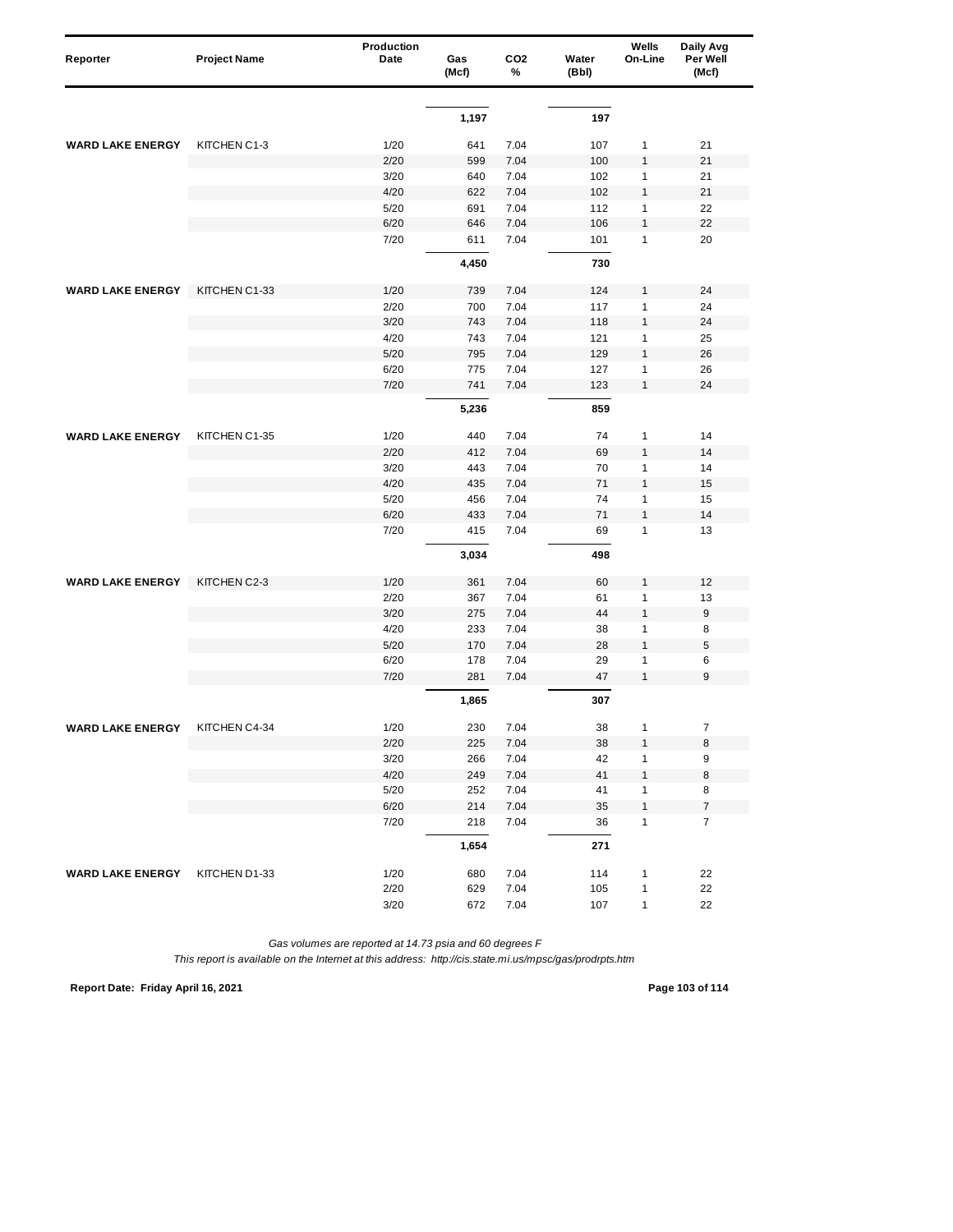| Reporter                | <b>Project Name</b>  | Production<br>Date | Gas<br>(Mcf) | CO <sub>2</sub><br>% | Water<br>(Bbl) | Wells<br>On-Line | Daily Avg<br>Per Well<br>(Mcf) |
|-------------------------|----------------------|--------------------|--------------|----------------------|----------------|------------------|--------------------------------|
| <b>WARD LAKE ENERGY</b> | KITCHEN D1-33        | 4/20               | 657          | 7.04                 | 107            | 1                | 22                             |
|                         |                      | 5/20               | 697          | 7.04                 | 113            | 1                | 22                             |
|                         |                      | 6/20               | 673          | 7.04                 | 111            | $\mathbf{1}$     | 22                             |
|                         |                      | 7/20               | 625          | 7.04                 | 103            | $\mathbf{1}$     | 20                             |
|                         |                      |                    | 4,633        |                      | 760            |                  |                                |
| <b>WARD LAKE ENERGY</b> | KITCHEN D1-4         | 1/20               | 1,592        | 7.04                 | 266            | 1                | 51                             |
|                         |                      | 2/20               | 1,519        | 7.04                 | 254            | $\mathbf{1}$     | 52                             |
|                         |                      | 3/20               | 1,616        | 7.04                 | 257            | 1                | 52                             |
|                         |                      | 4/20               | 1,591        | 7.04                 | 260            | $\mathbf{1}$     | 53                             |
|                         |                      | 5/20               | 1,663        | 7.04                 | 270            | 1                | 54                             |
|                         |                      | 6/20               | 1,604        | 7.04                 | 263            | $\mathbf{1}$     | 53                             |
|                         |                      | 7/20               | 1,526        | 7.04                 | 252            | 1                | 49                             |
|                         |                      |                    | 11,111       |                      | 1,822          |                  |                                |
| <b>WARD LAKE ENERGY</b> | KITCHEN D3-33        | 1/20               | 1,628        | 7.04                 | 272            | 1                | 53                             |
|                         |                      | 2/20               | 1,507        | 7.04                 | 252            | 1                | 52                             |
|                         |                      | 3/20               | 1,597        | 7.04                 | 254            | $\mathbf{1}$     | 52                             |
|                         |                      | 4/20               | 1,530        | 7.04                 | 250            | 1                | 51                             |
|                         |                      | 5/20               | 1,629        | 7.04                 | 264            | $\mathbf{1}$     | 53                             |
|                         |                      | 6/20               | 1,570        | 7.04                 | 258            | $\mathbf{1}$     | 52                             |
|                         |                      | 7/20               | 1,493        | 7.04                 | 247            | $\mathbf{1}$     | 48                             |
|                         |                      |                    | 10,954       |                      | 1,797          |                  |                                |
| <b>WARD LAKE ENERGY</b> | KITCHEN D4-34        | 1/20               | 404          | 7.04                 | 68             | 1                | 13                             |
|                         |                      | 2/20               | 398          | 7.04                 | 67             | $\mathbf{1}$     | 14                             |
|                         |                      | 3/20               | 431          | 7.04                 | 68             | 1                | 14                             |
|                         |                      | 4/20               | 448          | 7.04                 | 73             | $\mathbf{1}$     | 15                             |
|                         |                      | 5/20               | 466          | 7.04                 | 76             | 1                | 15                             |
|                         |                      | 6/20               | 464          | 7.04                 | 76             | $\mathbf{1}$     | 15                             |
|                         |                      | 7/20               | 419          | 7.04                 | 69             | 1                | 14                             |
|                         |                      |                    | 3,030        |                      | 497            |                  |                                |
| <b>WARD LAKE ENERGY</b> | <b>LIVINGSTON 34</b> | 1/20               | 8,505        | 14.43                | 117            | 11               | 25                             |
|                         |                      | 2/20               | 7,714        | 14.43                | 152            | 11               | 24                             |
|                         |                      | 3/20               | 7,944        | 14.43                | 198            | 11               | 23                             |
|                         |                      | 4/20               | 8,493        | 14.43                | 306            | 11               | 26                             |
|                         |                      | 5/20               | 9,151        | 14.43                | 135            | 11               | 27                             |
|                         |                      | 6/20               | 8,964        | 14.43                | 135            | 11               | 27                             |
|                         |                      | 7/20               | 8,793        | 14.43                | 140            | $11$             | 26                             |
|                         |                      |                    | 59,564       |                      | 1,183          |                  |                                |
| <b>WARD LAKE ENERGY</b> | <b>LUM</b>           | 1/20               | 3,643        | 10.13                | 2,429          | $\mathbf{1}$     | 118                            |
|                         |                      | 2/20               | 3,208        | 10.13                | 2,454          | 1                | 111                            |
|                         |                      | 3/20               | 2,209        | 10.13                | 1,955          | $\mathbf{1}$     | 71                             |
|                         |                      | 4/20               | 1,392        | 10.13                | 1,328          | $\mathbf{1}$     | 46                             |
|                         |                      | $5/20$             | 857          | 10.13                | 467            | 1                | 28                             |
|                         |                      | 6/20               | 1,816        | 10.13                | 825            | $\mathbf{1}$     | 61                             |
|                         |                      | 7/20               | 3,565        | 10.13                | 1,913          | $\mathbf{1}$     | 115                            |

**Report Date: Friday April 16, 2021 Page 104 of 114**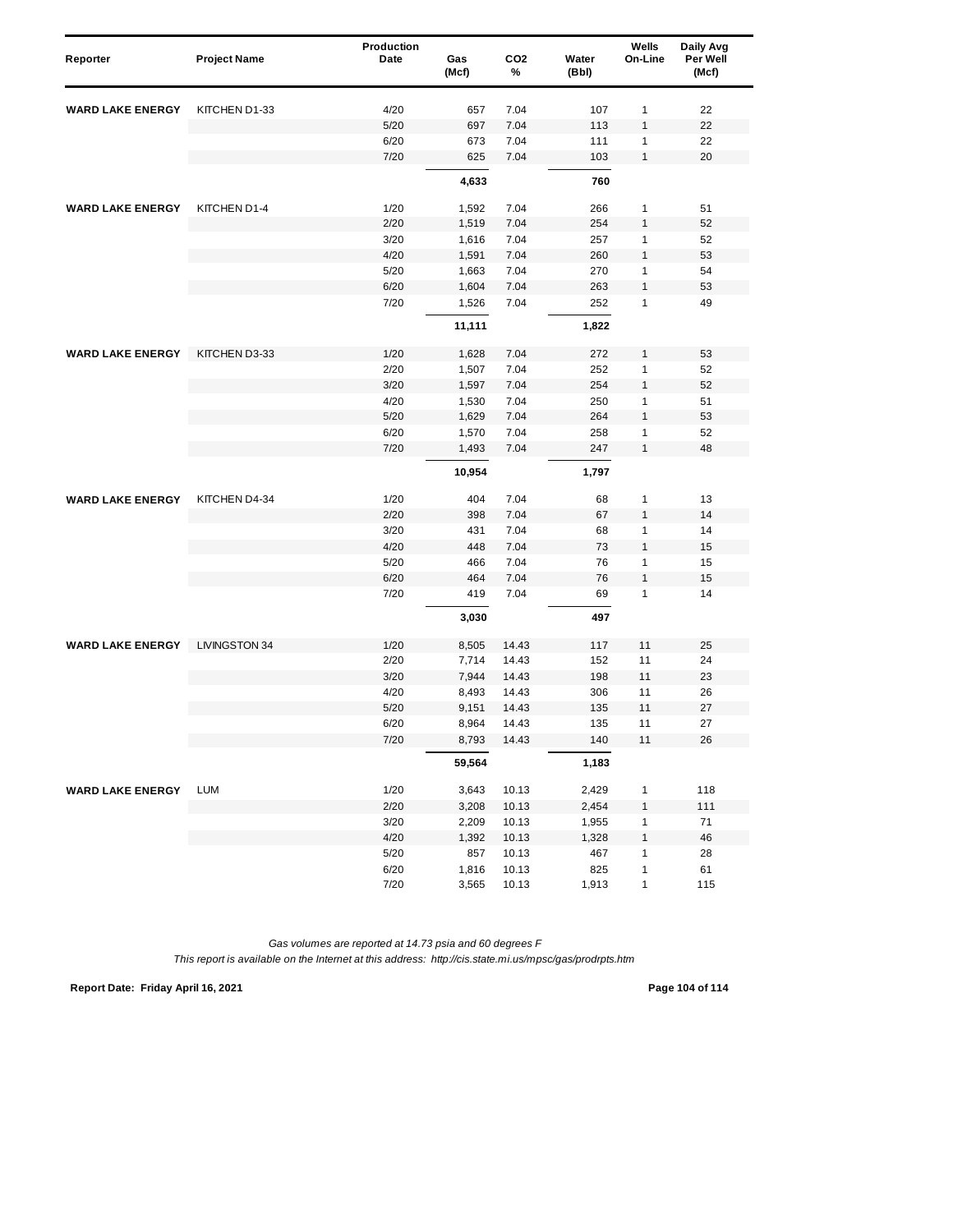| Reporter                | <b>Project Name</b>      | Production<br>Date | Gas<br>(Mcf)        | CO <sub>2</sub><br>% | Water<br>(Bbl) | Wells<br>On-Line | Daily Avg<br>Per Well<br>(Mcf) |
|-------------------------|--------------------------|--------------------|---------------------|----------------------|----------------|------------------|--------------------------------|
|                         |                          |                    |                     |                      |                |                  |                                |
|                         |                          |                    | 16,690              |                      | 11,371         |                  |                                |
| <b>WARD LAKE ENERGY</b> | MAPLE GROVE 6            | 1/20               | $\mathsf{O}\xspace$ | 0.00                 | $\mathbf 0$    | 0                | $\mathbf 0$                    |
|                         |                          | 2/20               | 0                   | 0.00                 | 0              | 0                | $\mathbf 0$                    |
|                         |                          | 3/20               | $\mathbf 0$         | 0.00                 | $\mathbf 0$    | 0                | $\mathbf 0$                    |
|                         |                          | 4/20               | 0                   | 0.00                 | $\pmb{0}$      | 0                | $\pmb{0}$                      |
|                         |                          | 5/20               | 0                   | 0.00                 | $\mathbf 0$    | $\pmb{0}$        | $\boldsymbol{0}$               |
|                         |                          | 6/20               | $\mathbf 0$         | 0.00                 | 0              | $\mathbf 0$      | $\pmb{0}$                      |
|                         |                          | 7/20               | $\mathbf 0$         | 0.00                 | $\pmb{0}$      | $\pmb{0}$        | $\mathbf 0$                    |
|                         |                          |                    | $\mathbf 0$         |                      | $\mathbf{0}$   |                  |                                |
| <b>WARD LAKE ENERGY</b> | MAPLE GROVE 7            | 1/20               | 0                   | 0.00                 | $\mathbf 0$    | $\pmb{0}$        | $\pmb{0}$                      |
|                         |                          | 2/20               | $\mathbf{0}$        | 0.00                 | $\mathbf 0$    | 0                | $\mathbf 0$                    |
|                         |                          | 3/20               | 0                   | 0.00                 | $\mathbf 0$    | 0                | $\mathbf 0$                    |
|                         |                          | 4/20               | 0                   | 0.00                 | $\mathbf 0$    | $\pmb{0}$        | $\mathbf 0$                    |
|                         |                          | 5/20               | $\pmb{0}$           | 0.00                 | $\mathbf 0$    | 0                | $\mathbf 0$                    |
|                         |                          | 6/20               | $\pmb{0}$           | 0.00                 | $\mathbf 0$    | $\pmb{0}$        | $\mathbf 0$                    |
|                         |                          | 7/20               | 0                   | 0.00                 | $\mathsf 0$    | 0                | $\mathbf 0$                    |
|                         |                          |                    | 0                   |                      | 0              |                  |                                |
| <b>WARD LAKE ENERGY</b> | <b>MATTISON</b>          | 1/20               | $\mathbf 0$         | 0.00                 | $\bf 0$        | $\pmb{0}$        | $\mathbf 0$                    |
|                         |                          | 2/20               | $\mathbf 0$         | 0.00                 | $\mathbf 0$    | $\pmb{0}$        | $\mathbf 0$                    |
|                         |                          | 3/20               | $\mathbf 0$         | 0.00                 | $\bf 0$        | $\pmb{0}$        | $\mathbf 0$                    |
|                         |                          | 4/20               | 0                   | 0.00                 | $\mathbf 0$    | 0                | $\mathbf 0$                    |
|                         |                          | 5/20               | $\mathbf 0$         | 0.00                 | $\overline{0}$ | $\mathbf 0$      | $\mathbf 0$                    |
|                         |                          | 6/20               | 0                   | 0.00                 | $\mathbf 0$    | 0                | $\mathbf 0$                    |
|                         |                          | 7/20               | $\mathbf{0}$        | 0.00                 | $\pmb{0}$      | 0                | $\mathbf 0$                    |
|                         |                          |                    | 0                   |                      | $\mathbf{0}$   |                  |                                |
| <b>WARD LAKE ENERGY</b> | MAXEY ET AL              | 1/20               | $\pmb{0}$           | 0.00                 | $\mathbf 0$    | 0                | $\pmb{0}$                      |
|                         |                          | 2/20               | $\mathbf 0$         | 0.00                 | $\pmb{0}$      | $\pmb{0}$        | $\mathbf 0$                    |
|                         |                          | 3/20               | 0                   | 0.00                 | $\mathbf 0$    | 0                | $\mathbf 0$                    |
|                         |                          | 4/20               | $\pmb{0}$           | 0.00                 | $\overline{0}$ | $\pmb{0}$        | $\mathbf 0$                    |
|                         |                          | 5/20               | 0                   | 0.00                 | $\mathbf 0$    | 0                | $\mathbf 0$                    |
|                         |                          | 6/20               | $\mathbf 0$         | 0.00                 | $\mathbf 0$    | 0                | $\mathbf 0$                    |
|                         |                          | 7/20               | 0                   | 0.00                 | 0              | $\mathbf 0$      | $\mathbf 0$                    |
|                         |                          |                    | 0                   |                      | 0              |                  |                                |
| WARD LAKE ENERGY        | <b>MID KITCHEN FARMS</b> | 1/20               | 10,929              | 7.04                 | 1,828          | 13               | 21                             |
|                         |                          | 2/20               | 10,378              | 7.04                 | 1,735          | 13               | 28                             |
|                         |                          | $3/20$             | 11,124              | 7.04                 | 1,768          | $13$             | 28                             |
|                         |                          | 4/20               | 10,875              | 7.04                 | 1,776          | 13               | 28                             |
|                         |                          | $5/20$             | 11,352              | 7.04                 | 1,842          | $13$             | 28                             |
|                         |                          | 6/20               | 10,900              | 7.04                 | 1,789          | 13               | 28                             |
|                         |                          | 7/20               | 10,372              | 7.04                 | 1,715          | 13               | 26                             |
|                         |                          |                    | 75,930              |                      | 12,453         |                  |                                |
| <b>WARD LAKE ENERGY</b> | MID KITCHEN FARMS-PHAS   | 1/20               | 17,412              | 7.04                 | 2,913          | 14               | 40                             |
|                         |                          | 2/20               | 16,181              | 7.04                 | 2,706          | 14               | 40                             |
|                         |                          | 3/20               | 17,405              | 7.04                 | 2,766          | 14               | 40                             |

*This report is available on the Internet at this address: http://cis.state.mi.us/mpsc/gas/prodrpts.htm*

**Report Date: Friday April 16, 2021 Page 105 of 114**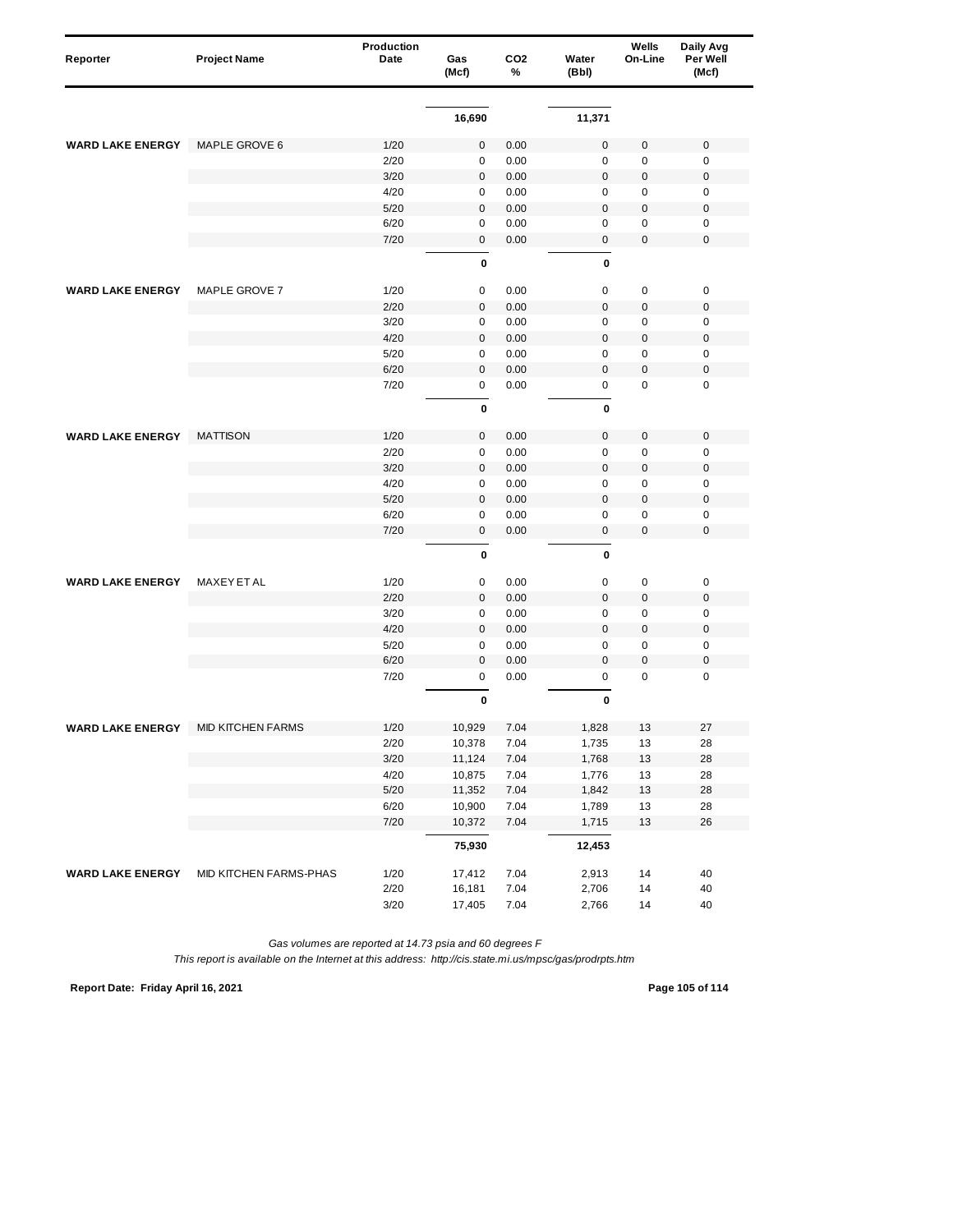| Reporter                | <b>Project Name</b>    | Production<br>Date | Gas<br>(Mcf) | CO <sub>2</sub><br>% | Water<br>(Bbl) | Wells<br>On-Line        | Daily Avg<br>Per Well<br>(Mcf) |
|-------------------------|------------------------|--------------------|--------------|----------------------|----------------|-------------------------|--------------------------------|
| <b>WARD LAKE ENERGY</b> | MID KITCHEN FARMS-PHAS | 4/20               | 16,733       | 7.04                 | 2,733          | 14                      | 40                             |
|                         |                        | 5/20               | 17,329       | 7.04                 | 2,811          | 14                      | 40                             |
|                         |                        | 6/20               | 17,039       | 7.04                 | 2,797          | 14                      | 41                             |
|                         |                        | 7/20               | 16,473       | 7.04                 | 2,724          | 14                      | 38                             |
|                         |                        |                    | 118,572      |                      | 19,450         |                         |                                |
| <b>WARD LAKE ENERGY</b> | MONTY 35               | 1/20               | 3,403        | 6.07                 | 3,842          | 6                       | 18                             |
|                         |                        | 2/20               | 2,919        | 6.07                 | 3,558          | 6                       | 17                             |
|                         |                        | 3/20               | 2,941        | 6.07                 | 4,014          | 6                       | 16                             |
|                         |                        | 4/20               | 2,590        | 6.07                 | 3,202          | 6                       | 14                             |
|                         |                        | 5/20               | 3,142        | 6.07                 | 3,617          | 6                       | 17                             |
|                         |                        | 6/20               | 3,155        | 6.07                 | 3,377          | 6                       | 18                             |
|                         |                        | 7/20               | 3,191        | 6.07                 | 2,616          | 6                       | 17                             |
|                         |                        |                    | 21,341       |                      | 24,226         |                         |                                |
| <b>WARD LAKE ENERGY</b> | MONTY 36               | 1/20               | 2,464        | 6.07                 | 2,782          | 4                       | 20                             |
|                         |                        | 2/20               | 2,411        | 6.07                 | 2,938          | 4                       | 21                             |
|                         |                        | 3/20               | 2,276        | 6.07                 | 3,107          | 4                       | 18                             |
|                         |                        | 4/20               | 2,064        | 6.07                 | 2,548          | $\overline{\mathbf{4}}$ | 17                             |
|                         |                        | 5/20               | 3,193        | 6.07                 | 3,676          | 4                       | 26                             |
|                         |                        | 6/20               | 2,987        | 6.07                 | 3,197          | 4                       | 25                             |
|                         |                        | 7/20               | 3,036        | 6.07                 | 2,488          | 4                       | 24                             |
|                         |                        |                    | 18,431       |                      | 20,736         |                         |                                |
| <b>WARD LAKE ENERGY</b> | <b>MUD LAKE</b>        | 1/20               | 939          | 10.61                | 1,745          | 2                       | 15                             |
|                         |                        | 2/20               | 895          | 10.61                | 1,713          | $\overline{c}$          | 15                             |
|                         |                        | 3/20               | 998          | 10.61                | 1,648          | 1                       | 32                             |
|                         |                        | 4/20               | 814          | 10.61                | 1,364          | 1                       | 27                             |
|                         |                        | 5/20               | 483          | 10.61                | 712            | 1                       | 16                             |
|                         |                        | 6/20               | 567          | 10.61                | 1,157          | 1                       | 19                             |
|                         |                        | 7/20               | 681          | 10.61                | 1,127          | 1                       | 22                             |
|                         |                        |                    | 5,377        |                      | 9,466          |                         |                                |
| <b>WARD LAKE ENERGY</b> | MUD LAKE 16/17         | 1/20               | 6,980        | 10.61                | 12,962         | 5                       | 45                             |
|                         |                        | 2/20               | 6,534        | 10.61                | 12,514         | 5                       | 45                             |
|                         |                        | 3/20               | 7,849        | 10.61                | 12,972         | 4                       | 63                             |
|                         |                        | 4/20               | 6,698        | 10.61                | 11,380         | 4                       | 56                             |
|                         |                        | 5/20               | 6,041        | 10.61                | 8,876          | 4                       | 49                             |
|                         |                        | 6/20               | 5,496        | 10.61                | 11,218         | 4                       | 46                             |
|                         |                        | 7/20               | 5,297        | 10.61                | 8,737          | 4                       | 43                             |
|                         |                        |                    | 44,895       |                      | 78,659         |                         |                                |
| <b>WARD LAKE ENERGY</b> | MUD LAKE 17/20         | 1/20               | 3,578        | 10.61                | 6,642          | 3                       | 38                             |
|                         |                        | 2/20               | 3,437        | 10.61                | 6,582          | 3                       | 39                             |
|                         |                        | 3/20               | 4,153        | 10.61                | 6,859          | 3                       | 45                             |
|                         |                        | 4/20               | 3,551        | 10.61                | 6,057          | 3                       | 39                             |
|                         |                        | 5/20               | 3,276        | 10.61                | 4,802          | 3                       | 35                             |
|                         |                        | 6/20               | 3,142        | 10.61                | 6,416          | 3                       | 35                             |
|                         |                        | 7/20               | 3,873        | 10.61                | 6,489          | 3                       | 42                             |

**Report Date: Friday April 16, 2021 Page 106 of 114**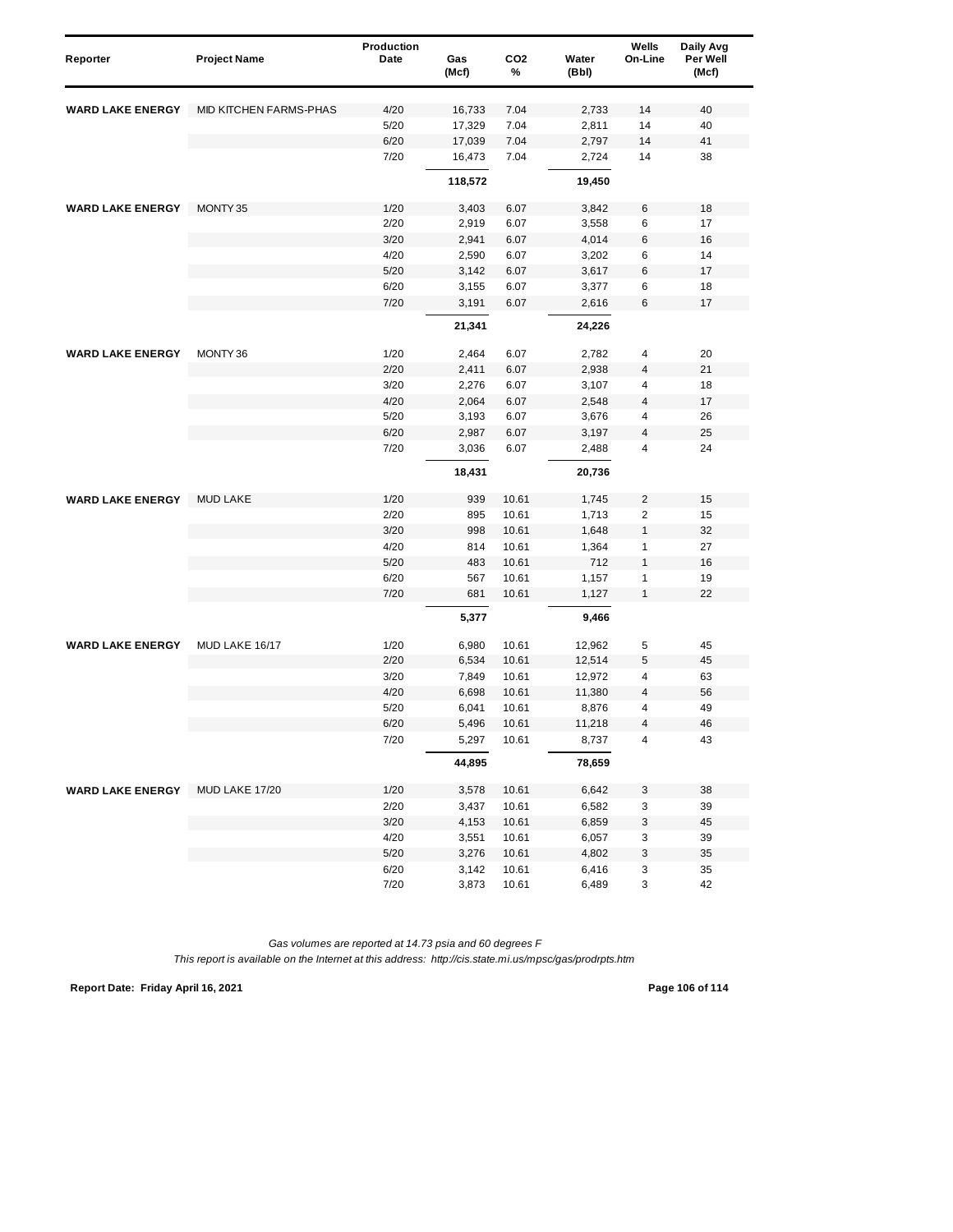| Reporter                | <b>Project Name</b> | Production<br>Date | Gas<br>(Mcf) | CO <sub>2</sub><br>% | Water<br>(Bbl) | Wells<br>On-Line | Daily Avg<br>Per Well<br>(Mcf) |
|-------------------------|---------------------|--------------------|--------------|----------------------|----------------|------------------|--------------------------------|
|                         |                     |                    |              |                      |                |                  |                                |
|                         |                     |                    | 25,010       |                      | 43,847         |                  |                                |
| <b>WARD LAKE ENERGY</b> | MUD LAKE 8          | 1/20               | 6,165        | 10.61                | 11,472         | 5                | 40                             |
|                         |                     | 2/20               | 5,624        | 10.61                | 10,768         | 5                | 39                             |
|                         |                     | 3/20               | 6,763        | 10.61                | 11,171         | 5                | 44                             |
|                         |                     | 4/20               | 5,710        | 10.61                | 9,658          | 5                | 38                             |
|                         |                     | 5/20               | 5,064        | 10.61                | 7,435          | 5                | 33                             |
|                         |                     | 6/20               | 4,934        | 10.61                | 10,071         | 5                | 33                             |
|                         |                     | 7/20               | 5,560        | 10.61                | 9,274          | 5                | 36                             |
|                         |                     |                    | 39,820       |                      | 69,849         |                  |                                |
| <b>WARD LAKE ENERGY</b> | MUD LAKE 9/10       | 1/20               | 1,689        | 10.61                | 3,139          | $\overline{2}$   | 27                             |
|                         |                     | 2/20               | 1,784        | 10.61                | 3,415          | $\overline{2}$   | 31                             |
|                         |                     | 3/20               | 1,875        | 10.61                | 3,105          | $\overline{2}$   | 30                             |
|                         |                     | 4/20               | 1,595        | 10.61                | 2,704          | $\overline{c}$   | 27                             |
|                         |                     | 5/20               | 1,164        | 10.61                | 1,713          | $\overline{c}$   | 19                             |
|                         |                     | 6/20               | 1,452        | 10.61                | 2,963          | $\overline{2}$   | 24                             |
|                         |                     | 7/20               | 1,697        | 10.61                | 2,841          | $\overline{2}$   | 27                             |
|                         |                     |                    | 11,256       |                      | 19,880         |                  |                                |
| <b>WARD LAKE ENERGY</b> | MUD LAKE 9/16       | 1/20               | 1,279        | 10.61                | 2,378          | $\mathbf{1}$     | 41                             |
|                         |                     | 2/20               | 1,196        | 10.61                | 2,289          | $\mathbf{1}$     | 41                             |
|                         |                     | 3/20               | 1,409        | 10.61                | 2,333          | $\mathbf{1}$     | 45                             |
|                         |                     | 4/20               | 1,206        | 10.61                | 2,043          | $\mathbf{1}$     | 40                             |
|                         |                     | 5/20               | 954          | 10.61                | 1,402          | 1                | 31                             |
|                         |                     | 6/20               | 1,078        | 10.61                | 2,201          | $\mathbf{1}$     | 36                             |
|                         |                     | 7/20               | 1,352        | 10.61                | 2,269          | $\mathbf{1}$     | 44                             |
|                         |                     |                    | 8,474        |                      | 14,915         |                  |                                |
| <b>WARD LAKE ENERGY</b> | NORTH CHARLTON 18   | 1/20               | 11,844       | 6.14                 | 2,152          | 18               | 21                             |
|                         |                     | 2/20               | 11,111       | 6.14                 | 2,145          | 18               | 21                             |
|                         |                     | 3/20               | 11,718       | 6.14                 | 2,205          | 18               | 21                             |
|                         |                     | 4/20               | 11,406       | 6.14                 | 2,149          | 18               | 21                             |
|                         |                     | 5/20               | 11,637       | 6.14                 | 2,224          | 18               | 21                             |
|                         |                     | 6/20               | 11,317       | 6.14                 | 2,160          | 18               | 21                             |
|                         |                     | 7/20               | 11,401       | 6.14                 | 1,842          | 18               | 20                             |
|                         |                     |                    | 80,434       |                      | 14,877         |                  |                                |
| WARD LAKE ENERGY        | NORTH CHARLTON 24   | 1/20               | 3,752        | 13.99                | 1,060          | 27               |                                |
|                         |                     | 2/20               | 3,419        | 13.99                | 1,002          | 27               | 4                              |
|                         |                     | 3/20               | 2,848        | 13.99                | 1,083          | 27               | 3                              |
|                         |                     | 4/20               | 3,639        | 13.99                | 983            | 27               | 4                              |
|                         |                     | 5/20               | 3,562        | 13.99                | 942            | 27               | 4                              |
|                         |                     | 6/20               | 3,277        | 13.99                | 859            | 27               | 4                              |
|                         |                     | 7/20               | 3,820        | 13.99                | 864            | 27               | 5                              |
|                         |                     |                    | 24,317       |                      | 6,793          |                  |                                |
| <b>WARD LAKE ENERGY</b> | NORTH CHARLTON 31   | 1/20               | 312          | 9.40                 | 0              | 15               | 1                              |
|                         |                     | 2/20               | 285          | 9.40                 | 0              | 15               | $\mathbf{1}$                   |
|                         |                     | 3/20               | 290          | 9.40                 | 60             | 15               | $\mathbf{1}$                   |

*This report is available on the Internet at this address: http://cis.state.mi.us/mpsc/gas/prodrpts.htm*

**Report Date: Friday April 16, 2021 Page 107 of 114**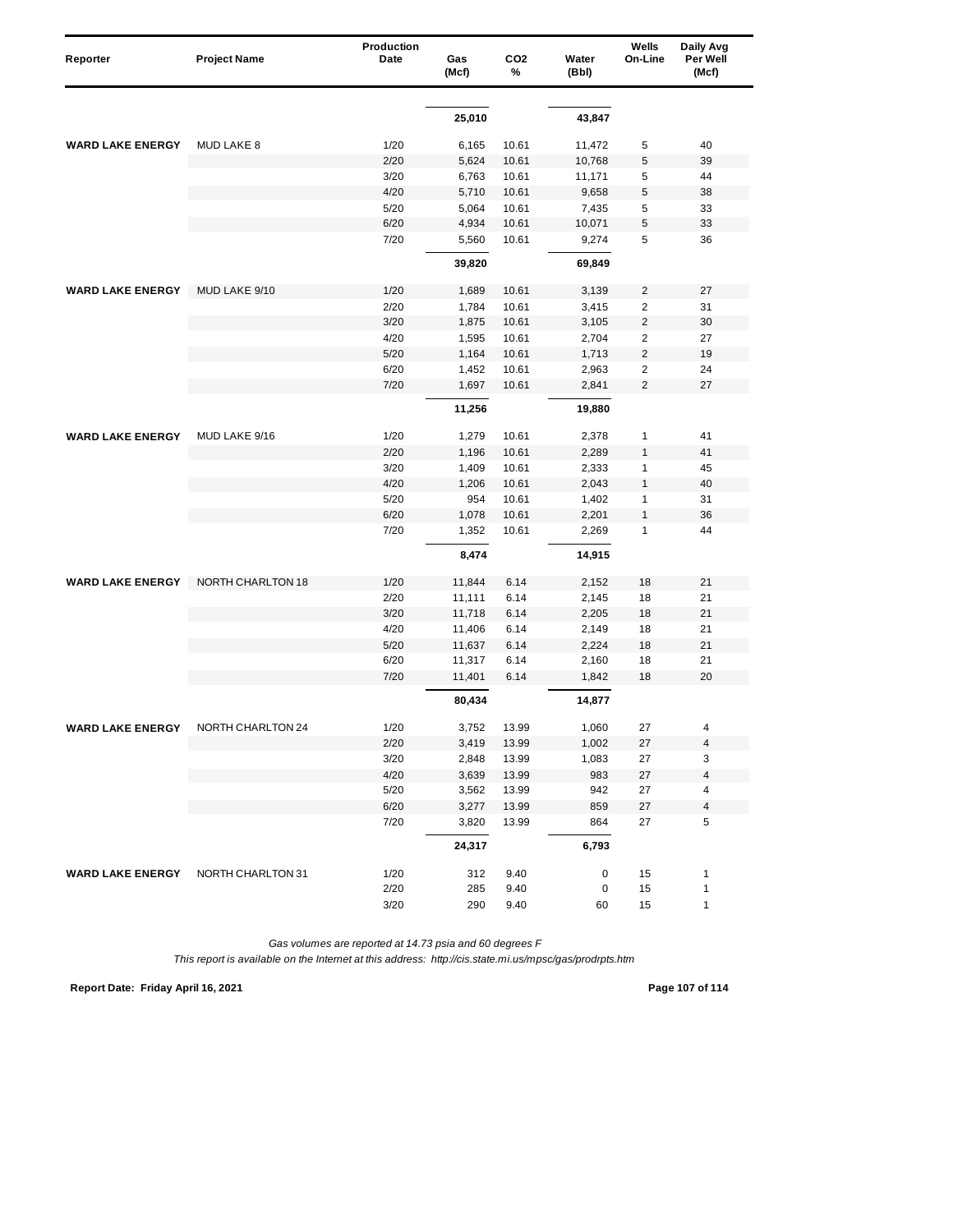| Reporter                | <b>Project Name</b>      | <b>Production</b><br>Date | Gas<br>(Mcf)   | CO <sub>2</sub><br>% | Water<br>(Bbl)   | Wells<br>On-Line | Daily Avg<br>Per Well<br>(Mcf) |
|-------------------------|--------------------------|---------------------------|----------------|----------------------|------------------|------------------|--------------------------------|
| <b>WARD LAKE ENERGY</b> | NORTH CHARLTON 31        | 4/20                      | 267            | 9.40                 | 40               | 15               | $\mathbf{1}$                   |
|                         |                          | 5/20                      | 283            | 9.40                 | 85               | 15               | $\mathbf{1}$                   |
|                         |                          | 6/20                      | 267            | 9.40                 | 25               | 15               | $\mathbf{1}$                   |
|                         |                          | 7/20                      | 258            | 9.40                 | $\boldsymbol{0}$ | 15               | $\mathbf{1}$                   |
|                         |                          |                           | 1,962          |                      | 210              |                  |                                |
| <b>WARD LAKE ENERGY</b> | <b>NORTH CHARLTON 36</b> |                           |                |                      |                  |                  | $\overline{7}$                 |
|                         |                          | 1/20<br>2/20              | 4,863<br>4,369 | 18.26<br>18.26       | 0<br>$\mathbf 0$ | 21<br>21         | $\overline{7}$                 |
|                         |                          | 3/20                      | 3,620          | 18.26                | 200              | 22               | 5                              |
|                         |                          |                           |                |                      |                  |                  |                                |
|                         |                          | 4/20                      | 4,636          | 18.26                | 80               | 22               | $\overline{\mathfrak{c}}$      |
|                         |                          | 5/20                      | 4,690          | 18.26                | 50               | 22               | $\overline{\mathcal{I}}$       |
|                         |                          | 6/20<br>7/20              | 3,885<br>4,701 | 18.26<br>18.26       | $\bf 0$<br>0     | 22<br>22         | 6<br>$\overline{7}$            |
|                         |                          |                           | 30,764         |                      | 330              |                  |                                |
| <b>WARD LAKE ENERGY</b> | NORTH VIENNA 6           | 1/20                      | 5,024          | 2.76                 | 13,830           | 17               | 10                             |
|                         |                          | 2/20                      | 4,945          | 2.76                 | 12,030           | 17               | 10                             |
|                         |                          | 3/20                      | 5,466          | 2.76                 | 11,712           | 17               | 10                             |
|                         |                          | 4/20                      | 4,415          | 2.76                 | 10,944           | 17               | 9                              |
|                         |                          | 5/20                      | 4,654          | 2.76                 | 11,740           | 17               | 9                              |
|                         |                          | 6/20                      | 3,991          | 2.76                 | 11,471           | 17               | 8                              |
|                         |                          | 7/20                      | 4,702          | 2.76                 | 11,717           | 17               | 9                              |
|                         |                          |                           | 33,197         |                      | 83,444           |                  |                                |
| <b>WARD LAKE ENERGY</b> | NORTH VIENNA 7           | 1/20                      | 7,095          | 8.49                 | 1,821            | 13               | 18                             |
|                         |                          | 2/20                      | 6,877          | 8.49                 | 1,699            | 13               | 18                             |
|                         |                          | 3/20                      | 8,110          | 8.49                 | 1,809            | 13               | 20                             |
|                         |                          | 4/20                      | 6,818          | 8.49                 | 1,722            | 13               | 17                             |
|                         |                          | 5/20                      | 6,553          | 8.49                 | 1,458            | 13               | 16                             |
|                         |                          | 6/20                      | 5,962          | 8.49                 | 1,256            | 13               | 15                             |
|                         |                          | 7/20                      | 7,751          | 8.49                 | 1,362            | 13               | 19                             |
|                         |                          |                           | 49,166         |                      | 11,127           |                  |                                |
| <b>WARD LAKE ENERGY</b> | NYSTROM 14               | 1/20                      | $\mathbf 0$    | 0.00                 | $\mathbf 0$      | 0                | $\mathbf 0$                    |
|                         |                          | 2/20                      | 0              | 0.00                 | $\mathbf 0$      | 0                | $\mathbf 0$                    |
|                         |                          | 3/20                      | $\mathbf 0$    | 0.00                 | $\overline{0}$   | $\mathbf 0$      | $\mathbf 0$                    |
|                         |                          | 4/20                      | 0              | 0.00                 | $\mathbf 0$      | $\pmb{0}$        | 0                              |
|                         |                          | 5/20                      | 0              | 0.00                 | $\mathbf 0$      | 0                | $\mathbf 0$                    |
|                         |                          | 6/20                      | 0              | 0.00                 | 0                | 0                | $\mathbf 0$                    |
|                         |                          | 7/20                      | $\mathbf 0$    | 0.00                 | $\pmb{0}$        | 0                | $\pmb{0}$                      |
|                         |                          |                           | $\pmb{0}$      |                      | $\pmb{0}$        |                  |                                |
| <b>WARD LAKE ENERGY</b> | <b>OLSHASKE</b>          | 1/20                      | 2,889          | 10.13                | 1,926            | $\mathbf{1}$     | 93                             |
|                         |                          | 2/20                      | 2,404          | 10.13                | 1,839            | $\mathbf{1}$     | 83                             |
|                         |                          | 3/20                      | 2,173          | 10.13                | 1,922            | $\mathbf{1}$     | 70                             |
|                         |                          | 4/20                      | 1,927          | 10.13                | 1,839            | 1                | 64                             |
|                         |                          | 5/20                      | 946            | 10.13                | 515              | 1                | 31                             |
|                         |                          | 6/20                      | 2,521          | 10.13                | 1,146            | $\mathbf{1}$     | 84                             |
|                         |                          | 7/20                      | 2,383          | 10.13                | 1,279            | $\mathbf{1}$     | 77                             |

**Report Date: Friday April 16, 2021 Page 108 of 114**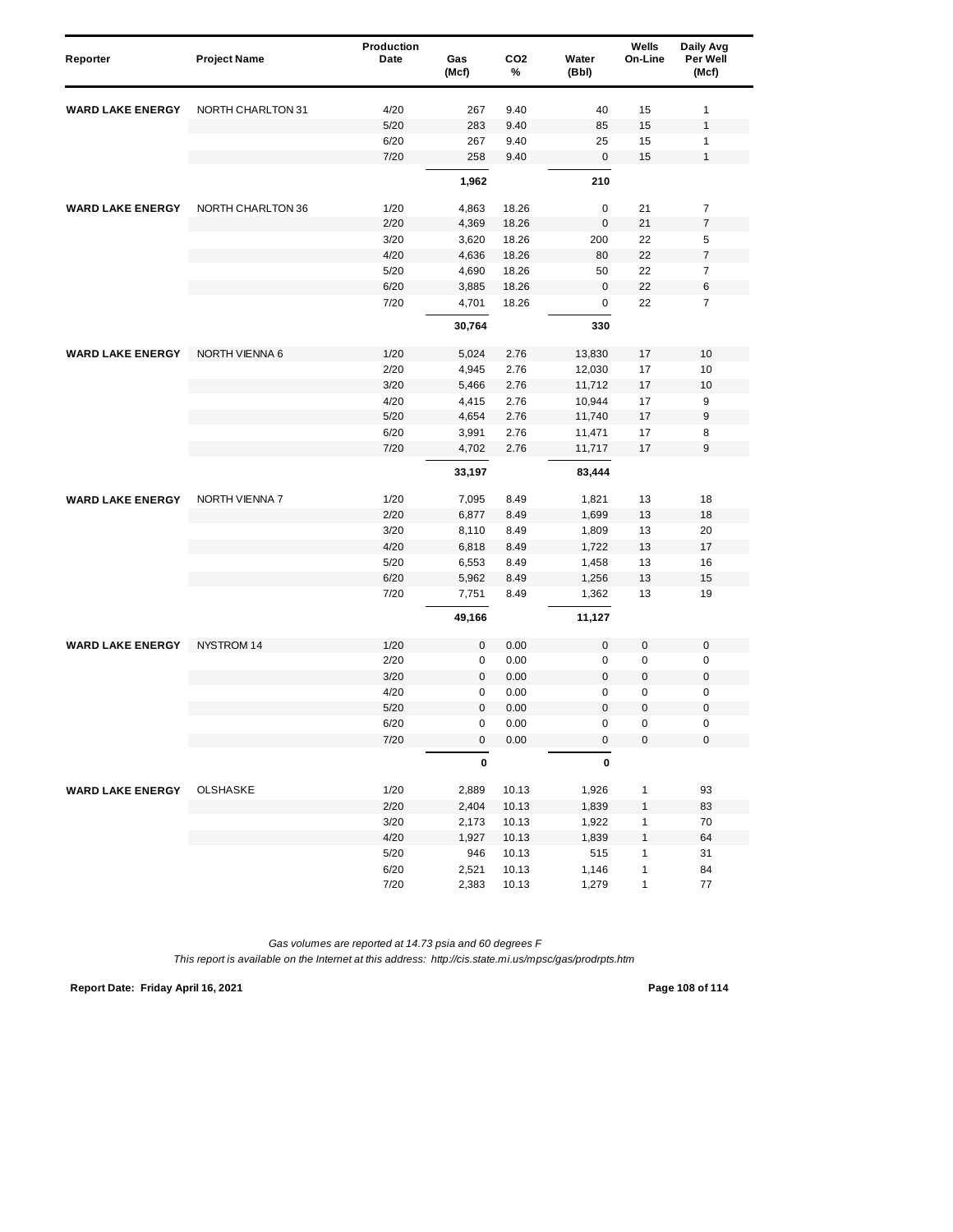| Reporter                | <b>Project Name</b> | Production<br>Date | Gas<br>(Mcf) | CO <sub>2</sub><br>% | Water<br>(Bbl) | Wells<br>On-Line        | Daily Avg<br>Per Well<br>(Mcf) |
|-------------------------|---------------------|--------------------|--------------|----------------------|----------------|-------------------------|--------------------------------|
|                         |                     |                    |              |                      |                |                         |                                |
|                         |                     |                    | 15,243       |                      | 10,466         |                         |                                |
| <b>WARD LAKE ENERGY</b> | PULLEY C2-4         | 1/20               | 642          | 5.92                 | 101            | 1                       | 21                             |
|                         |                     | 2/20               | 608          | 5.92                 | 95             | 1                       | 21                             |
|                         |                     | 3/20               | 645          | 5.92                 | 95             | $\mathbf{1}$            | 21                             |
|                         |                     | 4/20               | 609          | 5.92                 | 96             | 1                       | 20                             |
|                         |                     | 5/20               | 643          | 5.92                 | 101            | $\mathbf{1}$            | 21                             |
|                         |                     | 6/20               | 595          | 5.92                 | 98             | 1                       | 20                             |
|                         |                     | 7/20               | 572          | 5.92                 | 93             | 1                       | 18                             |
|                         |                     |                    | 4,314        |                      | 679            |                         |                                |
| <b>WARD LAKE ENERGY</b> | <b>RECKOW</b>       | 1/20               | 1,728        | 10.13                | 1,152          | 1                       | 56                             |
|                         |                     | 2/20               | 1,415        | 10.13                | 1,083          | $\mathbf{1}$            | 49                             |
|                         |                     | 3/20               | 1,278        | 10.13                | 1,131          | 1                       | 41                             |
|                         |                     | 4/20               | 1,140        | 10.13                | 1,088          | 1                       | 38                             |
|                         |                     | 5/20               | 576          | 10.13                | 314            | 1                       | 19                             |
|                         |                     | 6/20               | 1,423        | 10.13                | 647            | $\mathbf{1}$            | 47                             |
|                         |                     | 7/20               | 1,635        | 10.13                | 877            | 1                       | 53                             |
|                         |                     |                    | 9,195        |                      | 6,292          |                         |                                |
| <b>WARD LAKE ENERGY</b> | RECKOW D3-36        | 1/20               | 3,676        | 10.13                | 2,451          | 1                       | 119                            |
|                         |                     | 2/20               | 3,192        | 10.13                | 2,442          | 1                       | 110                            |
|                         |                     | 3/20               | 2,924        | 10.13                | 2,587          | 1                       | 94                             |
|                         |                     | 4/20               | 2,617        | 10.13                | 2,498          | 1                       | 87                             |
|                         |                     | 5/20               | 1,261        | 10.13                | 687            | 1                       | 41                             |
|                         |                     | 6/20               | 3,278        | 10.13                | 1,490          | 1                       | 109                            |
|                         |                     | 7/20               | 3,389        | 10.13                | 1,819          | 1                       | 109                            |
|                         |                     |                    | 20,337       |                      | 13,974         |                         |                                |
| <b>WARD LAKE ENERGY</b> | <b>REFKE</b>        | 1/20               | 1,139        | 10.13                | 759            | $\overline{c}$          | 18                             |
|                         |                     | 2/20               | 1,195        | 10.13                | 914            | $\overline{2}$          | 21                             |
|                         |                     | 3/20               | 1,076        | 10.13                | 952            | $\overline{2}$          | 17                             |
|                         |                     | 4/20               | 1,004        | 10.13                | 958            | $\overline{\mathbf{c}}$ | 17                             |
|                         |                     | 5/20               | 429          | 10.13                | 233            | $\overline{2}$          | $\overline{7}$                 |
|                         |                     | 6/20               | 586          | 10.13                | 267            | $\overline{2}$          | 10                             |
|                         |                     | 7/20               | 708          | 10.13                | 380            | $\overline{2}$          | 11                             |
|                         |                     |                    | 6,137        |                      | 4,463          |                         |                                |
| <b>WARD LAKE ENERGY</b> | SALO                | 1/20               | 872          | 10.13                | 582            |                         | 28                             |
|                         |                     | 2/20               | 767          | 10.13                | 587            | 1                       | 26                             |
|                         |                     | $3/20$             | 697          | 10.13                | 616            | 1                       | 22                             |
|                         |                     | 4/20               | 604          | 10.13                | 576            | $\mathbf{1}$            | 20                             |
|                         |                     | 5/20               | 223          | 10.13                | 121            | 1                       | $\overline{7}$                 |
|                         |                     | 6/20               | 747          | 10.13                | 339            | 1                       | 25                             |
|                         |                     | 7/20               | 345          | 10.13                | 185            | $\mathbf{1}$            | 11                             |
|                         |                     |                    | 4,255        |                      | 3,006          |                         |                                |
| <b>WARD LAKE ENERGY</b> | SPRINGDALE 28/04    | 1/20               | 4,333        | 9.87                 | 12,172         | 4                       | 35                             |
|                         |                     | 2/20               | 4,153        | 9.87                 | 8,617          | 4                       | 36                             |
|                         |                     | 3/20               | 4,681        | 9.87                 | 8,799          | 4                       | 38                             |

*Gas volumes are reported at 14.73 psia and 60 degrees F*

*This report is available on the Internet at this address: http://cis.state.mi.us/mpsc/gas/prodrpts.htm*

**Report Date: Friday April 16, 2021 Page 109 of 114**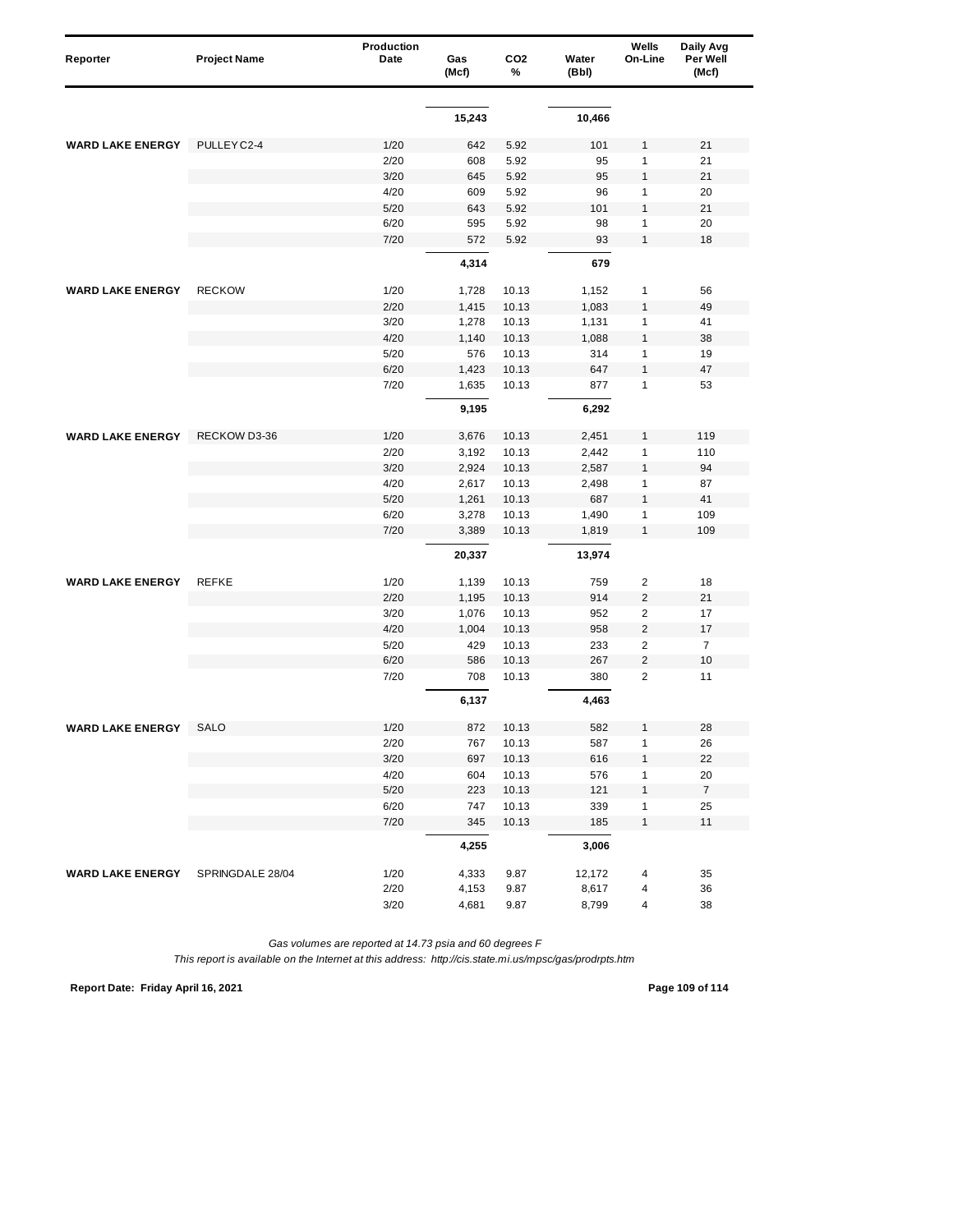| Reporter                | <b>Project Name</b> | Production<br>Date | Gas<br>(Mcf) | CO <sub>2</sub><br>% | Water<br>(Bbl) | Wells<br>On-Line        | Daily Avg<br>Per Well<br>(Mcf) |
|-------------------------|---------------------|--------------------|--------------|----------------------|----------------|-------------------------|--------------------------------|
| <b>WARD LAKE ENERGY</b> | SPRINGDALE 28/04    | 4/20               | 3,938        | 9.87                 | 8,059          | 4                       | 33                             |
|                         |                     | 5/20               | 2,406        | 9.87                 | 4,361          | 4                       | 19                             |
|                         |                     | 6/20               | 3,602        | 9.87                 | 7,961          | 4                       | 30                             |
|                         |                     | 7/20               | 4,283        | 9.87                 | 11,852         | 4                       | 35                             |
|                         |                     |                    | 27,396       |                      | 61,821         |                         |                                |
|                         |                     |                    |              |                      |                |                         |                                |
| <b>WARD LAKE ENERGY</b> | SPRINGDALE 28/05    | 1/20               | 0            | 0.00                 | $\mathbf 0$    | $\pmb{0}$               | $\pmb{0}$                      |
|                         |                     | 2/20               | $\pmb{0}$    | 0.00                 | $\mathsf 0$    | 0                       | $\mathbf 0$                    |
|                         |                     | 3/20               | $\pmb{0}$    | 0.00                 | $\mathbf{0}$   | $\mathbf 0$             | $\mathbf 0$                    |
|                         |                     | 4/20               | 0            | 0.00                 | 0              | 0                       | $\mathbf 0$                    |
|                         |                     | 5/20               | $\pmb{0}$    | 0.00                 | $\mathsf 0$    | 0                       | $\mathbf 0$                    |
|                         |                     | 6/20               | 0            | 0.00                 | 0              | 0                       | $\mathbf 0$                    |
|                         |                     | 7/20               | 0            | 0.00                 | $\mathbf 0$    | $\mathbf 0$             | $\mathbf 0$                    |
|                         |                     |                    | 0            |                      | 0              |                         |                                |
| <b>WARD LAKE ENERGY</b> | SPRINGDALE 28/28    | 1/20               | 1,410        | 9.87                 | 3,966          | 1                       | 45                             |
|                         |                     | 2/20               | 1,330        | 9.87                 | 2,759          | 1                       | 46                             |
|                         |                     | 3/20               | 1,564        | 9.87                 | 2,946          | 1                       | 50                             |
|                         |                     | 4/20               | 1,376        | 9.87                 | 2,841          | $\mathbf{1}$            | 46                             |
|                         |                     | 5/20               | 1,291        | 9.87                 | 2,334          | 1                       | 42                             |
|                         |                     | 6/20               | 1,187        | 9.87                 | 2,622          | $\mathbf{1}$            | 40                             |
|                         |                     | 7/20               | 1,439        | 9.87                 | 3,973          | 1                       | 46                             |
|                         |                     |                    | 9,597        |                      | 21,441         |                         |                                |
| <b>WARD LAKE ENERGY</b> | SPRINGDALE 28/29    | 1/20               | $\pmb{0}$    | 0.00                 | $\mathsf 0$    | $\mathbf 0$             | $\mathbf 0$                    |
|                         |                     | 2/20               | 0            | 0.00                 | 0              | $\mathbf 0$             | $\mathbf 0$                    |
|                         |                     | 3/20               | $\pmb{0}$    | 0.00                 | $\mathbf 0$    | $\mathbf 0$             | $\mathbf 0$                    |
|                         |                     | 4/20               | 0            | 0.00                 | 0              | 0                       | $\mathbf 0$                    |
|                         |                     | 5/20               | 0            | 0.00                 | $\mathsf 0$    | 0                       | $\pmb{0}$                      |
|                         |                     | 6/20               | $\pmb{0}$    | 0.00                 | 0              | 0                       | $\mathbf 0$                    |
|                         |                     | 7/20               | $\pmb{0}$    | 0.00                 | 0              | 0                       | $\mathbf 0$                    |
|                         |                     |                    | 0            |                      | 0              |                         |                                |
| <b>WARD LAKE ENERGY</b> | SPRINGDALE 28/32    | 1/20               | 0            | 0.00                 | 0              | 0                       | $\pmb{0}$                      |
|                         |                     | 2/20               | $\pmb{0}$    | 0.00                 | $\bf 0$        | $\mathbf 0$             | $\mathbf 0$                    |
|                         |                     | 3/20               | 0            | 0.00                 | 0              | 0                       | $\mathbf 0$                    |
|                         |                     | 4/20               | 0            | 0.00                 | $\bf 0$        | 0                       | $\pmb{0}$                      |
|                         |                     | 5/20               | $\pmb{0}$    | 0.00                 | $\mathbf 0$    | $\mathbf 0$             | $\mathbf 0$                    |
|                         |                     | 6/20               | 0            | 0.00                 | $\mathbf 0$    | 0                       | $\mathbf 0$                    |
|                         |                     | 7/20               | 0            | 0.00                 | $\pmb{0}$      | $\pmb{0}$               | $\pmb{0}$                      |
|                         |                     |                    | 0            |                      | 0              |                         |                                |
| <b>WARD LAKE ENERGY</b> | SPRINGDALE 28/33    | 1/20               | 957          | 9.87                 | 2,687          | 2                       | 15                             |
|                         |                     | 2/20               | 947          | 9.87                 | 1,966          | $\sqrt{2}$              | 16                             |
|                         |                     | 3/20               | 1,068        | 9.87                 | 2,006          | $\sqrt{2}$              | 17                             |
|                         |                     | 4/20               | 893          | 9.87                 | 1,834          | 2                       | 15                             |
|                         |                     | 5/20               | 765          | 9.87                 | 1,384          | 2                       | 12                             |
|                         |                     | 6/20               | 745          | 9.87                 | 1,647          | $\overline{\mathbf{c}}$ | 12                             |
|                         |                     | 7/20               | 896          | 9.87                 | 2,468          | 2                       | 14                             |

*Gas volumes are reported at 14.73 psia and 60 degrees F This report is available on the Internet at this address: http://cis.state.mi.us/mpsc/gas/prodrpts.htm*

**Report Date: Friday April 16, 2021 Page 110 of 114**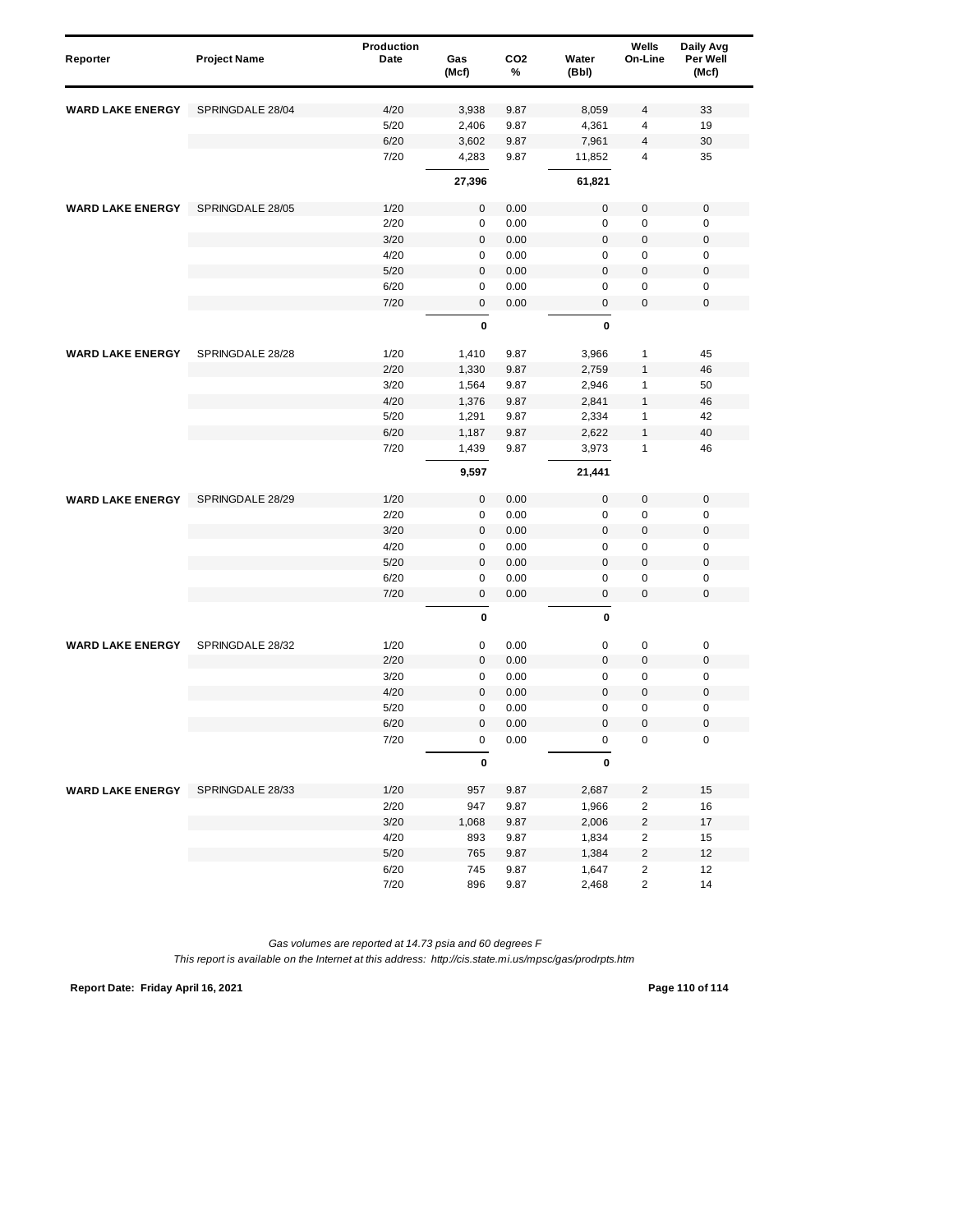| Reporter                | <b>Project Name</b>     | Production<br>Date | Gas<br>(Mcf) | CO <sub>2</sub><br>% | Water<br>(Bbl) | Wells<br>On-Line | Daily Avg<br>Per Well<br>(Mcf) |
|-------------------------|-------------------------|--------------------|--------------|----------------------|----------------|------------------|--------------------------------|
|                         |                         |                    |              |                      |                |                  |                                |
|                         |                         |                    | 6,271        |                      | 13,992         |                  |                                |
| <b>WARD LAKE ENERGY</b> | SPRINGDALE 31           | 1/20               | 0            | 0.00                 | $\mathbf 0$    | 0                | $\mathbf 0$                    |
|                         |                         | 2/20               | 0            | 0.00                 | $\bf 0$        | $\pmb{0}$        | $\mathbf 0$                    |
|                         |                         | 3/20               | 0            | 0.00                 | $\mathbf 0$    | 0                | $\mathbf 0$                    |
|                         |                         | 4/20               | $\pmb{0}$    | 0.00                 | $\mathbf 0$    | $\mathbf 0$      | $\mathbf 0$                    |
|                         |                         | 5/20               | 0            | 0.00                 | $\mathsf 0$    | $\pmb{0}$        | $\pmb{0}$                      |
|                         |                         | 6/20               | $\mathsf 0$  | 0.00                 | $\mathbf 0$    | $\pmb{0}$        | $\mathbf 0$                    |
|                         |                         | 7/20               | $\mathbf 0$  | 0.00                 | 0              | $\mathbf 0$      | $\mathbf 0$                    |
|                         |                         |                    | 0            |                      | 0              |                  |                                |
| <b>WARD LAKE ENERGY</b> | ST CHARLTON & PABST A3- | 1/20               | 1,500        | 12.53                | 500            | $\mathbf{1}$     | 48                             |
|                         |                         | 2/20               | 1,349        | 12.53                | 404            | $\mathbf{1}$     | 47                             |
|                         |                         | 3/20               | 1,217        | 12.53                | 348            | $\mathbf{1}$     | 39                             |
|                         |                         | 4/20               | 1,333        | 12.53                | 351            | 1                | 44                             |
|                         |                         | 5/20               | 1,310        | 12.53                | 351            | $\mathbf{1}$     | 42                             |
|                         |                         | 6/20               | 1,176        | 12.53                | 404            | 1                | 39                             |
|                         |                         | 7/20               | 1,245        | 12.53                | 447            | $\mathbf{1}$     | 40                             |
|                         |                         |                    | 9,130        |                      | 2,805          |                  |                                |
| <b>WARD LAKE ENERGY</b> | ST CHARLTON D3-25       | 1/20               | 510          | 17.59                | 0              | 1                | 16                             |
|                         |                         | 2/20               | 453          | 17.59                | $\bf 0$        | $\mathbf{1}$     | 16                             |
|                         |                         | 3/20               | 363          | 17.59                | $\mathsf 0$    | $\mathbf{1}$     | 12                             |
|                         |                         | 4/20               | 469          | 17.59                | $\mathbf 0$    | $\mathbf{1}$     | 16                             |
|                         |                         | 5/20               | 466          | 17.59                | 0              | 1                | 15                             |
|                         |                         | 6/20               | 361          | 17.59                | $\bf 0$        | $\mathbf{1}$     | 12                             |
|                         |                         | 7/20               | 459          | 17.59                | $\pmb{0}$      | $\mathbf{1}$     | 15                             |
|                         |                         |                    | 3,081        |                      | 0              |                  |                                |
| <b>WARD LAKE ENERGY</b> | ST HAYES SOUTHWEST      | 1/20               | 632          | 21.05                | $\pmb{0}$      | 2                | 10                             |
|                         |                         | 2/20               | 559          | 21.05                | $\mathbf 0$    | $\overline{2}$   | 10                             |
|                         |                         | 3/20               | 598          | 21.05                | $\bf 0$        | $\overline{2}$   | 10                             |
|                         |                         | 4/20               | 593          | 21.05                | 0              | $\overline{2}$   | 10                             |
|                         |                         | 5/20               | 605          | 21.05                | $\mathbf{0}$   | $\overline{2}$   | 10                             |
|                         |                         | 6/20               | 589          | 21.05                | $\mathbf 0$    | $\overline{2}$   | 10                             |
|                         |                         | 7/20               | 572          | 21.05                | $\bf 0$        | $\overline{2}$   | 9                              |
|                         |                         |                    | 4,148        |                      | $\mathbf 0$    |                  |                                |
| WARD LAKE ENERGY        | ST MAPLE GROVE & KNAPP  | $1/20$             | 0            | 0.00                 | 0              | 0                | 0                              |
|                         |                         | 2/20               | 0            | 0.00                 | $\pmb{0}$      | $\pmb{0}$        | $\pmb{0}$                      |
|                         |                         | 3/20               | 0            | $0.00\,$             | 0              | 0                | 0                              |
|                         |                         | 4/20               | $\mathbf 0$  | 0.00                 | $\mathsf 0$    | $\pmb{0}$        | $\pmb{0}$                      |
|                         |                         | 5/20               | 0            | 0.00                 | 0              | $\pmb{0}$        | $\pmb{0}$                      |
|                         |                         | 6/20               | 0            | 0.00                 | $\mathbf 0$    | $\pmb{0}$        | $\mathbf 0$                    |
|                         |                         | 7/20               | 0            | 0.00                 | 0              | 0                | $\pmb{0}$                      |
|                         |                         |                    | $\pmb{0}$    |                      | $\pmb{0}$      |                  |                                |
| <b>WARD LAKE ENERGY</b> | ST MONTMORENCY C1-31 H  | 1/20               | 1,034        | 7.11                 | 1,163          | $\mathbf{1}$     | 33                             |
|                         |                         | 2/20               | 1,000        | 7.11                 | 1,215          | $\mathbf{1}$     | 34                             |
|                         |                         | 3/20               | 1,051        | 7.11                 | 1,430          | $\mathbf{1}$     | 34                             |

*Gas volumes are reported at 14.73 psia and 60 degrees F*

*This report is available on the Internet at this address: http://cis.state.mi.us/mpsc/gas/prodrpts.htm*

**Report Date: Friday April 16, 2021 Page 111 of 114**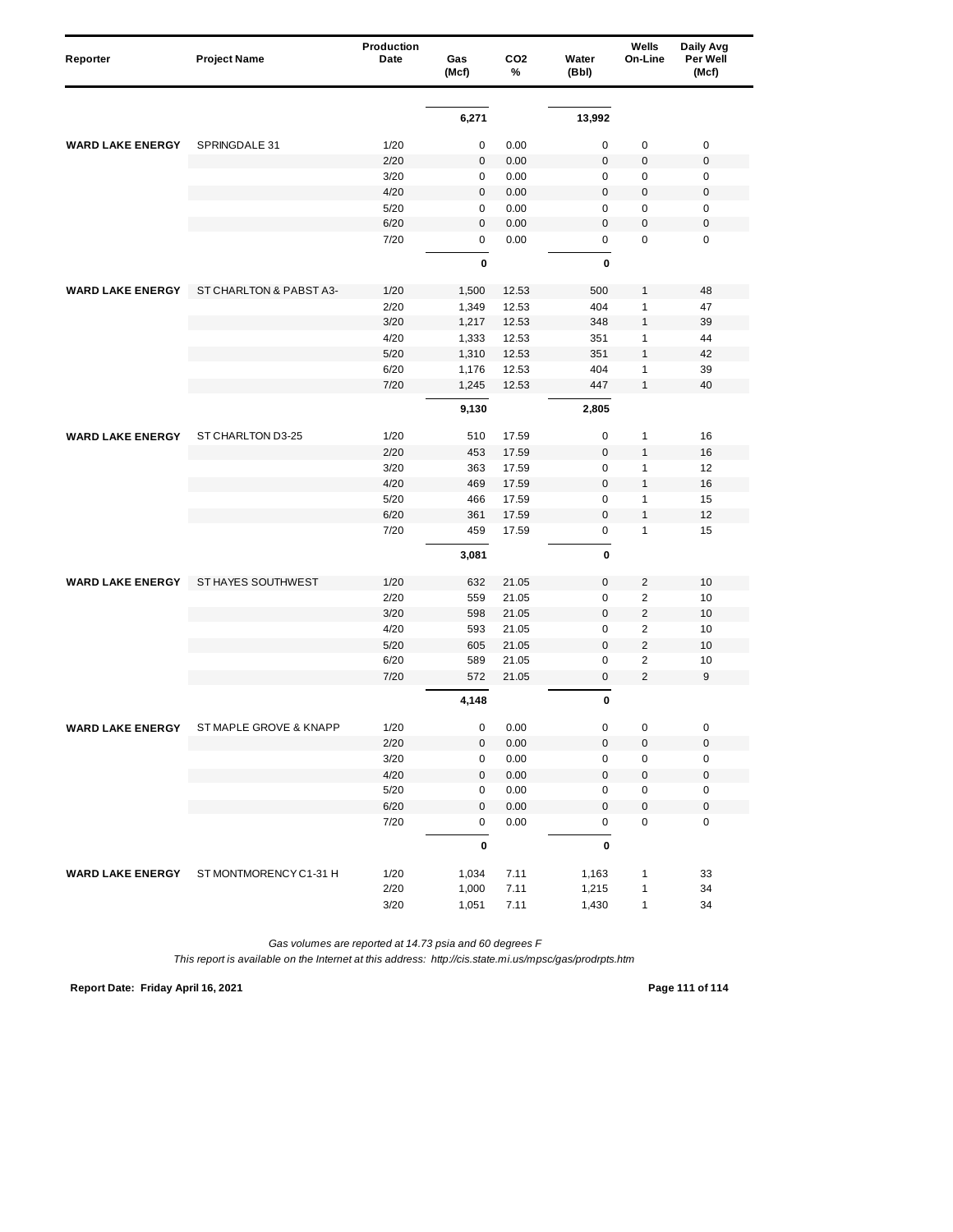| Reporter                | <b>Project Name</b>    | <b>Production</b><br>Date | Gas<br>(Mcf) | CO <sub>2</sub><br>% | Water<br>(Bbl) | Wells<br>On-Line | Daily Avg<br>Per Well<br>(Mcf) |
|-------------------------|------------------------|---------------------------|--------------|----------------------|----------------|------------------|--------------------------------|
| <b>WARD LAKE ENERGY</b> | ST MONTMORENCY C1-31 H | 4/20                      | 1,075        | 7.11                 | 1,323          | 1                | 36                             |
|                         |                        | 5/20                      | 1,126        | 7.11                 | 1,295          | 1                | 36                             |
|                         |                        | 6/20                      | 1,074        | 7.11                 | 1,148          | 1                | 36                             |
|                         |                        | 7/20                      | 396          | 7.11                 | 325            | $\mathbf{1}$     | 13                             |
|                         |                        |                           | 6,756        |                      | 7,899          |                  |                                |
|                         |                        |                           |              |                      |                |                  |                                |
| <b>WARD LAKE ENERGY</b> | ST PLEASANTON 11-34    | 1/20                      | 0            | 0.00                 | $\mathbf 0$    | 0                | 0                              |
|                         |                        | 2/20                      | 0            | 0.00                 | $\mathbf{0}$   | $\pmb{0}$        | $\mathbf 0$                    |
|                         |                        | 3/20                      | 0            | 0.00                 | $\mathbf 0$    | 0                | $\mathbf 0$                    |
|                         |                        | 4/20                      | $\mathbf 0$  | 0.00                 | $\mathbf 0$    | 0                | $\boldsymbol{0}$               |
|                         |                        | 5/20                      | 0            | 0.00                 | $\mathbf 0$    | 0                | $\mathbf 0$                    |
|                         |                        | 6/20                      | $\mathbf{0}$ | 0.00                 | $\mathbf 0$    | $\pmb{0}$        | $\mathbf 0$                    |
|                         |                        | 7/20                      | 0            | 0.00                 | 0              | $\mathbf 0$      | $\mathbf 0$                    |
|                         |                        |                           | 0            |                      | 0              |                  |                                |
| <b>WARD LAKE ENERGY</b> | ST SPRINGDALE 5-33 HDS | 1/20                      | $\mathbf 0$  | 0.00                 | $\mathbf 0$    | 0                | $\mathbf 0$                    |
|                         |                        | 2/20                      | 0            | 0.00                 | $\mathbf 0$    | 0                | $\pmb{0}$                      |
|                         |                        | 3/20                      | 0            | 0.00                 | $\bf 0$        | 0                | $\mathbf 0$                    |
|                         |                        | 4/20                      | 0            | 0.00                 | $\mathbf 0$    | 0                | $\mathbf 0$                    |
|                         |                        | 5/20                      | $\mathbf 0$  | 0.00                 | $\mathbf 0$    | 0                | $\mathbf 0$                    |
|                         |                        | 6/20                      | 0            | 0.00                 | 0              | 0                | $\pmb{0}$                      |
|                         |                        | 7/20                      | $\mathbf 0$  | 0.00                 | 0              | 0                | $\mathbf 0$                    |
|                         |                        |                           | $\pmb{0}$    |                      | $\pmb{0}$      |                  |                                |
| <b>WARD LAKE ENERGY</b> | STAR & FRIES C4-5      | 1/20                      | 452          | 5.92                 | 71             | 1                | 15                             |
|                         |                        | 2/20                      | 430          | 5.92                 | 67             | $\mathbf{1}$     | 15                             |
|                         |                        | 3/20                      | 461          | 5.92                 | 68             | 1                | 15                             |
|                         |                        | 4/20                      | 440          | 5.92                 | 69             | $\mathbf{1}$     | 15                             |
|                         |                        | 5/20                      | 464          | 5.92                 | 73             | 1                | 15                             |
|                         |                        | 6/20                      | 430          | 5.92                 | 71             | $\mathbf{1}$     | 14                             |
|                         |                        | 7/20                      | 415          | 5.92                 | 68             | 1                | 13                             |
|                         |                        |                           | 3,092        |                      | 487            |                  |                                |
| <b>WARD LAKE ENERGY</b> | STAR <sub>5</sub>      | 1/20                      | 10,347       | 5.92                 | 1,633          | 6                | 56                             |
|                         |                        | 2/20                      | 9,630        | 5.91                 | 1,503          | 6                | 55                             |
|                         |                        | 3/20                      | 10,285       | 5.92                 | 1,522          | 6                | 55                             |
|                         |                        | 4/20                      | 9,665        | 5.91                 | 1,516          | 6                | 54                             |
|                         |                        | 5/20                      | 10,048       | 5.92                 | 1,577          | 6                | 54                             |
|                         |                        | 6/20                      | 9,259        | 5.91                 | 1.523          | 6                | 51                             |
|                         |                        | 7/20                      | 8,999        | 5.92                 | 1,467          | 6                | 48                             |
|                         |                        |                           | 68,233       |                      | 10,741         |                  |                                |
| <b>WARD LAKE ENERGY</b> | <b>STATE BROWN</b>     | 1/20                      | 13,113       | 10.13                | 8,741          | 3                | 141                            |
|                         |                        | 2/20                      | 11,037       | 10.13                | 8,444          | 3                | 127                            |
|                         |                        | 3/20                      | 10,039       | 10.13                | 8,883          | 3                | 108                            |
|                         |                        | 4/20                      | 8,917        | 10.13                | 8,511          | 3                | 99                             |
|                         |                        | $5/20$                    | 5,509        | 10.13                | 3,000          | 3                | 59                             |
|                         |                        | 6/20                      | 14,690       | 10.13                | 6,678          | 3                | 163                            |
|                         |                        | 7/20                      | 11,913       | 10.13                | 6,393          | 3                | 128                            |

*Gas volumes are reported at 14.73 psia and 60 degrees F This report is available on the Internet at this address: http://cis.state.mi.us/mpsc/gas/prodrpts.htm*

**Report Date: Friday April 16, 2021 Page 112 of 114**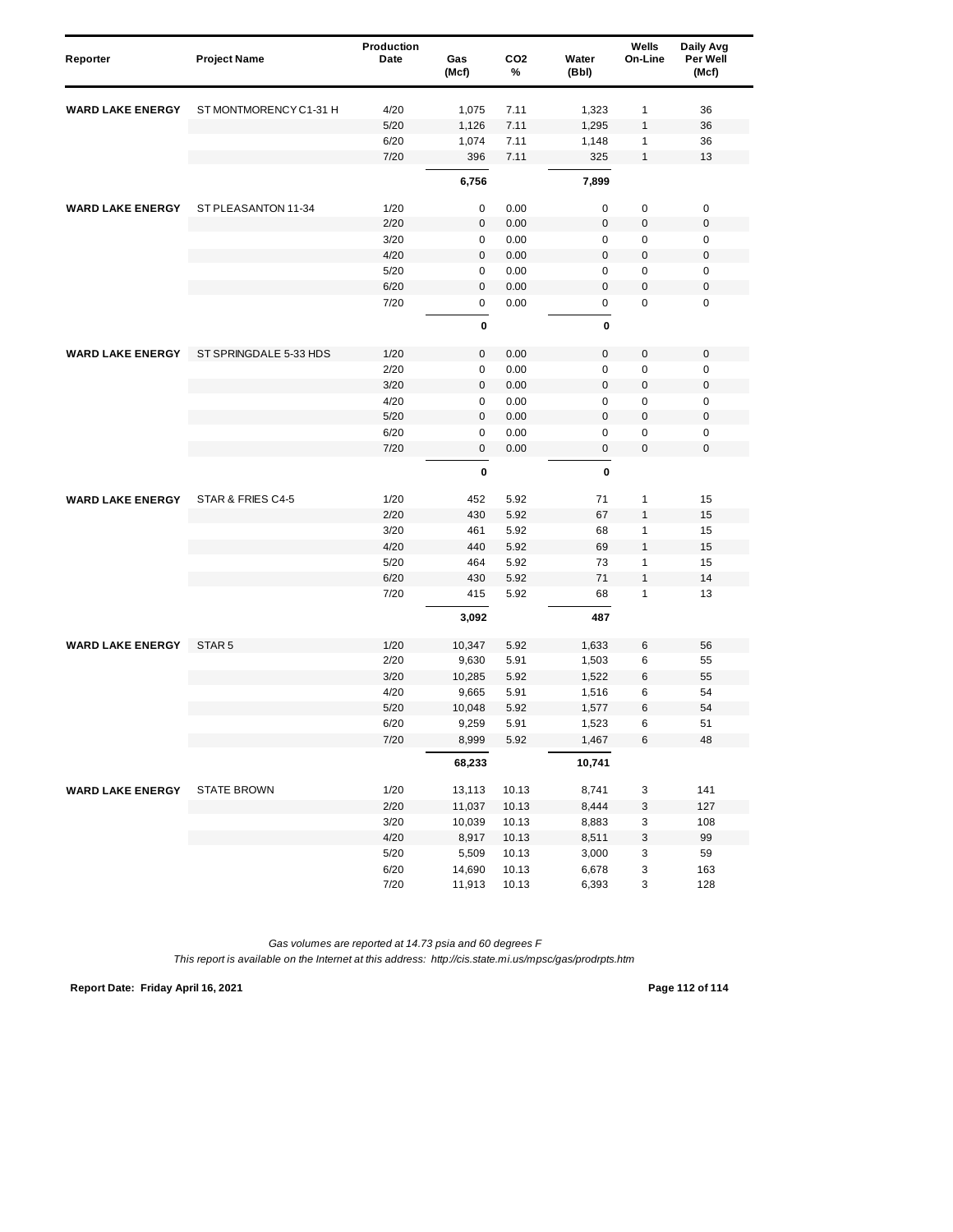| Reporter                | <b>Project Name</b>                    | Production<br>Date | Gas<br>(Mcf) | CO <sub>2</sub><br>% | Water<br>(Bbl)   | Wells<br>On-Line | Daily Avg<br>Per Well<br>(Mcf) |
|-------------------------|----------------------------------------|--------------------|--------------|----------------------|------------------|------------------|--------------------------------|
|                         |                                        |                    |              |                      |                  |                  |                                |
|                         |                                        |                    | 75,218       |                      | 50,650           |                  |                                |
| <b>WARD LAKE ENERGY</b> | STEVENS ST BAGLEY 7-22                 | 1/20               | 720          | 24.74                | 0                | 1                | 23                             |
|                         |                                        | 2/20               | 653          | 24.74                | $\mathsf 0$      | 1                | 23                             |
|                         |                                        | 3/20               | 716          | 24.74                | $\mathbf 0$      | $\mathbf{1}$     | 23                             |
|                         |                                        | 4/20               | 720          | 24.74                | $\mathbf 0$      | $\mathbf{1}$     | 24                             |
|                         |                                        | 5/20               | 758          | 24.74                | $\boldsymbol{0}$ | $\mathbf{1}$     | 24                             |
|                         |                                        | 6/20               | 756          | 24.74                | 0                | $\mathbf{1}$     | 25                             |
|                         |                                        | 7/20               | 827          | 24.74                | $\boldsymbol{0}$ | $\mathbf{1}$     | 27                             |
|                         |                                        |                    | 5,150        |                      | 0                |                  |                                |
| <b>WARD LAKE ENERGY</b> | SUMMERLAND C2-12                       | 1/20               | 7            | 25.47                | 0                | 1                | $\pmb{0}$                      |
|                         |                                        | 2/20               | 8            | 25.47                | $\mathbf 0$      | 1                | $\mathbf 0$                    |
|                         |                                        | 3/20               | 20           | 25.47                | 0                | 1                | 1                              |
|                         |                                        | 4/20               | 77           | 25.47                | $\mathbf 0$      | $\mathbf{1}$     | 3                              |
|                         |                                        | 5/20               | 237          | 25.47                | 0                | $\mathbf{1}$     | 8                              |
|                         |                                        | 6/20               | 290          | 25.47                | $\mathbf 0$      | $\mathbf{1}$     | 10                             |
|                         |                                        | 7/20               | 357          | 25.47                | 0                | $\mathbf{1}$     | 12                             |
|                         |                                        |                    | 996          |                      | 0                |                  |                                |
| <b>WARD LAKE ENERGY</b> | TANNERVILLE                            | 1/20               | $\pmb{0}$    | 0.00                 | $\mathsf 0$      | $\pmb{0}$        | $\mathbf 0$                    |
|                         |                                        | 2/20               | 0            | 0.00                 | 0                | $\pmb{0}$        | 0                              |
|                         |                                        | 3/20               | 0            | 0.00                 | $\mathbf 0$      | $\mathbf 0$      | $\boldsymbol{0}$               |
|                         |                                        | 4/20               | $\pmb{0}$    | 0.00                 | $\pmb{0}$        | 0                | $\mathbf 0$                    |
|                         |                                        | 5/20               | $\pmb{0}$    | 0.00                 | $\mathbf 0$      | 0                | $\mathbf 0$                    |
|                         |                                        | 6/20               | 0            | 0.00                 | 0                | $\pmb{0}$        | 0                              |
|                         |                                        | 7/20               | $\pmb{0}$    | 0.00                 | 0                | 0                | $\mathbf 0$                    |
|                         |                                        |                    | 0            |                      | 0                |                  |                                |
| <b>WARD LAKE ENERGY</b> | TRUNK & EASTERLING                     | 1/20               | 684          | 5.92                 | 108              | $\overline{c}$   | 11                             |
|                         |                                        | 2/20               | 672          | 5.92                 | 105              | $\overline{2}$   | 12                             |
|                         |                                        | 3/20               | 717          | 5.92                 | 106              | $\overline{2}$   | 12                             |
|                         |                                        | 4/20               | 689          | 5.92                 | 108              | $\overline{2}$   | 11                             |
|                         |                                        | 5/20               | 715          | 5.92                 | 112              | $\overline{2}$   | 12                             |
|                         |                                        | 6/20               | 647          | 5.92                 | 106              | $\overline{2}$   | 11                             |
|                         |                                        | 7/20               | 581          | 5.92                 | 95               | $\overline{2}$   | 9                              |
|                         |                                        |                    | 4,705        |                      | 740              |                  |                                |
| <b>WARD LAKE ENERGY</b> | VIENNA 18                              | $1/20$             | 4,183        | 22.69                |                  | 10               | 13                             |
|                         |                                        | 2/20               | 4,059        | 22.69                | 0                | 10               | 14                             |
|                         |                                        | $3/20$             | 4,808        | 22.69                | 0                | $10$             | 15                             |
|                         |                                        | 4/20               | 4,135        | 22.69                | $\pmb{0}$        | 10               | 14                             |
|                         |                                        | $5/20$             | 4,188        | 22.69                | 0                | $10$             | 13                             |
|                         |                                        | 6/20               | 4,078        | 22.69                | 0                | $10$             | 14                             |
|                         |                                        | 7/20               | 4,926        | 22.69                | 0                | 10               | $16$                           |
|                         |                                        |                    | 30,377       |                      | 0                |                  |                                |
|                         | WARD LAKE ENERGY VILLAGE OF CHIEF 1-35 | 1/20               | 3,652        | 10.13                | 2,434            | 1                | 118                            |
|                         |                                        | 2/20               | 2,981        | 10.13                | 2,281            | 1                | 103                            |
|                         |                                        | 3/20               | 4,016        | 10.13                | 3,553            | $\mathbf{1}$     | 130                            |

*Gas volumes are reported at 14.73 psia and 60 degrees F*

*This report is available on the Internet at this address: http://cis.state.mi.us/mpsc/gas/prodrpts.htm*

**Report Date: Friday April 16, 2021 Page 113 of 114**